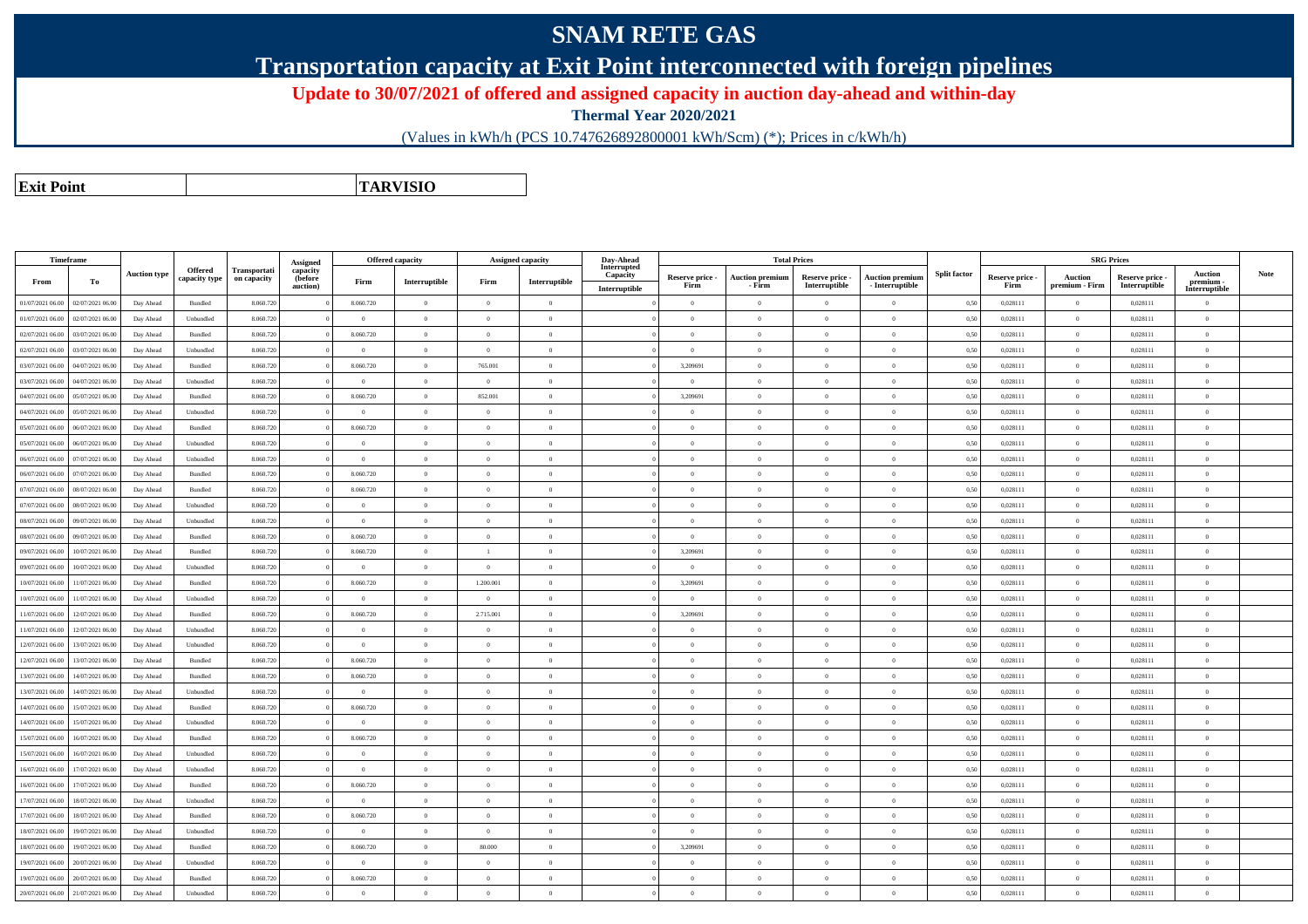| 20/07/2021 06:00 | 21/07/2021 06:00                  | Day Ahead  | Bundled   | 8.060.720 | 8.060.720      | $\overline{0}$ | $\Omega$       |                | $\Omega$       | $\Omega$       | $\theta$       | $\theta$       | 0,50 | 0,028111 | $\theta$       | 0,028111       | $\theta$       |  |
|------------------|-----------------------------------|------------|-----------|-----------|----------------|----------------|----------------|----------------|----------------|----------------|----------------|----------------|------|----------|----------------|----------------|----------------|--|
| 21/07/2021 06:00 | 22/07/2021 06:00                  | Day Ahead  | Bundled   | 8.060.720 | 8.060.720      | $\overline{0}$ | $\theta$       | $\overline{0}$ | $\overline{0}$ | $\bf{0}$       | $\overline{0}$ | $\overline{0}$ | 0,50 | 0,028111 | $\theta$       | 0,028111       | $\overline{0}$ |  |
| 21/07/2021 06:00 | 22/07/2021 06:00                  | Day Ahead  | Unbundled | 8.060.720 | $\bf{0}$       | $\overline{0}$ | $\bf{0}$       | $\overline{0}$ | $\bf{0}$       | $\bf{0}$       | $\bf{0}$       | $\bf{0}$       | 0,50 | 0,028111 | $\overline{0}$ | 0,028111       | $\overline{0}$ |  |
| 22/07/2021 06:00 | 23/07/2021 06:00                  | Day Ahead  | Unbundled | 8.060.720 | $\overline{0}$ | $\overline{0}$ | $\overline{0}$ | $\overline{0}$ | $\overline{0}$ | $\bf{0}$       | $\overline{0}$ | $\overline{0}$ | 0.50 | 0.028111 | $\overline{0}$ | 0,028111       | $\overline{0}$ |  |
|                  |                                   |            |           |           |                | $\overline{0}$ | $\theta$       |                |                |                |                |                |      |          |                |                |                |  |
| 22/07/2021 06:00 | 23/07/2021 06:00                  | Day Ahead  | Bundled   | 8.060.720 | 8.060.720      |                |                | $\overline{0}$ | $\overline{0}$ | $\bf{0}$       | $\overline{0}$ | $\overline{0}$ | 0,50 | 0,028111 | $\,$ 0 $\,$    | 0,028111       | $\overline{0}$ |  |
| 23/07/2021 06:00 | 24/07/2021 06:00                  | Day Ahead  | Unbundled | 8.060.720 | $\mathbf{0}$   | $\overline{0}$ | $\overline{0}$ | $\overline{0}$ | $\bf{0}$       | $\overline{0}$ | $\overline{0}$ | $\mathbf{0}$   | 0,50 | 0,028111 | $\overline{0}$ | 0,028111       | $\bf{0}$       |  |
| 23/07/2021 06:00 | 24/07/2021 06.00                  | Day Ahead  | Bundled   | 8.060.720 | 8.060.720      | $\overline{0}$ | $\overline{0}$ | $\overline{0}$ | $\overline{0}$ | $\overline{0}$ | $\overline{0}$ | $\overline{0}$ | 0.50 | 0,028111 | $\overline{0}$ | 0,028111       | $\overline{0}$ |  |
| 24/07/2021 06:00 | 25/07/2021 06:00                  | Day Ahead  | Bundled   | 8.060.720 | 8.060.720      | $\overline{0}$ | 1.500.000      | $\overline{0}$ | 3,209691       | $\bf{0}$       | $\overline{0}$ | $\bf{0}$       | 0,50 | 0,028111 | $\,$ 0 $\,$    | 0,028111       | $\overline{0}$ |  |
| 24/07/2021 06:00 | 25/07/2021 06:00                  | Day Ahead  | Unbundled | 8.060.720 | $\bf{0}$       | $\overline{0}$ | $\bf{0}$       | $\overline{0}$ | $\bf{0}$       | $\bf{0}$       | $\bf{0}$       | $\bf{0}$       | 0,50 | 0,028111 | $\overline{0}$ | 0,028111       | $\overline{0}$ |  |
| 25/07/2021 06:00 | 26/07/2021 06:00                  | Day Ahead  | Bundled   | 8.060.720 | 8.060.720      | $\overline{0}$ | 2.193.000      | $\overline{0}$ | 3,209691       | $\overline{0}$ | $\overline{0}$ | $\overline{0}$ | 0.50 | 0,028111 | $\overline{0}$ | 0,028111       | $\overline{0}$ |  |
|                  |                                   |            |           |           |                |                |                |                |                |                |                |                |      |          |                |                |                |  |
| 25/07/2021 06:00 | 26/07/2021 06:00                  | Day Ahead  | Unbundled | 8.060.720 | $\overline{0}$ | $\overline{0}$ | $\theta$       | $\overline{0}$ | $\overline{0}$ | $\bf{0}$       | $\overline{0}$ | $\bf{0}$       | 0,50 | 0,028111 | $\,$ 0 $\,$    | 0,028111       | $\overline{0}$ |  |
| 26/07/2021 06:00 | 27/07/2021 06:00                  | Day Ahead  | Bundled   | 8.060.720 | 8.060.720      | $\overline{0}$ | $\bf{0}$       | $\overline{0}$ | $\bf{0}$       | $\bf{0}$       | $\bf{0}$       | $\bf{0}$       | 0,50 | 0,028111 | $\overline{0}$ | 0,028111       | $\overline{0}$ |  |
| 26/07/2021 06:00 | 27/07/2021 06:00                  | Day Ahead  | Unbundled | 8.060.720 | $\overline{0}$ | $\overline{0}$ | $\overline{0}$ | $\overline{0}$ | $\overline{0}$ | $\bf{0}$       | $\overline{0}$ | $\overline{0}$ | 0.50 | 0,028111 | $\overline{0}$ | 0.028111       | $\overline{0}$ |  |
| 27/07/2021 06:00 | 28/07/2021 06:00                  | Day Ahead  | Bundled   | 8.060.720 | 8.060.720      | $\overline{0}$ | $\theta$       | $\overline{0}$ | $\overline{0}$ | $\bf{0}$       | $\overline{0}$ | $\overline{0}$ | 0,50 | 0,028111 | $\,$ 0 $\,$    | 0,028111       | $\overline{0}$ |  |
| 27/07/2021 06:00 | 28/07/2021 06:00                  | Day Ahead  | Unbundled | 8.060.720 | $\mathbf{0}$   | $\overline{0}$ | $\overline{0}$ | $\overline{0}$ | $\bf{0}$       | $\overline{0}$ | $\overline{0}$ | $\mathbf{0}$   | 0,50 | 0,028111 | $\overline{0}$ | 0,028111       | $\bf{0}$       |  |
| 28/07/2021 06:00 | 29/07/2021 06:00                  |            | Bundled   | 8.060.720 | 8.060.720      | $\overline{0}$ | $\overline{0}$ | $\overline{0}$ |                | $\overline{0}$ | $\overline{0}$ | $\overline{0}$ | 0.50 | 0,028111 | $\overline{0}$ | 0,028111       | $\overline{0}$ |  |
|                  |                                   | Day Ahead  |           |           |                |                |                |                | $\overline{0}$ |                |                |                |      |          |                |                |                |  |
| 28/07/2021 06:00 | 29/07/2021 06:00                  | Day Ahead  | Unbundled | 8.060.720 | $\overline{0}$ | $\overline{0}$ | $\theta$       | $\overline{0}$ | $\overline{0}$ | $\bf{0}$       | $\overline{0}$ | $\bf{0}$       | 0,50 | 0,028111 | $\,0\,$        | 0,028111       | $\overline{0}$ |  |
| 29/07/2021 06:00 | 30/07/2021 06:00                  | Day Ahead  | Bundled   | 8.060.720 | 8.060.720      | $\overline{0}$ | $\overline{0}$ | $\overline{0}$ | $\bf{0}$       | $\bf{0}$       | $\bf{0}$       | $\bf{0}$       | 0,50 | 0,028111 | $\bf{0}$       | 0,028111       | $\overline{0}$ |  |
| 29/07/2021 06:00 | 30/07/2021 06:00                  | Day Ahead  | Unbundled | 8.060.720 | $\overline{0}$ | $\overline{0}$ | $\overline{0}$ | $\overline{0}$ | $\overline{0}$ | $\overline{0}$ | $\overline{0}$ | $\overline{0}$ | 0.50 | 0,028111 | $\overline{0}$ | 0,028111       | $\overline{0}$ |  |
| 30/07/2021 06:00 | 31/07/2021 06:00                  | Day Ahead  | Unbundled | 8.060.720 | $\overline{0}$ | $\overline{0}$ | $\theta$       | $\overline{0}$ | $\overline{0}$ | $\bf{0}$       | $\overline{0}$ | $\bf{0}$       | 0,50 | 0,028111 | $\,$ 0 $\,$    | 0,028111       | $\overline{0}$ |  |
| 30/07/2021 06:00 | 31/07/2021 06:00                  | Day Ahead  | Bundled   | 8.060.720 | 8.060.720      | $\overline{0}$ | $\bf{0}$       | $\overline{0}$ | $\bf{0}$       | $\bf{0}$       | $\bf{0}$       | $\bf{0}$       | 0,50 | 0,028111 | $\overline{0}$ | 0,028111       | $\overline{0}$ |  |
| 31/07/2021 06:00 | 01/08/2021 06:00                  |            | Bundled   | 8.060.720 | 8.060.720      | $\overline{0}$ | 3.170.667      |                | 3,209691       | $\bf{0}$       | $\overline{0}$ |                | 0.50 | 0.028111 | $\overline{0}$ | 0.028111       | $\overline{0}$ |  |
|                  |                                   | Day Ahead  |           |           |                |                |                | $\overline{0}$ |                |                |                | $\overline{0}$ |      |          |                |                |                |  |
| 31/07/2021 06:00 | 01/08/2021 06:00                  | Day Ahead  | Unbundled | 8.060.720 | $\overline{0}$ | $\overline{0}$ | $\theta$       | $\overline{0}$ | $\overline{0}$ | $\bf{0}$       | $\overline{0}$ | $\bf{0}$       | 0,50 | 0,028111 | $\,$ 0 $\,$    | 0,028111       | $\overline{0}$ |  |
| 01/07/2021 06:00 | 02/07/2021 06:00                  | Within Day | Bundled   | 8.060.720 | 8.060.720      | $\overline{0}$ | $\overline{0}$ | $\overline{0}$ | $\bf{0}$       | $\overline{0}$ | $\overline{0}$ | $\mathbf{0}$   | 0,50 | 2,811091 | $\overline{0}$ | $\overline{0}$ | $\bf{0}$       |  |
| 01/07/2021 07:00 | 02/07/2021 06:00                  | Within Dav | Bundled   | 8.060.720 | 8.060.720      | $\overline{0}$ | $\overline{0}$ | $\overline{0}$ | $\overline{0}$ | $\overline{0}$ | $\overline{0}$ | $\overline{0}$ | 0.50 | 2,693962 | $\overline{0}$ | $\overline{0}$ | $\overline{0}$ |  |
| 01/07/2021 08:00 | 02/07/2021 06:00                  | Within Day | Bundled   | 8.060.720 | 8.060.720      | $\overline{0}$ | $\theta$       | $\overline{0}$ | $\overline{0}$ | $\bf{0}$       | $\overline{0}$ | $\bf{0}$       | 0,50 | 2,576833 | $\theta$       | $\theta$       | $\overline{0}$ |  |
| 01/07/2021 09:00 | 02/07/2021 06:00                  | Within Day | Bundled   | 8.060.720 | 8.060.720      | $\overline{0}$ | $\overline{0}$ | $\overline{0}$ | $\bf{0}$       | $\bf{0}$       | $\bf{0}$       | $\bf{0}$       | 0,50 | 2,459705 | $\,0\,$        | $\overline{0}$ | $\overline{0}$ |  |
| 01/07/2021 10:00 | 02/07/2021 06:00                  | Within Dav | Bundled   | 8.060.720 | 8.060.720      | $\overline{0}$ | $\overline{0}$ | $\overline{0}$ | $\overline{0}$ | $\overline{0}$ | $\overline{0}$ | $\overline{0}$ | 0.50 | 2,342576 | $\theta$       | $\overline{0}$ | $\overline{0}$ |  |
|                  |                                   |            |           |           |                |                |                |                |                |                |                |                |      |          |                |                |                |  |
| 01/07/2021 11:00 | 02/07/2021 06:00                  | Within Day | Bundled   | 8.060.720 | 8.060.720      | $\overline{0}$ | $\theta$       | $\overline{0}$ | $\overline{0}$ | $\bf{0}$       | $\overline{0}$ | $\bf{0}$       | 0,50 | 2,225447 | $\,$ 0 $\,$    | $\theta$       | $\overline{0}$ |  |
| 01/07/2021 12:00 | 02/07/2021 06:00                  | Within Day | Bundled   | 8.060.720 | 8.060.720      | $\overline{0}$ | $\overline{0}$ | $\overline{0}$ | $\bf{0}$       | $\bf{0}$       | $\bf{0}$       | $\bf{0}$       | 0,50 | 2,108318 | $\overline{0}$ | $\overline{0}$ | $\overline{0}$ |  |
| 01/07/2021 13:00 | 02/07/2021 06:00                  | Within Day | Bundled   | 8.060.720 | 8.060.720      | $\overline{0}$ | $\Omega$       | $\Omega$       | $\Omega$       | $\Omega$       | $\Omega$       | $\overline{0}$ | 0,50 | 1,991189 | $\,0\,$        | $\Omega$       | $\theta$       |  |
| 01/07/2021 14:00 | 02/07/2021 06:00                  | Within Day | Bundled   | 8.060.720 | 8.060.720      | $\overline{0}$ | $\theta$       | $\overline{0}$ | $\overline{0}$ | $\bf{0}$       | $\overline{0}$ | $\bf{0}$       | 0,50 | 1,874061 | $\theta$       | $\overline{0}$ | $\overline{0}$ |  |
| 01/07/2021 15:00 | 02/07/2021 06:00                  | Within Day | Bundled   | 8.060.720 | 8.060.720      | $\overline{0}$ | $\overline{0}$ | $\overline{0}$ | $\bf{0}$       | $\bf{0}$       | $\overline{0}$ | $\mathbf{0}$   | 0,50 | 1,756932 | $\overline{0}$ | $\overline{0}$ | $\bf{0}$       |  |
| 01/07/2021 16:00 | 02/07/2021 06:00                  |            | Bundled   | 8.060.720 | 8.060.720      | $\overline{0}$ | $\Omega$       | $\Omega$       | $\Omega$       | $\Omega$       | $\Omega$       | $\overline{0}$ | 0.50 | 1,639803 | $\theta$       | $\theta$       | $\theta$       |  |
|                  |                                   | Within Day |           |           |                |                |                |                |                |                |                |                |      |          |                |                |                |  |
| 01/07/2021 17:00 | 02/07/2021 06:00                  | Within Day | Bundled   | 8.060.720 | 8.060.720      | $\overline{0}$ | $\theta$       | $\overline{0}$ | $\overline{0}$ | $\bf{0}$       | $\overline{0}$ | $\bf{0}$       | 0,50 | 1,522674 | $\theta$       | $\theta$       | $\overline{0}$ |  |
| 01/07/2021 18:00 | 02/07/2021 06:00                  | Within Day | Bundled   | 8.060.720 | 8.060.720      | $\overline{0}$ | $\overline{0}$ | $\overline{0}$ | $\bf{0}$       | $\bf{0}$       | $\overline{0}$ | $\bf{0}$       | 0,50 | 1,405546 | $\,0\,$        | $\overline{0}$ | $\overline{0}$ |  |
| 01/07/2021 19:00 | 02/07/2021 06:00                  | Within Day | Bundled   | 8.060.720 | 8.060.720      | $\overline{0}$ | $\Omega$       | $\Omega$       | $\Omega$       | $\Omega$       | $\theta$       | $\overline{0}$ | 0.50 | 1.288417 | $\theta$       | $\theta$       | $\theta$       |  |
| 01/07/2021 20.00 | 02/07/2021 06:00                  | Within Day | Bundled   | 8.060.720 | 8.060.720      | $\overline{0}$ | $\theta$       | $\overline{0}$ | $\overline{0}$ | $\bf{0}$       | $\overline{0}$ | $\bf{0}$       | 0,50 | 1,171288 | $\,$ 0 $\,$    | $\overline{0}$ | $\overline{0}$ |  |
| 01/07/2021 21.00 | 02/07/2021 06:00                  | Within Day | Bundled   | 8.060.720 | 8.060.720      | $\overline{0}$ | $\overline{0}$ | $\overline{0}$ | $\overline{0}$ | $\bf{0}$       | $\overline{0}$ | $\bf{0}$       | 0,50 | 1,054159 | $\bf{0}$       | $\overline{0}$ | $\overline{0}$ |  |
| 01/07/2021 22.00 | 02/07/2021 06:00                  |            | Bundled   | 8.060.720 | 8.060.720      | $\overline{0}$ | $\Omega$       | $\Omega$       | $\Omega$       | $\Omega$       | $\Omega$       | $\overline{0}$ | 0,50 | 0,937030 | $\,0\,$        | $\theta$       | $\theta$       |  |
|                  |                                   | Within Day |           |           |                |                |                |                |                |                |                |                |      |          |                |                |                |  |
| 01/07/2021 23:00 | 02/07/2021 06:00                  | Within Day | Bundled   | 8.060.720 | 8.060.720      | $\overline{0}$ | $\theta$       | $\overline{0}$ | $\overline{0}$ | $\bf{0}$       | $\overline{0}$ | $\bf{0}$       | 0,50 | 0,819902 | $\,$ 0 $\,$    | $\overline{0}$ | $\overline{0}$ |  |
| 02/07/2021 00:00 | 02/07/2021 06:00                  | Within Day | Bundled   | 8.060.720 | 8.060.720      | $\overline{0}$ | $\overline{0}$ | $\overline{0}$ | $\overline{0}$ | $\bf{0}$       | $\overline{0}$ | $\mathbf{0}$   | 0,50 | 0,702773 | $\bf{0}$       | $\overline{0}$ | $\bf{0}$       |  |
| 02/07/2021 01:00 | 02/07/2021 06:00                  | Within Day | Bundled   | 8.060.720 | 8.060.720      | $\overline{0}$ | $\Omega$       | $\Omega$       | $\Omega$       | $\Omega$       | $\Omega$       | $\Omega$       | 0.50 | 0.585644 | $\theta$       | $\Omega$       | $\theta$       |  |
| 02/07/2021 02:00 | 02/07/2021 06:00                  | Within Day | Bundled   | 8.060.720 | 8.060.720      | $\overline{0}$ | $\,$ 0 $\,$    | $\overline{0}$ | $\bf{0}$       | $\,$ 0         | $\bf{0}$       | $\bf{0}$       | 0,50 | 0,468515 | $\,0\,$        | $\overline{0}$ | $\overline{0}$ |  |
|                  | 02/07/2021 03:00 02/07/2021 06:00 | Within Day | Bundled   | 8.060.720 | 8.060.720      | $\bf{0}$       | $\bf{0}$       |                |                |                |                |                | 0,50 | 0,351386 | $\bf{0}$       | $\overline{0}$ |                |  |
| 02/07/2021 04:00 | 02/07/2021 06:00                  | Within Day | Bundled   | 8.060.720 | 8.060.720      | $\overline{0}$ | $\overline{0}$ | $\overline{0}$ | $\Omega$       | $\overline{0}$ | $\overline{0}$ | $\overline{0}$ | 0.50 | 0,234258 | $\theta$       | $\theta$       | $\theta$       |  |
|                  |                                   |            |           |           |                |                |                |                |                |                |                |                |      |          |                |                |                |  |
| 02/07/2021 05:00 | 02/07/2021 06:00                  | Within Day | Bundled   | 8.060.720 | 8.060.720      | $\overline{0}$ | $\,$ 0         | $\overline{0}$ | $\bf{0}$       | $\,$ 0 $\,$    | $\overline{0}$ | $\mathbf{0}$   | 0,50 | 0,117129 | $\,$ 0 $\,$    | $\,$ 0 $\,$    | $\,$ 0         |  |
| 02/07/2021 06:00 | 03/07/2021 06:00                  | Within Day | Bundled   | 8.060.720 | 8.060.720      | $\overline{0}$ | $\overline{0}$ | $\overline{0}$ | $\overline{0}$ | $\overline{0}$ | $\overline{0}$ | $\mathbf{0}$   | 0,50 | 2,811091 | $\overline{0}$ | $\bf{0}$       | $\overline{0}$ |  |
| 02/07/2021 07:00 | 03/07/2021 06:00                  | Within Day | Bundled   | 8.060.720 | 8.060.720      | $\overline{0}$ | $\overline{0}$ | $\overline{0}$ | $\Omega$       | $\overline{0}$ | $\overline{0}$ | $\overline{0}$ | 0,50 | 2,693962 | $\overline{0}$ | $\theta$       | $\overline{0}$ |  |
| 02/07/2021 08:00 | 03/07/2021 06:00                  | Within Day | Bundled   | 8.060.720 | 8.060.720      | $\overline{0}$ | $\,$ 0         | $\overline{0}$ | $\overline{0}$ | $\,$ 0 $\,$    | $\overline{0}$ | $\mathbf{0}$   | 0,50 | 2,576833 | $\,$ 0 $\,$    | $\overline{0}$ | $\overline{0}$ |  |
| 02/07/2021 09:00 | 03/07/2021 06:00                  | Within Day | Bundled   | 8.060.720 | 8.060.720      | $\overline{0}$ | $\overline{0}$ | $\overline{0}$ | $\overline{0}$ | $\overline{0}$ | $\overline{0}$ | $\mathbf{0}$   | 0,50 | 2,459705 | $\overline{0}$ | $\overline{0}$ | $\bf{0}$       |  |
| 02/07/2021 10:00 | 03/07/2021 06:00                  | Within Day | Bundled   | 8.060.720 | 8.060.720      | $\overline{0}$ | $\overline{0}$ | $\overline{0}$ | $\Omega$       | $\overline{0}$ | $\overline{0}$ | $\bf{0}$       | 0.50 | 2,342576 | $\overline{0}$ | $\theta$       | $\overline{0}$ |  |
| 02/07/2021 11:00 | 03/07/2021 06:00                  | Within Day | Bundled   | 8.060.720 | 8.060.720      | $\overline{0}$ | $\,$ 0         | $\overline{0}$ | $\bf{0}$       | $\bf{0}$       | $\bf{0}$       | $\bf{0}$       | 0,50 | 2,225447 | $\,$ 0 $\,$    | $\overline{0}$ | $\overline{0}$ |  |
|                  |                                   |            |           |           |                |                |                |                |                |                |                |                |      |          |                |                |                |  |
| 02/07/2021 12:00 | 03/07/2021 06:00                  | Within Day | Bundled   | 8.060.720 | 8.060.720      | $\overline{0}$ | $\bf{0}$       | $\overline{0}$ | $\overline{0}$ | $\overline{0}$ | $\overline{0}$ | $\mathbf{0}$   | 0,50 | 2,108318 | $\overline{0}$ | $\overline{0}$ | $\bf{0}$       |  |
| 02/07/2021 13:00 | 03/07/2021 06:00                  | Within Day | Bundled   | 8.060.720 | 8.060.720      | $\overline{0}$ | $\overline{0}$ | $\overline{0}$ | $\Omega$       | $\overline{0}$ | $\overline{0}$ | $\overline{0}$ | 0.50 | 1,991189 | $\overline{0}$ | $\overline{0}$ | $\overline{0}$ |  |
| 02/07/2021 14:00 | 03/07/2021 06:00                  | Within Day | Bundled   | 8.060.720 | 8.060.720      | $\overline{0}$ | $\bf{0}$       | $\overline{0}$ | $\overline{0}$ | $\bf{0}$       | $\bf{0}$       | $\bf{0}$       | 0,50 | 1,874061 | $\,$ 0 $\,$    | $\,$ 0 $\,$    | $\bf{0}$       |  |
| 02/07/2021 15:00 | 03/07/2021 06:00                  | Within Day | Bundled   | 8.060.720 | 8.060.720      | $\overline{0}$ | $\bf{0}$       | $\overline{0}$ | $\bf{0}$       | $\bf{0}$       | $\bf{0}$       | $\bf{0}$       | 0,50 | 1,756932 | $\overline{0}$ | $\overline{0}$ | $\bf{0}$       |  |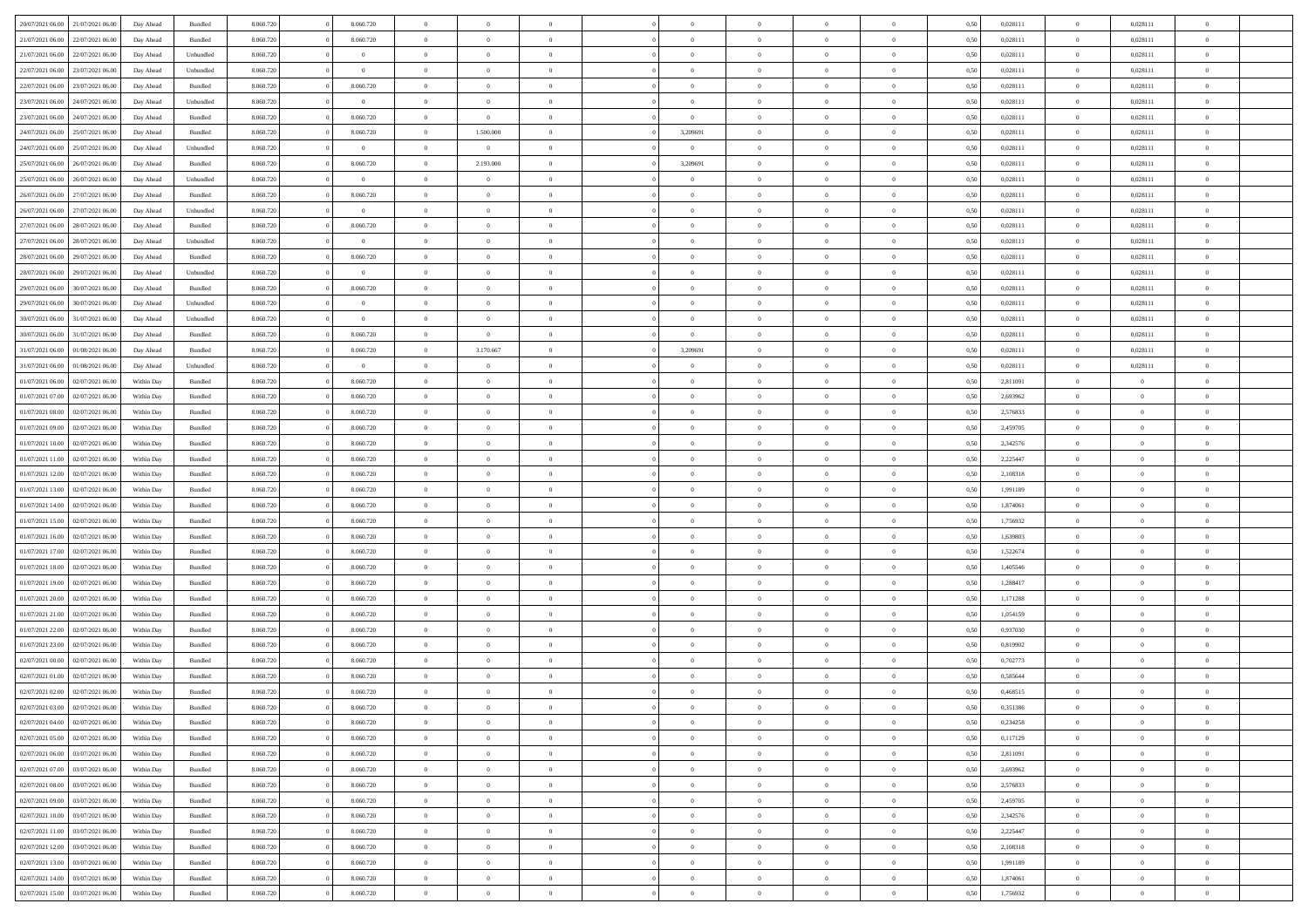| 02/07/2021 16:00                    | 03/07/2021 06:00 | Within Day | Bundled | 8.060.720 |           | 8.060.720 | $\overline{0}$ | $\Omega$       |                |                | $\Omega$       | $\Omega$       | $\overline{0}$ | 0,50 | 1,639803 | $\theta$       | $\theta$       | $\theta$                 |  |
|-------------------------------------|------------------|------------|---------|-----------|-----------|-----------|----------------|----------------|----------------|----------------|----------------|----------------|----------------|------|----------|----------------|----------------|--------------------------|--|
| 02/07/2021 17:00                    | 03/07/2021 06:00 | Within Dav | Bundled | 8.060.720 |           | 8.060.720 | $\overline{0}$ | $\Omega$       |                | $\Omega$       | $\Omega$       | $\Omega$       | $\bf{0}$       | 0.50 | 1,522674 | $\theta$       | $\Omega$       | $\sqrt{ }$               |  |
| 02/07/2021 18:00                    | 03/07/2021 06:00 | Within Day | Bundled | 8.060.720 |           | 8.060.720 | $\overline{0}$ | $\overline{0}$ | $\overline{0}$ | $\overline{0}$ | $\,$ 0 $\,$    | $\overline{0}$ | $\,$ 0 $\,$    | 0,50 | 1,405546 | $\,$ 0 $\,$    | $\overline{0}$ | $\overline{0}$           |  |
| 02/07/2021 19:00                    | 03/07/2021 06.00 | Within Day | Bundled | 8.060.720 |           | 8.060.720 | $\overline{0}$ | $\!-1$         | $\overline{0}$ | 1,532017       | $\bf{0}$       | $\overline{0}$ | $\bf{0}$       | 0,50 | 1,288417 | $\bf{0}$       | $\overline{0}$ | $\overline{0}$           |  |
|                                     |                  |            |         |           |           |           |                |                |                |                |                |                |                |      |          |                |                |                          |  |
| 02/07/2021 20:00                    | 03/07/2021 06:00 | Within Day | Bundled | 8.060.720 |           | 8.060.719 | $\overline{0}$ | $\Omega$       | $^{\circ}$     | $\Omega$       | $\overline{0}$ | $\Omega$       | $\overline{0}$ | 0.50 | 1,171288 | $\theta$       | $\theta$       | $\sqrt{ }$               |  |
| 02/07/2021 21:00                    | 03/07/2021 06:00 | Within Day | Bundled | 8.060.720 |           | 8.060.719 | $\overline{0}$ | $\overline{0}$ | $\overline{0}$ | $\overline{0}$ | $\,$ 0 $\,$    | $\overline{0}$ | $\,$ 0 $\,$    | 0,50 | 1,054159 | $\theta$       | $\overline{0}$ | $\overline{0}$           |  |
| 02/07/2021 22.00                    | 03/07/2021 06:00 | Within Day | Bundled | 8.060.720 |           | 8.060.719 | $\overline{0}$ | $\overline{0}$ | $\overline{0}$ | $\Omega$       | $\overline{0}$ | $\overline{0}$ | $\overline{0}$ | 0.50 | 0,937030 | $\bf{0}$       | $\theta$       | $\overline{0}$           |  |
| 02/07/2021 23:00                    | 03/07/2021 06:00 | Within Dav | Bundled | 8.060.720 |           | 8.060.719 | $\overline{0}$ | $\Omega$       | $^{\circ}$     | $\Omega$       | $\bf{0}$       | $\Omega$       | $\overline{0}$ | 0.50 | 0,819902 | $\theta$       | $\theta$       | $\sqrt{ }$               |  |
| 03/07/2021 00:00                    | 03/07/2021 06:00 | Within Day | Bundled | 8.060.720 |           | 8.060.719 | $\overline{0}$ | $\overline{0}$ | $\overline{0}$ | $\overline{0}$ | $\,$ 0 $\,$    | $\overline{0}$ | $\,$ 0 $\,$    | 0,50 | 0,702773 | $\,$ 0 $\,$    | $\overline{0}$ | $\overline{0}$           |  |
| 03/07/2021 01:00                    | 03/07/2021 06:00 | Within Day | Bundled | 8.060.720 |           | 8.060.719 | $\overline{0}$ | $\overline{0}$ | $\overline{0}$ | $\Omega$       | $\overline{0}$ | $\overline{0}$ | $\bf{0}$       | 0,50 | 0,585644 | $\bf{0}$       | $\overline{0}$ | $\overline{0}$           |  |
|                                     |                  |            |         |           |           |           |                |                |                |                |                |                |                |      |          |                |                |                          |  |
| 03/07/2021 02:00                    | 03/07/2021 06:00 | Within Dav | Bundled | 8.060.720 |           | 8.060.719 | $\overline{0}$ | $\Omega$       | $^{\circ}$     | $\Omega$       | $\bf{0}$       | $\Omega$       | $\overline{0}$ | 0.50 | 0,468515 | $\theta$       | $\theta$       | $\sqrt{ }$               |  |
| 03/07/2021 03:00                    | 03/07/2021 06:00 | Within Day | Bundled | 8.060.720 |           | 8.060.719 | $\overline{0}$ | $\overline{0}$ | $\overline{0}$ | $\overline{0}$ | $\,$ 0 $\,$    | $\overline{0}$ | $\,$ 0 $\,$    | 0,50 | 0,351386 | $\,$ 0 $\,$    | $\overline{0}$ | $\,$ 0                   |  |
| 03/07/2021 04:00                    | 03/07/2021 06.00 | Within Day | Bundled | 8.060.720 |           | 8.060.719 | $\overline{0}$ | $\overline{0}$ | $\overline{0}$ | $\overline{0}$ | $\bf{0}$       | $\overline{0}$ | $\bf{0}$       | 0,50 | 0,234258 | $\bf{0}$       | $\overline{0}$ | $\overline{\phantom{a}}$ |  |
| 03/07/2021 05:00                    | 03/07/2021 06:00 | Within Day | Bundled | 8.060.720 |           | 8.060.719 | $\overline{0}$ | $\theta$       | $^{\circ}$     | $\overline{0}$ | $\bf{0}$       | $\Omega$       | $\bf{0}$       | 0.50 | 0,117129 | $\theta$       | $\theta$       | $\sqrt{ }$               |  |
| 03/07/2021 06:00                    | 04/07/2021 06:00 | Within Day | Bundled | 8.060.720 | 765.000   | 7.295.719 | $\overline{0}$ | $\overline{0}$ | $\overline{0}$ | $\overline{0}$ | $\,$ 0 $\,$    | $\overline{0}$ | $\,$ 0 $\,$    | 0,50 | 2,811091 | $\theta$       | $\overline{0}$ | $\overline{0}$           |  |
| 03/07/2021 07:00                    | 04/07/2021 06:00 | Within Day | Bundled | 8.060.720 | 765.000   | 7.295.719 | $\overline{0}$ | $\overline{0}$ | $\overline{0}$ | $\Omega$       | $\overline{0}$ | $\overline{0}$ | $\overline{0}$ | 0.50 | 2,693962 | $\theta$       | $\overline{0}$ | $\overline{0}$           |  |
| 03/07/2021 08:00                    | 04/07/2021 06:00 | Within Day | Bundled | 8.060.720 | 765.000   | 7.295.719 | $\overline{0}$ | $\Omega$       | $^{\circ}$     | $\Omega$       | $\overline{0}$ | $\Omega$       | $\bf{0}$       | 0.50 | 2,576833 | $\theta$       | $\Omega$       | $\sqrt{ }$               |  |
|                                     |                  |            |         |           |           |           |                |                |                |                |                |                |                |      |          |                |                |                          |  |
| 03/07/2021 09:00                    | 04/07/2021 06:00 | Within Day | Bundled | 8.060.720 | 765.000   | 7.295.719 | $\overline{0}$ | $\overline{0}$ | $\overline{0}$ | $\overline{0}$ | $\,$ 0 $\,$    | $\overline{0}$ | $\,$ 0 $\,$    | 0,50 | 2,459705 | $\,$ 0 $\,$    | $\overline{0}$ | $\overline{0}$           |  |
| 03/07/2021 10:00                    | 04/07/2021 06:00 | Within Day | Bundled | 8.060.720 | 765.000   | 7.295.719 | $\overline{0}$ | $\overline{0}$ | $\overline{0}$ | $\Omega$       | $\overline{0}$ | $\overline{0}$ | $\bf{0}$       | 0.50 | 2,342576 | $\bf{0}$       | $\theta$       | $\overline{0}$           |  |
| 03/07/2021 11:00                    | 04/07/2021 06:00 | Within Dav | Bundled | 8.060.720 | 765.000   | 7.295.719 | $\overline{0}$ | $\Omega$       | $\Omega$       | $\Omega$       | $\bf{0}$       | $\Omega$       | $\overline{0}$ | 0.50 | 2,225447 | $\theta$       | $\theta$       | $\sqrt{ }$               |  |
| 03/07/2021 12:00                    | 04/07/2021 06:00 | Within Day | Bundled | 8.060.720 | 765.000   | 7.295.719 | $\overline{0}$ | $\overline{0}$ | $\overline{0}$ | $\overline{0}$ | $\,$ 0 $\,$    | $\overline{0}$ | $\,$ 0 $\,$    | 0,50 | 2,108318 | $\,$ 0 $\,$    | $\overline{0}$ | $\,$ 0                   |  |
| 03/07/2021 13:00                    | 04/07/2021 06.00 | Within Day | Bundled | 8.060.720 | 765.000   | 7.295.719 | $\overline{0}$ | $\overline{0}$ | $\overline{0}$ | $\overline{0}$ | $\bf{0}$       | $\overline{0}$ | $\bf{0}$       | 0,50 | 1,991189 | $\bf{0}$       | $\overline{0}$ | $\overline{0}$           |  |
| 03/07/2021 14:00                    | 04/07/2021 06:00 | Within Day | Bundled | 8.060.720 | 765.000   | 7.295.719 | $\overline{0}$ | $\Omega$       | $\Omega$       | $\overline{0}$ | $\bf{0}$       | $\Omega$       | $\overline{0}$ | 0.50 | 1,874061 | $\theta$       | $\theta$       | $\sqrt{ }$               |  |
| 03/07/2021 15:00                    | 04/07/2021 06:00 | Within Day | Bundled | 8.060.720 | 765.000   | 7.295.719 | $\overline{0}$ | $\overline{0}$ | $\overline{0}$ | $\overline{0}$ | $\,$ 0 $\,$    | $\overline{0}$ | $\,$ 0 $\,$    | 0,50 | 1,756932 | $\theta$       | $\overline{0}$ | $\overline{0}$           |  |
|                                     |                  |            |         |           |           |           |                |                |                |                |                |                |                |      |          |                |                |                          |  |
| 03/07/2021 16:00                    | 04/07/2021 06:00 | Within Day | Bundled | 8.060.720 | 765.000   | 7.295.719 | $\overline{0}$ | $\overline{0}$ | $\overline{0}$ | $\Omega$       | $\overline{0}$ | $\overline{0}$ | $\bf{0}$       | 0.50 | 1,639803 | $\bf{0}$       | $\overline{0}$ | $\overline{0}$           |  |
| 03/07/2021 17:00                    | 04/07/2021 06:00 | Within Dav | Bundled | 8.060.720 | 765.000   | 7.295.719 | $\overline{0}$ | $\theta$       | $\Omega$       | $\Omega$       | $\bf{0}$       | $\Omega$       | $\bf{0}$       | 0.50 | 1,522674 | $\theta$       | $\theta$       | $\sqrt{ }$               |  |
| 03/07/2021 18:00                    | 04/07/2021 06:00 | Within Day | Bundled | 8.060.720 | 765.000   | 7.295.719 | $\overline{0}$ | $\overline{0}$ | $\overline{0}$ | $\overline{0}$ | $\overline{0}$ | $\overline{0}$ | $\,$ 0 $\,$    | 0,50 | 1,405546 | $\,$ 0 $\,$    | $\overline{0}$ | $\overline{0}$           |  |
| 03/07/2021 19:00                    | 04/07/2021 06:00 | Within Day | Bundled | 8.060.720 | 765.000   | 7.295.719 | $\overline{0}$ | 400,000        | $\overline{0}$ | 1,532017       | $\overline{0}$ | $\overline{0}$ | $\bf{0}$       | 0.50 | 1,288417 | $\bf{0}$       | $\overline{0}$ | $\overline{0}$           |  |
| 03/07/2021 20:00                    | 04/07/2021 06:00 | Within Dav | Bundled | 8.060.720 | 1.165.000 | 6.895.719 | $\overline{0}$ | $\Omega$       | $^{\circ}$     | $\Omega$       | $\bf{0}$       | $\Omega$       | $\overline{0}$ | 0.50 | 1,171288 | $\theta$       | $\theta$       | $\sqrt{ }$               |  |
| 03/07/2021 21:00                    | 04/07/2021 06:00 | Within Day | Bundled | 8.060.720 | 1.165.000 | 6.895.719 | $\overline{0}$ | $\overline{0}$ | $\overline{0}$ | $\overline{0}$ | $\,$ 0 $\,$    | $\overline{0}$ | $\,$ 0 $\,$    | 0,50 | 1,054159 | $\,$ 0 $\,$    | $\overline{0}$ | $\,$ 0                   |  |
| 03/07/2021 22.00                    | 04/07/2021 06.00 | Within Day | Bundled | 8.060.720 | 1.165.000 | 6.895.719 | $\overline{0}$ | 1.352.000      | $\bf{0}$       | 1,114230       | $\bf{0}$       | $\bf{0}$       | $\bf{0}$       | 0,50 | 0,937030 | $\,$ 0 $\,$    | $\overline{0}$ | $\overline{0}$           |  |
|                                     |                  |            |         |           |           |           |                |                |                |                |                |                |                |      |          |                |                |                          |  |
| 03/07/2021 23:00                    | 04/07/2021 06:00 | Within Day | Bundled | 8.060.720 | 2.517.000 | 5.543.719 | $\overline{0}$ | 57.143         | $\Omega$       | 0,974902       | $\overline{0}$ | $\Omega$       | $\bf{0}$       | 0.50 | 0,819902 | $\theta$       | $\theta$       | $\sqrt{ }$               |  |
| 04/07/2021 00:00                    | 04/07/2021 06:00 | Within Day | Bundled | 8.060.720 | 2.574.143 | 5.486.576 | $\overline{0}$ | 78.334         | $\overline{0}$ | 0,835673       | $\overline{0}$ | $\overline{0}$ | $\,$ 0 $\,$    | 0,50 | 0,702773 | $\theta$       | $\overline{0}$ | $\overline{0}$           |  |
| 04/07/2021 01:00                    | 04/07/2021 06.00 | Within Day | Bundled | 8.060.720 | 2.652.477 | 5.408.242 | $\overline{0}$ | $\overline{0}$ | $\overline{0}$ | $\bf{0}$       | $\,$ 0         | $\bf{0}$       | $\bf{0}$       | 0,50 | 0,585644 | $\,$ 0 $\,$    | $\overline{0}$ | $\overline{0}$           |  |
| 04/07/2021 02:00                    | 04/07/2021 06:00 | Within Day | Bundled | 8.060.720 | 2.652.477 | 5.408.242 | $\overline{0}$ | $\Omega$       | $^{\circ}$     | $\Omega$       | $\overline{0}$ | $\Omega$       | $\overline{0}$ | 0.50 | 0,468515 | $\theta$       | $\theta$       | $\sqrt{ }$               |  |
| 04/07/2021 03:00                    | 04/07/2021 06:00 | Within Day | Bundled | 8.060.720 | 2.652.477 | 5.408.242 | $\overline{0}$ | $\overline{0}$ | $\overline{0}$ | $\overline{0}$ | $\,$ 0 $\,$    | $\overline{0}$ | $\,$ 0 $\,$    | 0,50 | 0,351386 | $\,$ 0 $\,$    | $\overline{0}$ | $\overline{0}$           |  |
| 04/07/2021 04:00                    | 04/07/2021 06.00 | Within Day | Bundled | 8.060.720 | 2.652.477 | 5.408.242 | $\overline{0}$ | $\overline{0}$ | $\overline{0}$ | $\bf{0}$       | $\bf{0}$       | $\overline{0}$ | $\bf{0}$       | 0,50 | 0,234258 | $\,$ 0 $\,$    | $\overline{0}$ | $\overline{0}$           |  |
| 04/07/2021 05:00                    | 04/07/2021 06:00 | Within Dav | Bundled | 8.060.720 | 2.652.47  | 5.408.242 | $\overline{0}$ | $\Omega$       | $^{\circ}$     | $\Omega$       | $\bf{0}$       | $\Omega$       | $\overline{0}$ | 0.50 | 0,117129 | $\theta$       | $\theta$       | $\sqrt{ }$               |  |
|                                     |                  |            |         |           |           |           | $\overline{0}$ | $\overline{0}$ | $\overline{0}$ | $\overline{0}$ | $\,$ 0 $\,$    | $\overline{0}$ |                |      |          | $\,$ 0 $\,$    | $\overline{0}$ | $\,$ 0                   |  |
| 04/07/2021 06:00                    | 05/07/2021 06:00 | Within Day | Bundled | 8.060.720 | 852.001   | 7.208.719 |                |                |                |                |                |                | $\,$ 0 $\,$    | 0,50 | 2,811091 |                |                |                          |  |
| 04/07/2021 07:00                    | 05/07/2021 06.00 | Within Day | Bundled | 8.060.720 | 852.001   | 7.208.719 | $\overline{0}$ | $\overline{0}$ | $\overline{0}$ | $\bf{0}$       | $\,$ 0         | $\overline{0}$ | $\bf{0}$       | 0,50 | 2,693962 | $\,$ 0 $\,$    | $\overline{0}$ | $\overline{0}$           |  |
| 04/07/2021 08:00                    | 05/07/2021 06:00 | Within Day | Bundled | 8.060.720 | 852.001   | 7.208.719 | $\overline{0}$ | $\theta$       | $\Omega$       | $\Omega$       | $\bf{0}$       | $\Omega$       | $\overline{0}$ | 0.50 | 2,576833 | $\theta$       | $\theta$       | $\sqrt{ }$               |  |
| 04/07/2021 09:00                    | 05/07/2021 06:00 | Within Day | Bundled | 8.060.720 | 852.001   | 7.208.719 | $\overline{0}$ | $\theta$       | $\overline{0}$ | $\overline{0}$ | $\,$ 0 $\,$    | $\overline{0}$ | $\,$ 0 $\,$    | 0,50 | 2,459705 | $\,$ 0 $\,$    | $\overline{0}$ | $\overline{0}$           |  |
| 04/07/2021 11:00                    | 05/07/2021 06.00 | Within Day | Bundled | 8.060.720 | 852.001   | 7.208.719 | $\overline{0}$ | $\theta$       | $\overline{0}$ | $\overline{0}$ | $\overline{0}$ | $\overline{0}$ | $\bf{0}$       | 0,50 | 2,225447 | $\,$ 0 $\,$    | $\theta$       | $\overline{0}$           |  |
| 04/07/2021 12:00   05/07/2021 06:00 |                  | Within Day | Bundled | 8.060.720 | 852.001   | 7.208.719 | $\overline{0}$ | $\overline{0}$ | $\Omega$       | $\overline{0}$ | $\bf{0}$       | $\overline{0}$ | $\overline{0}$ | 0.50 | 2,108318 | $\theta$       | $\theta$       | $\overline{0}$           |  |
| 04/07/2021 13:00 05/07/2021 06:00   |                  | Within Day | Bundled | 8.060.720 | 852.001   | 7.208.719 | $\overline{0}$ | $\mathbf{0}$   |                |                |                |                |                | 0,50 | 1,991189 | $\theta$       | $\theta$       |                          |  |
| 04/07/2021 14:00                    | 05/07/2021 06:00 | Within Day | Bundled | 8.060.720 | 852.001   | 7.208.719 | $\overline{0}$ | $\bf{0}$       | $\overline{0}$ | $\bf{0}$       | $\bf{0}$       | $\overline{0}$ | $\bf{0}$       | 0,50 | 1,874061 | $\bf{0}$       | $\overline{0}$ | $\bf{0}$                 |  |
| 04/07/2021 15:00                    | 05/07/2021 06:00 | Within Day | Bundled | 8.060.720 | 852.001   | 7.208.719 | $\overline{0}$ | $\overline{0}$ | $\overline{0}$ | $\overline{0}$ | $\overline{0}$ | $\overline{0}$ | $\overline{0}$ | 0,50 | 1,756932 | $\overline{0}$ | $\overline{0}$ | $\overline{0}$           |  |
|                                     |                  |            |         |           |           |           |                |                |                |                |                |                |                |      |          |                |                |                          |  |
| 04/07/2021 16:00                    | 05/07/2021 06:00 | Within Day | Bundled | 8.060.720 | 852.001   | 7.208.719 | $\overline{0}$ | $\overline{0}$ | $\overline{0}$ | $\overline{0}$ | $\bf{0}$       | $\overline{0}$ | $\,$ 0 $\,$    | 0,50 | 1,639803 | $\mathbf{0}$   | $\,$ 0 $\,$    | $\bf{0}$                 |  |
| 04/07/2021 17.00                    | 05/07/2021 06:00 | Within Day | Bundled | 8.060.720 | 852.001   | 7.208.719 | $\overline{0}$ | $\overline{0}$ | $\overline{0}$ | $\overline{0}$ | $\bf{0}$       | $\overline{0}$ | $\mathbf{0}$   | 0,50 | 1,522674 | $\bf{0}$       | $\overline{0}$ | $\bf{0}$                 |  |
| 04/07/2021 18:00                    | 05/07/2021 06:00 | Within Day | Bundled | 8.060.720 | 852.001   | 7.208.719 | $\overline{0}$ | 500.000        | $\overline{0}$ | 1,671346       | $\overline{0}$ | $\overline{0}$ | $\overline{0}$ | 0,50 | 1,405546 | $\overline{0}$ | $\theta$       | $\overline{0}$           |  |
| 04/07/2021 19:00                    | 05/07/2021 06:00 | Within Day | Bundled | 8.060.720 | 1.352.001 | 6.708.719 | $\overline{0}$ | $\overline{0}$ | $\overline{0}$ | $\overline{0}$ | $\bf{0}$       | $\overline{0}$ | $\,$ 0 $\,$    | 0,50 | 1,288417 | $\,$ 0 $\,$    | $\,$ 0 $\,$    | $\,$ 0 $\,$              |  |
| 04/07/2021 20.00                    | 05/07/2021 06:00 | Within Day | Bundled | 8.060.720 | 1.352.001 | 6.708.719 | $\overline{0}$ | $\overline{0}$ | $\overline{0}$ | $\bf{0}$       | $\bf{0}$       | $\bf{0}$       | $\mathbf{0}$   | 0,50 | 1,171288 | $\bf{0}$       | $\overline{0}$ | $\bf{0}$                 |  |
| 04/07/2021 21:00                    | 05/07/2021 06:00 | Within Day | Bundled | 8.060.720 | 1.352.001 | 6.708.719 | $\overline{0}$ | $\overline{0}$ | $\overline{0}$ | $\overline{0}$ | $\overline{0}$ | $\overline{0}$ | $\mathbf{0}$   | 0,50 | 1,054159 | $\overline{0}$ | $\theta$       | $\overline{0}$           |  |
| 04/07/2021 22.00                    | 05/07/2021 06:00 | Within Day | Bundled | 8.060.720 | 1.352.001 | 6.708.719 | $\overline{0}$ | $\bf{0}$       | $\overline{0}$ | $\overline{0}$ | $\,$ 0 $\,$    | $\overline{0}$ | $\,$ 0 $\,$    | 0,50 | 0,937030 | $\mathbf{0}$   | $\,$ 0 $\,$    | $\,$ 0                   |  |
|                                     |                  |            |         |           |           |           |                |                |                |                |                |                |                |      |          |                |                |                          |  |
| 04/07/2021 23.00                    | 05/07/2021 06:00 | Within Day | Bundled | 8.060.720 | 1.352.001 | 6.708.719 | $\overline{0}$ | $\overline{0}$ | $\overline{0}$ | $\bf{0}$       | $\bf{0}$       | $\bf{0}$       | $\bf{0}$       | 0,50 | 0,819902 | $\bf{0}$       | $\overline{0}$ | $\bf{0}$                 |  |
| 05/07/2021 00:00                    | 05/07/2021 06:00 | Within Day | Bundled | 8.060.720 | 1.352.001 | 6.708.719 | $\overline{0}$ | 333.300        | $\overline{0}$ | 0,835673       | $\theta$       | $\overline{0}$ | $\overline{0}$ | 0.50 | 0,702773 | $\overline{0}$ | $\theta$       | $\overline{0}$           |  |
| 05/07/2021 01:00   05/07/2021 06:00 |                  | Within Day | Bundled | 8.060.720 | 1.685.301 | 6.375.419 | $\mathbf{0}$   | $\overline{0}$ | $\overline{0}$ | $\overline{0}$ | $\bf{0}$       | $\overline{0}$ | $\,$ 0 $\,$    | 0,50 | 0,585644 | $\mathbf{0}$   | $\,$ 0 $\,$    | $\,$ 0 $\,$              |  |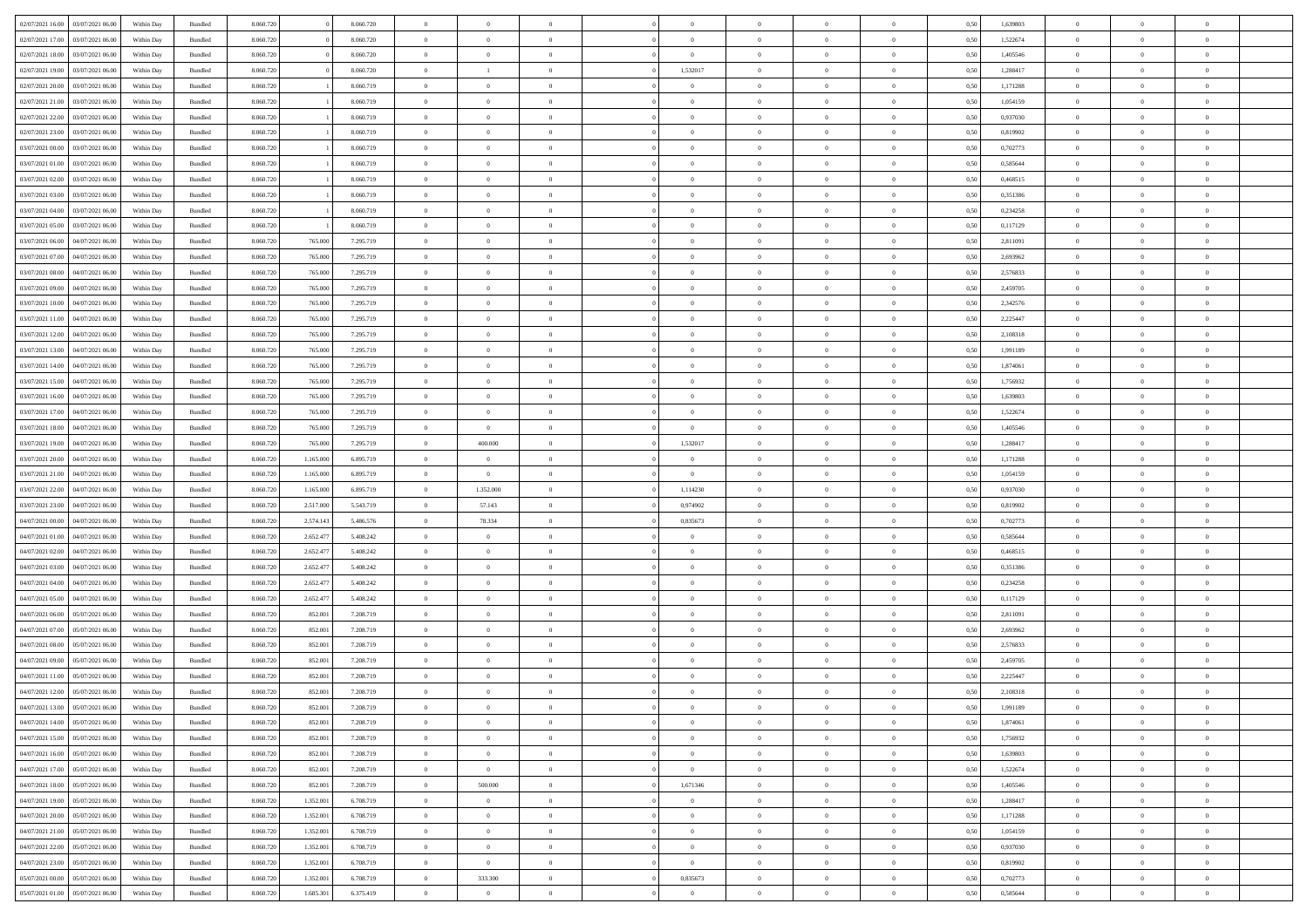| 05/07/2021 02:00                  | 05/07/2021 06:00 | Within Day | Bundled            | 8.060.720 | 1.685.301 | 6.375.419 | $\overline{0}$ | 4.667.000      |                | 0,557115       | $\bf{0}$       | $\overline{0}$ | $\theta$       | 0,50 | 0,468515 | $\theta$       | $\theta$       | $\theta$                 |  |
|-----------------------------------|------------------|------------|--------------------|-----------|-----------|-----------|----------------|----------------|----------------|----------------|----------------|----------------|----------------|------|----------|----------------|----------------|--------------------------|--|
| 05/07/2021 03:00                  | 05/07/2021 06.00 | Within Day | Bundled            | 8.060.72  | 6.352.301 | 1.708.419 | $\overline{0}$ | 231.000        | $\overline{0}$ | 0,417786       | $\,$ 0         | $\bf{0}$       | $\bf{0}$       | 0,50 | 0,351386 | $\,$ 0 $\,$    | $\overline{0}$ | $\overline{0}$           |  |
|                                   |                  |            |                    |           |           |           |                |                |                |                |                |                |                |      |          |                |                |                          |  |
| 05/07/2021 04:00                  | 05/07/2021 06:00 | Within Day | Bundled            | 8.060.720 | 6.583.301 | 1.477.419 | $\overline{0}$ | $\overline{0}$ | $\overline{0}$ | $\overline{0}$ | $\bf{0}$       | $\overline{0}$ | $\mathbf{0}$   | 0.50 | 0,234258 | $\bf{0}$       | $\overline{0}$ | $\overline{0}$           |  |
| 05/07/2021 05:00                  | 05/07/2021 06:00 | Within Day | Bundled            | 8.060.720 | 6.583.301 | 1.477.419 | $\overline{0}$ | $\overline{0}$ | $\overline{0}$ | $\overline{0}$ | $\bf{0}$       | $\overline{0}$ | $\overline{0}$ | 0,50 | 0,117129 | $\,$ 0 $\,$    | $\overline{0}$ | $\overline{0}$           |  |
| 05/07/2021 06:00                  | 06/07/2021 06.00 | Within Day | Bundled            | 8.060.720 |           | 8.060.720 | $\overline{0}$ | $\theta$       | $\overline{0}$ | $\overline{0}$ | $\overline{0}$ | $\overline{0}$ | $\bf{0}$       | 0,50 | 2,811091 | $\,$ 0 $\,$    | $\overline{0}$ | $\overline{0}$           |  |
| 05/07/2021 07:00                  | 06/07/2021 06:00 | Within Day | Bundled            | 8.060.720 |           | 8.060.720 | $\overline{0}$ | $\overline{0}$ | $\overline{0}$ | $\overline{0}$ | $\bf{0}$       | $\overline{0}$ | $\overline{0}$ | 0.50 | 2.693962 | $\,0\,$        | $\theta$       | $\overline{0}$           |  |
| 05/07/2021 08:00                  | 06/07/2021 06:00 | Within Day | Bundled            | 8.060.720 |           | 8.060.720 | $\overline{0}$ | $\overline{0}$ | $\overline{0}$ | $\overline{0}$ | $\bf{0}$       | $\overline{0}$ | $\overline{0}$ | 0,50 | 2,576833 | $\,$ 0 $\,$    | $\theta$       | $\overline{0}$           |  |
| 05/07/2021 09:00                  | 06/07/2021 06.00 | Within Day | Bundled            | 8.060.720 |           | 8.060.720 | $\overline{0}$ | $\theta$       | $\overline{0}$ | $\overline{0}$ | $\,$ 0         | $\bf{0}$       | $\bf{0}$       | 0,50 | 2,459705 | $\,$ 0 $\,$    | $\overline{0}$ | $\overline{0}$           |  |
| 05/07/2021 10:00                  | 06/07/2021 06:00 | Within Day | Bundled            | 8.060.720 |           | 8.060.720 | $\overline{0}$ | $\overline{0}$ | $\overline{0}$ | $\overline{0}$ | $\bf{0}$       | $\overline{0}$ | $\bf{0}$       | 0.50 | 2.342576 | $\,0\,$        | $\overline{0}$ | $\overline{0}$           |  |
| 05/07/2021 11:00                  | 06/07/2021 06:00 | Within Day | Bundled            | 8.060.720 |           | 8.060.720 | $\overline{0}$ | $\overline{0}$ | $\overline{0}$ | $\overline{0}$ | $\,$ 0         | $\overline{0}$ | $\bf{0}$       | 0,50 | 2,225447 | $\,$ 0 $\,$    | $\overline{0}$ | $\overline{0}$           |  |
| 05/07/2021 12:00                  | 06/07/2021 06.00 | Within Day | Bundled            | 8.060.720 |           | 8.060.720 | $\bf{0}$       | $\theta$       | $\overline{0}$ | $\overline{0}$ | $\,$ 0         | $\overline{0}$ | $\bf{0}$       | 0,50 | 2,108318 | $\,$ 0 $\,$    | $\overline{0}$ | $\overline{0}$           |  |
|                                   | 06/07/2021 06:00 |            |                    |           |           | 8.060.720 |                | $\overline{0}$ | $\overline{0}$ |                |                | $\overline{0}$ |                |      |          |                |                |                          |  |
| 05/07/2021 13:00                  |                  | Within Day | Bundled            | 8.060.720 |           |           | $\overline{0}$ |                |                | $\overline{0}$ | $\bf{0}$       |                | $\mathbf{0}$   | 0.50 | 1,991189 | $\bf{0}$       | $\overline{0}$ | $\bf{0}$                 |  |
| 05/07/2021 14:00                  | 06/07/2021 06:00 | Within Day | Bundled            | 8.060.720 |           | 8.060.720 | $\overline{0}$ | $\overline{0}$ | $\overline{0}$ | $\overline{0}$ | $\,$ 0         | $\overline{0}$ | $\overline{0}$ | 0,50 | 1,874061 | $\,$ 0 $\,$    | $\overline{0}$ | $\overline{0}$           |  |
| 05/07/2021 15:00                  | 06/07/2021 06.00 | Within Day | Bundled            | 8.060.720 |           | 8.060.720 | $\overline{0}$ | $\overline{0}$ | $\overline{0}$ | $\overline{0}$ | $\,$ 0         | $\overline{0}$ | $\bf{0}$       | 0,50 | 1,756932 | $\,$ 0 $\,$    | $\overline{0}$ | $\overline{0}$           |  |
| 05/07/2021 16:00                  | 06/07/2021 06:00 | Within Day | Bundled            | 8.060.720 |           | 8.060.720 | $\overline{0}$ | 998.000        | $\overline{0}$ | 1,949803       | $\bf{0}$       | $\overline{0}$ | $\bf{0}$       | 0.50 | 1.639803 | $\theta$       | $\theta$       | $\overline{0}$           |  |
| 05/07/2021 17:00                  | 06/07/2021 06:00 | Within Day | Bundled            | 8.060.720 | 998.000   | 7.062.720 | $\overline{0}$ | $\overline{0}$ | $\overline{0}$ | $\overline{0}$ | $\bf{0}$       | $\overline{0}$ | $\bf{0}$       | 0,50 | 1,522674 | $\,$ 0 $\,$    | $\theta$       | $\overline{0}$           |  |
| 05/07/2021 18:00                  | 06/07/2021 06.00 | Within Day | Bundled            | 8.060.720 | 998.000   | 7.062.720 | $\overline{0}$ | $\theta$       | $\overline{0}$ |                | $\bf{0}$       | $\overline{0}$ | $\bf{0}$       | 0,50 | 1,405546 | $\,$ 0 $\,$    | $\overline{0}$ | $\overline{0}$           |  |
| 05/07/2021 19:00                  | 06/07/2021 06:00 | Within Day | Bundled            | 8.060.720 | 998,000   | 7.062.720 | $\overline{0}$ | $\overline{0}$ | $\overline{0}$ | $\overline{0}$ | $\bf{0}$       | $\overline{0}$ | $\bf{0}$       | 0.50 | 1.288417 | $\,0\,$        | $\overline{0}$ | $\overline{\phantom{a}}$ |  |
| 05/07/2021 20:00                  | 06/07/2021 06:00 | Within Day | Bundled            | 8.060.720 | 998.000   | 7.062.720 | $\overline{0}$ | $\overline{0}$ | $\overline{0}$ | $\overline{0}$ | $\bf{0}$       | $\overline{0}$ | $\bf{0}$       | 0,50 | 1,171288 | $\,$ 0 $\,$    | $\overline{0}$ | $\overline{0}$           |  |
| 05/07/2021 21:00                  | 06/07/2021 06.00 | Within Day | Bundled            | 8.060.720 | 998.000   | 7.062.720 | $\bf{0}$       | $\theta$       | $\overline{0}$ | $\overline{0}$ | $\,$ 0         | $\overline{0}$ | $\bf{0}$       | 0,50 | 1,054159 | $\,$ 0 $\,$    | $\overline{0}$ | $\overline{0}$           |  |
| 05/07/2021 22.00                  | 06/07/2021 06:00 | Within Day | Bundled            | 8.060.720 | 998,000   | 7.062.720 | $\overline{0}$ | $\overline{0}$ | $\overline{0}$ | $\overline{0}$ | $\bf{0}$       | $\overline{0}$ | $\mathbf{0}$   | 0.50 | 0.937030 | $\bf{0}$       | $\overline{0}$ | $\bf{0}$                 |  |
| 05/07/2021 23:00                  | 06/07/2021 06:00 |            |                    | 8.060.720 |           |           | $\overline{0}$ | $\overline{0}$ | $\overline{0}$ | $\overline{0}$ | $\,$ 0         | $\overline{0}$ | $\overline{0}$ |      | 0,819902 | $\,$ 0 $\,$    | $\overline{0}$ | $\overline{0}$           |  |
|                                   |                  | Within Day | Bundled            |           | 998.000   | 7.062.720 |                |                |                |                |                |                |                | 0,50 |          |                |                |                          |  |
| 06/07/2021 00:00                  | 06/07/2021 06.00 | Within Day | Bundled            | 8.060.720 | 998.000   | 7.062.720 | $\overline{0}$ | $\theta$       | $\overline{0}$ | $\overline{0}$ | $\,$ 0         | $\overline{0}$ | $\bf{0}$       | 0,50 | 0,702773 | $\,$ 0 $\,$    | $\overline{0}$ | $\overline{0}$           |  |
| 06/07/2021 01:00                  | 06/07/2021 06:00 | Within Day | Bundled            | 8.060.720 | 998,000   | 7.062.720 | $\overline{0}$ | $\overline{0}$ | $\overline{0}$ | $\overline{0}$ | $\bf{0}$       | $\overline{0}$ | $\bf{0}$       | 0.50 | 0.585644 | $\,0\,$        | $\theta$       | $\overline{0}$           |  |
| 06/07/2021 02:00                  | 06/07/2021 06:00 | Within Day | Bundled            | 8.060.720 | 998.000   | 7.062.720 | $\overline{0}$ | $\overline{0}$ | $\overline{0}$ | $\overline{0}$ | $\,$ 0         | $\overline{0}$ | $\overline{0}$ | 0,50 | 0,468515 | $\,0\,$        | $\theta$       | $\overline{0}$           |  |
| 06/07/2021 03:00                  | 06/07/2021 06.00 | Within Day | Bundled            | 8.060.720 | 998.000   | 7.062.720 | $\overline{0}$ | $\theta$       | $\overline{0}$ |                | $\bf{0}$       | $\overline{0}$ | $\bf{0}$       | 0,50 | 0,351386 | $\,$ 0 $\,$    | $\overline{0}$ | $\overline{0}$           |  |
| 06/07/2021 04:00                  | 06/07/2021 06:00 | Within Day | Bundled            | 8.060.720 | 998,000   | 7.062.720 | $\overline{0}$ | $\overline{0}$ | $\overline{0}$ | $\overline{0}$ | $\bf{0}$       | $\overline{0}$ | $\bf{0}$       | 0.50 | 0.234258 | $\,0\,$        | $\overline{0}$ | $\overline{0}$           |  |
| 06/07/2021 05:00                  | 06/07/2021 06:00 | Within Day | Bundled            | 8.060.720 | 998.000   | 7.062.720 | $\overline{0}$ | $\overline{0}$ | $\overline{0}$ | $\overline{0}$ | $\bf{0}$       | $\overline{0}$ | $\bf{0}$       | 0,50 | 0,117129 | $\,$ 0 $\,$    | $\overline{0}$ | $\overline{0}$           |  |
| 06/07/2021 06:00                  | 07/07/2021 06.00 | Within Day | Bundled            | 8.060.720 |           | 8.060.720 | $\overline{0}$ | $\overline{0}$ | $\overline{0}$ | $\overline{0}$ | $\bf{0}$       | $\overline{0}$ | $\bf{0}$       | 0,50 | 2,811091 | $\,$ 0 $\,$    | $\overline{0}$ | $\overline{0}$           |  |
| 06/07/2021 07:00                  | 07/07/2021 06:00 | Within Day | Bundled            | 8.060.720 |           | 8.060.720 | $\overline{0}$ | $\overline{0}$ | $\overline{0}$ | $\overline{0}$ | $\bf{0}$       | $\overline{0}$ | $\mathbf{0}$   | 0.50 | 2,693962 | $\bf{0}$       | $\overline{0}$ | $\bf{0}$                 |  |
| 06/07/2021 08:00                  | 07/07/2021 06:00 | Within Dav | Bundled            | 8.060.720 |           | 8.060.720 | $\overline{0}$ | $\overline{0}$ | $\overline{0}$ | $\overline{0}$ | $\overline{0}$ | $\overline{0}$ | $\overline{0}$ | 0.50 | 2,576833 | $\theta$       | $\overline{0}$ | $\overline{0}$           |  |
|                                   |                  |            |                    |           |           |           |                |                |                |                |                |                |                |      |          |                |                |                          |  |
| 06/07/2021 09:00                  | 07/07/2021 06.00 | Within Day | Bundled            | 8.060.720 |           | 8.060.720 | $\overline{0}$ | $\theta$       | $\overline{0}$ | $\overline{0}$ | $\,$ 0         | $\overline{0}$ | $\bf{0}$       | 0,50 | 2,459705 | $\,$ 0 $\,$    | $\overline{0}$ | $\overline{0}$           |  |
| 06/07/2021 10:00                  | 07/07/2021 06:00 | Within Day | Bundled            | 8.060.720 |           | 8.060.720 | $\overline{0}$ | $\overline{0}$ | $\overline{0}$ | $\overline{0}$ | $\bf{0}$       | $\overline{0}$ | $\bf{0}$       | 0.50 | 2.342576 | $\,0\,$        | $\theta$       | $\overline{0}$           |  |
| 06/07/2021 11:00                  | 07/07/2021 06:00 | Within Dav | Bundled            | 8.060.720 |           | 8.060.720 | $\overline{0}$ | $\overline{0}$ | $\Omega$       | $\overline{0}$ | $\mathbf{0}$   | $\overline{0}$ | $\overline{0}$ | 0.50 | 2,225447 | $\theta$       | $\overline{0}$ | $\overline{0}$           |  |
| 06/07/2021 12:00                  | 07/07/2021 06.00 | Within Day | Bundled            | 8.060.720 |           | 8.060.720 | $\overline{0}$ | $\theta$       | $\overline{0}$ | $\overline{0}$ | $\,$ 0         | $\overline{0}$ | $\bf{0}$       | 0,50 | 2,108318 | $\,$ 0 $\,$    | $\overline{0}$ | $\overline{0}$           |  |
| 06/07/2021 13:00                  | 07/07/2021 06:00 | Within Day | Bundled            | 8.060.720 |           | 8.060.720 | $\overline{0}$ | $\overline{0}$ | $\overline{0}$ | $\overline{0}$ | $\bf{0}$       | $\overline{0}$ | $\bf{0}$       | 0.50 | 1,991189 | $\,0\,$        | $\overline{0}$ | $\overline{0}$           |  |
| 06/07/2021 14:00                  | 07/07/2021 06:00 | Within Dav | Bundled            | 8.060.720 |           | 8.060.720 | $\overline{0}$ | $\overline{0}$ | $\overline{0}$ | $\overline{0}$ | $\overline{0}$ | $\overline{0}$ | $\overline{0}$ | 0.50 | 1,874061 | $\theta$       | $\overline{0}$ | $\overline{0}$           |  |
| 06/07/2021 15:00                  | 07/07/2021 06.00 | Within Day | Bundled            | 8.060.720 |           | 8.060.720 | $\bf{0}$       | $\overline{0}$ | $\overline{0}$ | $\overline{0}$ | $\bf{0}$       | $\bf{0}$       | $\bf{0}$       | 0,50 | 1,756932 | $\,$ 0 $\,$    | $\overline{0}$ | $\overline{0}$           |  |
| 06/07/2021 16:00                  | 07/07/2021 06:00 | Within Day | Bundled            | 8.060.720 |           | 8.060.720 | $\overline{0}$ | $\overline{0}$ | $\overline{0}$ | $\overline{0}$ | $\bf{0}$       | $\overline{0}$ | $\mathbf{0}$   | 0.50 | 1.639803 | $\bf{0}$       | $\overline{0}$ | $\overline{0}$           |  |
| 06/07/2021 17:00                  | 07/07/2021 06:00 | Within Dav | Bundled            | 8.060.720 |           | 8.060.720 | $\overline{0}$ | $\overline{0}$ | $\Omega$       | $\overline{0}$ | $\mathbf{0}$   | $\overline{0}$ | $\overline{0}$ | 0.50 | 1,522674 | $\theta$       | $\overline{0}$ | $\overline{0}$           |  |
| 06/07/2021 18:00                  | 07/07/2021 06.00 | Within Day | Bundled            | 8.060.720 |           | 8.060.720 | $\overline{0}$ | $\theta$       | $\overline{0}$ | $\overline{0}$ | $\,$ 0         | $\overline{0}$ | $\bf{0}$       | 0,50 | 1,405546 | $\,$ 0 $\,$    | $\overline{0}$ | $\overline{0}$           |  |
|                                   |                  |            |                    |           |           |           |                |                |                |                |                |                |                |      |          |                |                |                          |  |
| 06/07/2021 19:00                  | 07/07/2021 06:00 | Within Day | Bundled            | 8.060.720 |           | 8.060.720 | $\overline{0}$ | $\overline{0}$ | $\overline{0}$ | $\overline{0}$ | $\bf{0}$       | $\overline{0}$ | $\overline{0}$ | 0.50 | 1.288417 | $\,0\,$        | $\theta$       | $\overline{0}$           |  |
| 06/07/2021 20:00                  | 07/07/2021 06:00 | Within Dav | Bundled            | 8.060.720 |           | 8.060.720 | $\overline{0}$ | $\Omega$       | $\Omega$       | $\Omega$       | $\bf{0}$       | $\overline{0}$ | $\overline{0}$ | 0.50 | 1,171288 | $\theta$       | $\theta$       | $\overline{0}$           |  |
| 06/07/2021 21:00                  | 07/07/2021 06:00 | Within Day | Bundled            | 8.060.720 |           | 8.060.720 | $\bf{0}$       | $\overline{0}$ | $\overline{0}$ | $\bf{0}$       | $\,$ 0         | $\bf{0}$       | $\bf{0}$       | 0,50 | 1,054159 | $\,$ 0 $\,$    | $\overline{0}$ | $\overline{0}$           |  |
| 06/07/2021 22:00 07/07/2021 06:00 |                  | Within Day | $\mathbf B$ undled | 8.060.720 |           | 8.060.720 | $\bf{0}$       | $\bf{0}$       |                | $^{\circ}$     | $\Omega$       |                |                | 0,50 | 0.937030 | $\bf{0}$       | $\theta$       |                          |  |
| 06/07/2021 23:00 07/07/2021 06:00 |                  | Within Day | Bundled            | 8.060.720 |           | 8.060.720 | $\overline{0}$ | $\overline{0}$ | $\overline{0}$ | $\overline{0}$ | $\overline{0}$ | $\overline{0}$ | $\mathbf{0}$   | 0,50 | 0,819902 | $\theta$       | $\overline{0}$ | $\overline{0}$           |  |
| 07/07/2021 00:00                  | 07/07/2021 06:00 | Within Day | Bundled            | 8.060.720 |           | 8.060.720 | $\overline{0}$ | $\overline{0}$ | $\overline{0}$ | $\bf{0}$       | $\overline{0}$ | $\overline{0}$ | $\bf{0}$       | 0,50 | 0,702773 | $\overline{0}$ | $\overline{0}$ | $\bf{0}$                 |  |
| 07/07/2021 01:00                  | 07/07/2021 06:00 | Within Day | Bundled            | 8.060.720 |           | 8.060.720 | $\overline{0}$ | $\overline{0}$ | $\overline{0}$ | $\overline{0}$ | $\overline{0}$ | $\overline{0}$ | $\mathbf{0}$   | 0.50 | 0.585644 | $\overline{0}$ | $\bf{0}$       | $\bf{0}$                 |  |
| 07/07/2021 02:00                  | 07/07/2021 06:00 | Within Day | Bundled            | 8.060.720 |           | 8.060.720 | $\overline{0}$ | $\overline{0}$ | $\overline{0}$ | $\overline{0}$ | $\overline{0}$ | $\overline{0}$ | $\mathbf{0}$   | 0,50 | 0,468515 | $\overline{0}$ | $\theta$       | $\overline{0}$           |  |
| 07/07/2021 03:00                  | 07/07/2021 06:00 | Within Day | Bundled            | 8.060.720 |           | 8.060.720 | $\overline{0}$ | $\overline{0}$ | $\overline{0}$ | $\overline{0}$ | $\bf{0}$       | $\bf{0}$       | $\bf{0}$       | 0,50 | 0,351386 | $\bf{0}$       | $\overline{0}$ | $\overline{0}$           |  |
| 07/07/2021 04:00                  | 07/07/2021 06:00 | Within Day | Bundled            | 8.060.720 |           | 8.060.720 | $\overline{0}$ | $\overline{0}$ | $\overline{0}$ | $\overline{0}$ | $\bf{0}$       | $\overline{0}$ | $\mathbf{0}$   | 0.50 | 0,234258 | $\,$ 0 $\,$    | $\overline{0}$ | $\overline{0}$           |  |
|                                   |                  |            |                    |           |           |           |                |                |                |                |                |                |                |      |          |                |                |                          |  |
| 07/07/2021 05:00                  | 07/07/2021 06:00 | Within Day | Bundled            | 8.060.720 |           | 8.060.720 | $\overline{0}$ | $\overline{0}$ | $\overline{0}$ | $\overline{0}$ | $\overline{0}$ | $\overline{0}$ | $\overline{0}$ | 0,50 | 0,117129 | $\overline{0}$ | $\theta$       | $\overline{0}$           |  |
| 07/07/2021 06:00                  | 08/07/2021 06:00 | Within Day | Bundled            | 8.060.720 |           | 8.060.720 | $\overline{0}$ | $\,$ 0         | $\overline{0}$ | $\bf{0}$       | $\overline{0}$ | $\overline{0}$ | $\bf{0}$       | 0,50 | 2,811091 | $\,$ 0 $\,$    | $\overline{0}$ | $\overline{0}$           |  |
| 07/07/2021 07:00                  | 08/07/2021 06:00 | Within Day | Bundled            | 8.060.720 |           | 8.060.720 | $\overline{0}$ | $\overline{0}$ | $\overline{0}$ | $\overline{0}$ | $\bf{0}$       | $\overline{0}$ | $\mathbf{0}$   | 0.50 | 2.693962 | $\mathbf{0}$   | $\bf{0}$       | $\bf{0}$                 |  |
| 07/07/2021 08:00                  | 08/07/2021 06:00 | Within Day | Bundled            | 8.060.720 |           | 8.060.720 | $\overline{0}$ | $\overline{0}$ | $\overline{0}$ | $\overline{0}$ | $\overline{0}$ | $\overline{0}$ | $\overline{0}$ | 0,50 | 2,576833 | $\overline{0}$ | $\overline{0}$ | $\overline{0}$           |  |
| 07/07/2021 09:00                  | 08/07/2021 06:00 | Within Day | Bundled            | 8.060.720 |           | 8.060.720 | $\overline{0}$ | $\bf{0}$       | $\overline{0}$ | $\bf{0}$       | $\bf{0}$       | $\overline{0}$ | $\bf{0}$       | 0,50 | 2,459705 | $\overline{0}$ | $\overline{0}$ | $\bf{0}$                 |  |
| 07/07/2021 10:00 08/07/2021 06:00 |                  | Within Day | Bundled            | 8.060.720 |           | 8.060.720 | $\overline{0}$ | $\,$ 0 $\,$    | $\overline{0}$ | $\overline{0}$ | $\,$ 0 $\,$    | $\,$ 0 $\,$    | $\,$ 0 $\,$    | 0,50 | 2,342576 | $\overline{0}$ | $\,$ 0 $\,$    | $\,$ 0 $\,$              |  |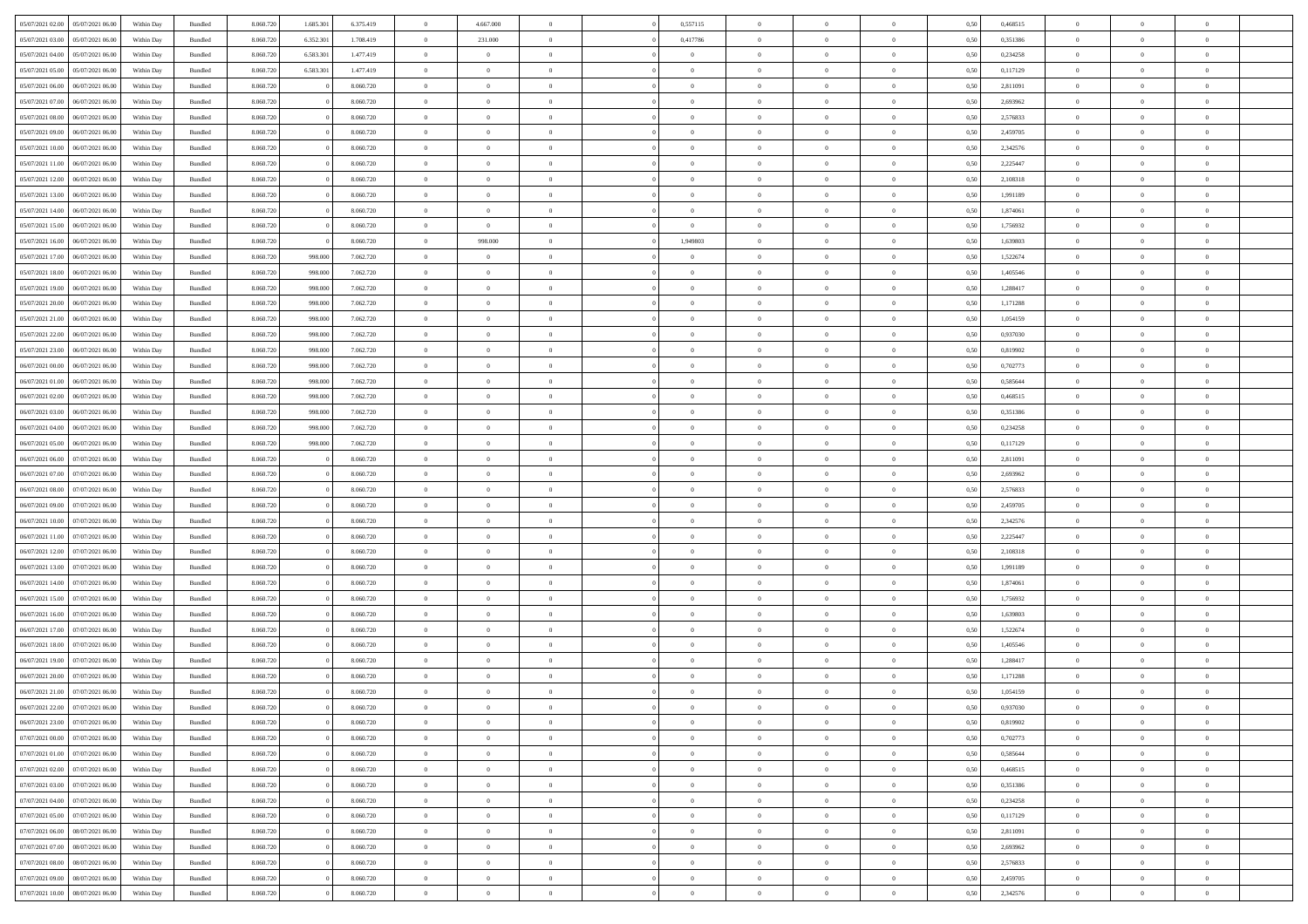| 07/07/2021 11:00 | 08/07/2021 06:00 | Within Day | Bundled            | 8.060.720 | 8.060.720 | $\overline{0}$ | $\Omega$       |                | $\Omega$       | $\Omega$       | $\theta$       | $\theta$       | 0.50 | 2,225447 | $\theta$       | $\theta$       | $\theta$       |  |
|------------------|------------------|------------|--------------------|-----------|-----------|----------------|----------------|----------------|----------------|----------------|----------------|----------------|------|----------|----------------|----------------|----------------|--|
| 07/07/2021 12:00 | 08/07/2021 06:00 | Within Day | Bundled            | 8.060.720 | 8.060.720 | $\overline{0}$ | $\theta$       | $\overline{0}$ | $\overline{0}$ | $\bf{0}$       | $\overline{0}$ | $\overline{0}$ | 0,50 | 2,108318 | $\theta$       | $\theta$       | $\overline{0}$ |  |
| 07/07/2021 13:00 | 08/07/2021 06:00 | Within Day | Bundled            | 8.060.720 | 8.060.720 | $\overline{0}$ | $\overline{0}$ | $\overline{0}$ | $\overline{0}$ | $\bf{0}$       | $\overline{0}$ | $\bf{0}$       | 0,50 | 1,991189 | $\overline{0}$ | $\overline{0}$ | $\overline{0}$ |  |
| 07/07/2021 14:00 | 08/07/2021 06:00 | Within Dav | Bundled            | 8.060.720 | 8.060.720 | $\overline{0}$ | $\overline{0}$ | $\overline{0}$ | $\overline{0}$ | $\bf{0}$       | $\overline{0}$ | $\overline{0}$ | 0.50 | 1.874061 | $\theta$       | $\theta$       | $\overline{0}$ |  |
|                  |                  |            |                    |           |           |                |                |                |                |                |                |                |      |          |                |                |                |  |
| 07/07/2021 15:00 | 08/07/2021 06:00 | Within Day | Bundled            | 8.060.720 | 8.060.720 | $\overline{0}$ | $\theta$       | $\overline{0}$ | $\overline{0}$ | $\bf{0}$       | $\overline{0}$ | $\bf{0}$       | 0,50 | 1,756932 | $\theta$       | $\theta$       | $\overline{0}$ |  |
| 07/07/2021 16:00 | 08/07/2021 06:00 | Within Day | Bundled            | 8.060.720 | 8.060.720 | $\overline{0}$ | $\bf{0}$       | $\overline{0}$ | $\overline{0}$ | $\overline{0}$ | $\overline{0}$ | $\mathbf{0}$   | 0,50 | 1,639803 | $\overline{0}$ | $\overline{0}$ | $\bf{0}$       |  |
| 07/07/2021 17:00 | 08/07/2021 06:00 | Within Dav | Bundled            | 8.060.720 | 8.060.720 | $\overline{0}$ | $\overline{0}$ | $\overline{0}$ | $\overline{0}$ | $\overline{0}$ | $\overline{0}$ | $\overline{0}$ | 0.50 | 1,522674 | $\theta$       | $\overline{0}$ | $\overline{0}$ |  |
| 07/07/2021 18:00 | 08/07/2021 06:00 | Within Day | Bundled            | 8.060.720 | 8.060.720 | $\overline{0}$ | $\theta$       | $\overline{0}$ | $\overline{0}$ | $\bf{0}$       | $\overline{0}$ | $\bf{0}$       | 0,50 | 1,405546 | $\theta$       | $\theta$       | $\overline{0}$ |  |
|                  |                  |            |                    |           |           |                |                |                |                |                |                |                |      |          |                |                |                |  |
| 07/07/2021 19:00 | 08/07/2021 06:00 | Within Day | Bundled            | 8.060.720 | 8.060.720 | $\overline{0}$ | $\overline{0}$ | $\overline{0}$ | $\overline{0}$ | $\bf{0}$       | $\overline{0}$ | $\bf{0}$       | 0,50 | 1,288417 | $\,0\,$        | $\overline{0}$ | $\overline{0}$ |  |
| 07/07/2021 20:00 | 08/07/2021 06:00 | Within Dav | Bundled            | 8.060.720 | 8.060.720 | $\overline{0}$ | $\overline{0}$ | $\overline{0}$ | $\overline{0}$ | $\overline{0}$ | $\overline{0}$ | $\overline{0}$ | 0.50 | 1,171288 | $\theta$       | $\overline{0}$ | $\overline{0}$ |  |
| 07/07/2021 21.00 | 08/07/2021 06:00 | Within Day | Bundled            | 8.060.720 | 8.060.720 | $\overline{0}$ | $\theta$       | $\overline{0}$ | $\overline{0}$ | $\bf{0}$       | $\overline{0}$ | $\bf{0}$       | 0,50 | 1,054159 | $\,$ 0 $\,$    | $\theta$       | $\overline{0}$ |  |
| 07/07/2021 22.00 | 08/07/2021 06:00 | Within Day | Bundled            | 8.060.720 | 8.060.720 | $\overline{0}$ | $\overline{0}$ | $\overline{0}$ | $\overline{0}$ | $\bf{0}$       | $\overline{0}$ | $\bf{0}$       | 0,50 | 0,937030 | $\overline{0}$ | $\overline{0}$ | $\overline{0}$ |  |
| 07/07/2021 23:00 | 08/07/2021 06:00 | Within Dav | Bundled            | 8.060.720 | 8.060.720 | $\overline{0}$ | $\overline{0}$ | $\overline{0}$ | $\overline{0}$ | $\bf{0}$       | $\overline{0}$ | $\overline{0}$ | 0.50 | 0.819902 | $\theta$       | $\theta$       | $\overline{0}$ |  |
|                  |                  |            |                    |           |           |                |                |                |                |                |                |                |      |          |                |                |                |  |
| 08/07/2021 00:00 | 08/07/2021 06:00 | Within Day | Bundled            | 8.060.720 | 8.060.720 | $\overline{0}$ | $\theta$       | $\overline{0}$ | $\overline{0}$ | $\bf{0}$       | $\overline{0}$ | $\overline{0}$ | 0,50 | 0,702773 | $\theta$       | $\overline{0}$ | $\overline{0}$ |  |
| 08/07/2021 01:00 | 08/07/2021 06:00 | Within Day | Bundled            | 8.060.720 | 8.060.720 | $\overline{0}$ | $\overline{0}$ | $\overline{0}$ | $\overline{0}$ | $\overline{0}$ | $\overline{0}$ | $\mathbf{0}$   | 0,50 | 0,585644 | $\bf{0}$       | $\overline{0}$ | $\bf{0}$       |  |
| 08/07/2021 02:00 | 08/07/2021 06:00 | Within Dav | Bundled            | 8.060.720 | 8.060.720 | $\overline{0}$ | $\overline{0}$ | $\overline{0}$ | $\overline{0}$ | $\overline{0}$ | $\overline{0}$ | $\overline{0}$ | 0.50 | 0,468515 | $\theta$       | $\overline{0}$ | $\overline{0}$ |  |
| 08/07/2021 03:00 | 08/07/2021 06:00 | Within Day | Bundled            | 8.060.720 | 8.060.720 | $\overline{0}$ | $\theta$       | $\overline{0}$ | $\overline{0}$ | $\bf{0}$       | $\overline{0}$ | $\bf{0}$       | 0,50 | 0,351386 | $\theta$       | $\theta$       | $\overline{0}$ |  |
|                  |                  |            |                    |           |           |                | $\overline{0}$ |                |                | $\bf{0}$       |                |                |      |          | $\,0\,$        | $\overline{0}$ | $\overline{0}$ |  |
| 08/07/2021 04:00 | 08/07/2021 06:00 | Within Day | Bundled            | 8.060.720 | 8.060.720 | $\overline{0}$ |                | $\overline{0}$ | $\bf{0}$       |                | $\bf{0}$       | $\bf{0}$       | 0,50 | 0,234258 |                |                |                |  |
| 08/07/2021 05:00 | 08/07/2021 06:00 | Within Dav | Bundled            | 8.060.720 | 8.060.720 | $\overline{0}$ | $\overline{0}$ | $\overline{0}$ | $\overline{0}$ | $\overline{0}$ | $\overline{0}$ | $\overline{0}$ | 0.50 | 0,117129 | $\theta$       | $\overline{0}$ | $\overline{0}$ |  |
| 08/07/2021 06:00 | 09/07/2021 06:00 | Within Day | Bundled            | 8.060.720 | 8.060.720 | $\overline{0}$ | $\theta$       | $\overline{0}$ | $\overline{0}$ | $\bf{0}$       | $\overline{0}$ | $\bf{0}$       | 0,50 | 2,811091 | $\,$ 0 $\,$    | $\theta$       | $\overline{0}$ |  |
| 08/07/2021 07:00 | 09/07/2021 06:00 | Within Day | Bundled            | 8.060.720 | 8.060.720 | $\overline{0}$ | $\overline{0}$ | $\overline{0}$ | $\bf{0}$       | $\bf{0}$       | $\bf{0}$       | $\bf{0}$       | 0,50 | 2,693962 | $\bf{0}$       | $\overline{0}$ | $\overline{0}$ |  |
| 08/07/2021 08:00 | 09/07/2021 06:00 | Within Day | Bundled            | 8.060.720 | 8.060.720 | $\overline{0}$ | $\overline{0}$ | $\overline{0}$ | $\overline{0}$ | $\bf{0}$       | $\overline{0}$ | $\overline{0}$ | 0.50 | 2,576833 | $\theta$       | $\theta$       | $\overline{0}$ |  |
|                  |                  |            |                    |           |           |                |                |                |                |                |                |                |      |          |                |                |                |  |
| 08/07/2021 09:00 | 09/07/2021 06:00 | Within Day | Bundled            | 8.060.720 | 8.060.720 | $\overline{0}$ | $\theta$       | $\overline{0}$ | $\overline{0}$ | $\bf{0}$       | $\overline{0}$ | $\bf{0}$       | 0,50 | 2,459705 | $\,$ 0 $\,$    | $\overline{0}$ | $\overline{0}$ |  |
| 08/07/2021 10:00 | 09/07/2021 06:00 | Within Day | Bundled            | 8.060.720 | 8.060.720 | $\overline{0}$ | $\bf{0}$       | $\overline{0}$ | $\bf{0}$       | $\overline{0}$ | $\overline{0}$ | $\mathbf{0}$   | 0,50 | 2,342576 | $\bf{0}$       | $\overline{0}$ | $\bf{0}$       |  |
| 08/07/2021 11:00 | 09/07/2021 06:00 | Within Dav | Bundled            | 8.060.720 | 8.060.720 | $\overline{0}$ | $\overline{0}$ | $\overline{0}$ | $\overline{0}$ | $\overline{0}$ | $\overline{0}$ | $\overline{0}$ | 0.50 | 2,225447 | $\theta$       | $\overline{0}$ | $\overline{0}$ |  |
| 08/07/2021 12:00 | 09/07/2021 06:00 | Within Day | Bundled            | 8.060.720 | 8.060.720 | $\overline{0}$ | $\theta$       | $\overline{0}$ | $\overline{0}$ | $\bf{0}$       | $\overline{0}$ | $\bf{0}$       | 0,50 | 2,108318 | $\theta$       | $\theta$       | $\overline{0}$ |  |
|                  |                  |            |                    |           |           |                |                |                |                |                |                |                |      |          |                |                |                |  |
| 08/07/2021 13:00 | 09/07/2021 06:00 | Within Day | Bundled            | 8.060.720 | 8.060.720 | $\overline{0}$ | $\overline{0}$ | $\overline{0}$ | $\bf{0}$       | $\bf{0}$       | $\bf{0}$       | $\bf{0}$       | 0,50 | 1,991189 | $\,0\,$        | $\overline{0}$ | $\overline{0}$ |  |
| 08/07/2021 14:00 | 09/07/2021 06:00 | Within Day | Bundled            | 8.060.720 | 8.060.720 | $\overline{0}$ | $\overline{0}$ | $\overline{0}$ | $\overline{0}$ | $\overline{0}$ | $\overline{0}$ | $\overline{0}$ | 0.50 | 1,874061 | $\theta$       | $\overline{0}$ | $\overline{0}$ |  |
| 08/07/2021 15:00 | 09/07/2021 06:00 | Within Day | Bundled            | 8.060.720 | 8.060.720 | $\overline{0}$ | $\theta$       | $\overline{0}$ | $\overline{0}$ | $\bf{0}$       | $\overline{0}$ | $\bf{0}$       | 0,50 | 1,756932 | $\,$ 0 $\,$    | $\overline{0}$ | $\overline{0}$ |  |
| 08/07/2021 16:00 | 09/07/2021 06:00 | Within Day | Bundled            | 8.060.720 | 8.060.720 | $\overline{0}$ | $\overline{0}$ | $\overline{0}$ | $\bf{0}$       | $\bf{0}$       | $\bf{0}$       | $\bf{0}$       | 0,50 | 1,639803 | $\bf{0}$       | $\overline{0}$ | $\overline{0}$ |  |
| 08/07/2021 17:00 | 09/07/2021 06:00 | Within Day | Bundled            | 8.060.720 | 8.060.720 | $\overline{0}$ | $\Omega$       | $\Omega$       | $\Omega$       | $\Omega$       | $\Omega$       | $\overline{0}$ | 0.50 | 1,522674 | $\,0\,$        | $\theta$       | $\theta$       |  |
|                  |                  |            |                    |           |           |                |                |                |                |                |                |                |      |          |                |                |                |  |
| 08/07/2021 18:00 | 09/07/2021 06:00 | Within Day | Bundled            | 8.060.720 | 8.060.720 | $\overline{0}$ | $\theta$       | $\overline{0}$ | $\overline{0}$ | $\bf{0}$       | $\overline{0}$ | $\bf{0}$       | 0,50 | 1,405546 | $\theta$       | $\theta$       | $\overline{0}$ |  |
| 08/07/2021 19:00 | 09/07/2021 06:00 | Within Day | Bundled            | 8.060.720 | 8.060.720 | $\overline{0}$ | $\overline{0}$ | $\overline{0}$ | $\bf{0}$       | $\bf{0}$       | $\overline{0}$ | $\mathbf{0}$   | 0,50 | 1,288417 | $\bf{0}$       | $\overline{0}$ | $\bf{0}$       |  |
| 08/07/2021 20:00 | 09/07/2021 06:00 | Within Day | Bundled            | 8.060.720 | 8.060.720 | $\overline{0}$ | $\Omega$       | $\Omega$       | $\Omega$       | $\bf{0}$       | $\overline{0}$ | $\overline{0}$ | 0.50 | 1,171288 | $\,0\,$        | $\theta$       | $\theta$       |  |
| 08/07/2021 21:00 | 09/07/2021 06:00 | Within Day | Bundled            | 8.060.720 | 8.060.720 | $\overline{0}$ | $\theta$       | $\overline{0}$ | $\overline{0}$ | $\bf{0}$       | $\overline{0}$ | $\bf{0}$       | 0,50 | 1,054159 | $\theta$       | $\theta$       | $\overline{0}$ |  |
| 08/07/2021 22.00 | 09/07/2021 06:00 | Within Day | Bundled            | 8.060.720 | 8.060.720 | $\overline{0}$ | $\overline{0}$ | $\overline{0}$ | $\bf{0}$       | $\bf{0}$       | $\bf{0}$       | $\bf{0}$       | 0,50 | 0,937030 | $\,0\,$        | $\overline{0}$ | $\overline{0}$ |  |
|                  |                  |            |                    |           |           |                |                |                |                |                |                |                |      |          |                |                |                |  |
| 08/07/2021 23:00 | 09/07/2021 06:00 | Within Day | Bundled            | 8.060.720 | 8.060.720 | $\overline{0}$ | $\Omega$       | $\Omega$       | $\Omega$       | $\theta$       | $\theta$       | $\overline{0}$ | 0.50 | 0,819902 | $\theta$       | $\theta$       | $\theta$       |  |
| 09/07/2021 00:00 | 09/07/2021 06:00 | Within Day | Bundled            | 8.060.720 | 8.060.720 | $\overline{0}$ | $\theta$       | $\overline{0}$ | $\overline{0}$ | $\bf{0}$       | $\overline{0}$ | $\bf{0}$       | 0,50 | 0,702773 | $\,$ 0 $\,$    | $\overline{0}$ | $\overline{0}$ |  |
| 09/07/2021 01:00 | 09/07/2021 06:00 | Within Day | Bundled            | 8.060.720 | 8.060.720 | $\overline{0}$ | $\overline{0}$ | $\overline{0}$ | $\bf{0}$       | $\bf{0}$       | $\bf{0}$       | $\bf{0}$       | 0,50 | 0,585644 | $\overline{0}$ | $\overline{0}$ | $\overline{0}$ |  |
| 09/07/2021 02.00 | 09/07/2021 06:00 | Within Day | Bundled            | 8.060.720 | 8.060.720 | $\overline{0}$ | $\Omega$       | $\Omega$       | $\Omega$       | $\Omega$       | $\overline{0}$ | $\overline{0}$ | 0.50 | 0,468515 | $\,0\,$        | $\theta$       | $\theta$       |  |
| 09/07/2021 03:00 | 09/07/2021 06:00 | Within Day | Bundled            | 8.060.720 | 8.060.720 | $\overline{0}$ | $\theta$       | $\overline{0}$ | $\overline{0}$ | $\bf{0}$       | $\overline{0}$ | $\bf{0}$       | 0,50 | 0,351386 | $\,$ 0 $\,$    | $\overline{0}$ | $\overline{0}$ |  |
|                  |                  |            |                    |           |           |                |                |                |                |                |                |                |      |          |                |                |                |  |
| 09/07/2021 04:00 | 09/07/2021 06:00 | Within Day | Bundled            | 8.060.720 | 8.060.720 | $\overline{0}$ | $\overline{0}$ | $\overline{0}$ | $\overline{0}$ | $\bf{0}$       | $\overline{0}$ | $\mathbf{0}$   | 0,50 | 0,234258 | $\overline{0}$ | $\overline{0}$ | $\bf{0}$       |  |
| 09/07/2021 05:00 | 09/07/2021 06:00 | Within Day | Bundled            | 8.060.720 | 8.060.720 | $\overline{0}$ | $\Omega$       | $\Omega$       | $\Omega$       | $\Omega$       | $\Omega$       | $\overline{0}$ | 0.50 | 0,117129 | $\theta$       | $\theta$       | $\theta$       |  |
| 09/07/2021 06:00 | 10/07/2021 06:00 | Within Day | Bundled            | 8.060.720 | 8.060.719 | $\overline{0}$ | $\bf{0}$       | $\overline{0}$ | $\bf{0}$       | $\,$ 0         | $\overline{0}$ | $\bf{0}$       | 0,50 | 2,811091 | $\,0\,$        | $\,$ 0 $\,$    | $\overline{0}$ |  |
| 09/07/2021 07:00 | 10/07/2021 06:00 | Within Day | $\mathbf B$ undled | 8.060.720 | 8.060.719 | $\bf{0}$       | $\bf{0}$       |                |                | $\bf{0}$       |                |                | 0,50 | 2,693962 | $\bf{0}$       | $\overline{0}$ |                |  |
|                  |                  |            |                    |           |           |                |                |                |                |                |                |                |      |          |                |                |                |  |
| 09/07/2021 08:00 | 10/07/2021 06:00 | Within Day | Bundled            | 8.060.720 | 8.060.719 | $\overline{0}$ | $\overline{0}$ | $\overline{0}$ | $\Omega$       | $\overline{0}$ | $\overline{0}$ | $\overline{0}$ | 0.50 | 2,576833 | $\theta$       | $\theta$       | $\theta$       |  |
| 09/07/2021 09:00 | 10/07/2021 06:00 | Within Day | Bundled            | 8.060.720 | 8.060.719 | $\overline{0}$ | $\,$ 0         | $\overline{0}$ | $\overline{0}$ | $\,$ 0 $\,$    | $\overline{0}$ | $\mathbf{0}$   | 0,50 | 2,459705 | $\,$ 0 $\,$    | $\,$ 0 $\,$    | $\,$ 0         |  |
| 09/07/2021 10:00 | 10/07/2021 06:00 | Within Day | Bundled            | 8.060.720 | 8.060.719 | $\overline{0}$ | $\overline{0}$ | $\overline{0}$ | $\overline{0}$ | $\overline{0}$ | $\overline{0}$ | $\mathbf{0}$   | 0,50 | 2,342576 | $\overline{0}$ | $\bf{0}$       | $\bf{0}$       |  |
| 09/07/2021 11:00 | 10/07/2021 06:00 | Within Day | Bundled            | 8.060.720 | 8.060.719 | $\overline{0}$ | $\overline{0}$ | $\overline{0}$ | $\Omega$       | $\overline{0}$ | $\overline{0}$ | $\overline{0}$ | 0,50 | 2,225447 | $\overline{0}$ | $\theta$       | $\overline{0}$ |  |
| 09/07/2021 12:00 | 10/07/2021 06:00 | Within Day | Bundled            | 8.060.720 | 8.060.719 | $\overline{0}$ | $\,$ 0         | $\overline{0}$ | $\overline{0}$ | $\,$ 0 $\,$    | $\overline{0}$ |                |      | 2,108318 | $\,$ 0 $\,$    | $\overline{0}$ | $\overline{0}$ |  |
|                  |                  |            |                    |           |           |                |                |                |                |                |                | $\mathbf{0}$   | 0,50 |          |                |                |                |  |
| 09/07/2021 13:00 | 10/07/2021 06:00 | Within Day | Bundled            | 8.060.720 | 8.060.719 | $\overline{0}$ | $\overline{0}$ | $\overline{0}$ | $\overline{0}$ | $\overline{0}$ | $\overline{0}$ | $\mathbf{0}$   | 0,50 | 1,991189 | $\overline{0}$ | $\overline{0}$ | $\bf{0}$       |  |
| 09/07/2021 14:00 | 10/07/2021 06:00 | Within Day | Bundled            | 8.060.720 | 8.060.719 | $\overline{0}$ | $\overline{0}$ | $\overline{0}$ | $\Omega$       | $\overline{0}$ | $\overline{0}$ | $\bf{0}$       | 0.50 | 1,874061 | $\overline{0}$ | $\theta$       | $\overline{0}$ |  |
| 09/07/2021 15:00 | 10/07/2021 06:00 | Within Day | Bundled            | 8.060.720 | 8.060.719 | $\overline{0}$ | $\,$ 0         | $\overline{0}$ | $\overline{0}$ | $\bf{0}$       | $\overline{0}$ | $\bf{0}$       | 0,50 | 1,756932 | $\,$ 0 $\,$    | $\overline{0}$ | $\overline{0}$ |  |
| 09/07/2021 16:00 | 10/07/2021 06:00 | Within Day | Bundled            | 8.060.720 | 8.060.719 | $\overline{0}$ | $\bf{0}$       | $\overline{0}$ | $\overline{0}$ | $\overline{0}$ | $\overline{0}$ | $\mathbf{0}$   | 0,50 | 1,639803 | $\overline{0}$ | $\overline{0}$ | $\bf{0}$       |  |
|                  |                  |            |                    |           |           |                |                |                |                |                |                |                |      |          |                |                |                |  |
| 09/07/2021 17:00 | 10/07/2021 06:00 | Within Day | Bundled            | 8.060.720 | 8.060.719 | $\overline{0}$ | $\overline{0}$ | $\overline{0}$ | $\Omega$       | $\overline{0}$ | $\overline{0}$ | $\overline{0}$ | 0.50 | 1,522674 | $\overline{0}$ | $\overline{0}$ | $\overline{0}$ |  |
| 09/07/2021 18:00 | 10/07/2021 06:00 | Within Day | Bundled            | 8.060.720 | 8.060.719 | $\overline{0}$ | $\bf{0}$       | $\overline{0}$ | $\overline{0}$ | $\bf{0}$       | $\overline{0}$ | $\bf{0}$       | 0,50 | 1,405546 | $\,$ 0 $\,$    | $\,$ 0 $\,$    | $\bf{0}$       |  |
| 09/07/2021 19:00 | 10/07/2021 06:00 | Within Day | Bundled            | 8.060.720 | 8.060.719 | $\overline{0}$ | $\bf{0}$       | $\overline{0}$ | $\bf{0}$       | $\bf{0}$       | $\bf{0}$       | $\bf{0}$       | 0,50 | 1,288417 | $\overline{0}$ | $\overline{0}$ | $\bf{0}$       |  |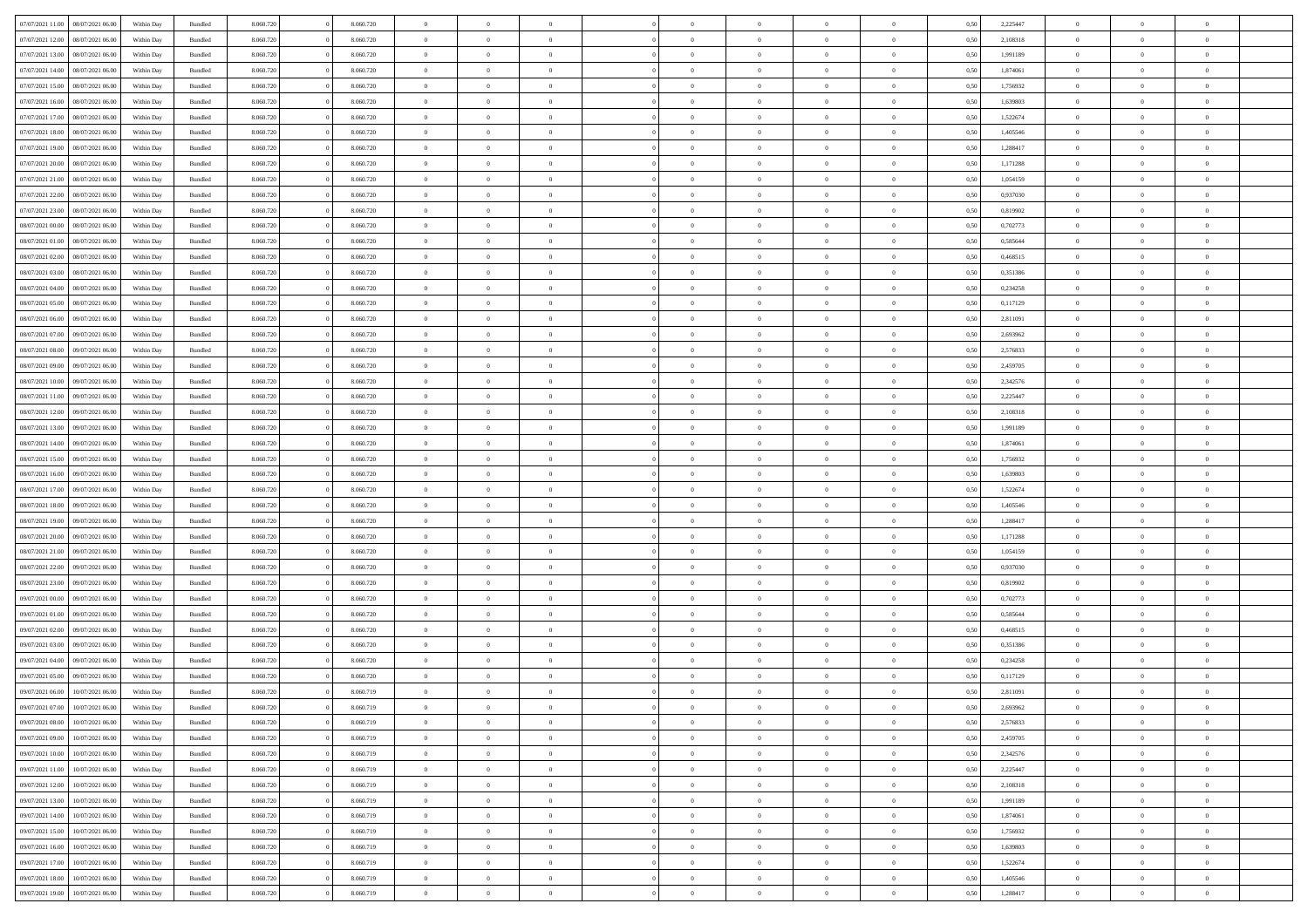| 09/07/2021 20:00 | 10/07/2021 06:00                  | Within Day | Bundled            | 8.060.720 |           | 8.060.719 | $\overline{0}$ | $\Omega$       |                | $\Omega$       | $\Omega$       | $\theta$       | $\theta$       | 0.50 | 1,171288 | $\theta$       | $\theta$       | $\theta$       |  |
|------------------|-----------------------------------|------------|--------------------|-----------|-----------|-----------|----------------|----------------|----------------|----------------|----------------|----------------|----------------|------|----------|----------------|----------------|----------------|--|
|                  |                                   |            |                    |           |           |           |                |                |                |                |                |                |                |      |          |                |                |                |  |
| 09/07/2021 21.00 | 10/07/2021 06:00                  | Within Day | Bundled            | 8.060.720 |           | 8.060.719 | $\overline{0}$ | $\theta$       | $\overline{0}$ | $\overline{0}$ | $\bf{0}$       | $\overline{0}$ | $\overline{0}$ | 0,50 | 1,054159 | $\theta$       | $\theta$       | $\overline{0}$ |  |
| 09/07/2021 22.00 | 10/07/2021 06:00                  | Within Day | Bundled            | 8.060.720 |           | 8.060.719 | $\overline{0}$ | $\overline{0}$ | $\overline{0}$ | $\bf{0}$       | $\bf{0}$       | $\bf{0}$       | $\bf{0}$       | 0,50 | 0,937030 | $\bf{0}$       | $\overline{0}$ | $\overline{0}$ |  |
| 09/07/2021 23:00 | 10/07/2021 06:00                  | Within Dav | Bundled            | 8.060.720 |           | 8.060.719 | $\overline{0}$ | $\overline{0}$ | $\overline{0}$ | $\overline{0}$ | $\bf{0}$       | $\overline{0}$ | $\overline{0}$ | 0.50 | 0.819902 | $\theta$       | $\theta$       | $\overline{0}$ |  |
|                  |                                   |            |                    |           |           |           |                |                |                |                |                |                |                |      |          |                |                |                |  |
| 10/07/2021 00:00 | 10/07/2021 06:00                  | Within Day | Bundled            | 8.060.720 |           | 8.060.719 | $\overline{0}$ | $\theta$       | $\overline{0}$ | $\overline{0}$ | $\bf{0}$       | $\overline{0}$ | $\bf{0}$       | 0,50 | 0,702773 | $\theta$       | $\overline{0}$ | $\overline{0}$ |  |
| 10/07/2021 01:00 | 10/07/2021 06:00                  | Within Day | Bundled            | 8.060.720 |           | 8.060.719 | $\overline{0}$ | $\bf{0}$       | $\overline{0}$ | $\bf{0}$       | $\overline{0}$ | $\overline{0}$ | $\mathbf{0}$   | 0,50 | 0,585644 | $\bf{0}$       | $\overline{0}$ | $\bf{0}$       |  |
| 10/07/2021 02:00 | 10/07/2021 06:00                  | Within Dav | Bundled            | 8.060.720 |           | 8.060.719 | $\overline{0}$ | $\overline{0}$ | $\overline{0}$ | $\overline{0}$ | $\overline{0}$ | $\overline{0}$ | $\overline{0}$ | 0.50 | 0,468515 | $\theta$       | $\overline{0}$ | $\overline{0}$ |  |
| 10/07/2021 03:00 | 10/07/2021 06:00                  | Within Day | Bundled            | 8.060.720 |           | 8.060.719 | $\overline{0}$ | $\theta$       | $\overline{0}$ | $\overline{0}$ | $\bf{0}$       | $\overline{0}$ | $\bf{0}$       | 0,50 | 0,351386 | $\theta$       | $\theta$       | $\overline{0}$ |  |
|                  |                                   |            |                    |           |           |           |                | $\overline{0}$ |                |                | $\bf{0}$       |                |                |      |          | $\,0\,$        | $\overline{0}$ | $\overline{0}$ |  |
| 10/07/2021 04:00 | 10/07/2021 06:00                  | Within Day | Bundled            | 8.060.720 |           | 8.060.719 | $\overline{0}$ |                | $\overline{0}$ | $\bf{0}$       |                | $\bf{0}$       | $\bf{0}$       | 0,50 | 0,234258 |                |                |                |  |
| 10/07/2021 05:00 | 10/07/2021 06:00                  | Within Dav | Bundled            | 8.060.720 |           | 8.060.719 | $\overline{0}$ | $\overline{0}$ | $\overline{0}$ | $\overline{0}$ | $\overline{0}$ | $\overline{0}$ | $\overline{0}$ | 0.50 | 0,117129 | $\theta$       | $\overline{0}$ | $\overline{0}$ |  |
| 10/07/2021 06:00 | 11/07/2021 06:00                  | Within Day | Bundled            | 8.060.720 | 1.200.001 | 6.860.719 | $\overline{0}$ | 421.000        | $\overline{0}$ | 3,342591       | $\bf{0}$       | $\overline{0}$ | $\bf{0}$       | 0,50 | 2,811091 | $\theta$       | $\theta$       | $\overline{0}$ |  |
| 10/07/2021 07:00 | 11/07/2021 06:00                  | Within Day | Bundled            | 8.060.720 | 1.621.001 | 6.439.719 | $\overline{0}$ | $\bf{0}$       | $\overline{0}$ | $\bf{0}$       | $\bf{0}$       | $\bf{0}$       | $\bf{0}$       | 0,50 | 2,693962 | $\bf{0}$       | $\overline{0}$ | $\overline{0}$ |  |
| 10/07/2021 08:00 | 11/07/2021 06:00                  | Within Dav | Bundled            | 8.060.720 | 1.621.001 | 6.439.719 | $\overline{0}$ | $\overline{0}$ | $\overline{0}$ | $\overline{0}$ | $\bf{0}$       | $\overline{0}$ | $\overline{0}$ | 0.50 | 2,576833 | $\theta$       | $\theta$       | $\overline{0}$ |  |
|                  |                                   |            |                    |           |           |           | $\overline{0}$ | $\theta$       |                |                |                |                |                |      |          | $\theta$       | $\overline{0}$ |                |  |
| 10/07/2021 09:00 | 11/07/2021 06:00                  | Within Day | Bundled            | 8.060.720 | 1.621.001 | 6.439.719 |                |                | $\overline{0}$ | $\overline{0}$ | $\bf{0}$       | $\overline{0}$ | $\overline{0}$ | 0,50 | 2,459705 |                |                | $\overline{0}$ |  |
| 10/07/2021 10:00 | 11/07/2021 06:00                  | Within Day | Bundled            | 8.060.720 | 1.621.001 | 6.439.719 | $\overline{0}$ | $\bf{0}$       | $\overline{0}$ | $\bf{0}$       | $\overline{0}$ | $\overline{0}$ | $\mathbf{0}$   | 0,50 | 2,342576 | $\overline{0}$ | $\overline{0}$ | $\bf{0}$       |  |
| 10/07/2021 11:00 | 11/07/2021 06:00                  | Within Dav | Bundled            | 8.060.720 | 1.621.001 | 6.439.719 | $\overline{0}$ | $\overline{0}$ | $\overline{0}$ | $\overline{0}$ | $\overline{0}$ | $\overline{0}$ | $\overline{0}$ | 0.50 | 2,225447 | $\theta$       | $\overline{0}$ | $\overline{0}$ |  |
| 10/07/2021 12:00 | 11/07/2021 06:00                  | Within Day | Bundled            | 8.060.720 | 1.621.001 | 6.439.719 | $\overline{0}$ | $\theta$       | $\overline{0}$ | $\overline{0}$ | $\bf{0}$       | $\overline{0}$ | $\bf{0}$       | 0,50 | 2,108318 | $\theta$       | $\theta$       | $\overline{0}$ |  |
| 10/07/2021 13:00 | 11/07/2021 06:00                  | Within Day | Bundled            | 8.060.720 | 1.621.001 | 6.439.719 | $\overline{0}$ | $\overline{0}$ | $\overline{0}$ | $\bf{0}$       | $\bf{0}$       | $\bf{0}$       | $\bf{0}$       | 0,50 | 1,991189 | $\,0\,$        | $\overline{0}$ | $\overline{0}$ |  |
|                  |                                   |            |                    |           |           |           |                |                |                |                |                |                |                |      |          |                |                |                |  |
| 10/07/2021 14:00 | 11/07/2021 06:00                  | Within Dav | Bundled            | 8.060.720 | 1.621.001 | 6.439.719 | $\overline{0}$ | $\overline{0}$ | $\overline{0}$ | $\overline{0}$ | $\overline{0}$ | $\overline{0}$ | $\overline{0}$ | 0.50 | 1,874061 | $\theta$       | $\overline{0}$ | $\overline{0}$ |  |
| 10/07/2021 15:00 | 11/07/2021 06:00                  | Within Day | Bundled            | 8.060.720 | 1.621.001 | 6.439.719 | $\overline{0}$ | $\theta$       | $\overline{0}$ | $\overline{0}$ | $\bf{0}$       | $\overline{0}$ | $\bf{0}$       | 0,50 | 1,756932 | $\theta$       | $\theta$       | $\overline{0}$ |  |
| 10/07/2021 16:00 | 11/07/2021 06:00                  | Within Day | Bundled            | 8.060.720 | 1.621.001 | 6.439.719 | $\overline{0}$ | $\overline{0}$ | $\overline{0}$ | $\bf{0}$       | $\bf{0}$       | $\bf{0}$       | $\bf{0}$       | 0,50 | 1,639803 | $\,0\,$        | $\overline{0}$ | $\overline{0}$ |  |
| 10/07/2021 17:00 | 11/07/2021 06:00                  | Within Dav | Bundled            | 8.060.720 | 1.621.001 | 6.439.719 | $\overline{0}$ | $\overline{0}$ | $\overline{0}$ | $\overline{0}$ | $\bf{0}$       | $\overline{0}$ | $\overline{0}$ | 0.50 | 1,522674 | $\theta$       | $\overline{0}$ | $\overline{0}$ |  |
|                  |                                   |            |                    |           |           |           | $\overline{0}$ | $\theta$       |                |                |                |                |                |      |          | $\theta$       | $\overline{0}$ |                |  |
| 10/07/2021 18:00 | 11/07/2021 06:00                  | Within Day | Bundled            | 8.060.720 | 1.621.001 | 6.439.719 |                |                | $\overline{0}$ | $\overline{0}$ | $\bf{0}$       | $\overline{0}$ | $\bf{0}$       | 0,50 | 1,405546 |                |                | $\overline{0}$ |  |
| 10/07/2021 19:00 | 11/07/2021 06:00                  | Within Day | Bundled            | 8.060.720 | 1.621.001 | 6.439.719 | $\overline{0}$ | $\overline{0}$ | $\overline{0}$ | $\overline{0}$ | $\bf{0}$       | $\overline{0}$ | $\mathbf{0}$   | 0,50 | 1,288417 | $\overline{0}$ | $\overline{0}$ | $\bf{0}$       |  |
| 10/07/2021 20:00 | 11/07/2021 06:00                  | Within Dav | Bundled            | 8.060.720 | 1.621.001 | 6.439.719 | $\overline{0}$ | 130.000        | $\overline{0}$ | 1,392788       | $\overline{0}$ | $\overline{0}$ | $\overline{0}$ | 0.50 | 1,171288 | $\theta$       | $\overline{0}$ | $\overline{0}$ |  |
| 10/07/2021 21:00 | 11/07/2021 06:00                  | Within Day | Bundled            | 8.060.720 | 1.751.001 | 6.309.719 | $\overline{0}$ | $\overline{0}$ | $\overline{0}$ | $\overline{0}$ | $\bf{0}$       | $\overline{0}$ | $\bf{0}$       | 0,50 | 1,054159 | $\theta$       | $\theta$       | $\overline{0}$ |  |
| 10/07/2021 22.00 | 11/07/2021 06:00                  | Within Day | Bundled            | 8.060.720 | 1.751.001 | 6.309.719 | $\overline{0}$ | 155.000        | $\overline{0}$ | 1,114230       | $\bf{0}$       | $\overline{0}$ | $\bf{0}$       | 0,50 | 0,937030 | $\,0\,$        | $\overline{0}$ | $\overline{0}$ |  |
|                  |                                   |            |                    |           |           |           |                |                |                |                |                |                |                |      |          |                |                |                |  |
| 10/07/2021 23:00 | 11/07/2021 06:00                  | Within Day | Bundled            | 8.060.720 | 1.906.001 | 6.154.719 | $\overline{0}$ | $\overline{0}$ | $\overline{0}$ | $\overline{0}$ | $\overline{0}$ | $\overline{0}$ | $\overline{0}$ | 0.50 | 0,819902 | $\theta$       | $\overline{0}$ | $\overline{0}$ |  |
| 11/07/2021 00:00 | 11/07/2021 06:00                  | Within Day | Bundled            | 8.060.720 | 1.906.001 | 6.154.719 | $\overline{0}$ | 100.000        | $\overline{0}$ | 0,835673       | $\bf{0}$       | $\overline{0}$ | $\bf{0}$       | 0,50 | 0,702773 | $\,$ 0 $\,$    | $\theta$       | $\overline{0}$ |  |
| 11/07/2021 01:00 | 11/07/2021 06:00                  | Within Day | Bundled            | 8.060.720 | 2.006.001 | 6.054.719 | $\overline{0}$ | 1.356.000      | $\overline{0}$ | 0,696344       | $\bf{0}$       | $\overline{0}$ | $\bf{0}$       | 0,50 | 0,585644 | $\bf{0}$       | $\overline{0}$ | $\overline{0}$ |  |
| 11/07/2021 02:00 | 11/07/2021 06.00                  | Within Day | Bundled            | 8.060.720 | 3.362.001 | 4.698.719 | $\overline{0}$ | $\Omega$       | $\Omega$       | $\Omega$       | $\Omega$       | $\Omega$       | $\overline{0}$ | 0.50 | 0.468515 | $\,0\,$        | $\theta$       | $\theta$       |  |
| 11/07/2021 03:00 | 11/07/2021 06:00                  | Within Day | Bundled            | 8.060.720 | 3.362.001 | 4.698.719 | $\overline{0}$ | $\theta$       | $\overline{0}$ | $\overline{0}$ | $\bf{0}$       | $\overline{0}$ | $\bf{0}$       | 0,50 | 0,351386 | $\theta$       | $\overline{0}$ | $\overline{0}$ |  |
|                  |                                   |            |                    |           |           |           |                |                |                |                |                |                |                |      |          |                |                |                |  |
| 11/07/2021 04:00 | 11/07/2021 06:00                  | Within Day | Bundled            | 8.060.720 | 3.362.001 | 4.698.719 | $\overline{0}$ | $\overline{0}$ | $\overline{0}$ | $\overline{0}$ | $\bf{0}$       | $\overline{0}$ | $\mathbf{0}$   | 0,50 | 0,234258 | $\overline{0}$ | $\overline{0}$ | $\bf{0}$       |  |
| 11/07/2021 05:00 | 11/07/2021 06:00                  | Within Day | Bundled            | 8.060.720 | 3.362.001 | 4.698.719 | $\overline{0}$ | $\Omega$       | $\Omega$       | $\Omega$       | $\overline{0}$ | $\overline{0}$ | $\overline{0}$ | 0.50 | 0,117129 | $\,0\,$        | $\theta$       | $\theta$       |  |
| 11/07/2021 06:00 | 12/07/2021 06:00                  | Within Day | Bundled            | 8.060.720 | 2.715.001 | 5.345.719 | $\overline{0}$ | $\theta$       | $\overline{0}$ | $\overline{0}$ | $\bf{0}$       | $\overline{0}$ | $\bf{0}$       | 0,50 | 2,811091 | $\theta$       | $\theta$       | $\overline{0}$ |  |
| 11/07/2021 07:00 | 12/07/2021 06:00                  | Within Day | Bundled            | 8.060.720 | 2.715.001 | 5.345.719 | $\overline{0}$ | $\overline{0}$ | $\overline{0}$ | $\bf{0}$       | $\bf{0}$       | $\overline{0}$ | $\bf{0}$       | 0,50 | 2,693962 | $\,0\,$        | $\overline{0}$ | $\overline{0}$ |  |
|                  |                                   |            |                    |           |           |           |                |                |                |                |                |                |                |      |          |                |                |                |  |
| 11/07/2021 08:00 | 12/07/2021 06:00                  | Within Day | Bundled            | 8.060.72  | 2.715.001 | 5.345.719 | $\overline{0}$ | $\Omega$       | $\Omega$       | $\Omega$       | $\theta$       | $\theta$       | $\overline{0}$ | 0.50 | 2,576833 | $\theta$       | $\theta$       | $\theta$       |  |
| 11/07/2021 09:00 | 12/07/2021 06:00                  | Within Day | Bundled            | 8.060.720 | 2.715.001 | 5.345.719 | $\overline{0}$ | $\theta$       | $\overline{0}$ | $\overline{0}$ | $\bf{0}$       | $\overline{0}$ | $\bf{0}$       | 0,50 | 2,459705 | $\,$ 0 $\,$    | $\overline{0}$ | $\overline{0}$ |  |
| 11/07/2021 11:00 | 12/07/2021 06:00                  | Within Day | Bundled            | 8.060.720 | 2.715.001 | 5.345.719 | $\overline{0}$ | $\overline{0}$ | $\overline{0}$ | $\overline{0}$ | $\bf{0}$       | $\overline{0}$ | $\bf{0}$       | 0,50 | 2,225447 | $\bf{0}$       | $\overline{0}$ | $\overline{0}$ |  |
| 11/07/2021 12:00 | 12/07/2021 06:00                  | Within Day | Bundled            | 8.060.720 | 2.715.001 | 5.345.719 | $\overline{0}$ | $\Omega$       | $\overline{0}$ | $\Omega$       | $\overline{0}$ | $\overline{0}$ | $\overline{0}$ | 0.50 | 2,108318 | $\,0\,$        | $\theta$       | $\theta$       |  |
| 11/07/2021 13:00 | 12/07/2021 06:00                  | Within Day | Bundled            | 8.060.720 | 2.715.001 | 5.345.719 | $\overline{0}$ | $\theta$       | $\overline{0}$ | $\overline{0}$ | $\bf{0}$       | $\overline{0}$ | $\bf{0}$       | 0,50 | 1,991189 | $\,$ 0 $\,$    | $\overline{0}$ | $\overline{0}$ |  |
|                  |                                   |            |                    |           |           |           |                |                |                |                |                |                |                |      |          |                |                |                |  |
| 11/07/2021 14:00 | 12/07/2021 06:00                  | Within Day | Bundled            | 8.060.720 | 2.715.001 | 5.345.719 | $\overline{0}$ | $\overline{0}$ | $\overline{0}$ | $\overline{0}$ | $\bf{0}$       | $\overline{0}$ | $\mathbf{0}$   | 0,50 | 1,874061 | $\overline{0}$ | $\overline{0}$ | $\bf{0}$       |  |
| 11/07/2021 15:00 | 12/07/2021 06:00                  | Within Day | Bundled            | 8.060.72  | 2.715.001 | 5.345.719 | $\overline{0}$ | 550,000        | $\Omega$       | 2.089132       | $\Omega$       | $\Omega$       | $\overline{0}$ | 0.50 | 1,756932 | $\theta$       | $\theta$       | $\theta$       |  |
| 11/07/2021 16:00 | 12/07/2021 06:00                  | Within Day | Bundled            | 8.060.720 | 3.265.001 | 4.795.719 | $\overline{0}$ | 111.000        | $\overline{0}$ | 1,949803       | $\,$ 0         | $\bf{0}$       | $\bf{0}$       | 0,50 | 1,639803 | $\,0\,$        | $\,0\,$        | $\overline{0}$ |  |
| 11/07/2021 17:00 | 12/07/2021 06:00                  | Within Day | $\mathbf B$ undled | 8.060.720 | 3.376.001 | 4.684.719 | $\bf{0}$       | 161.000        |                | 1,810574       |                |                |                | 0,50 | 1,522674 | $\bf{0}$       | $\overline{0}$ |                |  |
| 11/07/2021 18:00 | 12/07/2021 06:00                  | Within Day | Bundled            | 8.060.720 | 3.537.001 | 4.523.719 | $\overline{0}$ | 1.942.000      | $\overline{0}$ | 1,671346       | $\overline{0}$ | $\overline{0}$ | $\overline{0}$ | 0.50 | 1.405546 | $\theta$       | $\theta$       | $\theta$       |  |
|                  |                                   |            |                    |           |           |           |                |                |                |                |                |                |                |      |          |                |                |                |  |
| 11/07/2021 19:00 | 12/07/2021 06:00                  | Within Day | Bundled            | 8.060.720 | 5.479.001 | 2.581.719 | $\overline{0}$ | 109.100        | $\overline{0}$ | 1,532017       | $\bf{0}$       | $\overline{0}$ | $\mathbf{0}$   | 0,50 | 1,288417 | $\,$ 0 $\,$    | $\,$ 0 $\,$    | $\bf{0}$       |  |
| 11/07/2021 20:00 | 12/07/2021 06:00                  | Within Day | Bundled            | 8.060.720 | 5.588.101 | 2.472.619 | $\overline{0}$ | $\overline{0}$ | $\overline{0}$ | $\overline{0}$ | $\overline{0}$ | $\overline{0}$ | $\mathbf{0}$   | 0,50 | 1,171288 | $\overline{0}$ | $\bf{0}$       | $\bf{0}$       |  |
| 11/07/2021 21:00 | 12/07/2021 06:00                  | Within Day | Bundled            | 8.060.720 | 5.588.101 | 2.472.619 | $\overline{0}$ | $\overline{0}$ | $\overline{0}$ | $\Omega$       | $\overline{0}$ | $\overline{0}$ | $\bf{0}$       | 0,50 | 1,054159 | $\overline{0}$ | $\theta$       | $\overline{0}$ |  |
| 11/07/2021 22.00 | 12/07/2021 06:00                  | Within Day | Bundled            | 8.060.720 | 5.588.101 | 2.472.619 | $\overline{0}$ | $\,$ 0         | $\overline{0}$ | $\overline{0}$ | $\,$ 0 $\,$    | $\bf{0}$       | $\bf{0}$       | 0,50 | 0,937030 | $\,$ 0 $\,$    | $\overline{0}$ | $\overline{0}$ |  |
|                  |                                   |            |                    |           |           |           |                |                |                |                |                |                |                |      |          |                |                |                |  |
| 11/07/2021 23.00 | 12/07/2021 06:00                  | Within Day | Bundled            | 8.060.720 | 5.588.101 | 2.472.619 | $\overline{0}$ | $\overline{0}$ | $\overline{0}$ | $\overline{0}$ | $\overline{0}$ | $\overline{0}$ | $\mathbf{0}$   | 0,50 | 0,819902 | $\overline{0}$ | $\bf{0}$       | $\bf{0}$       |  |
| 12/07/2021 00:00 | 12/07/2021 06:00                  | Within Day | Bundled            | 8.060.720 | 5.588.101 | 2.472.619 | $\overline{0}$ | $\overline{0}$ | $\overline{0}$ | $\overline{0}$ | $\overline{0}$ | $\overline{0}$ | $\bf{0}$       | 0.50 | 0,702773 | $\overline{0}$ | $\theta$       | $\overline{0}$ |  |
| 12/07/2021 01:00 | 12/07/2021 06:00                  | Within Day | Bundled            | 8.060.720 | 5.588.101 | 2.472.619 | $\overline{0}$ | 80.000         | $\overline{0}$ | 0,696344       | $\,$ 0         | $\bf{0}$       | $\bf{0}$       | 0,50 | 0,585644 | $\,$ 0 $\,$    | $\overline{0}$ | $\overline{0}$ |  |
| 12/07/2021 02:00 | 12/07/2021 06:00                  | Within Day | Bundled            | 8.060.720 | 5.668.101 | 2.392.619 | $\overline{0}$ | $\bf{0}$       | $\overline{0}$ | $\overline{0}$ | $\overline{0}$ | $\overline{0}$ | $\mathbf{0}$   | 0,50 | 0,468515 | $\overline{0}$ | $\overline{0}$ | $\bf{0}$       |  |
| 12/07/2021 03:00 | 12/07/2021 06:00                  | Within Day | Bundled            | 8.060.720 | 5.668.10  | 2.392.619 | $\overline{0}$ | $\overline{0}$ | $\overline{0}$ | $\Omega$       | $\overline{0}$ | $\overline{0}$ | $\overline{0}$ | 0.50 | 0,351386 | $\overline{0}$ | $\theta$       | $\overline{0}$ |  |
|                  |                                   |            |                    |           |           |           |                |                |                |                |                |                |                |      |          |                |                |                |  |
| 12/07/2021 04:00 | 12/07/2021 06:00                  | Within Day | Bundled            | 8.060.720 | 5.668.101 | 2.392.619 | $\overline{0}$ | $\bf{0}$       | $\overline{0}$ | $\overline{0}$ | $\bf{0}$       | $\overline{0}$ | $\mathbf{0}$   | 0,50 | 0,234258 | $\,$ 0 $\,$    | $\,$ 0 $\,$    | $\bf{0}$       |  |
|                  | 12/07/2021 05:00 12/07/2021 06:00 | Within Day | Bundled            | 8.060.720 | 5.668.101 | 2.392.619 | $\overline{0}$ | $\overline{0}$ | $\overline{0}$ | $\overline{0}$ | $\bf{0}$       | $\overline{0}$ | $\mathbf{0}$   | 0,50 | 0,117129 | $\overline{0}$ | $\bf{0}$       | $\bf{0}$       |  |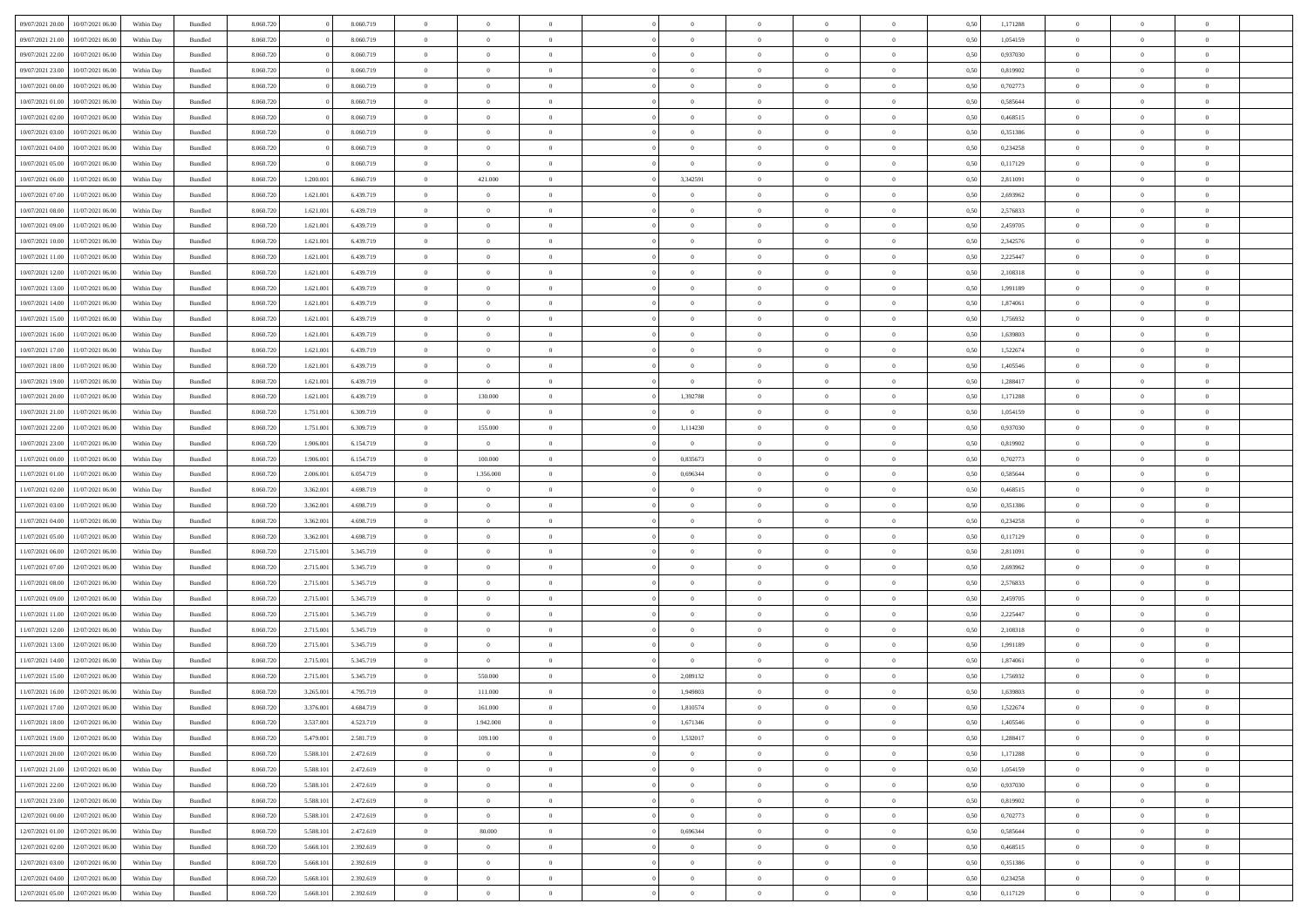| 12/07/2021 06:00 |                  |            |                    |           |           | $\overline{0}$ | $\Omega$       |                |                | $\Omega$       | $\theta$       | $\theta$       |      |          | $\theta$       |                | $\theta$       |  |
|------------------|------------------|------------|--------------------|-----------|-----------|----------------|----------------|----------------|----------------|----------------|----------------|----------------|------|----------|----------------|----------------|----------------|--|
|                  | 13/07/2021 06:00 | Within Day | Bundled            | 8.060.720 | 8.060.720 |                |                |                | $\Omega$       |                |                |                | 0.50 | 2,811091 |                | $\theta$       |                |  |
| 12/07/2021 07:00 | 13/07/2021 06:00 | Within Day | Bundled            | 8.060.720 | 8.060.720 | $\overline{0}$ | $\theta$       | $\overline{0}$ | $\overline{0}$ | $\bf{0}$       | $\overline{0}$ | $\overline{0}$ | 0,50 | 2,693962 | $\theta$       | $\theta$       | $\overline{0}$ |  |
| 12/07/2021 08:00 | 13/07/2021 06:00 | Within Day | Bundled            | 8.060.720 | 8.060.720 | $\overline{0}$ | $\overline{0}$ | $\overline{0}$ | $\overline{0}$ | $\bf{0}$       | $\overline{0}$ | $\bf{0}$       | 0,50 | 2,576833 | $\bf{0}$       | $\overline{0}$ | $\overline{0}$ |  |
|                  |                  |            |                    |           |           |                |                |                |                |                |                |                |      |          | $\theta$       |                |                |  |
| 12/07/2021 09:00 | 13/07/2021 06:00 | Within Dav | Bundled            | 8.060.720 | 8.060.720 | $\overline{0}$ | $\overline{0}$ | $\overline{0}$ | $\overline{0}$ | $\bf{0}$       | $\overline{0}$ | $\overline{0}$ | 0.50 | 2,459705 |                | $\theta$       | $\overline{0}$ |  |
| 12/07/2021 10:00 | 13/07/2021 06:00 | Within Day | Bundled            | 8.060.720 | 8.060.720 | $\overline{0}$ | $\theta$       | $\overline{0}$ | $\overline{0}$ | $\bf{0}$       | $\overline{0}$ | $\bf{0}$       | 0,50 | 2,342576 | $\theta$       | $\theta$       | $\overline{0}$ |  |
| 12/07/2021 11:00 | 13/07/2021 06:00 | Within Day | Bundled            | 8.060.720 | 8.060.720 | $\overline{0}$ | $\bf{0}$       | $\overline{0}$ | $\overline{0}$ | $\overline{0}$ | $\overline{0}$ | $\mathbf{0}$   | 0,50 | 2,225447 | $\overline{0}$ | $\overline{0}$ | $\bf{0}$       |  |
| 12/07/2021 12:00 | 13/07/2021 06:00 | Within Dav | Bundled            | 8.060.720 | 8.060.720 | $\overline{0}$ | $\overline{0}$ | $\overline{0}$ | $\overline{0}$ | $\overline{0}$ | $\overline{0}$ | $\overline{0}$ | 0.50 | 2,108318 | $\theta$       | $\overline{0}$ | $\overline{0}$ |  |
|                  |                  |            |                    |           |           |                |                |                |                |                |                |                |      |          |                |                |                |  |
| 12/07/2021 13:00 | 13/07/2021 06:00 | Within Day | Bundled            | 8.060.720 | 8.060.720 | $\overline{0}$ | $\theta$       | $\overline{0}$ | $\overline{0}$ | $\bf{0}$       | $\overline{0}$ | $\bf{0}$       | 0,50 | 1,991189 | $\theta$       | $\theta$       | $\overline{0}$ |  |
| 12/07/2021 14:00 | 13/07/2021 06:00 | Within Day | Bundled            | 8.060.720 | 8.060.720 | $\overline{0}$ | $\overline{0}$ | $\overline{0}$ | $\bf{0}$       | $\bf{0}$       | $\bf{0}$       | $\bf{0}$       | 0,50 | 1,874061 | $\,0\,$        | $\overline{0}$ | $\overline{0}$ |  |
| 12/07/2021 15:00 | 13/07/2021 06:00 | Within Dav | Bundled            | 8.060.720 | 8.060.720 | $\overline{0}$ | $\overline{0}$ | $\overline{0}$ | $\overline{0}$ | $\overline{0}$ | $\overline{0}$ | $\overline{0}$ | 0.50 | 1,756932 | $\theta$       | $\overline{0}$ | $\overline{0}$ |  |
|                  |                  |            |                    |           |           |                |                |                |                |                |                |                |      |          |                |                |                |  |
| 12/07/2021 16:00 | 13/07/2021 06:00 | Within Day | Bundled            | 8.060.720 | 8.060.720 | $\overline{0}$ | $\theta$       | $\overline{0}$ | $\overline{0}$ | $\bf{0}$       | $\overline{0}$ | $\bf{0}$       | 0,50 | 1,639803 | $\,$ 0 $\,$    | $\theta$       | $\overline{0}$ |  |
| 12/07/2021 17:00 | 13/07/2021 06:00 | Within Day | Bundled            | 8.060.720 | 8.060.720 | $\overline{0}$ | $\overline{0}$ | $\overline{0}$ | $\bf{0}$       | $\bf{0}$       | $\bf{0}$       | $\bf{0}$       | 0,50 | 1,522674 | $\overline{0}$ | $\overline{0}$ | $\overline{0}$ |  |
| 12/07/2021 18:00 | 13/07/2021 06:00 | Within Dav | Bundled            | 8.060.720 | 8.060.720 | $\overline{0}$ | $\overline{0}$ | $\overline{0}$ | $\overline{0}$ | $\bf{0}$       | $\overline{0}$ | $\overline{0}$ | 0.50 | 1,405546 | $\theta$       | $\theta$       | $\overline{0}$ |  |
|                  |                  |            |                    |           |           |                |                |                |                |                |                |                |      |          |                |                |                |  |
| 12/07/2021 19:00 | 13/07/2021 06:00 | Within Day | Bundled            | 8.060.720 | 8.060.720 | $\overline{0}$ | $\theta$       | $\overline{0}$ | $\overline{0}$ | $\bf{0}$       | $\overline{0}$ | $\overline{0}$ | 0,50 | 1,288417 | $\theta$       | $\theta$       | $\overline{0}$ |  |
| 12/07/2021 20:00 | 13/07/2021 06:00 | Within Day | Bundled            | 8.060.720 | 8.060.720 | $\overline{0}$ | $\bf{0}$       | $\overline{0}$ | $\bf{0}$       | $\overline{0}$ | $\overline{0}$ | $\mathbf{0}$   | 0,50 | 1,171288 | $\overline{0}$ | $\overline{0}$ | $\bf{0}$       |  |
| 12/07/2021 21:00 | 13/07/2021 06:00 | Within Dav | Bundled            | 8.060.720 | 8.060.720 | $\overline{0}$ | $\overline{0}$ | $\overline{0}$ | $\overline{0}$ | $\overline{0}$ | $\overline{0}$ | $\overline{0}$ | 0.50 | 1,054159 | $\theta$       | $\overline{0}$ | $\overline{0}$ |  |
| 12/07/2021 22:00 | 13/07/2021 06:00 | Within Day | Bundled            | 8.060.720 | 8.060.720 | $\overline{0}$ | $\theta$       | $\overline{0}$ | $\overline{0}$ | $\bf{0}$       | $\overline{0}$ | $\bf{0}$       | 0,50 | 0,937030 | $\theta$       | $\theta$       | $\overline{0}$ |  |
|                  |                  |            |                    |           |           |                |                |                |                |                |                |                |      |          |                |                |                |  |
| 12/07/2021 23:00 | 13/07/2021 06:00 | Within Day | Bundled            | 8.060.720 | 8.060.720 | $\overline{0}$ | $\overline{0}$ | $\overline{0}$ | $\overline{0}$ | $\bf{0}$       | $\overline{0}$ | $\bf{0}$       | 0,50 | 0,819902 | $\,0\,$        | $\overline{0}$ | $\overline{0}$ |  |
| 13/07/2021 00:00 | 13/07/2021 06:00 | Within Dav | Bundled            | 8.060.720 | 8.060.720 | $\overline{0}$ | $\overline{0}$ | $\overline{0}$ | $\overline{0}$ | $\overline{0}$ | $\overline{0}$ | $\overline{0}$ | 0.50 | 0,702773 | $\theta$       | $\overline{0}$ | $\overline{0}$ |  |
| 13/07/2021 01:00 | 13/07/2021 06:00 | Within Day | Bundled            | 8.060.720 | 8.060.720 | $\overline{0}$ | $\theta$       | $\overline{0}$ | $\overline{0}$ | $\bf{0}$       | $\overline{0}$ | $\bf{0}$       | 0,50 | 0,585644 | $\theta$       | $\theta$       | $\overline{0}$ |  |
|                  |                  |            |                    |           |           |                |                |                |                |                |                |                |      |          |                |                |                |  |
| 13/07/2021 02:00 | 13/07/2021 06:00 | Within Day | Bundled            | 8.060.720 | 8.060.720 | $\overline{0}$ | $\overline{0}$ | $\overline{0}$ | $\overline{0}$ | $\bf{0}$       | $\overline{0}$ | $\bf{0}$       | 0,50 | 0,468515 | $\bf{0}$       | $\overline{0}$ | $\overline{0}$ |  |
| 13/07/2021 03:00 | 13/07/2021 06:00 | Within Day | Bundled            | 8.060.720 | 8.060.720 | $\overline{0}$ | $\overline{0}$ | $\overline{0}$ | $\overline{0}$ | $\bf{0}$       | $\overline{0}$ | $\overline{0}$ | 0.50 | 0,351386 | $\theta$       | $\theta$       | $\overline{0}$ |  |
| 13/07/2021 04:00 | 13/07/2021 06:00 | Within Day | Bundled            | 8.060.720 | 8.060.720 | $\overline{0}$ | $\theta$       | $\overline{0}$ | $\overline{0}$ | $\bf{0}$       | $\overline{0}$ | $\bf{0}$       | 0,50 | 0,234258 | $\,$ 0 $\,$    | $\overline{0}$ | $\overline{0}$ |  |
|                  |                  |            |                    |           |           |                | $\bf{0}$       |                |                |                |                |                |      |          |                | $\overline{0}$ | $\bf{0}$       |  |
| 13/07/2021 05:00 | 13/07/2021 06:00 | Within Day | Bundled            | 8.060.720 | 8.060.720 | $\overline{0}$ |                | $\overline{0}$ | $\overline{0}$ | $\overline{0}$ | $\overline{0}$ | $\mathbf{0}$   | 0,50 | 0,117129 | $\overline{0}$ |                |                |  |
| 13/07/2021 06:00 | 14/07/2021 06:00 | Within Dav | Bundled            | 8.060.720 | 8.060.720 | $\overline{0}$ | $\overline{0}$ | $\overline{0}$ | $\overline{0}$ | $\overline{0}$ | $\overline{0}$ | $\overline{0}$ | 0.50 | 2,811091 | $\theta$       | $\theta$       | $\overline{0}$ |  |
| 13/07/2021 07:00 | 14/07/2021 06:00 | Within Day | Bundled            | 8.060.720 | 8.060.720 | $\overline{0}$ | $\theta$       | $\overline{0}$ | $\overline{0}$ | $\bf{0}$       | $\overline{0}$ | $\bf{0}$       | 0,50 | 2,693962 | $\theta$       | $\theta$       | $\overline{0}$ |  |
| 13/07/2021 08:00 | 14/07/2021 06:00 | Within Day | Bundled            | 8.060.720 | 8.060.720 | $\overline{0}$ | $\overline{0}$ | $\overline{0}$ | $\overline{0}$ | $\bf{0}$       | $\overline{0}$ | $\bf{0}$       | 0,50 | 2,576833 | $\,0\,$        | $\overline{0}$ | $\overline{0}$ |  |
|                  |                  |            |                    |           |           |                |                |                |                |                |                |                |      |          |                |                |                |  |
| 13/07/2021 09:00 | 14/07/2021 06:00 | Within Day | Bundled            | 8.060.720 | 8.060.720 | $\overline{0}$ | $\overline{0}$ | $\overline{0}$ | $\overline{0}$ | $\overline{0}$ | $\overline{0}$ | $\overline{0}$ | 0.50 | 2,459705 | $\theta$       | $\overline{0}$ | $\overline{0}$ |  |
| 13/07/2021 10:00 | 14/07/2021 06:00 | Within Day | Bundled            | 8.060.720 | 8.060.720 | $\overline{0}$ | $\theta$       | $\overline{0}$ | $\overline{0}$ | $\bf{0}$       | $\overline{0}$ | $\bf{0}$       | 0,50 | 2,342576 | $\,$ 0 $\,$    | $\overline{0}$ | $\overline{0}$ |  |
| 13/07/2021 11:00 | 14/07/2021 06:00 | Within Day | Bundled            | 8.060.720 | 8.060.720 | $\overline{0}$ | $\overline{0}$ | $\overline{0}$ | $\overline{0}$ | $\bf{0}$       | $\overline{0}$ | $\bf{0}$       | 0,50 | 2,225447 | $\overline{0}$ | $\overline{0}$ | $\overline{0}$ |  |
|                  |                  |            |                    |           |           |                |                |                |                |                |                |                |      |          |                |                | $\theta$       |  |
| 13/07/2021 12:00 | 14/07/2021 06:00 | Within Day | Bundled            | 8.060.720 | 8.060.720 | $\overline{0}$ | $\Omega$       | $\Omega$       | $\Omega$       | $\Omega$       | $\Omega$       | $\overline{0}$ | 0.50 | 2,108318 | $\,0\,$        | $\theta$       |                |  |
| 13/07/2021 13:00 | 14/07/2021 06:00 | Within Day | Bundled            | 8.060.720 | 8.060.720 | $\overline{0}$ | $\theta$       | $\overline{0}$ | $\overline{0}$ | $\bf{0}$       | $\overline{0}$ | $\bf{0}$       | 0,50 | 1,991189 | $\theta$       | $\theta$       | $\overline{0}$ |  |
| 13/07/2021 14:00 | 14/07/2021 06:00 | Within Day | Bundled            | 8.060.720 | 8.060.720 | $\overline{0}$ | $\overline{0}$ | $\overline{0}$ | $\overline{0}$ | $\bf{0}$       | $\overline{0}$ | $\mathbf{0}$   | 0,50 | 1,874061 | $\overline{0}$ | $\overline{0}$ | $\bf{0}$       |  |
| 13/07/2021 15:00 | 14/07/2021 06:00 | Within Day | Bundled            | 8.060.720 | 8.060.720 | $\overline{0}$ | $\Omega$       | $\Omega$       | $\Omega$       | $\bf{0}$       | $\overline{0}$ | $\overline{0}$ | 0.50 | 1,756932 | $\,0\,$        | $\theta$       | $\theta$       |  |
|                  |                  |            |                    |           |           |                |                |                |                |                |                |                |      |          |                |                |                |  |
| 13/07/2021 16:00 | 14/07/2021 06:00 | Within Day | Bundled            | 8.060.720 | 8.060.720 | $\overline{0}$ | $\theta$       | $\overline{0}$ | $\overline{0}$ | $\bf{0}$       | $\overline{0}$ | $\bf{0}$       | 0,50 | 1,639803 | $\,$ 0 $\,$    | $\theta$       | $\overline{0}$ |  |
| 13/07/2021 17:00 | 14/07/2021 06:00 | Within Day | Bundled            | 8.060.720 | 8.060.720 | $\overline{0}$ | $\overline{0}$ | $\overline{0}$ | $\bf{0}$       | $\bf{0}$       | $\bf{0}$       | $\bf{0}$       | 0,50 | 1,522674 | $\,0\,$        | $\overline{0}$ | $\overline{0}$ |  |
| 13/07/2021 18:00 | 14/07/2021 06:00 | Within Day | Bundled            | 8.060.720 | 8.060.720 | $\overline{0}$ | $\Omega$       | $\Omega$       | $\Omega$       | $\theta$       | $\theta$       | $\overline{0}$ | 0.50 | 1.405546 | $\theta$       | $\theta$       | $\theta$       |  |
| 13/07/2021 19:00 | 14/07/2021 06:00 |            |                    | 8.060.720 | 8.060.720 | $\overline{0}$ | $\theta$       | $\overline{0}$ | $\overline{0}$ | $\bf{0}$       | $\overline{0}$ |                |      | 1,288417 | $\,$ 0 $\,$    | $\overline{0}$ | $\overline{0}$ |  |
|                  |                  | Within Day | Bundled            |           |           |                |                |                |                |                |                | $\bf{0}$       | 0,50 |          |                |                |                |  |
| 13/07/2021 20:00 | 14/07/2021 06:00 | Within Day | Bundled            | 8.060.720 | 8.060.720 | $\overline{0}$ | $\overline{0}$ | $\overline{0}$ | $\bf{0}$       | $\bf{0}$       | $\bf{0}$       | $\bf{0}$       | 0,50 | 1,171288 | $\bf{0}$       | $\overline{0}$ | $\overline{0}$ |  |
| 13/07/2021 21:00 | 14/07/2021 06:00 | Within Day | Bundled            | 8.060.720 | 8.060.720 | $\overline{0}$ | $\Omega$       | $\Omega$       | $\Omega$       | $\Omega$       | $\overline{0}$ | $\overline{0}$ | 0.50 | 1,054159 | $\,0\,$        | $\theta$       | $\theta$       |  |
| 13/07/2021 22:00 | 14/07/2021 06:00 | Within Day | Bundled            | 8.060.720 | 8.060.720 | $\overline{0}$ | $\theta$       | $\overline{0}$ | $\overline{0}$ | $\bf{0}$       | $\overline{0}$ | $\bf{0}$       | 0,50 | 0,937030 | $\,$ 0 $\,$    | $\overline{0}$ | $\overline{0}$ |  |
|                  |                  |            |                    |           |           |                |                |                |                |                |                |                |      |          |                |                |                |  |
| 13/07/2021 23:00 | 14/07/2021 06:00 | Within Day | Bundled            | 8.060.720 | 8.060.720 | $\overline{0}$ | $\overline{0}$ | $\overline{0}$ | $\bf{0}$       | $\bf{0}$       | $\bf{0}$       | $\mathbf{0}$   | 0,50 | 0,819902 | $\bf{0}$       | $\overline{0}$ | $\bf{0}$       |  |
| 14/07/2021 00:00 | 14/07/2021 06:00 | Within Day | Bundled            | 8.060.720 | 8.060.720 | $\overline{0}$ | $\Omega$       | $\Omega$       | $\Omega$       | $\Omega$       | $\Omega$       | $\overline{0}$ | 0.50 | 0.702773 | $\theta$       | $\theta$       | $\theta$       |  |
| 14/07/2021 01:00 | 14/07/2021 06:00 | Within Day | Bundled            | 8.060.720 | 8.060.720 | $\overline{0}$ | $\overline{0}$ | $\overline{0}$ | $\bf{0}$       | $\,$ 0         | $\bf{0}$       | $\bf{0}$       | 0,50 | 0,585644 | $\,0\,$        | $\,$ 0 $\,$    | $\overline{0}$ |  |
| 14/07/2021 02:00 | 14/07/2021 06:00 | Within Day | $\mathbf B$ undled | 8.060.720 | 8.060.720 | $\bf{0}$       | $\bf{0}$       |                |                | $\bf{0}$       |                |                | 0,50 | 0,468515 | $\bf{0}$       | $\overline{0}$ |                |  |
|                  |                  |            |                    |           |           |                |                |                |                |                |                |                |      |          |                |                |                |  |
| 14/07/2021 03:00 | 14/07/2021 06:00 | Within Day | Bundled            | 8.060.720 | 8.060.720 | $\overline{0}$ | $\overline{0}$ | $\overline{0}$ | $\Omega$       | $\overline{0}$ | $\overline{0}$ | $\overline{0}$ | 0,50 | 0,351386 | $\theta$       | $\theta$       | $\theta$       |  |
| 14/07/2021 04:00 | 14/07/2021 06:00 | Within Day | Bundled            | 8.060.720 | 8.060.720 | $\overline{0}$ | $\,$ 0         | $\overline{0}$ | $\bf{0}$       | $\,$ 0 $\,$    | $\overline{0}$ | $\mathbf{0}$   | 0,50 | 0,234258 | $\,$ 0 $\,$    | $\,$ 0 $\,$    | $\,$ 0         |  |
| 14/07/2021 05:00 | 14/07/2021 06:00 | Within Day | Bundled            | 8.060.720 | 8.060.720 | $\overline{0}$ | $\overline{0}$ | $\overline{0}$ | $\overline{0}$ | $\overline{0}$ | $\overline{0}$ | $\mathbf{0}$   | 0,50 | 0,117129 | $\overline{0}$ | $\bf{0}$       | $\overline{0}$ |  |
|                  |                  |            |                    |           |           |                |                |                |                |                |                |                |      |          |                |                |                |  |
| 14/07/2021 06:00 | 15/07/2021 06:00 | Within Day | Bundled            | 8.060.720 | 8.060.720 | $\overline{0}$ | $\overline{0}$ | $\overline{0}$ | $\Omega$       | $\overline{0}$ | $\overline{0}$ | $\overline{0}$ | 0,50 | 2,811091 | $\overline{0}$ | $\theta$       | $\overline{0}$ |  |
| 14/07/2021 07:00 | 15/07/2021 06:00 | Within Day | Bundled            | 8.060.720 | 8.060.720 | $\overline{0}$ | $\,$ 0         | $\overline{0}$ | $\overline{0}$ | $\,$ 0 $\,$    | $\overline{0}$ | $\mathbf{0}$   | 0,50 | 2,693962 | $\,$ 0 $\,$    | $\overline{0}$ | $\overline{0}$ |  |
| 14/07/2021 08:00 | 15/07/2021 06:00 | Within Day | Bundled            | 8.060.720 | 8.060.720 | $\overline{0}$ | $\overline{0}$ | $\overline{0}$ | $\overline{0}$ | $\overline{0}$ | $\overline{0}$ | $\mathbf{0}$   | 0,50 | 2,576833 | $\overline{0}$ | $\overline{0}$ | $\overline{0}$ |  |
| 14/07/2021 09:00 | 15/07/2021 06:00 | Within Day | Bundled            | 8.060.720 | 8.060.720 | $\overline{0}$ | $\overline{0}$ | $\overline{0}$ | $\Omega$       | $\overline{0}$ | $\overline{0}$ | $\bf{0}$       | 0.50 | 2,459705 | $\overline{0}$ | $\theta$       | $\overline{0}$ |  |
|                  |                  |            |                    |           |           |                |                |                |                |                |                |                |      |          |                |                |                |  |
| 14/07/2021 10:00 | 15/07/2021 06:00 | Within Day | Bundled            | 8.060.720 | 8.060.720 | $\overline{0}$ | $\,$ 0         | $\overline{0}$ | $\bf{0}$       | $\bf{0}$       | $\bf{0}$       | $\bf{0}$       | 0,50 | 2,342576 | $\,$ 0 $\,$    | $\overline{0}$ | $\overline{0}$ |  |
| 14/07/2021 11:00 | 15/07/2021 06:00 | Within Day | Bundled            | 8.060.720 | 8.060.720 | $\overline{0}$ | $\bf{0}$       | $\overline{0}$ | $\overline{0}$ | $\overline{0}$ | $\overline{0}$ | $\mathbf{0}$   | 0,50 | 2,225447 | $\overline{0}$ | $\overline{0}$ | $\bf{0}$       |  |
| 14/07/2021 12:00 | 15/07/2021 06:00 | Within Day | Bundled            | 8.060.720 | 8.060.720 | $\overline{0}$ | $\overline{0}$ | $\overline{0}$ | $\Omega$       | $\overline{0}$ | $\overline{0}$ | $\overline{0}$ | 0.50 | 2,108318 | $\overline{0}$ | $\overline{0}$ | $\overline{0}$ |  |
|                  |                  |            |                    |           |           |                | $\bf{0}$       |                | $\overline{0}$ |                |                |                |      |          | $\,$ 0 $\,$    | $\,$ 0 $\,$    |                |  |
| 14/07/2021 13:00 | 15/07/2021 06:00 | Within Day | Bundled            | 8.060.720 | 8.060.720 | $\overline{0}$ |                | $\overline{0}$ |                | $\bf{0}$       | $\bf{0}$       | $\mathbf{0}$   | 0,50 | 1,991189 |                |                | $\bf{0}$       |  |
| 14/07/2021 14:00 | 15/07/2021 06:00 | Within Day | Bundled            | 8.060.720 | 8.060.720 | $\overline{0}$ | $\overline{0}$ | $\overline{0}$ | $\overline{0}$ | $\overline{0}$ | $\bf{0}$       | $\mathbf{0}$   | 0,50 | 1,874061 | $\overline{0}$ | $\bf{0}$       | $\overline{0}$ |  |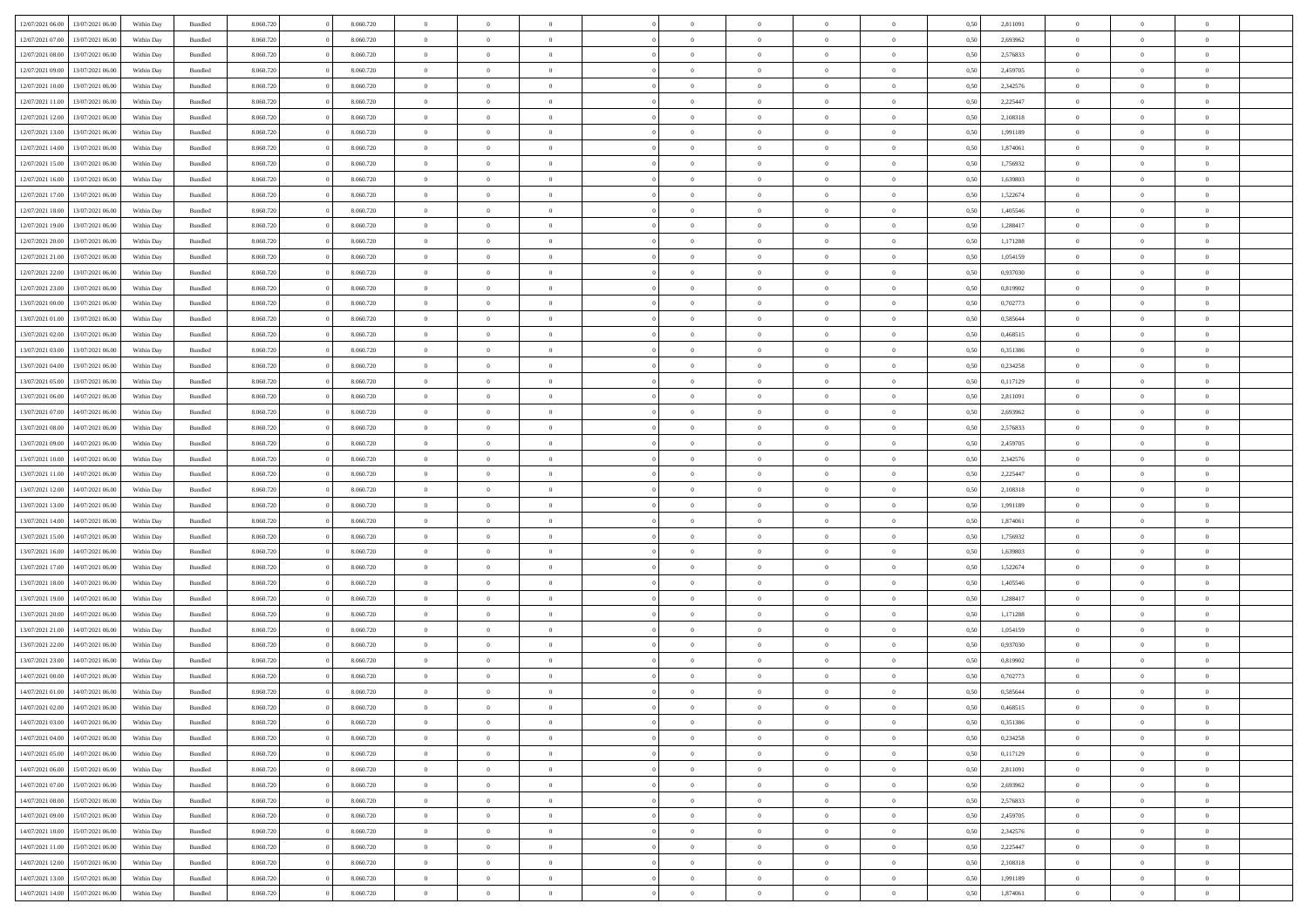| 14/07/2021 15:00 | 15/07/2021 06:00                  | Within Day | Bundled            | 8.060.720 | 8.060.720 | $\overline{0}$ | $\Omega$       |                | $\Omega$       | $\Omega$       | $\theta$       | $\theta$       | 0.50 | 1,756932 | $\theta$       | $\theta$       | $\overline{0}$ |  |
|------------------|-----------------------------------|------------|--------------------|-----------|-----------|----------------|----------------|----------------|----------------|----------------|----------------|----------------|------|----------|----------------|----------------|----------------|--|
| 14/07/2021 16:00 | 15/07/2021 06:00                  | Within Day | Bundled            | 8.060.720 | 8.060.720 | $\overline{0}$ | $\theta$       | $\overline{0}$ | $\overline{0}$ | $\bf{0}$       | $\overline{0}$ | $\bf{0}$       | 0,50 | 1,639803 | $\theta$       | $\overline{0}$ | $\overline{0}$ |  |
| 14/07/2021 17:00 | 15/07/2021 06:00                  | Within Day | Bundled            | 8.060.720 | 8.060.720 | $\overline{0}$ | $\bf{0}$       | $\overline{0}$ | $\bf{0}$       | $\bf{0}$       | $\bf{0}$       | $\mathbf{0}$   | 0,50 | 1,522674 | $\overline{0}$ | $\overline{0}$ | $\bf{0}$       |  |
|                  |                                   |            |                    |           |           |                |                |                |                |                |                |                |      |          | $\theta$       |                |                |  |
| 14/07/2021 18:00 | 15/07/2021 06:00                  | Within Dav | Bundled            | 8.060.720 | 8.060.720 | $\overline{0}$ | $\overline{0}$ | $\overline{0}$ | $\overline{0}$ | $\bf{0}$       | $\overline{0}$ | $\overline{0}$ | 0.50 | 1,405546 |                | $\theta$       | $\overline{0}$ |  |
| 14/07/2021 19:00 | 15/07/2021 06:00                  | Within Day | Bundled            | 8.060.720 | 8.060.720 | $\overline{0}$ | $\theta$       | $\overline{0}$ | $\overline{0}$ | $\bf{0}$       | $\overline{0}$ | $\bf{0}$       | 0,50 | 1,288417 | $\theta$       | $\overline{0}$ | $\overline{0}$ |  |
| 14/07/2021 20:00 | 15/07/2021 06:00                  | Within Day | Bundled            | 8.060.720 | 8.060.720 | $\overline{0}$ | $\overline{0}$ | $\overline{0}$ | $\bf{0}$       | $\overline{0}$ | $\overline{0}$ | $\mathbf{0}$   | 0,50 | 1,171288 | $\overline{0}$ | $\overline{0}$ | $\bf{0}$       |  |
| 14/07/2021 21:00 | 15/07/2021 06:00                  | Within Dav | Bundled            | 8.060.720 | 8.060.720 | $\overline{0}$ | $\overline{0}$ | $\overline{0}$ | $\overline{0}$ | $\overline{0}$ | $\overline{0}$ | $\overline{0}$ | 0.50 | 1,054159 | $\theta$       | $\overline{0}$ | $\overline{0}$ |  |
|                  |                                   |            |                    |           |           |                |                |                |                |                |                |                |      |          |                |                |                |  |
| 14/07/2021 22.00 | 15/07/2021 06:00                  | Within Day | Bundled            | 8.060.720 | 8.060.720 | $\overline{0}$ | $\theta$       | $\overline{0}$ | $\overline{0}$ | $\bf{0}$       | $\overline{0}$ | $\bf{0}$       | 0,50 | 0,937030 | $\theta$       | $\theta$       | $\overline{0}$ |  |
| 14/07/2021 23.00 | 15/07/2021 06:00                  | Within Day | Bundled            | 8.060.720 | 8.060.720 | $\overline{0}$ | $\overline{0}$ | $\overline{0}$ | $\bf{0}$       | $\bf{0}$       | $\bf{0}$       | $\bf{0}$       | 0,50 | 0,819902 | $\,0\,$        | $\overline{0}$ | $\overline{0}$ |  |
| 15/07/2021 00:00 | 15/07/2021 06:00                  | Within Dav | Bundled            | 8.060.720 | 8.060.720 | $\overline{0}$ | $\overline{0}$ | $\overline{0}$ | $\overline{0}$ | $\overline{0}$ | $\overline{0}$ | $\overline{0}$ | 0.50 | 0,702773 | $\theta$       | $\overline{0}$ | $\overline{0}$ |  |
|                  |                                   |            |                    |           |           |                |                |                |                |                |                |                |      |          |                |                |                |  |
| 15/07/2021 01:00 | 15/07/2021 06:00                  | Within Day | Bundled            | 8.060.720 | 8.060.720 | $\overline{0}$ | $\theta$       | $\overline{0}$ | $\overline{0}$ | $\bf{0}$       | $\overline{0}$ | $\bf{0}$       | 0,50 | 0,585644 | $\,$ 0 $\,$    | $\overline{0}$ | $\overline{0}$ |  |
| 15/07/2021 02:00 | 15/07/2021 06:00                  | Within Day | Bundled            | 8.060.720 | 8.060.720 | $\overline{0}$ | $\bf{0}$       | $\overline{0}$ | $\bf{0}$       | $\bf{0}$       | $\bf{0}$       | $\mathbf{0}$   | 0,50 | 0,468515 | $\overline{0}$ | $\overline{0}$ | $\bf{0}$       |  |
| 15/07/2021 03:00 | 15/07/2021 06:00                  | Within Dav | Bundled            | 8.060.720 | 8.060.720 | $\overline{0}$ | $\overline{0}$ | $\overline{0}$ | $\overline{0}$ | $\bf{0}$       | $\overline{0}$ | $\overline{0}$ | 0.50 | 0,351386 | $\theta$       | $\theta$       | $\overline{0}$ |  |
| 15/07/2021 04:00 | 15/07/2021 06:00                  | Within Day | Bundled            | 8.060.720 | 8.060.720 | $\overline{0}$ | $\theta$       | $\overline{0}$ | $\overline{0}$ | $\bf{0}$       | $\overline{0}$ | $\overline{0}$ | 0,50 | 0,234258 | $\theta$       | $\overline{0}$ | $\overline{0}$ |  |
|                  |                                   |            |                    |           |           |                |                |                |                |                |                |                |      |          |                |                |                |  |
| 15/07/2021 05:00 | 15/07/2021 06:00                  | Within Day | Bundled            | 8.060.720 | 8.060.720 | $\overline{0}$ | $\overline{0}$ | $\overline{0}$ | $\bf{0}$       | $\overline{0}$ | $\overline{0}$ | $\mathbf{0}$   | 0,50 | 0,117129 | $\overline{0}$ | $\overline{0}$ | $\bf{0}$       |  |
| 15/07/2021 06:00 | 16/07/2021 06:00                  | Within Dav | Bundled            | 8.060.720 | 8.060.720 | $\overline{0}$ | $\overline{0}$ | $\overline{0}$ | $\overline{0}$ | $\overline{0}$ | $\overline{0}$ | $\overline{0}$ | 0.50 | 2,811091 | $\overline{0}$ | $\overline{0}$ | $\overline{0}$ |  |
| 15/07/2021 07:00 | 16/07/2021 06:00                  | Within Day | Bundled            | 8.060.720 | 8.060.720 | $\overline{0}$ | $\theta$       | $\overline{0}$ | $\overline{0}$ | $\bf{0}$       | $\overline{0}$ | $\bf{0}$       | 0,50 | 2,693962 | $\theta$       | $\theta$       | $\overline{0}$ |  |
|                  |                                   |            |                    |           |           |                |                |                |                |                |                |                |      |          |                |                |                |  |
| 15/07/2021 08:00 | 16/07/2021 06:00                  | Within Day | Bundled            | 8.060.720 | 8.060.720 | $\overline{0}$ | $\overline{0}$ | $\overline{0}$ | $\bf{0}$       | $\bf{0}$       | $\bf{0}$       | $\mathbf{0}$   | 0,50 | 2,576833 | $\bf{0}$       | $\overline{0}$ | $\bf{0}$       |  |
| 15/07/2021 09:00 | 16/07/2021 06:00                  | Within Dav | Bundled            | 8.060.720 | 8.060.720 | $\overline{0}$ | $\overline{0}$ | $\overline{0}$ | $\overline{0}$ | $\overline{0}$ | $\overline{0}$ | $\overline{0}$ | 0.50 | 2,459705 | $\theta$       | $\overline{0}$ | $\overline{0}$ |  |
| 15/07/2021 10:00 | 16/07/2021 06:00                  | Within Day | Bundled            | 8.060.720 | 8.060.720 | $\overline{0}$ | $\theta$       | $\overline{0}$ | $\overline{0}$ | $\bf{0}$       | $\overline{0}$ | $\bf{0}$       | 0,50 | 2,342576 | $\,$ 0 $\,$    | $\overline{0}$ | $\overline{0}$ |  |
| 15/07/2021 11:00 | 16/07/2021 06:00                  | Within Day | Bundled            | 8.060.720 | 8.060.720 | $\overline{0}$ | $\overline{0}$ | $\overline{0}$ | $\bf{0}$       | $\bf{0}$       | $\bf{0}$       | $\bf{0}$       | 0,50 | 2,225447 | $\bf{0}$       | $\overline{0}$ | $\bf{0}$       |  |
| 15/07/2021 12:00 | 16/07/2021 06:00                  |            | Bundled            | 8.060.720 | 8.060.720 | $\overline{0}$ | $\overline{0}$ | $\overline{0}$ |                | $\bf{0}$       | $\overline{0}$ |                | 0.50 | 2,108318 | $\theta$       | $\overline{0}$ | $\overline{0}$ |  |
|                  |                                   | Within Day |                    |           |           |                |                |                | $\overline{0}$ |                |                | $\overline{0}$ |      |          |                |                |                |  |
| 15/07/2021 13:00 | 16/07/2021 06:00                  | Within Day | Bundled            | 8.060.720 | 8.060.720 | $\overline{0}$ | $\theta$       | $\overline{0}$ | $\overline{0}$ | $\bf{0}$       | $\overline{0}$ | $\bf{0}$       | 0,50 | 1,991189 | $\,$ 0 $\,$    | $\overline{0}$ | $\overline{0}$ |  |
| 15/07/2021 14:00 | 16/07/2021 06:00                  | Within Day | Bundled            | 8.060.720 | 8.060.720 | $\overline{0}$ | $\overline{0}$ | $\overline{0}$ | $\bf{0}$       | $\overline{0}$ | $\overline{0}$ | $\mathbf{0}$   | 0,50 | 1,874061 | $\bf{0}$       | $\overline{0}$ | $\bf{0}$       |  |
| 15/07/2021 15:00 | 16/07/2021 06:00                  | Within Dav | Bundled            | 8.060.720 | 8.060.720 | $\overline{0}$ | $\overline{0}$ | $\overline{0}$ | $\overline{0}$ | $\overline{0}$ | $\overline{0}$ | $\overline{0}$ | 0.50 | 1,756932 | $\overline{0}$ | $\overline{0}$ | $\overline{0}$ |  |
|                  |                                   |            |                    |           |           |                |                |                |                |                |                |                |      |          |                |                |                |  |
| 15/07/2021 16:00 | 16/07/2021 06:00                  | Within Day | Bundled            | 8.060.720 | 8.060.720 | $\overline{0}$ | $\theta$       | $\overline{0}$ | $\overline{0}$ | $\bf{0}$       | $\overline{0}$ | $\bf{0}$       | 0,50 | 1,639803 | $\theta$       | $\theta$       | $\overline{0}$ |  |
| 15/07/2021 17:00 | 16/07/2021 06:00                  | Within Day | Bundled            | 8.060.720 | 8.060.720 | $\overline{0}$ | $\overline{0}$ | $\overline{0}$ | $\bf{0}$       | $\bf{0}$       | $\bf{0}$       | $\bf{0}$       | 0,50 | 1,522674 | $\,0\,$        | $\overline{0}$ | $\overline{0}$ |  |
| 15/07/2021 18:00 | 16/07/2021 06:00                  | Within Day | Bundled            | 8.060.720 | 8.060.720 | $\overline{0}$ | $\overline{0}$ | $\overline{0}$ | $\overline{0}$ | $\overline{0}$ | $\overline{0}$ | $\overline{0}$ | 0.50 | 1,405546 | $\theta$       | $\overline{0}$ | $\overline{0}$ |  |
| 15/07/2021 19:00 | 16/07/2021 06:00                  | Within Day | Bundled            | 8.060.720 | 8.060.720 | $\overline{0}$ | $\theta$       | $\overline{0}$ | $\overline{0}$ | $\bf{0}$       | $\overline{0}$ | $\bf{0}$       | 0,50 | 1,288417 | $\,$ 0 $\,$    | $\overline{0}$ | $\overline{0}$ |  |
|                  |                                   |            |                    |           |           |                |                |                |                |                |                |                |      |          |                |                |                |  |
| 15/07/2021 20.00 | 16/07/2021 06:00                  | Within Day | Bundled            | 8.060.720 | 8.060.720 | $\overline{0}$ | $\overline{0}$ | $\overline{0}$ | $\bf{0}$       | $\bf{0}$       | $\overline{0}$ | $\bf{0}$       | 0,50 | 1,171288 | $\overline{0}$ | $\overline{0}$ | $\bf{0}$       |  |
| 15/07/2021 21:00 | 16/07/2021 06:00                  | Within Day | Bundled            | 8.060.720 | 8.060.720 | $\overline{0}$ | $\Omega$       | $\Omega$       | $\Omega$       | $\Omega$       | $\overline{0}$ | $\overline{0}$ | 0,50 | 1,054159 | $\,0\,$        | $\theta$       | $\theta$       |  |
| 15/07/2021 22:00 | 16/07/2021 06:00                  | Within Day | Bundled            | 8.060.720 | 8.060.720 | $\overline{0}$ | $\theta$       | $\overline{0}$ | $\overline{0}$ | $\bf{0}$       | $\overline{0}$ | $\bf{0}$       | 0,50 | 0,937030 | $\theta$       | $\overline{0}$ | $\overline{0}$ |  |
| 15/07/2021 23:00 | 16/07/2021 06:00                  | Within Day | Bundled            | 8.060.720 | 8.060.720 | $\overline{0}$ | $\overline{0}$ | $\overline{0}$ | $\overline{0}$ | $\overline{0}$ | $\overline{0}$ | $\mathbf{0}$   | 0,50 | 0,819902 | $\overline{0}$ | $\overline{0}$ | $\bf{0}$       |  |
|                  |                                   |            |                    |           |           |                |                |                |                |                |                |                |      |          |                |                |                |  |
| 16/07/2021 00:00 | 16/07/2021 06:00                  | Within Day | Bundled            | 8.060.720 | 8.060.720 | $\overline{0}$ | $\Omega$       | $\Omega$       | $\Omega$       | $\overline{0}$ | $\overline{0}$ | $\overline{0}$ | 0.50 | 0,702773 | $\theta$       | $\theta$       | $\theta$       |  |
| 16/07/2021 01:00 | 16/07/2021 06:00                  | Within Day | Bundled            | 8.060.720 | 8.060.720 | $\overline{0}$ | $\theta$       | $\overline{0}$ | $\overline{0}$ | $\bf{0}$       | $\overline{0}$ | $\bf{0}$       | 0,50 | 0,585644 | $\theta$       | $\overline{0}$ | $\overline{0}$ |  |
| 16/07/2021 02:00 | 16/07/2021 06:00                  | Within Day | Bundled            | 8.060.720 | 8.060.720 | $\overline{0}$ | $\overline{0}$ | $\overline{0}$ | $\overline{0}$ | $\bf{0}$       | $\overline{0}$ | $\bf{0}$       | 0,50 | 0,468515 | $\bf{0}$       | $\overline{0}$ | $\bf{0}$       |  |
| 16/07/2021 03:00 | 16/07/2021 06:00                  | Within Day | Bundled            | 8.060.720 | 8.060.720 | $\overline{0}$ | $\Omega$       | $\Omega$       | $\Omega$       | $\theta$       | $\theta$       | $\overline{0}$ | 0.50 | 0,351386 | $\theta$       | $\theta$       | $\theta$       |  |
|                  |                                   |            |                    |           |           |                |                |                |                |                |                |                |      |          |                |                |                |  |
| 16/07/2021 04:00 | 16/07/2021 06:00                  | Within Day | Bundled            | 8.060.720 | 8.060.720 | $\overline{0}$ | $\theta$       | $\overline{0}$ | $\overline{0}$ | $\bf{0}$       | $\overline{0}$ | $\bf{0}$       | 0,50 | 0,234258 | $\,$ 0 $\,$    | $\overline{0}$ | $\overline{0}$ |  |
| 16/07/2021 05:00 | 16/07/2021 06:00                  | Within Day | Bundled            | 8.060.720 | 8.060.720 | $\overline{0}$ | $\overline{0}$ | $\overline{0}$ | $\overline{0}$ | $\bf{0}$       | $\overline{0}$ | $\mathbf{0}$   | 0,50 | 0,117129 | $\overline{0}$ | $\overline{0}$ | $\bf{0}$       |  |
| 16/07/2021 06:00 | 17/07/2021 06:00                  | Within Day | Bundled            | 8.060.720 | 8.060.720 | $\overline{0}$ | $\Omega$       | $\Omega$       | $\Omega$       | $\overline{0}$ | $\overline{0}$ | $\overline{0}$ | 0,50 | 2,811091 | $\,0\,$        | $\theta$       | $\theta$       |  |
| 16/07/2021 07:00 | 17/07/2021 06:00                  | Within Day | Bundled            | 8.060.720 | 8.060.720 | $\overline{0}$ | $\overline{0}$ | $\overline{0}$ | $\overline{0}$ | $\bf{0}$       | $\overline{0}$ | $\bf{0}$       | 0,50 | 2,693962 | $\,$ 0 $\,$    | $\overline{0}$ | $\overline{0}$ |  |
|                  |                                   |            |                    |           |           |                |                |                |                |                |                |                |      |          |                |                |                |  |
| 16/07/2021 08:00 | 17/07/2021 06:00                  | Within Day | Bundled            | 8.060.720 | 8.060.720 | $\overline{0}$ | $\overline{0}$ | $\overline{0}$ | $\overline{0}$ | $\bf{0}$       | $\overline{0}$ | $\mathbf{0}$   | 0,50 | 2,576833 | $\overline{0}$ | $\overline{0}$ | $\bf{0}$       |  |
| 16/07/2021 09:00 | 17/07/2021 06:00                  | Within Day | Bundled            | 8.060.720 | 8.060.720 | $\overline{0}$ | $\Omega$       | $\Omega$       | $\Omega$       | $\Omega$       | $\Omega$       | $\overline{0}$ | 0.50 | 2,459705 | $\theta$       | $\theta$       | $\theta$       |  |
| 16/07/2021 10:00 | 17/07/2021 06:00                  | Within Day | Bundled            | 8.060.720 | 8.060.720 | $\overline{0}$ | $\overline{0}$ | $\bf{0}$       | $\bf{0}$       | $\,$ 0         | $\overline{0}$ | $\bf{0}$       | 0,50 | 2,342576 | $\,0\,$        | $\,$ 0 $\,$    | $\overline{0}$ |  |
|                  | 16/07/2021 11:00 17/07/2021 06:00 | Within Day | $\mathbf B$ undled | 8.060.720 | 8.060.720 | $\bf{0}$       | $\bf{0}$       |                |                | $\bf{0}$       |                |                | 0,50 | 2,225447 | $\bf{0}$       | $\overline{0}$ |                |  |
|                  |                                   |            |                    |           |           |                |                |                |                |                |                |                |      |          |                |                |                |  |
| 16/07/2021 12:00 | 17/07/2021 06:00                  | Within Day | Bundled            | 8.060.720 | 8.060.720 | $\overline{0}$ | $\overline{0}$ | $\overline{0}$ | $\Omega$       | $\overline{0}$ | $\overline{0}$ | $\overline{0}$ | 0.50 | 2,108318 | $\theta$       | $\theta$       | $\theta$       |  |
| 16/07/2021 13:00 | 17/07/2021 06:00                  | Within Day | Bundled            | 8.060.720 | 8.060.720 | $\overline{0}$ | $\,$ 0         | $\overline{0}$ | $\bf{0}$       | $\,$ 0 $\,$    | $\overline{0}$ | $\mathbf{0}$   | 0,50 | 1,991189 | $\,$ 0 $\,$    | $\,$ 0 $\,$    | $\,$ 0         |  |
| 16/07/2021 14:00 | 17/07/2021 06:00                  | Within Day | Bundled            | 8.060.720 | 8.060.720 | $\overline{0}$ | $\overline{0}$ | $\overline{0}$ | $\overline{0}$ | $\overline{0}$ | $\overline{0}$ | $\mathbf{0}$   | 0,50 | 1,874061 | $\overline{0}$ | $\bf{0}$       | $\overline{0}$ |  |
| 16/07/2021 15:00 | 17/07/2021 06:00                  | Within Day |                    | 8.060.720 | 8.060.720 | $\overline{0}$ | $\overline{0}$ | $\overline{0}$ | $\Omega$       | $\overline{0}$ | $\overline{0}$ | $\overline{0}$ | 0,50 | 1,756932 | $\overline{0}$ | $\theta$       | $\overline{0}$ |  |
|                  |                                   |            | Bundled            |           |           |                |                |                |                |                |                |                |      |          |                |                |                |  |
| 16/07/2021 16:00 | 17/07/2021 06:00                  | Within Day | Bundled            | 8.060.720 | 8.060.720 | $\overline{0}$ | $\,$ 0         | $\overline{0}$ | $\overline{0}$ | $\,$ 0 $\,$    | $\overline{0}$ | $\mathbf{0}$   | 0,50 | 1,639803 | $\,$ 0 $\,$    | $\overline{0}$ | $\overline{0}$ |  |
| 16/07/2021 17:00 | 17/07/2021 06:00                  | Within Day | Bundled            | 8.060.720 | 8.060.720 | $\overline{0}$ | $\overline{0}$ | $\overline{0}$ | $\overline{0}$ | $\overline{0}$ | $\overline{0}$ | $\mathbf{0}$   | 0,50 | 1,522674 | $\overline{0}$ | $\overline{0}$ | $\bf{0}$       |  |
| 16/07/2021 18:00 | 17/07/2021 06:00                  | Within Day | Bundled            | 8.060.720 | 8.060.720 | $\overline{0}$ | $\overline{0}$ | $\overline{0}$ | $\Omega$       | $\overline{0}$ | $\overline{0}$ | $\bf{0}$       | 0.50 | 1,405546 | $\overline{0}$ | $\theta$       | $\overline{0}$ |  |
|                  |                                   |            |                    |           |           |                |                |                |                |                |                |                |      |          |                |                |                |  |
| 16/07/2021 19:00 | 17/07/2021 06:00                  | Within Day | Bundled            | 8.060.720 | 8.060.720 | $\overline{0}$ | $\,$ 0         | $\overline{0}$ | $\bf{0}$       | $\bf{0}$       | $\bf{0}$       | $\bf{0}$       | 0,50 | 1,288417 | $\,$ 0 $\,$    | $\overline{0}$ | $\overline{0}$ |  |
| 16/07/2021 20:00 | 17/07/2021 06:00                  | Within Day | Bundled            | 8.060.720 | 8.060.720 | $\overline{0}$ | $\bf{0}$       | $\overline{0}$ | $\overline{0}$ | $\overline{0}$ | $\overline{0}$ | $\mathbf{0}$   | 0,50 | 1,171288 | $\overline{0}$ | $\overline{0}$ | $\bf{0}$       |  |
| 16/07/2021 21:00 | 17/07/2021 06:00                  | Within Day | Bundled            | 8.060.720 | 8.060.720 | $\overline{0}$ | $\overline{0}$ | $\overline{0}$ | $\Omega$       | $\overline{0}$ | $\overline{0}$ | $\overline{0}$ | 0.50 | 1,054159 | $\overline{0}$ | $\overline{0}$ | $\overline{0}$ |  |
| 16/07/2021 22.00 | 17/07/2021 06:00                  | Within Day | Bundled            | 8.060.720 | 8.060.720 | $\overline{0}$ | $\bf{0}$       | $\overline{0}$ | $\overline{0}$ | $\bf{0}$       | $\bf{0}$       | $\bf{0}$       | 0,50 | 0,937030 | $\,$ 0 $\,$    | $\,$ 0 $\,$    | $\bf{0}$       |  |
|                  |                                   |            |                    |           |           |                |                |                |                |                |                |                |      |          |                |                |                |  |
| 16/07/2021 23:00 | 17/07/2021 06:00                  | Within Day | Bundled            | 8.060.720 | 8.060.720 | $\overline{0}$ | $\bf{0}$       | $\overline{0}$ | $\bf{0}$       | $\bf{0}$       | $\bf{0}$       | $\bf{0}$       | 0,50 | 0,819902 | $\overline{0}$ | $\overline{0}$ | $\bf{0}$       |  |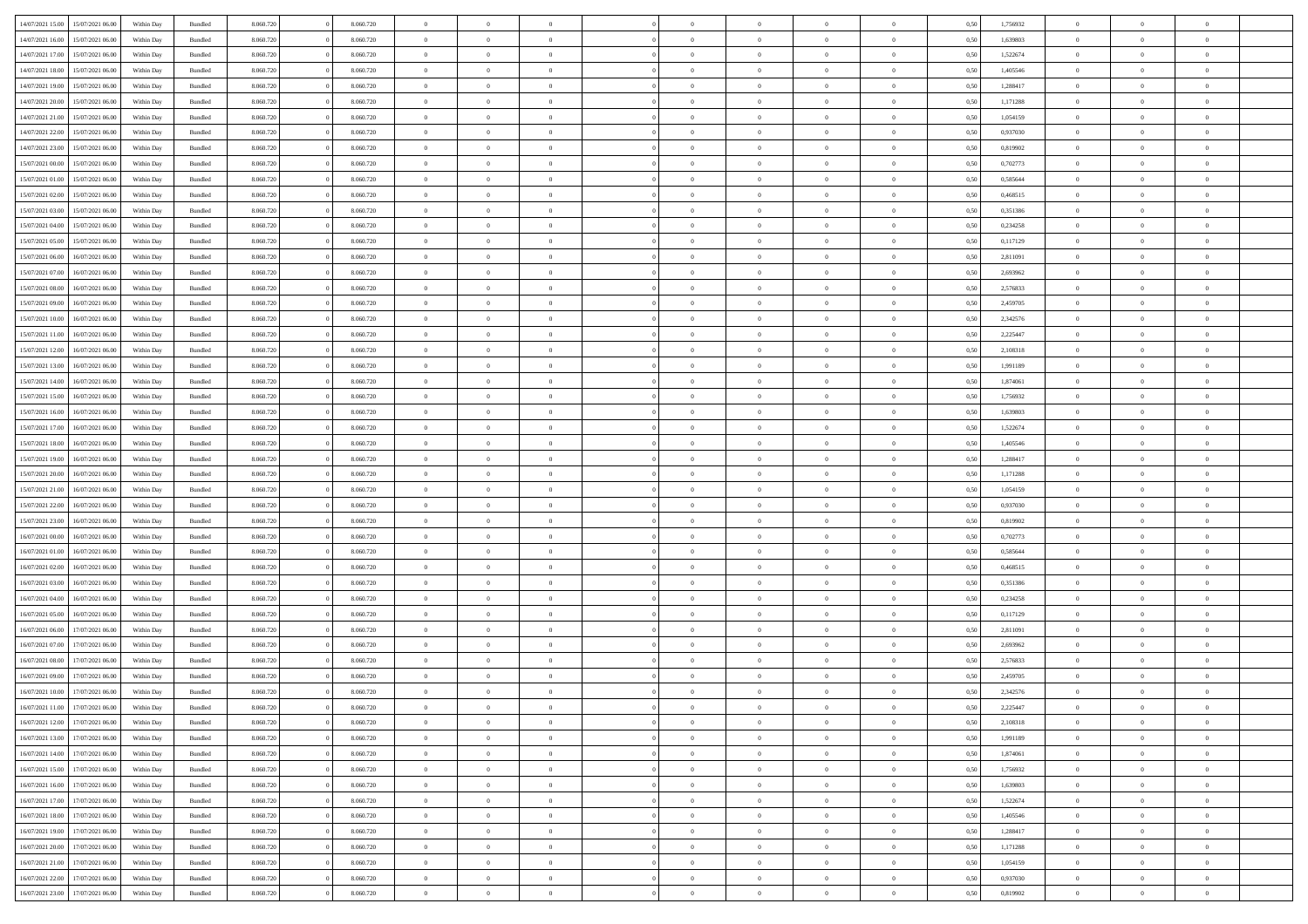| 17/07/2021 00:00 |                  |            |                    |           |           |           | $\overline{0}$ | $\Omega$       |                |                | $\Omega$       | $\theta$       | $\theta$       |      |          | $\theta$       |                | $\theta$       |  |
|------------------|------------------|------------|--------------------|-----------|-----------|-----------|----------------|----------------|----------------|----------------|----------------|----------------|----------------|------|----------|----------------|----------------|----------------|--|
|                  | 17/07/2021 06:00 | Within Day | Bundled            | 8.060.720 |           | 8.060.720 |                |                |                | $\Omega$       |                |                |                | 0.50 | 0,702773 |                | $\theta$       |                |  |
| 17/07/2021 01:00 | 17/07/2021 06:00 | Within Day | Bundled            | 8.060.720 |           | 8.060.720 | $\overline{0}$ | $\theta$       | $\overline{0}$ | $\overline{0}$ | $\bf{0}$       | $\overline{0}$ | $\overline{0}$ | 0,50 | 0,585644 | $\theta$       | $\theta$       | $\overline{0}$ |  |
| 17/07/2021 02:00 | 17/07/2021 06:00 | Within Day | Bundled            | 8.060.720 |           | 8.060.720 | $\overline{0}$ | $\overline{0}$ | $\overline{0}$ | $\bf{0}$       | $\bf{0}$       | $\bf{0}$       | $\mathbf{0}$   | 0,50 | 0,468515 | $\overline{0}$ | $\overline{0}$ | $\overline{0}$ |  |
| 17/07/2021 03:00 | 17/07/2021 06:00 | Within Dav | Bundled            | 8.060.720 |           | 8.060.720 | $\overline{0}$ | $\overline{0}$ | $\overline{0}$ | $\overline{0}$ | $\bf{0}$       | $\overline{0}$ | $\overline{0}$ | 0.50 | 0,351386 | $\theta$       | $\theta$       | $\overline{0}$ |  |
|                  |                  |            |                    |           |           |           |                |                |                |                |                |                |                |      |          |                |                |                |  |
| 17/07/2021 04:00 | 17/07/2021 06:00 | Within Day | Bundled            | 8.060.720 |           | 8.060.720 | $\overline{0}$ | $\theta$       | $\overline{0}$ | $\overline{0}$ | $\bf{0}$       | $\overline{0}$ | $\bf{0}$       | 0,50 | 0,234258 | $\theta$       | $\overline{0}$ | $\overline{0}$ |  |
| 17/07/2021 05:00 | 17/07/2021 06:00 | Within Day | Bundled            | 8.060.720 |           | 8.060.720 | $\overline{0}$ | $\bf{0}$       | $\overline{0}$ | $\bf{0}$       | $\overline{0}$ | $\overline{0}$ | $\mathbf{0}$   | 0,50 | 0,117129 | $\overline{0}$ | $\overline{0}$ | $\bf{0}$       |  |
| 17/07/2021 06:00 | 18/07/2021 06:00 | Within Dav | Bundled            | 8.060.720 |           | 8.060.720 | $\overline{0}$ | $\overline{0}$ | $\overline{0}$ | $\overline{0}$ | $\overline{0}$ | $\overline{0}$ | $\overline{0}$ | 0.50 | 2,811091 | $\theta$       | $\overline{0}$ | $\overline{0}$ |  |
| 17/07/2021 07:00 | 18/07/2021 06:00 | Within Day | Bundled            | 8.060.720 |           | 8.060.720 | $\overline{0}$ | $\theta$       | $\overline{0}$ | $\overline{0}$ | $\bf{0}$       | $\overline{0}$ | $\bf{0}$       | 0,50 | 2,693962 | $\theta$       | $\theta$       | $\overline{0}$ |  |
|                  |                  |            |                    |           |           |           |                | $\overline{0}$ |                |                | $\bf{0}$       |                |                |      |          | $\,0\,$        | $\overline{0}$ | $\overline{0}$ |  |
| 17/07/2021 08:00 | 18/07/2021 06:00 | Within Day | Bundled            | 8.060.720 |           | 8.060.720 | $\overline{0}$ |                | $\overline{0}$ | $\bf{0}$       |                | $\bf{0}$       | $\bf{0}$       | 0,50 | 2,576833 |                |                |                |  |
| 17/07/2021 09:00 | 18/07/2021 06:00 | Within Dav | Bundled            | 8.060.720 |           | 8.060.720 | $\overline{0}$ | $\overline{0}$ | $\overline{0}$ | $\overline{0}$ | $\overline{0}$ | $\overline{0}$ | $\overline{0}$ | 0.50 | 2,459705 | $\theta$       | $\overline{0}$ | $\overline{0}$ |  |
| 17/07/2021 10:00 | 18/07/2021 06:00 | Within Day | Bundled            | 8.060.720 |           | 8.060.720 | $\overline{0}$ | $\theta$       | $\overline{0}$ | $\overline{0}$ | $\bf{0}$       | $\overline{0}$ | $\bf{0}$       | 0,50 | 2,342576 | $\,$ 0 $\,$    | $\overline{0}$ | $\overline{0}$ |  |
| 17/07/2021 11:00 | 18/07/2021 06:00 | Within Day | Bundled            | 8.060.720 |           | 8.060.720 | $\overline{0}$ | $\overline{0}$ | $\overline{0}$ | $\bf{0}$       | $\bf{0}$       | $\bf{0}$       | $\mathbf{0}$   | 0,50 | 2,225447 | $\bf{0}$       | $\overline{0}$ | $\overline{0}$ |  |
| 17/07/2021 12:00 | 18/07/2021 06:00 | Within Dav | Bundled            | 8.060.720 |           | 8.060.720 | $\overline{0}$ | $\overline{0}$ | $\overline{0}$ | $\overline{0}$ | $\bf{0}$       | $\overline{0}$ | $\overline{0}$ | 0.50 | 2,108318 | $\theta$       | $\theta$       | $\overline{0}$ |  |
|                  |                  |            |                    |           |           |           | $\overline{0}$ | $\theta$       | $\overline{0}$ | $\overline{0}$ | $\bf{0}$       | $\overline{0}$ |                |      |          | $\theta$       | $\overline{0}$ | $\overline{0}$ |  |
| 17/07/2021 13:00 | 18/07/2021 06:00 | Within Day | Bundled            | 8.060.720 |           | 8.060.720 |                |                |                |                |                |                | $\bf{0}$       | 0,50 | 1,991189 |                |                |                |  |
| 17/07/2021 14:00 | 18/07/2021 06:00 | Within Day | Bundled            | 8.060.720 |           | 8.060.720 | $\overline{0}$ | $\overline{0}$ | $\overline{0}$ | $\bf{0}$       | $\overline{0}$ | $\overline{0}$ | $\mathbf{0}$   | 0,50 | 1,874061 | $\overline{0}$ | $\overline{0}$ | $\bf{0}$       |  |
| 17/07/2021 15:00 | 18/07/2021 06:00 | Within Dav | Bundled            | 8.060.720 |           | 8.060.720 | $\overline{0}$ | $\overline{0}$ | $\overline{0}$ | $\overline{0}$ | $\overline{0}$ | $\overline{0}$ | $\overline{0}$ | 0.50 | 1,756932 | $\theta$       | $\overline{0}$ | $\overline{0}$ |  |
| 17/07/2021 16:00 | 18/07/2021 06:00 | Within Day | Bundled            | 8.060.720 |           | 8.060.720 | $\overline{0}$ | 200.000        | $\overline{0}$ | 1,949803       | $\bf{0}$       | $\overline{0}$ | $\bf{0}$       | 0,50 | 1,639803 | $\theta$       | $\theta$       | $\overline{0}$ |  |
| 17/07/2021 17:00 | 18/07/2021 06:00 | Within Day | Bundled            | 8.060.720 | 200.000   | 7.860.720 | $\overline{0}$ | $\overline{0}$ | $\overline{0}$ | $\bf{0}$       | $\bf{0}$       | $\bf{0}$       | $\bf{0}$       | 0,50 | 1,522674 | $\,0\,$        | $\overline{0}$ | $\overline{0}$ |  |
| 17/07/2021 18:00 | 18/07/2021 06:00 | Within Dav | Bundled            | 8.060.720 | 200,000   | 7.860.720 | $\overline{0}$ | $\overline{0}$ | $\overline{0}$ | $\overline{0}$ | $\overline{0}$ | $\overline{0}$ | $\overline{0}$ | 0.50 | 1,405546 | $\theta$       | $\overline{0}$ | $\overline{0}$ |  |
|                  |                  |            |                    |           |           |           |                |                |                |                |                |                |                |      |          |                |                |                |  |
| 17/07/2021 19:00 | 18/07/2021 06:00 | Within Day | Bundled            | 8.060.720 | 200.000   | 7.860.720 | $\overline{0}$ | 750,000        | $\overline{0}$ | 1,532017       | $\bf{0}$       | $\overline{0}$ | $\bf{0}$       | 0,50 | 1,288417 | $\,$ 0 $\,$    | $\theta$       | $\overline{0}$ |  |
| 17/07/2021 20.00 | 18/07/2021 06:00 | Within Day | Bundled            | 8.060.720 | 950.000   | 7.110.720 | $\overline{0}$ | 450.000        | $\overline{0}$ | 1,392788       | $\bf{0}$       | $\bf{0}$       | $\bf{0}$       | 0,50 | 1,171288 | $\,0\,$        | $\overline{0}$ | $\overline{0}$ |  |
| 17/07/2021 21:00 | 18/07/2021 06:00 | Within Day | Bundled            | 8.060.720 | 1.400.000 | 6.660.720 | $\overline{0}$ | $\overline{0}$ | $\overline{0}$ | $\overline{0}$ | $\overline{0}$ | $\overline{0}$ | $\overline{0}$ | 0.50 | 1,054159 | $\theta$       | $\overline{0}$ | $\overline{0}$ |  |
| 17/07/2021 22.00 | 18/07/2021 06:00 | Within Day | Bundled            | 8.060.720 | 1.400.000 | 6.660.720 | $\overline{0}$ | 51.250         | $\overline{0}$ | 1,114230       | $\bf{0}$       | $\overline{0}$ | $\bf{0}$       | 0,50 | 0,937030 | $\theta$       | $\overline{0}$ | $\overline{0}$ |  |
|                  |                  |            |                    |           |           |           |                |                |                |                |                |                |                |      |          |                |                |                |  |
| 17/07/2021 23:00 | 18/07/2021 06:00 | Within Day | Bundled            | 8.060.720 | 1.451.250 | 6.609.470 | $\overline{0}$ | $\overline{0}$ | $\overline{0}$ | $\bf{0}$       | $\overline{0}$ | $\overline{0}$ | $\mathbf{0}$   | 0,50 | 0,819902 | $\overline{0}$ | $\overline{0}$ | $\bf{0}$       |  |
| 18/07/2021 00:00 | 18/07/2021 06:00 | Within Dav | Bundled            | 8.060.720 | 1.451.250 | 6.609.470 | $\overline{0}$ | $\overline{0}$ | $\overline{0}$ | $\overline{0}$ | $\overline{0}$ | $\overline{0}$ | $\overline{0}$ | 0.50 | 0,702773 | $\theta$       | $\overline{0}$ | $\overline{0}$ |  |
| 18/07/2021 01:00 | 18/07/2021 06:00 | Within Day | Bundled            | 8.060.720 | 1.451.250 | 6.609.470 | $\overline{0}$ | $\theta$       | $\overline{0}$ | $\overline{0}$ | $\bf{0}$       | $\overline{0}$ | $\bf{0}$       | 0,50 | 0,585644 | $\theta$       | $\theta$       | $\overline{0}$ |  |
| 18/07/2021 02:00 | 18/07/2021 06:00 | Within Day | Bundled            | 8.060.720 | 1.451.250 | 6.609.470 | $\overline{0}$ | $\overline{0}$ | $\overline{0}$ | $\bf{0}$       | $\bf{0}$       | $\bf{0}$       | $\bf{0}$       | 0,50 | 0,468515 | $\,0\,$        | $\overline{0}$ | $\overline{0}$ |  |
| 18/07/2021 03:00 | 18/07/2021 06:00 | Within Day | Bundled            | 8.060.720 | 1.451.250 | 6.609.470 | $\overline{0}$ | $\overline{0}$ | $\overline{0}$ | $\overline{0}$ | $\overline{0}$ | $\overline{0}$ | $\overline{0}$ | 0.50 | 0,351386 | $\theta$       | $\overline{0}$ | $\overline{0}$ |  |
|                  |                  |            |                    |           |           |           |                |                |                |                |                |                |                |      |          |                |                |                |  |
| 18/07/2021 04:00 | 18/07/2021 06:00 | Within Day | Bundled            | 8.060.720 | 1.451.250 | 6.609.470 | $\overline{0}$ | $\theta$       | $\overline{0}$ | $\overline{0}$ | $\bf{0}$       | $\overline{0}$ | $\bf{0}$       | 0,50 | 0,234258 | $\,$ 0 $\,$    | $\overline{0}$ | $\overline{0}$ |  |
| 18/07/2021 05:00 | 18/07/2021 06:00 | Within Day | Bundled            | 8.060.720 | 1.451.250 | 6.609.470 | $\overline{0}$ | $\overline{0}$ | $\overline{0}$ | $\bf{0}$       | $\bf{0}$       | $\bf{0}$       | $\bf{0}$       | 0,50 | 0,117129 | $\overline{0}$ | $\overline{0}$ | $\overline{0}$ |  |
| 18/07/2021 06:00 | 19/07/2021 06:00 | Within Day | Bundled            | 8.060.720 | 79.999    | 7.980.720 | $\overline{0}$ | $\Omega$       | $\Omega$       | $\Omega$       | $\Omega$       | $\Omega$       | $\overline{0}$ | 0,50 | 2,811091 | $\,0\,$        | $\theta$       | $\theta$       |  |
| 18/07/2021 07:00 | 19/07/2021 06:00 | Within Day | Bundled            | 8.060.720 | 79.999    | 7.980.720 | $\overline{0}$ | $\theta$       | $\overline{0}$ | $\overline{0}$ | $\bf{0}$       | $\overline{0}$ | $\bf{0}$       | 0,50 | 2,693962 | $\theta$       | $\overline{0}$ | $\overline{0}$ |  |
| 18/07/2021 08:00 | 19/07/2021 06:00 | Within Day | Bundled            | 8.060.720 | 79.999    | 7.980.720 | $\overline{0}$ | $\overline{0}$ | $\overline{0}$ | $\bf{0}$       | $\bf{0}$       | $\overline{0}$ | $\mathbf{0}$   | 0,50 | 2,576833 | $\overline{0}$ | $\overline{0}$ | $\bf{0}$       |  |
|                  |                  |            |                    |           |           |           |                |                |                |                |                |                |                |      |          |                |                |                |  |
| 18/07/2021 09:00 | 19/07/2021 06:00 | Within Day | Bundled            | 8.060.720 | 79.999    | 7.980.720 | $\overline{0}$ | $\Omega$       | $\Omega$       | $\Omega$       | $\bf{0}$       | $\overline{0}$ | $\overline{0}$ | 0.50 | 2,459705 | $\,0\,$        | $\theta$       | $\theta$       |  |
| 18/07/2021 11:00 | 19/07/2021 06:00 | Within Day | Bundled            | 8.060.720 | 79.999    | 7.980.720 | $\overline{0}$ | $\overline{0}$ | $\overline{0}$ | $\overline{0}$ | $\bf{0}$       | $\overline{0}$ | $\bf{0}$       | 0,50 | 2,225447 | $\,$ 0 $\,$    | $\theta$       | $\overline{0}$ |  |
| 18/07/2021 12:00 | 19/07/2021 06:00 | Within Day | Bundled            | 8.060.720 | 79.999    | 7.980.720 | $\overline{0}$ | 846.667        | $\overline{0}$ | 2,506918       | $\bf{0}$       | $\bf{0}$       | $\bf{0}$       | 0,50 | 2,108318 | $\,0\,$        | $\overline{0}$ | $\overline{0}$ |  |
| 18/07/2021 13:00 | 19/07/2021 06:00 | Within Day | Bundled            | 8.060.720 | 926.666   | 7.134.053 | $\overline{0}$ | $\Omega$       | $\Omega$       | $\Omega$       | $\theta$       | $\theta$       | $\overline{0}$ | 0.50 | 1,991189 | $\theta$       | $\theta$       | $\theta$       |  |
| 18/07/2021 14:00 | 19/07/2021 06:00 | Within Day | Bundled            | 8.060.720 | 926.666   | 7.134.053 | $\overline{0}$ | $\theta$       | $\overline{0}$ | $\overline{0}$ | $\bf{0}$       | $\overline{0}$ | $\bf{0}$       | 0,50 | 1,874061 | $\,$ 0 $\,$    | $\overline{0}$ | $\overline{0}$ |  |
|                  |                  |            |                    |           |           |           |                |                |                |                |                |                |                |      |          |                |                |                |  |
| 18/07/2021 15:00 | 19/07/2021 06:00 | Within Day | Bundled            | 8.060.720 | 926.666   | 7.134.053 | $\overline{0}$ | $\overline{0}$ | $\overline{0}$ | $\bf{0}$       | $\bf{0}$       | $\bf{0}$       | $\bf{0}$       | 0,50 | 1,756932 | $\bf{0}$       | $\overline{0}$ | $\overline{0}$ |  |
| 18/07/2021 16:00 | 19/07/2021 06:00 | Within Day | Bundled            | 8.060.720 | 926.666   | 7.134.053 | $\overline{0}$ | $\Omega$       | $\overline{0}$ | $\Omega$       | $\overline{0}$ | $\overline{0}$ | $\overline{0}$ | 0.50 | 1,639803 | $\,0\,$        | $\theta$       | $\theta$       |  |
| 18/07/2021 17:00 | 19/07/2021 06:00 | Within Day | Bundled            | 8.060.720 | 926.666   | 7.134.053 | $\overline{0}$ | $\theta$       | $\overline{0}$ | $\overline{0}$ | $\bf{0}$       | $\overline{0}$ | $\bf{0}$       | 0,50 | 1,522674 | $\,$ 0 $\,$    | $\overline{0}$ | $\overline{0}$ |  |
| 18/07/2021 18:00 | 19/07/2021 06:00 | Within Day | Bundled            | 8.060.720 | 926.666   | 7.134.053 | $\overline{0}$ | $\overline{0}$ | $\overline{0}$ | $\bf{0}$       | $\bf{0}$       | $\bf{0}$       | $\mathbf{0}$   | 0,50 | 1,405546 | $\bf{0}$       | $\overline{0}$ | $\bf{0}$       |  |
| 18/07/2021 19:00 | 19/07/2021 06:00 | Within Day | Bundled            | 8.060.720 | 926.666   | 7.134.053 | $\overline{0}$ | $\Omega$       | $\Omega$       | $\Omega$       | $\Omega$       | $\Omega$       | $\overline{0}$ | 0.50 | 1,288417 | $\theta$       | $\theta$       | $\theta$       |  |
| 18/07/2021 20:00 | 19/07/2021 06:00 |            |                    | 8.060.720 |           | 7.134.053 | $\overline{0}$ | $\overline{0}$ | $\overline{0}$ | $\bf{0}$       | $\,$ 0         |                |                |      | 1,171288 | $\,0\,$        | $\,$ 0 $\,$    | $\overline{0}$ |  |
|                  |                  | Within Day | Bundled            |           | 926.666   |           |                |                |                |                |                | $\bf{0}$       | $\bf{0}$       | 0,50 |          |                |                |                |  |
| 18/07/2021 21:00 | 19/07/2021 06:00 | Within Day | $\mathbf B$ undled | 8.060.720 | 926.666   | 7.134.053 | $\bf{0}$       | $\bf{0}$       |                |                |                |                |                | 0,50 | 1,054159 | $\bf{0}$       | $\overline{0}$ |                |  |
| 18/07/2021 22:00 | 19/07/2021 06:00 | Within Day | Bundled            | 8.060.720 | 926.666   | 7.134.053 | $\overline{0}$ | $\overline{0}$ | $\Omega$       | $\Omega$       | $\overline{0}$ | $\overline{0}$ | $\overline{0}$ | 0.50 | 0.937030 | $\theta$       | $\theta$       | $\theta$       |  |
| 18/07/2021 23:00 | 19/07/2021 06:00 | Within Day | Bundled            | 8.060.720 | 926.666   | 7.134.053 | $\overline{0}$ | $\,$ 0         | $\overline{0}$ | $\bf{0}$       | $\,$ 0 $\,$    | $\overline{0}$ | $\mathbf{0}$   | 0,50 | 0,819902 | $\,$ 0 $\,$    | $\,$ 0 $\,$    | $\,$ 0         |  |
| 19/07/2021 00:00 | 19/07/2021 06:00 | Within Day | Bundled            | 8.060.720 | 926.666   | 7.134.053 | $\overline{0}$ | $\overline{0}$ | $\overline{0}$ | $\overline{0}$ | $\overline{0}$ | $\overline{0}$ | $\mathbf{0}$   | 0,50 | 0,702773 | $\overline{0}$ | $\bf{0}$       | $\overline{0}$ |  |
|                  |                  |            |                    |           |           |           |                |                |                |                |                |                |                |      |          |                |                |                |  |
| 19/07/2021 01:00 | 19/07/2021 06:00 | Within Day | Bundled            | 8.060.720 | 926.666   | 7.134.053 | $\overline{0}$ | $\overline{0}$ | $\overline{0}$ | $\Omega$       | $\overline{0}$ | $\overline{0}$ | $\overline{0}$ | 0,50 | 0,585644 | $\bf{0}$       | $\theta$       | $\overline{0}$ |  |
| 19/07/2021 02:00 | 19/07/2021 06:00 | Within Day | Bundled            | 8.060.720 | 926.666   | 7.134.053 | $\overline{0}$ | $\,$ 0         | $\overline{0}$ | $\overline{0}$ | $\,$ 0 $\,$    | $\overline{0}$ | $\mathbf{0}$   | 0,50 | 0,468515 | $\,$ 0 $\,$    | $\overline{0}$ | $\overline{0}$ |  |
| 19/07/2021 03:00 | 19/07/2021 06:00 | Within Day | Bundled            | 8.060.720 | 926.666   | 7.134.053 | $\overline{0}$ | $\overline{0}$ | $\overline{0}$ | $\overline{0}$ | $\overline{0}$ | $\overline{0}$ | $\mathbf{0}$   | 0,50 | 0,351386 | $\overline{0}$ | $\overline{0}$ | $\overline{0}$ |  |
| 19/07/2021 04:00 | 19/07/2021 06:00 | Within Day | Bundled            | 8.060.720 | 926.666   | 7.134.053 | $\overline{0}$ | $\overline{0}$ | $\overline{0}$ | $\Omega$       | $\overline{0}$ | $\overline{0}$ | $\bf{0}$       | 0.50 | 0,234258 | $\overline{0}$ | $\theta$       | $\overline{0}$ |  |
| 19/07/2021 05:00 | 19/07/2021 06:00 | Within Day | Bundled            | 8.060.720 | 926.666   | 7.134.053 | $\overline{0}$ | $\,$ 0         | $\overline{0}$ | $\bf{0}$       | $\bf{0}$       | $\overline{0}$ | $\bf{0}$       | 0,50 | 0,117129 | $\,$ 0 $\,$    | $\overline{0}$ | $\overline{0}$ |  |
|                  |                  |            |                    |           |           |           |                |                |                |                |                |                |                |      |          |                |                |                |  |
| 19/07/2021 06:00 | 20/07/2021 06:00 | Within Day | Bundled            | 8.060.720 |           | 8.060.720 | $\overline{0}$ | $\bf{0}$       | $\overline{0}$ | $\overline{0}$ | $\overline{0}$ | $\overline{0}$ | $\mathbf{0}$   | 0,50 | 2,811091 | $\overline{0}$ | $\overline{0}$ | $\bf{0}$       |  |
| 19/07/2021 07:00 | 20/07/2021 06:00 | Within Day | Bundled            | 8.060.720 |           | 8.060.720 | $\overline{0}$ | $\overline{0}$ | $\overline{0}$ | $\Omega$       | $\overline{0}$ | $\overline{0}$ | $\overline{0}$ | 0.50 | 2,693962 | $\overline{0}$ | $\overline{0}$ | $\overline{0}$ |  |
| 19/07/2021 08:00 | 20/07/2021 06:00 | Within Day | Bundled            | 8.060.720 |           | 8.060.720 | $\overline{0}$ | $\bf{0}$       | $\overline{0}$ | $\overline{0}$ | $\bf{0}$       | $\overline{0}$ | $\mathbf{0}$   | 0,50 | 2,576833 | $\,$ 0 $\,$    | $\,$ 0 $\,$    | $\bf{0}$       |  |
| 19/07/2021 09:00 | 20/07/2021 06:00 | Within Day | Bundled            | 8.060.720 |           | 8.060.720 | $\overline{0}$ | $\overline{0}$ | $\overline{0}$ | $\overline{0}$ | $\overline{0}$ | $\overline{0}$ | $\mathbf{0}$   | 0,50 | 2,459705 | $\overline{0}$ | $\bf{0}$       | $\overline{0}$ |  |
|                  |                  |            |                    |           |           |           |                |                |                |                |                |                |                |      |          |                |                |                |  |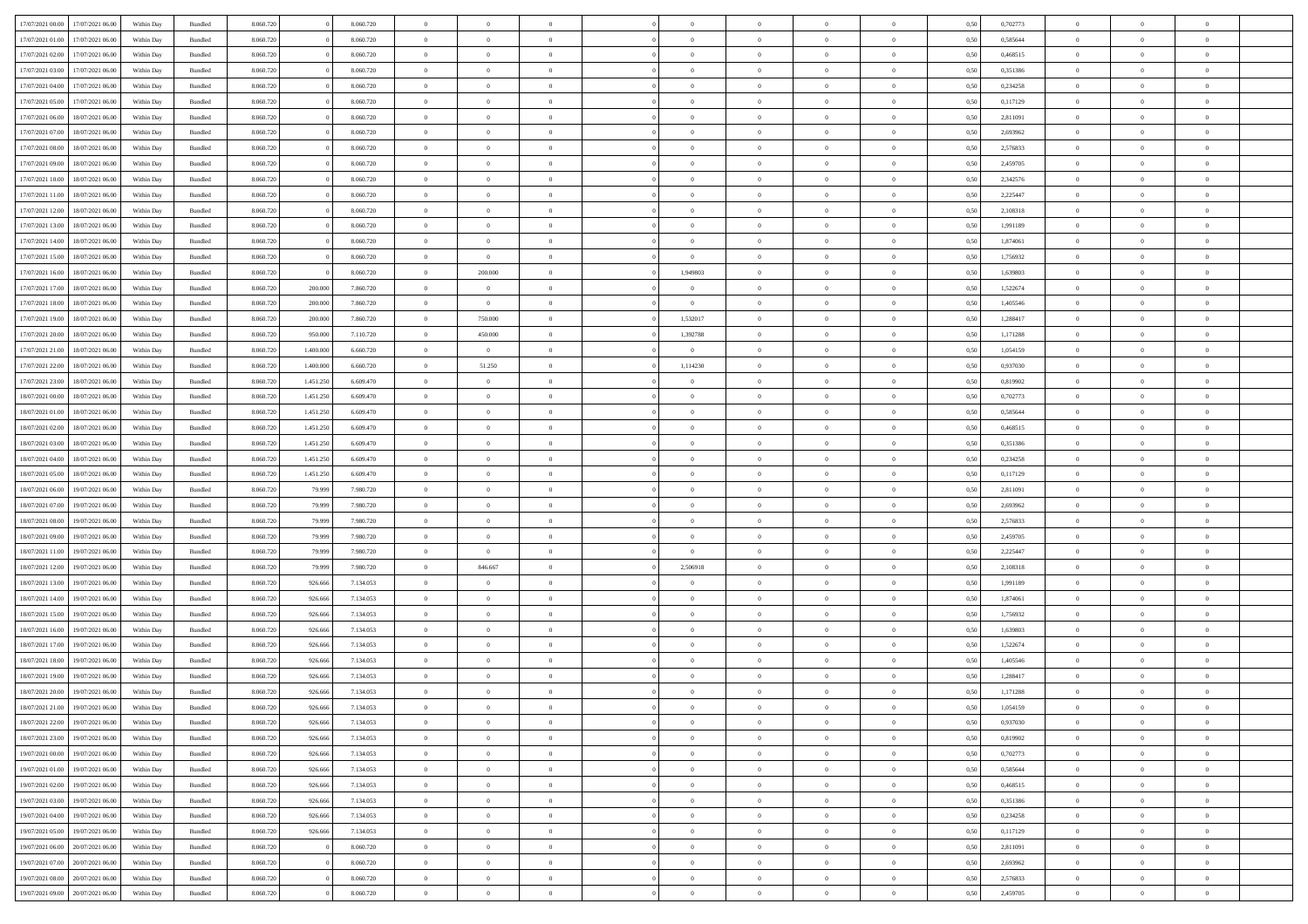| 19/07/2021 10:00                  | 20/07/2021 06:00 | Within Day | Bundled            | 8.060.720 | 8.060.720 | $\overline{0}$ | $\Omega$       |                | $\Omega$       | $\Omega$       | $\theta$       | $\theta$       | 0.50 | 2,342576 | $\theta$       | $\theta$       | $\theta$       |  |
|-----------------------------------|------------------|------------|--------------------|-----------|-----------|----------------|----------------|----------------|----------------|----------------|----------------|----------------|------|----------|----------------|----------------|----------------|--|
| 19/07/2021 11:00                  | 20/07/2021 06:00 | Within Day | Bundled            | 8.060.720 | 8.060.720 | $\overline{0}$ | $\theta$       | $\overline{0}$ | $\overline{0}$ | $\bf{0}$       | $\overline{0}$ | $\overline{0}$ | 0,50 | 2,225447 | $\theta$       | $\theta$       | $\overline{0}$ |  |
| 19/07/2021 12:00                  | 20/07/2021 06:00 | Within Day | Bundled            | 8.060.720 | 8.060.720 | $\overline{0}$ | $\overline{0}$ | $\overline{0}$ | $\overline{0}$ | $\bf{0}$       | $\overline{0}$ | $\bf{0}$       | 0,50 | 2,108318 | $\bf{0}$       | $\overline{0}$ | $\overline{0}$ |  |
| 19/07/2021 13:00                  | 20/07/2021 06:00 | Within Dav | Bundled            | 8.060.720 | 8.060.720 | $\overline{0}$ | $\overline{0}$ | $\overline{0}$ | $\overline{0}$ | $\bf{0}$       | $\overline{0}$ | $\overline{0}$ | 0.50 | 1.991189 | $\theta$       | $\theta$       | $\overline{0}$ |  |
| 19/07/2021 14:00                  | 20/07/2021 06:00 | Within Day | Bundled            | 8.060.720 | 8.060.720 | $\overline{0}$ | $\theta$       | $\overline{0}$ | $\overline{0}$ | $\bf{0}$       | $\overline{0}$ | $\bf{0}$       | 0,50 | 1,874061 | $\theta$       | $\theta$       | $\overline{0}$ |  |
|                                   |                  |            |                    |           |           |                |                |                |                |                |                |                |      |          |                |                |                |  |
| 19/07/2021 15:00                  | 20/07/2021 06:00 | Within Day | Bundled            | 8.060.720 | 8.060.720 | $\overline{0}$ | $\bf{0}$       | $\overline{0}$ | $\overline{0}$ | $\overline{0}$ | $\overline{0}$ | $\mathbf{0}$   | 0,50 | 1,756932 | $\overline{0}$ | $\overline{0}$ | $\bf{0}$       |  |
| 19/07/2021 16:00                  | 20/07/2021 06:00 | Within Dav | Bundled            | 8.060.720 | 8.060.720 | $\overline{0}$ | $\overline{0}$ | $\overline{0}$ | $\overline{0}$ | $\overline{0}$ | $\overline{0}$ | $\overline{0}$ | 0.50 | 1,639803 | $\theta$       | $\theta$       | $\overline{0}$ |  |
| 19/07/2021 17:00                  | 20/07/2021 06:00 | Within Day | Bundled            | 8.060.720 | 8.060.720 | $\overline{0}$ | $\theta$       | $\overline{0}$ | $\overline{0}$ | $\bf{0}$       | $\overline{0}$ | $\bf{0}$       | 0,50 | 1,522674 | $\theta$       | $\theta$       | $\overline{0}$ |  |
| 19/07/2021 18:00                  | 20/07/2021 06:00 | Within Day | Bundled            | 8.060.720 | 8.060.720 | $\overline{0}$ | $\overline{0}$ | $\overline{0}$ | $\overline{0}$ | $\bf{0}$       | $\overline{0}$ | $\bf{0}$       | 0,50 | 1,405546 | $\,0\,$        | $\overline{0}$ | $\overline{0}$ |  |
| 19/07/2021 19:00                  | 20/07/2021 06:00 | Within Dav | Bundled            | 8.060.720 | 8.060.720 | $\overline{0}$ | $\overline{0}$ | $\overline{0}$ | $\overline{0}$ | $\overline{0}$ | $\overline{0}$ | $\overline{0}$ | 0.50 | 1,288417 | $\theta$       | $\overline{0}$ | $\overline{0}$ |  |
| 19/07/2021 20:00                  | 20/07/2021 06:00 | Within Day | Bundled            | 8.060.720 | 8.060.720 | $\overline{0}$ | $\theta$       | $\overline{0}$ | $\overline{0}$ | $\bf{0}$       | $\overline{0}$ | $\bf{0}$       | 0,50 | 1,171288 | $\,$ 0 $\,$    | $\overline{0}$ | $\overline{0}$ |  |
| 19/07/2021 21.00                  | 20/07/2021 06:00 | Within Day | Bundled            | 8.060.720 | 8.060.720 | $\overline{0}$ | $\overline{0}$ | $\overline{0}$ | $\overline{0}$ | $\bf{0}$       | $\overline{0}$ | $\bf{0}$       | 0,50 | 1,054159 | $\overline{0}$ | $\overline{0}$ | $\overline{0}$ |  |
|                                   |                  |            |                    |           |           |                |                |                |                |                |                |                |      |          |                |                |                |  |
| 19/07/2021 22:00                  | 20/07/2021 06:00 | Within Dav | Bundled            | 8.060.720 | 8.060.720 | $\overline{0}$ | $\overline{0}$ | $\overline{0}$ | $\overline{0}$ | $\bf{0}$       | $\overline{0}$ | $\overline{0}$ | 0.50 | 0,937030 | $\theta$       | $\theta$       | $\overline{0}$ |  |
| 19/07/2021 23:00                  | 20/07/2021 06:00 | Within Day | Bundled            | 8.060.720 | 8.060.720 | $\overline{0}$ | $\theta$       | $\overline{0}$ | $\overline{0}$ | $\bf{0}$       | $\overline{0}$ | $\overline{0}$ | 0,50 | 0,819902 | $\theta$       | $\theta$       | $\overline{0}$ |  |
| 20/07/2021 00:00                  | 20/07/2021 06:00 | Within Day | Bundled            | 8.060.720 | 8.060.720 | $\overline{0}$ | $\overline{0}$ | $\overline{0}$ | $\overline{0}$ | $\overline{0}$ | $\overline{0}$ | $\mathbf{0}$   | 0,50 | 0,702773 | $\overline{0}$ | $\overline{0}$ | $\bf{0}$       |  |
| 20/07/2021 01:00                  | 20/07/2021 06:00 | Within Dav | Bundled            | 8.060.720 | 8.060.720 | $\overline{0}$ | $\overline{0}$ | $\overline{0}$ | $\overline{0}$ | $\overline{0}$ | $\overline{0}$ | $\overline{0}$ | 0.50 | 0,585644 | $\theta$       | $\overline{0}$ | $\overline{0}$ |  |
| 20/07/2021 02:00                  | 20/07/2021 06:00 | Within Day | Bundled            | 8.060.720 | 8.060.720 | $\overline{0}$ | $\theta$       | $\overline{0}$ | $\overline{0}$ | $\bf{0}$       | $\overline{0}$ | $\bf{0}$       | 0,50 | 0,468515 | $\theta$       | $\theta$       | $\overline{0}$ |  |
| 20/07/2021 03:00                  | 20/07/2021 06:00 | Within Day | Bundled            | 8.060.720 | 8.060.720 | $\overline{0}$ | $\overline{0}$ | $\overline{0}$ | $\overline{0}$ | $\bf{0}$       | $\overline{0}$ | $\bf{0}$       | 0,50 | 0,351386 | $\,0\,$        | $\overline{0}$ | $\overline{0}$ |  |
| 20/07/2021 04:00                  | 20/07/2021 06:00 | Within Dav | Bundled            | 8.060.720 | 8.060.720 | $\overline{0}$ | $\overline{0}$ | $\overline{0}$ | $\overline{0}$ | $\overline{0}$ | $\overline{0}$ | $\overline{0}$ | 0.50 | 0,234258 | $\theta$       | $\overline{0}$ | $\overline{0}$ |  |
| 20/07/2021 05:00                  | 20/07/2021 06:00 | Within Day | Bundled            | 8.060.720 | 8.060.720 | $\overline{0}$ | $\theta$       | $\overline{0}$ | $\overline{0}$ | $\bf{0}$       | $\overline{0}$ | $\bf{0}$       | 0,50 | 0,117129 | $\theta$       | $\theta$       | $\overline{0}$ |  |
|                                   |                  |            |                    |           |           |                |                |                |                |                |                |                |      |          |                |                |                |  |
| 20/07/2021 06:00                  | 21/07/2021 06:00 | Within Day | Bundled            | 8.060.720 | 8.060.720 | $\overline{0}$ | $\overline{0}$ | $\overline{0}$ | $\overline{0}$ | $\bf{0}$       | $\overline{0}$ | $\bf{0}$       | 0,50 | 2,811091 | $\,0\,$        | $\overline{0}$ | $\overline{0}$ |  |
| 20/07/2021 07:00                  | 21/07/2021 06:00 | Within Day | Bundled            | 8.060.720 | 8.060.720 | $\overline{0}$ | $\overline{0}$ | $\overline{0}$ | $\overline{0}$ | $\bf{0}$       | $\overline{0}$ | $\overline{0}$ | 0.50 | 2,693962 | $\theta$       | $\theta$       | $\overline{0}$ |  |
| 20/07/2021 08:00                  | 21/07/2021 06:00 | Within Day | Bundled            | 8.060.720 | 8.060.720 | $\overline{0}$ | $\theta$       | $\overline{0}$ | $\overline{0}$ | $\bf{0}$       | $\overline{0}$ | $\bf{0}$       | 0,50 | 2,576833 | $\theta$       | $\overline{0}$ | $\overline{0}$ |  |
| 20/07/2021 09:00                  | 21/07/2021 06:00 | Within Day | Bundled            | 8.060.720 | 8.060.720 | $\overline{0}$ | $\bf{0}$       | $\overline{0}$ | $\overline{0}$ | $\overline{0}$ | $\overline{0}$ | $\mathbf{0}$   | 0,50 | 2,459705 | $\overline{0}$ | $\overline{0}$ | $\bf{0}$       |  |
| 20/07/2021 10:00                  | 21/07/2021 06:00 | Within Dav | Bundled            | 8.060.720 | 8.060.720 | $\overline{0}$ | $\overline{0}$ | $\overline{0}$ | $\overline{0}$ | $\overline{0}$ | $\overline{0}$ | $\overline{0}$ | 0.50 | 2,342576 | $\theta$       | $\theta$       | $\overline{0}$ |  |
| 20/07/2021 11:00                  | 21/07/2021 06:00 | Within Day | Bundled            | 8.060.720 | 8.060.720 | $\overline{0}$ | $\theta$       | $\overline{0}$ | $\overline{0}$ | $\bf{0}$       | $\overline{0}$ | $\bf{0}$       | 0,50 | 2,225447 | $\theta$       | $\theta$       | $\overline{0}$ |  |
| 20/07/2021 12:00                  | 21/07/2021 06:00 | Within Day | Bundled            | 8.060.720 | 8.060.720 | $\overline{0}$ | $\overline{0}$ | $\overline{0}$ | $\overline{0}$ | $\bf{0}$       | $\overline{0}$ | $\bf{0}$       | 0,50 | 2,108318 | $\,0\,$        | $\overline{0}$ | $\overline{0}$ |  |
|                                   |                  |            |                    |           |           |                |                |                |                | $\overline{0}$ |                |                |      |          | $\theta$       | $\overline{0}$ |                |  |
| 20/07/2021 13:00                  | 21/07/2021 06:00 | Within Day | Bundled            | 8.060.720 | 8.060.720 | $\overline{0}$ | $\overline{0}$ | $\overline{0}$ | $\overline{0}$ |                | $\overline{0}$ | $\overline{0}$ | 0.50 | 1,991189 |                |                | $\overline{0}$ |  |
| 20/07/2021 14:00                  | 21/07/2021 06:00 | Within Day | Bundled            | 8.060.720 | 8.060.720 | $\overline{0}$ | $\theta$       | $\overline{0}$ | $\overline{0}$ | $\bf{0}$       | $\overline{0}$ | $\bf{0}$       | 0,50 | 1,874061 | $\,$ 0 $\,$    | $\overline{0}$ | $\overline{0}$ |  |
| 20/07/2021 15:00                  | 21/07/2021 06:00 | Within Day | Bundled            | 8.060.720 | 8.060.720 | $\overline{0}$ | $\overline{0}$ | $\overline{0}$ | $\overline{0}$ | $\bf{0}$       | $\overline{0}$ | $\bf{0}$       | 0,50 | 1,756932 | $\overline{0}$ | $\overline{0}$ | $\overline{0}$ |  |
| 20/07/2021 16:00                  | 21/07/2021 06:00 | Within Day | Bundled            | 8.060.720 | 8.060.720 | $\overline{0}$ | $\Omega$       | $\Omega$       | $\Omega$       | $\Omega$       | $\Omega$       | $\overline{0}$ | 0.50 | 1,639803 | $\,0\,$        | $\Omega$       | $\theta$       |  |
| 20/07/2021 17:00                  | 21/07/2021 06:00 | Within Day | Bundled            | 8.060.720 | 8.060.720 | $\overline{0}$ | $\theta$       | $\overline{0}$ | $\overline{0}$ | $\bf{0}$       | $\overline{0}$ | $\bf{0}$       | 0,50 | 1,522674 | $\theta$       | $\theta$       | $\overline{0}$ |  |
| 20/07/2021 18:00                  | 21/07/2021 06:00 | Within Day | Bundled            | 8.060.720 | 8.060.720 | $\overline{0}$ | $\overline{0}$ | $\overline{0}$ | $\overline{0}$ | $\bf{0}$       | $\overline{0}$ | $\mathbf{0}$   | 0,50 | 1,405546 | $\overline{0}$ | $\overline{0}$ | $\bf{0}$       |  |
| 20/07/2021 19:00                  | 21/07/2021 06:00 | Within Day | Bundled            | 8.060.720 | 8.060.720 | $\overline{0}$ | $\Omega$       | $\Omega$       | $\Omega$       | $\Omega$       | $\Omega$       | $\overline{0}$ | 0.50 | 1,288417 | $\theta$       | $\theta$       | $\theta$       |  |
| 20/07/2021 20:00                  | 21/07/2021 06:00 | Within Day | Bundled            | 8.060.720 | 8.060.720 | $\overline{0}$ | $\theta$       | $\overline{0}$ | $\overline{0}$ | $\bf{0}$       | $\overline{0}$ | $\bf{0}$       | 0,50 | 1,171288 | $\theta$       | $\theta$       | $\overline{0}$ |  |
|                                   |                  |            |                    |           |           |                | $\overline{0}$ |                |                | $\bf{0}$       |                |                |      |          | $\,0\,$        | $\overline{0}$ | $\overline{0}$ |  |
| 20/07/2021 21:00                  | 21/07/2021 06:00 | Within Day | Bundled            | 8.060.720 | 8.060.720 | $\overline{0}$ |                | $\overline{0}$ | $\overline{0}$ |                | $\overline{0}$ | $\bf{0}$       | 0,50 | 1,054159 |                |                |                |  |
| 20/07/2021 22:00                  | 21/07/2021 06:00 | Within Day | Bundled            | 8.060.720 | 8.060.720 | $\overline{0}$ | $\Omega$       | $\Omega$       | $\Omega$       | $\Omega$       | $\theta$       | $\overline{0}$ | 0.50 | 0.937030 | $\theta$       | $\theta$       | $\theta$       |  |
| 20/07/2021 23:00                  | 21/07/2021 06:00 | Within Day | Bundled            | 8.060.720 | 8.060.720 | $\overline{0}$ | $\theta$       | $\overline{0}$ | $\overline{0}$ | $\bf{0}$       | $\overline{0}$ | $\bf{0}$       | 0,50 | 0,819902 | $\,$ 0 $\,$    | $\overline{0}$ | $\overline{0}$ |  |
| 21/07/2021 00:00                  | 21/07/2021 06:00 | Within Day | Bundled            | 8.060.720 | 8.060.720 | $\overline{0}$ | $\overline{0}$ | $\overline{0}$ | $\bf{0}$       | $\bf{0}$       | $\bf{0}$       | $\bf{0}$       | 0,50 | 0,702773 | $\overline{0}$ | $\overline{0}$ | $\overline{0}$ |  |
| 21/07/2021 01:00                  | 21/07/2021 06:00 | Within Day | Bundled            | 8.060.720 | 8.060.720 | $\overline{0}$ | $\Omega$       | $\Omega$       | $\Omega$       | $\Omega$       | $\overline{0}$ | $\overline{0}$ | 0.50 | 0,585644 | $\,0\,$        | $\theta$       | $\theta$       |  |
| 21/07/2021 02:00                  | 21/07/2021 06:00 | Within Day | Bundled            | 8.060.720 | 8.060.720 | $\overline{0}$ | $\theta$       | $\overline{0}$ | $\overline{0}$ | $\bf{0}$       | $\overline{0}$ | $\bf{0}$       | 0,50 | 0,468515 | $\,$ 0 $\,$    | $\overline{0}$ | $\overline{0}$ |  |
| 21/07/2021 03:00                  | 21/07/2021 06:00 | Within Day | Bundled            | 8.060.720 | 8.060.720 | $\overline{0}$ | $\overline{0}$ | $\overline{0}$ | $\bf{0}$       | $\bf{0}$       | $\bf{0}$       | $\mathbf{0}$   | 0,50 | 0,351386 | $\overline{0}$ | $\overline{0}$ | $\bf{0}$       |  |
| 21/07/2021 04:00                  | 21/07/2021 06:00 | Within Day | Bundled            | 8.060.720 | 8.060.720 | $\overline{0}$ | $\Omega$       | $\Omega$       | $\Omega$       | $\Omega$       | $\Omega$       | $\overline{0}$ | 0.50 | 0,234258 | $\theta$       | $\Omega$       | $\theta$       |  |
| 21/07/2021 05:00                  | 21/07/2021 06:00 | Within Day | Bundled            | 8.060.720 | 8.060.720 | $\overline{0}$ | $\overline{0}$ | $\overline{0}$ | $\bf{0}$       | $\,$ 0         | $\bf{0}$       | $\bf{0}$       | 0,50 | 0,117129 | $\,0\,$        | $\,$ 0 $\,$    | $\overline{0}$ |  |
| 21/07/2021 06:00 22/07/2021 06:00 |                  | Within Day | $\mathbf B$ undled | 8.060.720 |           |                |                |                |                |                |                |                |      |          |                |                |                |  |
|                                   |                  |            |                    |           | 8.060.720 | $\bf{0}$       | $\bf{0}$       |                |                | $\bf{0}$       |                |                | 0,50 | 2,811091 | $\bf{0}$       | $\overline{0}$ |                |  |
| 21/07/2021 07:00                  | 22/07/2021 06:00 | Within Day | Bundled            | 8.060.720 | 8.060.720 | $\overline{0}$ | $\overline{0}$ | $\overline{0}$ | $\Omega$       | $\overline{0}$ | $\overline{0}$ | $\overline{0}$ | 0.50 | 2,693962 | $\theta$       | $\theta$       | $\theta$       |  |
| 21/07/2021 08:00                  | 22/07/2021 06:00 | Within Day | Bundled            | 8.060.720 | 8.060.720 | $\overline{0}$ | $\,$ 0         | $\overline{0}$ | $\bf{0}$       | $\,$ 0 $\,$    | $\overline{0}$ | $\mathbf{0}$   | 0,50 | 2,576833 | $\,$ 0 $\,$    | $\,$ 0 $\,$    | $\,$ 0         |  |
| 21/07/2021 09:00                  | 22/07/2021 06:00 | Within Day | Bundled            | 8.060.720 | 8.060.720 | $\overline{0}$ | $\overline{0}$ | $\overline{0}$ | $\overline{0}$ | $\overline{0}$ | $\overline{0}$ | $\mathbf{0}$   | 0,50 | 2,459705 | $\overline{0}$ | $\bf{0}$       | $\overline{0}$ |  |
| 21/07/2021 10:00                  | 22/07/2021 06:00 | Within Day | Bundled            | 8.060.720 | 8.060.720 | $\overline{0}$ | $\overline{0}$ | $\overline{0}$ | $\Omega$       | $\overline{0}$ | $\overline{0}$ | $\overline{0}$ | 0,50 | 2,342576 | $\overline{0}$ | $\theta$       | $\overline{0}$ |  |
| 21/07/2021 11:00                  | 22/07/2021 06:00 | Within Day | Bundled            | 8.060.720 | 8.060.720 | $\overline{0}$ | $\,$ 0         | $\overline{0}$ | $\overline{0}$ | $\,$ 0 $\,$    | $\overline{0}$ | $\mathbf{0}$   | 0,50 | 2,225447 | $\,$ 0 $\,$    | $\overline{0}$ | $\overline{0}$ |  |
| 21/07/2021 12:00                  | 22/07/2021 06:00 | Within Day | Bundled            | 8.060.720 | 8.060.720 | $\overline{0}$ | $\overline{0}$ | $\overline{0}$ | $\overline{0}$ | $\overline{0}$ | $\overline{0}$ | $\mathbf{0}$   | 0,50 | 2,108318 | $\overline{0}$ | $\overline{0}$ | $\bf{0}$       |  |
| 21/07/2021 13:00                  | 22/07/2021 06:00 | Within Day | Bundled            | 8.060.720 | 8.060.720 | $\overline{0}$ | $\overline{0}$ | $\overline{0}$ | $\Omega$       | $\overline{0}$ | $\overline{0}$ | $\bf{0}$       | 0.50 | 1,991189 | $\overline{0}$ | $\theta$       | $\overline{0}$ |  |
| 21/07/2021 14:00                  | 22/07/2021 06:00 |            | Bundled            | 8.060.720 | 8.060.720 | $\overline{0}$ | $\,$ 0         |                |                | $\bf{0}$       |                |                |      | 1,874061 | $\,$ 0 $\,$    | $\overline{0}$ | $\overline{0}$ |  |
|                                   |                  | Within Day |                    |           |           |                |                | $\overline{0}$ | $\bf{0}$       |                | $\bf{0}$       | $\bf{0}$       | 0,50 |          |                |                |                |  |
| 21/07/2021 15:00                  | 22/07/2021 06:00 | Within Day | Bundled            | 8.060.720 | 8.060.720 | $\overline{0}$ | $\bf{0}$       | $\overline{0}$ | $\overline{0}$ | $\overline{0}$ | $\overline{0}$ | $\mathbf{0}$   | 0,50 | 1,756932 | $\overline{0}$ | $\overline{0}$ | $\bf{0}$       |  |
| 21/07/2021 16:00                  | 22/07/2021 06:00 | Within Day | Bundled            | 8.060.720 | 8.060.720 | $\overline{0}$ | $\overline{0}$ | $\overline{0}$ | $\Omega$       | $\overline{0}$ | $\overline{0}$ | $\overline{0}$ | 0.50 | 1,639803 | $\overline{0}$ | $\overline{0}$ | $\overline{0}$ |  |
| 21/07/2021 17:00                  | 22/07/2021 06:00 | Within Day | Bundled            | 8.060.720 | 8.060.720 | $\overline{0}$ | $\bf{0}$       | $\overline{0}$ | $\overline{0}$ | $\bf{0}$       | $\bf{0}$       | $\bf{0}$       | 0,50 | 1,522674 | $\,$ 0 $\,$    | $\,$ 0 $\,$    | $\bf{0}$       |  |
| 21/07/2021 18:00 22/07/2021 06:00 |                  | Within Day | Bundled            | 8.060.720 | 8.060.720 | $\overline{0}$ | $\bf{0}$       | $\overline{0}$ | $\bf{0}$       | $\bf{0}$       | $\bf{0}$       | $\bf{0}$       | 0,50 | 1,405546 | $\overline{0}$ | $\overline{0}$ | $\bf{0}$       |  |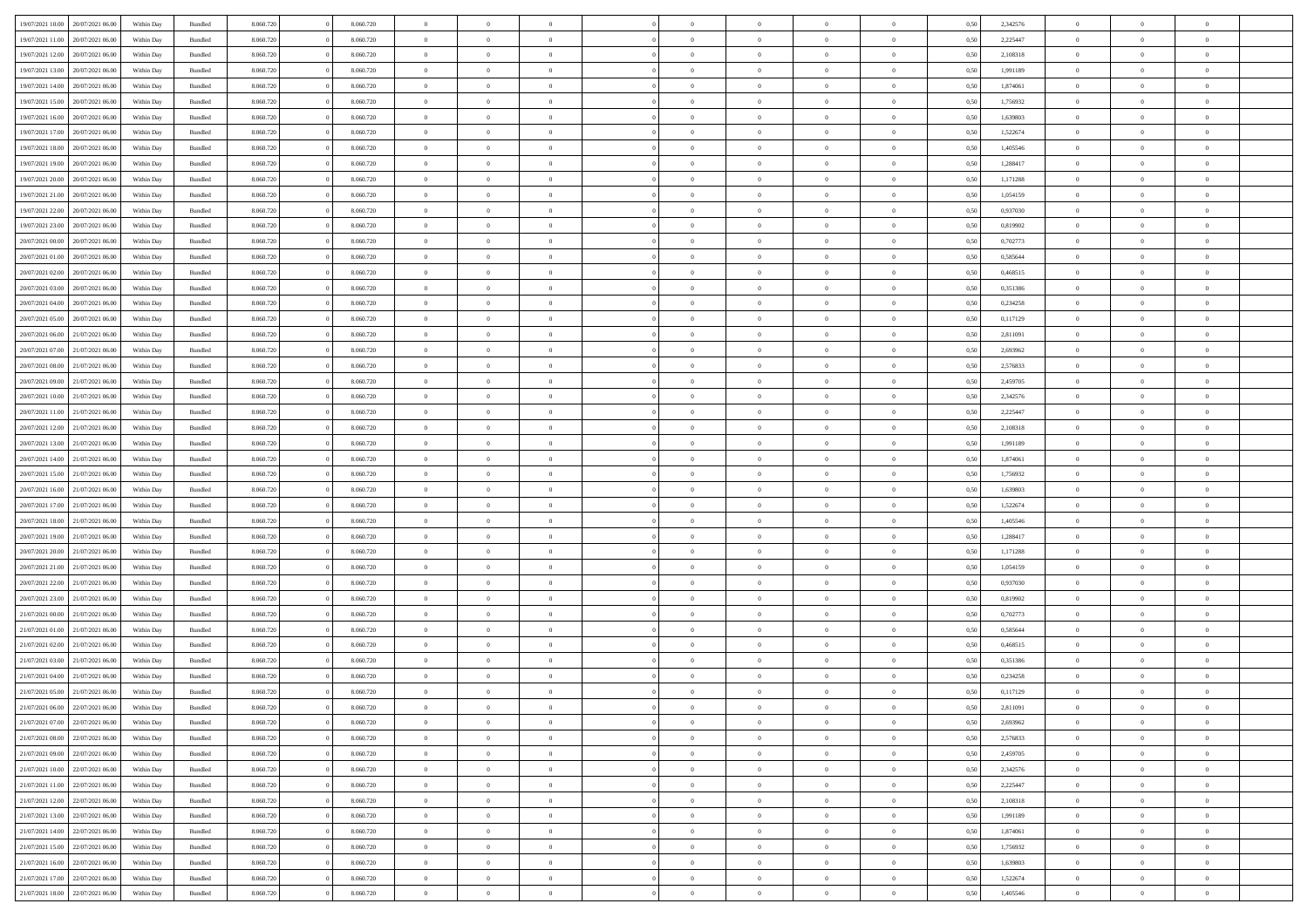| 21/07/2021 19:00                  | 22/07/2021 06:00                  | Within Day | Bundled            | 8.060.720 | 8.060.720 | $\overline{0}$ | $\Omega$       |                | $\Omega$       | $\Omega$       | $\theta$       | $\theta$       | 0.50 | 1,288417 | $\theta$       | $\theta$       | $\theta$       |  |
|-----------------------------------|-----------------------------------|------------|--------------------|-----------|-----------|----------------|----------------|----------------|----------------|----------------|----------------|----------------|------|----------|----------------|----------------|----------------|--|
| 21/07/2021 20:00                  | 22/07/2021 06:00                  | Within Day | Bundled            | 8.060.720 | 8.060.720 | $\overline{0}$ | $\theta$       | $\overline{0}$ | $\overline{0}$ | $\bf{0}$       | $\overline{0}$ | $\overline{0}$ | 0,50 | 1,171288 | $\theta$       | $\theta$       | $\overline{0}$ |  |
| 21/07/2021 21:00                  | 22/07/2021 06:00                  | Within Day | Bundled            | 8.060.720 | 8.060.720 | $\overline{0}$ | $\overline{0}$ | $\overline{0}$ | $\bf{0}$       | $\bf{0}$       | $\bf{0}$       | $\bf{0}$       | 0,50 | 1,054159 | $\overline{0}$ | $\overline{0}$ | $\overline{0}$ |  |
|                                   |                                   |            |                    |           |           |                |                |                |                |                |                |                |      |          |                |                |                |  |
| 21/07/2021 22:00                  | 22/07/2021 06:00                  | Within Dav | Bundled            | 8.060.720 | 8.060.720 | $\overline{0}$ | $\overline{0}$ | $\overline{0}$ | $\overline{0}$ | $\bf{0}$       | $\overline{0}$ | $\overline{0}$ | 0.50 | 0,937030 | $\theta$       | $\theta$       | $\overline{0}$ |  |
| 21/07/2021 23:00                  | 22/07/2021 06:00                  | Within Day | Bundled            | 8.060.720 | 8.060.720 | $\overline{0}$ | $\theta$       | $\overline{0}$ | $\overline{0}$ | $\bf{0}$       | $\overline{0}$ | $\bf{0}$       | 0,50 | 0,819902 | $\theta$       | $\theta$       | $\overline{0}$ |  |
| 22/07/2021 00:00                  | 22/07/2021 06:00                  | Within Day | Bundled            | 8.060.720 | 8.060.720 | $\overline{0}$ | $\bf{0}$       | $\overline{0}$ | $\overline{0}$ | $\overline{0}$ | $\overline{0}$ | $\mathbf{0}$   | 0,50 | 0,702773 | $\overline{0}$ | $\overline{0}$ | $\bf{0}$       |  |
| 22/07/2021 01:00                  | 22/07/2021 06:00                  | Within Dav | Bundled            | 8.060.720 | 8.060.720 | $\overline{0}$ | $\overline{0}$ | $\overline{0}$ | $\overline{0}$ | $\overline{0}$ | $\overline{0}$ | $\overline{0}$ | 0.50 | 0.585644 | $\theta$       | $\theta$       | $\overline{0}$ |  |
|                                   |                                   |            |                    |           |           |                |                |                |                |                |                |                |      |          |                |                |                |  |
| 22/07/2021 02:00                  | 22/07/2021 06:00                  | Within Day | Bundled            | 8.060.720 | 8.060.720 | $\overline{0}$ | $\theta$       | $\overline{0}$ | $\overline{0}$ | $\bf{0}$       | $\overline{0}$ | $\bf{0}$       | 0,50 | 0,468515 | $\theta$       | $\theta$       | $\overline{0}$ |  |
| 22/07/2021 03:00                  | 22/07/2021 06:00                  | Within Day | Bundled            | 8.060.720 | 8.060.720 | $\overline{0}$ | $\overline{0}$ | $\overline{0}$ | $\overline{0}$ | $\bf{0}$       | $\overline{0}$ | $\bf{0}$       | 0,50 | 0,351386 | $\,0\,$        | $\overline{0}$ | $\overline{0}$ |  |
| 22/07/2021 04:00                  | 22/07/2021 06:00                  | Within Dav | Bundled            | 8.060.720 | 8.060.720 | $\overline{0}$ | $\overline{0}$ | $\overline{0}$ | $\overline{0}$ | $\overline{0}$ | $\overline{0}$ | $\overline{0}$ | 0.50 | 0,234258 | $\theta$       | $\overline{0}$ | $\overline{0}$ |  |
| 22/07/2021 05:00                  | 22/07/2021 06:00                  |            | Bundled            | 8.060.720 | 8.060.720 | $\overline{0}$ | $\theta$       | $\overline{0}$ | $\overline{0}$ | $\bf{0}$       | $\overline{0}$ |                |      | 0,117129 | $\,$ 0 $\,$    | $\theta$       | $\overline{0}$ |  |
|                                   |                                   | Within Day |                    |           |           |                |                |                |                |                |                | $\bf{0}$       | 0,50 |          |                |                |                |  |
| 22/07/2021 06:00                  | 23/07/2021 06:00                  | Within Day | Bundled            | 8.060.720 | 8.060.720 | $\overline{0}$ | $\overline{0}$ | $\overline{0}$ | $\overline{0}$ | $\bf{0}$       | $\overline{0}$ | $\bf{0}$       | 0,50 | 2,811091 | $\overline{0}$ | $\overline{0}$ | $\overline{0}$ |  |
| 22/07/2021 07:00                  | 23/07/2021 06:00                  | Within Dav | Bundled            | 8.060.720 | 8.060.720 | $\overline{0}$ | $\overline{0}$ | $\overline{0}$ | $\overline{0}$ | $\bf{0}$       | $\overline{0}$ | $\overline{0}$ | 0.50 | 2,693962 | $\theta$       | $\theta$       | $\overline{0}$ |  |
| 22/07/2021 08:00                  | 23/07/2021 06:00                  | Within Day | Bundled            | 8.060.720 | 8.060.720 | $\overline{0}$ | $\theta$       | $\overline{0}$ | $\overline{0}$ | $\bf{0}$       | $\overline{0}$ | $\overline{0}$ | 0,50 | 2,576833 | $\theta$       | $\theta$       | $\overline{0}$ |  |
|                                   |                                   |            |                    |           |           |                |                |                |                |                |                |                |      |          |                |                |                |  |
| 22/07/2021 09:00                  | 23/07/2021 06:00                  | Within Day | Bundled            | 8.060.720 | 8.060.720 | $\overline{0}$ | $\overline{0}$ | $\overline{0}$ | $\overline{0}$ | $\overline{0}$ | $\overline{0}$ | $\mathbf{0}$   | 0,50 | 2,459705 | $\overline{0}$ | $\overline{0}$ | $\bf{0}$       |  |
| 22/07/2021 10:00                  | 23/07/2021 06:00                  | Within Dav | Bundled            | 8.060.720 | 8.060.720 | $\overline{0}$ | $\overline{0}$ | $\overline{0}$ | $\overline{0}$ | $\overline{0}$ | $\overline{0}$ | $\overline{0}$ | 0.50 | 2,342576 | $\theta$       | $\overline{0}$ | $\overline{0}$ |  |
| 22/07/2021 11:00                  | 23/07/2021 06:00                  | Within Day | Bundled            | 8.060.720 | 8.060.720 | $\overline{0}$ | $\theta$       | $\overline{0}$ | $\overline{0}$ | $\bf{0}$       | $\overline{0}$ | $\bf{0}$       | 0,50 | 2,225447 | $\theta$       | $\theta$       | $\overline{0}$ |  |
| 22/07/2021 12:00                  | 23/07/2021 06:00                  | Within Day | Bundled            | 8.060.720 | 8.060.720 | $\overline{0}$ | $\overline{0}$ | $\overline{0}$ | $\overline{0}$ | $\bf{0}$       | $\overline{0}$ | $\bf{0}$       | 0,50 | 2,108318 | $\bf{0}$       | $\overline{0}$ | $\overline{0}$ |  |
|                                   |                                   |            |                    |           |           |                |                |                |                |                |                |                |      |          |                |                |                |  |
| 22/07/2021 13:00                  | 23/07/2021 06:00                  | Within Dav | Bundled            | 8.060.720 | 8.060.720 | $\overline{0}$ | $\overline{0}$ | $\overline{0}$ | $\overline{0}$ | $\overline{0}$ | $\overline{0}$ | $\overline{0}$ | 0.50 | 1,991189 | $\theta$       | $\overline{0}$ | $\overline{0}$ |  |
| 22/07/2021 14:00                  | 23/07/2021 06:00                  | Within Day | Bundled            | 8.060.720 | 8.060.720 | $\overline{0}$ | $\theta$       | $\overline{0}$ | $\overline{0}$ | $\bf{0}$       | $\overline{0}$ | $\bf{0}$       | 0,50 | 1,874061 | $\,$ 0 $\,$    | $\theta$       | $\overline{0}$ |  |
| 22/07/2021 15:00                  | 23/07/2021 06:00                  | Within Day | Bundled            | 8.060.720 | 8.060.720 | $\overline{0}$ | $\overline{0}$ | $\overline{0}$ | $\overline{0}$ | $\bf{0}$       | $\overline{0}$ | $\bf{0}$       | 0,50 | 1,756932 | $\bf{0}$       | $\overline{0}$ | $\overline{0}$ |  |
| 22/07/2021 16:00                  | 23/07/2021 06:00                  | Within Day | Bundled            | 8.060.720 | 8.060.720 | $\overline{0}$ | $\overline{0}$ | $\overline{0}$ | $\overline{0}$ | $\bf{0}$       | $\overline{0}$ | $\overline{0}$ | 0.50 | 1,639803 | $\theta$       | $\theta$       | $\overline{0}$ |  |
|                                   |                                   |            |                    |           |           |                |                |                |                |                |                |                |      |          |                |                |                |  |
| 22/07/2021 17:00                  | 23/07/2021 06:00                  | Within Day | Bundled            | 8.060.720 | 8.060.720 | $\overline{0}$ | $\theta$       | $\overline{0}$ | $\overline{0}$ | $\bf{0}$       | $\overline{0}$ | $\bf{0}$       | 0,50 | 1,522674 | $\theta$       | $\overline{0}$ | $\overline{0}$ |  |
| 22/07/2021 18:00                  | 23/07/2021 06:00                  | Within Day | Bundled            | 8.060.720 | 8.060.720 | $\overline{0}$ | $\bf{0}$       | $\overline{0}$ | $\overline{0}$ | $\overline{0}$ | $\overline{0}$ | $\mathbf{0}$   | 0,50 | 1,405546 | $\overline{0}$ | $\overline{0}$ | $\bf{0}$       |  |
| 22/07/2021 19:00                  | 23/07/2021 06:00                  | Within Dav | Bundled            | 8.060.720 | 8.060.720 | $\overline{0}$ | $\overline{0}$ | $\overline{0}$ | $\overline{0}$ | $\overline{0}$ | $\overline{0}$ | $\overline{0}$ | 0.50 | 1,288417 | $\theta$       | $\theta$       | $\overline{0}$ |  |
| 22/07/2021 20:00                  | 23/07/2021 06:00                  | Within Day | Bundled            | 8.060.720 | 8.060.720 | $\overline{0}$ | $\theta$       | $\overline{0}$ | $\overline{0}$ | $\bf{0}$       | $\overline{0}$ | $\bf{0}$       | 0,50 | 1,171288 | $\theta$       | $\theta$       | $\overline{0}$ |  |
|                                   |                                   |            |                    |           |           |                |                |                |                |                |                |                |      |          |                |                |                |  |
| 22/07/2021 21:00                  | 23/07/2021 06:00                  | Within Day | Bundled            | 8.060.720 | 8.060.720 | $\overline{0}$ | $\overline{0}$ | $\overline{0}$ | $\overline{0}$ | $\bf{0}$       | $\overline{0}$ | $\bf{0}$       | 0,50 | 1,054159 | $\,0\,$        | $\overline{0}$ | $\overline{0}$ |  |
| 22/07/2021 22:00                  | 23/07/2021 06:00                  | Within Day | Bundled            | 8.060.720 | 8.060.720 | $\overline{0}$ | $\overline{0}$ | $\overline{0}$ | $\overline{0}$ | $\overline{0}$ | $\overline{0}$ | $\overline{0}$ | 0.50 | 0,937030 | $\theta$       | $\overline{0}$ | $\overline{0}$ |  |
| 22/07/2021 23:00                  | 23/07/2021 06:00                  | Within Day | Bundled            | 8.060.720 | 8.060.720 | $\overline{0}$ | $\theta$       | $\overline{0}$ | $\overline{0}$ | $\bf{0}$       | $\overline{0}$ | $\bf{0}$       | 0,50 | 0,819902 | $\,$ 0 $\,$    | $\overline{0}$ | $\overline{0}$ |  |
| 23/07/2021 00:00                  | 23/07/2021 06:00                  | Within Day | Bundled            | 8.060.720 | 8.060.720 | $\overline{0}$ | $\overline{0}$ | $\overline{0}$ | $\overline{0}$ | $\bf{0}$       | $\overline{0}$ | $\bf{0}$       | 0,50 | 0,702773 | $\overline{0}$ | $\overline{0}$ | $\overline{0}$ |  |
|                                   |                                   |            |                    |           |           |                |                |                |                |                |                |                |      |          |                |                |                |  |
| 23/07/2021 01:00                  | 23/07/2021 06:00                  | Within Day | Bundled            | 8.060.720 | 8.060.720 | $\overline{0}$ | $\Omega$       | $\Omega$       | $\Omega$       | $\Omega$       | $\Omega$       | $\overline{0}$ | 0.50 | 0,585644 | $\,0\,$        | $\theta$       | $\theta$       |  |
| 23/07/2021 02:00                  | 23/07/2021 06:00                  | Within Day | Bundled            | 8.060.720 | 8.060.720 | $\overline{0}$ | $\theta$       | $\overline{0}$ | $\overline{0}$ | $\bf{0}$       | $\overline{0}$ | $\bf{0}$       | 0,50 | 0,468515 | $\theta$       | $\theta$       | $\overline{0}$ |  |
| 23/07/2021 03:00                  | 23/07/2021 06:00                  | Within Day | Bundled            | 8.060.720 | 8.060.720 | $\overline{0}$ | $\overline{0}$ | $\overline{0}$ | $\overline{0}$ | $\bf{0}$       | $\overline{0}$ | $\mathbf{0}$   | 0,50 | 0,351386 | $\overline{0}$ | $\overline{0}$ | $\bf{0}$       |  |
| 23/07/2021 04:00                  | 23/07/2021 06:00                  | Within Day | Bundled            | 8.060.720 | 8.060.720 | $\overline{0}$ | $\Omega$       | $\Omega$       | $\Omega$       | $\bf{0}$       | $\Omega$       | $\overline{0}$ | 0.50 | 0,234258 | $\theta$       | $\theta$       | $\theta$       |  |
|                                   |                                   |            |                    |           |           | $\overline{0}$ | $\theta$       | $\overline{0}$ |                | $\bf{0}$       | $\overline{0}$ |                |      |          | $\theta$       | $\theta$       | $\overline{0}$ |  |
| 23/07/2021 05:00                  | 23/07/2021 06:00                  | Within Day | Bundled            | 8.060.720 | 8.060.720 |                |                |                | $\overline{0}$ |                |                | $\bf{0}$       | 0,50 | 0,117129 |                |                |                |  |
| 23/07/2021 06:00                  | 24/07/2021 06:00                  | Within Day | Bundled            | 8.060.720 | 8.060.720 | $\overline{0}$ | $\overline{0}$ | $\overline{0}$ | $\overline{0}$ | $\bf{0}$       | $\overline{0}$ | $\bf{0}$       | 0,50 | 2,811091 | $\bf{0}$       | $\overline{0}$ | $\overline{0}$ |  |
| 23/07/2021 07:00                  | 24/07/2021 06:00                  | Within Day | Bundled            | 8.060.720 | 8.060.720 | $\overline{0}$ | $\Omega$       | $\Omega$       | $\Omega$       | $\theta$       | $\theta$       | $\overline{0}$ | 0.50 | 2,693962 | $\theta$       | $\theta$       | $\theta$       |  |
| 23/07/2021 08:00                  | 24/07/2021 06.00                  | Within Day | Bundled            | 8.060.720 | 8.060.720 | $\overline{0}$ | $\theta$       | $\overline{0}$ | $\overline{0}$ | $\bf{0}$       | $\overline{0}$ | $\bf{0}$       | 0,50 | 2,576833 | $\,$ 0 $\,$    | $\overline{0}$ | $\overline{0}$ |  |
|                                   |                                   |            |                    |           |           |                |                |                |                |                |                |                |      |          |                |                |                |  |
| 23/07/2021 09:00                  | 24/07/2021 06:00                  | Within Day | Bundled            | 8.060.720 | 8.060.720 | $\overline{0}$ | $\overline{0}$ | $\overline{0}$ | $\overline{0}$ | $\bf{0}$       | $\overline{0}$ | $\bf{0}$       | 0,50 | 2,459705 | $\overline{0}$ | $\overline{0}$ | $\overline{0}$ |  |
| 23/07/2021 10:00                  | 24/07/2021 06.00                  | Within Day | Bundled            | 8.060.720 | 8.060.720 | $\overline{0}$ | $\Omega$       | $\Omega$       | $\Omega$       | $\Omega$       | $\overline{0}$ | $\overline{0}$ | 0.50 | 2,342576 | $\,0\,$        | $\theta$       | $\theta$       |  |
| 23/07/2021 11:00                  | 24/07/2021 06.00                  | Within Day | Bundled            | 8.060.720 | 8.060.720 | $\overline{0}$ | $\theta$       | $\overline{0}$ | $\overline{0}$ | $\bf{0}$       | $\overline{0}$ | $\bf{0}$       | 0,50 | 2,225447 | $\,$ 0 $\,$    | $\overline{0}$ | $\overline{0}$ |  |
| 23/07/2021 12:00                  | 24/07/2021 06:00                  | Within Day | Bundled            | 8.060.720 | 8.060.720 | $\overline{0}$ | $\overline{0}$ | $\overline{0}$ | $\bf{0}$       | $\bf{0}$       | $\bf{0}$       | $\mathbf{0}$   | 0,50 | 2,108318 | $\overline{0}$ | $\overline{0}$ | $\bf{0}$       |  |
| 23/07/2021 13:00                  | 24/07/2021 06:00                  |            |                    | 8.060.720 | 8.060.720 | $\overline{0}$ | $\Omega$       | $\Omega$       | $\Omega$       | $\Omega$       | $\Omega$       | $\overline{0}$ | 0.50 |          | $\theta$       | $\Omega$       | $\theta$       |  |
|                                   |                                   | Within Day | Bundled            |           |           |                |                |                |                |                |                |                |      | 1,991189 |                |                |                |  |
| 23/07/2021 14:00                  | 24/07/2021 06:00                  | Within Day | Bundled            | 8.060.720 | 8.060.720 | $\overline{0}$ | $\overline{0}$ | $\overline{0}$ | $\bf{0}$       | $\,$ 0         | $\bf{0}$       | $\bf{0}$       | 0,50 | 1,874061 | $\,0\,$        | $\,$ 0 $\,$    | $\overline{0}$ |  |
| 23/07/2021 15:00 24/07/2021 06:00 |                                   | Within Day | $\mathbf B$ undled | 8.060.720 | 8.060.720 | $\bf{0}$       | $\bf{0}$       |                |                | $\bf{0}$       |                |                | 0,50 | 1,756932 | $\bf{0}$       | $\overline{0}$ |                |  |
| 23/07/2021 16:00                  | 24/07/2021 06:00                  | Within Day | Bundled            | 8.060.720 | 8.060.720 | $\overline{0}$ | $\overline{0}$ | $\overline{0}$ | $\Omega$       | $\overline{0}$ | $\overline{0}$ | $\overline{0}$ | 0.50 | 1.639803 | $\theta$       | $\theta$       | $\theta$       |  |
| 23/07/2021 17:00                  | 24/07/2021 06.00                  | Within Day | Bundled            | 8.060.720 | 8.060.720 | $\overline{0}$ | $\,$ 0         | $\overline{0}$ | $\bf{0}$       | $\,$ 0 $\,$    | $\overline{0}$ | $\mathbf{0}$   | 0,50 | 1,522674 | $\,$ 0 $\,$    | $\,$ 0 $\,$    | $\,$ 0         |  |
|                                   |                                   |            |                    |           |           |                |                |                |                |                |                |                |      |          |                |                |                |  |
| 23/07/2021 18:00                  | 24/07/2021 06:00                  | Within Day | Bundled            | 8.060.720 | 8.060.720 | $\overline{0}$ | $\overline{0}$ | $\overline{0}$ | $\overline{0}$ | $\overline{0}$ | $\overline{0}$ | $\mathbf{0}$   | 0,50 | 1,405546 | $\overline{0}$ | $\bf{0}$       | $\overline{0}$ |  |
| 23/07/2021 19:00                  | 24/07/2021 06:00                  | Within Day | Bundled            | 8.060.720 | 8.060.720 | $\overline{0}$ | $\overline{0}$ | $\overline{0}$ | $\Omega$       | $\overline{0}$ | $\overline{0}$ | $\overline{0}$ | 0,50 | 1,288417 | $\overline{0}$ | $\theta$       | $\overline{0}$ |  |
| 23/07/2021 20:00                  | 24/07/2021 06.00                  | Within Day | Bundled            | 8.060.720 | 8.060.720 | $\overline{0}$ | $\,$ 0         | $\overline{0}$ | $\overline{0}$ | $\,$ 0 $\,$    | $\overline{0}$ | $\mathbf{0}$   | 0,50 | 1,171288 | $\,$ 0 $\,$    | $\overline{0}$ | $\overline{0}$ |  |
| 23/07/2021 21:00                  | 24/07/2021 06:00                  | Within Day | Bundled            | 8.060.720 | 8.060.720 | $\overline{0}$ | $\overline{0}$ | $\overline{0}$ | $\overline{0}$ | $\overline{0}$ | $\overline{0}$ | $\mathbf{0}$   | 0,50 | 1,054159 | $\overline{0}$ | $\overline{0}$ | $\bf{0}$       |  |
|                                   |                                   |            |                    |           |           |                |                |                |                |                |                |                |      |          |                |                |                |  |
| 23/07/2021 22:00                  | 24/07/2021 06:00                  | Within Day | Bundled            | 8.060.720 | 8.060.720 | $\overline{0}$ | $\overline{0}$ | $\overline{0}$ | $\Omega$       | $\overline{0}$ | $\overline{0}$ | $\bf{0}$       | 0.50 | 0,937030 | $\overline{0}$ | $\theta$       | $\overline{0}$ |  |
| 23/07/2021 23:00                  | 24/07/2021 06:00                  | Within Day | Bundled            | 8.060.720 | 8.060.720 | $\overline{0}$ | $\,$ 0         | $\overline{0}$ | $\bf{0}$       | $\bf{0}$       | $\bf{0}$       | $\bf{0}$       | 0,50 | 0,819902 | $\,$ 0 $\,$    | $\overline{0}$ | $\overline{0}$ |  |
| 24/07/2021 00:00                  | 24/07/2021 06:00                  | Within Day | Bundled            | 8.060.720 | 8.060.720 | $\overline{0}$ | $\bf{0}$       | $\overline{0}$ | $\overline{0}$ | $\overline{0}$ | $\overline{0}$ | $\mathbf{0}$   | 0,50 | 0,702773 | $\overline{0}$ | $\overline{0}$ | $\bf{0}$       |  |
| 24/07/2021 01:00                  | 24/07/2021 06:00                  | Within Day | Bundled            | 8.060.720 | 8.060.720 | $\overline{0}$ | $\overline{0}$ | $\overline{0}$ | $\Omega$       | $\overline{0}$ | $\overline{0}$ | $\overline{0}$ | 0.50 | 0,585644 | $\overline{0}$ | $\overline{0}$ | $\overline{0}$ |  |
|                                   |                                   |            |                    |           |           |                |                |                |                |                |                |                |      |          |                |                |                |  |
| 24/07/2021 02.00                  | 24/07/2021 06.00                  | Within Day | Bundled            | 8.060.720 | 8.060.720 | $\overline{0}$ | $\bf{0}$       | $\overline{0}$ | $\overline{0}$ | $\bf{0}$       | $\bf{0}$       | $\bf{0}$       | 0,50 | 0,468515 | $\,$ 0 $\,$    | $\,$ 0 $\,$    | $\bf{0}$       |  |
|                                   | 24/07/2021 03:00 24/07/2021 06:00 | Within Day | Bundled            | 8.060.720 | 8.060.720 | $\overline{0}$ | $\bf{0}$       | $\overline{0}$ | $\bf{0}$       | $\bf{0}$       | $\bf{0}$       | $\bf{0}$       | 0,50 | 0,351386 | $\overline{0}$ | $\overline{0}$ | $\bf{0}$       |  |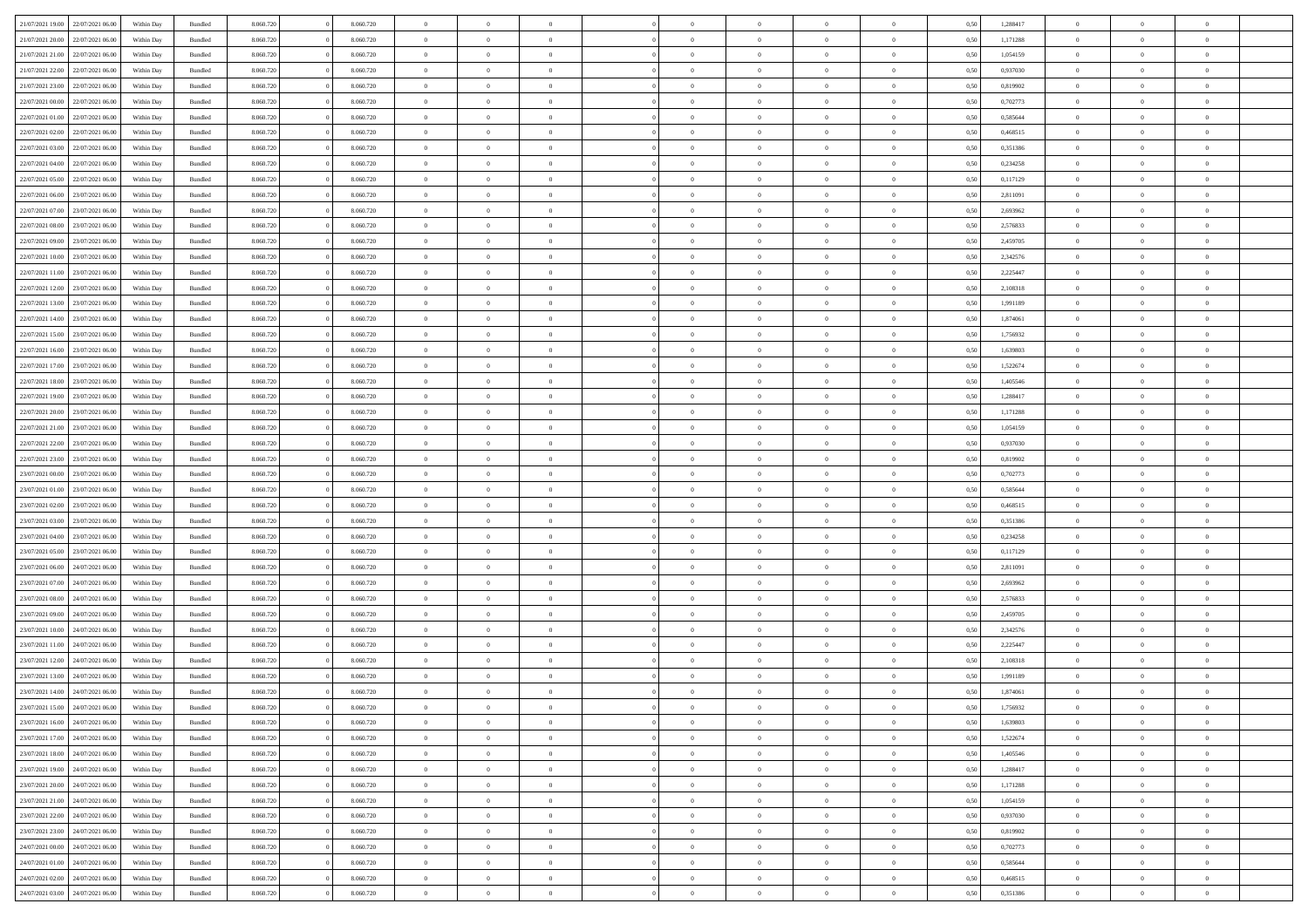| 24/07/2021 04:00                  | 24/07/2021 06:00 | Within Day | Bundled | 8.060.720 |           | 8.060.720 | $\Omega$       | $\Omega$       |                | $\Omega$       | $\Omega$       | $\Omega$       | $\theta$       | 0,50 | 0,234258 | $\theta$       | $\theta$       | $\theta$       |  |
|-----------------------------------|------------------|------------|---------|-----------|-----------|-----------|----------------|----------------|----------------|----------------|----------------|----------------|----------------|------|----------|----------------|----------------|----------------|--|
|                                   |                  |            |         |           |           |           |                |                |                |                |                |                |                |      |          |                |                |                |  |
| 24/07/2021 05:00                  | 24/07/2021 06.00 | Within Day | Bundled | 8.060.720 |           | 8.060.720 | $\overline{0}$ | $\overline{0}$ | $\overline{0}$ | $\overline{0}$ | $\bf{0}$       | $\overline{0}$ | $\bf{0}$       | 0,50 | 0,117129 | $\theta$       | $\theta$       | $\overline{0}$ |  |
| 24/07/2021 06:00                  | 25/07/2021 06:00 | Within Day | Bundled | 8.060.720 | 1.500.000 | 6.560.720 | $\overline{0}$ | 164.000        | $\overline{0}$ | 3,342591       | $\bf{0}$       | $\bf{0}$       | $\mathbf{0}$   | 0,50 | 2,811091 | $\overline{0}$ | $\overline{0}$ | $\overline{0}$ |  |
| 24/07/2021 07:00                  | 25/07/2021 06:00 | Within Dav | Bundled | 8.060.720 | 1.664,000 | 6.396.720 | $\overline{0}$ | $\overline{0}$ | $\overline{0}$ | $\overline{0}$ | $\bf{0}$       | $\overline{0}$ | $\overline{0}$ | 0.50 | 2,693962 | $\theta$       | $\theta$       | $\overline{0}$ |  |
| 24/07/2021 08:00                  | 25/07/2021 06:00 | Within Day | Bundled | 8.060.720 | 1.664.000 | 6.396.720 | $\overline{0}$ | $\theta$       | $\overline{0}$ | $\overline{0}$ | $\bf{0}$       | $\overline{0}$ | $\bf{0}$       | 0,50 | 2,576833 | $\theta$       | $\overline{0}$ | $\overline{0}$ |  |
| 24/07/2021 09:00                  | 25/07/2021 06:00 | Within Day | Bundled | 8.060.720 | 1.664.000 | 6.396.720 | $\overline{0}$ | $\overline{0}$ | $\overline{0}$ | $\bf{0}$       | $\overline{0}$ | $\overline{0}$ | $\mathbf{0}$   | 0,50 | 2,459705 | $\overline{0}$ | $\overline{0}$ | $\bf{0}$       |  |
|                                   |                  |            |         |           |           |           |                |                |                |                |                |                |                |      |          |                |                |                |  |
| 24/07/2021 10:00                  | 25/07/2021 06:00 | Within Dav | Bundled | 8.060.720 | 1.664,000 | 6.396.720 | $\overline{0}$ | $\overline{0}$ | $\overline{0}$ | $\overline{0}$ | $\overline{0}$ | $\overline{0}$ | $\overline{0}$ | 0.50 | 2,342576 | $\theta$       | $\overline{0}$ | $\overline{0}$ |  |
| 24/07/2021 11:00                  | 25/07/2021 06:00 | Within Day | Bundled | 8.060.720 | 1.664.000 | 6.396.720 | $\overline{0}$ | $\theta$       | $\overline{0}$ | $\overline{0}$ | $\bf{0}$       | $\overline{0}$ | $\bf{0}$       | 0,50 | 2,225447 | $\theta$       | $\theta$       | $\overline{0}$ |  |
| 24/07/2021 12:00                  | 25/07/2021 06:00 | Within Day | Bundled | 8.060.720 | 1.664.000 | 6.396.720 | $\overline{0}$ | $\overline{0}$ | $\overline{0}$ | $\bf{0}$       | $\bf{0}$       | $\overline{0}$ | $\mathbf{0}$   | 0,50 | 2,108318 | $\,0\,$        | $\overline{0}$ | $\overline{0}$ |  |
| 24/07/2021 13:00                  | 25/07/2021 06:00 | Within Dav | Bundled | 8.060.720 | 1.664,000 | 6.396.720 | $\overline{0}$ | $\overline{0}$ | $\overline{0}$ | $\overline{0}$ | $\overline{0}$ | $\overline{0}$ | $\overline{0}$ | 0.50 | 1,991189 | $\theta$       | $\overline{0}$ | $\overline{0}$ |  |
| 24/07/2021 14:00                  | 25/07/2021 06:00 | Within Day | Bundled | 8.060.720 | 1.664.000 | 6.396.720 | $\overline{0}$ | $\theta$       | $\overline{0}$ | $\overline{0}$ | $\bf{0}$       | $\overline{0}$ | $\bf{0}$       | 0,50 | 1,874061 | $\,$ 0 $\,$    | $\overline{0}$ | $\overline{0}$ |  |
| 24/07/2021 15:00                  | 25/07/2021 06:00 | Within Day | Bundled | 8.060.720 | 1.664.000 | 6.396.720 | $\overline{0}$ | $\overline{0}$ | $\overline{0}$ | $\overline{0}$ | $\bf{0}$       | $\overline{0}$ | $\mathbf{0}$   | 0,50 | 1,756932 | $\overline{0}$ | $\overline{0}$ | $\overline{0}$ |  |
| 24/07/2021 16:00                  | 25/07/2021 06:00 | Within Dav | Bundled | 8.060.720 | 1.664,000 | 6.396.720 | $\overline{0}$ | $\overline{0}$ | $\overline{0}$ | $\overline{0}$ | $\overline{0}$ | $\overline{0}$ | $\overline{0}$ | 0.50 | 1.639803 | $\theta$       | $\theta$       | $\overline{0}$ |  |
|                                   |                  |            |         |           |           |           |                |                |                |                |                |                |                |      |          |                |                |                |  |
| 24/07/2021 17:00                  | 25/07/2021 06:00 | Within Day | Bundled | 8.060.720 | 1.664.000 | 6.396.720 | $\overline{0}$ | $\theta$       | $\overline{0}$ | $\overline{0}$ | $\bf{0}$       | $\overline{0}$ | $\bf{0}$       | 0,50 | 1,522674 | $\theta$       | $\overline{0}$ | $\overline{0}$ |  |
| 24/07/2021 18:00                  | 25/07/2021 06:00 | Within Day | Bundled | 8.060.720 | 1.664.000 | 6.396.720 | $\overline{0}$ | $\overline{0}$ | $\overline{0}$ | $\overline{0}$ | $\overline{0}$ | $\overline{0}$ | $\mathbf{0}$   | 0,50 | 1,405546 | $\overline{0}$ | $\overline{0}$ | $\bf{0}$       |  |
| 24/07/2021 19:00                  | 25/07/2021 06:00 | Within Dav | Bundled | 8.060.720 | 1.664.000 | 6.396.720 | $\overline{0}$ | $\overline{0}$ | $\overline{0}$ | $\overline{0}$ | $\overline{0}$ | $\overline{0}$ | $\overline{0}$ | 0.50 | 1,288417 | $\theta$       | $\overline{0}$ | $\overline{0}$ |  |
| 24/07/2021 20:00                  | 25/07/2021 06:00 | Within Day | Bundled | 8.060.720 | 1.664.000 | 6.396.720 | $\overline{0}$ | $\overline{0}$ | $\overline{0}$ | $\overline{0}$ | $\bf{0}$       | $\overline{0}$ | $\bf{0}$       | 0,50 | 1,171288 | $\theta$       | $\theta$       | $\overline{0}$ |  |
| 24/07/2021 21:00                  | 25/07/2021 06:00 | Within Day | Bundled | 8.060.720 | 1.664.000 | 6.396.720 | $\overline{0}$ | 100.000        | $\overline{0}$ | 1,253459       | $\bf{0}$       | $\overline{0}$ | $\mathbf{0}$   | 0,50 | 1,054159 | $\,0\,$        | $\overline{0}$ | $\overline{0}$ |  |
| 24/07/2021 22:00                  | 25/07/2021 06:00 | Within Dav | Bundled | 8.060.720 | 1,764,000 | 6.296.720 | $\overline{0}$ | 100.000        | $\overline{0}$ | 1,114230       | $\overline{0}$ | $\overline{0}$ | $\overline{0}$ | 0.50 | 0,937030 | $\theta$       | $\overline{0}$ | $\overline{0}$ |  |
|                                   |                  |            |         |           |           |           |                |                |                |                |                |                |                |      |          |                |                |                |  |
| 24/07/2021 23:00                  | 25/07/2021 06:00 | Within Day | Bundled | 8.060.720 | 1.864.000 | 6.196.720 | $\overline{0}$ | $\theta$       | $\overline{0}$ | $\overline{0}$ | $\bf{0}$       | $\overline{0}$ | $\bf{0}$       | 0,50 | 0,819902 | $\,$ 0 $\,$    | $\theta$       | $\overline{0}$ |  |
| 25/07/2021 00:00                  | 25/07/2021 06:00 | Within Day | Bundled | 8.060.720 | 1.864.000 | 6.196.720 | $\overline{0}$ | $\overline{0}$ | $\overline{0}$ | $\overline{0}$ | $\bf{0}$       | $\overline{0}$ | $\mathbf{0}$   | 0,50 | 0,702773 | $\bf{0}$       | $\overline{0}$ | $\overline{0}$ |  |
| 25/07/2021 01:00                  | 25/07/2021 06:00 | Within Dav | Bundled | 8.060.720 | 1,864,000 | 6.196.720 | $\overline{0}$ | $\overline{0}$ | $\overline{0}$ | $\overline{0}$ | $\overline{0}$ | $\overline{0}$ | $\overline{0}$ | 0.50 | 0.585644 | $\theta$       | $\overline{0}$ | $\overline{0}$ |  |
| 25/07/2021 02:00                  | 25/07/2021 06:00 | Within Day | Bundled | 8.060.720 | 1.864.000 | 6.196.720 | $\overline{0}$ | $\theta$       | $\overline{0}$ | $\overline{0}$ | $\bf{0}$       | $\overline{0}$ | $\bf{0}$       | 0,50 | 0,468515 | $\theta$       | $\overline{0}$ | $\overline{0}$ |  |
| 25/07/2021 03:00                  | 25/07/2021 06:00 | Within Day | Bundled | 8.060.720 | 1.864.000 | 6.196.720 | $\overline{0}$ | $\bf{0}$       | $\overline{0}$ | $\overline{0}$ | $\overline{0}$ | $\overline{0}$ | $\mathbf{0}$   | 0,50 | 0,351386 | $\overline{0}$ | $\overline{0}$ | $\bf{0}$       |  |
| 25/07/2021 04:00                  | 25/07/2021 06:00 | Within Dav | Bundled | 8.060.720 | 1.864,000 | 6.196.720 | $\overline{0}$ | $\overline{0}$ | $\overline{0}$ | $\overline{0}$ | $\overline{0}$ | $\overline{0}$ | $\overline{0}$ | 0.50 | 0,234258 | $\theta$       | $\overline{0}$ | $\overline{0}$ |  |
| 25/07/2021 05:00                  | 25/07/2021 06:00 | Within Day | Bundled | 8.060.720 | 1.864.000 | 6.196.720 | $\overline{0}$ | $\theta$       | $\overline{0}$ | $\overline{0}$ | $\bf{0}$       | $\overline{0}$ | $\bf{0}$       | 0,50 | 0,117129 | $\theta$       | $\theta$       | $\overline{0}$ |  |
|                                   |                  |            |         |           |           |           |                |                |                |                |                |                |                |      |          |                |                |                |  |
| 25/07/2021 06:00                  | 26/07/2021 06:00 | Within Day | Bundled | 8.060.720 | 2.192.999 | 5.867.720 | $\overline{0}$ | $\overline{0}$ | $\overline{0}$ | $\bf{0}$       | $\bf{0}$       | $\overline{0}$ | $\mathbf{0}$   | 0,50 | 2,811091 | $\,0\,$        | $\overline{0}$ | $\overline{0}$ |  |
| 25/07/2021 07:00                  | 26/07/2021 06:00 | Within Day | Bundled | 8.060.720 | 2.192.999 | 5.867.720 | $\overline{0}$ | $\overline{0}$ | $\overline{0}$ | $\overline{0}$ | $\overline{0}$ | $\overline{0}$ | $\overline{0}$ | 0.50 | 2,693962 | $\theta$       | $\overline{0}$ | $\overline{0}$ |  |
| 25/07/2021 08:00                  | 26/07/2021 06:00 | Within Day | Bundled | 8.060.720 | 2.192.999 | 5.867.720 | $\overline{0}$ | $\theta$       | $\overline{0}$ | $\overline{0}$ | $\bf{0}$       | $\overline{0}$ | $\bf{0}$       | 0,50 | 2,576833 | $\,$ 0 $\,$    | $\overline{0}$ | $\overline{0}$ |  |
| 25/07/2021 09:00                  | 26/07/2021 06:00 | Within Day | Bundled | 8.060.720 | 2.192.999 | 5.867.720 | $\overline{0}$ | $\overline{0}$ | $\overline{0}$ | $\overline{0}$ | $\bf{0}$       | $\overline{0}$ | $\mathbf{0}$   | 0,50 | 2,459705 | $\bf{0}$       | $\overline{0}$ | $\overline{0}$ |  |
| 25/07/2021 11:00                  | 26/07/2021 06:00 | Within Day | Bundled | 8.060.720 | 2.192.999 | 5.867.720 | $\overline{0}$ | $\Omega$       | $\overline{0}$ | $\Omega$       | $\Omega$       | $\overline{0}$ | $\overline{0}$ | 0.50 | 2,225447 | $\,0\,$        | $\theta$       | $\theta$       |  |
| 25/07/2021 12:00                  | 26/07/2021 06:00 | Within Day | Bundled | 8.060.720 | 2.192.999 | 5.867.720 | $\overline{0}$ | $\overline{0}$ | $\overline{0}$ | $\overline{0}$ | $\bf{0}$       | $\overline{0}$ | $\bf{0}$       | 0,50 | 2,108318 | $\,$ 0 $\,$    | $\overline{0}$ | $\overline{0}$ |  |
| 25/07/2021 13:00                  | 26/07/2021 06:00 | Within Day | Bundled | 8.060.720 | 2.192.999 | 5.867.720 | $\overline{0}$ | $\overline{0}$ | $\overline{0}$ | $\overline{0}$ | $\bf{0}$       | $\overline{0}$ | $\mathbf{0}$   | 0,50 | 1,991189 | $\overline{0}$ | $\overline{0}$ | $\bf{0}$       |  |
|                                   |                  |            |         |           |           |           |                |                |                |                |                |                |                |      |          |                |                |                |  |
| 25/07/2021 14:00                  | 26/07/2021 06:00 | Within Day | Bundled | 8.060.720 | 2.192.999 | 5.867.720 | $\overline{0}$ | 400,000        | $\Omega$       | 2,228361       | $\bf{0}$       | $\overline{0}$ | $\overline{0}$ | 0.50 | 1,874061 | $\,0\,$        | $\theta$       | $\theta$       |  |
| 25/07/2021 15:00                  | 26/07/2021 06:00 | Within Day | Bundled | 8.060.720 | 2.592.999 | 5.467.720 | $\overline{0}$ | $\theta$       | $\overline{0}$ | $\overline{0}$ | $\,$ 0         | $\overline{0}$ | $\bf{0}$       | 0,50 | 1,756932 | $\,$ 0 $\,$    | $\theta$       | $\overline{0}$ |  |
| 25/07/2021 16:00                  | 26/07/2021 06:00 | Within Day | Bundled | 8.060.720 | 2.592.999 | 5.467.720 | $\overline{0}$ | $\overline{0}$ | $\overline{0}$ | $\overline{0}$ | $\bf{0}$       | $\overline{0}$ | $\mathbf{0}$   | 0,50 | 1,639803 | $\,0\,$        | $\overline{0}$ | $\overline{0}$ |  |
| 25/07/2021 17:00                  | 26/07/2021 06:00 | Within Day | Bundled | 8.060.720 | 2.592.999 | 5.467.720 | $\overline{0}$ | 1.407.000      | $\overline{0}$ | 1.810574       | $\overline{0}$ | $\overline{0}$ | $\overline{0}$ | 0.50 | 1,522674 | $\,$ 0 $\,$    | $\theta$       | $\theta$       |  |
| 25/07/2021 18:00                  | 26/07/2021 06:00 | Within Day | Bundled | 8.060.720 | 3.999.999 | 4.060.720 | $\overline{0}$ | 416.000        | $\overline{0}$ | 1,671346       | $\bf{0}$       | $\overline{0}$ | $\bf{0}$       | 0,50 | 1,405546 | $\,$ 0 $\,$    | $\overline{0}$ | $\overline{0}$ |  |
| 25/07/2021 19:00                  | 26/07/2021 06:00 | Within Day | Bundled | 8.060.720 | 4.415.999 | 3.644.720 | $\overline{0}$ | 1.867.000      | $\overline{0}$ | 1,532017       | $\bf{0}$       | $\overline{0}$ | $\mathbf{0}$   | 0,50 | 1,288417 | $\overline{0}$ | $\overline{0}$ | $\overline{0}$ |  |
| 25/07/2021 20:00                  | 26/07/2021 06:00 | Within Day | Bundled | 8.060.720 | 6.282.999 | 1.777.720 | $\overline{0}$ | 560,000        | $\overline{0}$ | 1,392788       | $\overline{0}$ | $\overline{0}$ | $\overline{0}$ | 0,50 | 1,171288 | $\,0\,$        | $\theta$       | $\theta$       |  |
|                                   |                  |            |         |           |           |           |                |                |                |                |                |                |                |      |          |                | $\overline{0}$ |                |  |
| 25/07/2021 21:00                  | 26/07/2021 06:00 | Within Day | Bundled | 8.060.720 | 6.842.999 | 1.217.720 | $\overline{0}$ | $\theta$       | $\overline{0}$ | $\overline{0}$ | $\bf{0}$       | $\overline{0}$ | $\bf{0}$       | 0,50 | 1,054159 | $\,$ 0 $\,$    |                | $\overline{0}$ |  |
| 25/07/2021 22.00                  | 26/07/2021 06:00 | Within Day | Bundled | 8.060.720 | 6.842.999 | 1.217.720 | $\overline{0}$ | $\overline{0}$ | $\overline{0}$ | $\overline{0}$ | $\bf{0}$       | $\overline{0}$ | $\mathbf{0}$   | 0,50 | 0,937030 | $\overline{0}$ | $\overline{0}$ | $\bf{0}$       |  |
| 25/07/2021 23:00                  | 26/07/2021 06:00 | Within Day | Bundled | 8.060.720 | 6.842.999 | 1.217.720 | $\overline{0}$ | $\overline{0}$ | $\Omega$       | $\Omega$       | $\Omega$       | $\overline{0}$ | $\overline{0}$ | 0.50 | 0,819902 | $\,0\,$        | $\theta$       | $\theta$       |  |
| 26/07/2021 00:00                  | 26/07/2021 06:00 | Within Day | Bundled | 8.060.720 | 6.842.999 | 1.217.720 | $\overline{0}$ | 94.334         | $\overline{0}$ | 0,835673       | $\,$ 0         | $\overline{0}$ | $\bf{0}$       | 0,50 | 0,702773 | $\,0\,$        | $\overline{0}$ | $\overline{0}$ |  |
| 26/07/2021 01:00                  | 26/07/2021 06:00 | Within Day | Bundled | 8.060.720 | 6.937.333 | 1.123.386 | $\bf{0}$       | 1.123.386      |                | 0,696344       | 0,005000       |                |                | 0,50 | 0,585644 | 0,002500       | $\overline{0}$ |                |  |
| 26/07/2021 06:00                  | 27/07/2021 06:00 | Within Day | Bundled | 8.060.720 |           | 8.060.720 | $\overline{0}$ | $\Omega$       | $\Omega$       | $\Omega$       | $\theta$       | $\overline{0}$ | $\overline{0}$ | 0.50 | 2,811091 | $\theta$       | $\theta$       | $\theta$       |  |
| 26/07/2021 07:00                  | 27/07/2021 06:00 | Within Day | Bundled | 8.060.720 |           | 8.060.720 | $\overline{0}$ | $\,$ 0         | $\overline{0}$ | $\bf{0}$       | $\,$ 0 $\,$    | $\overline{0}$ | $\mathbf{0}$   | 0,50 | 2,693962 | $\,$ 0 $\,$    | $\,$ 0 $\,$    | $\bf{0}$       |  |
|                                   |                  |            |         |           |           |           |                |                |                |                |                |                |                |      |          |                |                |                |  |
| 26/07/2021 08:00                  | 27/07/2021 06:00 | Within Day | Bundled | 8.060.720 |           | 8.060.720 | $\overline{0}$ | $\overline{0}$ | $\overline{0}$ | $\overline{0}$ | $\overline{0}$ | $\overline{0}$ | $\mathbf{0}$   | 0,50 | 2,576833 | $\overline{0}$ | $\bf{0}$       | $\bf{0}$       |  |
| 26/07/2021 09:00                  | 27/07/2021 06:00 | Within Day | Bundled | 8.060.720 |           | 8.060.720 | $\overline{0}$ | $\theta$       | $\overline{0}$ | $\Omega$       | $\overline{0}$ | $\overline{0}$ | $\bf{0}$       | 0,50 | 2,459705 | $\overline{0}$ | $\theta$       | $\overline{0}$ |  |
| 26/07/2021 10:00                  | 27/07/2021 06:00 | Within Day | Bundled | 8.060.720 |           | 8.060.720 | $\overline{0}$ | $\,$ 0         | $\overline{0}$ | $\overline{0}$ | $\overline{0}$ | $\bf{0}$       | $\bf{0}$       | 0,50 | 2,342576 | $\,$ 0 $\,$    | $\overline{0}$ | $\overline{0}$ |  |
| 26/07/2021 11:00                  | 27/07/2021 06:00 | Within Day | Bundled | 8.060.720 |           | 8.060.720 | $\overline{0}$ | $\overline{0}$ | $\overline{0}$ | $\overline{0}$ | $\overline{0}$ | $\overline{0}$ | $\mathbf{0}$   | 0,50 | 2,225447 | $\overline{0}$ | $\overline{0}$ | $\bf{0}$       |  |
| 26/07/2021 12:00                  | 27/07/2021 06:00 | Within Day | Bundled | 8.060.720 |           | 8.060.720 | $\overline{0}$ | $\overline{0}$ | $\overline{0}$ | $\Omega$       | $\overline{0}$ | $\overline{0}$ | $\bf{0}$       | 0.50 | 2,108318 | $\overline{0}$ | $\theta$       | $\overline{0}$ |  |
| 26/07/2021 13:00                  | 27/07/2021 06:00 | Within Day | Bundled | 8.060.720 |           | 8.060.720 | $\overline{0}$ | $\overline{0}$ | $\overline{0}$ | $\overline{0}$ | $\bf{0}$       | $\bf{0}$       | $\bf{0}$       | 0,50 | 1,991189 | $\,$ 0 $\,$    | $\overline{0}$ | $\overline{0}$ |  |
| 26/07/2021 14:00                  | 27/07/2021 06:00 | Within Day | Bundled | 8.060.720 |           | 8.060.720 | $\overline{0}$ | $\bf{0}$       | $\overline{0}$ | $\overline{0}$ | $\overline{0}$ | $\overline{0}$ | $\mathbf{0}$   | 0,50 | 1,874061 | $\overline{0}$ | $\overline{0}$ | $\bf{0}$       |  |
|                                   |                  |            |         |           |           |           |                |                |                |                |                |                |                |      |          |                |                |                |  |
| 26/07/2021 15:00                  | 27/07/2021 06:00 | Within Day | Bundled | 8.060.720 |           | 8.060.720 | $\overline{0}$ | $\overline{0}$ | $\overline{0}$ | $\Omega$       | $\overline{0}$ | $\overline{0}$ | $\bf{0}$       | 0.50 | 1,756932 | $\overline{0}$ | $\theta$       | $\overline{0}$ |  |
| 26/07/2021 16:00                  | 27/07/2021 06:00 | Within Day | Bundled | 8.060.720 |           | 8.060.720 | $\overline{0}$ | $\,$ 0 $\,$    | $\overline{0}$ | $\overline{0}$ | $\bf{0}$       | $\bf{0}$       | $\bf{0}$       | 0,50 | 1,639803 | $\,$ 0 $\,$    | $\overline{0}$ | $\bf{0}$       |  |
| 26/07/2021 17:00 27/07/2021 06:00 |                  | Within Day | Bundled | 8.060.720 |           | 8.060.720 | $\overline{0}$ | $\bf{0}$       | $\overline{0}$ | $\bf{0}$       | $\bf{0}$       | $\overline{0}$ | $\bf{0}$       | 0,50 | 1,522674 | $\overline{0}$ | $\overline{0}$ | $\bf{0}$       |  |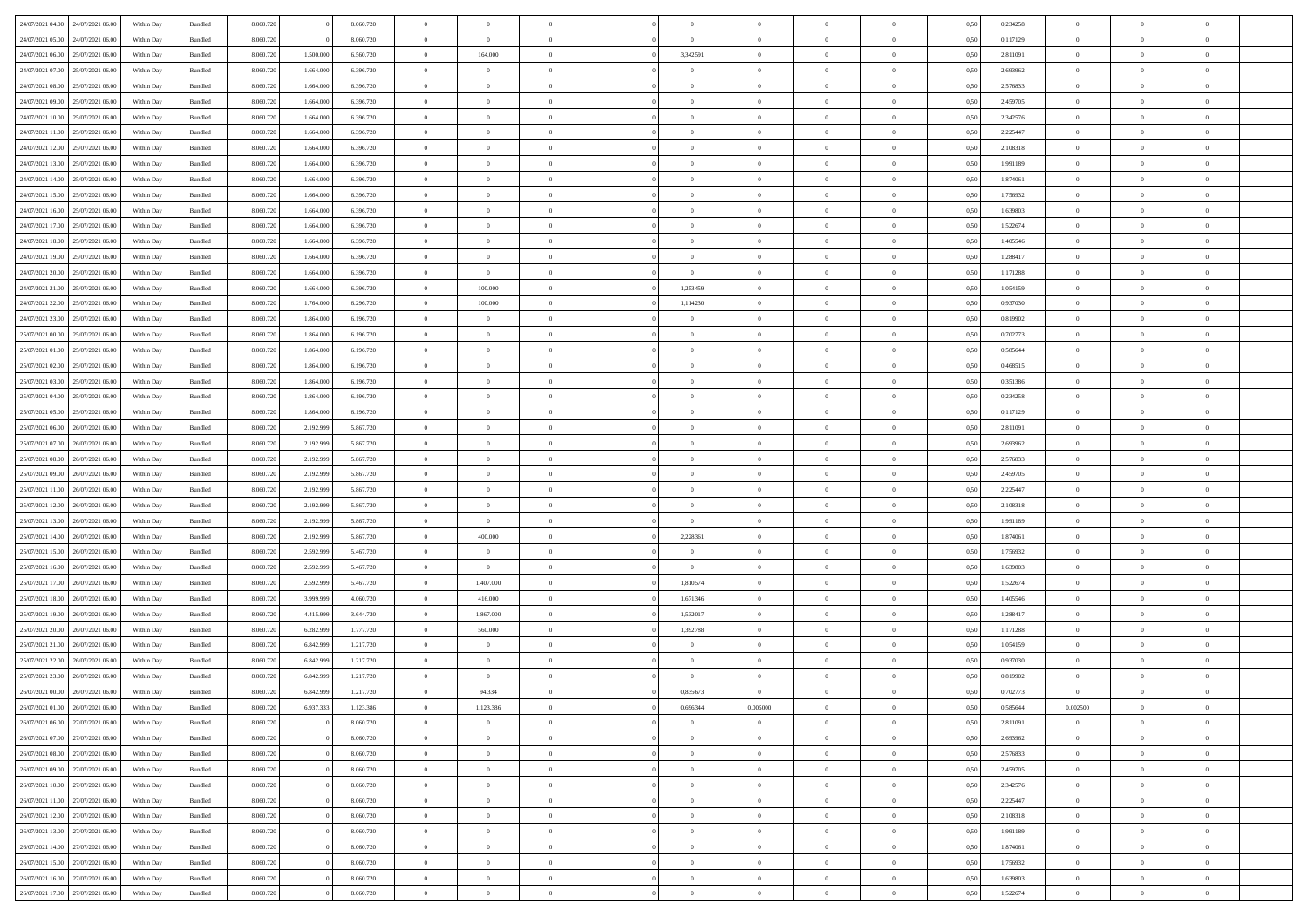| 26/07/2021 18:00 | 27/07/2021 06:00 | Within Day | Bundled            | 8.060.720 | 8.060.720 | $\overline{0}$ | $\Omega$       |                | $\Omega$       | $\Omega$       | $\Omega$       | $\Omega$       | 0.50 | 1,405546 | $\theta$       | $\theta$       | $\theta$       |  |
|------------------|------------------|------------|--------------------|-----------|-----------|----------------|----------------|----------------|----------------|----------------|----------------|----------------|------|----------|----------------|----------------|----------------|--|
| 26/07/2021 19:00 | 27/07/2021 06:00 | Within Day | Bundled            | 8.060.720 | 8.060.720 | $\overline{0}$ | $\theta$       | $\overline{0}$ | $\overline{0}$ | $\bf{0}$       | $\overline{0}$ | $\overline{0}$ | 0,50 | 1,288417 | $\theta$       | $\theta$       | $\overline{0}$ |  |
| 26/07/2021 20:00 | 27/07/2021 06:00 | Within Day | Bundled            | 8.060.720 | 8.060.720 | $\overline{0}$ | $\overline{0}$ | $\overline{0}$ | $\bf{0}$       | $\bf{0}$       | $\bf{0}$       | $\bf{0}$       | 0,50 | 1,171288 | $\bf{0}$       | $\overline{0}$ | $\overline{0}$ |  |
| 26/07/2021 21:00 | 27/07/2021 06:00 | Within Dav | Bundled            | 8.060.720 | 8.060.720 | $\overline{0}$ | $\overline{0}$ | $\overline{0}$ | $\overline{0}$ | $\bf{0}$       | $\overline{0}$ | $\overline{0}$ | 0.50 | 1.054159 | $\theta$       | $\theta$       | $\overline{0}$ |  |
| 26/07/2021 22:00 | 27/07/2021 06:00 | Within Day | Bundled            | 8.060.720 | 8.060.720 | $\overline{0}$ | $\theta$       | $\overline{0}$ | $\overline{0}$ | $\bf{0}$       | $\overline{0}$ | $\bf{0}$       | 0,50 | 0,937030 | $\theta$       | $\theta$       | $\overline{0}$ |  |
|                  |                  |            |                    |           |           |                |                |                |                |                |                |                |      |          |                |                |                |  |
| 26/07/2021 23:00 | 27/07/2021 06:00 | Within Day | Bundled            | 8.060.720 | 8.060.720 | $\overline{0}$ | $\bf{0}$       | $\overline{0}$ | $\bf{0}$       | $\overline{0}$ | $\overline{0}$ | $\mathbf{0}$   | 0,50 | 0,819902 | $\bf{0}$       | $\overline{0}$ | $\bf{0}$       |  |
| 27/07/2021 00:00 | 27/07/2021 06.00 | Within Dav | Bundled            | 8.060.720 | 8.060.720 | $\overline{0}$ | $\overline{0}$ | $\overline{0}$ | $\overline{0}$ | $\overline{0}$ | $\overline{0}$ | $\overline{0}$ | 0.50 | 0,702773 | $\theta$       | $\theta$       | $\overline{0}$ |  |
| 27/07/2021 01:00 | 27/07/2021 06:00 | Within Day | Bundled            | 8.060.720 | 8.060.720 | $\overline{0}$ | $\theta$       | $\overline{0}$ | $\overline{0}$ | $\bf{0}$       | $\overline{0}$ | $\bf{0}$       | 0,50 | 0,585644 | $\theta$       | $\theta$       | $\overline{0}$ |  |
| 27/07/2021 02:00 | 27/07/2021 06:00 | Within Day | Bundled            | 8.060.720 | 8.060.720 | $\overline{0}$ | $\overline{0}$ | $\overline{0}$ | $\bf{0}$       | $\bf{0}$       | $\bf{0}$       | $\bf{0}$       | 0,50 | 0,468515 | $\,0\,$        | $\overline{0}$ | $\overline{0}$ |  |
| 27/07/2021 03:00 | 27/07/2021 06:00 | Within Dav | Bundled            | 8.060.720 | 8.060.720 | $\overline{0}$ | $\overline{0}$ | $\overline{0}$ | $\overline{0}$ | $\overline{0}$ | $\overline{0}$ | $\overline{0}$ | 0.50 | 0,351386 | $\theta$       | $\overline{0}$ | $\overline{0}$ |  |
| 27/07/2021 04:00 | 27/07/2021 06:00 | Within Day | Bundled            | 8.060.720 | 8.060.720 | $\overline{0}$ | $\theta$       | $\overline{0}$ | $\overline{0}$ | $\bf{0}$       | $\overline{0}$ | $\bf{0}$       | 0,50 | 0,234258 | $\theta$       | $\theta$       | $\overline{0}$ |  |
|                  |                  |            |                    |           |           |                |                |                |                |                |                |                |      |          |                |                |                |  |
| 27/07/2021 05:00 | 27/07/2021 06:00 | Within Day | Bundled            | 8.060.720 | 8.060.720 | $\overline{0}$ | $\overline{0}$ | $\overline{0}$ | $\overline{0}$ | $\bf{0}$       | $\overline{0}$ | $\bf{0}$       | 0,50 | 0,117129 | $\overline{0}$ | $\overline{0}$ | $\overline{0}$ |  |
| 27/07/2021 06:00 | 28/07/2021 06:00 | Within Day | Bundled            | 8.060.720 | 8.060.720 | $\overline{0}$ | $\overline{0}$ | $\overline{0}$ | $\overline{0}$ | $\bf{0}$       | $\overline{0}$ | $\overline{0}$ | 0.50 | 2,811091 | $\theta$       | $\theta$       | $\overline{0}$ |  |
| 27/07/2021 07:00 | 28/07/2021 06:00 | Within Day | Bundled            | 8.060.720 | 8.060.720 | $\overline{0}$ | $\theta$       | $\overline{0}$ | $\overline{0}$ | $\bf{0}$       | $\overline{0}$ | $\overline{0}$ | 0,50 | 2,693962 | $\theta$       | $\theta$       | $\overline{0}$ |  |
| 27/07/2021 08:00 | 28/07/2021 06:00 | Within Day | Bundled            | 8.060.720 | 8.060.720 | $\overline{0}$ | $\overline{0}$ | $\overline{0}$ | $\overline{0}$ | $\overline{0}$ | $\overline{0}$ | $\mathbf{0}$   | 0,50 | 2,576833 | $\overline{0}$ | $\overline{0}$ | $\bf{0}$       |  |
| 27/07/2021 09:00 | 28/07/2021 06:00 | Within Dav | Bundled            | 8.060.720 | 8.060.720 | $\overline{0}$ | $\overline{0}$ | $\overline{0}$ | $\overline{0}$ | $\overline{0}$ | $\overline{0}$ | $\overline{0}$ | 0.50 | 2,459705 | $\theta$       | $\overline{0}$ | $\overline{0}$ |  |
| 27/07/2021 10:00 | 28/07/2021 06:00 | Within Day | Bundled            | 8.060.720 | 8.060.720 | $\overline{0}$ | $\theta$       | $\overline{0}$ | $\overline{0}$ | $\bf{0}$       | $\overline{0}$ | $\bf{0}$       | 0,50 | 2,342576 | $\theta$       | $\theta$       | $\overline{0}$ |  |
| 27/07/2021 11:00 | 28/07/2021 06:00 | Within Day | Bundled            | 8.060.720 | 8.060.720 | $\overline{0}$ | $\overline{0}$ | $\overline{0}$ | $\overline{0}$ | $\bf{0}$       | $\overline{0}$ | $\bf{0}$       | 0,50 | 2,225447 | $\,0\,$        | $\overline{0}$ | $\overline{0}$ |  |
| 27/07/2021 12:00 | 28/07/2021 06:00 | Within Dav | Bundled            | 8.060.720 | 8.060.720 | $\overline{0}$ | $\overline{0}$ | $\overline{0}$ | $\overline{0}$ | $\overline{0}$ | $\overline{0}$ | $\overline{0}$ | 0.50 | 2,108318 | $\theta$       | $\overline{0}$ | $\overline{0}$ |  |
|                  |                  |            |                    |           |           |                |                |                |                |                |                |                |      |          |                |                |                |  |
| 27/07/2021 13:00 | 28/07/2021 06:00 | Within Day | Bundled            | 8.060.720 | 8.060.720 | $\overline{0}$ | $\theta$       | $\overline{0}$ | $\overline{0}$ | $\bf{0}$       | $\overline{0}$ | $\bf{0}$       | 0,50 | 1,991189 | $\,$ 0 $\,$    | $\theta$       | $\overline{0}$ |  |
| 27/07/2021 14:00 | 28/07/2021 06:00 | Within Day | Bundled            | 8.060.720 | 8.060.720 | $\overline{0}$ | $\overline{0}$ | $\overline{0}$ | $\overline{0}$ | $\bf{0}$       | $\overline{0}$ | $\bf{0}$       | 0,50 | 1,874061 | $\,0\,$        | $\overline{0}$ | $\overline{0}$ |  |
| 27/07/2021 15:00 | 28/07/2021 06:00 | Within Day | Bundled            | 8.060.720 | 8.060.720 | $\overline{0}$ | $\overline{0}$ | $\overline{0}$ | $\overline{0}$ | $\bf{0}$       | $\overline{0}$ | $\overline{0}$ | 0.50 | 1.756932 | $\theta$       | $\theta$       | $\overline{0}$ |  |
| 27/07/2021 16:00 | 28/07/2021 06:00 | Within Day | Bundled            | 8.060.720 | 8.060.720 | $\overline{0}$ | $\theta$       | $\overline{0}$ | $\overline{0}$ | $\bf{0}$       | $\overline{0}$ | $\bf{0}$       | 0,50 | 1,639803 | $\theta$       | $\overline{0}$ | $\overline{0}$ |  |
| 27/07/2021 17:00 | 28/07/2021 06:00 | Within Day | Bundled            | 8.060.720 | 8.060.720 | $\overline{0}$ | $\bf{0}$       | $\overline{0}$ | $\overline{0}$ | $\overline{0}$ | $\overline{0}$ | $\mathbf{0}$   | 0,50 | 1,522674 | $\overline{0}$ | $\overline{0}$ | $\bf{0}$       |  |
| 27/07/2021 18:00 | 28/07/2021 06:00 | Within Dav | Bundled            | 8.060.720 | 8.060.720 | $\overline{0}$ | $\overline{0}$ | $\overline{0}$ | $\overline{0}$ | $\overline{0}$ | $\overline{0}$ | $\overline{0}$ | 0.50 | 1,405546 | $\theta$       | $\theta$       | $\overline{0}$ |  |
|                  |                  |            |                    |           |           | $\overline{0}$ | $\theta$       | $\overline{0}$ |                | $\bf{0}$       | $\overline{0}$ |                |      |          | $\theta$       | $\theta$       | $\overline{0}$ |  |
| 27/07/2021 19:00 | 28/07/2021 06:00 | Within Day | Bundled            | 8.060.720 | 8.060.720 |                |                |                | $\overline{0}$ |                |                | $\bf{0}$       | 0,50 | 1,288417 |                |                |                |  |
| 27/07/2021 20:00 | 28/07/2021 06:00 | Within Day | Bundled            | 8.060.720 | 8.060.720 | $\overline{0}$ | $\overline{0}$ | $\overline{0}$ | $\overline{0}$ | $\bf{0}$       | $\overline{0}$ | $\bf{0}$       | 0,50 | 1,171288 | $\,0\,$        | $\overline{0}$ | $\overline{0}$ |  |
| 27/07/2021 21:00 | 28/07/2021 06:00 | Within Day | Bundled            | 8.060.720 | 8.060.720 | $\overline{0}$ | $\overline{0}$ | $\overline{0}$ | $\overline{0}$ | $\overline{0}$ | $\overline{0}$ | $\overline{0}$ | 0.50 | 1,054159 | $\theta$       | $\theta$       | $\overline{0}$ |  |
| 27/07/2021 22.00 | 28/07/2021 06:00 | Within Day | Bundled            | 8.060.720 | 8.060.720 | $\overline{0}$ | $\theta$       | $\overline{0}$ | $\overline{0}$ | $\bf{0}$       | $\overline{0}$ | $\bf{0}$       | 0,50 | 0,937030 | $\,$ 0 $\,$    | $\theta$       | $\overline{0}$ |  |
| 27/07/2021 23:00 | 28/07/2021 06:00 | Within Day | Bundled            | 8.060.720 | 8.060.720 | $\overline{0}$ | $\overline{0}$ | $\overline{0}$ | $\overline{0}$ | $\bf{0}$       | $\overline{0}$ | $\bf{0}$       | 0,50 | 0,819902 | $\bf{0}$       | $\overline{0}$ | $\overline{0}$ |  |
| 28/07/2021 00:00 | 28/07/2021 06:00 | Within Day | Bundled            | 8.060.720 | 8.060.720 | $\overline{0}$ | $\Omega$       | $\Omega$       | $\Omega$       | $\Omega$       | $\Omega$       | $\overline{0}$ | 0.50 | 0,702773 | $\,0\,$        | $\theta$       | $\theta$       |  |
| 28/07/2021 01:00 | 28/07/2021 06:00 | Within Day | Bundled            | 8.060.720 | 8.060.720 | $\overline{0}$ | $\theta$       | $\overline{0}$ | $\overline{0}$ | $\bf{0}$       | $\overline{0}$ | $\bf{0}$       | 0,50 | 0,585644 | $\theta$       | $\theta$       | $\overline{0}$ |  |
|                  |                  |            |                    |           |           |                |                |                |                |                |                |                |      |          |                |                |                |  |
| 28/07/2021 02:00 | 28/07/2021 06:00 | Within Day | Bundled            | 8.060.720 | 8.060.720 | $\overline{0}$ | $\overline{0}$ | $\overline{0}$ | $\overline{0}$ | $\bf{0}$       | $\overline{0}$ | $\mathbf{0}$   | 0,50 | 0,468515 | $\overline{0}$ | $\overline{0}$ | $\bf{0}$       |  |
| 28/07/2021 03:00 | 28/07/2021 06:00 | Within Day | Bundled            | 8.060.720 | 8.060.720 | $\overline{0}$ | $\Omega$       | $\Omega$       | $\Omega$       | $\bf{0}$       | $\Omega$       | $\overline{0}$ | 0.50 | 0,351386 | $\theta$       | $\theta$       | $\theta$       |  |
| 28/07/2021 04:00 | 28/07/2021 06:00 | Within Day | Bundled            | 8.060.720 | 8.060.720 | $\overline{0}$ | $\theta$       | $\overline{0}$ | $\overline{0}$ | $\bf{0}$       | $\overline{0}$ | $\bf{0}$       | 0,50 | 0,234258 | $\theta$       | $\theta$       | $\overline{0}$ |  |
| 28/07/2021 05:00 | 28/07/2021 06:00 | Within Day | Bundled            | 8.060.720 | 8.060.720 | $\overline{0}$ | $\overline{0}$ | $\overline{0}$ | $\overline{0}$ | $\bf{0}$       | $\overline{0}$ | $\bf{0}$       | 0,50 | 0,117129 | $\,0\,$        | $\overline{0}$ | $\overline{0}$ |  |
| 28/07/2021 06:00 | 29/07/2021 06:00 | Within Day | Bundled            | 8.060.720 | 8.060.720 | $\overline{0}$ | $\Omega$       | $\Omega$       | $\Omega$       | $\Omega$       | $\theta$       | $\overline{0}$ | 0.50 | 2,811091 | $\theta$       | $\theta$       | $\theta$       |  |
| 28/07/2021 07:00 | 29/07/2021 06:00 | Within Day | Unbundled          | 8.060.720 | 8.060.720 | $\overline{0}$ | $\theta$       | $\overline{0}$ | $\overline{0}$ | $\bf{0}$       | $\overline{0}$ | $\bf{0}$       | 0,50 | 2,693962 | $\,$ 0 $\,$    | $\overline{0}$ | $\overline{0}$ |  |
| 28/07/2021 10:00 | 29/07/2021 06:00 | Within Day | Bundled            | 8.060.720 | 8.060.720 | $\overline{0}$ | $\overline{0}$ | $\overline{0}$ | $\overline{0}$ | $\bf{0}$       | $\overline{0}$ | $\bf{0}$       | 0,50 | 2,342576 | $\overline{0}$ | $\overline{0}$ | $\overline{0}$ |  |
| 28/07/2021 11:00 | 29/07/2021 06:00 |            |                    | 8.060.720 | 8.060.720 | $\overline{0}$ | $\Omega$       | $\Omega$       | $\Omega$       | $\Omega$       | $\overline{0}$ | $\overline{0}$ | 0.50 | 2,225447 | $\,0\,$        | $\theta$       | $\theta$       |  |
|                  |                  | Within Day | Bundled            |           |           |                |                |                |                |                |                |                |      |          |                |                |                |  |
| 28/07/2021 12:00 | 29/07/2021 06:00 | Within Day | Bundled            | 8.060.720 | 8.060.720 | $\overline{0}$ | $\theta$       | $\overline{0}$ | $\overline{0}$ | $\bf{0}$       | $\overline{0}$ | $\bf{0}$       | 0,50 | 2,108318 | $\,$ 0 $\,$    | $\overline{0}$ | $\overline{0}$ |  |
| 28/07/2021 13:00 | 29/07/2021 06:00 | Within Day | Bundled            | 8.060.720 | 8.060.720 | $\overline{0}$ | $\overline{0}$ | $\overline{0}$ | $\overline{0}$ | $\bf{0}$       | $\overline{0}$ | $\mathbf{0}$   | 0,50 | 1,991189 | $\overline{0}$ | $\overline{0}$ | $\bf{0}$       |  |
| 28/07/2021 14:00 | 29/07/2021 06:00 | Within Day | Bundled            | 8.060.720 | 8.060.720 | $\overline{0}$ | $\Omega$       | $\Omega$       | $\Omega$       | $\Omega$       | $\Omega$       | $\overline{0}$ | 0.50 | 1,874061 | $\theta$       | $\Omega$       | $\theta$       |  |
| 28/07/2021 15:00 | 29/07/2021 06:00 | Within Day | Bundled            | 8.060.720 | 8.060.720 | $\overline{0}$ | $\overline{0}$ | $\overline{0}$ | $\bf{0}$       | $\,$ 0         | $\overline{0}$ | $\bf{0}$       | 0,50 | 1,756932 | $\,0\,$        | $\overline{0}$ | $\overline{0}$ |  |
| 28/07/2021 16:00 | 29/07/2021 06:00 | Within Day | $\mathbf B$ undled | 8.060.720 | 8.060.720 | $\bf{0}$       | $\bf{0}$       |                |                | $\bf{0}$       |                |                | 0,50 | 1,639803 | $\bf{0}$       | $\overline{0}$ |                |  |
| 28/07/2021 17:00 | 29/07/2021 06:00 | Within Day | Bundled            | 8.060.720 | 8.060.720 | $\overline{0}$ | $\overline{0}$ | $\overline{0}$ | $\Omega$       | $\overline{0}$ | $\overline{0}$ | $\overline{0}$ | 0.50 | 1,522674 | $\theta$       | $\theta$       | $\theta$       |  |
| 28/07/2021 18:00 | 29/07/2021 06.00 | Within Day | Bundled            | 8.060.720 | 8.060.720 | $\overline{0}$ | $\,$ 0         | $\overline{0}$ | $\overline{0}$ | $\,$ 0 $\,$    | $\overline{0}$ | $\mathbf{0}$   | 0,50 | 1,405546 | $\,$ 0 $\,$    | $\,$ 0 $\,$    | $\,$ 0         |  |
|                  |                  |            |                    |           |           |                |                |                |                |                |                |                |      |          |                |                |                |  |
| 28/07/2021 19:00 | 29/07/2021 06:00 | Within Day | Bundled            | 8.060.720 | 8.060.720 | $\overline{0}$ | $\overline{0}$ | $\overline{0}$ | $\overline{0}$ | $\overline{0}$ | $\overline{0}$ | $\mathbf{0}$   | 0,50 | 1,288417 | $\overline{0}$ | $\bf{0}$       | $\overline{0}$ |  |
| 28/07/2021 20:00 | 29/07/2021 06:00 | Within Day | Bundled            | 8.060.720 | 8.060.720 | $\overline{0}$ | $\overline{0}$ | $\overline{0}$ | $\Omega$       | $\overline{0}$ | $\overline{0}$ | $\overline{0}$ | 0,50 | 1,171288 | $\overline{0}$ | $\theta$       | $\overline{0}$ |  |
| 28/07/2021 21:00 | 29/07/2021 06.00 | Within Day | Bundled            | 8.060.720 | 8.060.720 | $\overline{0}$ | $\,$ 0         | $\overline{0}$ | $\overline{0}$ | $\,$ 0 $\,$    | $\overline{0}$ | $\mathbf{0}$   | 0,50 | 1,054159 | $\,$ 0 $\,$    | $\overline{0}$ | $\overline{0}$ |  |
| 28/07/2021 22:00 | 29/07/2021 06:00 | Within Day | Bundled            | 8.060.720 | 8.060.720 | $\overline{0}$ | $\overline{0}$ | $\overline{0}$ | $\overline{0}$ | $\overline{0}$ | $\overline{0}$ | $\mathbf{0}$   | 0,50 | 0,937030 | $\overline{0}$ | $\overline{0}$ | $\bf{0}$       |  |
| 28/07/2021 23:00 | 29/07/2021 06:00 | Within Day | Bundled            | 8.060.720 | 8.060.720 | $\overline{0}$ | $\overline{0}$ | $\overline{0}$ | $\Omega$       | $\overline{0}$ | $\overline{0}$ | $\bf{0}$       | 0.50 | 0,819902 | $\overline{0}$ | $\theta$       | $\overline{0}$ |  |
| 29/07/2021 00:00 | 29/07/2021 06:00 | Within Day | Bundled            | 8.060.720 | 8.060.720 | $\overline{0}$ | $\,$ 0         | $\overline{0}$ | $\bf{0}$       | $\bf{0}$       | $\bf{0}$       | $\bf{0}$       | 0,50 | 0,702773 | $\,$ 0 $\,$    | $\overline{0}$ | $\overline{0}$ |  |
| 29/07/2021 01:00 | 29/07/2021 06:00 | Within Day | Bundled            | 8.060.720 | 8.060.720 | $\overline{0}$ | $\bf{0}$       | $\overline{0}$ | $\overline{0}$ | $\overline{0}$ | $\overline{0}$ | $\mathbf{0}$   | 0,50 | 0,585644 | $\overline{0}$ | $\overline{0}$ | $\bf{0}$       |  |
|                  |                  |            |                    |           |           |                |                |                |                |                |                |                |      |          |                |                |                |  |
| 29/07/2021 02:00 | 29/07/2021 06:00 | Within Day | Bundled            | 8.060.720 | 8.060.720 | $\overline{0}$ | $\overline{0}$ | $\overline{0}$ | $\Omega$       | $\overline{0}$ | $\overline{0}$ | $\overline{0}$ | 0.50 | 0.468515 | $\overline{0}$ | $\overline{0}$ | $\overline{0}$ |  |
| 29/07/2021 03:00 | 29/07/2021 06.00 | Within Day | Bundled            | 8.060.720 | 8.060.720 | $\overline{0}$ | $\bf{0}$       | $\overline{0}$ | $\overline{0}$ | $\bf{0}$       | $\bf{0}$       | $\bf{0}$       | 0,50 | 0,351386 | $\,$ 0 $\,$    | $\,$ 0 $\,$    | $\bf{0}$       |  |
| 29/07/2021 04:00 | 29/07/2021 06:00 | Within Day | Bundled            | 8.060.720 | 8.060.720 | $\overline{0}$ | $\bf{0}$       | $\overline{0}$ | $\bf{0}$       | $\bf{0}$       | $\bf{0}$       | $\bf{0}$       | 0,50 | 0,234258 | $\overline{0}$ | $\overline{0}$ | $\bf{0}$       |  |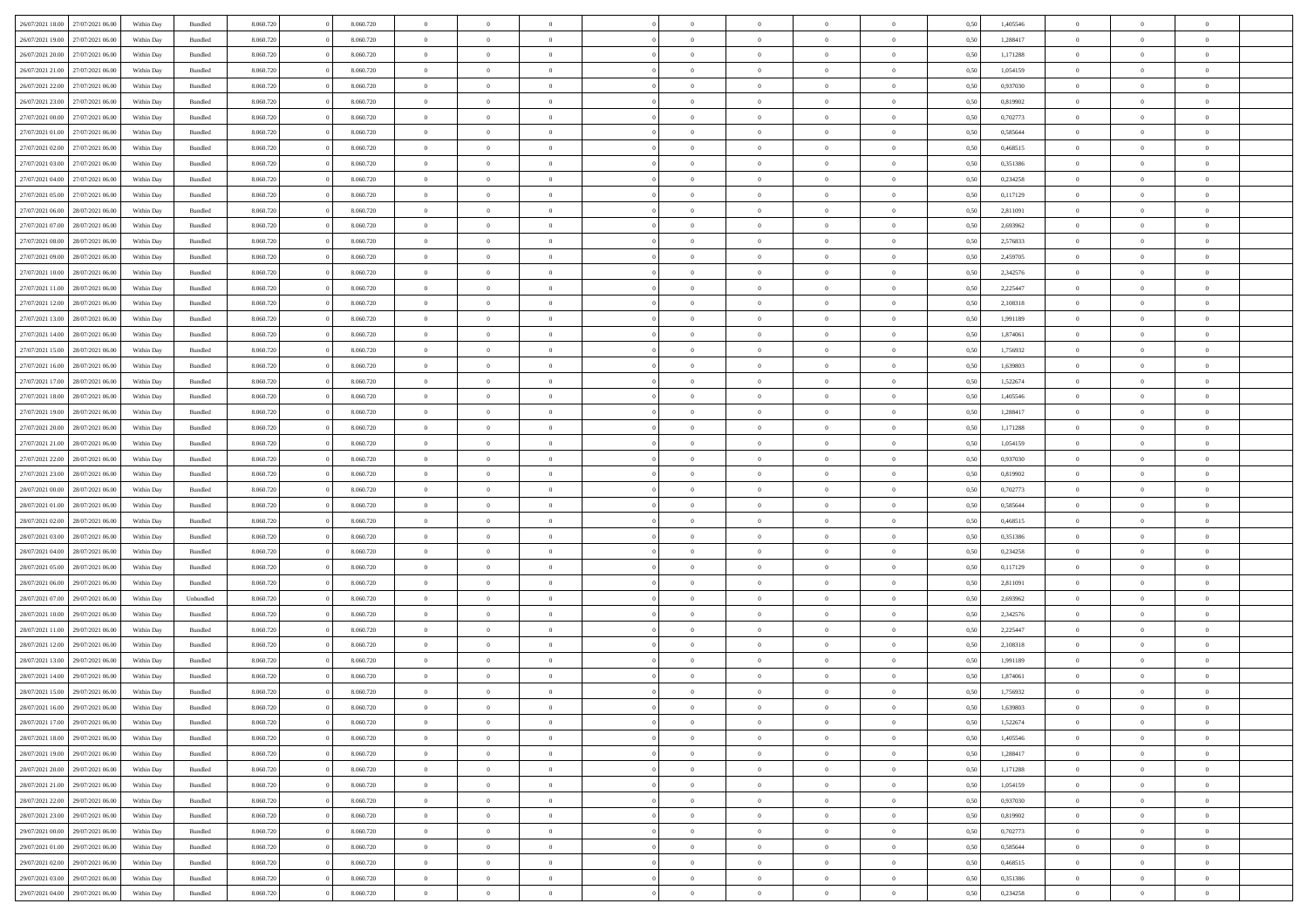| 29/07/2021 05:00 29/07/2021 06:00    | Within Day | Bundled            | 8.060.720 |                | 8.060.720 | $\overline{0}$ | $\Omega$       |                |                |                |                |                                 | 0.50 | 0.117129 | $\overline{0}$ | $\Omega$       |                |  |
|--------------------------------------|------------|--------------------|-----------|----------------|-----------|----------------|----------------|----------------|----------------|----------------|----------------|---------------------------------|------|----------|----------------|----------------|----------------|--|
| 29/07/2021 06:00<br>30/07/2021 06:00 | Within Day | <b>Bundled</b>     | 8.060.720 |                | 8.060.720 | $\overline{0}$ | $\overline{0}$ | $\overline{0}$ | $\overline{0}$ | $\overline{0}$ | $\overline{0}$ | $\overline{0}$                  | 0.50 | 2.811091 | $\overline{0}$ | $\theta$       | $\overline{0}$ |  |
| 29/07/2021 07:00<br>30/07/2021 06:00 |            | Bundled            | 8.060.720 |                | 8.060.720 | $\overline{0}$ | $\Omega$       | $\Omega$       | $\Omega$       | $\Omega$       | $\Omega$       | $\Omega$                        | 0.50 | 2.693962 | $\Omega$       | $\Omega$       | $\Omega$       |  |
| 29/07/2021 08:00<br>30/07/2021 06:00 | Within Day |                    | 8.060.720 |                | 8.060.720 |                | $\overline{0}$ |                |                |                |                |                                 |      | 2.576833 |                | $\overline{0}$ |                |  |
|                                      | Within Day | Bundled            |           |                |           | $\overline{0}$ |                | $\overline{0}$ | $\overline{0}$ | $\overline{0}$ | $\overline{0}$ | $\bf{0}$                        | 0,50 |          | $\overline{0}$ | $\Omega$       | $\overline{0}$ |  |
| 29/07/2021 09:00<br>30/07/2021 06:00 | Within Day | Bundled            | 8.060.720 |                | 8.060.720 | $\overline{0}$ | $\overline{0}$ | $\overline{0}$ | $\overline{0}$ | $\overline{0}$ | $\overline{0}$ | $\mathbf{0}$                    | 0.50 | 2,459705 | $\overline{0}$ |                | $\overline{0}$ |  |
| 29/07/2021 10:00<br>30/07/2021 06:00 | Within Day | Bundled            | 8.060.720 |                | 8.060.720 | $\overline{0}$ | $\overline{0}$ | $\overline{0}$ | $\overline{0}$ | $\mathbf{0}$   | $\,$ 0 $\,$    | $\hspace{0.1mm}0\hspace{0.1mm}$ | 0,50 | 2,342576 | $\overline{0}$ | $\overline{0}$ | $\overline{0}$ |  |
| 29/07/2021 11:00<br>30/07/2021 06:00 | Within Day | Bundled            | 8.060.720 |                | 8.060.720 | $\overline{0}$ | $\overline{0}$ | $\overline{0}$ | $\overline{0}$ | $\overline{0}$ | $\overline{0}$ | $\,$ 0 $\,$                     | 0,50 | 2,225447 | $\overline{0}$ | $\overline{0}$ | $\overline{0}$ |  |
| 29/07/2021 12:00<br>30/07/2021 06:00 | Within Dav | Bundled            | 8.060.720 |                | 8.060.720 | $\overline{0}$ | $\overline{0}$ | $\overline{0}$ | $\overline{0}$ | $\overline{0}$ | $\,$ 0 $\,$    | $\,$ 0 $\,$                     | 0,50 | 2,108318 | $\overline{0}$ | $\overline{0}$ | $\overline{0}$ |  |
| 29/07/2021 13:00<br>30/07/2021 06:00 | Within Day | Bundled            | 8.060.720 |                | 8.060.720 | $\,$ 0 $\,$    | $\overline{0}$ | $\theta$       | $\overline{0}$ | $\overline{0}$ | $\overline{0}$ | $\bf{0}$                        | 0,50 | 1,991189 | $\overline{0}$ | $\theta$       | $\overline{0}$ |  |
| 29/07/2021 14:00<br>30/07/2021 06.0  | Within Day | Bundled            | 8.060.720 |                | 8.060.720 | $\overline{0}$ | $\overline{0}$ | $\,$ 0 $\,$    | $\,$ 0 $\,$    | $\overline{0}$ | $\,$ 0 $\,$    | $\,$ 0 $\,$                     | 0,50 | 1,874061 | $\overline{0}$ | $\overline{0}$ | $\,$ 0 $\,$    |  |
| 29/07/2021 15:00<br>30/07/2021 06:00 | Within Day | Bundled            | 8.060.720 | $\Omega$       | 8.060.720 | $\overline{0}$ | $\overline{0}$ | $\theta$       | $\overline{0}$ | $\theta$       | $\overline{0}$ | $\mathbf{0}$                    | 0,50 | 1,756932 | $\overline{0}$ | $\overline{0}$ | $\overline{0}$ |  |
| 29/07/2021 16:00<br>30/07/2021 06:00 | Within Dav | Bundled            | 8.060.720 |                | 8.060.720 | $\overline{0}$ | $\overline{0}$ | $\overline{0}$ | $\overline{0}$ | $\overline{0}$ | $\overline{0}$ | $\overline{0}$                  | 0.50 | 1.639803 | $\overline{0}$ | $\overline{0}$ | $\overline{0}$ |  |
| 29/07/2021 17:00<br>30/07/2021 06:00 | Within Day | Bundled            | 8.060.720 |                | 8.060.720 | $\overline{0}$ | $\overline{0}$ | $\overline{0}$ | $\overline{0}$ | $\overline{0}$ | $\overline{0}$ | $\overline{0}$                  | 0.50 | 1,522674 | $\overline{0}$ | $\overline{0}$ | $\overline{0}$ |  |
| 29/07/2021 18:00<br>30/07/2021 06:00 | Within Day | <b>Bundled</b>     | 8.060.720 | $\Omega$       | 8.060.720 | $\overline{0}$ | $\Omega$       | $\overline{0}$ | $\Omega$       | $\theta$       | $\Omega$       | $\theta$                        | 0.50 | 1 405546 | $\overline{0}$ | $\theta$       | $\theta$       |  |
| 29/07/2021 19:00<br>30/07/2021 06:00 | Within Day | Bundled            | 8.060.720 |                | 8.060.720 | $\overline{0}$ | $\Omega$       | $\Omega$       | $\Omega$       | $\theta$       | $\Omega$       | $\theta$                        | 0.50 | 1.288417 | $\Omega$       | $\theta$       | $\theta$       |  |
| 29/07/2021 20:00<br>30/07/2021 06:00 | Within Day | <b>Bundled</b>     | 8.060.720 |                | 8.060.720 | $\overline{0}$ | $\theta$       | $\Omega$       | $\overline{0}$ | $\theta$       | $\theta$       | $\,$ 0 $\,$                     | 0.50 | 1,171288 | $\overline{0}$ | $\theta$       | $\overline{0}$ |  |
| 29/07/2021 21:00<br>30/07/2021 06:00 | Within Day | Bundled            | 8.060.720 |                | 8.060.720 | $\overline{0}$ | $\Omega$       | $\Omega$       | $\Omega$       | $\Omega$       | $\Omega$       | $\overline{0}$                  | 0,50 | 1,054159 | $\overline{0}$ | $\theta$       | $\theta$       |  |
| 29/07/2021 22:00<br>30/07/2021 06.0  | Within Day | Bundled            | 8.060.720 |                | 8.060.720 | $\overline{0}$ | $\overline{0}$ | $\overline{0}$ | $\overline{0}$ | $\overline{0}$ | $\overline{0}$ | $\hspace{0.1mm}0\hspace{0.1mm}$ | 0,50 | 0,937030 | $\overline{0}$ | $\overline{0}$ | $\overline{0}$ |  |
| 29/07/2021 23:00<br>30/07/2021 06:0  | Within Day | Bundled            | 8.060.720 |                | 8.060.720 | $\overline{0}$ | $\overline{0}$ | $\overline{0}$ | $\overline{0}$ | $\theta$       | $\overline{0}$ | $\overline{0}$                  | 0,50 | 0,819902 | $\overline{0}$ | $\overline{0}$ | $\theta$       |  |
| 30/07/2021 00:00<br>30/07/2021 06.0  | Within Day | Bundled            | 8.060.720 |                | 8.060.720 | $\overline{0}$ | $\overline{0}$ | $\,$ 0 $\,$    | $\,$ 0 $\,$    | $\bf{0}$       | $\overline{0}$ | $\,$ 0 $\,$                     | 0,50 | 0,702773 | $\overline{0}$ | $\overline{0}$ | $\,$ 0 $\,$    |  |
| 30/07/2021 01:00<br>30/07/2021 06.0  | Within Day | Bundled            | 8.060.720 |                | 8.060.720 | $\,$ 0 $\,$    | $\overline{0}$ | $\overline{0}$ | $\theta$       |                | $\overline{0}$ | $\mathbf{0}$                    | 0,50 | 0,585644 | $\overline{0}$ | $\theta$       | $\bf{0}$       |  |
| 30/07/2021 02:00<br>30/07/2021 06.0  | Within Dav | Bundled            | 8.060.720 |                | 8.060.720 | $\overline{0}$ | $\overline{0}$ | $\theta$       | $\overline{0}$ | $\overline{0}$ | $\overline{0}$ | $\theta$                        | 0,50 | 0,468515 | $\overline{0}$ | $\theta$       | $\overline{0}$ |  |
| 30/07/2021 03:00<br>30/07/2021 06.0  | Within Day | Bundled            | 8.060.720 |                | 8.060.720 | $\,$ 0 $\,$    | $\overline{0}$ | $\overline{0}$ | $\theta$       | $\overline{0}$ | $\overline{0}$ | $\,$ 0 $\,$                     | 0,50 | 0,351386 | $\overline{0}$ | $\overline{0}$ | $\bf{0}$       |  |
| 30/07/2021 04:00<br>30/07/2021 06:00 | Within Day | Bundled            | 8.060.720 |                | 8.060.720 | $\overline{0}$ | $\overline{0}$ | $\overline{0}$ | $\overline{0}$ | $\Omega$       | $\overline{0}$ | $\overline{0}$                  | 0.50 | 0,234258 | $\overline{0}$ | $\Omega$       | $\overline{0}$ |  |
| 30/07/2021 05:00<br>30/07/2021 06:00 | Within Day | Bundled            | 8.060.720 |                | 8.060.720 | $\overline{0}$ | $\overline{0}$ | $\overline{0}$ | $\Omega$       | $\Omega$       | $\overline{0}$ | $\overline{0}$                  | 0,50 | 0,117129 | $\overline{0}$ | $\Omega$       | $\Omega$       |  |
| 30/07/2021 06:00<br>31/07/2021 06:00 | Within Dav | Bundled            | 8.060.720 |                | 8.060.720 | $\overline{0}$ | $\overline{0}$ | $\overline{0}$ | $\overline{0}$ | $\overline{0}$ | $\overline{0}$ | $\overline{0}$                  | 0.50 | 2.811091 | $\overline{0}$ | $\overline{0}$ | $\overline{0}$ |  |
| 30/07/2021 07:00<br>31/07/2021 06:00 | Within Day | <b>Bundled</b>     | 8.060.720 |                | 8.060.720 | $\overline{0}$ | $\Omega$       | $\Omega$       | $\Omega$       | $\overline{0}$ | $\Omega$       | $\overline{0}$                  | 0.50 | 2.693962 | $\Omega$       | $\theta$       | $\overline{0}$ |  |
| 30/07/2021 08:00<br>31/07/2021 06:00 | Within Dav | Bundled            | 8.060.720 |                | 8.060.720 | $\overline{0}$ | $\overline{0}$ | $\overline{0}$ | $\overline{0}$ | $\overline{0}$ | $\overline{0}$ | $\overline{0}$                  | 0.50 | 2.576833 | $\overline{0}$ | $\overline{0}$ | $\overline{0}$ |  |
| 30/07/2021 09:00<br>31/07/2021 06:00 | Within Day | Bundled            | 8.060.720 |                | 8.060.720 | $\overline{0}$ | $\Omega$       | $\Omega$       | $\overline{0}$ | $\theta$       | $\Omega$       | $\overline{0}$                  | 0.50 | 2.459705 | $\overline{0}$ | $\theta$       | $\overline{0}$ |  |
| 30/07/2021 10:00 31/07/2021 06:00    | Within Day | Bundled            | 8.060.720 |                | 8.060.720 | $\overline{0}$ | $\Omega$       | $\Omega$       | $\overline{0}$ | $\theta$       | $\Omega$       | $\theta$                        | 0.50 | 2.342576 | $\overline{0}$ | $\theta$       | $\overline{0}$ |  |
| 30/07/2021 11:00<br>31/07/2021 06:00 | Within Day | Bundled            | 8.060.720 |                | 8.060.720 | $\overline{0}$ | $\overline{0}$ | $\overline{0}$ | $\overline{0}$ | $\mathbf{0}$   | $\,$ 0 $\,$    | $\hspace{0.1mm}0\hspace{0.1mm}$ | 0,50 | 2,225447 | $\overline{0}$ | $\overline{0}$ | $\overline{0}$ |  |
| 30/07/2021 12:00 31/07/2021 06:00    | Within Day | Bundled            | 8.060.720 |                | 8.060.720 | $\overline{0}$ | $\overline{0}$ | $\overline{0}$ | $\overline{0}$ | $\overline{0}$ | $\overline{0}$ | $\overline{0}$                  | 0.50 | 2,108318 | $\overline{0}$ | $\overline{0}$ | $\overline{0}$ |  |
| 30/07/2021 13:00<br>31/07/2021 06:00 | Within Day | Bundled            | 8.060.720 |                | 8.060.720 | $\overline{0}$ | $\overline{0}$ | $\overline{0}$ | $\overline{0}$ | $\mathbf{0}$   | $\overline{0}$ | $\hspace{0.1mm}$ 0              | 0,50 | 1,991189 | $\overline{0}$ | $\overline{0}$ | $\overline{0}$ |  |
| 30/07/2021 14:00<br>31/07/2021 06:00 | Within Day | Bundled            | 8.060.720 |                | 8.060.720 | $\overline{0}$ | $\overline{0}$ | $\overline{0}$ | $\overline{0}$ | $\overline{0}$ | $\theta$       | $\overline{0}$                  | 0,50 | 1,874061 | $\overline{0}$ | $\theta$       | $\overline{0}$ |  |
| 30/07/2021 15:00<br>31/07/2021 06:00 | Within Dav | Bundled            | 8.060.720 | $\overline{0}$ | 8.060.720 | $\overline{0}$ | $\overline{0}$ | $\overline{0}$ | $\overline{0}$ | $\,$ 0 $\,$    | $\overline{0}$ | $\overline{0}$                  | 0,50 | 1,756932 | $\overline{0}$ | $\overline{0}$ | $\overline{0}$ |  |
| 30/07/2021 16:00<br>31/07/2021 06:00 | Within Day | Bundled            | 8.060.720 |                | 8.060.720 | $\overline{0}$ | $\overline{0}$ | $\overline{0}$ | $\overline{0}$ | $\overline{0}$ | $\overline{0}$ | $\mathbf{0}$                    | 0,50 | 1,639803 | $\overline{0}$ | $\theta$       | $\overline{0}$ |  |
| 30/07/2021 17:00<br>31/07/2021 06:00 | Within Day | Bundled            | 8.060.720 | $\Omega$       | 8.060.720 | $\overline{0}$ | $\overline{0}$ | $\overline{0}$ | $\overline{0}$ | $\overline{0}$ | $\overline{0}$ | $\overline{0}$                  | 0.50 | 1,522674 | $\overline{0}$ | $\overline{0}$ | $\overline{0}$ |  |
| 30/07/2021 18:00<br>31/07/2021 06:00 | Within Day | Bundled            | 8.060.720 | $\theta$       | 8.060.720 | $\overline{0}$ | $\overline{0}$ | $\overline{0}$ | $\Omega$       | $\theta$       | $\overline{0}$ | $\mathbf{0}$                    | 0,50 | 1,405546 | $\overline{0}$ | $\overline{0}$ | $\overline{0}$ |  |
| 30/07/2021 19:00<br>31/07/2021 06:00 | Within Day | Bundled            | 8.060.720 | $\theta$       | 8.060.720 | $\overline{0}$ | $\overline{0}$ | $\overline{0}$ | $\overline{0}$ | $\overline{0}$ | $\overline{0}$ | $\overline{0}$                  | 0.50 | 1.288417 | $\overline{0}$ | $\overline{0}$ | $\overline{0}$ |  |
| 30/07/2021 20:00<br>31/07/2021 06:00 | Within Day | <b>Bundled</b>     | 8.060.720 | $\Omega$       | 8.060.720 | $\overline{0}$ | $\Omega$       | $\Omega$       | $\Omega$       | $\theta$       | $\Omega$       | $\theta$                        | 0.50 | 1171288  | $\Omega$       | $\theta$       | $\overline{0}$ |  |
| 30/07/2021 21:00<br>31/07/2021 06:00 | Within Day | <b>Bundled</b>     | 8.060.720 | $\Omega$       | 8.060.720 | $\overline{0}$ | $\theta$       | $\overline{0}$ | $\overline{0}$ | $\overline{0}$ | $\theta$       | $\theta$                        | 0.50 | 1054159  | $\overline{0}$ | $\theta$       | $\theta$       |  |
| 30/07/2021 22:00<br>31/07/2021 06:00 | Within Day | Bundled            | 8.060.720 |                | 8.060.720 | $\overline{0}$ | $\Omega$       | $\Omega$       | $\Omega$       | $\Omega$       | $\Omega$       | $\theta$                        | 0.50 | 0.937030 | $\Omega$       | $\theta$       | $\Omega$       |  |
| 30/07/2021 23:00<br>31/07/2021 06:0  | Within Day | Bundled            | 8.060.720 |                | 8.060.720 | $\overline{0}$ | $\overline{0}$ | $\overline{0}$ | $\overline{0}$ | $\theta$       | $\overline{0}$ | $\hspace{0.1mm}$ 0              | 0,50 | 0,819902 | $\overline{0}$ | $\Omega$       | $\overline{0}$ |  |
| 31/07/2021 00:00<br>31/07/2021 06:0  | Within Day | Bundled            | 8.060.72  |                | 8.060.720 | $\overline{0}$ | 1.200.000      | $\overline{0}$ | 0.835673       | $\Omega$       | $\theta$       | $\hspace{0.1mm}$ 0              | 0,50 | 0,702773 | $\overline{0}$ | $\theta$       | $\sqrt{2}$     |  |
| 31/07/2021 01:00<br>31/07/2021 06.0  | Within Day | Bundled            | 8.060.720 | 1.200.000      | 6.860.720 | $\overline{0}$ | $\overline{0}$ | $\overline{0}$ | $\overline{0}$ | $\overline{0}$ | $\overline{0}$ | $\,$ 0 $\,$                     | 0,50 | 0,585644 | $\overline{0}$ | $\overline{0}$ | $\,$ 0 $\,$    |  |
| 31/07/2021 02:00<br>31/07/2021 06.0  | Within Day | $\mathbf B$ undled | 8.060.720 | 1.200.000      | 6.860.720 | $\,$ 0 $\,$    | $\overline{0}$ | $\overline{0}$ | $\theta$       |                | $\overline{0}$ | $\mathbf{0}$                    | 0,50 | 0,468515 | $\overline{0}$ | $\overline{0}$ | $\bf{0}$       |  |
| 31/07/2021 03:00<br>31/07/2021 06.0  | Within Day | Bundled            | 8.060.72  | 1.200.000      | 6.860.720 | $\overline{0}$ | $\overline{0}$ | $\overline{0}$ | $\overline{0}$ | $\overline{0}$ | $\overline{0}$ | $\bf{0}$                        | 0,50 | 0,351386 | $\overline{0}$ | $\overline{0}$ | $\bf{0}$       |  |
| 31/07/2021 04:00<br>31/07/2021 06.0  | Within Day | Bundled            | 8.060.720 | 1.200.000      | 6.860.720 | $\,$ 0 $\,$    | $\overline{0}$ | $\overline{0}$ | $\theta$       |                | $\overline{0}$ | $\mathbf{0}$                    | 0,50 | 0,234258 | $\overline{0}$ | $\overline{0}$ | $\bf{0}$       |  |
| 31/07/2021 06:00<br>01/08/2021 06:00 | Within Day | $\mathbf B$ undled | 8.060.720 | 3.170.666      | 4.890.053 | $\overline{0}$ | $\Omega$       | $\Omega$       | $\theta$       |                | $\Omega$       | $\theta$                        | 0,50 | 2,811091 | $\Omega$       | $\theta$       | $\theta$       |  |
|                                      |            |                    |           |                |           |                |                |                |                |                |                |                                 |      |          |                |                |                |  |

(\*) GCV used for the purpose of the conversion does not corresponding to the actual GCV of the Gas Day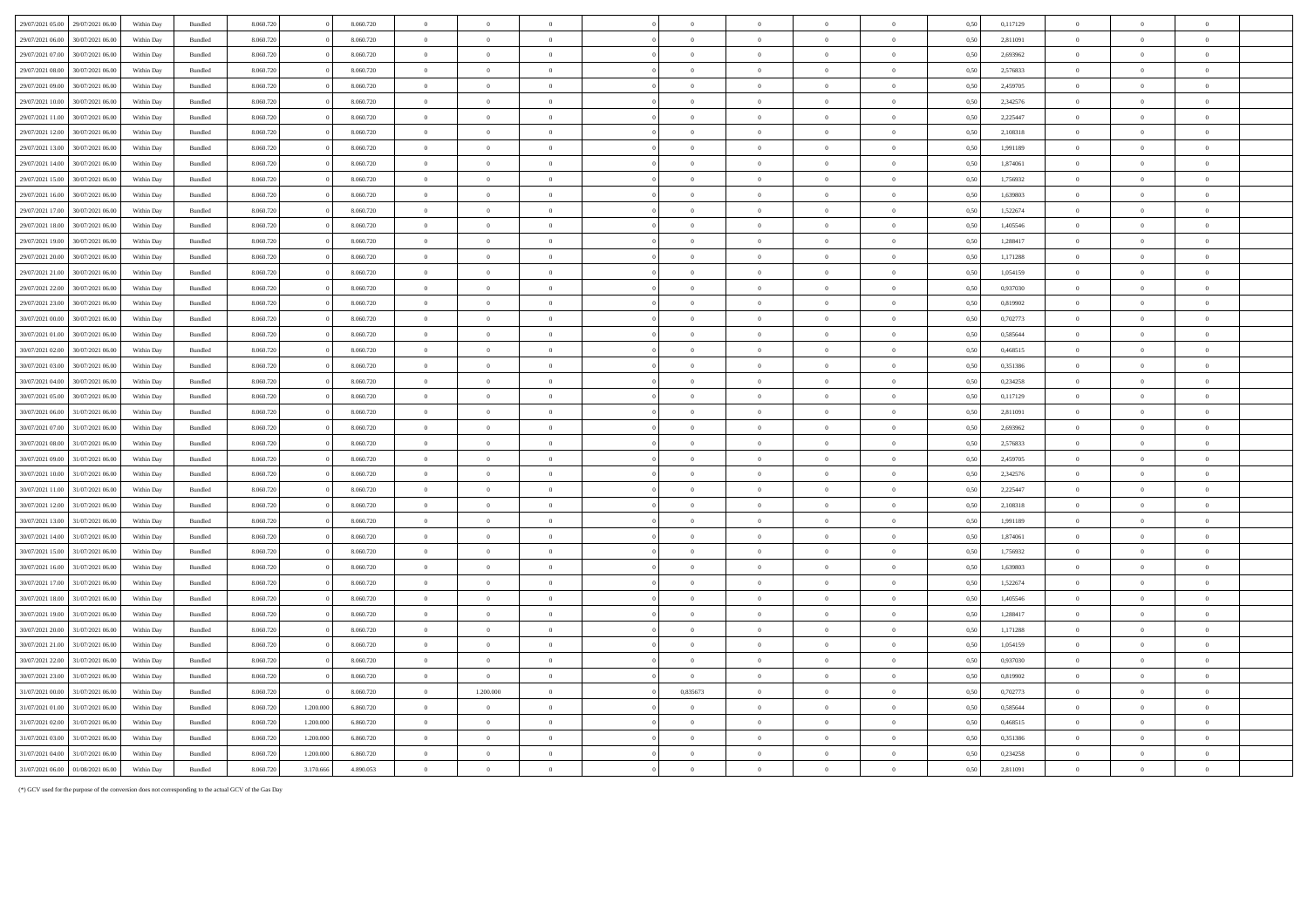## **SNAM RETE GAS**

**Transportation capacity at Exit Point interconnected with foreign pipelines**

**Update to 30/07/2021 of offered and assigned capacity in auction day-ahead and within-day**

**Thermal Year 2020/2021**

(Values in Scm/day (15° C; 1,01325 bar); Prices in c/Scm)

| <b>Exit Point</b> |
|-------------------|
|                   |

**TARVISIO**

|                  | Timeframe        |                     |                          |                             |                                 | <b>Offered capacity</b> |                |                | Assigned capacity | Day-Ahead               |                 | <b>Total Prices</b>    |                 |                        |                     |                 | <b>SRG Prices</b> |                 |                            |      |
|------------------|------------------|---------------------|--------------------------|-----------------------------|---------------------------------|-------------------------|----------------|----------------|-------------------|-------------------------|-----------------|------------------------|-----------------|------------------------|---------------------|-----------------|-------------------|-----------------|----------------------------|------|
|                  |                  | <b>Auction type</b> | Offered<br>capacity type | Transportati<br>on capacity | Assigned<br>capacity<br>(before |                         |                |                |                   | Interrupted<br>Capacity | Reserve price - | <b>Auction premium</b> | Reserve price - | <b>Auction premium</b> | <b>Split factor</b> | Reserve price - | <b>Auction</b>    | Reserve price - | <b>Auction</b>             | Note |
| From             | To               |                     |                          |                             | auction)                        | Firm                    | Interruptible  | Firm           | Interruptible     | Interruptible           | Firm            | - Firm                 | Interruptible   | - Interruptible        |                     | Firm            | premium - Firm    | Interruptible   | premium -<br>Interruptible |      |
| 01/07/2021 06:00 | 02/07/2021 06:00 | Day Ahead           | Bundled                  | 18.000.000                  |                                 | 18.000.000              | $\overline{0}$ | $\Omega$       | $\theta$          |                         | $\Omega$        | $\theta$               | $\Omega$        | $\theta$               | 0,50                | 0,012589        | $\Omega$          | 0,012589        | $\theta$                   |      |
| 01/07/2021 06:00 | 02/07/2021 06.00 | Day Ahead           | Unbundled                | 18.000.000                  |                                 | $\theta$                | $\overline{0}$ | $\Omega$       | $\theta$          |                         | $\theta$        | $\theta$               | $\overline{0}$  | $\mathbf{0}$           | 0,50                | 0,012589        | $\overline{0}$    | 0,012589        | $\bf{0}$                   |      |
| 02/07/2021 06:00 | 03/07/2021 06:00 | Day Ahead           | Bundled                  | 18,000,000                  |                                 | 18,000,000              | $\overline{0}$ | $\Omega$       | $\theta$          |                         | $\theta$        | $\theta$               | $\theta$        | $\Omega$               | 0,50                | 0.012589        | $\overline{0}$    | 0.012589        | $\theta$                   |      |
| 02/07/2021 06:00 | 03/07/2021 06:00 | Day Ahead           | Unbundled                | 18,000,000                  |                                 | $\theta$                | $\Omega$       | $\overline{0}$ | $\Omega$          |                         | $\Omega$        | $\theta$               | $\Omega$        | $\theta$               | 0.50                | 0,012589        | $\Omega$          | 0,012589        | $\Omega$                   |      |
| 03/07/2021 06:00 | 04/07/2021 06.00 | Day Ahead           | Bundled                  | 18.000.000                  |                                 | 18.000.000              | $\overline{0}$ | 1.708.286      | $\theta$          |                         | 1,437357        | $\overline{0}$         | $\overline{0}$  | $\mathbf{0}$           | 0,50                | 0,012589        | $\overline{0}$    | 0,012589        | $\bf{0}$                   |      |
| 03/07/2021 06:00 | 04/07/2021 06.00 | Day Ahead           | Unbundled                | 18.000.000                  |                                 | $\theta$                | $\overline{0}$ | $\Omega$       | $\overline{0}$    |                         | $\overline{0}$  | $\theta$               | $\overline{0}$  | $\mathbf{0}$           | 0,50                | 0,012589        | $\overline{0}$    | 0,012589        | $\Omega$                   |      |
| 04/07/2021 06.00 | 05/07/2021 06.00 | Day Ahead           | Bundled                  | 18.000.000                  |                                 | 18.000.000              | $\overline{0}$ | 1.902.562      | $\overline{0}$    |                         | 1,437357        | $\mathbf{a}$           | $\overline{0}$  | $\mathbf{0}$           | 0,50                | 0,012589        | $\,$ 0 $\,$       | 0,012589        | $\Omega$                   |      |
| 04/07/2021 06:00 | 05/07/2021 06:00 | Day Ahead           | Unbundled                | 18.000.000                  |                                 | $\Omega$                | $\overline{0}$ | $\Omega$       | $\theta$          |                         | $\Omega$        | $\theta$               | $\overline{0}$  | $\Omega$               | 0,50                | 0,012589        | $\overline{0}$    | 0,012589        | $\Omega$                   |      |
| 05/07/2021 06:00 | 06/07/2021 06:00 | Day Ahead           | Bundled                  | 18,000,000                  |                                 | 18,000,000              | $\overline{0}$ | $\Omega$       | $\theta$          |                         | $\theta$        | $\theta$               | $\Omega$        | $\theta$               | 0,50                | 0,012589        | $\overline{0}$    | 0,012589        | $\theta$                   |      |
| 05/07/2021 06:00 | 06/07/2021 06.00 | Day Ahead           | Unbundled                | 18.000.000                  |                                 | $\theta$                | $\mathbf{0}$   | $\Omega$       | $\Omega$          |                         | $\Omega$        | $\theta$               | $\Omega$        | $\Omega$               | 0,50                | 0,012589        | $\Omega$          | 0,012589        | $\Omega$                   |      |
| 06/07/2021 06:00 | 07/07/2021 06:00 | Day Ahead           | Unbundled                | 18,000,000                  |                                 | $\overline{0}$          | $\overline{0}$ | $\overline{0}$ | $\theta$          |                         | $\theta$        | $\theta$               | $\overline{0}$  | $\overline{0}$         | 0.50                | 0.012589        | $\overline{0}$    | 0.012589        | $\bf{0}$                   |      |
| 06/07/2021 06:00 | 07/07/2021 06.00 | Day Ahead           | Bundled                  | 18.000.000                  |                                 | 18.000.000              | $\overline{0}$ | $\overline{0}$ | $\overline{0}$    |                         | $\overline{0}$  | $\overline{0}$         | $\overline{0}$  | $\bf{0}$               | 0,50                | 0,012589        | $\overline{0}$    | 0,012589        | $\overline{0}$             |      |
| 07/07/2021 06.00 | 08/07/2021 06.00 | Day Ahead           | Bundled                  | 18.000.000                  |                                 | 18.000.000              | $\overline{0}$ | $\overline{0}$ | $\theta$          |                         | $\theta$        | $\theta$               | $\overline{0}$  | $\mathbf{0}$           | 0,50                | 0,012589        | $\overline{0}$    | 0,012589        | $\Omega$                   |      |
| 07/07/2021 06:00 | 08/07/2021 06:00 | Day Ahead           | Unbundled                | 18,000,000                  |                                 | $\theta$                | $\overline{0}$ | $\overline{0}$ | $\Omega$          |                         | $\Omega$        | $\theta$               | $\overline{0}$  | $\theta$               | 0,50                | 0,012589        | $\overline{0}$    | 0.012589        | $\theta$                   |      |
| 08/07/2021 06:00 | 09/07/2021 06.00 | Day Ahead           | Bundled                  | 18.000.000                  |                                 | 18.000.000              | $\overline{0}$ | $\Omega$       | $\theta$          |                         | $\theta$        | $\theta$               | $\overline{0}$  | $\mathbf{0}$           | 0,50                | 0,012589        | $\overline{0}$    | 0,012589        | $\bf{0}$                   |      |
| 08/07/2021 06:00 | 09/07/2021 06.00 | Day Ahead           | Unbundled                | 18,000,000                  |                                 | $\Omega$                | $\theta$       | $\Omega$       | $\theta$          |                         | $\theta$        |                        | $\Omega$        | $\Omega$               | 0.50                | 0.012589        | $\Omega$          | 0.012589        | $\Omega$                   |      |
| 09/07/2021 06:00 | 10/07/2021 06:00 | Day Ahead           | Bundled                  | 18,000,000                  |                                 | 18.000.000              | $\overline{0}$ | $\overline{2}$ | $\overline{0}$    |                         | 1,437357        | $\theta$               | $\overline{0}$  | $\overline{0}$         | 0,50                | 0,012589        | $\overline{0}$    | 0,012589        | $\bf{0}$                   |      |
| 09/07/2021 06:00 | 10/07/2021 06:00 | Day Ahead           | Unbundled                | 18.000.000                  |                                 | $\overline{0}$          | $\overline{0}$ | $\overline{0}$ | $\theta$          |                         | $\overline{0}$  | $\overline{0}$         | $\overline{0}$  | $\mathbf{0}$           | 0,50                | 0,012589        | $\bf{0}$          | 0,012589        | $\bf{0}$                   |      |
| 10/07/2021 06:00 | 11/07/2021 06:00 | Day Ahead           | Bundled                  | 18,000,000                  |                                 | 18,000,000              | $\overline{0}$ | 2.679.664      | $\theta$          |                         | 1,437357        | $\theta$               | $\overline{0}$  | $\theta$               | 0.50                | 0.012589        | $\overline{0}$    | 0.012589        | $\Omega$                   |      |
| 10/07/2021 06:00 | 1/07/2021 06.00  | Day Ahead           | Unbundled                | 18.000.000                  |                                 | $\Omega$                | $\overline{0}$ | $\Omega$       | $\Omega$          |                         | $\Omega$        | $\theta$               | $\theta$        | $\theta$               | 0.50                | 0,012589        | $\overline{0}$    | 0,012589        | $\Omega$                   |      |
| 11/07/2021 06:00 | 12/07/2021 06:00 | Day Ahead           | Bundled                  | 18.000.000                  |                                 | 18.000.000              | $\overline{0}$ | 6.062.736      | $\Omega$          |                         | 1,437357        | $\theta$               | $\Omega$        | $\Omega$               | 0,50                | 0,012589        | $\Omega$          | 0,012589        | $\Omega$                   |      |
| 11/07/2021 06:00 | 12/07/2021 06:00 | Day Ahead           | Unbundled                | 18,000,000                  |                                 | $\theta$                | $\Omega$       | $^{\circ}$     | $\theta$          |                         | $\Omega$        | $\theta$               | $\theta$        | $\Omega$               | 0.50                | 0,012589        | $\Omega$          | 0.012589        | $\Omega$                   |      |
| 12/07/2021 06:00 | 13/07/2021 06.00 | Day Ahead           | Unbundled                | 18.000.000                  |                                 | $\overline{0}$          | $\overline{0}$ | $\overline{0}$ | $\theta$          |                         | $\theta$        | $\theta$               | $\overline{0}$  | $\mathbf{0}$           | 0,50                | 0,012589        | $\overline{0}$    | 0,012589        | $\bf{0}$                   |      |
| 12/07/2021 06:00 | 13/07/2021 06:00 | Day Ahead           | Bundled                  | 18.000.000                  |                                 | 18.000.000              | $\overline{0}$ | $\overline{0}$ | $\overline{0}$    |                         | $\overline{0}$  | $\theta$               | $\overline{0}$  | $\mathbf{0}$           | 0,50                | 0,012589        | $\overline{0}$    | 0,012589        | $\bf{0}$                   |      |
| 13/07/2021 06.00 | 14/07/2021 06.00 | Day Ahead           | Bundled                  | 18.000.000                  |                                 | 18.000.000              | $\overline{0}$ | $\overline{0}$ | $\overline{0}$    |                         | $\overline{0}$  | $\theta$               | $\bf{0}$        | $\overline{0}$         | 0,50                | 0,012589        | $\,$ 0 $\,$       | 0,012589        | $\bf{0}$                   |      |
| 13/07/2021 06:00 | 4/07/2021 06.0   | Day Ahead           | Unbundled                | 18.000.000                  |                                 | $\overline{0}$          | $\overline{0}$ | $\overline{0}$ | $\theta$          |                         | $\overline{0}$  | $\theta$               | $\overline{0}$  | $\overline{0}$         | 0,50                | 0,012589        | $\overline{0}$    | 0,012589        | $\bf{0}$                   |      |
| 14/07/2021 06:00 | 15/07/2021 06.00 | Day Ahead           | Bundled                  | 18,000,000                  |                                 | 18,000,000              | $\overline{0}$ | $\overline{0}$ | $\Omega$          |                         | $\Omega$        | $\theta$               | $\overline{0}$  | $\theta$               | 0,50                | 0,012589        | $\theta$          | 0,012589        | $\theta$                   |      |
| 14/07/2021 06:00 | 15/07/2021 06:00 | Day Ahead           | Unbundled                | 18.000.000                  |                                 | $\Omega$                | $\overline{0}$ | $\Omega$       | $\theta$          |                         | $\theta$        | $\theta$               | $\overline{0}$  | $\Omega$               | 0,50                | 0,012589        | $\overline{0}$    | 0,012589        | $\Omega$                   |      |
| 15/07/2021 06:00 | 16/07/2021 06.0  | Day Ahead           | Bundled                  | 18.000.00                   |                                 | 18.000.000              | $\overline{0}$ | $\overline{0}$ | $\theta$          |                         | $\theta$        | $\theta$               | $\overline{0}$  | $\mathbf{0}$           | 0,50                | 0,012589        | $\overline{0}$    | 0,012589        | $\bf{0}$                   |      |
| 15/07/2021 06:00 | 16/07/2021 06:00 | Day Ahead           | Unbundled                | 18.000.000                  |                                 | $\Omega$                | $\overline{0}$ | $\overline{0}$ | $\Omega$          |                         | $\theta$        | $\theta$               | $\overline{0}$  | $\mathbf{0}$           | 0,50                | 0,012589        | $\overline{0}$    | 0,012589        | $\Omega$                   |      |
| 16/07/2021 06:00 | 17/07/2021 06.00 | Day Ahead           | Bundled                  | 18.000.000                  |                                 | 18.000.000              | $\overline{0}$ | $\overline{0}$ | $\theta$          |                         | $\theta$        | $\theta$               | $\overline{0}$  | $\mathbf{0}$           | 0,50                | 0,012589        | $\overline{0}$    | 0,012589        | $\bf{0}$                   |      |
| 16/07/2021 06:00 | 17/07/2021 06.00 | Day Ahead           | Unbundled                | 18.000.000                  |                                 | $\theta$                | $\overline{0}$ | $\Omega$       | $\theta$          |                         | $\Omega$        |                        | $\theta$        | $\Omega$               | 0,50                | 0,012589        | $\overline{0}$    | 0,012589        | $\Omega$                   |      |
| 17/07/2021 06:00 | 18/07/2021 06:00 | Day Ahead           | Bundled                  | 18,000,000                  |                                 | 18,000,000              | $\overline{0}$ | $\overline{0}$ | $\Omega$          |                         | $\Omega$        | $\theta$               | $\overline{0}$  | $\theta$               | 0.50                | 0,012589        | $\overline{0}$    | 0,012589        | $\Omega$                   |      |
| 17/07/2021 06:00 | 18/07/2021 06:00 | Day Ahead           | Unbundled                | 18.000.000                  |                                 | $\theta$                | $\theta$       | $\Omega$       | $\theta$          |                         | $\theta$        | $\theta$               | $\Omega$        | $\theta$               | 0,50                | 0,012589        | $\Omega$          | 0.012589        | $\theta$                   |      |
| 18/07/2021 06:00 | 19/07/2021 06:00 | Day Ahead           | Unbundled                | 18.000.000                  |                                 | $\overline{0}$          | $\overline{0}$ | $\overline{0}$ | $\theta$          |                         | $\theta$        | $\theta$               | $\overline{0}$  | $\mathbf{0}$           | 0,50                | 0,012589        | $\overline{0}$    | 0,012589        | $\bf{0}$                   |      |
| 18/07/2021 06:00 | 19/07/2021 06.0  | Day Ahead           | Bundled                  | 18.000.000                  |                                 | 18.000.000              | $\overline{0}$ | 178.644        | $\overline{0}$    |                         | 1,437357        | $\mathbf{a}$           | $\overline{0}$  | $\mathbf{0}$           | 0,50                | 0,012589        | $\overline{0}$    | 0,012589        | $\bf{0}$                   |      |
| 19/07/2021 06:00 | 20/07/2021 06:00 | Day Ahead           | Bundled                  | 18.000.000                  |                                 | 18.000.000              | $\Omega$       | $\Omega$       | $\theta$          |                         | $\theta$        | $\theta$               | $\Omega$        | $\Omega$               | 0,50                | 0,012589        | $\overline{0}$    | 0,012589        | $\bf{0}$                   |      |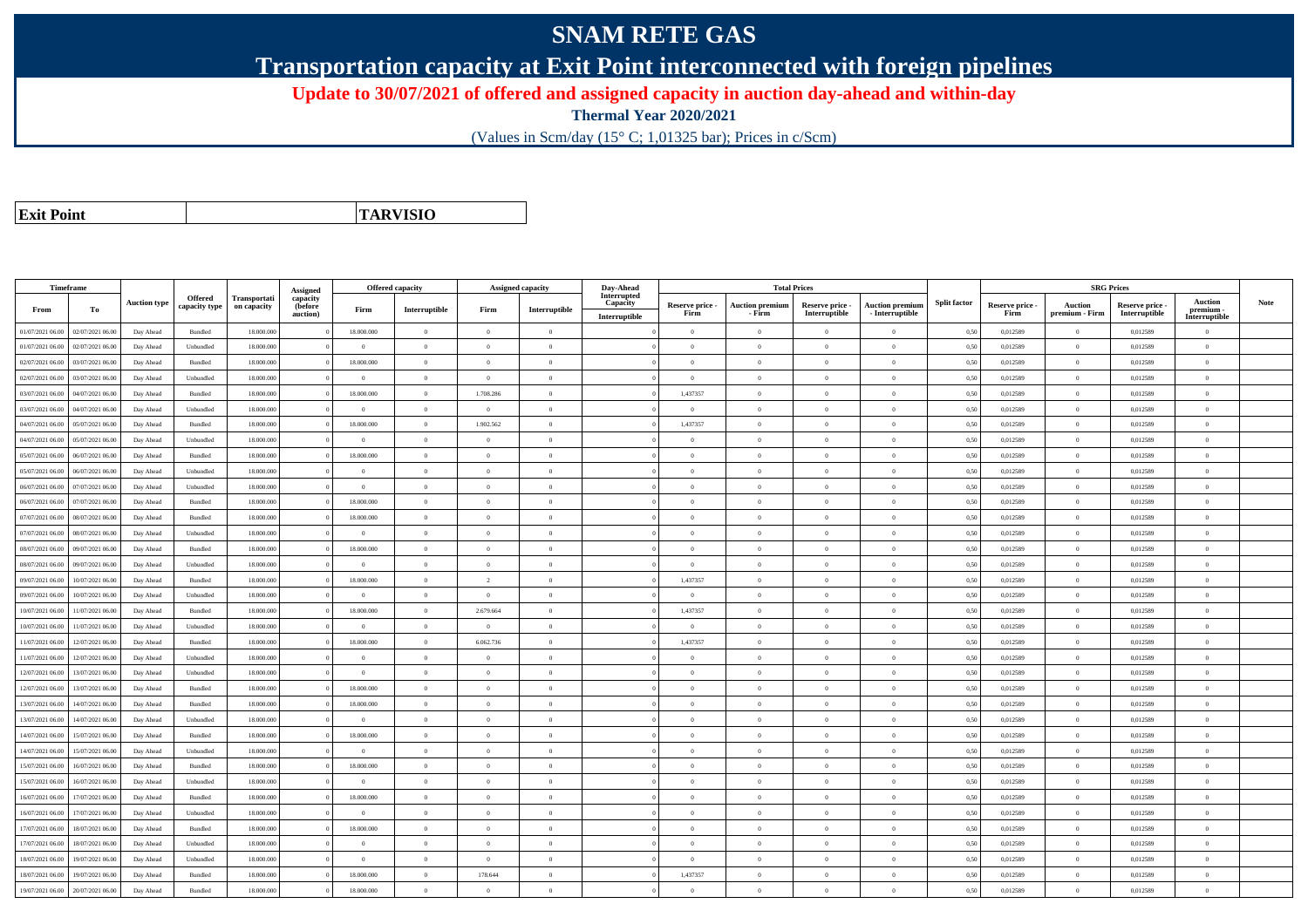| 19/07/2021 06:00 20/07/2021 06:00    | Day Ahead  | Unbundled | 18.000.000 | $\overline{0}$ | $\overline{0}$ | $\overline{0}$ | $\Omega$       | $\Omega$       | $\theta$       | $\Omega$       | $\overline{0}$ | 0,50 | 0,012589 | $\theta$       | 0,012589       | $\theta$       |  |
|--------------------------------------|------------|-----------|------------|----------------|----------------|----------------|----------------|----------------|----------------|----------------|----------------|------|----------|----------------|----------------|----------------|--|
| 20/07/2021 06:00<br>21/07/2021 06:00 | Day Ahead  | Bundled   | 18.000.000 | 18.000.000     | $\overline{0}$ | $\overline{0}$ | $\overline{0}$ | $\overline{0}$ | $\theta$       | $\overline{0}$ | $\bf{0}$       | 0,50 | 0,012589 | $\theta$       | 0,012589       | $\overline{0}$ |  |
| 20/07/2021 06:00<br>21/07/2021 06:00 | Day Ahead  | Unbundled | 18.000.000 | $\overline{0}$ | $\overline{0}$ | $\bf{0}$       | $\overline{0}$ | $\overline{0}$ | $\bf{0}$       | $\overline{0}$ | $\bf{0}$       | 0,50 | 0,012589 | $\overline{0}$ | 0,012589       | $\overline{0}$ |  |
| 21/07/2021 06:00<br>22/07/2021 06:00 | Day Ahead  | Bundled   | 18.000.000 | 18.000.000     | $\overline{0}$ | $\overline{0}$ | $\overline{0}$ | $\overline{0}$ | $\theta$       | $\overline{0}$ | $\overline{0}$ | 0.50 | 0.012589 | $\overline{0}$ | 0.012589       | $\overline{0}$ |  |
| 21/07/2021 06:00<br>22/07/2021 06:00 | Day Ahead  | Unbundled | 18.000.000 | $\overline{0}$ | $\overline{0}$ | $\overline{0}$ | $\overline{0}$ | $\overline{0}$ | $\theta$       | $\overline{0}$ | $\bf{0}$       | 0,50 | 0,012589 | $\theta$       | 0,012589       | $\overline{0}$ |  |
|                                      |            |           |            |                |                |                |                |                |                |                |                |      |          |                |                |                |  |
| 22/07/2021 06:00<br>23/07/2021 06:00 | Day Ahead  | Bundled   | 18.000.000 | 18.000.000     | $\overline{0}$ | $\bf{0}$       | $\overline{0}$ | $\overline{0}$ | $\overline{0}$ | $\overline{0}$ | $\bf{0}$       | 0,50 | 0,012589 | $\overline{0}$ | 0,012589       | $\bf{0}$       |  |
| 22/07/2021 06:00<br>23/07/2021 06:00 | Day Ahead  | Unbundled | 18.000.000 | $\bf{0}$       | $\overline{0}$ | $\overline{0}$ | $\overline{0}$ | $\overline{0}$ | $\overline{0}$ | $\overline{0}$ | $\overline{0}$ | 0.5( | 0,012589 | $\overline{0}$ | 0.012589       | $\overline{0}$ |  |
| 23/07/2021 06:00<br>24/07/2021 06:00 | Day Ahead  | Bundled   | 18.000.000 | 18.000.000     | $\overline{0}$ | $\overline{0}$ | $\overline{0}$ | $\overline{0}$ | $\theta$       | $\overline{0}$ | $\bf{0}$       | 0,50 | 0,012589 | $\theta$       | 0,012589       | $\overline{0}$ |  |
| 23/07/2021 06:00<br>24/07/2021 06.00 | Day Ahead  | Unbundled | 18.000.000 | $\overline{0}$ | $\overline{0}$ | $\bf{0}$       | $\overline{0}$ | $\overline{0}$ | $\overline{0}$ | $\overline{0}$ | $\bf{0}$       | 0,50 | 0,012589 | $\overline{0}$ | 0,012589       | $\overline{0}$ |  |
| 24/07/2021 06:00<br>25/07/2021 06:00 | Day Ahead  | Unbundled | 18.000.000 | $\bf{0}$       | $\overline{0}$ | $\overline{0}$ | $\overline{0}$ | $\overline{0}$ | $\overline{0}$ | $\overline{0}$ | $\overline{0}$ | 0.5( | 0,012589 | $\overline{0}$ | 0,012589       | $\overline{0}$ |  |
| 24/07/2021 06:00<br>25/07/2021 06:00 | Day Ahead  | Bundled   | 18.000.000 | 18.000.000     | $\overline{0}$ | 3.349.577      | $\overline{0}$ | 1,437357       | $\theta$       | $\overline{0}$ | $\bf{0}$       | 0,50 | 0,012589 | $\theta$       | 0,012589       | $\overline{0}$ |  |
| 25/07/2021 06:00<br>26/07/2021 06:00 | Day Ahead  | Bundled   | 18.000.000 | 18.000.000     | $\overline{0}$ | 4.897.081      | $\overline{0}$ | 1,437357       | $\overline{0}$ | $\overline{0}$ | $\bf{0}$       | 0,50 | 0,012589 | $\overline{0}$ | 0,012589       | $\overline{0}$ |  |
| 25/07/2021 06:00<br>26/07/2021 06:00 | Day Ahead  | Unbundled | 18.000.000 | $\overline{0}$ | $\overline{0}$ | $\overline{0}$ | $\overline{0}$ | $\overline{0}$ | $\overline{0}$ | $\overline{0}$ | $\overline{0}$ | 0.5( | 0.012589 | $\overline{0}$ | 0.012589       | $\overline{0}$ |  |
| 26/07/2021 06:00<br>27/07/2021 06:00 | Day Ahead  | Bundled   | 18.000.000 | 18.000.000     | $\overline{0}$ | $\overline{0}$ | $\overline{0}$ | $\overline{0}$ | $\theta$       | $\overline{0}$ | $\bf{0}$       | 0,50 | 0,012589 | $\,$ 0 $\,$    | 0,012589       | $\overline{0}$ |  |
| 26/07/2021 06:00<br>27/07/2021 06:00 | Day Ahead  | Unbundled | 18.000.000 | $\bf{0}$       | $\overline{0}$ | $\overline{0}$ | $\overline{0}$ | $\overline{0}$ | $\overline{0}$ | $\overline{0}$ | $\bf{0}$       | 0,50 | 0,012589 | $\overline{0}$ | 0,012589       | $\bf{0}$       |  |
| 27/07/2021 06:00<br>28/07/2021 06:00 | Day Ahead  | Bundled   | 18.000.000 | 18.000.000     | $\overline{0}$ | $\overline{0}$ | $\overline{0}$ | $\overline{0}$ | $\overline{0}$ | $\overline{0}$ | $\overline{0}$ | 0.5( | 0,012589 | $\overline{0}$ | 0,012589       | $\overline{0}$ |  |
| 27/07/2021 06:00<br>28/07/2021 06:00 | Day Ahead  | Unbundled | 18.000.000 | $\overline{0}$ | $\overline{0}$ | $\overline{0}$ | $\overline{0}$ | $\overline{0}$ | $\theta$       | $\overline{0}$ | $\bf{0}$       | 0,50 | 0,012589 | $\theta$       | 0,012589       | $\overline{0}$ |  |
|                                      |            |           |            |                |                | $\bf{0}$       |                |                | $\overline{0}$ |                |                |      |          |                |                | $\overline{0}$ |  |
| 28/07/2021 06:00<br>29/07/2021 06.00 | Day Ahead  | Bundled   | 18.000.000 | 18.000.000     | $\overline{0}$ |                | $\overline{0}$ | $\overline{0}$ |                | $\overline{0}$ | $\bf{0}$       | 0,50 | 0,012589 | $\overline{0}$ | 0,012589       |                |  |
| 28/07/2021 06:00<br>29/07/2021 06:00 | Day Ahead  | Unbundled | 18.000.000 | $\bf{0}$       | $\overline{0}$ | $\overline{0}$ | $\overline{0}$ | $\overline{0}$ | $\overline{0}$ | $\overline{0}$ | $\overline{0}$ | 0.50 | 0,012589 | $\overline{0}$ | 0.012589       | $\overline{0}$ |  |
| 29/07/2021 06:00<br>30/07/2021 06:00 | Day Ahead  | Bundled   | 18.000.000 | 18.000.000     | $\overline{0}$ | $\overline{0}$ | $\overline{0}$ | $\overline{0}$ | $\theta$       | $\overline{0}$ | $\bf{0}$       | 0,50 | 0,012589 | $\,$ 0 $\,$    | 0,012589       | $\overline{0}$ |  |
| 29/07/2021 06:00<br>30/07/2021 06:00 | Day Ahead  | Unbundled | 18.000.000 | $\overline{0}$ | $\overline{0}$ | $\bf{0}$       | $\overline{0}$ | $\overline{0}$ | $\overline{0}$ | $\overline{0}$ | $\bf{0}$       | 0,50 | 0,012589 | $\overline{0}$ | 0,012589       | $\overline{0}$ |  |
| 30/07/2021 06:00<br>31/07/2021 06:00 | Day Ahead  | Unbundled | 18.000.000 | $\overline{0}$ | $\overline{0}$ | $\overline{0}$ | $\overline{0}$ | $\overline{0}$ | $\overline{0}$ | $\overline{0}$ | $\overline{0}$ | 0.50 | 0.012589 | $\overline{0}$ | 0.012589       | $\overline{0}$ |  |
| 30/07/2021 06:00<br>31/07/2021 06:00 | Day Ahead  | Bundled   | 18.000.000 | 18.000.000     | $\overline{0}$ | $\overline{0}$ | $\overline{0}$ | $\overline{0}$ | $\theta$       | $\overline{0}$ | $\bf{0}$       | 0,50 | 0,012589 | $\theta$       | 0,012589       | $\overline{0}$ |  |
| 31/07/2021 06:00<br>01/08/2021 06:00 | Day Ahead  | Bundled   | 18.000.000 | 18.000.000     | $\overline{0}$ | 7.080.261      | $\overline{0}$ | 1,437357       | $\overline{0}$ | $\overline{0}$ | $\bf{0}$       | 0,50 | 0,012589 | $\overline{0}$ | 0,012589       | $\bf{0}$       |  |
| 31/07/2021 06:00<br>01/08/2021 06:00 | Day Ahead  | Unbundled | 18.000.000 | $\bf{0}$       | $\overline{0}$ | $\overline{0}$ | $\overline{0}$ | $\overline{0}$ | $\overline{0}$ | $\overline{0}$ | $\overline{0}$ | 0.5( | 0,012589 | $\overline{0}$ | 0,012589       | $\overline{0}$ |  |
| 01/07/2021 06:00<br>02/07/2021 06:00 | Within Day | Bundled   | 18.000.000 | 17.999.999     | $\bf{0}$       | $\overline{0}$ | $\overline{0}$ | $\overline{0}$ | $\theta$       | $\overline{0}$ | $\bf{0}$       | 0,50 | 1,258857 | $\theta$       | $\theta$       | $\overline{0}$ |  |
| 01/07/2021 07:00<br>02/07/2021 06:00 | Within Day | Bundled   | 18.000.000 | 17.249.999     | $\overline{0}$ | $\bf{0}$       | $\overline{0}$ | $\overline{0}$ | $\overline{0}$ | $\overline{0}$ | $\bf{0}$       | 0,50 | 1,258856 | $\bf{0}$       | $\overline{0}$ | $\overline{0}$ |  |
| 01/07/2021 08:00<br>02/07/2021 06:00 | Within Day | Bundled   | 18.000.000 | 16.499.999     | $\overline{0}$ | $\overline{0}$ | $\overline{0}$ | $\overline{0}$ | $\overline{0}$ | $\overline{0}$ | $\overline{0}$ | 0.50 | 1.258856 | $\overline{0}$ | $\theta$       | $\overline{0}$ |  |
| 01/07/2021 09:00<br>02/07/2021 06:00 | Within Day | Bundled   | 18.000.000 | 15.749.999     | $\bf{0}$       | $\overline{0}$ | $\overline{0}$ | $\overline{0}$ | $\theta$       | $\overline{0}$ | $\bf{0}$       | 0,50 | 1,258857 | $\theta$       | $\theta$       | $\overline{0}$ |  |
| 01/07/2021 10:00<br>02/07/2021 06:00 | Within Day | Bundled   | 18.000.000 | 14.999.999     | $\overline{0}$ | $\bf{0}$       | $\overline{0}$ | $\overline{0}$ | $\bf{0}$       | $\overline{0}$ | $\bf{0}$       | 0,50 | 1,258857 | $\bf{0}$       | $\overline{0}$ | $\bf{0}$       |  |
|                                      |            |           | 18,000,000 |                | $\overline{0}$ | $\overline{0}$ | $\Omega$       | $\Omega$       | $\Omega$       | $\theta$       | $\overline{0}$ |      |          | $\bf{0}$       | $\Omega$       | $\theta$       |  |
| 01/07/2021 11:00<br>02/07/2021 06:00 | Within Day | Bundled   |            | 14.249.999     |                |                |                |                |                |                |                | 0,50 | 1,258857 | $\theta$       | $\theta$       |                |  |
| 01/07/2021 12:00<br>02/07/2021 06:00 | Within Day | Bundled   | 18.000.000 | 13.499.999     | $\bf{0}$       | $\overline{0}$ | $\overline{0}$ | $\overline{0}$ | $\theta$       | $\overline{0}$ | $\bf{0}$       | 0,50 | 1,258856 |                |                | $\overline{0}$ |  |
| 01/07/2021 13:00<br>02/07/2021 06:00 | Within Day | Bundled   | 18.000.000 | 12.749.999     | $\overline{0}$ | $\bf{0}$       | $\overline{0}$ | $\overline{0}$ | $\overline{0}$ | $\overline{0}$ | $\bf{0}$       | 0,50 | 1,258856 | $\overline{0}$ | $\overline{0}$ | $\bf{0}$       |  |
| 01/07/2021 14:00<br>02/07/2021 06:00 | Within Day | Bundled   | 18,000,000 | 11.999.999     | $\overline{0}$ | $\overline{0}$ | $\Omega$       | $\Omega$       | $\overline{0}$ | $\Omega$       | $\overline{0}$ | 0.50 | 1,258857 | $\overline{0}$ | $\Omega$       | $\theta$       |  |
| 01/07/2021 15:00<br>02/07/2021 06:00 | Within Day | Bundled   | 18.000.000 | 11.249.999     | $\bf{0}$       | $\overline{0}$ | $\overline{0}$ | $\overline{0}$ | $\theta$       | $\overline{0}$ | $\bf{0}$       | 0,50 | 1,258857 | $\theta$       | $\theta$       | $\overline{0}$ |  |
| 01/07/2021 16:00<br>02/07/2021 06:00 | Within Day | Bundled   | 18.000.000 | 10.499.999     | $\overline{0}$ | $\bf{0}$       | $\overline{0}$ | $\overline{0}$ | $\overline{0}$ | $\bf{0}$       | $\bf{0}$       | 0,50 | 1,258856 | $\bf{0}$       | $\overline{0}$ | $\bf{0}$       |  |
| 01/07/2021 17:00<br>02/07/2021 06:00 | Within Day | Bundled   | 18,000,000 | 9.749.999      | $\overline{0}$ | $\theta$       | $\Omega$       | $\Omega$       | $\Omega$       | $\Omega$       | $\overline{0}$ | 0.50 | 1,258856 | $\overline{0}$ | $\Omega$       | $\theta$       |  |
| 01/07/2021 18:00<br>02/07/2021 06:00 | Within Day | Bundled   | 18.000.000 | 8.999.999      | $\bf{0}$       | $\overline{0}$ | $\overline{0}$ | $\overline{0}$ | $\theta$       | $\overline{0}$ | $\bf{0}$       | 0,50 | 1,258857 | $\theta$       | $\theta$       | $\overline{0}$ |  |
| 01/07/2021 19:00<br>02/07/2021 06:00 | Within Day | Bundled   | 18.000.000 | 8.249.999      | $\overline{0}$ | $\bf{0}$       | $\overline{0}$ | $\overline{0}$ | $\overline{0}$ | $\overline{0}$ | $\bf{0}$       | 0,50 | 1,258857 | $\bf{0}$       | $\overline{0}$ | $\bf{0}$       |  |
| 01/07/2021 20:00<br>02/07/2021 06.00 | Within Day | Bundled   | 18,000,000 | 7.499.999      | $\overline{0}$ | $\overline{0}$ | $\Omega$       | $\Omega$       | $\theta$       | $\Omega$       | $\overline{0}$ | 0.50 | 1,258857 | $\bf{0}$       | $\Omega$       | $\theta$       |  |
| 01/07/2021 21:00<br>02/07/2021 06:00 | Within Day | Bundled   | 18.000.000 | 6.749.999      | $\bf{0}$       | $\overline{0}$ | $\overline{0}$ | $\overline{0}$ | $\theta$       | $\overline{0}$ | $\bf{0}$       | 0,50 | 1,258856 | $\theta$       | $\theta$       | $\overline{0}$ |  |
| 01/07/2021 22.00<br>02/07/2021 06:00 | Within Day | Bundled   | 18.000.000 | 5.999.999      | $\overline{0}$ | $\bf{0}$       | $\overline{0}$ | $\overline{0}$ | $\bf{0}$       | $\overline{0}$ | $\bf{0}$       | 0,50 | 1,258856 | $\overline{0}$ | $\overline{0}$ | $\bf{0}$       |  |
| 01/07/2021 23:00<br>02/07/2021 06:00 | Within Day | Bundled   | 18,000,000 | 5.249.999      | $\theta$       | $\Omega$       | $\Omega$       | $\Omega$       | $\Omega$       | $\theta$       | $\overline{0}$ | 0.50 | 1.258857 | $\theta$       | $\Omega$       | $\theta$       |  |
| 02/07/2021 00:00 02/07/2021 06:00    | Within Day | Bundled   | 18.000.000 | 4.499.999      | $\bf{0}$       | $\bf{0}$       | $\overline{0}$ | $\overline{0}$ | $\overline{0}$ | $\overline{0}$ | $\bf{0}$       | 0,50 | 1,258857 | $\bf{0}$       | $\,0\,$        | $\overline{0}$ |  |
| 02/07/2021 01:00 02/07/2021 06:00    | Within Day | Bundled   | 18.000.000 | 3.749.999      | $\bf{0}$       | $\bf{0}$       |                |                |                |                |                | 0,50 | 1,258857 | $\bf{0}$       | $\bf{0}$       |                |  |
|                                      |            |           |            |                |                |                |                |                |                |                |                |      |          |                |                |                |  |
| 02/07/2021 02:00 02/07/2021 06:00    | Within Day | Bundled   | 18,000,000 | 2.999.999      | $\Omega$       | $\overline{0}$ | $\Omega$       | $\theta$       | $\Omega$       | $\theta$       | $\overline{0}$ | 0.50 | 1,258856 | $\theta$       | $\theta$       | $\theta$       |  |
| 02/07/2021 03:00<br>02/07/2021 06:00 | Within Day | Bundled   | 18.000.000 | 2.249.999      | $\bf{0}$       | $\,$ 0         | $\overline{0}$ | $\overline{0}$ | $\overline{0}$ | $\bf{0}$       | $\bf{0}$       | 0,50 | 1,258855 | $\,$ 0 $\,$    | $\,$ 0 $\,$    | $\overline{0}$ |  |
| 02/07/2021 06:00<br>02/07/2021 04:00 | Within Day | Bundled   | 18.000.000 | 1.499.999      | $\overline{0}$ | $\overline{0}$ | $\overline{0}$ | $\overline{0}$ | $\overline{0}$ | $\overline{0}$ | $\bf{0}$       | 0,50 | 1,258859 | $\bf{0}$       | $\bf{0}$       | $\overline{0}$ |  |
| 02/07/2021 05:00<br>02/07/2021 06:00 | Within Day | Bundled   | 18.000.000 | 749.999        | $\overline{0}$ | $\overline{0}$ | $\overline{0}$ | $\overline{0}$ | $\overline{0}$ | $\overline{0}$ | $\bf{0}$       | 0,50 | 1,258859 | $\bf{0}$       | $\theta$       | $\overline{0}$ |  |
| 02/07/2021 06:00<br>03/07/2021 06:00 | Within Day | Bundled   | 18.000.000 | 17.999.999     | $\overline{0}$ | $\overline{0}$ | $\overline{0}$ | $\overline{0}$ | $\overline{0}$ | $\overline{0}$ | $\bf{0}$       | 0,50 | 1,258857 | $\,$ 0 $\,$    | $\,$ 0 $\,$    | $\overline{0}$ |  |
| 03/07/2021 06:00<br>02/07/2021 07:00 | Within Day | Bundled   | 18.000.000 | 17.249.999     | $\overline{0}$ | $\overline{0}$ | $\overline{0}$ | $\overline{0}$ | $\bf{0}$       | $\overline{0}$ | $\bf{0}$       | 0,50 | 1,258856 | $\overline{0}$ | $\overline{0}$ | $\overline{0}$ |  |
| 03/07/2021 06:00<br>02/07/2021 08:00 | Within Day | Bundled   | 18,000,000 | 16.499.999     | $\overline{0}$ | $\overline{0}$ | $\overline{0}$ | $\overline{0}$ | $\overline{0}$ | $\overline{0}$ | $\bf{0}$       | 0.50 | 1,258856 | $\overline{0}$ | $\theta$       | $\overline{0}$ |  |
| 02/07/2021 09:00<br>03/07/2021 06:00 | Within Day | Bundled   | 18.000.000 | 15.749.999     | $\bf{0}$       | $\bf{0}$       | $\overline{0}$ | $\overline{0}$ | $\overline{0}$ | $\overline{0}$ | $\bf{0}$       | 0,50 | 1,258857 | $\,$ 0 $\,$    | $\bf{0}$       | $\overline{0}$ |  |
| 03/07/2021 06:00<br>02/07/2021 10:00 | Within Day | Bundled   | 18.000.000 | 14.999.999     | $\overline{0}$ | $\bf{0}$       | $\overline{0}$ | $\overline{0}$ | $\overline{0}$ | $\overline{0}$ | $\bf{0}$       | 0,50 | 1,258857 | $\bf{0}$       | $\overline{0}$ | $\bf{0}$       |  |
| 03/07/2021 06:00<br>02/07/2021 11:00 | Within Day | Bundled   | 18,000,000 | 14.249.999     | $\overline{0}$ | $\overline{0}$ | $\overline{0}$ | $\overline{0}$ | $\overline{0}$ | $\overline{0}$ | $\bf{0}$       | 0.50 | 1,258857 | $\bf{0}$       | $\theta$       | $\overline{0}$ |  |
| 02/07/2021 12:00<br>03/07/2021 06:00 | Within Day | Bundled   | 18.000.000 | 13.499.999     | $\overline{0}$ | $\bf{0}$       | $\overline{0}$ | $\overline{0}$ | $\overline{0}$ | $\bf{0}$       | $\bf{0}$       | 0,50 | 1,258856 | $\,$ 0 $\,$    | $\,$ 0 $\,$    | $\overline{0}$ |  |
| 02/07/2021 13:00 03/07/2021 06:00    |            |           |            |                |                | $\bf{0}$       |                |                | $\bf{0}$       |                |                |      |          |                |                |                |  |
|                                      | Within Day | Bundled   | 18.000.000 | 12.749.999     | $\overline{0}$ |                | $\overline{0}$ | $\overline{0}$ |                | $\overline{0}$ | $\bf{0}$       | 0,50 | 1,258856 | $\bf{0}$       | $\bf{0}$       | $\overline{0}$ |  |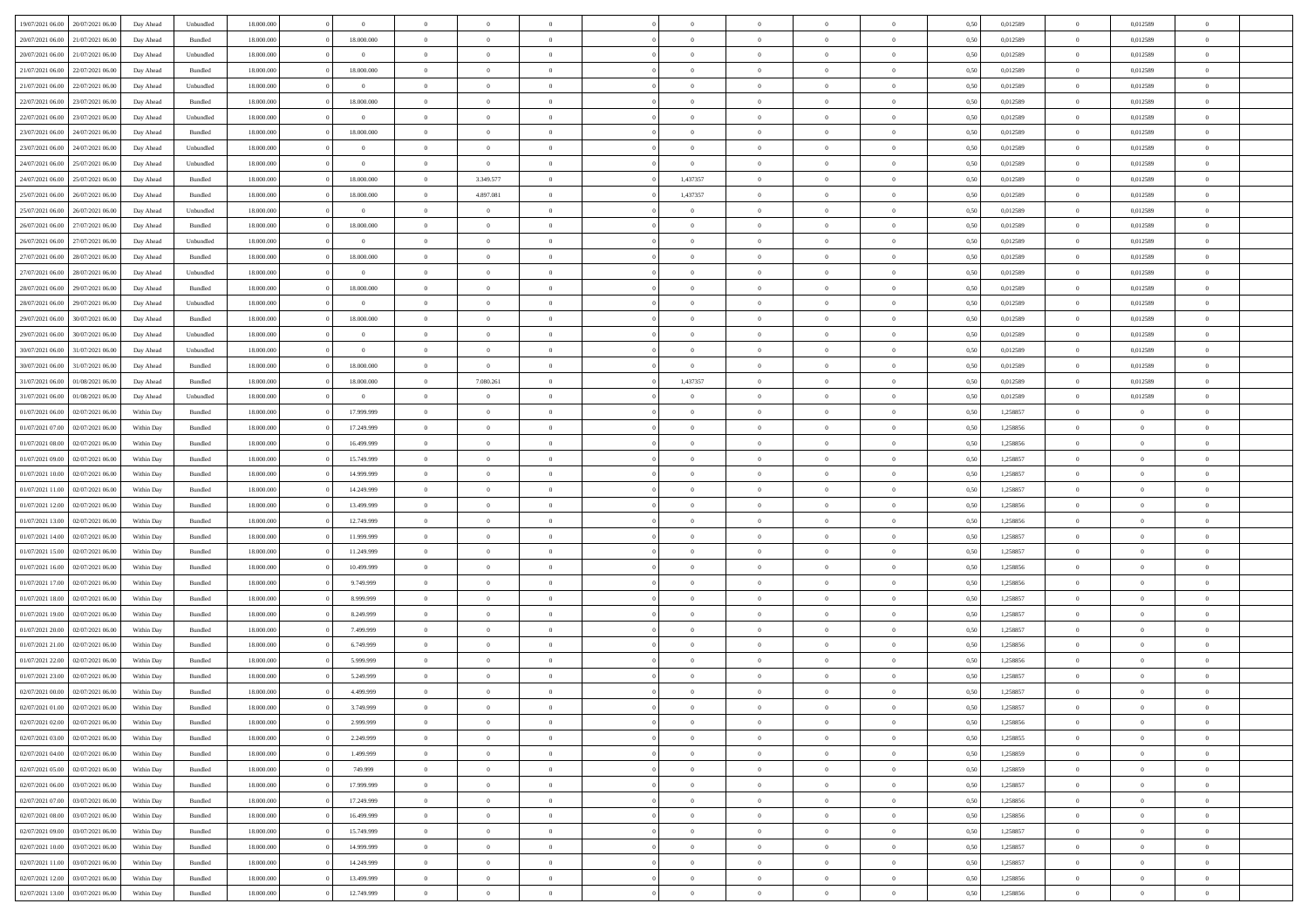| 02/07/2021 14:00                    | 03/07/2021 06:00 | Within Day | Bundled | 18,000,000 |           | 11.999.999 | $\overline{0}$ | $\Omega$       |                |                | $\Omega$       | $\Omega$       | $\overline{0}$ | 0,50 | 1,258857 | $\theta$       | $\theta$       | $\theta$       |  |
|-------------------------------------|------------------|------------|---------|------------|-----------|------------|----------------|----------------|----------------|----------------|----------------|----------------|----------------|------|----------|----------------|----------------|----------------|--|
| 02/07/2021 15:00                    | 03/07/2021 06:00 | Within Dav | Bundled | 18.000.000 |           | 11.249.999 | $\overline{0}$ | $\Omega$       |                | $\Omega$       | $\Omega$       | $\Omega$       | $\bf{0}$       | 0.50 | 1,258857 | $\theta$       | $\Omega$       | $\sqrt{ }$     |  |
| 02/07/2021 16:00                    | 03/07/2021 06:00 | Within Day | Bundled | 18.000.000 |           | 10.499.999 | $\overline{0}$ | $\overline{0}$ | $\overline{0}$ | $\overline{0}$ | $\,$ 0 $\,$    | $\overline{0}$ | $\,$ 0 $\,$    | 0,50 | 1,258856 | $\,$ 0 $\,$    | $\overline{0}$ | $\overline{0}$ |  |
| 02/07/2021 17:00                    | 03/07/2021 06.00 | Within Day |         | 18.000.000 |           | 9.749.999  | $\overline{0}$ | $\overline{0}$ | $\overline{0}$ | $\overline{0}$ | $\bf{0}$       | $\overline{0}$ | $\bf{0}$       | 0,50 | 1,258856 | $\bf{0}$       | $\overline{0}$ | $\overline{0}$ |  |
|                                     |                  |            | Bundled |            |           |            |                |                |                |                |                |                |                |      |          |                |                |                |  |
| 02/07/2021 18:00                    | 03/07/2021 06:00 | Within Day | Bundled | 18.000.000 |           | 8.999.999  | $\overline{0}$ | $\Omega$       | $^{\circ}$     | $\overline{0}$ | $\bf{0}$       | $\Omega$       | $\overline{0}$ | 0.50 | 1,258857 | $\theta$       | $\theta$       | $\sqrt{ }$     |  |
| 02/07/2021 19:00                    | 03/07/2021 06:00 | Within Day | Bundled | 18.000.000 |           | 8.249.999  | $\overline{0}$ | $\mathbf{1}$   | $\overline{0}$ | 1,496868       | $\,$ 0 $\,$    | $\overline{0}$ | $\,$ 0 $\,$    | 0,50 | 1,258857 | $\theta$       | $\overline{0}$ | $\overline{0}$ |  |
| 02/07/2021 20:00                    | 03/07/2021 06:00 | Within Day | Bundled | 18,000,000 |           | 7.499.998  | $\overline{0}$ | $\overline{0}$ | $\overline{0}$ | $\overline{0}$ | $\overline{0}$ | $\overline{0}$ | $\overline{0}$ | 0.50 | 1,258857 | $\bf{0}$       | $\theta$       | $\overline{0}$ |  |
| 02/07/2021 21:00                    | 03/07/2021 06:00 | Within Dav | Bundled | 18.000.000 |           | 6.749.999  | $\overline{0}$ | $\Omega$       | $\Omega$       | $\Omega$       | $\bf{0}$       | $\Omega$       | $\bf{0}$       | 0.50 | 1,258856 | $\theta$       | $\theta$       | $\sqrt{ }$     |  |
| 02/07/2021 22.00                    | 03/07/2021 06:00 |            |         | 18.000.000 |           | 5.999.999  | $\overline{0}$ | $\overline{0}$ | $\overline{0}$ | $\overline{0}$ | $\overline{0}$ | $\overline{0}$ | $\,$ 0 $\,$    |      | 1,258856 | $\,$ 0 $\,$    | $\overline{0}$ | $\overline{0}$ |  |
|                                     |                  | Within Day | Bundled |            |           |            |                |                |                |                |                |                |                | 0,50 |          |                |                |                |  |
| 02/07/2021 23.00                    | 03/07/2021 06:00 | Within Day | Bundled | 18,000,000 |           | 5.249.999  | $\overline{0}$ | $\overline{0}$ | $\overline{0}$ | $\Omega$       | $\overline{0}$ | $\overline{0}$ | $\bf{0}$       | 0,50 | 1,258857 | $\bf{0}$       | $\overline{0}$ | $\overline{0}$ |  |
| 03/07/2021 00:00                    | 03/07/2021 06:00 | Within Dav | Bundled | 18.000.000 |           | 4.499.999  | $\overline{0}$ | $\Omega$       | $^{\circ}$     | $\Omega$       | $\bf{0}$       | $\Omega$       | $\overline{0}$ | 0.50 | 1,258857 | $\theta$       | $\theta$       | $\sqrt{ }$     |  |
| 03/07/2021 01:00                    | 03/07/2021 06:00 | Within Day | Bundled | 18.000.000 |           | 3.749.999  | $\overline{0}$ | $\overline{0}$ | $\overline{0}$ | $\overline{0}$ | $\,$ 0 $\,$    | $\overline{0}$ | $\,$ 0 $\,$    | 0,50 | 1,258857 | $\,$ 0 $\,$    | $\overline{0}$ | $\overline{0}$ |  |
| 03/07/2021 02.00                    | 03/07/2021 06.00 | Within Day | Bundled | 18.000.000 |           | 2.999.999  | $\overline{0}$ | $\overline{0}$ | $\overline{0}$ | $\overline{0}$ | $\bf{0}$       | $\overline{0}$ | $\bf{0}$       | 0,50 | 1,258856 | $\bf{0}$       | $\overline{0}$ | $\overline{0}$ |  |
| 03/07/2021 03:00                    | 03/07/2021 06:00 | Within Day | Bundled | 18.000.000 |           | 2.249.999  | $\overline{0}$ | $\theta$       | $^{\circ}$     | $\overline{0}$ | $\bf{0}$       | $\Omega$       | $\bf{0}$       | 0.50 | 1,258855 | $\theta$       | $\theta$       | $\sqrt{ }$     |  |
|                                     |                  |            |         |            |           |            |                |                |                |                |                |                |                |      |          |                |                |                |  |
| 03/07/2021 04:00                    | 03/07/2021 06:00 | Within Day | Bundled | 18.000.000 |           | 1.499.999  | $\overline{0}$ | $\overline{0}$ | $\overline{0}$ | $\overline{0}$ | $\,$ 0 $\,$    | $\overline{0}$ | $\,$ 0 $\,$    | 0,50 | 1,258859 | $\theta$       | $\overline{0}$ | $\overline{0}$ |  |
| 03/07/2021 05:00                    | 03/07/2021 06:00 | Within Day | Bundled | 18,000,000 |           | 749.999    | $\overline{0}$ | $\overline{0}$ | $\overline{0}$ | $\Omega$       | $\overline{0}$ | $\overline{0}$ | $\overline{0}$ | 0,50 | 1,258859 | $\theta$       | $\overline{0}$ | $\overline{0}$ |  |
| 03/07/2021 06:00                    | 04/07/2021 06:00 | Within Day | Bundled | 18.000.000 | 1.708.286 | 16.291.713 | $\overline{0}$ | $\Omega$       | $^{\circ}$     | $\Omega$       | $\overline{0}$ | $\Omega$       | $\bf{0}$       | 0.50 | 1,258857 | $\theta$       | $\Omega$       | $\sqrt{ }$     |  |
| 03/07/2021 07:00                    | 04/07/2021 06:00 | Within Day | Bundled | 18.000.000 | 1.708.286 | 15.612.891 | $\overline{0}$ | $\overline{0}$ | $\overline{0}$ | $\overline{0}$ | $\,$ 0 $\,$    | $\overline{0}$ | $\,$ 0 $\,$    | 0,50 | 1,258856 | $\,$ 0 $\,$    | $\overline{0}$ | $\overline{0}$ |  |
| 03/07/2021 08:00                    | 04/07/2021 06:00 | Within Day | Bundled | 18,000,000 | 1.708.286 | 14.934.070 | $\overline{0}$ | $\overline{0}$ | $\overline{0}$ | $\Omega$       | $\overline{0}$ | $\overline{0}$ | $\bf{0}$       | 0.50 | 1,258856 | $\bf{0}$       | $\theta$       | $\overline{0}$ |  |
| 03/07/2021 09:00                    | 04/07/2021 06:00 | Within Dav | Bundled | 18.000.000 | 1.708.286 | 14.255.249 | $\overline{0}$ | $\Omega$       | $\Omega$       | $\Omega$       | $\bf{0}$       | $\Omega$       | $\overline{0}$ | 0.50 | 1,258857 | $\theta$       | $\theta$       | $\sqrt{ }$     |  |
|                                     |                  |            |         |            |           |            |                |                |                |                |                |                |                |      |          |                |                |                |  |
| 03/07/2021 10:00                    | 04/07/2021 06:00 | Within Day | Bundled | 18.000.000 | 1.708.286 | 13.576.427 | $\overline{0}$ | $\overline{0}$ | $\overline{0}$ | $\overline{0}$ | $\,$ 0 $\,$    | $\overline{0}$ | $\,$ 0 $\,$    | 0,50 | 1,258857 | $\,$ 0 $\,$    | $\overline{0}$ | $\overline{0}$ |  |
| 03/07/2021 11:00                    | 04/07/2021 06.00 | Within Day | Bundled | 18.000.000 | 1.708.286 | 12.897.606 | $\overline{0}$ | $\overline{0}$ | $\overline{0}$ | $\overline{0}$ | $\bf{0}$       | $\overline{0}$ | $\bf{0}$       | 0,50 | 1,258857 | $\bf{0}$       | $\overline{0}$ | $\bf{0}$       |  |
| 03/07/2021 12:00                    | 04/07/2021 06:00 | Within Day | Bundled | 18.000.000 | 1.708.286 | 12.218.784 | $\overline{0}$ | $\Omega$       | $^{\circ}$     | $\overline{0}$ | $\bf{0}$       | $\Omega$       | $\overline{0}$ | 0.50 | 1,258856 | $\theta$       | $\theta$       | $\sqrt{ }$     |  |
| 03/07/2021 13:00                    | 04/07/2021 06:00 | Within Day | Bundled | 18.000.000 | 1.708.286 | 11.539.963 | $\overline{0}$ | $\overline{0}$ | $\overline{0}$ | $\overline{0}$ | $\,$ 0 $\,$    | $\overline{0}$ | $\,$ 0 $\,$    | 0,50 | 1,258856 | $\theta$       | $\overline{0}$ | $\overline{0}$ |  |
| 03/07/2021 14:00                    | 04/07/2021 06:00 | Within Day | Bundled | 18.000.000 | 1.708.286 | 10.861.142 | $\overline{0}$ | $\overline{0}$ | $\overline{0}$ | $\Omega$       | $\overline{0}$ | $\overline{0}$ | $\bf{0}$       | 0.50 | 1,258857 | $\bf{0}$       | $\overline{0}$ | $\overline{0}$ |  |
| 03/07/2021 15:00                    | 04/07/2021 06:00 | Within Dav | Bundled | 18.000.000 | 1.708.286 | 10.182.320 | $\overline{0}$ | $\Omega$       | $\Omega$       | $\Omega$       | $\bf{0}$       | $\Omega$       | $\bf{0}$       | 0.50 | 1,258857 | $\theta$       | $\theta$       | $\sqrt{ }$     |  |
| 03/07/2021 16:00                    | 04/07/2021 06:00 |            |         | 18.000.000 |           | 9.503.499  | $\overline{0}$ | $\overline{0}$ | $\overline{0}$ | $\overline{0}$ | $\overline{0}$ | $\overline{0}$ | $\,$ 0 $\,$    |      | 1,258856 | $\,$ 0 $\,$    | $\overline{0}$ | $\overline{0}$ |  |
|                                     |                  | Within Day | Bundled |            | 1.708.286 |            |                |                |                |                |                |                |                | 0,50 |          |                |                |                |  |
| 03/07/2021 17:00                    | 04/07/2021 06:00 | Within Day | Bundled | 18,000,000 | 1.708.286 | 8.824.678  | $\overline{0}$ | $\overline{0}$ | $\overline{0}$ | $\Omega$       | $\overline{0}$ | $\overline{0}$ | $\bf{0}$       | 0.50 | 1,258856 | $\bf{0}$       | $\overline{0}$ | $\overline{0}$ |  |
| 03/07/2021 18:00                    | 04/07/2021 06:00 | Within Dav | Bundled | 18.000.000 | 1.708.286 | 8.145.856  | $\overline{0}$ | $\overline{0}$ | $^{\circ}$     | $\overline{0}$ | $\bf{0}$       | $\Omega$       | $\overline{0}$ | 0.50 | 1,258857 | $\theta$       | $\theta$       | $\sqrt{ }$     |  |
| 03/07/2021 19:00                    | 04/07/2021 06:00 | Within Day | Bundled | 18.000.000 | 1.708.286 | 7.467.035  | $\overline{0}$ | 409.393        | $\overline{0}$ | 1,496868       | $\,$ 0 $\,$    | $\overline{0}$ | $\,$ 0 $\,$    | 0,50 | 1,258857 | $\,$ 0 $\,$    | $\overline{0}$ | $\,$ 0         |  |
| 03/07/2021 20.00                    | 04/07/2021 06.00 | Within Day | Bundled | 18.000.000 | 2.117.678 | 6.416.038  | $\bf{0}$       | $\overline{0}$ | $\bf{0}$       | $\bf{0}$       | $\bf{0}$       | $\bf{0}$       | $\bf{0}$       | 0,50 | 1,258857 | $\,$ 0 $\,$    | $\overline{0}$ | $\overline{0}$ |  |
| 03/07/2021 21:00                    | 04/07/2021 06:00 | Within Day | Bundled | 18.000.000 | 2.117.678 | 5.774.434  | $\overline{0}$ | $\overline{0}$ | $\Omega$       | $\overline{0}$ | $\bf{0}$       | $\Omega$       | $\bf{0}$       | 0.50 | 1,258856 | $\theta$       | $\theta$       | $\sqrt{ }$     |  |
| 03/07/2021 22.00                    | 04/07/2021 06:00 | Within Day | Bundled | 18.000.000 | 2.117.678 | 5.132.830  | $\overline{0}$ | 1.006.362      | $\overline{0}$ | 1,496916       | $\overline{0}$ | $\overline{0}$ | $\,$ 0 $\,$    | 0,50 | 1,258856 | $\theta$       | $\overline{0}$ | $\overline{0}$ |  |
|                                     |                  |            |         |            |           |            |                |                |                |                |                |                |                |      |          |                |                |                |  |
| 03/07/2021 23.00                    | 04/07/2021 06.00 | Within Day | Bundled | 18.000.000 | 3.124.040 | 3.610.660  | $\bf{0}$       | 37.218         | $\overline{0}$ | 1,496840       | $\,$ 0         | $\bf{0}$       | $\bf{0}$       | 0,50 | 1,258857 | $\,$ 0 $\,$    | $\overline{0}$ | $\overline{0}$ |  |
| 04/07/2021 00:00                    | 04/07/2021 06:00 | Within Day | Bundled | 18.000.000 | 3.161.258 | 3.062.951  | $\overline{0}$ | 43.731         |                | 1,496917       | $\overline{0}$ | $\Omega$       | $\overline{0}$ | 0.50 | 1,258857 | $\theta$       | $\theta$       | $\sqrt{ }$     |  |
| 04/07/2021 01:00                    | 04/07/2021 06:00 | Within Day | Bundled | 18.000.000 | 3.204.988 | 2.516.016  | $\overline{0}$ | $\overline{0}$ | $\overline{0}$ | $\overline{0}$ | $\,$ 0 $\,$    | $\overline{0}$ | $\,$ 0 $\,$    | 0,50 | 1,258857 | $\,$ 0 $\,$    | $\overline{0}$ | $\overline{0}$ |  |
| 04/07/2021 02:00                    | 04/07/2021 06.00 | Within Day | Bundled | 18.000.000 | 3.204.988 | 2.012.813  | $\bf{0}$       | $\overline{0}$ | $\overline{0}$ | $\bf{0}$       | $\bf{0}$       | $\bf{0}$       | $\bf{0}$       | 0,50 | 1,258856 | $\,$ 0 $\,$    | $\overline{0}$ | $\overline{0}$ |  |
| 04/07/2021 03:00                    | 04/07/2021 06:00 | Within Dav | Bundled | 18.000.000 | 3.204.988 | 1.509.610  | $\overline{0}$ | $\theta$       | $^{\circ}$     | $\Omega$       | $\overline{0}$ | $\Omega$       | $\overline{0}$ | 0.50 | 1,258855 | $\theta$       | $\theta$       | $\sqrt{ }$     |  |
| 04/07/2021 04:00                    | 04/07/2021 06:00 | Within Day | Bundled | 18.000.000 | 3.204.988 | 1.006.406  | $\overline{0}$ | $\overline{0}$ | $\overline{0}$ | $\overline{0}$ | $\,$ 0 $\,$    | $\overline{0}$ | $\,$ 0 $\,$    | 0,50 | 1,258859 | $\,$ 0 $\,$    | $\overline{0}$ | $\overline{0}$ |  |
|                                     |                  |            |         |            |           |            |                | $\overline{0}$ |                |                | $\,$ 0         |                |                |      |          | $\,$ 0 $\,$    | $\overline{0}$ | $\overline{0}$ |  |
| 04/07/2021 05:00                    | 04/07/2021 06.00 | Within Day | Bundled | 18.000.000 | 3.204.988 | 503.203    | $\bf{0}$       |                | $\overline{0}$ | $\bf{0}$       |                | $\bf{0}$       | $\bf{0}$       | 0,50 | 1,258859 |                |                |                |  |
| 04/07/2021 06:00                    | 05/07/2021 06:00 | Within Day | Bundled | 18.000.000 | 1.902.562 | 16.097.437 | $\overline{0}$ | $\theta$       | $\Omega$       | $\Omega$       | $\bf{0}$       | $\Omega$       | $\overline{0}$ | 0.50 | 1,258857 | $\theta$       | $\theta$       | $\sqrt{ }$     |  |
| 04/07/2021 07:00                    | 05/07/2021 06:00 | Within Day | Bundled | 18.000.000 | 1.902.562 | 15.426.711 | $\overline{0}$ | $\theta$       | $\overline{0}$ | $\overline{0}$ | $\,$ 0 $\,$    | $\overline{0}$ | $\,$ 0 $\,$    | 0,50 | 1,258856 | $\theta$       | $\overline{0}$ | $\overline{0}$ |  |
| 04/07/2021 08:00                    | 05/07/2021 06.00 | Within Day | Bundled | 18.000.000 | 1.902.56  | 14.755.984 | $\overline{0}$ | $\theta$       | $\overline{0}$ | $\overline{0}$ | $\overline{0}$ | $\overline{0}$ | $\bf{0}$       | 0,50 | 1,258856 | $\,$ 0 $\,$    | $\overline{0}$ | $\overline{0}$ |  |
| 04/07/2021 09:00                    | 05/07/2021 06:00 | Within Day | Bundled | 18.000.000 | 1.902.562 | 14.085.258 | $\overline{0}$ | $\overline{0}$ | $\Omega$       | $\overline{0}$ | $\bf{0}$       | $\overline{0}$ | $\overline{0}$ | 0.50 | 1,258857 | $\theta$       | $\theta$       | $\overline{0}$ |  |
| 04/07/2021 11:00   05/07/2021 06:00 |                  | Within Day | Bundled | 18.000.000 | 1.902.562 | 12.743.804 | $\overline{0}$ | $\theta$       |                |                |                |                |                | 0,50 | 1,258857 | $\theta$       | $\theta$       |                |  |
| 04/07/2021 12:00                    | 05/07/2021 06:00 | Within Day | Bundled | 18.000.000 | 1.902.562 | 12.073.078 | $\bf{0}$       | $\bf{0}$       | $\overline{0}$ | $\bf{0}$       | $\bf{0}$       | $\bf{0}$       | $\bf{0}$       | 0,50 | 1,258856 | $\bf{0}$       | $\overline{0}$ | $\bf{0}$       |  |
| 04/07/2021 13:00                    | 05/07/2021 06:00 | Within Day | Bundled | 18.000.000 | 1.902.562 | 11.402.351 | $\overline{0}$ | $\overline{0}$ | $\overline{0}$ | $\overline{0}$ | $\overline{0}$ | $\overline{0}$ | $\overline{0}$ | 0,50 | 1,258856 | $\overline{0}$ | $\theta$       | $\overline{0}$ |  |
|                                     |                  |            |         |            |           |            |                |                |                |                |                |                |                |      |          |                |                |                |  |
| 04/07/2021 14:00                    | 05/07/2021 06:00 | Within Day | Bundled | 18.000.000 | 1.902.562 | 10.731.625 | $\overline{0}$ | $\bf{0}$       | $\overline{0}$ | $\overline{0}$ | $\bf{0}$       | $\overline{0}$ | $\,$ 0 $\,$    | 0,50 | 1,258857 | $\mathbf{0}$   | $\,$ 0 $\,$    | $\bf{0}$       |  |
| 04/07/2021 15:00                    | 05/07/2021 06:00 | Within Day | Bundled | 18.000.000 | 1.902.562 | 10.060.898 | $\bf{0}$       | $\overline{0}$ | $\overline{0}$ | $\bf{0}$       | $\bf{0}$       | $\bf{0}$       | $\bf{0}$       | 0,50 | 1,258857 | $\bf{0}$       | $\overline{0}$ | $\bf{0}$       |  |
| 04/07/2021 16:00                    | 05/07/2021 06:00 | Within Day | Bundled | 18.000.000 | 1.902.562 | 9.390.172  | $\overline{0}$ | $\overline{0}$ | $\overline{0}$ | $\overline{0}$ | $\overline{0}$ | $\overline{0}$ | $\overline{0}$ | 0,50 | 1,258856 | $\overline{0}$ | $\overline{0}$ | $\overline{0}$ |  |
| 04/07/2021 17:00                    | 05/07/2021 06:00 | Within Day | Bundled | 18.000.000 | 1.902.562 | 8.719.445  | $\overline{0}$ | $\overline{0}$ | $\overline{0}$ | $\overline{0}$ | $\bf{0}$       | $\overline{0}$ | $\,$ 0 $\,$    | 0,50 | 1,258856 | $\,$ 0 $\,$    | $\,$ 0 $\,$    | $\,$ 0         |  |
| 04/07/2021 18:00                    | 05/07/2021 06:00 | Within Day | Bundled | 18.000.000 | 1.902.562 | 8.048.718  | $\bf{0}$       | 558.263        | $\overline{0}$ | 1,496917       | $\bf{0}$       | $\bf{0}$       | $\bf{0}$       | 0,50 | 1,258857 | $\bf{0}$       | $\overline{0}$ | $\overline{0}$ |  |
| 04/07/2021 19:00                    | 05/07/2021 06:00 | Within Day | Bundled | 18.000.000 | 2.460.824 | 6.866.251  | $\overline{0}$ | $\overline{0}$ | $\overline{0}$ | $\overline{0}$ | $\overline{0}$ | $\overline{0}$ | $\overline{0}$ | 0,50 | 1,258857 | $\theta$       | $\overline{0}$ | $\overline{0}$ |  |
|                                     |                  |            |         |            |           |            |                | $\bf{0}$       |                |                | $\,$ 0 $\,$    |                |                |      |          |                | $\,$ 0 $\,$    | $\,$ 0         |  |
| 04/07/2021 20.00                    | 05/07/2021 06:00 | Within Day | Bundled | 18.000.000 | 2.460.824 | 6.242.046  | $\overline{0}$ |                | $\overline{0}$ | $\bf{0}$       |                | $\overline{0}$ | $\,$ 0 $\,$    | 0,50 | 1,258857 | $\overline{0}$ |                |                |  |
| 04/07/2021 21.00                    | 05/07/2021 06:00 | Within Day | Bundled | 18.000.000 | 2.460.824 | 5.617.842  | $\overline{0}$ | $\overline{0}$ | $\overline{0}$ | $\bf{0}$       | $\bf{0}$       | $\bf{0}$       | $\bf{0}$       | 0,50 | 1,258856 | $\bf{0}$       | $\overline{0}$ | $\overline{0}$ |  |
| 04/07/2021 22:00                    | 05/07/2021 06:00 | Within Day | Bundled | 18.000.000 | 2.460.824 | 4.993.637  | $\overline{0}$ | $\overline{0}$ | $\overline{0}$ | $\overline{0}$ | $\theta$       | $\overline{0}$ | $\overline{0}$ | 0.50 | 1,258856 | $\overline{0}$ | $\theta$       | $\overline{0}$ |  |
| 04/07/2021 23.00 05/07/2021 06:00   |                  | Within Day | Bundled | 18.000.000 | 2.460.824 | 4.369.432  | $\mathbf{0}$   | $\bf{0}$       | $\overline{0}$ | $\overline{0}$ | $\,$ 0 $\,$    | $\overline{0}$ | $\,$ 0 $\,$    | 0,50 | 1,258857 | $\mathbf{0}$   | $\,$ 0 $\,$    | $\,$ 0 $\,$    |  |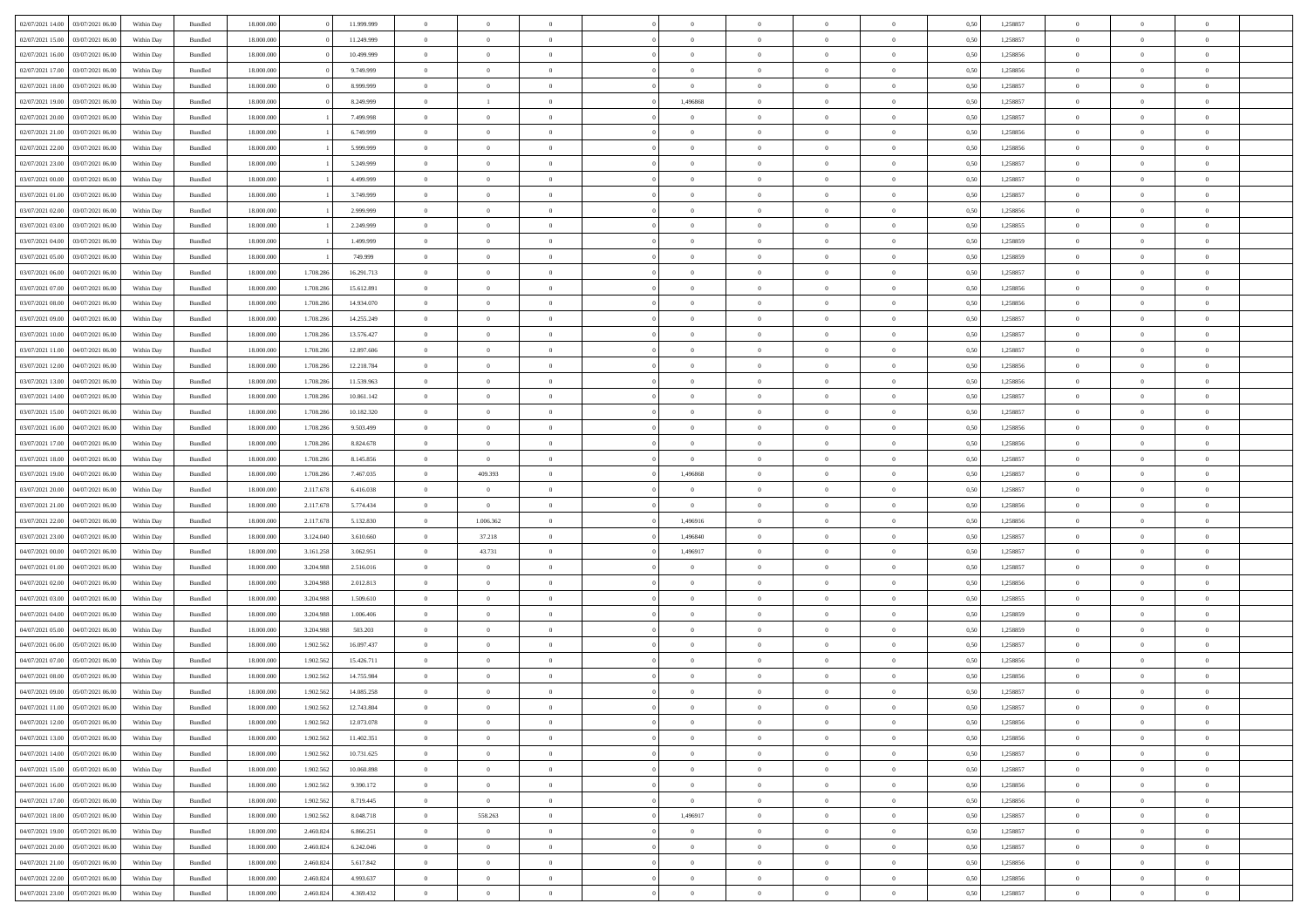| 05/07/2021 00:00                  | 05/07/2021 06:00 | Within Day | Bundled            | 18.000.000 | 2.460.824 | 3.745.228  | $\overline{0}$ | 186.069        |                | 1,496917       | $\bf{0}$       | $\overline{0}$ | $\theta$       | 0,50 | 1,258857 | $\theta$       | $\theta$       | $\theta$                 |  |
|-----------------------------------|------------------|------------|--------------------|------------|-----------|------------|----------------|----------------|----------------|----------------|----------------|----------------|----------------|------|----------|----------------|----------------|--------------------------|--|
| 05/07/2021 01:00                  | 05/07/2021 06.00 | Within Day | Bundled            | 18.000.00  | 2.646.893 | 2.965.965  | $\overline{0}$ | $\overline{0}$ | $\overline{0}$ | $\overline{0}$ | $\,$ 0         | $\bf{0}$       | $\bf{0}$       | 0,50 | 1,258857 | $\,$ 0 $\,$    | $\overline{0}$ | $\overline{0}$           |  |
|                                   |                  |            |                    |            |           |            |                |                |                |                |                |                |                |      |          |                |                |                          |  |
| 05/07/2021 02:00                  | 05/07/2021 06:00 | Within Day | Bundled            | 18,000,000 | 2.646.893 | 2.372.772  | $\overline{0}$ | 1.736.942      | $\overline{0}$ | 1.496916       | $\bf{0}$       | $\overline{0}$ | $\overline{0}$ | 0.50 | 1,258856 | $\bf{0}$       | $\overline{0}$ | $\overline{0}$           |  |
| 05/07/2021 03:00                  | 05/07/2021 06:00 | Within Day | Bundled            | 18.000.000 | 4.383.835 | 476.873    | $\overline{0}$ | 64.479         | $\overline{0}$ | 1,496736       | $\bf{0}$       | $\overline{0}$ | $\overline{0}$ | 0,50 | 1,258855 | $\,$ 0 $\,$    | $\overline{0}$ | $\overline{0}$           |  |
| 05/07/2021 04:00                  | 05/07/2021 06.00 | Within Day | Bundled            | 18.000.000 | 4.448.314 | 274.929    | $\overline{0}$ | $\theta$       | $\overline{0}$ |                | $\overline{0}$ | $\overline{0}$ | $\bf{0}$       | 0,50 | 1,258859 | $\theta$       | $\overline{0}$ | $\overline{0}$           |  |
| 05/07/2021 05:00                  | 05/07/2021 06:00 | Within Day | Bundled            | 18,000,000 | 4.448.314 | 137,464    | $\overline{0}$ | $\overline{0}$ | $\overline{0}$ | $\overline{0}$ | $\bf{0}$       | $\theta$       | $\overline{0}$ | 0.50 | 1.258859 | $\,0\,$        | $\theta$       | $\overline{0}$           |  |
| 05/07/2021 06:00                  | 06/07/2021 06:00 | Within Day | Bundled            | 18.000.000 |           | 17.999.999 | $\overline{0}$ | $\theta$       | $\overline{0}$ | $\overline{0}$ | $\,$ 0         | $\overline{0}$ | $\overline{0}$ | 0,50 | 1,258857 | $\,$ 0 $\,$    | $\theta$       | $\overline{0}$           |  |
| 05/07/2021 07:00                  | 06/07/2021 06.00 | Within Day | Bundled            | 18.000.000 |           | 17.249.999 | $\overline{0}$ | $\theta$       | $\overline{0}$ | $\overline{0}$ | $\,$ 0         | $\overline{0}$ | $\bf{0}$       | 0,50 | 1,258856 | $\,$ 0 $\,$    | $\overline{0}$ | $\overline{0}$           |  |
| 05/07/2021 08:00                  | 06/07/2021 06:00 | Within Day | Bundled            | 18,000,000 |           | 16.499.999 | $\overline{0}$ | $\overline{0}$ | $\overline{0}$ | $\overline{0}$ | $\bf{0}$       | $\overline{0}$ | $\overline{0}$ | 0.50 | 1.258856 | $\theta$       | $\theta$       | $\overline{0}$           |  |
| 05/07/2021 09:00                  | 06/07/2021 06:00 | Within Day | Bundled            | 18.000.000 |           | 15.749.999 | $\overline{0}$ | $\overline{0}$ | $\overline{0}$ | $\overline{0}$ | $\,$ 0         | $\overline{0}$ | $\bf{0}$       | 0,50 | 1,258857 | $\,$ 0 $\,$    | $\overline{0}$ | $\overline{0}$           |  |
| 05/07/2021 10:00                  | 06/07/2021 06.00 | Within Day | Bundled            | 18.000.000 |           | 14.999.999 | $\overline{0}$ | $\theta$       | $\overline{0}$ | $\overline{0}$ | $\,$ 0         | $\overline{0}$ | $\bf{0}$       | 0,50 | 1,258857 | $\,$ 0 $\,$    | $\overline{0}$ | $\overline{0}$           |  |
|                                   | 06/07/2021 06:00 |            | Bundled            | 18,000,000 |           |            |                | $\overline{0}$ | $\overline{0}$ |                |                | $\overline{0}$ |                |      |          |                | $\overline{0}$ |                          |  |
| 05/07/2021 11:00                  |                  | Within Day |                    |            |           | 14.249.999 | $\overline{0}$ |                |                | $\overline{0}$ | $\bf{0}$       |                | $\mathbf{0}$   | 0.50 | 1,258857 | $\bf{0}$       |                | $\overline{\phantom{a}}$ |  |
| 05/07/2021 12:00                  | 06/07/2021 06:00 | Within Day | Bundled            | 18.000.000 |           | 13.499.999 | $\overline{0}$ | $\theta$       | $\overline{0}$ | $\overline{0}$ | $\bf{0}$       | $\overline{0}$ | $\overline{0}$ | 0,50 | 1,258856 | $\,$ 0 $\,$    | $\theta$       | $\overline{0}$           |  |
| 05/07/2021 13:00                  | 06/07/2021 06.00 | Within Day | Bundled            | 18.000.000 |           | 12.749.999 | $\overline{0}$ | $\theta$       | $\overline{0}$ | $\overline{0}$ | $\overline{0}$ | $\overline{0}$ | $\bf{0}$       | 0,50 | 1,258856 | $\,$ 0 $\,$    | $\overline{0}$ | $\overline{0}$           |  |
| 05/07/2021 14:00                  | 06/07/2021 06:00 | Within Day | Bundled            | 18,000,000 |           | 11.999.999 | $\overline{0}$ | $\overline{0}$ | $\overline{0}$ | $\overline{0}$ | $\bf{0}$       | $\Omega$       | $\overline{0}$ | 0.50 | 1.258857 | $\theta$       | $\theta$       | $\overline{0}$           |  |
| 05/07/2021 15:00                  | 06/07/2021 06:00 | Within Day | Bundled            | 18.000.000 |           | 11.249.999 | $\overline{0}$ | $\overline{0}$ | $\overline{0}$ | $\overline{0}$ | $\,$ 0         | $\overline{0}$ | $\overline{0}$ | 0,50 | 1,258857 | $\,$ 0 $\,$    | $\theta$       | $\overline{0}$           |  |
| 05/07/2021 16:00                  | 06/07/2021 06.00 | Within Day | Bundled            | 18.000.000 |           | 10.499.999 | $\overline{0}$ | 1.300.008      | $\Omega$       | 1,496840       | $\bf{0}$       | $\overline{0}$ | $\bf{0}$       | 0,50 | 1,258856 | $\,$ 0 $\,$    | $\overline{0}$ | $\overline{0}$           |  |
| 05/07/2021 17:00                  | 06/07/2021 06:00 | Within Day | Bundled            | 18,000,000 | 1,300,007 | 8.542.849  | $\overline{0}$ | $\overline{0}$ | $\overline{0}$ | $\overline{0}$ | $\bf{0}$       | $\overline{0}$ | $\bf{0}$       | 0.50 | 1.258856 | $\,0\,$        | $\overline{0}$ | $\overline{0}$           |  |
| 05/07/2021 18:00                  | 06/07/2021 06:00 | Within Day | Bundled            | 18.000.000 | 1.300.007 | 7.885.707  | $\overline{0}$ | $\overline{0}$ | $\overline{0}$ | $\overline{0}$ | $\,$ 0         | $\overline{0}$ | $\bf{0}$       | 0,50 | 1,258857 | $\,$ 0 $\,$    | $\overline{0}$ | $\overline{0}$           |  |
| 05/07/2021 19:00                  | 06/07/2021 06.00 | Within Day | Bundled            | 18.000.000 | 1.300.007 | 7.228.565  | $\overline{0}$ | $\theta$       | $\overline{0}$ | $\overline{0}$ | $\,$ 0         | $\bf{0}$       | $\bf{0}$       | 0,50 | 1,258857 | $\,$ 0 $\,$    | $\overline{0}$ | $\overline{0}$           |  |
| 05/07/2021 20.00                  | 06/07/2021 06:00 | Within Day | Bundled            | 18,000,000 | 1,300,007 | 6.571.422  | $\overline{0}$ | $\overline{0}$ | $\overline{0}$ | $\overline{0}$ | $\bf{0}$       | $\overline{0}$ | $\mathbf{0}$   | 0.50 | 1,258857 | $\bf{0}$       | $\overline{0}$ | $\overline{0}$           |  |
| 05/07/2021 21:00                  | 06/07/2021 06:00 | Within Day | Bundled            | 18.000.000 | 1.300.007 | 5.914.280  | $\overline{0}$ | $\overline{0}$ | $\overline{0}$ | $\overline{0}$ | $\bf{0}$       | $\overline{0}$ | $\overline{0}$ | 0,50 | 1,258856 | $\,$ 0 $\,$    | $\overline{0}$ | $\overline{0}$           |  |
| 05/07/2021 22.00                  | 06/07/2021 06.00 | Within Day | Bundled            | 18.000.000 | 1.300.007 | 5.257.138  | $\overline{0}$ | $\theta$       | $\overline{0}$ | $\overline{0}$ | $\bf{0}$       | $\overline{0}$ | $\bf{0}$       | 0,50 | 1,258856 | $\,$ 0 $\,$    | $\overline{0}$ | $\overline{0}$           |  |
|                                   |                  |            |                    |            |           |            |                |                |                |                |                |                |                |      |          |                |                |                          |  |
| 05/07/2021 23.00                  | 06/07/2021 06:00 | Within Day | Bundled            | 18,000,000 | 1,300,007 | 4.599.995  | $\overline{0}$ | $\overline{0}$ | $\overline{0}$ | $\overline{0}$ | $\bf{0}$       | $\Omega$       | $\bf{0}$       | 0.50 | 1.258857 | $\,0\,$        | $\theta$       | $\overline{0}$           |  |
| 06/07/2021 00:00                  | 06/07/2021 06:00 | Within Day | Bundled            | 18.000.000 | 1.300.007 | 3.942.853  | $\overline{0}$ | $\theta$       | $\overline{0}$ | $\overline{0}$ | $\,$ 0         | $\overline{0}$ | $\overline{0}$ | 0,50 | 1,258857 | $\,$ 0 $\,$    | $\theta$       | $\overline{0}$           |  |
| 06/07/2021 01:00                  | 06/07/2021 06.00 | Within Day | Bundled            | 18.000.000 | 1.300.007 | 3.285.711  | $\overline{0}$ | $\theta$       | $\overline{0}$ |                | $\bf{0}$       | $\overline{0}$ | $\bf{0}$       | 0,50 | 1,258857 | $\theta$       | $\overline{0}$ | $\overline{0}$           |  |
| 06/07/2021 02:00                  | 06/07/2021 06:00 | Within Day | Bundled            | 18,000,000 | 1,300,007 | 2.628.569  | $\overline{0}$ | $\overline{0}$ | $\overline{0}$ | $\overline{0}$ | $\bf{0}$       | $\overline{0}$ | $\bf{0}$       | 0.50 | 1.258856 | $\theta$       | $\overline{0}$ | $\overline{0}$           |  |
| 06/07/2021 03:00                  | 06/07/2021 06:00 | Within Day | Bundled            | 18.000.000 | 1.300.007 | 1.971.426  | $\overline{0}$ | $\overline{0}$ | $\overline{0}$ | $\overline{0}$ | $\,$ 0         | $\overline{0}$ | $\bf{0}$       | 0,50 | 1,258855 | $\,$ 0 $\,$    | $\overline{0}$ | $\overline{0}$           |  |
| 06/07/2021 04:00                  | 06/07/2021 06.00 | Within Day | Bundled            | 18.000.000 | 1.300.007 | 1.314.284  | $\overline{0}$ | $\overline{0}$ | $\overline{0}$ | $\overline{0}$ | $\bf{0}$       | $\bf{0}$       | $\bf{0}$       | 0,50 | 1,258859 | $\,$ 0 $\,$    | $\overline{0}$ | $\overline{0}$           |  |
| 06/07/2021 05:00                  | 06/07/2021 06:00 | Within Day | Bundled            | 18,000,000 | 1,300,007 | 657.142    | $\overline{0}$ | $\overline{0}$ | $\overline{0}$ | $\overline{0}$ | $\bf{0}$       | $\overline{0}$ | $\mathbf{0}$   | 0.50 | 1,258859 | $\bf{0}$       | $\overline{0}$ | $\overline{\phantom{a}}$ |  |
| 06/07/2021 06:00                  | 07/07/2021 06:00 | Within Dav | Bundled            | 18.000.000 |           | 17.999.999 | $\overline{0}$ | $\overline{0}$ | $\overline{0}$ | $\overline{0}$ | $\bf{0}$       | $\overline{0}$ | $\overline{0}$ | 0.50 | 1,258857 | $\theta$       | $\overline{0}$ | $\overline{0}$           |  |
| 06/07/2021 07:00                  | 07/07/2021 06.00 | Within Day | Bundled            | 18.000.000 |           | 17.249.999 | $\overline{0}$ | $\theta$       | $\overline{0}$ | $\overline{0}$ | $\,$ 0         | $\overline{0}$ | $\bf{0}$       | 0,50 | 1,258856 | $\,$ 0 $\,$    | $\overline{0}$ | $\overline{0}$           |  |
| 06/07/2021 08:00                  | 07/07/2021 06:00 | Within Day | Bundled            | 18,000,000 |           | 16.499.999 | $\overline{0}$ | $\overline{0}$ | $\overline{0}$ | $\overline{0}$ | $\bf{0}$       | $\overline{0}$ | $\overline{0}$ | 0.50 | 1.258856 | $\theta$       | $\theta$       | $\overline{0}$           |  |
| 06/07/2021 09:00                  | 07/07/2021 06:00 | Within Dav | Bundled            | 18.000.000 |           | 15.749.999 | $\overline{0}$ | $\theta$       | $\Omega$       | $\overline{0}$ | $\bf{0}$       | $\overline{0}$ | $\overline{0}$ | 0.50 | 1,258857 | $\theta$       | $\overline{0}$ | $\overline{0}$           |  |
|                                   |                  |            |                    |            |           |            | $\overline{0}$ | $\theta$       | $\overline{0}$ |                |                | $\overline{0}$ |                |      |          |                |                | $\overline{0}$           |  |
| 06/07/2021 10:00                  | 07/07/2021 06.00 | Within Day | Bundled            | 18.000.000 |           | 14.999.999 |                |                |                | $\overline{0}$ | $\,$ 0         |                | $\bf{0}$       | 0,50 | 1,258857 | $\,$ 0 $\,$    | $\overline{0}$ |                          |  |
| 06/07/2021 11:00                  | 07/07/2021 06:00 | Within Day | Bundled            | 18,000,000 |           | 14.249.999 | $\overline{0}$ | $\overline{0}$ | $\overline{0}$ | $\overline{0}$ | $\bf{0}$       | $\overline{0}$ | $\bf{0}$       | 0.50 | 1.258857 | $\,0\,$        | $\overline{0}$ | $\overline{0}$           |  |
| 06/07/2021 12:00                  | 07/07/2021 06:00 | Within Dav | Bundled            | 18.000.000 |           | 13.499.999 | $\overline{0}$ | $\overline{0}$ | $\overline{0}$ | $\overline{0}$ | $\overline{0}$ | $\overline{0}$ | $\overline{0}$ | 0.50 | 1,258856 | $\theta$       | $\overline{0}$ | $\overline{0}$           |  |
| 06/07/2021 13:00                  | 07/07/2021 06.00 | Within Day | Bundled            | 18.000.000 |           | 12.749.999 | $\overline{0}$ | $\overline{0}$ | $\overline{0}$ | $\overline{0}$ | $\bf{0}$       | $\bf{0}$       | $\bf{0}$       | 0,50 | 1,258856 | $\,$ 0 $\,$    | $\overline{0}$ | $\overline{0}$           |  |
| 06/07/2021 14:00                  | 07/07/2021 06:00 | Within Day | Bundled            | 18,000,000 |           | 11.999.999 | $\overline{0}$ | $\overline{0}$ | $\overline{0}$ | $\overline{0}$ | $\bf{0}$       | $\overline{0}$ | $\mathbf{0}$   | 0.50 | 1,258857 | $\bf{0}$       | $\overline{0}$ | $\overline{0}$           |  |
| 06/07/2021 15:00                  | 07/07/2021 06:00 | Within Dav | Bundled            | 18.000.000 |           | 11.249.999 | $\overline{0}$ | $\overline{0}$ | $\Omega$       | $\overline{0}$ | $\bf{0}$       | $\overline{0}$ | $\overline{0}$ | 0.50 | 1,258857 | $\theta$       | $\overline{0}$ | $\overline{0}$           |  |
| 06/07/2021 16:00                  | 07/07/2021 06.00 | Within Day | Bundled            | 18.000.000 |           | 10.499.999 | $\overline{0}$ | $\theta$       | $\overline{0}$ | $\overline{0}$ | $\,$ 0         | $\overline{0}$ | $\bf{0}$       | 0,50 | 1,258856 | $\,$ 0 $\,$    | $\overline{0}$ | $\overline{0}$           |  |
| 06/07/2021 17:00                  | 07/07/2021 06:00 | Within Day | Bundled            | 18,000,000 |           | 9.749.999  | $\overline{0}$ | $\theta$       | $\overline{0}$ | $\overline{0}$ | $\bf{0}$       | $\Omega$       | $\overline{0}$ | 0.50 | 1.258856 | $\,0\,$        | $\theta$       | $\overline{0}$           |  |
| 06/07/2021 18:00                  | 07/07/2021 06:00 | Within Dav | Bundled            | 18.000.000 |           | 8.999.999  | $\overline{0}$ | $\Omega$       | $\Omega$       | $\Omega$       | $\bf{0}$       | $\overline{0}$ | $\bf{0}$       | 0.50 | 1,258857 | $\theta$       | $\theta$       | $\overline{0}$           |  |
| 06/07/2021 19:00                  | 07/07/2021 06:00 | Within Day | Bundled            | 18.000.000 |           | 8.249.999  | $\overline{0}$ | $\overline{0}$ | $\overline{0}$ | $\bf{0}$       | $\,$ 0         | $\bf{0}$       | $\bf{0}$       | 0,50 | 1,258857 | $\,$ 0 $\,$    | $\overline{0}$ | $\overline{0}$           |  |
| 06/07/2021 20:00 07/07/2021 06:00 |                  | Within Day | $\mathbf B$ undled | 18.000.000 |           | 7.499.999  | $\bf{0}$       | $\bf{0}$       |                | $^{\circ}$     | $\Omega$       |                |                | 0,50 | 1,258857 | $\bf{0}$       | $\bf{0}$       |                          |  |
| 06/07/2021 21:00                  | 07/07/2021 06:00 | Within Day | Bundled            | 18.000.000 |           | 6.749.999  | $\overline{0}$ | $\overline{0}$ | $\overline{0}$ | $\overline{0}$ | $\overline{0}$ | $\overline{0}$ | $\mathbf{0}$   | 0,50 | 1,258856 | $\theta$       | $\overline{0}$ | $\overline{0}$           |  |
|                                   |                  |            |                    |            |           |            |                |                |                |                |                |                |                |      |          |                |                |                          |  |
| 06/07/2021 22:00                  | 07/07/2021 06:00 | Within Day | Bundled            | 18.000.000 |           | 5.999.999  | $\overline{0}$ | $\overline{0}$ | $\overline{0}$ | $\bf{0}$       | $\overline{0}$ | $\overline{0}$ | $\mathbf{0}$   | 0,50 | 1,258856 | $\bf{0}$       | $\overline{0}$ | $\bf{0}$                 |  |
| 06/07/2021 23:00                  | 07/07/2021 06:00 | Within Day | Bundled            | 18,000,000 |           | 5.249.999  | $\overline{0}$ | $\overline{0}$ | $\overline{0}$ | $\overline{0}$ | $\overline{0}$ | $\overline{0}$ | $\mathbf{0}$   | 0.50 | 1.258857 | $\overline{0}$ | $\bf{0}$       | $\bf{0}$                 |  |
| 07/07/2021 00:00                  | 07/07/2021 06:00 | Within Day | Bundled            | 18.000.000 |           | 4.499.999  | $\overline{0}$ | $\overline{0}$ | $\overline{0}$ | $\overline{0}$ | $\overline{0}$ | $\overline{0}$ | $\mathbf{0}$   | 0,50 | 1,258857 | $\overline{0}$ | $\theta$       | $\overline{0}$           |  |
| 07/07/2021 01:00                  | 07/07/2021 06:00 | Within Day | Bundled            | 18.000.000 |           | 3.749.999  | $\overline{0}$ | $\overline{0}$ | $\overline{0}$ | $\overline{0}$ | $\bf{0}$       | $\bf{0}$       | $\bf{0}$       | 0,50 | 1,258857 | $\bf{0}$       | $\overline{0}$ | $\overline{0}$           |  |
| 07/07/2021 02:00                  | 07/07/2021 06:00 | Within Day | Bundled            | 18.000.000 |           | 2.999.999  | $\overline{0}$ | $\overline{0}$ | $\overline{0}$ | $\overline{0}$ | $\bf{0}$       | $\overline{0}$ | $\mathbf{0}$   | 0.50 | 1.258856 | $\,$ 0 $\,$    | $\overline{0}$ | $\overline{0}$           |  |
| 07/07/2021 03:00                  | 07/07/2021 06:00 | Within Day | Bundled            | 18.000.000 |           | 2.249.999  | $\overline{0}$ | $\overline{0}$ | $\overline{0}$ | $\overline{0}$ | $\overline{0}$ | $\overline{0}$ | $\overline{0}$ | 0,50 | 1,258855 | $\overline{0}$ | $\theta$       | $\overline{0}$           |  |
| 07/07/2021 04:00                  | 07/07/2021 06:00 | Within Day | Bundled            | 18.000.000 |           | 1.499.999  | $\overline{0}$ | $\,$ 0         | $\overline{0}$ | $\bf{0}$       | $\overline{0}$ | $\overline{0}$ | $\bf{0}$       | 0,50 | 1,258859 | $\,$ 0 $\,$    | $\overline{0}$ | $\overline{0}$           |  |
| 07/07/2021 05:00                  | 07/07/2021 06:00 | Within Day | Bundled            | 18,000,000 |           | 749.999    | $\overline{0}$ | $\overline{0}$ | $\overline{0}$ | $\overline{0}$ | $\bf{0}$       | $\overline{0}$ | $\mathbf{0}$   | 0.50 | 1.258859 | $\mathbf{0}$   | $\bf{0}$       | $\bf{0}$                 |  |
| 07/07/2021 06:00                  | 08/07/2021 06:00 | Within Dav | Bundled            | 18.000.000 |           | 17.999.999 | $\overline{0}$ | $\overline{0}$ | $\overline{0}$ | $\overline{0}$ | $\overline{0}$ | $\overline{0}$ | $\overline{0}$ | 0,50 | 1,258857 | $\overline{0}$ | $\theta$       | $\overline{0}$           |  |
| 07/07/2021 07:00                  | 08/07/2021 06:00 | Within Day | Bundled            | 18.000.000 |           | 17.249.999 | $\overline{0}$ | $\overline{0}$ | $\overline{0}$ | $\bf{0}$       | $\bf{0}$       | $\bf{0}$       | $\bf{0}$       | 0,50 | 1,258856 | $\bf{0}$       | $\overline{0}$ | $\bf{0}$                 |  |
|                                   |                  |            |                    |            |           |            |                |                |                |                |                |                |                |      |          |                |                |                          |  |
| 07/07/2021 08:00 08/07/2021 06:00 |                  | Within Day | Bundled            | 18.000.000 |           | 16.499.999 | $\overline{0}$ | $\,$ 0 $\,$    | $\overline{0}$ | $\overline{0}$ | $\,$ 0 $\,$    | $\overline{0}$ | $\,$ 0 $\,$    | 0,50 | 1,258856 | $\overline{0}$ | $\,$ 0 $\,$    | $\,$ 0 $\,$              |  |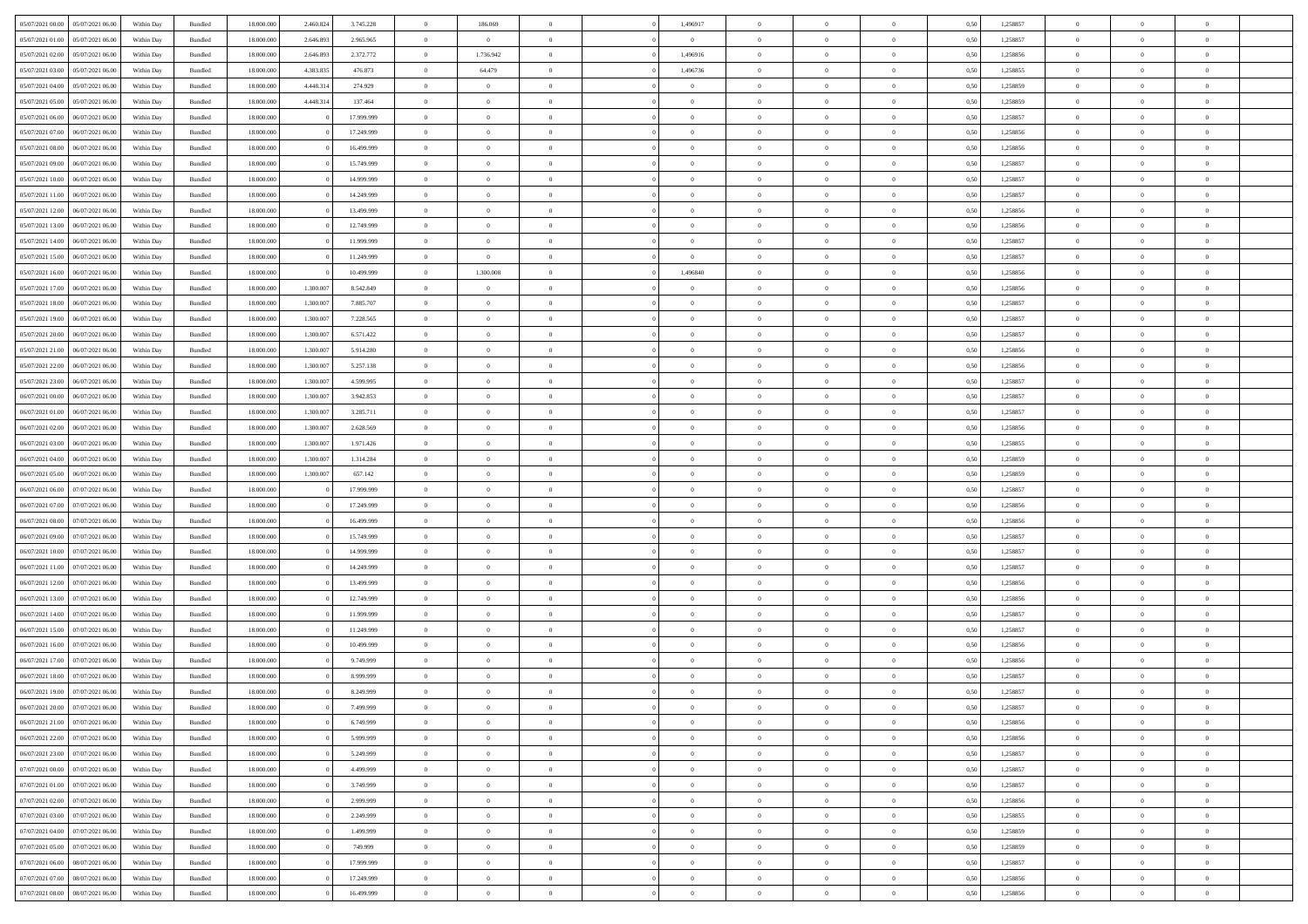| 07/07/2021 09:00                  | 08/07/2021 06:00 | Within Day | Bundled            | 18.000.000 | 15.749.999 | $\overline{0}$ | $\theta$       |                | $\Omega$       | $\Omega$       | $\Omega$       | $\theta$       | 0.50 | 1,258857 | $\theta$       | $\overline{0}$ | $\theta$       |  |
|-----------------------------------|------------------|------------|--------------------|------------|------------|----------------|----------------|----------------|----------------|----------------|----------------|----------------|------|----------|----------------|----------------|----------------|--|
| 07/07/2021 10:00                  | 08/07/2021 06:00 | Within Day | Bundled            | 18.000.000 | 14.999.999 | $\overline{0}$ | $\theta$       | $\overline{0}$ | $\overline{0}$ | $\bf{0}$       | $\overline{0}$ | $\overline{0}$ | 0,50 | 1,258857 | $\theta$       | $\theta$       | $\overline{0}$ |  |
| 07/07/2021 11:00                  | 08/07/2021 06:00 | Within Day | Bundled            | 18.000.000 | 14.249.999 | $\overline{0}$ | $\overline{0}$ | $\overline{0}$ | $\bf{0}$       | $\bf{0}$       | $\bf{0}$       | $\bf{0}$       | 0,50 | 1,258857 | $\bf{0}$       | $\overline{0}$ | $\overline{0}$ |  |
| 07/07/2021 12:00                  | 08/07/2021 06:00 | Within Dav | Bundled            | 18.000.000 | 13.499.999 | $\overline{0}$ | $\theta$       | $\overline{0}$ | $\overline{0}$ | $\bf{0}$       | $\overline{0}$ | $\overline{0}$ | 0.50 | 1.258856 | $\theta$       | $\theta$       | $\overline{0}$ |  |
| 07/07/2021 13:00                  | 08/07/2021 06:00 | Within Day | Bundled            | 18.000.000 | 12.749.999 | $\overline{0}$ | $\theta$       | $\overline{0}$ | $\overline{0}$ | $\bf{0}$       | $\overline{0}$ | $\bf{0}$       | 0,50 | 1,258856 | $\theta$       | $\theta$       | $\overline{0}$ |  |
|                                   |                  |            |                    |            |            |                |                |                |                |                |                |                |      |          |                |                |                |  |
| 07/07/2021 14:00                  | 08/07/2021 06:00 | Within Day | Bundled            | 18.000.000 | 11.999.999 | $\overline{0}$ | $\bf{0}$       | $\overline{0}$ | $\bf{0}$       | $\overline{0}$ | $\overline{0}$ | $\mathbf{0}$   | 0,50 | 1,258857 | $\bf{0}$       | $\overline{0}$ | $\bf{0}$       |  |
| 07/07/2021 15:00                  | 08/07/2021 06:00 | Within Dav | Bundled            | 18.000.000 | 11.249.999 | $\overline{0}$ | $\overline{0}$ | $\overline{0}$ | $\overline{0}$ | $\bf{0}$       | $\overline{0}$ | $\overline{0}$ | 0.50 | 1,258857 | $\theta$       | $\overline{0}$ | $\overline{0}$ |  |
| 07/07/2021 16:00                  | 08/07/2021 06:00 | Within Day | Bundled            | 18.000.000 | 10.499.999 | $\overline{0}$ | $\theta$       | $\overline{0}$ | $\overline{0}$ | $\bf{0}$       | $\overline{0}$ | $\bf{0}$       | 0,50 | 1,258856 | $\theta$       | $\theta$       | $\overline{0}$ |  |
| 07/07/2021 17:00                  | 08/07/2021 06:00 | Within Day | Bundled            | 18.000.000 | 9.749.999  | $\overline{0}$ | $\overline{0}$ | $\overline{0}$ | $\bf{0}$       | $\bf{0}$       | $\bf{0}$       | $\bf{0}$       | 0,50 | 1,258856 | $\,0\,$        | $\overline{0}$ | $\overline{0}$ |  |
| 07/07/2021 18:00                  | 08/07/2021 06:00 | Within Dav | Bundled            | 18.000.000 | 8.999.999  | $\overline{0}$ | $\overline{0}$ | $\overline{0}$ | $\overline{0}$ | $\overline{0}$ | $\overline{0}$ | $\overline{0}$ | 0.50 | 1,258857 | $\theta$       | $\overline{0}$ | $\overline{0}$ |  |
| 07/07/2021 19:00                  | 08/07/2021 06:00 | Within Day | Bundled            | 18.000.000 | 8.249.999  | $\overline{0}$ | $\theta$       | $\overline{0}$ | $\overline{0}$ | $\bf{0}$       | $\overline{0}$ | $\bf{0}$       | 0,50 | 1,258857 | $\theta$       | $\theta$       | $\overline{0}$ |  |
| 07/07/2021 20.00                  | 08/07/2021 06:00 | Within Day | Bundled            | 18.000.000 | 7.499.999  | $\overline{0}$ | $\overline{0}$ | $\overline{0}$ | $\bf{0}$       | $\bf{0}$       | $\bf{0}$       | $\bf{0}$       | 0,50 | 1,258857 | $\bf{0}$       | $\overline{0}$ | $\overline{0}$ |  |
|                                   |                  |            |                    |            |            |                |                |                |                |                |                |                |      |          |                |                |                |  |
| 07/07/2021 21:00                  | 08/07/2021 06:00 | Within Dav | Bundled            | 18.000.000 | 6.749.999  | $\overline{0}$ | $\overline{0}$ | $\overline{0}$ | $\overline{0}$ | $\bf{0}$       | $\overline{0}$ | $\overline{0}$ | 0.50 | 1.258856 | $\theta$       | $\theta$       | $\overline{0}$ |  |
| 07/07/2021 22.00                  | 08/07/2021 06:00 | Within Day | Bundled            | 18.000.000 | 5.999.999  | $\overline{0}$ | $\theta$       | $\overline{0}$ | $\overline{0}$ | $\bf{0}$       | $\overline{0}$ | $\overline{0}$ | 0,50 | 1,258856 | $\theta$       | $\theta$       | $\overline{0}$ |  |
| 07/07/2021 23.00                  | 08/07/2021 06:00 | Within Day | Bundled            | 18.000.000 | 5.249.999  | $\overline{0}$ | $\bf{0}$       | $\overline{0}$ | $\bf{0}$       | $\overline{0}$ | $\overline{0}$ | $\mathbf{0}$   | 0,50 | 1,258857 | $\overline{0}$ | $\overline{0}$ | $\bf{0}$       |  |
| 08/07/2021 00:00                  | 08/07/2021 06:00 | Within Dav | Bundled            | 18.000.000 | 4.499.999  | $\overline{0}$ | $\overline{0}$ | $\overline{0}$ | $\overline{0}$ | $\overline{0}$ | $\overline{0}$ | $\overline{0}$ | 0.50 | 1,258857 | $\theta$       | $\overline{0}$ | $\overline{0}$ |  |
| 08/07/2021 01:00                  | 08/07/2021 06:00 | Within Day | Bundled            | 18.000.000 | 3.749.999  | $\overline{0}$ | $\theta$       | $\overline{0}$ | $\overline{0}$ | $\bf{0}$       | $\overline{0}$ | $\bf{0}$       | 0,50 | 1,258857 | $\theta$       | $\theta$       | $\overline{0}$ |  |
| 08/07/2021 02:00                  | 08/07/2021 06:00 | Within Day | Bundled            | 18.000.000 | 2.999.999  | $\overline{0}$ | $\overline{0}$ | $\overline{0}$ | $\bf{0}$       | $\bf{0}$       | $\bf{0}$       | $\bf{0}$       | 0,50 | 1,258856 | $\,0\,$        | $\overline{0}$ | $\overline{0}$ |  |
| 08/07/2021 03:00                  | 08/07/2021 06:00 | Within Dav | Bundled            | 18.000.000 | 2.249.999  | $\overline{0}$ | $\overline{0}$ | $\overline{0}$ | $\overline{0}$ | $\overline{0}$ | $\overline{0}$ | $\overline{0}$ | 0.50 | 1,258855 | $\theta$       | $\overline{0}$ | $\overline{0}$ |  |
| 08/07/2021 04:00                  | 08/07/2021 06:00 | Within Day | Bundled            | 18.000.000 | 1.499.999  | $\overline{0}$ | $\theta$       | $\overline{0}$ | $\overline{0}$ | $\bf{0}$       | $\overline{0}$ | $\bf{0}$       | 0,50 | 1,258859 | $\theta$       | $\theta$       | $\overline{0}$ |  |
|                                   |                  |            |                    |            |            |                |                |                |                |                |                |                |      |          |                |                |                |  |
| 08/07/2021 05:00                  | 08/07/2021 06:00 | Within Day | Bundled            | 18.000.000 | 749.999    | $\overline{0}$ | $\overline{0}$ | $\overline{0}$ | $\bf{0}$       | $\bf{0}$       | $\bf{0}$       | $\bf{0}$       | 0,50 | 1,258859 | $\,0\,$        | $\overline{0}$ | $\overline{0}$ |  |
| 08/07/2021 06:00                  | 09/07/2021 06:00 | Within Day | Bundled            | 18.000.000 | 17.999.999 | $\overline{0}$ | $\overline{0}$ | $\overline{0}$ | $\overline{0}$ | $\bf{0}$       | $\overline{0}$ | $\overline{0}$ | 0.50 | 1.258857 | $\theta$       | $\theta$       | $\overline{0}$ |  |
| 08/07/2021 07:00                  | 09/07/2021 06:00 | Within Day | Bundled            | 18.000.000 | 17.249.999 | $\overline{0}$ | $\theta$       | $\overline{0}$ | $\overline{0}$ | $\bf{0}$       | $\overline{0}$ | $\bf{0}$       | 0,50 | 1,258856 | $\theta$       | $\overline{0}$ | $\overline{0}$ |  |
| 08/07/2021 08:00                  | 09/07/2021 06:00 | Within Day | Bundled            | 18.000.000 | 16.499.999 | $\overline{0}$ | $\bf{0}$       | $\overline{0}$ | $\bf{0}$       | $\overline{0}$ | $\overline{0}$ | $\mathbf{0}$   | 0,50 | 1,258856 | $\overline{0}$ | $\overline{0}$ | $\bf{0}$       |  |
| 08/07/2021 09:00                  | 09/07/2021 06:00 | Within Dav | Bundled            | 18.000.000 | 15.749.999 | $\overline{0}$ | $\overline{0}$ | $\overline{0}$ | $\overline{0}$ | $\overline{0}$ | $\overline{0}$ | $\overline{0}$ | 0.50 | 1,258857 | $\theta$       | $\theta$       | $\overline{0}$ |  |
| 08/07/2021 10:00                  | 09/07/2021 06:00 | Within Day | Bundled            | 18.000.000 | 14.999.999 | $\overline{0}$ | $\theta$       | $\overline{0}$ | $\overline{0}$ | $\bf{0}$       | $\overline{0}$ | $\bf{0}$       | 0,50 | 1,258857 | $\theta$       | $\theta$       | $\overline{0}$ |  |
| 08/07/2021 11:00                  | 09/07/2021 06:00 | Within Day | Bundled            | 18.000.000 | 14.249.999 | $\overline{0}$ | $\overline{0}$ | $\overline{0}$ | $\bf{0}$       | $\bf{0}$       | $\bf{0}$       | $\bf{0}$       | 0,50 | 1,258857 | $\,0\,$        | $\overline{0}$ | $\overline{0}$ |  |
| 08/07/2021 12:00                  | 09/07/2021 06:00 | Within Day | Bundled            | 18.000.000 | 13.499.999 | $\overline{0}$ | $\overline{0}$ | $\overline{0}$ | $\overline{0}$ | $\overline{0}$ | $\overline{0}$ | $\overline{0}$ | 0.50 | 1,258856 | $\theta$       | $\overline{0}$ | $\overline{0}$ |  |
|                                   |                  |            |                    |            |            |                |                |                |                |                |                |                |      |          |                |                |                |  |
| 08/07/2021 13:00                  | 09/07/2021 06:00 | Within Day | Bundled            | 18.000.000 | 12.749.999 | $\overline{0}$ | $\theta$       | $\overline{0}$ | $\overline{0}$ | $\bf{0}$       | $\overline{0}$ | $\bf{0}$       | 0,50 | 1,258856 | $\,$ 0 $\,$    | $\theta$       | $\overline{0}$ |  |
| 08/07/2021 14:00                  | 09/07/2021 06:00 | Within Day | Bundled            | 18.000.000 | 11.999.999 | $\overline{0}$ | $\overline{0}$ | $\overline{0}$ | $\bf{0}$       | $\bf{0}$       | $\bf{0}$       | $\bf{0}$       | 0,50 | 1,258857 | $\bf{0}$       | $\overline{0}$ | $\overline{0}$ |  |
| 08/07/2021 15:00                  | 09/07/2021 06:00 | Within Day | Bundled            | 18.000.000 | 11.249.999 | $\overline{0}$ | $\Omega$       | $\Omega$       | $\Omega$       | $\Omega$       | $\Omega$       | $\overline{0}$ | 0.50 | 1,258857 | $\,0\,$        | $\theta$       | $\theta$       |  |
| 08/07/2021 16:00                  | 09/07/2021 06:00 | Within Day | Bundled            | 18.000.000 | 10.499.999 | $\overline{0}$ | $\theta$       | $\overline{0}$ | $\overline{0}$ | $\bf{0}$       | $\overline{0}$ | $\bf{0}$       | 0,50 | 1,258856 | $\theta$       | $\theta$       | $\overline{0}$ |  |
| 08/07/2021 17:00                  | 09/07/2021 06:00 | Within Day | Bundled            | 18.000.000 | 9.749.999  | $\overline{0}$ | $\overline{0}$ | $\overline{0}$ | $\bf{0}$       | $\bf{0}$       | $\overline{0}$ | $\mathbf{0}$   | 0,50 | 1,258856 | $\overline{0}$ | $\overline{0}$ | $\bf{0}$       |  |
| 08/07/2021 18:00                  | 09/07/2021 06:00 | Within Day | Bundled            | 18,000,000 | 8.999.999  | $\overline{0}$ | $\Omega$       | $\Omega$       | $\Omega$       | $\Omega$       | $\Omega$       | $\overline{0}$ | 0.50 | 1,258857 | $\theta$       | $\theta$       | $\theta$       |  |
| 08/07/2021 19:00                  | 09/07/2021 06:00 | Within Day | Bundled            | 18.000.000 | 8.249.999  | $\overline{0}$ | $\theta$       | $\overline{0}$ | $\overline{0}$ | $\bf{0}$       | $\overline{0}$ | $\bf{0}$       | 0,50 | 1,258857 | $\theta$       | $\theta$       | $\overline{0}$ |  |
| 08/07/2021 20:00                  | 09/07/2021 06:00 | Within Day | Bundled            | 18.000.000 | 7.499.999  | $\overline{0}$ | $\overline{0}$ | $\overline{0}$ | $\bf{0}$       | $\bf{0}$       | $\bf{0}$       | $\bf{0}$       | 0,50 | 1,258857 | $\,0\,$        | $\overline{0}$ | $\overline{0}$ |  |
|                                   |                  |            |                    |            |            |                | $\Omega$       |                |                | $\Omega$       | $\theta$       |                |      |          |                | $\theta$       | $\theta$       |  |
| 08/07/2021 21:00                  | 09/07/2021 06:00 | Within Day | Bundled            | 18,000,000 | 6.749.999  | $\overline{0}$ |                | $\Omega$       | $\Omega$       |                |                | $\overline{0}$ | 0.50 | 1,258856 | $\theta$       |                |                |  |
| 08/07/2021 22:00                  | 09/07/2021 06:00 | Within Day | Bundled            | 18.000.000 | 5.999.999  | $\overline{0}$ | $\theta$       | $\overline{0}$ | $\overline{0}$ | $\bf{0}$       | $\overline{0}$ | $\bf{0}$       | 0,50 | 1,258856 | $\,$ 0 $\,$    | $\overline{0}$ | $\overline{0}$ |  |
| 08/07/2021 23.00                  | 09/07/2021 06:00 | Within Day | Bundled            | 18.000.000 | 5.249.999  | $\overline{0}$ | $\overline{0}$ | $\overline{0}$ | $\bf{0}$       | $\bf{0}$       | $\bf{0}$       | $\bf{0}$       | 0,50 | 1,258857 | $\bf{0}$       | $\overline{0}$ | $\overline{0}$ |  |
| 09/07/2021 00:00                  | 09/07/2021 06:00 | Within Day | Bundled            | 18.000.000 | 4.499.999  | $\overline{0}$ | $\Omega$       | $\Omega$       | $\Omega$       | $\Omega$       | $\overline{0}$ | $\overline{0}$ | 0.50 | 1,258857 | $\,0\,$        | $\theta$       | $\theta$       |  |
| 09/07/2021 01:00                  | 09/07/2021 06:00 | Within Day | Bundled            | 18.000.000 | 3.749.999  | $\overline{0}$ | $\theta$       | $\overline{0}$ | $\overline{0}$ | $\bf{0}$       | $\overline{0}$ | $\bf{0}$       | 0,50 | 1,258857 | $\,$ 0 $\,$    | $\theta$       | $\overline{0}$ |  |
| 09/07/2021 02:00                  | 09/07/2021 06:00 | Within Day | Bundled            | 18.000.000 | 2.999.999  | $\overline{0}$ | $\overline{0}$ | $\overline{0}$ | $\bf{0}$       | $\bf{0}$       | $\bf{0}$       | $\mathbf{0}$   | 0,50 | 1,258856 | $\bf{0}$       | $\overline{0}$ | $\bf{0}$       |  |
| 09/07/2021 03:00                  | 09/07/2021 06:00 | Within Day | Bundled            | 18,000,000 | 2.249.999  | $\overline{0}$ | $\Omega$       | $\Omega$       | $\Omega$       | $\Omega$       | $\Omega$       | $\overline{0}$ | 0.50 | 1,258855 | $\theta$       | $\theta$       | $\theta$       |  |
| 09/07/2021 04:00                  | 09/07/2021 06:00 | Within Day | Bundled            | 18.000.000 | 1.499.999  | $\overline{0}$ | $\overline{0}$ | $\overline{0}$ | $\bf{0}$       | $\,$ 0         | $\bf{0}$       | $\bf{0}$       | 0,50 | 1,258859 | $\,0\,$        | $\,$ 0 $\,$    | $\overline{0}$ |  |
| 09/07/2021 05:00 09/07/2021 06:00 |                  | Within Day | $\mathbf B$ undled | 18.000.000 | 749.999    | $\bf{0}$       | $\bf{0}$       |                |                | $\bf{0}$       |                |                | 0,50 | 1,258859 | $\bf{0}$       | $\overline{0}$ |                |  |
|                                   |                  |            |                    |            |            |                |                |                |                |                |                |                |      |          |                |                |                |  |
| 09/07/2021 06:00                  | 10/07/2021 06:00 | Within Day | Bundled            | 18,000,000 | 17.999.997 | $\overline{0}$ | $\Omega$       | $\overline{0}$ | $\Omega$       | $\theta$       | $\overline{0}$ | $\overline{0}$ | 0.50 | 1,258857 | $\theta$       | $\theta$       | $\theta$       |  |
| 09/07/2021 07:00                  | 10/07/2021 06:00 | Within Day | Bundled            | 18.000.000 | 17.249.997 | $\overline{0}$ | $\,$ 0         | $\overline{0}$ | $\bf{0}$       | $\,$ 0 $\,$    | $\overline{0}$ | $\mathbf{0}$   | 0,50 | 1,258856 | $\,$ 0 $\,$    | $\overline{0}$ | $\,$ 0         |  |
| 09/07/2021 08:00                  | 10/07/2021 06:00 | Within Day | Bundled            | 18.000.000 | 16.499.997 | $\overline{0}$ | $\overline{0}$ | $\overline{0}$ | $\overline{0}$ | $\overline{0}$ | $\overline{0}$ | $\mathbf{0}$   | 0,50 | 1,258856 | $\overline{0}$ | $\bf{0}$       | $\bf{0}$       |  |
| 09/07/2021 09:00                  | 10/07/2021 06:00 | Within Day | Bundled            | 18.000.000 | 15.749.997 | $\overline{0}$ | $\theta$       | $\overline{0}$ | $\Omega$       | $\overline{0}$ | $\overline{0}$ | $\bf{0}$       | 0,50 | 1,258857 | $\bf{0}$       | $\theta$       | $\overline{0}$ |  |
| 09/07/2021 10:00                  | 10/07/2021 06:00 | Within Day | Bundled            | 18.000.000 | 14.999.997 | $\overline{0}$ | $\,$ 0         | $\overline{0}$ | $\overline{0}$ | $\overline{0}$ | $\overline{0}$ | $\bf{0}$       | 0,50 | 1,258857 | $\,$ 0 $\,$    | $\overline{0}$ | $\overline{0}$ |  |
| 09/07/2021 11:00                  | 10/07/2021 06:00 | Within Day | Bundled            | 18.000.000 | 14.249.997 | $\overline{0}$ | $\overline{0}$ | $\overline{0}$ | $\overline{0}$ | $\overline{0}$ | $\overline{0}$ | $\mathbf{0}$   | 0,50 | 1,258857 | $\overline{0}$ | $\bf{0}$       | $\bf{0}$       |  |
| 09/07/2021 12:00                  | 10/07/2021 06:00 | Within Day | Bundled            | 18.000.000 | 13.499.998 | $\overline{0}$ | $\overline{0}$ | $\overline{0}$ | $\Omega$       | $\overline{0}$ | $\overline{0}$ | $\bf{0}$       | 0.50 | 1,258856 | $\overline{0}$ | $\theta$       | $\overline{0}$ |  |
| 09/07/2021 13:00                  | 10/07/2021 06:00 | Within Day | Bundled            | 18.000.000 | 12.749.998 | $\overline{0}$ | $\,$ 0         | $\overline{0}$ | $\bf{0}$       | $\bf{0}$       | $\bf{0}$       | $\bf{0}$       | 0,50 | 1,258856 | $\,$ 0 $\,$    | $\overline{0}$ | $\overline{0}$ |  |
|                                   |                  |            |                    |            |            |                |                |                |                |                |                |                |      |          |                |                |                |  |
| 09/07/2021 14:00                  | 10/07/2021 06:00 | Within Day | Bundled            | 18.000.000 | 11.999.998 | $\overline{0}$ | $\bf{0}$       | $\overline{0}$ | $\overline{0}$ | $\overline{0}$ | $\overline{0}$ | $\mathbf{0}$   | 0,50 | 1,258857 | $\overline{0}$ | $\overline{0}$ | $\bf{0}$       |  |
| 09/07/2021 15:00                  | 10/07/2021 06:00 | Within Day | Bundled            | 18,000,000 | 11.249.998 | $\overline{0}$ | $\overline{0}$ | $\overline{0}$ | $\Omega$       | $\overline{0}$ | $\overline{0}$ | $\bf{0}$       | 0.50 | 1,258857 | $\overline{0}$ | $\overline{0}$ | $\overline{0}$ |  |
| 09/07/2021 16:00                  | 10/07/2021 06:00 | Within Day | Bundled            | 18.000.000 | 10.499.998 | $\overline{0}$ | $\,$ 0 $\,$    | $\overline{0}$ | $\overline{0}$ | $\bf{0}$       | $\bf{0}$       | $\bf{0}$       | 0,50 | 1,258856 | $\,$ 0 $\,$    | $\overline{0}$ | $\bf{0}$       |  |
| 09/07/2021 17:00                  | 10/07/2021 06:00 | Within Day | Bundled            | 18.000.000 | 9.749.998  | $\overline{0}$ | $\bf{0}$       | $\overline{0}$ | $\bf{0}$       | $\bf{0}$       | $\bf{0}$       | $\bf{0}$       | 0,50 | 1,258856 | $\overline{0}$ | $\overline{0}$ | $\bf{0}$       |  |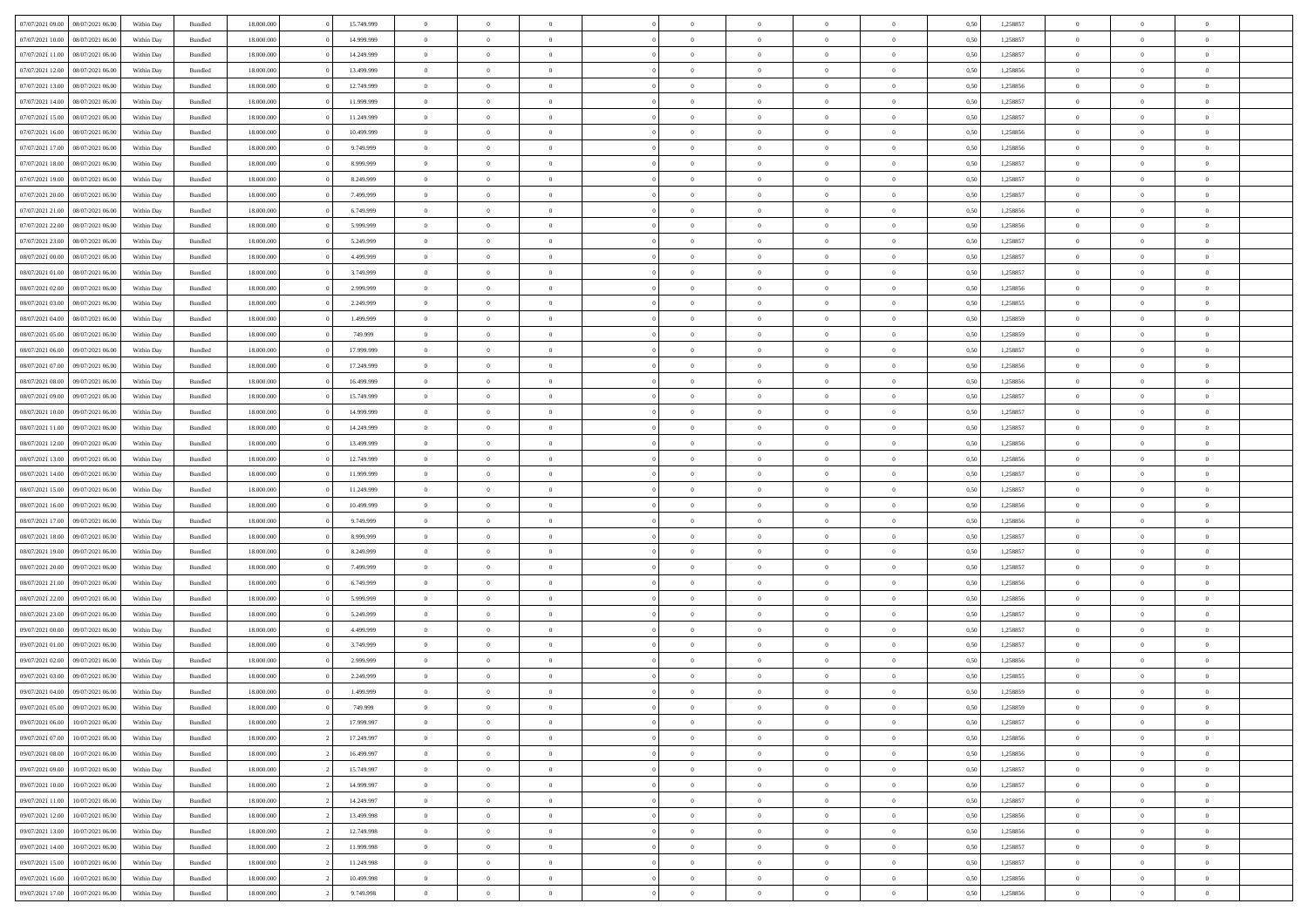| 09/07/2021 18:00 | 10/07/2021 06:00                  | Within Day | Bundled | 18,000,000 |           | 8.999.998  | $\overline{0}$ | $\theta$       |                |                | $\Omega$       | $\Omega$       | $\overline{0}$ | 0,50 | 1,258857 | $\theta$       | $\theta$       | $\theta$                 |  |
|------------------|-----------------------------------|------------|---------|------------|-----------|------------|----------------|----------------|----------------|----------------|----------------|----------------|----------------|------|----------|----------------|----------------|--------------------------|--|
| 09/07/2021 19:00 | 10/07/2021 06:00                  | Within Dav | Bundled | 18.000.000 |           | 8.249.998  | $\overline{0}$ | $\Omega$       |                | $\Omega$       | $\Omega$       | $\Omega$       | $\mathbf{0}$   | 0.50 | 1,258857 | $\theta$       | $\Omega$       | $\sqrt{ }$               |  |
| 09/07/2021 20:00 | 10/07/2021 06:00                  | Within Day | Bundled | 18.000.000 |           | 7.499.998  | $\overline{0}$ | $\overline{0}$ | $\overline{0}$ | $\overline{0}$ | $\,$ 0 $\,$    | $\overline{0}$ | $\,$ 0 $\,$    | 0,50 | 1,258857 | $\,$ 0 $\,$    | $\overline{0}$ | $\overline{0}$           |  |
| 09/07/2021 21:00 | 10/07/2021 06:00                  | Within Day | Bundled | 18.000.000 |           | 6.749.999  | $\overline{0}$ | $\overline{0}$ | $\overline{0}$ | $\overline{0}$ | $\bf{0}$       | $\overline{0}$ | $\bf{0}$       | 0,50 | 1,258856 | $\bf{0}$       | $\overline{0}$ | $\overline{0}$           |  |
| 09/07/2021 22.00 | 10/07/2021 06:00                  | Within Day | Bundled | 18.000.000 |           | 5.999.999  | $\overline{0}$ | $\Omega$       | $^{\circ}$     | $\Omega$       | $\bf{0}$       | $\Omega$       | $\overline{0}$ | 0.50 | 1,258856 | $\theta$       | $\theta$       | $\sqrt{ }$               |  |
|                  |                                   |            |         |            |           |            |                |                |                |                |                |                |                |      |          |                |                |                          |  |
| 09/07/2021 23:00 | 10/07/2021 06:00                  | Within Day | Bundled | 18.000.000 |           | 5.249.999  | $\overline{0}$ | $\overline{0}$ | $\overline{0}$ | $\overline{0}$ | $\,$ 0 $\,$    | $\overline{0}$ | $\,$ 0 $\,$    | 0,50 | 1,258857 | $\theta$       | $\overline{0}$ | $\overline{0}$           |  |
| 10/07/2021 00:00 | 10/07/2021 06:00                  | Within Day | Bundled | 18,000,000 |           | 4.499.999  | $\overline{0}$ | $\overline{0}$ | $\overline{0}$ | $\Omega$       | $\overline{0}$ | $\overline{0}$ | $\bf{0}$       | 0.50 | 1,258857 | $\bf{0}$       | $\theta$       | $\overline{0}$           |  |
| 10/07/2021 01:00 | 10/07/2021 06:00                  | Within Dav | Bundled | 18.000.000 |           | 3.749.999  | $\overline{0}$ | $\Omega$       | $\Omega$       | $\Omega$       | $\bf{0}$       | $\Omega$       | $\mathbf{0}$   | 0.50 | 1,258857 | $\theta$       | $\theta$       | $\sqrt{ }$               |  |
| 10/07/2021 02:00 | 10/07/2021 06:00                  | Within Day | Bundled | 18.000.000 |           | 2.999.999  | $\overline{0}$ | $\overline{0}$ | $\overline{0}$ | $\overline{0}$ | $\,$ 0 $\,$    | $\overline{0}$ | $\,$ 0 $\,$    | 0,50 | 1,258856 | $\,$ 0 $\,$    | $\overline{0}$ | $\overline{0}$           |  |
| 10/07/2021 03:00 | 10/07/2021 06:00                  | Within Day | Bundled | 18,000,000 |           | 2.249.999  | $\overline{0}$ | $\overline{0}$ | $\overline{0}$ | $\Omega$       | $\overline{0}$ | $\overline{0}$ | $\bf{0}$       | 0,50 | 1,258855 | $\bf{0}$       | $\overline{0}$ | $\overline{0}$           |  |
| 10/07/2021 04:00 | 10/07/2021 06:00                  | Within Dav | Bundled | 18.000.000 |           | 1.499.999  | $\overline{0}$ | $\Omega$       | $^{\circ}$     | $\Omega$       | $\bf{0}$       | $\Omega$       | $\overline{0}$ | 0.50 | 1,258859 | $\theta$       | $\theta$       | $\sqrt{ }$               |  |
|                  |                                   |            |         |            |           |            |                | $\overline{0}$ |                |                |                |                |                |      |          |                |                |                          |  |
| 10/07/2021 05:00 | 10/07/2021 06:00                  | Within Day | Bundled | 18.000.000 |           | 749.999    | $\overline{0}$ |                | $\overline{0}$ | $\overline{0}$ | $\,$ 0 $\,$    | $\overline{0}$ | $\,$ 0 $\,$    | 0,50 | 1,258859 | $\,$ 0 $\,$    | $\overline{0}$ | $\,$ 0                   |  |
| 10/07/2021 06:00 | 11/07/2021 06.00                  | Within Day | Bundled | 18.000.000 | 2.679.664 | 15.320.336 | $\overline{0}$ | 940.115        | $\overline{0}$ | 1,496872       | $\bf{0}$       | $\overline{0}$ | $\bf{0}$       | 0,50 | 1,258857 | $\bf{0}$       | $\overline{0}$ | $\overline{\phantom{a}}$ |  |
| 10/07/2021 07:00 | 11/07/2021 06:00                  | Within Day | Bundled | 18.000.000 | 3.619.778 | 13.781.045 | $\overline{0}$ | $\theta$       | $^{\circ}$     | $\Omega$       | $\bf{0}$       | $\Omega$       | $\bf{0}$       | 0.50 | 1,258856 | $\theta$       | $\theta$       | $\sqrt{ }$               |  |
| 10/07/2021 08:00 | 11/07/2021 06:00                  | Within Day | Bundled | 18.000.000 | 3.619.778 | 13.181.869 | $\overline{0}$ | $\theta$       | $\overline{0}$ | $\overline{0}$ | $\,$ 0 $\,$    | $\overline{0}$ | $\,$ 0 $\,$    | 0,50 | 1,258856 | $\theta$       | $\overline{0}$ | $\overline{0}$           |  |
| 10/07/2021 09:00 | 11/07/2021 06:00                  | Within Day | Bundled | 18.000.000 | 3.619.77  | 12.582.693 | $\overline{0}$ | $\overline{0}$ | $\overline{0}$ | $\Omega$       | $\overline{0}$ | $\overline{0}$ | $\bf{0}$       | 0.50 | 1,258857 | $\theta$       | $\overline{0}$ | $\overline{0}$           |  |
| 10/07/2021 10:00 | 11/07/2021 06:00                  | Within Day | Bundled | 18.000.000 | 3.619.778 | 11.983.517 | $\overline{0}$ | $\Omega$       | $^{\circ}$     | $\Omega$       | $\overline{0}$ | $\Omega$       | $\bf{0}$       | 0.50 | 1,258857 | $\theta$       | $\Omega$       | $\sqrt{ }$               |  |
| 10/07/2021 11:00 | 11/07/2021 06:00                  | Within Day | Bundled | 18.000.000 | 3.619.778 | 11.384.342 | $\overline{0}$ | $\overline{0}$ | $\overline{0}$ | $\overline{0}$ | $\,$ 0 $\,$    | $\overline{0}$ | $\,$ 0 $\,$    | 0,50 | 1,258857 | $\,$ 0 $\,$    | $\overline{0}$ | $\overline{0}$           |  |
|                  | 11/07/2021 06:00                  |            |         | 18,000,000 |           |            |                |                |                | $\Omega$       |                |                |                |      |          |                |                |                          |  |
| 10/07/2021 12:00 |                                   | Within Day | Bundled |            | 3.619.77  | 10.785.166 | $\overline{0}$ | $\overline{0}$ | $\overline{0}$ |                | $\overline{0}$ | $\overline{0}$ | $\bf{0}$       | 0.50 | 1,258856 | $\bf{0}$       | $\theta$       | $\overline{0}$           |  |
| 10/07/2021 13:00 | 11/07/2021 06:00                  | Within Dav | Bundled | 18.000.000 | 3.619.778 | 10.185.990 | $\overline{0}$ | $\Omega$       | $\Omega$       | $\Omega$       | $\bf{0}$       | $\Omega$       | $\overline{0}$ | 0.50 | 1,258856 | $\theta$       | $\theta$       | $\sqrt{ }$               |  |
| 10/07/2021 14:00 | 11/07/2021 06:00                  | Within Day | Bundled | 18.000.000 | 3.619.778 | 9.586.814  | $\overline{0}$ | $\overline{0}$ | $\overline{0}$ | $\overline{0}$ | $\,$ 0 $\,$    | $\overline{0}$ | $\,$ 0 $\,$    | 0,50 | 1,258857 | $\,$ 0 $\,$    | $\overline{0}$ | $\overline{0}$           |  |
| 10/07/2021 15:00 | 11/07/2021 06.00                  | Within Day | Bundled | 18.000.000 | 3.619.778 | 8.987.638  | $\overline{0}$ | $\bf{0}$       | $\overline{0}$ | $\overline{0}$ | $\bf{0}$       | $\overline{0}$ | $\bf{0}$       | 0,50 | 1,258857 | $\bf{0}$       | $\overline{0}$ | $\overline{0}$           |  |
| 10/07/2021 16:00 | 11/07/2021 06:00                  | Within Day | Bundled | 18.000.000 | 3.619.778 | 8.388.462  | $\overline{0}$ | $\Omega$       | $\Omega$       | $\overline{0}$ | $\bf{0}$       | $\Omega$       | $\overline{0}$ | 0.50 | 1,258856 | $\theta$       | $\theta$       | $\sqrt{ }$               |  |
| 10/07/2021 17:00 | 11/07/2021 06:00                  | Within Day | Bundled | 18.000.000 | 3.619.778 | 7.789.286  | $\overline{0}$ | $\overline{0}$ | $\overline{0}$ | $\overline{0}$ | $\,$ 0 $\,$    | $\overline{0}$ | $\,$ 0 $\,$    | 0,50 | 1,258856 | $\theta$       | $\overline{0}$ | $\overline{0}$           |  |
| 10/07/2021 18:00 | 11/07/2021 06:00                  | Within Day | Bundled | 18.000.000 | 3.619.77  | 7.190.110  | $\overline{0}$ | $\overline{0}$ | $\overline{0}$ | $\Omega$       | $\overline{0}$ | $\overline{0}$ | $\bf{0}$       | 0.50 | 1,258857 | $\bf{0}$       | $\overline{0}$ | $\overline{0}$           |  |
| 10/07/2021 19:00 | 11/07/2021 06:00                  | Within Dav | Bundled | 18.000.000 | 3.619.778 | 6.590.934  | $\overline{0}$ | $\overline{0}$ | $\Omega$       | $\overline{0}$ | $\bf{0}$       | $\Omega$       | $\bf{0}$       | 0.50 | 1,258857 | $\theta$       | $\theta$       | $\sqrt{ }$               |  |
|                  |                                   |            |         |            |           |            |                |                |                |                |                |                |                |      |          |                |                |                          |  |
| 10/07/2021 20:00 | 11/07/2021 06:00                  | Within Day | Bundled | 18.000.000 | 3.619.778 | 5.991.758  | $\overline{0}$ | 120.957        | $\overline{0}$ | 1,496917       | $\overline{0}$ | $\overline{0}$ | $\,$ 0 $\,$    | 0,50 | 1,258857 | $\,$ 0 $\,$    | $\overline{0}$ | $\overline{0}$           |  |
| 10/07/2021 21:00 | 11/07/2021 06:00                  | Within Day | Bundled | 18,000,000 | 3.740.73  | 5.283.721  | $\overline{0}$ | $\overline{0}$ | $\overline{0}$ | $\overline{0}$ | $\overline{0}$ | $\overline{0}$ | $\bf{0}$       | 0.50 | 1,258856 | $\bf{0}$       | $\overline{0}$ | $\overline{0}$           |  |
| 10/07/2021 22:00 | 11/07/2021 06:00                  | Within Dav | Bundled | 18.000.000 | 3.740.735 | 4.696.641  | $\overline{0}$ | 115.374        |                | 1,496916       | $\overline{0}$ | $\Omega$       | $\overline{0}$ | 0.50 | 1,258856 | $\theta$       | $\theta$       | $\sqrt{ }$               |  |
| 10/07/2021 23:00 | 11/07/2021 06:00                  | Within Day | Bundled | 18.000.000 | 3.856.109 | 4.008.608  | $\overline{0}$ | $\overline{0}$ | $\overline{0}$ | $\overline{0}$ | $\,$ 0 $\,$    | $\overline{0}$ | $\,$ 0 $\,$    | 0,50 | 1,258857 | $\,$ 0 $\,$    | $\overline{0}$ | $\,$ 0                   |  |
| 11/07/2021 00:00 | 11/07/2021 06.00                  | Within Day | Bundled | 18.000.000 | 3.856.109 | 3.435.950  | $\overline{0}$ | 55.826         | $\bf{0}$       | 1,496917       | $\bf{0}$       | $\bf{0}$       | $\bf{0}$       | 0,50 | 1,258857 | $\,$ 0 $\,$    | $\overline{0}$ | $\overline{0}$           |  |
| 11/07/2021 01:00 | 11/07/2021 06:00                  | Within Day | Bundled | 18.000.000 | 3.911.936 | 2.816.770  | $\overline{0}$ | 630.837        | $\Omega$       | 1,496809       | $\bf{0}$       | $\Omega$       | $\overline{0}$ | 0.50 | 1,258857 | $\theta$       | $\theta$       | $\theta$                 |  |
| 11/07/2021 02:00 | 11/07/2021 06:00                  | Within Day | Bundled | 18.000.000 | 4.542.772 | 1.748.746  | $\overline{0}$ | $\theta$       | $\overline{0}$ | $\overline{0}$ | $\,$ 0 $\,$    | $\overline{0}$ | $\,$ 0 $\,$    | 0,50 | 1,258856 | $\theta$       | $\overline{0}$ | $\overline{0}$           |  |
|                  |                                   |            |         |            |           |            |                |                |                |                |                |                |                |      |          |                |                |                          |  |
| 11/07/2021 03:00 | 11/07/2021 06.00                  | Within Day | Bundled | 18.000.000 | 4.542.77  | 1.311.559  | $\overline{0}$ | $\overline{0}$ | $\overline{0}$ | $\overline{0}$ | $\,$ 0         | $\bf{0}$       | $\bf{0}$       | 0,50 | 1,258855 | $\,$ 0 $\,$    | $\overline{0}$ | $\overline{0}$           |  |
| 11/07/2021 04:00 | 11/07/2021 06:00                  | Within Day | Bundled | 18.000.000 | 4.542.772 | 874.373    | $\overline{0}$ | $\Omega$       | $^{\circ}$     | $\Omega$       | $\bf{0}$       | $\theta$       | $\overline{0}$ | 0.50 | 1,258859 | $\theta$       | $\theta$       | $\sqrt{ }$               |  |
| 11/07/2021 05:00 | 11/07/2021 06:00                  | Within Day | Bundled | 18.000.000 | 4.542.772 | 437.186    | $\overline{0}$ | $\overline{0}$ | $\overline{0}$ | $\overline{0}$ | $\,$ 0 $\,$    | $\overline{0}$ | $\,$ 0 $\,$    | 0,50 | 1,258859 | $\,$ 0 $\,$    | $\overline{0}$ | $\overline{0}$           |  |
| 11/07/2021 06.00 | 12/07/2021 06:00                  | Within Day | Bundled | 18.000.000 | 6.062.736 | 11.937.263 | $\overline{0}$ | $\overline{0}$ | $\overline{0}$ | $\bf{0}$       | $\bf{0}$       | $\overline{0}$ | $\bf{0}$       | 0,50 | 1,258857 | $\,$ 0 $\,$    | $\overline{0}$ | $\overline{0}$           |  |
| 11/07/2021 07:00 | 12/07/2021 06:00                  | Within Dav | Bundled | 18.000.000 | 6.062.736 | 11.439.877 | $\overline{0}$ | $\theta$       | $\Omega$       | $\Omega$       | $\bf{0}$       | $\Omega$       | $\overline{0}$ | 0.50 | 1,258856 | $\theta$       | $\theta$       | $\sqrt{ }$               |  |
| 11/07/2021 08:00 | 12/07/2021 06:00                  | Within Day | Bundled | 18.000.000 | 6.062.736 | 10.942.491 | $\overline{0}$ | $\overline{0}$ | $\overline{0}$ | $\overline{0}$ | $\,$ 0 $\,$    | $\overline{0}$ | $\,$ 0 $\,$    | 0,50 | 1,258856 | $\,$ 0 $\,$    | $\overline{0}$ | $\,$ 0                   |  |
| 11/07/2021 09:00 | 12/07/2021 06:00                  | Within Day | Bundled | 18.000.000 | 6.062.736 | 10.445.105 | $\overline{0}$ | $\overline{0}$ | $\overline{0}$ | $\bf{0}$       | $\,$ 0         | $\overline{0}$ | $\bf{0}$       | 0,50 | 1,258857 | $\,$ 0 $\,$    | $\overline{0}$ | $\overline{0}$           |  |
| 11/07/2021 11:00 | 12/07/2021 06:00                  | Within Day | Bundled | 18.000.000 | 6.062.736 | 9.450.333  | $\overline{0}$ | $\theta$       | $\Omega$       | $\Omega$       | $\bf{0}$       | $\Omega$       | $\overline{0}$ | 0.50 | 1,258857 | $\theta$       | $\theta$       | $\sqrt{ }$               |  |
|                  |                                   |            |         |            |           |            |                |                |                |                |                |                |                |      |          |                |                |                          |  |
| 11/07/2021 12:00 | 12/07/2021 06:00                  | Within Day | Bundled | 18.000.000 | 6.062.736 | 8.952.947  | $\overline{0}$ | $\theta$       | $\overline{0}$ | $\overline{0}$ | $\,0\,$        | $\overline{0}$ | $\,$ 0 $\,$    | 0,50 | 1,258856 | $\,$ 0 $\,$    | $\overline{0}$ | $\overline{0}$           |  |
| 11/07/2021 13:00 | 12/07/2021 06.00                  | Within Day | Bundled | 18.000.000 | 6.062.73  | 8.455.561  | $\overline{0}$ | $\theta$       | $\overline{0}$ | $\overline{0}$ | $\bf{0}$       | $\overline{0}$ | $\bf{0}$       | 0,50 | 1,258856 | $\,$ 0 $\,$    | $\overline{0}$ | $\overline{0}$           |  |
| 11/07/2021 14:00 | 12/07/2021 06:00                  | Within Day | Bundled | 18.000.000 | 6.062.736 | 7.958.175  | $\overline{0}$ | $\overline{0}$ | $\Omega$       | $\overline{0}$ | $\bf{0}$       | $\overline{0}$ | $\overline{0}$ | 0.50 | 1,258857 | $\theta$       | $\theta$       | $\overline{0}$           |  |
|                  | 11/07/2021 15:00 12/07/2021 06:00 | Within Day | Bundled | 18.000.000 | 6.062.736 | 7.460.789  | $\overline{0}$ | 767.611        |                | 1.496881       |                |                |                | 0,50 | 1,258857 | $\theta$       | $\theta$       |                          |  |
| 11/07/2021 16:00 | 12/07/2021 06:00                  | Within Day | Bundled | 18.000.000 | 6.830.347 | 6.246.966  | $\overline{0}$ | 144.590        | $\overline{0}$ | 1,496840       | $\bf{0}$       | $\overline{0}$ | $\bf{0}$       | 0,50 | 1,258856 | $\,0\,$        | $\overline{0}$ | $\bf{0}$                 |  |
| 11/07/2021 17:00 | 12/07/2021 06:00                  | Within Day | Bundled | 18.000.000 | 6.974.937 | 5.666.492  | $\overline{0}$ | 194.741        | $\overline{0}$ | 1,496875       | $\theta$       | $\overline{0}$ | $\overline{0}$ | 0,50 | 1,258856 | $\overline{0}$ | $\theta$       | $\overline{0}$           |  |
| 11/07/2021 18:00 | 12/07/2021 06:00                  | Within Day | Bundled | 18.000.000 | 7.169.678 | 5.050.847  | $\overline{0}$ | 2.168.293      | $\overline{0}$ | 1,496917       | $\bf{0}$       | $\overline{0}$ | $\,$ 0 $\,$    | 0,50 | 1,258857 | $\mathbf{0}$   | $\,$ 0 $\,$    | $\bf{0}$                 |  |
|                  |                                   |            |         |            |           |            |                |                |                |                |                |                |                |      |          |                |                |                          |  |
| 11/07/2021 19:00 | 12/07/2021 06:00                  | Within Day | Bundled | 18.000.000 | 9.337.970 | 2.642.342  | $\overline{0}$ | 111.662        | $\overline{0}$ | 1,496868       | $\bf{0}$       | $\overline{0}$ | $\bf{0}$       | 0,50 | 1,258857 | $\bf{0}$       | $\overline{0}$ | $\bf{0}$                 |  |
| 11/07/2021 20:00 | 12/07/2021 06:00                  | Within Day | Bundled | 18.000.000 | 9.449.632 | 2.300.618  | $\overline{0}$ | $\overline{0}$ | $\overline{0}$ | $\overline{0}$ | $\overline{0}$ | $\overline{0}$ | $\overline{0}$ | 0,50 | 1,258857 | $\overline{0}$ | $\overline{0}$ | $\overline{0}$           |  |
| 11/07/2021 21:00 | 12/07/2021 06:00                  | Within Day | Bundled | 18.000.000 | 9.449.632 | 2.070.556  | $\overline{0}$ | $\overline{0}$ | $\overline{0}$ | $\overline{0}$ | $\bf{0}$       | $\overline{0}$ | $\,$ 0 $\,$    | 0,50 | 1,258856 | $\,$ 0 $\,$    | $\,$ 0 $\,$    | $\,$ 0                   |  |
| 11/07/2021 22.00 | 12/07/2021 06:00                  | Within Day | Bundled | 18.000.000 | 9.449.632 | 1.840.494  | $\overline{0}$ | $\overline{0}$ | $\overline{0}$ | $\bf{0}$       | $\bf{0}$       | $\bf{0}$       | $\bf{0}$       | 0,50 | 1,258856 | $\bf{0}$       | $\overline{0}$ | $\overline{0}$           |  |
| 11/07/2021 23:00 | 12/07/2021 06:00                  | Within Day | Bundled | 18.000.000 | 9.449.632 | 1.610.432  | $\overline{0}$ | $\overline{0}$ | $\overline{0}$ | $\overline{0}$ | $\overline{0}$ | $\overline{0}$ | $\overline{0}$ | 0,50 | 1,258857 | $\theta$       | $\overline{0}$ | $\overline{0}$           |  |
| 12/07/2021 00:00 | 12/07/2021 06:00                  | Within Day | Bundled | 18.000.000 | 9.449.632 | 1.380.371  | $\overline{0}$ | $\overline{0}$ | $\overline{0}$ | $\overline{0}$ | $\,$ 0 $\,$    | $\overline{0}$ | $\,$ 0 $\,$    | 0,50 | 1,258857 | $\overline{0}$ | $\,$ 0 $\,$    | $\,$ 0                   |  |
| 12/07/2021 01:00 | 12/07/2021 06:00                  | Within Day | Bundled | 18.000.000 | 9.449.632 | 1.150.309  | $\overline{0}$ | 37.218         | $\overline{0}$ | 1,496809       | $\bf{0}$       | $\bf{0}$       | $\bf{0}$       | 0,50 | 1,258857 | $\bf{0}$       | $\overline{0}$ | $\overline{0}$           |  |
|                  |                                   |            |         |            |           |            |                | $\overline{0}$ |                |                |                |                |                |      |          | $\overline{0}$ | $\theta$       |                          |  |
| 12/07/2021 02:00 | 12/07/2021 06:00                  | Within Day | Bundled | 18.000.000 | 9.486.850 | 890.473    | $\overline{0}$ |                | $\overline{0}$ | $\overline{0}$ | $\theta$       | $\overline{0}$ | $\overline{0}$ | 0.50 | 1,258856 |                |                | $\overline{0}$           |  |
|                  | 12/07/2021 03:00 12/07/2021 06:00 | Within Day | Bundled | 18.000.000 | 9.486.850 | 667.855    | $\mathbf{0}$   | $\bf{0}$       | $\overline{0}$ | $\overline{0}$ | $\,$ 0 $\,$    | $\overline{0}$ | $\,$ 0 $\,$    | 0,50 | 1,258855 | $\mathbf{0}$   | $\,$ 0 $\,$    | $\,$ 0 $\,$              |  |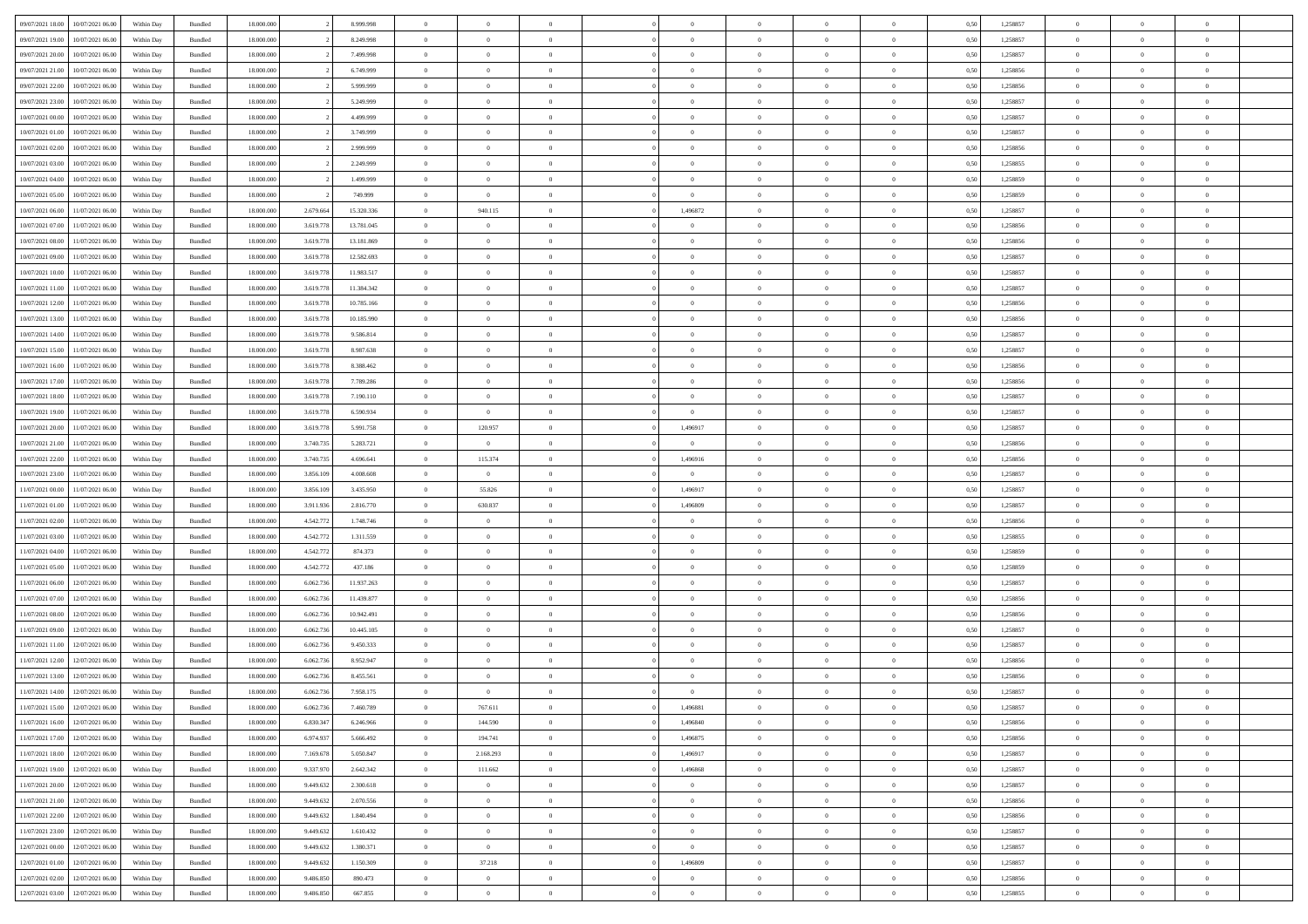| 12/07/2021 04:00                  | 12/07/2021 06:00 | Within Day | Bundled            | 18.000.000 | 9.486.850 | 445.236    | $\overline{0}$ | $\theta$       |                | $\overline{0}$ | $\bf{0}$       | $\overline{0}$ | $\theta$       | 0,50 | 1,258859 | $\theta$       | $\theta$       | $\theta$                 |  |
|-----------------------------------|------------------|------------|--------------------|------------|-----------|------------|----------------|----------------|----------------|----------------|----------------|----------------|----------------|------|----------|----------------|----------------|--------------------------|--|
| 12/07/2021 05:00                  | 12/07/2021 06:00 | Within Day | Bundled            | 18.000.000 | 9.486.850 | 222.618    | $\overline{0}$ | $\overline{0}$ | $\overline{0}$ | $\overline{0}$ | $\,$ 0         | $\bf{0}$       | $\bf{0}$       | 0,50 | 1,258859 | $\,$ 0 $\,$    | $\overline{0}$ | $\overline{0}$           |  |
|                                   |                  |            |                    |            |           |            |                |                |                |                |                |                |                |      |          |                |                |                          |  |
| 12/07/2021 06:00                  | 13/07/2021 06:00 | Within Day | Bundled            | 18,000,000 |           | 17.999.999 | $\overline{0}$ | $\overline{0}$ | $\overline{0}$ | $\overline{0}$ | $\bf{0}$       | $\overline{0}$ | $\overline{0}$ | 0,50 | 1,258857 | $\bf{0}$       | $\overline{0}$ | $\overline{0}$           |  |
| 12/07/2021 07:00                  | 13/07/2021 06:00 | Within Day | Bundled            | 18.000.000 |           | 17.249.999 | $\overline{0}$ | $\overline{0}$ | $\overline{0}$ | $\overline{0}$ | $\,$ 0         | $\overline{0}$ | $\overline{0}$ | 0,50 | 1,258856 | $\,$ 0 $\,$    | $\overline{0}$ | $\overline{0}$           |  |
| 12/07/2021 08:00                  | 13/07/2021 06.00 | Within Day | Bundled            | 18.000.000 |           | 16.499.999 | $\overline{0}$ | $\theta$       | $\overline{0}$ | $\overline{0}$ | $\overline{0}$ | $\overline{0}$ | $\bf{0}$       | 0,50 | 1,258856 | $\theta$       | $\overline{0}$ | $\overline{0}$           |  |
| 12/07/2021 09:00                  | 13/07/2021 06:00 | Within Day | Bundled            | 18,000,000 |           | 15,749.999 | $\overline{0}$ | $\overline{0}$ | $\overline{0}$ | $\overline{0}$ | $\bf{0}$       | $\Omega$       | $\overline{0}$ | 0.50 | 1.258857 | $\,0\,$        | $\theta$       | $\overline{0}$           |  |
| 12/07/2021 10:00                  | 13/07/2021 06:00 | Within Day | Bundled            | 18.000.000 |           | 14.999.999 | $\overline{0}$ | $\theta$       | $\overline{0}$ | $\overline{0}$ | $\,$ 0         | $\overline{0}$ | $\overline{0}$ | 0,50 | 1,258857 | $\,$ 0 $\,$    | $\theta$       | $\overline{0}$           |  |
| 12/07/2021 11:00                  | 13/07/2021 06.00 | Within Day | Bundled            | 18.000.000 |           | 14.249.999 | $\overline{0}$ | $\theta$       | $\overline{0}$ | $\overline{0}$ | $\bf{0}$       | $\overline{0}$ | $\bf{0}$       | 0,50 | 1,258857 | $\,$ 0 $\,$    | $\overline{0}$ | $\overline{0}$           |  |
| 12/07/2021 12:00                  | 13/07/2021 06:00 | Within Day | Bundled            | 18,000,000 |           | 13,499.999 | $\overline{0}$ | $\overline{0}$ | $\overline{0}$ | $\overline{0}$ | $\bf{0}$       | $\overline{0}$ | $\overline{0}$ | 0.50 | 1.258856 | $\theta$       | $\theta$       | $\overline{0}$           |  |
| 12/07/2021 13:00                  | 13/07/2021 06:00 | Within Day | Bundled            | 18.000.000 |           | 12.749.999 | $\overline{0}$ | $\overline{0}$ | $\overline{0}$ | $\overline{0}$ | $\,$ 0         | $\overline{0}$ | $\bf{0}$       | 0,50 | 1,258856 | $\,$ 0 $\,$    | $\overline{0}$ | $\overline{0}$           |  |
| 12/07/2021 14:00                  | 13/07/2021 06.00 | Within Day | Bundled            | 18.000.000 |           | 11.999.999 | $\overline{0}$ | $\theta$       | $\overline{0}$ | $\overline{0}$ | $\,$ 0         | $\overline{0}$ | $\bf{0}$       | 0,50 | 1,258857 | $\,$ 0 $\,$    | $\overline{0}$ | $\overline{0}$           |  |
|                                   | 13/07/2021 06:00 |            |                    | 18,000,000 |           |            |                | $\overline{0}$ |                |                |                | $\overline{0}$ |                |      |          |                | $\overline{0}$ |                          |  |
| 12/07/2021 15:00                  |                  | Within Day | Bundled            |            |           | 11.249.999 | $\overline{0}$ |                | $\overline{0}$ | $\overline{0}$ | $\bf{0}$       |                | $\mathbf{0}$   | 0.50 | 1,258857 | $\bf{0}$       |                | $\overline{\phantom{a}}$ |  |
| 12/07/2021 16:00                  | 13/07/2021 06:00 | Within Day | Bundled            | 18.000.000 |           | 10.499.999 | $\overline{0}$ | $\theta$       | $\overline{0}$ | $\overline{0}$ | $\,$ 0         | $\overline{0}$ | $\overline{0}$ | 0,50 | 1,258856 | $\,$ 0 $\,$    | $\overline{0}$ | $\overline{0}$           |  |
| 12/07/2021 17:00                  | 13/07/2021 06.00 | Within Day | Bundled            | 18.000.000 |           | 9.749.999  | $\overline{0}$ | $\theta$       | $\overline{0}$ | $\overline{0}$ | $\overline{0}$ | $\overline{0}$ | $\bf{0}$       | 0,50 | 1,258856 | $\,$ 0 $\,$    | $\overline{0}$ | $\overline{0}$           |  |
| 12/07/2021 18:00                  | 13/07/2021 06:00 | Within Day | Bundled            | 18,000,000 |           | 8.999.999  | $\overline{0}$ | $\overline{0}$ | $\overline{0}$ | $\overline{0}$ | $\bf{0}$       | $\Omega$       | $\overline{0}$ | 0.50 | 1.258857 | $\theta$       | $\theta$       | $\overline{0}$           |  |
| 12/07/2021 19:00                  | 13/07/2021 06:00 | Within Day | Bundled            | 18.000.000 |           | 8.249.999  | $\overline{0}$ | $\overline{0}$ | $\overline{0}$ | $\overline{0}$ | $\,$ 0         | $\overline{0}$ | $\overline{0}$ | 0,50 | 1,258857 | $\,$ 0 $\,$    | $\theta$       | $\overline{0}$           |  |
| 12/07/2021 20:00                  | 13/07/2021 06.00 | Within Day | Bundled            | 18.000.000 |           | 7.499.999  | $\overline{0}$ | $\theta$       | $\overline{0}$ | $\overline{0}$ | $\bf{0}$       | $\overline{0}$ | $\bf{0}$       | 0,50 | 1,258857 | $\,$ 0 $\,$    | $\overline{0}$ | $\overline{0}$           |  |
| 12/07/2021 21:00                  | 13/07/2021 06:00 | Within Day | Bundled            | 18,000,000 |           | 6.749.999  | $\overline{0}$ | $\overline{0}$ | $\overline{0}$ | $\overline{0}$ | $\bf{0}$       | $\overline{0}$ | $\bf{0}$       | 0.50 | 1.258856 | $\,0\,$        | $\overline{0}$ | $\overline{0}$           |  |
| 12/07/2021 22:00                  | 13/07/2021 06:00 | Within Day | Bundled            | 18.000.000 |           | 5.999.999  | $\overline{0}$ | $\overline{0}$ | $\overline{0}$ | $\overline{0}$ | $\,$ 0         | $\overline{0}$ | $\bf{0}$       | 0,50 | 1,258856 | $\,$ 0 $\,$    | $\overline{0}$ | $\overline{0}$           |  |
| 12/07/2021 23:00                  | 13/07/2021 06.00 | Within Day | Bundled            | 18.000.000 |           | 5.249.999  | $\overline{0}$ | $\theta$       | $\overline{0}$ | $\overline{0}$ | $\,$ 0         | $\overline{0}$ | $\bf{0}$       | 0,50 | 1,258857 | $\,$ 0 $\,$    | $\overline{0}$ | $\overline{0}$           |  |
| 13/07/2021 00:00                  | 13/07/2021 06:00 | Within Day | Bundled            | 18,000,000 |           | 4.499.999  | $\overline{0}$ | $\overline{0}$ | $\overline{0}$ | $\overline{0}$ | $\bf{0}$       | $\overline{0}$ | $\mathbf{0}$   | 0.50 | 1,258857 | $\bf{0}$       | $\overline{0}$ | $\overline{0}$           |  |
| 13/07/2021 01:00                  | 13/07/2021 06:00 | Within Day | Bundled            | 18.000.000 |           | 3.749.999  | $\overline{0}$ | $\overline{0}$ | $\overline{0}$ | $\overline{0}$ | $\bf{0}$       | $\overline{0}$ | $\overline{0}$ | 0,50 | 1,258857 | $\,$ 0 $\,$    | $\overline{0}$ | $\overline{0}$           |  |
|                                   | 13/07/2021 06.00 | Within Day | Bundled            | 18.000.000 |           | 2.999.999  | $\overline{0}$ | $\theta$       | $\overline{0}$ | $\overline{0}$ | $\bf{0}$       | $\overline{0}$ | $\bf{0}$       | 0,50 | 1,258856 | $\,$ 0 $\,$    | $\overline{0}$ | $\overline{0}$           |  |
| 13/07/2021 02:00                  |                  |            |                    |            |           |            |                |                |                |                |                |                |                |      |          |                |                |                          |  |
| 13/07/2021 03:00                  | 13/07/2021 06:00 | Within Day | Bundled            | 18,000,000 |           | 2.249.999  | $\overline{0}$ | $\overline{0}$ | $\overline{0}$ | $\overline{0}$ | $\bf{0}$       | $\Omega$       | $\overline{0}$ | 0.50 | 1.258855 | $\,0\,$        | $\theta$       | $\overline{0}$           |  |
| 13/07/2021 04:00                  | 13/07/2021 06:00 | Within Day | Bundled            | 18.000.000 |           | 1.499.999  | $\overline{0}$ | $\theta$       | $\overline{0}$ | $\overline{0}$ | $\,$ 0         | $\overline{0}$ | $\overline{0}$ | 0,50 | 1,258859 | $\,$ 0 $\,$    | $\theta$       | $\overline{0}$           |  |
| 13/07/2021 05:00                  | 13/07/2021 06.00 | Within Day | Bundled            | 18.000.000 |           | 749.999    | $\overline{0}$ | $\theta$       | $\overline{0}$ |                | $\bf{0}$       | $\overline{0}$ | $\bf{0}$       | 0,50 | 1,258859 | $\,$ 0 $\,$    | $\overline{0}$ | $\overline{0}$           |  |
| 13/07/2021 06:00                  | 14/07/2021 06:00 | Within Day | Bundled            | 18,000,000 |           | 17.999.999 | $\overline{0}$ | $\overline{0}$ | $\overline{0}$ | $\overline{0}$ | $\bf{0}$       | $\overline{0}$ | $\bf{0}$       | 0.50 | 1.258857 | $\theta$       | $\overline{0}$ | $\overline{0}$           |  |
| 13/07/2021 07:00                  | 14/07/2021 06:00 | Within Day | Bundled            | 18.000.000 |           | 17.249.999 | $\overline{0}$ | $\overline{0}$ | $\overline{0}$ | $\overline{0}$ | $\,$ 0         | $\overline{0}$ | $\bf{0}$       | 0,50 | 1,258856 | $\,$ 0 $\,$    | $\overline{0}$ | $\overline{0}$           |  |
| 13/07/2021 08:00                  | 14/07/2021 06.00 | Within Day | Bundled            | 18.000.000 |           | 16.499.999 | $\overline{0}$ | $\theta$       | $\overline{0}$ | $\overline{0}$ | $\,$ 0         | $\overline{0}$ | $\bf{0}$       | 0,50 | 1,258856 | $\,$ 0 $\,$    | $\overline{0}$ | $\overline{0}$           |  |
| 13/07/2021 09:00                  | 14/07/2021 06:00 | Within Day | Bundled            | 18,000,000 |           | 15.749.999 | $\overline{0}$ | $\overline{0}$ | $\overline{0}$ | $\overline{0}$ | $\bf{0}$       | $\overline{0}$ | $\mathbf{0}$   | 0.50 | 1,258857 | $\bf{0}$       | $\overline{0}$ | $\overline{\phantom{a}}$ |  |
| 13/07/2021 10:00                  | 14/07/2021 06:00 | Within Dav | Bundled            | 18.000.000 |           | 14.999.999 | $\overline{0}$ | $\overline{0}$ | $\overline{0}$ | $\overline{0}$ | $\bf{0}$       | $\overline{0}$ | $\overline{0}$ | 0.50 | 1,258857 | $\theta$       | $\overline{0}$ | $\overline{0}$           |  |
| 13/07/2021 11:00                  | 14/07/2021 06.00 | Within Day | Bundled            | 18.000.000 |           | 14.249.999 | $\overline{0}$ | $\theta$       | $\overline{0}$ | $\overline{0}$ | $\bf{0}$       | $\overline{0}$ | $\bf{0}$       | 0,50 | 1,258857 | $\,$ 0 $\,$    | $\overline{0}$ | $\overline{0}$           |  |
| 13/07/2021 12:00                  | 14/07/2021 06:00 | Within Day | Bundled            | 18,000,000 |           | 13,499.999 | $\overline{0}$ | $\overline{0}$ | $\overline{0}$ | $\overline{0}$ | $\bf{0}$       | $\Omega$       | $\overline{0}$ | 0.50 | 1.258856 | $\theta$       | $\theta$       | $\overline{0}$           |  |
| 13/07/2021 13:00                  | 14/07/2021 06:00 | Within Dav | Bundled            | 18.000.000 |           | 12.749.999 | $\overline{0}$ | $\theta$       | $\Omega$       | $\overline{0}$ | $\bf{0}$       | $\overline{0}$ | $\overline{0}$ | 0.50 | 1,258856 | $\theta$       | $\overline{0}$ | $\overline{0}$           |  |
|                                   |                  |            |                    |            |           |            | $\overline{0}$ | $\theta$       | $\overline{0}$ |                |                | $\overline{0}$ |                |      |          |                |                | $\overline{0}$           |  |
| 13/07/2021 14:00                  | 14/07/2021 06.00 | Within Day | Bundled            | 18.000.000 |           | 11.999.999 |                |                |                | $\overline{0}$ | $\,$ 0         |                | $\bf{0}$       | 0,50 | 1,258857 | $\,$ 0 $\,$    | $\overline{0}$ |                          |  |
| 13/07/2021 15:00                  | 14/07/2021 06:00 | Within Day | Bundled            | 18,000,000 |           | 11.249.999 | $\overline{0}$ | $\overline{0}$ | $\overline{0}$ | $\overline{0}$ | $\bf{0}$       | $\overline{0}$ | $\bf{0}$       | 0.50 | 1.258857 | $\,0\,$        | $\overline{0}$ | $\overline{0}$           |  |
| 13/07/2021 16:00                  | 14/07/2021 06:00 | Within Dav | Bundled            | 18.000.000 |           | 10.499.999 | $\overline{0}$ | $\overline{0}$ | $\overline{0}$ | $\overline{0}$ | $\overline{0}$ | $\overline{0}$ | $\overline{0}$ | 0.50 | 1,258856 | $\theta$       | $\overline{0}$ | $\overline{0}$           |  |
| 13/07/2021 17:00                  | 14/07/2021 06.00 | Within Day | Bundled            | 18.000.000 |           | 9.749.999  | $\overline{0}$ | $\overline{0}$ | $\overline{0}$ | $\overline{0}$ | $\bf{0}$       | $\bf{0}$       | $\bf{0}$       | 0,50 | 1,258856 | $\,$ 0 $\,$    | $\overline{0}$ | $\overline{0}$           |  |
| 13/07/2021 18:00                  | 14/07/2021 06:00 | Within Day | Bundled            | 18,000,000 |           | 8.999.999  | $\overline{0}$ | $\overline{0}$ | $\overline{0}$ | $\overline{0}$ | $\bf{0}$       | $\overline{0}$ | $\overline{0}$ | 0.50 | 1,258857 | $\bf{0}$       | $\overline{0}$ | $\overline{0}$           |  |
| 13/07/2021 19:00                  | 14/07/2021 06:00 | Within Dav | Bundled            | 18.000.000 |           | 8.249.999  | $\overline{0}$ | $\overline{0}$ | $\Omega$       | $\overline{0}$ | $\bf{0}$       | $\overline{0}$ | $\overline{0}$ | 0.50 | 1,258857 | $\theta$       | $\overline{0}$ | $\overline{0}$           |  |
| 13/07/2021 20:00                  | 14/07/2021 06.00 | Within Day | Bundled            | 18.000.000 |           | 7.499.999  | $\overline{0}$ | $\theta$       | $\overline{0}$ | $\overline{0}$ | $\bf{0}$       | $\overline{0}$ | $\bf{0}$       | 0,50 | 1,258857 | $\,$ 0 $\,$    | $\overline{0}$ | $\overline{0}$           |  |
| 13/07/2021 21:00                  | 14/07/2021 06:00 | Within Day | Bundled            | 18,000,000 |           | 6.749.999  | $\overline{0}$ | $\theta$       | $\overline{0}$ | $\overline{0}$ | $\overline{0}$ | $\Omega$       | $\overline{0}$ | 0.50 | 1,258856 | $\,0\,$        | $\theta$       | $\overline{0}$           |  |
| 13/07/2021 22:00                  | 14/07/2021 06:00 | Within Dav | Bundled            | 18.000.000 |           | 5.999.999  | $\overline{0}$ | $\Omega$       | $\Omega$       | $\Omega$       | $\bf{0}$       | $\overline{0}$ | $\bf{0}$       | 0.50 | 1,258856 | $\theta$       | $\theta$       | $\overline{0}$           |  |
| 13/07/2021 23:00                  | 14/07/2021 06:00 | Within Day | Bundled            | 18.000.000 |           | 5.249.999  | $\overline{0}$ | $\overline{0}$ | $\overline{0}$ | $\bf{0}$       | $\,$ 0         | $\bf{0}$       | $\bf{0}$       | 0,50 | 1,258857 | $\,$ 0 $\,$    | $\overline{0}$ | $\overline{0}$           |  |
| 14/07/2021 00:00                  | 14/07/2021 06:00 | Within Day | $\mathbf B$ undled | 18.000.000 |           | 4.499.999  | $\bf{0}$       | $\bf{0}$       |                | $^{\circ}$     | $\Omega$       |                | $\Omega$       | 0,50 | 1,258857 | $\bf{0}$       | $\theta$       |                          |  |
| 14/07/2021 01:00                  | 14/07/2021 06:00 | Within Day | Bundled            | 18.000.000 |           | 3.749.999  | $\overline{0}$ | $\overline{0}$ | $\overline{0}$ | $\overline{0}$ | $\overline{0}$ | $\overline{0}$ | $\mathbf{0}$   | 0,50 | 1,258857 | $\theta$       | $\overline{0}$ | $\overline{0}$           |  |
|                                   |                  |            |                    |            |           |            |                |                |                |                |                |                |                |      |          |                |                |                          |  |
| 14/07/2021 02:00                  | 14/07/2021 06:00 | Within Day | Bundled            | 18.000.000 |           | 2.999.999  | $\overline{0}$ | $\overline{0}$ | $\overline{0}$ | $\bf{0}$       | $\overline{0}$ | $\overline{0}$ | $\bf{0}$       | 0,50 | 1,258856 | $\bf{0}$       | $\overline{0}$ | $\bf{0}$                 |  |
| 14/07/2021 03:00                  | 14/07/2021 06:00 | Within Day | Bundled            | 18,000,000 |           | 2.249.999  | $\overline{0}$ | $\overline{0}$ | $\overline{0}$ | $\overline{0}$ | $\overline{0}$ | $\overline{0}$ | $\mathbf{0}$   | 0.50 | 1,258855 | $\overline{0}$ | $\bf{0}$       | $\bf{0}$                 |  |
| 14/07/2021 04:00                  | 14/07/2021 06:00 | Within Day | Bundled            | 18.000.000 |           | 1.499.999  | $\overline{0}$ | $\overline{0}$ | $\overline{0}$ | $\overline{0}$ | $\overline{0}$ | $\overline{0}$ | $\mathbf{0}$   | 0,50 | 1,258859 | $\overline{0}$ | $\theta$       | $\overline{0}$           |  |
| 14/07/2021 05:00                  | 14/07/2021 06:00 | Within Day | Bundled            | 18.000.000 |           | 749.999    | $\overline{0}$ | $\overline{0}$ | $\overline{0}$ | $\overline{0}$ | $\bf{0}$       | $\bf{0}$       | $\bf{0}$       | 0,50 | 1,258859 | $\bf{0}$       | $\overline{0}$ | $\overline{0}$           |  |
| 14/07/2021 06:00                  | 15/07/2021 06:00 | Within Day | Bundled            | 18.000.000 |           | 17.999.999 | $\overline{0}$ | $\overline{0}$ | $\overline{0}$ | $\overline{0}$ | $\bf{0}$       | $\overline{0}$ | $\mathbf{0}$   | 0.50 | 1.258857 | $\,$ 0 $\,$    | $\overline{0}$ | $\overline{0}$           |  |
| 14/07/2021 07:00                  | 15/07/2021 06:00 | Within Day | Bundled            | 18.000.000 |           | 17.249.999 | $\overline{0}$ | $\overline{0}$ | $\overline{0}$ | $\overline{0}$ | $\overline{0}$ | $\overline{0}$ | $\overline{0}$ | 0,50 | 1,258856 | $\overline{0}$ | $\theta$       | $\overline{0}$           |  |
| 14/07/2021 08:00                  | 15/07/2021 06:00 | Within Day | Bundled            | 18.000.000 |           | 16.499.999 | $\overline{0}$ | $\,$ 0         | $\overline{0}$ | $\bf{0}$       | $\overline{0}$ | $\overline{0}$ | $\bf{0}$       | 0,50 | 1,258856 | $\,$ 0 $\,$    | $\overline{0}$ | $\overline{0}$           |  |
| 14/07/2021 09:00                  | 15/07/2021 06:00 | Within Day | Bundled            | 18,000,000 |           | 15.749.999 | $\overline{0}$ | $\overline{0}$ | $\overline{0}$ | $\overline{0}$ | $\bf{0}$       | $\overline{0}$ | $\mathbf{0}$   | 0.50 | 1.258857 | $\mathbf{0}$   | $\bf{0}$       | $\bf{0}$                 |  |
| 14/07/2021 10:00                  | 15/07/2021 06:00 | Within Dav | Bundled            | 18.000.000 |           | 14.999.999 | $\overline{0}$ | $\overline{0}$ | $\overline{0}$ | $\overline{0}$ | $\overline{0}$ | $\overline{0}$ | $\overline{0}$ | 0,50 | 1,258857 | $\overline{0}$ | $\theta$       | $\overline{0}$           |  |
| 14/07/2021 11:00                  | 15/07/2021 06:00 | Within Day | Bundled            | 18.000.000 |           | 14.249.999 | $\overline{0}$ | $\overline{0}$ | $\overline{0}$ | $\bf{0}$       | $\bf{0}$       | $\bf{0}$       | $\bf{0}$       | 0,50 | 1,258857 | $\bf{0}$       | $\overline{0}$ | $\bf{0}$                 |  |
|                                   |                  |            |                    |            |           |            |                |                |                |                |                |                |                |      |          |                |                |                          |  |
| 14/07/2021 12:00 15/07/2021 06:00 |                  | Within Day | Bundled            | 18.000.000 |           | 13.499.999 | $\overline{0}$ | $\,$ 0 $\,$    | $\overline{0}$ | $\overline{0}$ | $\,$ 0 $\,$    | $\overline{0}$ | $\,$ 0 $\,$    | 0,50 | 1,258856 | $\overline{0}$ | $\,$ 0 $\,$    | $\,$ 0 $\,$              |  |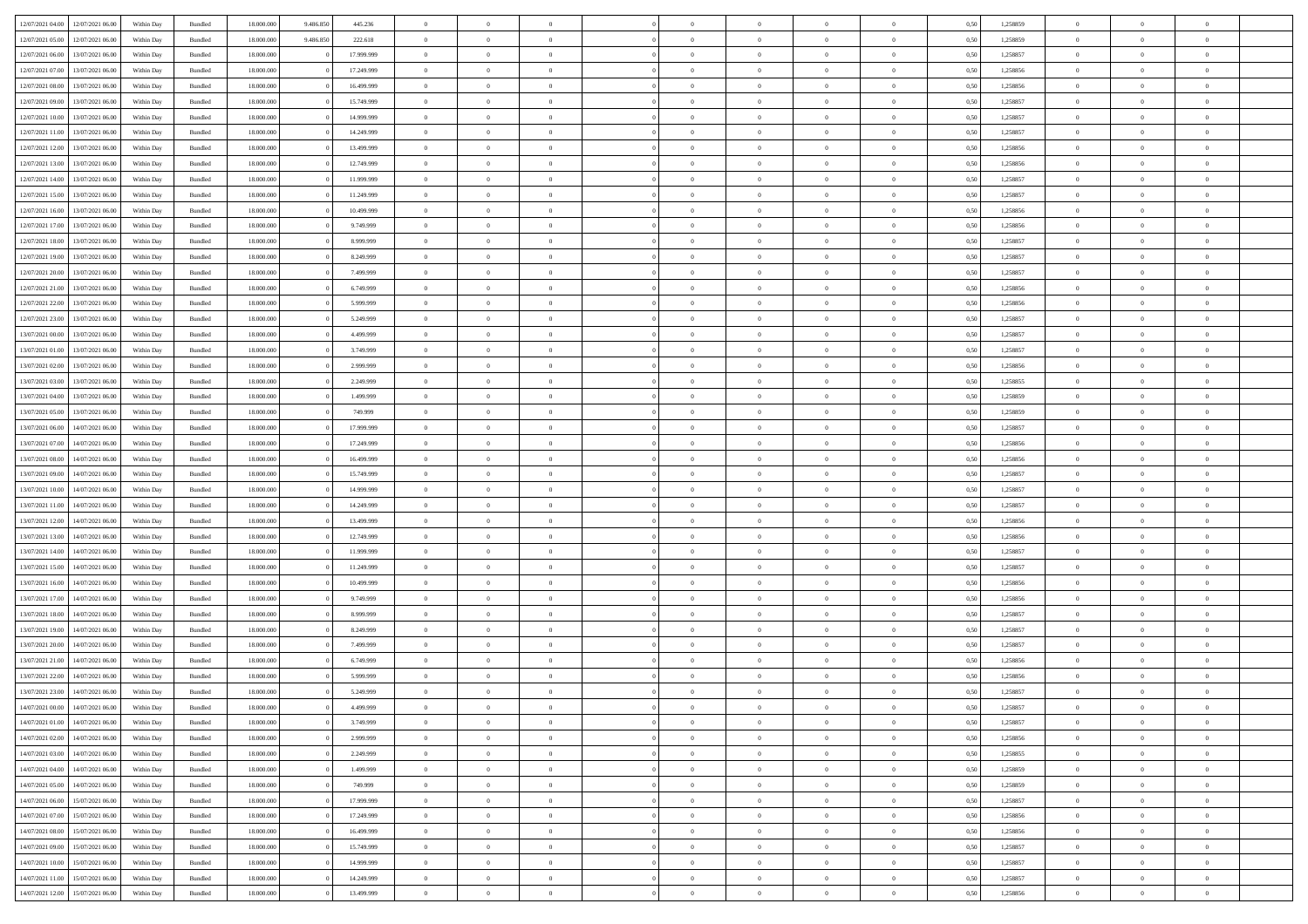| 14/07/2021 13:00 |                  |            |                    |            |            | $\overline{0}$ |                |                |                | $\Omega$       | $\Omega$       | $\theta$       |      |          | $\theta$       |                | $\theta$       |  |
|------------------|------------------|------------|--------------------|------------|------------|----------------|----------------|----------------|----------------|----------------|----------------|----------------|------|----------|----------------|----------------|----------------|--|
|                  | 15/07/2021 06:00 | Within Day | Bundled            | 18.000.000 | 12.749.999 |                | $\theta$       |                | $\Omega$       |                |                |                | 0.50 | 1,258856 |                | $\theta$       |                |  |
| 14/07/2021 14:00 | 15/07/2021 06:00 | Within Day | Bundled            | 18.000.000 | 11.999.999 | $\overline{0}$ | $\theta$       | $\overline{0}$ | $\overline{0}$ | $\bf{0}$       | $\overline{0}$ | $\overline{0}$ | 0,50 | 1,258857 | $\theta$       | $\theta$       | $\overline{0}$ |  |
| 14/07/2021 15:00 | 15/07/2021 06:00 | Within Day | Bundled            | 18.000.000 | 11.249.999 | $\overline{0}$ | $\overline{0}$ | $\overline{0}$ | $\bf{0}$       | $\bf{0}$       | $\overline{0}$ | $\bf{0}$       | 0,50 | 1,258857 | $\overline{0}$ | $\overline{0}$ | $\overline{0}$ |  |
| 14/07/2021 16:00 | 15/07/2021 06:00 | Within Dav | Bundled            | 18.000.000 | 10.499.999 | $\overline{0}$ | $\theta$       | $\overline{0}$ | $\overline{0}$ | $\bf{0}$       | $\overline{0}$ | $\overline{0}$ | 0.50 | 1.258856 | $\theta$       | $\theta$       | $\overline{0}$ |  |
|                  |                  |            |                    |            |            |                |                |                |                |                |                |                |      |          |                |                |                |  |
| 14/07/2021 17:00 | 15/07/2021 06:00 | Within Day | Bundled            | 18.000.000 | 9.749.999  | $\overline{0}$ | $\theta$       | $\overline{0}$ | $\overline{0}$ | $\bf{0}$       | $\overline{0}$ | $\bf{0}$       | 0,50 | 1,258856 | $\theta$       | $\theta$       | $\overline{0}$ |  |
| 14/07/2021 18:00 | 15/07/2021 06:00 | Within Day | Bundled            | 18.000.000 | 8.999.999  | $\overline{0}$ | $\bf{0}$       | $\overline{0}$ | $\overline{0}$ | $\overline{0}$ | $\overline{0}$ | $\mathbf{0}$   | 0,50 | 1,258857 | $\overline{0}$ | $\overline{0}$ | $\bf{0}$       |  |
| 14/07/2021 19:00 | 15/07/2021 06:00 | Within Dav | Bundled            | 18.000.000 | 8.249.999  | $\overline{0}$ | $\overline{0}$ | $\overline{0}$ | $\overline{0}$ | $\bf{0}$       | $\overline{0}$ | $\overline{0}$ | 0.50 | 1,258857 | $\theta$       | $\overline{0}$ | $\overline{0}$ |  |
| 14/07/2021 20:00 | 15/07/2021 06:00 | Within Day | Bundled            | 18.000.000 | 7.499.999  | $\overline{0}$ | $\theta$       | $\overline{0}$ | $\overline{0}$ | $\bf{0}$       | $\overline{0}$ | $\bf{0}$       | 0,50 | 1,258857 | $\theta$       | $\theta$       | $\overline{0}$ |  |
|                  |                  |            |                    |            |            |                |                |                |                |                |                |                |      |          |                |                |                |  |
| 14/07/2021 21.00 | 15/07/2021 06:00 | Within Day | Bundled            | 18.000.000 | 6.749.999  | $\overline{0}$ | $\overline{0}$ | $\overline{0}$ | $\overline{0}$ | $\bf{0}$       | $\overline{0}$ | $\bf{0}$       | 0,50 | 1,258856 | $\,0\,$        | $\overline{0}$ | $\overline{0}$ |  |
| 14/07/2021 22:00 | 15/07/2021 06:00 | Within Dav | Bundled            | 18.000.000 | 5.999.999  | $\overline{0}$ | $\overline{0}$ | $\overline{0}$ | $\overline{0}$ | $\overline{0}$ | $\overline{0}$ | $\overline{0}$ | 0.50 | 1,258856 | $\theta$       | $\overline{0}$ | $\overline{0}$ |  |
| 14/07/2021 23:00 | 15/07/2021 06:00 | Within Day | Bundled            | 18.000.000 | 5.249.999  | $\overline{0}$ | $\theta$       | $\overline{0}$ | $\overline{0}$ | $\bf{0}$       | $\overline{0}$ | $\bf{0}$       | 0,50 | 1,258857 | $\theta$       | $\theta$       | $\overline{0}$ |  |
| 15/07/2021 00:00 | 15/07/2021 06:00 | Within Day | Bundled            | 18.000.000 | 4.499.999  | $\overline{0}$ | $\overline{0}$ | $\overline{0}$ | $\overline{0}$ | $\bf{0}$       | $\overline{0}$ | $\bf{0}$       | 0,50 | 1,258857 | $\bf{0}$       | $\overline{0}$ | $\overline{0}$ |  |
| 15/07/2021 01:00 | 15/07/2021 06:00 | Within Dav | Bundled            | 18.000.000 | 3.749.999  | $\overline{0}$ | $\overline{0}$ | $\overline{0}$ | $\overline{0}$ | $\bf{0}$       | $\overline{0}$ | $\overline{0}$ | 0.50 | 1.258857 | $\theta$       | $\theta$       | $\overline{0}$ |  |
|                  |                  |            |                    |            |            | $\overline{0}$ | $\theta$       |                |                | $\bf{0}$       |                |                |      |          | $\theta$       |                |                |  |
| 15/07/2021 02:00 | 15/07/2021 06:00 | Within Day | Bundled            | 18.000.000 | 2.999.999  |                |                | $\overline{0}$ | $\overline{0}$ |                | $\overline{0}$ | $\overline{0}$ | 0,50 | 1,258856 |                | $\theta$       | $\overline{0}$ |  |
| 15/07/2021 03:00 | 15/07/2021 06:00 | Within Day | Bundled            | 18.000.000 | 2.249.999  | $\overline{0}$ | $\bf{0}$       | $\overline{0}$ | $\overline{0}$ | $\overline{0}$ | $\overline{0}$ | $\mathbf{0}$   | 0,50 | 1,258855 | $\overline{0}$ | $\overline{0}$ | $\bf{0}$       |  |
| 15/07/2021 04:00 | 15/07/2021 06:00 | Within Dav | Bundled            | 18.000.000 | 1.499.999  | $\overline{0}$ | $\overline{0}$ | $\overline{0}$ | $\overline{0}$ | $\overline{0}$ | $\overline{0}$ | $\overline{0}$ | 0.50 | 1,258859 | $\theta$       | $\overline{0}$ | $\overline{0}$ |  |
| 15/07/2021 05:00 | 15/07/2021 06:00 | Within Day | Bundled            | 18.000.000 | 749.999    | $\overline{0}$ | $\theta$       | $\overline{0}$ | $\overline{0}$ | $\bf{0}$       | $\overline{0}$ | $\bf{0}$       | 0,50 | 1,258859 | $\theta$       | $\theta$       | $\overline{0}$ |  |
| 15/07/2021 06:00 | 16/07/2021 06:00 | Within Day | Bundled            | 18.000.000 | 17.999.999 | $\overline{0}$ | $\overline{0}$ | $\overline{0}$ | $\overline{0}$ | $\bf{0}$       | $\overline{0}$ | $\bf{0}$       | 0,50 | 1,258857 | $\,0\,$        | $\overline{0}$ | $\overline{0}$ |  |
|                  |                  |            |                    |            |            |                |                |                |                |                |                |                |      |          |                |                |                |  |
| 15/07/2021 07:00 | 16/07/2021 06:00 | Within Dav | Bundled            | 18.000.000 | 17.249.999 | $\overline{0}$ | $\overline{0}$ | $\overline{0}$ | $\overline{0}$ | $\overline{0}$ | $\overline{0}$ | $\overline{0}$ | 0.50 | 1,258856 | $\theta$       | $\overline{0}$ | $\overline{0}$ |  |
| 15/07/2021 08:00 | 16/07/2021 06:00 | Within Day | Bundled            | 18.000.000 | 16.499.999 | $\overline{0}$ | $\theta$       | $\overline{0}$ | $\overline{0}$ | $\bf{0}$       | $\overline{0}$ | $\bf{0}$       | 0,50 | 1,258856 | $\theta$       | $\theta$       | $\overline{0}$ |  |
| 15/07/2021 09:00 | 16/07/2021 06:00 | Within Day | Bundled            | 18.000.000 | 15.749.999 | $\overline{0}$ | $\overline{0}$ | $\overline{0}$ | $\overline{0}$ | $\bf{0}$       | $\overline{0}$ | $\bf{0}$       | 0,50 | 1,258857 | $\,0\,$        | $\overline{0}$ | $\overline{0}$ |  |
| 15/07/2021 10:00 | 16/07/2021 06:00 | Within Day | Bundled            | 18.000.000 | 14.999.999 | $\overline{0}$ | $\overline{0}$ | $\overline{0}$ | $\overline{0}$ | $\bf{0}$       | $\overline{0}$ | $\overline{0}$ | 0.50 | 1.258857 | $\theta$       | $\theta$       | $\overline{0}$ |  |
| 15/07/2021 11:00 | 16/07/2021 06:00 | Within Day | Bundled            | 18.000.000 | 14.249.999 | $\overline{0}$ | $\theta$       | $\overline{0}$ | $\overline{0}$ | $\bf{0}$       | $\overline{0}$ | $\bf{0}$       | 0,50 | 1,258857 | $\theta$       | $\overline{0}$ | $\overline{0}$ |  |
|                  |                  |            |                    |            |            |                |                |                |                |                |                |                |      |          |                |                |                |  |
| 15/07/2021 12:00 | 16/07/2021 06:00 | Within Day | Bundled            | 18.000.000 | 13.499.999 | $\overline{0}$ | $\bf{0}$       | $\overline{0}$ | $\bf{0}$       | $\overline{0}$ | $\overline{0}$ | $\mathbf{0}$   | 0,50 | 1,258856 | $\overline{0}$ | $\overline{0}$ | $\bf{0}$       |  |
| 15/07/2021 13:00 | 16/07/2021 06:00 | Within Dav | Bundled            | 18.000.000 | 12.749.999 | $\overline{0}$ | $\overline{0}$ | $\overline{0}$ | $\overline{0}$ | $\overline{0}$ | $\overline{0}$ | $\overline{0}$ | 0.50 | 1,258856 | $\theta$       | $\theta$       | $\overline{0}$ |  |
| 15/07/2021 14:00 | 16/07/2021 06:00 | Within Day | Bundled            | 18.000.000 | 11.999.999 | $\overline{0}$ | $\theta$       | $\overline{0}$ | $\overline{0}$ | $\bf{0}$       | $\overline{0}$ | $\bf{0}$       | 0,50 | 1,258857 | $\theta$       | $\theta$       | $\overline{0}$ |  |
| 15/07/2021 15:00 | 16/07/2021 06:00 | Within Day | Bundled            | 18.000.000 | 11.249.999 | $\overline{0}$ | $\overline{0}$ | $\overline{0}$ | $\bf{0}$       | $\bf{0}$       | $\bf{0}$       | $\bf{0}$       | 0,50 | 1,258857 | $\,0\,$        | $\overline{0}$ | $\overline{0}$ |  |
|                  |                  |            |                    |            |            |                |                |                |                | $\overline{0}$ |                |                |      |          | $\theta$       |                |                |  |
| 15/07/2021 16:00 | 16/07/2021 06:00 | Within Day | Bundled            | 18.000.000 | 10.499.999 | $\overline{0}$ | $\overline{0}$ | $\overline{0}$ | $\overline{0}$ |                | $\overline{0}$ | $\overline{0}$ | 0.50 | 1,258856 |                | $\theta$       | $\overline{0}$ |  |
| 15/07/2021 17:00 | 16/07/2021 06:00 | Within Day | Bundled            | 18.000.000 | 9.749.999  | $\overline{0}$ | $\theta$       | $\overline{0}$ | $\overline{0}$ | $\bf{0}$       | $\overline{0}$ | $\bf{0}$       | 0,50 | 1,258856 | $\,$ 0 $\,$    | $\theta$       | $\overline{0}$ |  |
| 15/07/2021 18:00 | 16/07/2021 06:00 | Within Day | Bundled            | 18.000.000 | 8.999.999  | $\overline{0}$ | $\overline{0}$ | $\overline{0}$ | $\bf{0}$       | $\bf{0}$       | $\bf{0}$       | $\bf{0}$       | 0,50 | 1,258857 | $\bf{0}$       | $\overline{0}$ | $\overline{0}$ |  |
| 15/07/2021 19:00 | 16/07/2021 06:00 | Within Day | Bundled            | 18.000.000 | 8.249.999  | $\overline{0}$ | $\Omega$       | $\Omega$       | $\Omega$       | $\Omega$       | $\Omega$       | $\overline{0}$ | 0.50 | 1,258857 | $\,0\,$        | $\theta$       | $\theta$       |  |
| 15/07/2021 20:00 | 16/07/2021 06:00 | Within Day | Bundled            | 18.000.000 | 7.499.999  | $\overline{0}$ | $\theta$       | $\overline{0}$ | $\overline{0}$ | $\bf{0}$       | $\overline{0}$ | $\bf{0}$       | 0,50 | 1,258857 | $\theta$       | $\theta$       | $\overline{0}$ |  |
|                  |                  |            |                    |            |            |                |                |                |                |                |                |                |      |          |                |                |                |  |
| 15/07/2021 21.00 | 16/07/2021 06:00 | Within Day | Bundled            | 18.000.000 | 6.749.999  | $\overline{0}$ | $\overline{0}$ | $\overline{0}$ | $\bf{0}$       | $\bf{0}$       | $\overline{0}$ | $\mathbf{0}$   | 0,50 | 1,258856 | $\overline{0}$ | $\overline{0}$ | $\bf{0}$       |  |
| 15/07/2021 22.00 | 16/07/2021 06:00 | Within Day | Bundled            | 18,000,000 | 5.999.999  | $\overline{0}$ | $\Omega$       | $\Omega$       | $\Omega$       | $\Omega$       | $\Omega$       | $\overline{0}$ | 0.50 | 1,258856 | $\theta$       | $\theta$       | $\theta$       |  |
| 15/07/2021 23:00 | 16/07/2021 06:00 | Within Day | Bundled            | 18.000.000 | 5.249.999  | $\overline{0}$ | $\theta$       | $\overline{0}$ | $\overline{0}$ | $\bf{0}$       | $\overline{0}$ | $\bf{0}$       | 0,50 | 1,258857 | $\theta$       | $\theta$       | $\overline{0}$ |  |
| 16/07/2021 00:00 | 16/07/2021 06:00 | Within Day | Bundled            | 18.000.000 | 4.499.999  | $\overline{0}$ | $\overline{0}$ | $\overline{0}$ | $\bf{0}$       | $\bf{0}$       | $\bf{0}$       | $\bf{0}$       | 0,50 | 1,258857 | $\,0\,$        | $\overline{0}$ | $\overline{0}$ |  |
| 16/07/2021 01:00 | 16/07/2021 06:00 | Within Day | Bundled            | 18,000,000 | 3.749.999  | $\overline{0}$ | $\Omega$       | $\Omega$       | $\Omega$       | $\Omega$       | $\theta$       | $\overline{0}$ | 0.50 | 1,258857 | $\theta$       | $\theta$       | $\theta$       |  |
|                  |                  |            |                    |            |            |                |                |                |                |                |                |                |      |          |                |                |                |  |
| 16/07/2021 02:00 | 16/07/2021 06:00 | Within Day | Bundled            | 18.000.000 | 2.999.999  | $\overline{0}$ | $\theta$       | $\overline{0}$ | $\overline{0}$ | $\bf{0}$       | $\overline{0}$ | $\bf{0}$       | 0,50 | 1,258856 | $\,$ 0 $\,$    | $\overline{0}$ | $\overline{0}$ |  |
| 16/07/2021 03:00 | 16/07/2021 06:00 | Within Day | Bundled            | 18.000.000 | 2.249.999  | $\overline{0}$ | $\overline{0}$ | $\overline{0}$ | $\bf{0}$       | $\bf{0}$       | $\bf{0}$       | $\bf{0}$       | 0,50 | 1,258855 | $\overline{0}$ | $\overline{0}$ | $\overline{0}$ |  |
| 16/07/2021 04:00 | 16/07/2021 06:00 | Within Day | Bundled            | 18.000.000 | 1.499.999  | $\overline{0}$ | $\Omega$       | $\Omega$       | $\Omega$       | $\Omega$       | $\overline{0}$ | $\overline{0}$ | 0.50 | 1,258859 | $\,0\,$        | $\theta$       | $\theta$       |  |
| 16/07/2021 05:00 | 16/07/2021 06:00 | Within Day | Bundled            | 18.000.000 | 749.999    | $\overline{0}$ | $\theta$       | $\overline{0}$ | $\overline{0}$ | $\bf{0}$       | $\overline{0}$ | $\bf{0}$       | 0,50 | 1,258859 | $\,$ 0 $\,$    | $\theta$       | $\overline{0}$ |  |
| 16/07/2021 06:00 | 17/07/2021 06:00 | Within Day | Bundled            | 18.000.000 | 17.999.999 | $\overline{0}$ | $\overline{0}$ | $\overline{0}$ | $\bf{0}$       | $\bf{0}$       | $\bf{0}$       | $\mathbf{0}$   | 0,50 | 1,258857 | $\overline{0}$ | $\overline{0}$ | $\bf{0}$       |  |
|                  |                  |            |                    |            |            |                |                |                |                |                |                |                |      |          |                |                |                |  |
| 16/07/2021 07:00 | 17/07/2021 06:00 | Within Day | Bundled            | 18,000,000 | 17.249.999 | $\overline{0}$ | $\Omega$       | $\Omega$       | $\Omega$       | $\Omega$       | $\Omega$       | $\overline{0}$ | 0.50 | 1,258856 | $\theta$       | $\Omega$       | $\theta$       |  |
| 16/07/2021 08:00 | 17/07/2021 06:00 | Within Day | Bundled            | 18.000.000 | 16.499.999 | $\overline{0}$ | $\overline{0}$ | $\overline{0}$ | $\bf{0}$       | $\,$ 0         | $\bf{0}$       | $\bf{0}$       | 0,50 | 1,258856 | $\,0\,$        | $\,$ 0 $\,$    | $\overline{0}$ |  |
| 16/07/2021 09:00 | 17/07/2021 06:00 | Within Day | $\mathbf B$ undled | 18.000.000 | 15.749.999 | $\bf{0}$       | $\bf{0}$       |                |                | $\bf{0}$       |                |                | 0,50 | 1,258857 | $\bf{0}$       | $\overline{0}$ |                |  |
| 16/07/2021 10:00 | 17/07/2021 06:00 | Within Day | Bundled            | 18,000,000 | 14.999.999 | $\overline{0}$ | $\Omega$       | $\overline{0}$ | $\Omega$       | $\overline{0}$ | $\overline{0}$ | $\overline{0}$ | 0.50 | 1,258857 | $\theta$       | $\theta$       | $\theta$       |  |
| 16/07/2021 11:00 | 17/07/2021 06:00 | Within Day | Bundled            | 18.000.000 | 14.249.999 | $\overline{0}$ | $\,$ 0         | $\overline{0}$ | $\overline{0}$ | $\,$ 0 $\,$    | $\overline{0}$ | $\mathbf{0}$   | 0,50 | 1,258857 | $\,$ 0 $\,$    | $\overline{0}$ | $\,$ 0         |  |
|                  |                  |            |                    |            |            |                |                |                |                |                |                |                |      |          |                |                |                |  |
| 16/07/2021 12:00 | 17/07/2021 06:00 | Within Day | Bundled            | 18.000.000 | 13.499.999 | $\overline{0}$ | $\overline{0}$ | $\overline{0}$ | $\overline{0}$ | $\overline{0}$ | $\overline{0}$ | $\mathbf{0}$   | 0,50 | 1,258856 | $\overline{0}$ | $\bf{0}$       | $\bf{0}$       |  |
| 16/07/2021 13:00 | 17/07/2021 06:00 | Within Day | Bundled            | 18,000,000 | 12.749.999 | $\overline{0}$ | $\theta$       | $\overline{0}$ | $\Omega$       | $\overline{0}$ | $\overline{0}$ | $\bf{0}$       | 0,50 | 1,258856 | $\overline{0}$ | $\theta$       | $\overline{0}$ |  |
| 16/07/2021 14:00 | 17/07/2021 06:00 | Within Day | Bundled            | 18.000.000 | 11.999.999 | $\overline{0}$ | $\,$ 0         | $\overline{0}$ | $\overline{0}$ | $\overline{0}$ | $\overline{0}$ | $\bf{0}$       | 0,50 | 1,258857 | $\,$ 0 $\,$    | $\overline{0}$ | $\overline{0}$ |  |
| 16/07/2021 15:00 | 17/07/2021 06:00 | Within Day | Bundled            | 18.000.000 | 11.249.999 | $\overline{0}$ | $\overline{0}$ | $\overline{0}$ | $\overline{0}$ | $\overline{0}$ | $\overline{0}$ | $\mathbf{0}$   | 0,50 | 1,258857 | $\overline{0}$ | $\bf{0}$       | $\bf{0}$       |  |
| 16/07/2021 16:00 | 17/07/2021 06:00 | Within Day | Bundled            | 18,000,000 | 10.499.999 | $\overline{0}$ | $\overline{0}$ | $\overline{0}$ | $\Omega$       | $\overline{0}$ | $\overline{0}$ | $\bf{0}$       | 0.50 | 1,258856 | $\overline{0}$ | $\theta$       | $\overline{0}$ |  |
|                  |                  |            |                    |            |            |                |                |                |                |                |                |                |      |          |                |                |                |  |
| 16/07/2021 17:00 | 17/07/2021 06:00 | Within Day | Bundled            | 18.000.000 | 9.749.999  | $\overline{0}$ | $\,$ 0         | $\overline{0}$ | $\overline{0}$ | $\bf{0}$       | $\overline{0}$ | $\bf{0}$       | 0,50 | 1,258856 | $\,$ 0 $\,$    | $\overline{0}$ | $\overline{0}$ |  |
| 16/07/2021 18:00 | 17/07/2021 06:00 | Within Day | Bundled            | 18.000.000 | 8.999.999  | $\overline{0}$ | $\bf{0}$       | $\overline{0}$ | $\overline{0}$ | $\overline{0}$ | $\overline{0}$ | $\mathbf{0}$   | 0,50 | 1,258857 | $\overline{0}$ | $\overline{0}$ | $\bf{0}$       |  |
| 16/07/2021 19:00 | 17/07/2021 06:00 | Within Day | Bundled            | 18,000,000 | 8.249.999  | $\overline{0}$ | $\overline{0}$ | $\overline{0}$ | $\Omega$       | $\overline{0}$ | $\overline{0}$ | $\bf{0}$       | 0.50 | 1,258857 | $\overline{0}$ | $\overline{0}$ | $\overline{0}$ |  |
| 16/07/2021 20:00 | 17/07/2021 06:00 | Within Day | Bundled            | 18.000.000 | 7.499.999  | $\overline{0}$ | $\,$ 0 $\,$    | $\overline{0}$ | $\overline{0}$ | $\bf{0}$       | $\overline{0}$ | $\bf{0}$       | 0,50 | 1,258857 | $\,$ 0 $\,$    | $\overline{0}$ | $\bf{0}$       |  |
|                  |                  |            |                    |            |            |                | $\bf{0}$       | $\overline{0}$ | $\bf{0}$       | $\bf{0}$       |                |                |      |          |                | $\overline{0}$ | $\bf{0}$       |  |
| 16/07/2021 21:00 | 17/07/2021 06:00 | Within Day | Bundled            | 18.000.000 | 6.749.999  | $\overline{0}$ |                |                |                |                | $\overline{0}$ | $\bf{0}$       | 0,50 | 1,258856 | $\overline{0}$ |                |                |  |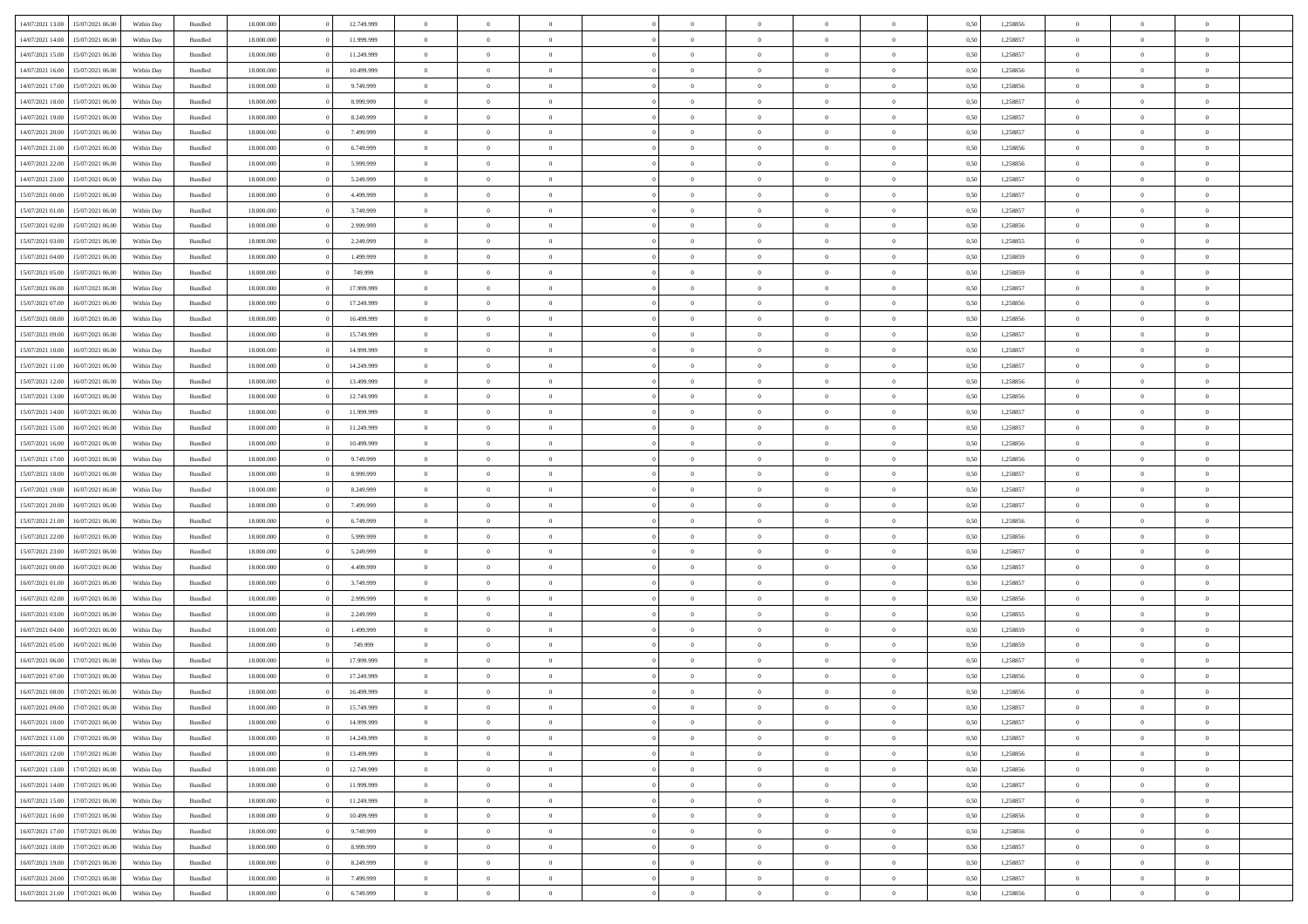|                  |                  |            |                    |            |           |            | $\Omega$       | $\Omega$       |                |                | $\Omega$       | $\Omega$       | $\theta$       |      |          | $\theta$       | $\theta$       |                |  |
|------------------|------------------|------------|--------------------|------------|-----------|------------|----------------|----------------|----------------|----------------|----------------|----------------|----------------|------|----------|----------------|----------------|----------------|--|
| 16/07/2021 22:00 | 17/07/2021 06:00 | Within Day | Bundled            | 18.000.000 |           | 5.999.999  |                |                |                | $\Omega$       |                |                |                | 0.50 | 1,258856 |                |                | $\theta$       |  |
| 16/07/2021 23:00 | 17/07/2021 06:00 | Within Day | Bundled            | 18.000.000 |           | 5.249.999  | $\overline{0}$ | $\theta$       | $\overline{0}$ | $\overline{0}$ | $\bf{0}$       | $\overline{0}$ | $\overline{0}$ | 0,50 | 1,258857 | $\theta$       | $\theta$       | $\overline{0}$ |  |
| 17/07/2021 00:00 | 17/07/2021 06:00 | Within Day | Bundled            | 18.000.000 |           | 4.499.999  | $\overline{0}$ | $\overline{0}$ | $\overline{0}$ | $\bf{0}$       | $\bf{0}$       | $\overline{0}$ | $\bf{0}$       | 0,50 | 1,258857 | $\bf{0}$       | $\overline{0}$ | $\overline{0}$ |  |
| 17/07/2021 01:00 | 17/07/2021 06:00 | Within Dav | Bundled            | 18.000.000 |           | 3.749.999  | $\overline{0}$ | $\theta$       | $\Omega$       | $\overline{0}$ | $\bf{0}$       | $\overline{0}$ | $\overline{0}$ | 0.50 | 1.258857 | $\theta$       | $\theta$       | $\overline{0}$ |  |
| 17/07/2021 02:00 | 17/07/2021 06:00 | Within Day | Bundled            | 18.000.000 |           | 2.999.999  | $\overline{0}$ | $\theta$       | $\overline{0}$ | $\overline{0}$ | $\bf{0}$       | $\overline{0}$ | $\overline{0}$ | 0,50 | 1,258856 | $\theta$       | $\theta$       | $\overline{0}$ |  |
|                  |                  |            |                    |            |           |            |                |                |                |                |                |                |                |      |          |                |                |                |  |
| 17/07/2021 03:00 | 17/07/2021 06:00 | Within Day | Bundled            | 18.000.000 |           | 2.249.999  | $\overline{0}$ | $\bf{0}$       | $\overline{0}$ | $\overline{0}$ | $\overline{0}$ | $\overline{0}$ | $\mathbf{0}$   | 0,50 | 1,258855 | $\overline{0}$ | $\overline{0}$ | $\bf{0}$       |  |
| 17/07/2021 04:00 | 17/07/2021 06:00 | Within Dav | Bundled            | 18.000.000 |           | 1.499.999  | $\overline{0}$ | $\overline{0}$ | $\overline{0}$ | $\overline{0}$ | $\bf{0}$       | $\overline{0}$ | $\overline{0}$ | 0.50 | 1,258859 | $\theta$       | $\overline{0}$ | $\overline{0}$ |  |
| 17/07/2021 05:00 | 17/07/2021 06:00 | Within Day | Bundled            | 18.000.000 |           | 749.999    | $\overline{0}$ | $\theta$       | $\overline{0}$ | $\overline{0}$ | $\bf{0}$       | $\overline{0}$ | $\overline{0}$ | 0,50 | 1,258859 | $\theta$       | $\theta$       | $\overline{0}$ |  |
| 17/07/2021 06:00 | 18/07/2021 06:00 | Within Day | Bundled            | 18.000.000 |           | 17.999.999 | $\overline{0}$ | $\overline{0}$ | $\overline{0}$ | $\bf{0}$       | $\bf{0}$       | $\bf{0}$       | $\bf{0}$       | 0,50 | 1,258857 | $\,0\,$        | $\overline{0}$ | $\overline{0}$ |  |
|                  |                  |            |                    |            |           |            |                | $\overline{0}$ |                |                | $\overline{0}$ |                |                |      |          | $\theta$       | $\overline{0}$ | $\overline{0}$ |  |
| 17/07/2021 07:00 | 18/07/2021 06:00 | Within Dav | Bundled            | 18.000.000 |           | 17.249.999 | $\overline{0}$ |                | $\overline{0}$ | $\overline{0}$ |                | $\overline{0}$ | $\overline{0}$ | 0.50 | 1,258856 |                |                |                |  |
| 17/07/2021 08:00 | 18/07/2021 06:00 | Within Day | Bundled            | 18.000.000 |           | 16.499.999 | $\overline{0}$ | $\theta$       | $\overline{0}$ | $\overline{0}$ | $\bf{0}$       | $\overline{0}$ | $\bf{0}$       | 0,50 | 1,258856 | $\theta$       | $\theta$       | $\overline{0}$ |  |
| 17/07/2021 09:00 | 18/07/2021 06:00 | Within Day | Bundled            | 18.000.000 |           | 15.749.999 | $\overline{0}$ | $\overline{0}$ | $\overline{0}$ | $\bf{0}$       | $\bf{0}$       | $\bf{0}$       | $\bf{0}$       | 0,50 | 1,258857 | $\,0\,$        | $\overline{0}$ | $\overline{0}$ |  |
| 17/07/2021 10:00 | 18/07/2021 06:00 | Within Dav | Bundled            | 18.000.000 |           | 14.999.999 | $\overline{0}$ | $\theta$       | $\overline{0}$ | $\overline{0}$ | $\bf{0}$       | $\overline{0}$ | $\overline{0}$ | 0.50 | 1.258857 | $\theta$       | $\theta$       | $\overline{0}$ |  |
| 17/07/2021 11:00 | 18/07/2021 06:00 | Within Day | Bundled            | 18.000.000 |           | 14.249.999 | $\overline{0}$ | $\theta$       | $\overline{0}$ | $\overline{0}$ | $\bf{0}$       | $\overline{0}$ | $\overline{0}$ | 0,50 | 1,258857 | $\theta$       | $\overline{0}$ | $\overline{0}$ |  |
|                  |                  |            |                    |            |           |            |                |                |                |                |                |                |                |      |          |                |                |                |  |
| 17/07/2021 12:00 | 18/07/2021 06:00 | Within Day | Bundled            | 18.000.000 |           | 13.499.999 | $\overline{0}$ | $\overline{0}$ | $\overline{0}$ | $\bf{0}$       | $\overline{0}$ | $\overline{0}$ | $\mathbf{0}$   | 0,50 | 1,258856 | $\bf{0}$       | $\overline{0}$ | $\bf{0}$       |  |
| 17/07/2021 13:00 | 18/07/2021 06:00 | Within Dav | Bundled            | 18.000.000 |           | 12.749.999 | $\overline{0}$ | $\overline{0}$ | $\overline{0}$ | $\overline{0}$ | $\bf{0}$       | $\overline{0}$ | $\overline{0}$ | 0.50 | 1.258856 | $\theta$       | $\overline{0}$ | $\overline{0}$ |  |
| 17/07/2021 14:00 | 18/07/2021 06:00 | Within Day | Bundled            | 18.000.000 |           | 11.999.999 | $\overline{0}$ | $\theta$       | $\overline{0}$ | $\overline{0}$ | $\bf{0}$       | $\overline{0}$ | $\bf{0}$       | 0,50 | 1,258857 | $\theta$       | $\theta$       | $\overline{0}$ |  |
| 17/07/2021 15:00 | 18/07/2021 06:00 | Within Day | Bundled            | 18.000.000 |           | 11.249.999 | $\overline{0}$ | $\overline{0}$ | $\overline{0}$ | $\bf{0}$       | $\bf{0}$       | $\bf{0}$       | $\bf{0}$       | 0,50 | 1,258857 | $\,0\,$        | $\overline{0}$ | $\overline{0}$ |  |
| 17/07/2021 16:00 | 18/07/2021 06:00 | Within Dav | Bundled            | 18.000.000 |           | 10.499.999 | $\overline{0}$ | 260.523        | $\overline{0}$ | 1,496840       | $\bf{0}$       | $\overline{0}$ | $\overline{0}$ | 0.50 | 1,258856 | $\theta$       | $\overline{0}$ | $\overline{0}$ |  |
| 17/07/2021 17:00 | 18/07/2021 06:00 | Within Day | Bundled            | 18.000.000 | 260.522   | 9.508.085  | $\overline{0}$ | $\theta$       | $\overline{0}$ | $\overline{0}$ | $\bf{0}$       | $\overline{0}$ | $\overline{0}$ | 0,50 | 1,258856 | $\theta$       | $\theta$       | $\overline{0}$ |  |
|                  |                  |            |                    |            |           |            |                |                |                |                |                |                |                |      |          |                |                |                |  |
| 17/07/2021 18:00 | 18/07/2021 06:00 | Within Day | Bundled            | 18.000.000 | 260.522   | 8.776.694  | $\overline{0}$ | $\bf{0}$       | $\overline{0}$ | $\bf{0}$       | $\bf{0}$       | $\bf{0}$       | $\bf{0}$       | 0,50 | 1,258857 | $\,0\,$        | $\overline{0}$ | $\overline{0}$ |  |
| 17/07/2021 19:00 | 18/07/2021 06:00 | Within Dav | Bundled            | 18.000.000 | 260,522   | 8.045.303  | $\overline{0}$ | 767.611        | $\overline{0}$ | 1,496868       | $\bf{0}$       | $\overline{0}$ | $\overline{0}$ | 0.50 | 1.258857 | $\theta$       | $\theta$       | $\overline{0}$ |  |
| 17/07/2021 20:00 | 18/07/2021 06:00 | Within Day | Bundled            | 18.000.000 | 1.028.133 | 6.616.083  | $\overline{0}$ | 418.697        | $\overline{0}$ | 1,496917       | $\bf{0}$       | $\overline{0}$ | $\bf{0}$       | 0,50 | 1,258857 | $\theta$       | $\overline{0}$ | $\overline{0}$ |  |
| 17/07/2021 21.00 | 18/07/2021 06:00 | Within Day | Bundled            | 18.000.000 | 1.446.831 | 5.577.648  | $\overline{0}$ | $\bf{0}$       | $\overline{0}$ | $\bf{0}$       | $\bf{0}$       | $\bf{0}$       | $\mathbf{0}$   | 0,50 | 1,258856 | $\overline{0}$ | $\overline{0}$ | $\bf{0}$       |  |
| 17/07/2021 22.00 | 18/07/2021 06:00 | Within Dav | Bundled            | 18.000.000 | 1.446.831 | 4.957.909  | $\overline{0}$ | 38.148         | $\overline{0}$ | 1,496916       | $\overline{0}$ | $\overline{0}$ | $\overline{0}$ | 0.50 | 1,258856 | $\theta$       | $\theta$       | $\overline{0}$ |  |
| 17/07/2021 23:00 | 18/07/2021 06:00 | Within Day | Bundled            | 18.000.000 | 1.484.978 | 4.304.791  | $\overline{0}$ | $\theta$       | $\overline{0}$ | $\overline{0}$ | $\bf{0}$       | $\overline{0}$ | $\bf{0}$       | 0,50 | 1,258857 | $\theta$       | $\theta$       | $\overline{0}$ |  |
|                  |                  |            |                    |            |           |            |                |                |                |                |                |                |                |      |          |                |                |                |  |
| 18/07/2021 00:00 | 18/07/2021 06:00 | Within Day | Bundled            | 18.000.000 | 1.484.978 | 3.689.821  | $\overline{0}$ | $\overline{0}$ | $\overline{0}$ | $\bf{0}$       | $\bf{0}$       | $\bf{0}$       | $\bf{0}$       | 0,50 | 1,258857 | $\,0\,$        | $\overline{0}$ | $\overline{0}$ |  |
| 18/07/2021 01:00 | 18/07/2021 06:00 | Within Dav | Bundled            | 18.000.000 | 1.484.978 | 3.074.850  | $\overline{0}$ | $\overline{0}$ | $\overline{0}$ | $\overline{0}$ | $\bf{0}$       | $\overline{0}$ | $\overline{0}$ | 0.50 | 1,258857 | $\theta$       | $\overline{0}$ | $\overline{0}$ |  |
| 18/07/2021 02:00 | 18/07/2021 06:00 | Within Day | Bundled            | 18.000.000 | 1.484.978 | 2.459.880  | $\overline{0}$ | $\theta$       | $\overline{0}$ | $\overline{0}$ | $\bf{0}$       | $\overline{0}$ | $\bf{0}$       | 0,50 | 1,258856 | $\theta$       | $\theta$       | $\overline{0}$ |  |
| 18/07/2021 03:00 | 18/07/2021 06:00 | Within Day | Bundled            | 18.000.000 | 1.484.978 | 1.844.910  | $\overline{0}$ | $\overline{0}$ | $\overline{0}$ | $\bf{0}$       | $\bf{0}$       | $\bf{0}$       | $\bf{0}$       | 0,50 | 1,258855 | $\bf{0}$       | $\overline{0}$ | $\overline{0}$ |  |
| 18/07/2021 04:00 | 18/07/2021 06:00 | Within Day | Bundled            | 18,000,000 | 1.484.978 | 1.229.940  | $\overline{0}$ | $\Omega$       | $\Omega$       | $\Omega$       | $\Omega$       | $\Omega$       | $\overline{0}$ | 0.50 | 1,258859 | $\,0\,$        | $\theta$       | $\theta$       |  |
|                  |                  |            |                    |            |           |            | $\overline{0}$ | $\theta$       | $\overline{0}$ |                | $\bf{0}$       | $\overline{0}$ | $\overline{0}$ |      |          | $\theta$       | $\theta$       | $\overline{0}$ |  |
| 18/07/2021 05:00 | 18/07/2021 06:00 | Within Day | Bundled            | 18.000.000 | 1.484.978 | 614.970    |                |                |                | $\overline{0}$ |                |                |                | 0,50 | 1,258859 |                |                |                |  |
| 18/07/2021 06:00 | 19/07/2021 06:00 | Within Day | Bundled            | 18.000.000 | 178.644   | 17.821.355 | $\overline{0}$ | $\bf{0}$       | $\overline{0}$ | $\bf{0}$       | $\bf{0}$       | $\overline{0}$ | $\mathbf{0}$   | 0,50 | 1,258857 | $\bf{0}$       | $\overline{0}$ | $\bf{0}$       |  |
| 18/07/2021 07:00 | 19/07/2021 06:00 | Within Day | Bundled            | 18,000,000 | 178.644   | 17.078.799 | $\overline{0}$ | $\Omega$       | $\Omega$       | $\Omega$       | $\Omega$       | $\Omega$       | $\overline{0}$ | 0.50 | 1,258856 | $\theta$       | $\theta$       | $\theta$       |  |
| 18/07/2021 08:00 | 19/07/2021 06:00 | Within Day | Bundled            | 18.000.000 | 178.644   | 16.336.242 | $\overline{0}$ | $\theta$       | $\overline{0}$ | $\overline{0}$ | $\bf{0}$       | $\overline{0}$ | $\bf{0}$       | 0,50 | 1,258856 | $\theta$       | $\theta$       | $\overline{0}$ |  |
| 18/07/2021 09:00 | 19/07/2021 06:00 | Within Day | Bundled            | 18.000.000 | 178.644   | 15.593.686 | $\overline{0}$ | $\overline{0}$ | $\overline{0}$ | $\bf{0}$       | $\bf{0}$       | $\bf{0}$       | $\bf{0}$       | 0,50 | 1,258857 | $\,0\,$        | $\overline{0}$ | $\overline{0}$ |  |
| 18/07/2021 11:00 | 19/07/2021 06:00 | Within Day | Bundled            | 18,000,000 | 178.644   | 14.108.573 | $\overline{0}$ | $\Omega$       | $\Omega$       | $\Omega$       | $\Omega$       | $\theta$       | $\overline{0}$ | 0.50 | 1,258857 | $\theta$       | $\theta$       | $\theta$       |  |
|                  |                  |            |                    |            |           |            |                |                |                |                |                |                |                |      |          |                |                |                |  |
| 18/07/2021 12:00 | 19/07/2021 06:00 | Within Day | Bundled            | 18.000.000 | 178.644   | 13.366.016 | $\overline{0}$ | 1.417.988      | $\overline{0}$ | 1,496857       | $\bf{0}$       | $\overline{0}$ | $\bf{0}$       | 0,50 | 1,258856 | $\theta$       | $\theta$       | $\overline{0}$ |  |
| 18/07/2021 13:00 | 19/07/2021 06:00 | Within Day | Bundled            | 18.000.000 | 1.596.632 | 11.284.249 | $\overline{0}$ | $\overline{0}$ | $\overline{0}$ | $\bf{0}$       | $\bf{0}$       | $\bf{0}$       | $\bf{0}$       | 0,50 | 1,258856 | $\bf{0}$       | $\overline{0}$ | $\overline{0}$ |  |
| 18/07/2021 14:00 | 19/07/2021 06:00 | Within Day | Bundled            | 18.000.000 | 1.596.632 | 10.620.469 | $\overline{0}$ | $\Omega$       | $\Omega$       | $\Omega$       | $\Omega$       | $\Omega$       | $\overline{0}$ | 0.50 | 1,258857 | $\,0\,$        | $\theta$       | $\theta$       |  |
| 18/07/2021 15:00 | 19/07/2021 06:00 | Within Day | Bundled            | 18.000.000 | 1.596.632 | 9.956.690  | $\overline{0}$ | $\theta$       | $\overline{0}$ | $\overline{0}$ | $\bf{0}$       | $\overline{0}$ | $\bf{0}$       | 0,50 | 1,258857 | $\theta$       | $\theta$       | $\overline{0}$ |  |
| 18/07/2021 16:00 | 19/07/2021 06:00 | Within Day | Bundled            | 18.000.000 | 1.596.632 | 9.292.911  | $\overline{0}$ | $\overline{0}$ | $\overline{0}$ | $\bf{0}$       | $\bf{0}$       | $\bf{0}$       | $\mathbf{0}$   | 0,50 | 1,258856 | $\bf{0}$       | $\overline{0}$ | $\bf{0}$       |  |
|                  |                  |            |                    |            |           |            |                |                |                |                |                |                |                |      |          |                |                |                |  |
| 18/07/2021 17:00 | 19/07/2021 06:00 | Within Day | Bundled            | 18,000,000 | 1.596.63  | 8.629.131  | $\overline{0}$ | $\Omega$       | $\Omega$       | $\Omega$       | $\Omega$       | $\Omega$       | $\Omega$       | 0.50 | 1,258856 | $\theta$       | $\theta$       | $\theta$       |  |
| 18/07/2021 18:00 | 19/07/2021 06:00 | Within Day | Bundled            | 18.000.000 | 1.596.632 | 7.965.352  | $\overline{0}$ | $\overline{0}$ | $\overline{0}$ | $\bf{0}$       | $\,$ 0         | $\bf{0}$       | $\bf{0}$       | 0,50 | 1,258857 | $\,0\,$        | $\overline{0}$ | $\overline{0}$ |  |
| 18/07/2021 19:00 | 19/07/2021 06:00 | Within Day | $\mathbf B$ undled | 18.000.000 | 1.596.632 | 7.301.573  | $\bf{0}$       | $\bf{0}$       |                |                |                |                |                | 0,50 | 1,258857 | $\bf{0}$       | $\overline{0}$ |                |  |
| 18/07/2021 20:00 | 19/07/2021 06:00 | Within Day | Bundled            | 18,000,000 | 1.596.632 | 6.637.793  | $\overline{0}$ | $\overline{0}$ | $\Omega$       | $\Omega$       | $\overline{0}$ | $\overline{0}$ | $\overline{0}$ | 0.50 | 1,258857 | $\theta$       | $\theta$       | $\theta$       |  |
| 18/07/2021 21:00 | 19/07/2021 06:00 | Within Day | Bundled            | 18.000.000 | 1.596.632 | 5.974.014  | $\overline{0}$ | $\,$ 0         | $\overline{0}$ | $\bf{0}$       | $\,$ 0 $\,$    | $\overline{0}$ | $\mathbf{0}$   | 0,50 | 1,258856 | $\,$ 0 $\,$    | $\,$ 0 $\,$    | $\bf{0}$       |  |
| 18/07/2021 22:00 | 19/07/2021 06:00 | Within Day | Bundled            | 18.000.000 | 1.596.632 | 5.310.234  | $\overline{0}$ | $\overline{0}$ | $\overline{0}$ | $\overline{0}$ | $\overline{0}$ | $\overline{0}$ | $\mathbf{0}$   | 0,50 | 1,258856 | $\overline{0}$ | $\bf{0}$       | $\bf{0}$       |  |
|                  |                  |            |                    |            |           |            |                |                |                |                |                |                |                |      |          |                |                |                |  |
| 18/07/2021 23:00 | 19/07/2021 06:00 | Within Day | Bundled            | 18.000.000 | 1.596.632 | 4.646.455  | $\overline{0}$ | $\overline{0}$ | $\overline{0}$ | $\Omega$       | $\overline{0}$ | $\overline{0}$ | $\overline{0}$ | 0,50 | 1,258857 | $\overline{0}$ | $\theta$       | $\overline{0}$ |  |
| 19/07/2021 00:00 | 19/07/2021 06:00 | Within Day | Bundled            | 18.000.000 | 1.596.632 | 3.982.676  | $\overline{0}$ | $\,$ 0         | $\overline{0}$ | $\overline{0}$ | $\,$ 0 $\,$    | $\overline{0}$ | $\mathbf{0}$   | 0,50 | 1,258857 | $\,$ 0 $\,$    | $\overline{0}$ | $\overline{0}$ |  |
| 19/07/2021 01:00 | 19/07/2021 06:00 | Within Day | Bundled            | 18.000.000 | 1.596.632 | 3.318.896  | $\overline{0}$ | $\overline{0}$ | $\overline{0}$ | $\overline{0}$ | $\overline{0}$ | $\overline{0}$ | $\mathbf{0}$   | 0,50 | 1,258857 | $\overline{0}$ | $\overline{0}$ | $\bf{0}$       |  |
| 19/07/2021 02:00 | 19/07/2021 06:00 | Within Day | Bundled            | 18.000.000 | 1.596.632 | 2.655.117  | $\overline{0}$ | $\overline{0}$ | $\overline{0}$ | $\Omega$       | $\overline{0}$ | $\overline{0}$ | $\bf{0}$       | 0.50 | 1,258856 | $\overline{0}$ | $\theta$       | $\overline{0}$ |  |
| 19/07/2021 03:00 | 19/07/2021 06:00 | Within Day | Bundled            | 18.000.000 | 1.596.632 | 1.991.338  | $\overline{0}$ | $\,$ 0         | $\overline{0}$ | $\bf{0}$       | $\bf{0}$       | $\bf{0}$       | $\bf{0}$       | 0,50 | 1,258855 | $\,$ 0 $\,$    | $\overline{0}$ | $\overline{0}$ |  |
| 19/07/2021 04:00 | 19/07/2021 06:00 | Within Day | Bundled            | 18.000.000 | 1.596.632 | 1.327.558  | $\overline{0}$ | $\bf{0}$       | $\overline{0}$ | $\overline{0}$ | $\overline{0}$ | $\overline{0}$ | $\mathbf{0}$   | 0,50 | 1,258859 | $\overline{0}$ | $\overline{0}$ | $\bf{0}$       |  |
|                  |                  |            |                    |            |           |            |                |                |                |                |                |                |                |      |          |                |                |                |  |
| 19/07/2021 05:00 | 19/07/2021 06:00 | Within Day | Bundled            | 18,000,000 | 1.596.632 | 663,779    | $\overline{0}$ | $\overline{0}$ | $\overline{0}$ | $\Omega$       | $\overline{0}$ | $\overline{0}$ | $\overline{0}$ | 0.50 | 1,258859 | $\overline{0}$ | $\theta$       | $\overline{0}$ |  |
| 19/07/2021 06:00 | 20/07/2021 06:00 | Within Day | Bundled            | 18.000.000 |           | 17.999.999 | $\overline{0}$ | $\bf{0}$       | $\overline{0}$ | $\overline{0}$ | $\bf{0}$       | $\bf{0}$       | $\mathbf{0}$   | 0,50 | 1,258857 | $\,$ 0 $\,$    | $\,$ 0 $\,$    | $\bf{0}$       |  |
| 19/07/2021 07:00 | 20/07/2021 06:00 | Within Day | Bundled            | 18.000.000 |           | 17.249.999 | $\overline{0}$ | $\bf{0}$       | $\overline{0}$ | $\bf{0}$       | $\bf{0}$       | $\overline{0}$ | $\bf{0}$       | 0,50 | 1,258856 | $\overline{0}$ | $\overline{0}$ | $\bf{0}$       |  |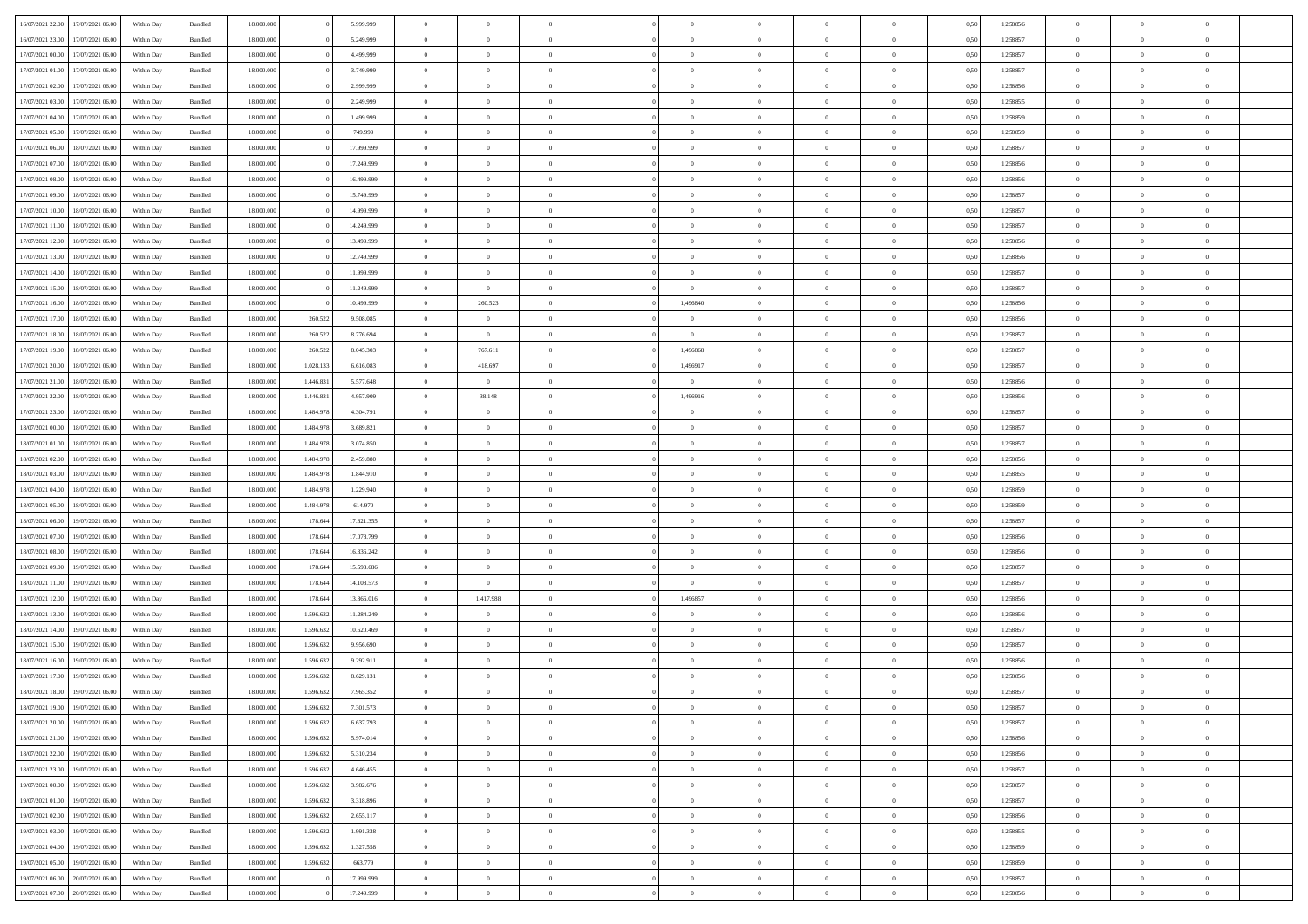| 19/07/2021 08:00                  | 20/07/2021 06:00 | Within Day | Bundled            | 18.000.000 | 16.499.999 | $\Omega$       | $\Omega$       |                | $\Omega$       | $\Omega$       | $\Omega$       | $\theta$       | 0.50 | 1,258856 | $\theta$       | $\theta$       | $\theta$       |  |
|-----------------------------------|------------------|------------|--------------------|------------|------------|----------------|----------------|----------------|----------------|----------------|----------------|----------------|------|----------|----------------|----------------|----------------|--|
|                                   |                  |            |                    |            |            |                |                |                |                |                |                |                |      |          |                |                |                |  |
| 19/07/2021 09:00                  | 20/07/2021 06:00 | Within Day | Bundled            | 18.000.000 | 15.749.999 | $\overline{0}$ | $\theta$       | $\overline{0}$ | $\overline{0}$ | $\bf{0}$       | $\overline{0}$ | $\overline{0}$ | 0,50 | 1,258857 | $\theta$       | $\theta$       | $\overline{0}$ |  |
| 19/07/2021 10:00                  | 20/07/2021 06:00 | Within Day | Bundled            | 18.000.000 | 14.999.999 | $\overline{0}$ | $\overline{0}$ | $\overline{0}$ | $\bf{0}$       | $\bf{0}$       | $\bf{0}$       | $\bf{0}$       | 0,50 | 1,258857 | $\bf{0}$       | $\overline{0}$ | $\overline{0}$ |  |
| 19/07/2021 11:00                  | 20/07/2021 06:00 | Within Dav | Bundled            | 18.000.000 | 14.249.999 | $\overline{0}$ | $\theta$       | $\overline{0}$ | $\overline{0}$ | $\bf{0}$       | $\overline{0}$ | $\overline{0}$ | 0.50 | 1.258857 | $\theta$       | $\theta$       | $\overline{0}$ |  |
| 19/07/2021 12:00                  | 20/07/2021 06:00 | Within Day | Bundled            | 18.000.000 | 13.499.999 | $\overline{0}$ | $\theta$       | $\overline{0}$ | $\overline{0}$ | $\bf{0}$       | $\overline{0}$ | $\bf{0}$       | 0,50 | 1,258856 | $\theta$       | $\theta$       | $\overline{0}$ |  |
| 19/07/2021 13:00                  | 20/07/2021 06:00 | Within Day | Bundled            | 18.000.000 | 12.749.999 | $\overline{0}$ | $\bf{0}$       | $\overline{0}$ | $\bf{0}$       | $\overline{0}$ | $\bf{0}$       | $\mathbf{0}$   | 0,50 | 1,258856 | $\bf{0}$       | $\overline{0}$ | $\bf{0}$       |  |
|                                   |                  |            |                    |            |            |                |                |                |                |                |                |                |      |          |                |                |                |  |
| 19/07/2021 14:00                  | 20/07/2021 06:00 | Within Dav | Bundled            | 18.000.000 | 11.999.999 | $\overline{0}$ | $\overline{0}$ | $\overline{0}$ | $\overline{0}$ | $\bf{0}$       | $\overline{0}$ | $\overline{0}$ | 0.50 | 1,258857 | $\theta$       | $\theta$       | $\overline{0}$ |  |
| 19/07/2021 15:00                  | 20/07/2021 06:00 | Within Day | Bundled            | 18.000.000 | 11.249.999 | $\overline{0}$ | $\theta$       | $\overline{0}$ | $\overline{0}$ | $\bf{0}$       | $\overline{0}$ | $\bf{0}$       | 0,50 | 1,258857 | $\theta$       | $\theta$       | $\overline{0}$ |  |
| 19/07/2021 16:00                  | 20/07/2021 06:00 | Within Day | Bundled            | 18.000.000 | 10.499.999 | $\overline{0}$ | $\overline{0}$ | $\overline{0}$ | $\bf{0}$       | $\bf{0}$       | $\bf{0}$       | $\bf{0}$       | 0,50 | 1,258856 | $\,0\,$        | $\overline{0}$ | $\overline{0}$ |  |
| 19/07/2021 17:00                  | 20/07/2021 06:00 | Within Dav | Bundled            | 18.000.000 | 9.749.999  | $\overline{0}$ | $\overline{0}$ | $\overline{0}$ | $\overline{0}$ | $\overline{0}$ | $\overline{0}$ | $\overline{0}$ | 0.50 | 1,258856 | $\theta$       | $\overline{0}$ | $\overline{0}$ |  |
| 19/07/2021 18:00                  | 20/07/2021 06:00 | Within Day | Bundled            | 18.000.000 | 8.999.999  | $\overline{0}$ | $\theta$       | $\overline{0}$ | $\overline{0}$ | $\bf{0}$       | $\overline{0}$ | $\bf{0}$       | 0,50 | 1,258857 | $\theta$       | $\theta$       | $\overline{0}$ |  |
| 19/07/2021 19:00                  | 20/07/2021 06:00 | Within Day | Bundled            | 18.000.000 | 8.249.999  | $\overline{0}$ | $\overline{0}$ | $\overline{0}$ | $\bf{0}$       | $\bf{0}$       | $\bf{0}$       | $\bf{0}$       | 0,50 | 1,258857 | $\bf{0}$       | $\overline{0}$ | $\overline{0}$ |  |
| 19/07/2021 20:00                  | 20/07/2021 06:00 | Within Dav | Bundled            | 18.000.000 | 7.499.999  | $\overline{0}$ | $\theta$       | $\overline{0}$ | $\overline{0}$ | $\bf{0}$       | $\overline{0}$ | $\overline{0}$ | 0.50 | 1.258857 | $\theta$       | $\theta$       | $\overline{0}$ |  |
|                                   |                  |            |                    |            |            |                |                |                |                |                |                |                |      |          |                |                |                |  |
| 19/07/2021 21:00                  | 20/07/2021 06:00 | Within Day | Bundled            | 18.000.000 | 6.749.999  | $\overline{0}$ | $\theta$       | $\overline{0}$ | $\overline{0}$ | $\bf{0}$       | $\overline{0}$ | $\overline{0}$ | 0,50 | 1,258856 | $\theta$       | $\theta$       | $\overline{0}$ |  |
| 19/07/2021 22.00                  | 20/07/2021 06:00 | Within Day | Bundled            | 18.000.000 | 5.999.999  | $\overline{0}$ | $\bf{0}$       | $\overline{0}$ | $\bf{0}$       | $\overline{0}$ | $\bf{0}$       | $\mathbf{0}$   | 0,50 | 1,258856 | $\overline{0}$ | $\overline{0}$ | $\bf{0}$       |  |
| 19/07/2021 23:00                  | 20/07/2021 06:00 | Within Dav | Bundled            | 18.000.000 | 5.249.999  | $\overline{0}$ | $\overline{0}$ | $\overline{0}$ | $\overline{0}$ | $\bf{0}$       | $\overline{0}$ | $\overline{0}$ | 0.50 | 1,258857 | $\theta$       | $\theta$       | $\overline{0}$ |  |
| 20/07/2021 00:00                  | 20/07/2021 06:00 | Within Day | Bundled            | 18.000.000 | 4.499.999  | $\overline{0}$ | $\theta$       | $\overline{0}$ | $\overline{0}$ | $\bf{0}$       | $\overline{0}$ | $\bf{0}$       | 0,50 | 1,258857 | $\theta$       | $\theta$       | $\overline{0}$ |  |
| 20/07/2021 01:00                  | 20/07/2021 06:00 | Within Day | Bundled            | 18.000.000 | 3.749.999  | $\overline{0}$ | $\overline{0}$ | $\overline{0}$ | $\bf{0}$       | $\bf{0}$       | $\bf{0}$       | $\bf{0}$       | 0,50 | 1,258857 | $\,0\,$        | $\overline{0}$ | $\overline{0}$ |  |
| 20/07/2021 02:00                  | 20/07/2021 06:00 | Within Dav | Bundled            | 18.000.000 | 2.999.999  | $\overline{0}$ | $\overline{0}$ | $\overline{0}$ | $\overline{0}$ | $\overline{0}$ | $\overline{0}$ | $\overline{0}$ | 0.50 | 1,258856 | $\theta$       | $\overline{0}$ | $\overline{0}$ |  |
| 20/07/2021 03:00                  | 20/07/2021 06:00 | Within Day | Bundled            | 18.000.000 | 2.249.999  | $\overline{0}$ | $\theta$       | $\overline{0}$ | $\overline{0}$ | $\bf{0}$       | $\overline{0}$ | $\bf{0}$       | 0,50 | 1,258855 | $\theta$       | $\theta$       | $\overline{0}$ |  |
|                                   |                  |            |                    |            |            |                |                |                |                |                |                |                |      |          |                |                |                |  |
| 20/07/2021 04:00                  | 20/07/2021 06:00 | Within Day | Bundled            | 18.000.000 | 1.499.999  | $\overline{0}$ | $\overline{0}$ | $\overline{0}$ | $\bf{0}$       | $\bf{0}$       | $\bf{0}$       | $\bf{0}$       | 0,50 | 1,258859 | $\,0\,$        | $\overline{0}$ | $\overline{0}$ |  |
| 20/07/2021 05:00                  | 20/07/2021 06:00 | Within Day | Bundled            | 18.000.000 | 749.999    | $\overline{0}$ | $\overline{0}$ | $\overline{0}$ | $\overline{0}$ | $\bf{0}$       | $\overline{0}$ | $\overline{0}$ | 0.50 | 1.258859 | $\theta$       | $\theta$       | $\overline{0}$ |  |
| 20/07/2021 06:00                  | 21/07/2021 06:00 | Within Day | Bundled            | 18.000.000 | 17.999.999 | $\overline{0}$ | $\theta$       | $\overline{0}$ | $\overline{0}$ | $\bf{0}$       | $\overline{0}$ | $\bf{0}$       | 0,50 | 1,258857 | $\theta$       | $\overline{0}$ | $\overline{0}$ |  |
| 20/07/2021 07:00                  | 21/07/2021 06:00 | Within Day | Bundled            | 18.000.000 | 17.249.999 | $\overline{0}$ | $\bf{0}$       | $\overline{0}$ | $\bf{0}$       | $\overline{0}$ | $\bf{0}$       | $\mathbf{0}$   | 0,50 | 1,258856 | $\bf{0}$       | $\overline{0}$ | $\bf{0}$       |  |
| 20/07/2021 08:00                  | 21/07/2021 06:00 | Within Dav | Bundled            | 18.000.000 | 16.499.999 | $\overline{0}$ | $\overline{0}$ | $\overline{0}$ | $\overline{0}$ | $\overline{0}$ | $\overline{0}$ | $\overline{0}$ | 0.50 | 1,258856 | $\theta$       | $\theta$       | $\overline{0}$ |  |
| 20/07/2021 09:00                  | 21/07/2021 06:00 | Within Day | Bundled            | 18.000.000 | 15.749.999 | $\overline{0}$ | $\theta$       | $\overline{0}$ | $\overline{0}$ | $\bf{0}$       | $\overline{0}$ | $\bf{0}$       | 0,50 | 1,258857 | $\theta$       | $\theta$       | $\overline{0}$ |  |
|                                   |                  |            |                    |            |            |                | $\overline{0}$ | $\overline{0}$ |                | $\bf{0}$       |                |                |      |          | $\,0\,$        | $\overline{0}$ | $\overline{0}$ |  |
| 20/07/2021 10:00                  | 21/07/2021 06:00 | Within Day | Bundled            | 18.000.000 | 14.999.999 | $\overline{0}$ |                |                | $\bf{0}$       |                | $\bf{0}$       | $\bf{0}$       | 0,50 | 1,258857 |                |                |                |  |
| 20/07/2021 11:00                  | 21/07/2021 06:00 | Within Day | Bundled            | 18,000,000 | 14.249.999 | $\overline{0}$ | $\overline{0}$ | $\overline{0}$ | $\overline{0}$ | $\bf{0}$       | $\overline{0}$ | $\overline{0}$ | 0.50 | 1,258857 | $\theta$       | $\theta$       | $\overline{0}$ |  |
| 20/07/2021 12:00                  | 21/07/2021 06:00 | Within Day | Bundled            | 18.000.000 | 13.499.999 | $\overline{0}$ | $\theta$       | $\overline{0}$ | $\overline{0}$ | $\bf{0}$       | $\overline{0}$ | $\bf{0}$       | 0,50 | 1,258856 | $\,$ 0 $\,$    | $\theta$       | $\overline{0}$ |  |
| 20/07/2021 13:00                  | 21/07/2021 06:00 | Within Day | Bundled            | 18.000.000 | 12.749.999 | $\overline{0}$ | $\overline{0}$ | $\overline{0}$ | $\bf{0}$       | $\bf{0}$       | $\bf{0}$       | $\bf{0}$       | 0,50 | 1,258856 | $\bf{0}$       | $\overline{0}$ | $\overline{0}$ |  |
| 20/07/2021 14:00                  | 21/07/2021 06:00 | Within Day | Bundled            | 18,000,000 | 11.999.999 | $\overline{0}$ | $\Omega$       | $\Omega$       | $\Omega$       | $\Omega$       | $\Omega$       | $\overline{0}$ | 0.50 | 1,258857 | $\,0\,$        | $\Omega$       | $\theta$       |  |
| 20/07/2021 15:00                  | 21/07/2021 06:00 | Within Day | Bundled            | 18.000.000 | 11.249.999 | $\overline{0}$ | $\theta$       | $\overline{0}$ | $\overline{0}$ | $\bf{0}$       | $\overline{0}$ | $\bf{0}$       | 0,50 | 1,258857 | $\theta$       | $\theta$       | $\overline{0}$ |  |
| 20/07/2021 16:00                  | 21/07/2021 06:00 | Within Day | Bundled            | 18.000.000 | 10.499.999 | $\overline{0}$ | $\bf{0}$       | $\overline{0}$ | $\bf{0}$       | $\bf{0}$       | $\bf{0}$       | $\mathbf{0}$   | 0,50 | 1,258856 | $\bf{0}$       | $\overline{0}$ | $\bf{0}$       |  |
| 20/07/2021 17:00                  | 21/07/2021 06:00 |            | Bundled            | 18,000,000 | 9.749.999  | $\overline{0}$ | $\Omega$       | $\Omega$       | $\Omega$       | $\Omega$       | $\Omega$       | $\overline{0}$ | 0.50 | 1,258856 | $\theta$       | $\theta$       | $\theta$       |  |
|                                   |                  | Within Day |                    |            |            |                |                |                |                |                |                |                |      |          |                |                |                |  |
| 20/07/2021 18:00                  | 21/07/2021 06:00 | Within Day | Bundled            | 18.000.000 | 8.999.999  | $\overline{0}$ | $\theta$       | $\overline{0}$ | $\overline{0}$ | $\bf{0}$       | $\overline{0}$ | $\bf{0}$       | 0,50 | 1,258857 | $\theta$       | $\theta$       | $\overline{0}$ |  |
| 20/07/2021 19:00                  | 21/07/2021 06:00 | Within Day | Bundled            | 18.000.000 | 8.249.999  | $\overline{0}$ | $\overline{0}$ | $\overline{0}$ | $\bf{0}$       | $\bf{0}$       | $\bf{0}$       | $\bf{0}$       | 0,50 | 1,258857 | $\,0\,$        | $\overline{0}$ | $\overline{0}$ |  |
| 20/07/2021 20:00                  | 21/07/2021 06:00 | Within Day | Bundled            | 18,000,000 | 7.499.999  | $\overline{0}$ | $\Omega$       | $\Omega$       | $\Omega$       | $\Omega$       | $\Omega$       | $\overline{0}$ | 0.50 | 1,258857 | $\theta$       | $\theta$       | $\theta$       |  |
| 20/07/2021 21:00                  | 21/07/2021 06:00 | Within Day | Bundled            | 18.000.000 | 6.749.999  | $\overline{0}$ | $\theta$       | $\overline{0}$ | $\overline{0}$ | $\bf{0}$       | $\overline{0}$ | $\bf{0}$       | 0,50 | 1,258856 | $\theta$       | $\theta$       | $\overline{0}$ |  |
| 20/07/2021 22:00                  | 21/07/2021 06:00 | Within Day | Bundled            | 18.000.000 | 5.999.999  | $\overline{0}$ | $\overline{0}$ | $\overline{0}$ | $\bf{0}$       | $\bf{0}$       | $\bf{0}$       | $\bf{0}$       | 0,50 | 1,258856 | $\bf{0}$       | $\overline{0}$ | $\overline{0}$ |  |
| 20/07/2021 23:00                  | 21/07/2021 06:00 | Within Day | Bundled            | 18.000.000 | 5.249.999  | $\overline{0}$ | $\Omega$       | $\Omega$       | $\Omega$       | $\Omega$       | $\Omega$       | $\overline{0}$ | 0.50 | 1,258857 | $\,0\,$        | $\Omega$       | $\theta$       |  |
| 21/07/2021 00:00                  | 21/07/2021 06:00 | Within Day | Bundled            | 18.000.000 | 4.499.999  | $\overline{0}$ | $\theta$       | $\overline{0}$ | $\overline{0}$ | $\bf{0}$       | $\overline{0}$ | $\bf{0}$       | 0,50 | 1,258857 | $\,$ 0 $\,$    | $\theta$       | $\overline{0}$ |  |
|                                   |                  |            |                    |            |            |                | $\overline{0}$ |                |                | $\bf{0}$       |                |                |      |          |                | $\overline{0}$ | $\bf{0}$       |  |
| 21/07/2021 01:00                  | 21/07/2021 06:00 | Within Day | Bundled            | 18.000.000 | 3.749.999  | $\overline{0}$ |                | $\overline{0}$ | $\bf{0}$       |                | $\bf{0}$       | $\mathbf{0}$   | 0,50 | 1,258857 | $\bf{0}$       |                |                |  |
| 21/07/2021 02:00                  | 21/07/2021 06:00 | Within Day | Bundled            | 18,000,000 | 2.999.999  | $\overline{0}$ | $\Omega$       | $\Omega$       | $\Omega$       | $\Omega$       | $\Omega$       | $\Omega$       | 0.50 | 1,258856 | $\theta$       | $\Omega$       | $\theta$       |  |
| 21/07/2021 03:00                  | 21/07/2021 06:00 | Within Day | Bundled            | 18.000.000 | 2.249.999  | $\overline{0}$ | $\overline{0}$ | $\overline{0}$ | $\bf{0}$       | $\,$ 0         | $\bf{0}$       | $\bf{0}$       | 0,50 | 1,258855 | $\,0\,$        | $\,$ 0 $\,$    | $\overline{0}$ |  |
| 21/07/2021 04:00 21/07/2021 06:00 |                  | Within Day | $\mathbf B$ undled | 18.000.000 | 1.499.999  | $\bf{0}$       | $\bf{0}$       |                |                | $\bf{0}$       |                |                | 0,50 | 1,258859 | $\bf{0}$       | $\overline{0}$ |                |  |
| 21/07/2021 05:00                  | 21/07/2021 06:00 | Within Day | Bundled            | 18,000,000 | 749.999    | $\overline{0}$ | $\overline{0}$ | $\overline{0}$ | $\Omega$       | $\overline{0}$ | $\overline{0}$ | $\overline{0}$ | 0.50 | 1,258859 | $\theta$       | $\theta$       | $\theta$       |  |
| 21/07/2021 06:00                  | 22/07/2021 06:00 | Within Day | Bundled            | 18.000.000 | 17.999.999 | $\overline{0}$ | $\,$ 0         | $\overline{0}$ | $\bf{0}$       | $\,$ 0 $\,$    | $\overline{0}$ | $\mathbf{0}$   | 0,50 | 1,258857 | $\,$ 0 $\,$    | $\overline{0}$ | $\,$ 0         |  |
| 21/07/2021 07:00                  | 22/07/2021 06:00 | Within Day | Bundled            | 18.000.000 | 17.249.999 | $\overline{0}$ | $\overline{0}$ | $\overline{0}$ | $\overline{0}$ | $\overline{0}$ | $\overline{0}$ | $\mathbf{0}$   | 0,50 | 1,258856 | $\overline{0}$ | $\bf{0}$       | $\bf{0}$       |  |
|                                   |                  |            |                    |            |            |                |                |                |                |                |                |                |      |          |                |                |                |  |
| 21/07/2021 08:00                  | 22/07/2021 06:00 | Within Day | Bundled            | 18.000.000 | 16.499.999 | $\overline{0}$ | $\theta$       | $\overline{0}$ | $\Omega$       | $\overline{0}$ | $\overline{0}$ | $\bf{0}$       | 0,50 | 1,258856 | $\overline{0}$ | $\theta$       | $\overline{0}$ |  |
| 21/07/2021 09:00                  | 22/07/2021 06:00 | Within Day | Bundled            | 18.000.000 | 15.749.999 | $\overline{0}$ | $\,$ 0         | $\overline{0}$ | $\overline{0}$ | $\overline{0}$ | $\overline{0}$ | $\bf{0}$       | 0,50 | 1,258857 | $\,$ 0 $\,$    | $\overline{0}$ | $\overline{0}$ |  |
| 21/07/2021 10:00                  | 22/07/2021 06:00 | Within Day | Bundled            | 18.000.000 | 14.999.999 | $\overline{0}$ | $\overline{0}$ | $\overline{0}$ | $\overline{0}$ | $\overline{0}$ | $\overline{0}$ | $\mathbf{0}$   | 0,50 | 1,258857 | $\overline{0}$ | $\bf{0}$       | $\bf{0}$       |  |
| 21/07/2021 11:00                  | 22/07/2021 06:00 | Within Day | Bundled            | 18.000.000 | 14.249.999 | $\overline{0}$ | $\overline{0}$ | $\overline{0}$ | $\Omega$       | $\overline{0}$ | $\overline{0}$ | $\bf{0}$       | 0.50 | 1,258857 | $\overline{0}$ | $\theta$       | $\overline{0}$ |  |
| 21/07/2021 12:00                  | 22/07/2021 06:00 | Within Day | Bundled            | 18.000.000 | 13.499.999 | $\overline{0}$ | $\,$ 0         | $\overline{0}$ | $\bf{0}$       | $\bf{0}$       | $\bf{0}$       | $\bf{0}$       | 0,50 | 1,258856 | $\,$ 0 $\,$    | $\overline{0}$ | $\overline{0}$ |  |
| 21/07/2021 13:00                  | 22/07/2021 06:00 | Within Day | Bundled            | 18.000.000 | 12.749.999 | $\overline{0}$ | $\bf{0}$       | $\overline{0}$ | $\overline{0}$ | $\overline{0}$ | $\overline{0}$ | $\mathbf{0}$   | 0,50 | 1,258856 | $\overline{0}$ | $\overline{0}$ | $\bf{0}$       |  |
| 21/07/2021 14:00                  | 22/07/2021 06:00 | Within Day | Bundled            | 18,000,000 | 11.999.999 | $\overline{0}$ | $\overline{0}$ | $\overline{0}$ | $\Omega$       | $\overline{0}$ | $\overline{0}$ | $\bf{0}$       | 0.50 | 1,258857 | $\overline{0}$ | $\overline{0}$ | $\overline{0}$ |  |
|                                   |                  |            |                    |            |            |                |                |                |                |                |                |                |      |          |                |                |                |  |
| 21/07/2021 15:00                  | 22/07/2021 06:00 | Within Day | Bundled            | 18.000.000 | 11.249.999 | $\overline{0}$ | $\,$ 0 $\,$    | $\overline{0}$ | $\overline{0}$ | $\bf{0}$       | $\bf{0}$       | $\bf{0}$       | 0,50 | 1,258857 | $\,$ 0 $\,$    | $\overline{0}$ | $\bf{0}$       |  |
| 21/07/2021 16:00 22/07/2021 06:00 |                  | Within Day | Bundled            | 18.000.000 | 10.499.999 | $\overline{0}$ | $\bf{0}$       | $\overline{0}$ | $\bf{0}$       | $\bf{0}$       | $\bf{0}$       | $\bf{0}$       | 0,50 | 1,258856 | $\overline{0}$ | $\overline{0}$ | $\bf{0}$       |  |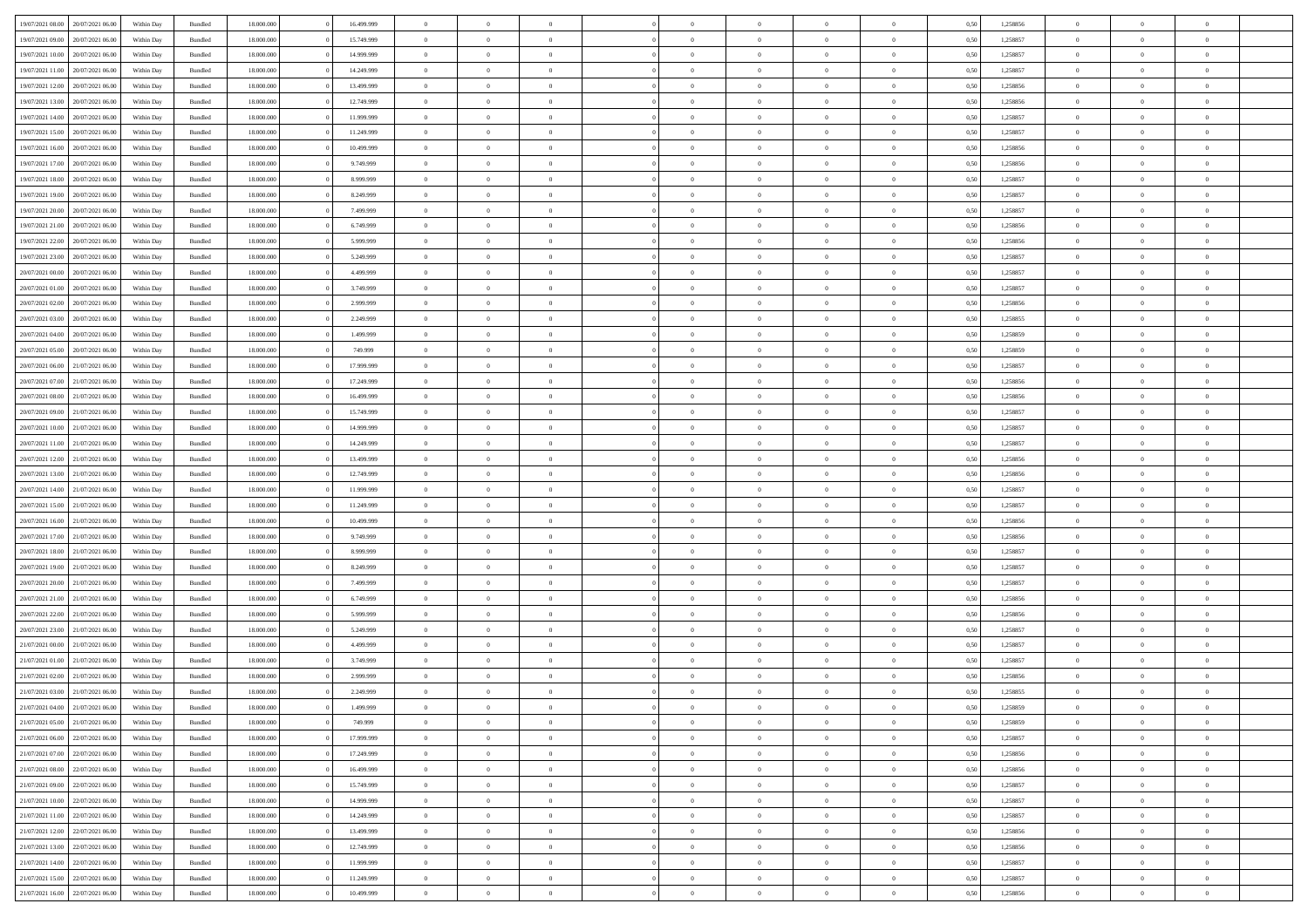| 21/07/2021 17:00                  | 22/07/2021 06:00 | Within Day | Bundled | 18,000,000 | 9.749.999  | $\overline{0}$ | $\Omega$       |                |                | $\Omega$       | $\Omega$       | $\overline{0}$ | 0,50 | 1,258856 | $\theta$       | $\Omega$       | $\theta$       |  |
|-----------------------------------|------------------|------------|---------|------------|------------|----------------|----------------|----------------|----------------|----------------|----------------|----------------|------|----------|----------------|----------------|----------------|--|
| 21/07/2021 18:00                  | 22/07/2021 06:00 | Within Dav | Bundled | 18.000.000 | 8.999.999  | $\Omega$       | $\Omega$       |                | $\Omega$       | $\Omega$       | $\Omega$       | $\Omega$       | 0.50 | 1,258857 | $\theta$       | $\Omega$       | $\sqrt{ }$     |  |
| 21/07/2021 19:00                  | 22/07/2021 06:00 | Within Day | Bundled | 18.000.000 | 8.249.999  | $\overline{0}$ | $\overline{0}$ | $\overline{0}$ | $\overline{0}$ | $\,$ 0 $\,$    | $\overline{0}$ | $\,$ 0 $\,$    | 0,50 | 1,258857 | $\,$ 0 $\,$    | $\overline{0}$ | $\overline{0}$ |  |
| 21/07/2021 20:00                  | 22/07/2021 06:00 |            |         | 18.000.000 | 7.499.999  | $\overline{0}$ | $\overline{0}$ | $\overline{0}$ | $\overline{0}$ | $\overline{0}$ | $\overline{0}$ | $\bf{0}$       | 0,50 |          | $\bf{0}$       | $\theta$       | $\overline{0}$ |  |
|                                   |                  | Within Day | Bundled |            |            |                |                |                |                |                |                |                |      | 1,258857 |                |                |                |  |
| 21/07/2021 21:00                  | 22/07/2021 06:00 | Within Day | Bundled | 18.000.000 | 6.749.999  | $\overline{0}$ | $\Omega$       | $^{\circ}$     | $\Omega$       | $\overline{0}$ | $\Omega$       | $\bf{0}$       | 0.50 | 1,258856 | $\theta$       | $\theta$       | -0             |  |
| 21/07/2021 22:00                  | 22/07/2021 06:00 | Within Day | Bundled | 18.000.000 | 5.999.999  | $\overline{0}$ | $\overline{0}$ | $\overline{0}$ | $\overline{0}$ | $\,$ 0 $\,$    | $\overline{0}$ | $\,$ 0 $\,$    | 0,50 | 1,258856 | $\theta$       | $\overline{0}$ | $\overline{0}$ |  |
| 21/07/2021 23:00                  | 22/07/2021 06:00 | Within Day | Bundled | 18.000.000 | 5.249.999  | $\overline{0}$ | $\overline{0}$ | $\overline{0}$ | $\Omega$       | $\overline{0}$ | $\overline{0}$ | $\bf{0}$       | 0.50 | 1,258857 | $\bf{0}$       | $\theta$       | $\overline{0}$ |  |
| 22/07/2021 00:00                  | 22/07/2021 06:00 | Within Dav | Bundled | 18.000.000 | 4.499.999  | $\overline{0}$ | $\Omega$       | $^{\circ}$     | $\Omega$       | $\overline{0}$ | $\Omega$       | $\bf{0}$       | 0.50 | 1,258857 | $\theta$       | $\theta$       | $\sqrt{ }$     |  |
| 22/07/2021 01:00                  | 22/07/2021 06:00 |            |         | 18.000.000 | 3.749.999  | $\overline{0}$ | $\overline{0}$ | $\overline{0}$ | $\overline{0}$ | $\overline{0}$ | $\overline{0}$ | $\,$ 0 $\,$    |      | 1,258857 | $\,$ 0 $\,$    | $\overline{0}$ | $\overline{0}$ |  |
|                                   |                  | Within Day | Bundled |            |            |                |                |                |                |                |                |                | 0,50 |          |                |                |                |  |
| 22/07/2021 02:00                  | 22/07/2021 06:00 | Within Day | Bundled | 18,000,000 | 2.999.999  | $\overline{0}$ | $\overline{0}$ | $\overline{0}$ | $\Omega$       | $\overline{0}$ | $\overline{0}$ | $\bf{0}$       | 0,50 | 1,258856 | $\bf{0}$       | $\theta$       | $\overline{0}$ |  |
| 22/07/2021 03:00                  | 22/07/2021 06:00 | Within Dav | Bundled | 18.000.000 | 2.249.999  | $\overline{0}$ | $\Omega$       | $^{\circ}$     | $\Omega$       | $\overline{0}$ | $\Omega$       | $\bf{0}$       | 0.50 | 1,258855 | $\theta$       | $\Omega$       | $\sqrt{ }$     |  |
| 22/07/2021 04:00                  | 22/07/2021 06:00 | Within Day | Bundled | 18.000.000 | 1.499.999  | $\overline{0}$ | $\overline{0}$ | $\overline{0}$ | $\overline{0}$ | $\,$ 0 $\,$    | $\overline{0}$ | $\,$ 0 $\,$    | 0,50 | 1,258859 | $\,$ 0 $\,$    | $\overline{0}$ | $\overline{0}$ |  |
| 22/07/2021 05:00                  | 22/07/2021 06:00 | Within Day | Bundled | 18.000.000 | 749.999    | $\overline{0}$ | $\overline{0}$ | $\overline{0}$ | $\overline{0}$ | $\bf{0}$       | $\overline{0}$ | $\bf{0}$       | 0,50 | 1,258859 | $\bf{0}$       | $\overline{0}$ | $\bf{0}$       |  |
| 22/07/2021 06:00                  | 23/07/2021 06:00 | Within Day | Bundled | 18.000.000 | 17.999.999 | $\overline{0}$ | $\Omega$       | $^{\circ}$     | $\Omega$       | $\overline{0}$ | $\Omega$       | $\bf{0}$       | 0.50 | 1,258857 | $\theta$       | $\theta$       | $\sqrt{ }$     |  |
|                                   |                  |            |         |            |            |                |                |                |                |                |                |                |      |          |                |                |                |  |
| 22/07/2021 07:00                  | 23/07/2021 06:00 | Within Day | Bundled | 18.000.000 | 17.249.999 | $\overline{0}$ | $\theta$       | $\overline{0}$ | $\overline{0}$ | $\bf{0}$       | $\overline{0}$ | $\,$ 0 $\,$    | 0,50 | 1,258856 | $\theta$       | $\overline{0}$ | $\overline{0}$ |  |
| 22/07/2021 08:00                  | 23/07/2021 06:00 | Within Day | Bundled | 18.000.000 | 16.499.999 | $\overline{0}$ | $\overline{0}$ | $\overline{0}$ | $\Omega$       | $\overline{0}$ | $\overline{0}$ | $\overline{0}$ | 0,50 | 1,258856 | $\theta$       | $\overline{0}$ | $\overline{0}$ |  |
| 22/07/2021 09:00                  | 23/07/2021 06:00 | Within Day | Bundled | 18.000.000 | 15.749.999 | $\overline{0}$ | $\Omega$       | $^{\circ}$     | $\Omega$       | $\Omega$       | $\Omega$       | $\bf{0}$       | 0.50 | 1,258857 | $\theta$       | $\Omega$       | -0             |  |
| 22/07/2021 10:00                  | 23/07/2021 06:00 | Within Day | Bundled | 18.000.000 | 14.999.999 | $\overline{0}$ | $\overline{0}$ | $\overline{0}$ | $\overline{0}$ | $\,$ 0 $\,$    | $\overline{0}$ | $\,$ 0 $\,$    | 0,50 | 1,258857 | $\,$ 0 $\,$    | $\overline{0}$ | $\overline{0}$ |  |
| 22/07/2021 11:00                  | 23/07/2021 06:00 | Within Day | Bundled | 18,000,000 | 14.249.999 | $\overline{0}$ | $\overline{0}$ | $\overline{0}$ | $\Omega$       | $\overline{0}$ | $\overline{0}$ | $\bf{0}$       | 0.50 | 1,258857 | $\bf{0}$       | $\theta$       | $\overline{0}$ |  |
| 22/07/2021 12:00                  | 23/07/2021 06:00 | Within Dav | Bundled | 18.000.000 | 13.499.999 | $\overline{0}$ | $\Omega$       | $^{\circ}$     | $\Omega$       | $\bf{0}$       | $\Omega$       | $\overline{0}$ | 0.50 | 1,258856 | $\theta$       | $\theta$       | $\sqrt{ }$     |  |
|                                   |                  |            |         |            |            |                |                |                |                |                |                |                |      |          |                |                |                |  |
| 22/07/2021 13:00                  | 23/07/2021 06:00 | Within Day | Bundled | 18.000.000 | 12.749.999 | $\overline{0}$ | $\theta$       | $\overline{0}$ | $\overline{0}$ | $\,$ 0 $\,$    | $\overline{0}$ | $\,$ 0 $\,$    | 0,50 | 1,258856 | $\,$ 0 $\,$    | $\overline{0}$ | $\overline{0}$ |  |
| 22/07/2021 14:00                  | 23/07/2021 06:00 | Within Day | Bundled | 18.000.000 | 11.999.999 | $\overline{0}$ | $\overline{0}$ | $\overline{0}$ | $\overline{0}$ | $\bf{0}$       | $\overline{0}$ | $\bf{0}$       | 0,50 | 1,258857 | $\bf{0}$       | $\overline{0}$ | $\overline{0}$ |  |
| 22/07/2021 15:00                  | 23/07/2021 06:00 | Within Day | Bundled | 18.000.000 | 11.249.999 | $\overline{0}$ | $\Omega$       | $^{\circ}$     | $\Omega$       | $\bf{0}$       | $\Omega$       | $\bf{0}$       | 0.50 | 1,258857 | $\theta$       | $\theta$       | $\sqrt{ }$     |  |
| 22/07/2021 16:00                  | 23/07/2021 06:00 | Within Day | Bundled | 18.000.000 | 10.499.999 | $\overline{0}$ | $\theta$       | $\overline{0}$ | $\overline{0}$ | $\,$ 0 $\,$    | $\overline{0}$ | $\,$ 0 $\,$    | 0,50 | 1,258856 | $\theta$       | $\overline{0}$ | $\overline{0}$ |  |
| 22/07/2021 17:00                  | 23/07/2021 06:00 | Within Day | Bundled | 18.000.000 | 9.749.999  | $\overline{0}$ | $\overline{0}$ | $\overline{0}$ | $\Omega$       | $\overline{0}$ | $\overline{0}$ | $\bf{0}$       | 0.50 | 1,258856 | $\bf{0}$       | $\theta$       | $\overline{0}$ |  |
| 22/07/2021 18:00                  | 23/07/2021 06:00 | Within Day | Bundled | 18.000.000 | 8.999.999  | $\overline{0}$ | $\Omega$       | $^{\circ}$     | $\Omega$       | $\bf{0}$       | $\Omega$       | $\bf{0}$       | 0.50 | 1,258857 | $\theta$       | $\theta$       | $\sqrt{ }$     |  |
| 22/07/2021 19:00                  | 23/07/2021 06:00 |            |         | 18.000.000 | 8.249.999  | $\overline{0}$ | $\overline{0}$ | $\overline{0}$ | $\overline{0}$ | $\overline{0}$ | $\overline{0}$ | $\,$ 0 $\,$    |      | 1,258857 | $\,$ 0 $\,$    | $\overline{0}$ | $\overline{0}$ |  |
|                                   |                  | Within Day | Bundled |            |            |                |                |                |                |                |                |                | 0,50 |          |                |                |                |  |
| 22/07/2021 20:00                  | 23/07/2021 06:00 | Within Day | Bundled | 18,000,000 | 7.499.999  | $\overline{0}$ | $\overline{0}$ | $\overline{0}$ | $\Omega$       | $\overline{0}$ | $\overline{0}$ | $\bf{0}$       | 0.50 | 1,258857 | $\bf{0}$       | $\theta$       | $\overline{0}$ |  |
| 22/07/2021 21:00                  | 23/07/2021 06:00 | Within Dav | Bundled | 18.000.000 | 6.749.999  | $\overline{0}$ | $\Omega$       |                | $\Omega$       | $\overline{0}$ | $\Omega$       | $\bf{0}$       | 0.50 | 1,258856 | $\theta$       | $\Omega$       | -0             |  |
| 22/07/2021 22:00                  | 23/07/2021 06:00 | Within Day | Bundled | 18.000.000 | 5.999.999  | $\overline{0}$ | $\overline{0}$ | $\overline{0}$ | $\overline{0}$ | $\,$ 0 $\,$    | $\overline{0}$ | $\,$ 0 $\,$    | 0,50 | 1,258856 | $\,$ 0 $\,$    | $\overline{0}$ | $\overline{0}$ |  |
| 22/07/2021 23:00                  | 23/07/2021 06:00 | Within Day | Bundled | 18.000.000 | 5.249.999  | $\overline{0}$ | $\overline{0}$ | $\overline{0}$ | $\bf{0}$       | $\,$ 0         | $\bf{0}$       | $\bf{0}$       | 0,50 | 1,258857 | $\,$ 0 $\,$    | $\overline{0}$ | $\overline{0}$ |  |
| 23/07/2021 00:00                  | 23/07/2021 06:00 | Within Day | Bundled | 18.000.000 | 4.499.999  | $\overline{0}$ | $\theta$       | $^{\circ}$     | $\Omega$       | $\overline{0}$ | $\Omega$       | $\bf{0}$       | 0.50 | 1,258857 | $\theta$       | $\theta$       | $\sqrt{ }$     |  |
| 23/07/2021 01:00                  | 23/07/2021 06:00 | Within Day | Bundled | 18.000.000 | 3.749.999  | $\overline{0}$ | $\theta$       | $\overline{0}$ | $\overline{0}$ | $\,$ 0 $\,$    | $\overline{0}$ | $\,$ 0 $\,$    | 0,50 | 1,258857 | $\theta$       | $\overline{0}$ | $\overline{0}$ |  |
|                                   |                  |            |         |            |            |                |                |                |                |                |                |                |      |          |                |                |                |  |
| 23/07/2021 02:00                  | 23/07/2021 06.00 | Within Day | Bundled | 18.000.000 | 2.999.999  | $\overline{0}$ | $\theta$       | $\overline{0}$ | $\overline{0}$ | $\,$ 0         | $\bf{0}$       | $\bf{0}$       | 0,50 | 1,258856 | $\,$ 0 $\,$    | $\overline{0}$ | $\overline{0}$ |  |
| 23/07/2021 03:00                  | 23/07/2021 06:00 | Within Day | Bundled | 18.000.000 | 2.249.999  | $\overline{0}$ | $\Omega$       |                | $\Omega$       | $\Omega$       | $\Omega$       | $\bf{0}$       | 0.50 | 1,258855 | $\theta$       | $\Omega$       | -0             |  |
| 23/07/2021 04:00                  | 23/07/2021 06:00 | Within Day | Bundled | 18.000.000 | 1.499.999  | $\overline{0}$ | $\overline{0}$ | $\overline{0}$ | $\overline{0}$ | $\,$ 0 $\,$    | $\overline{0}$ | $\,$ 0 $\,$    | 0,50 | 1,258859 | $\,$ 0 $\,$    | $\overline{0}$ | $\overline{0}$ |  |
| 23/07/2021 05:00                  | 23/07/2021 06.00 | Within Day | Bundled | 18.000.000 | 749.999    | $\overline{0}$ | $\,$ 0 $\,$    | $\overline{0}$ | $\bf{0}$       | $\bf{0}$       | $\overline{0}$ | $\bf{0}$       | 0,50 | 1,258859 | $\,$ 0 $\,$    | $\overline{0}$ | $\overline{0}$ |  |
| 23/07/2021 06:00                  | 24/07/2021 06.00 | Within Dav | Bundled | 18.000.000 | 17.999.999 | $\overline{0}$ | $\Omega$       | $^{\circ}$     | $\Omega$       | $\overline{0}$ | $\Omega$       | $\bf{0}$       | 0.50 | 1,258857 | $\theta$       | $\theta$       | -0             |  |
| 23/07/2021 07:00                  | 24/07/2021 06.00 | Within Day | Bundled | 18.000.000 | 17.249.999 | $\overline{0}$ | $\overline{0}$ | $\overline{0}$ | $\overline{0}$ | $\,$ 0 $\,$    | $\overline{0}$ | $\,$ 0 $\,$    | 0,50 | 1,258856 | $\,$ 0 $\,$    | $\overline{0}$ | $\overline{0}$ |  |
| 23/07/2021 08:00                  | 24/07/2021 06.00 | Within Day | Bundled | 18.000.000 | 16.499.999 | $\overline{0}$ | $\,$ 0 $\,$    | $\overline{0}$ | $\bf{0}$       | $\,$ 0         | $\overline{0}$ | $\bf{0}$       | 0,50 | 1,258856 | $\,$ 0 $\,$    | $\overline{0}$ | $\overline{0}$ |  |
|                                   |                  |            |         |            |            |                |                |                |                |                |                |                |      |          |                |                |                |  |
| 23/07/2021 09:00                  | 24/07/2021 06.00 | Within Day | Bundled | 18.000.000 | 15.749.999 | $\overline{0}$ | $\Omega$       | $^{\circ}$     | $\Omega$       | $\overline{0}$ | $\Omega$       | $\bf{0}$       | 0.50 | 1,258857 | $\theta$       | $\theta$       | -0             |  |
| 23/07/2021 10:00                  | 24/07/2021 06.00 | Within Day | Bundled | 18.000.000 | 14.999.999 | $\overline{0}$ | $\theta$       | $\overline{0}$ | $\overline{0}$ | $\,0\,$        | $\overline{0}$ | $\,$ 0 $\,$    | 0,50 | 1,258857 | $\,$ 0 $\,$    | $\overline{0}$ | $\overline{0}$ |  |
| 23/07/2021 11:00                  | 24/07/2021 06.0  | Within Day | Bundled | 18.000.000 | 14.249.999 | $\overline{0}$ | $\theta$       | $\overline{0}$ | $\overline{0}$ | $\overline{0}$ | $\overline{0}$ | $\bf{0}$       | 0,50 | 1,258857 | $\,$ 0 $\,$    | $\overline{0}$ | $\overline{0}$ |  |
| 23/07/2021 12:00 24/07/2021 06:00 |                  | Within Day | Bundled | 18.000.000 | 13.499.999 | $\overline{0}$ | $\overline{0}$ | $\Omega$       | $\overline{0}$ | $\bf{0}$       | $\overline{0}$ | $\overline{0}$ | 0,50 | 1,258856 | $\theta$       | $\theta$       | $\overline{0}$ |  |
| 23/07/2021 13:00 24/07/2021 06:00 |                  | Within Day | Bundled | 18.000.000 | 12.749.999 | $\overline{0}$ | $\theta$       |                |                |                |                |                | 0,50 | 1,258856 | $\theta$       | $\theta$       |                |  |
| 23/07/2021 14:00                  | 24/07/2021 06:00 | Within Day | Bundled | 18.000.000 | 11.999.999 | $\overline{0}$ | $\overline{0}$ | $\overline{0}$ | $\bf{0}$       | $\bf{0}$       | $\overline{0}$ | $\bf{0}$       | 0,50 | 1,258857 | $\bf{0}$       | $\overline{0}$ | $\bf{0}$       |  |
| 23/07/2021 15:00                  | 24/07/2021 06:00 | Within Day | Bundled | 18.000.000 | 11.249.999 | $\overline{0}$ | $\overline{0}$ | $\overline{0}$ | $\overline{0}$ | $\mathbf{0}$   | $\overline{0}$ | $\overline{0}$ | 0,50 | 1,258857 | $\overline{0}$ | $\theta$       | $\overline{0}$ |  |
|                                   |                  |            |         |            |            |                |                |                |                |                |                |                |      |          |                |                |                |  |
| 23/07/2021 16:00                  | 24/07/2021 06:00 | Within Day | Bundled | 18.000.000 | 10.499.999 | $\overline{0}$ | $\bf{0}$       | $\overline{0}$ | $\overline{0}$ | $\bf{0}$       | $\overline{0}$ | $\,$ 0 $\,$    | 0,50 | 1,258856 | $\mathbf{0}$   | $\,$ 0 $\,$    | $\bf{0}$       |  |
| 23/07/2021 17:00                  | 24/07/2021 06:00 | Within Day | Bundled | 18.000.000 | 9.749.999  | $\overline{0}$ | $\overline{0}$ | $\overline{0}$ | $\bf{0}$       | $\bf{0}$       | $\overline{0}$ | $\bf{0}$       | 0,50 | 1,258856 | $\bf{0}$       | $\overline{0}$ | $\bf{0}$       |  |
| 23/07/2021 18:00                  | 24/07/2021 06:00 | Within Day | Bundled | 18.000.000 | 8.999.999  | $\overline{0}$ | $\overline{0}$ | $\overline{0}$ | $\overline{0}$ | $\overline{0}$ | $\overline{0}$ | $\overline{0}$ | 0,50 | 1,258857 | $\overline{0}$ | $\overline{0}$ | $\overline{0}$ |  |
| 23/07/2021 19:00                  | 24/07/2021 06:00 | Within Day | Bundled | 18.000.000 | 8.249.999  | $\overline{0}$ | $\bf{0}$       | $\overline{0}$ | $\overline{0}$ | $\bf{0}$       | $\overline{0}$ | $\,$ 0 $\,$    | 0,50 | 1,258857 | $\,$ 0 $\,$    | $\,$ 0 $\,$    | $\,$ 0         |  |
| 23/07/2021 20:00                  | 24/07/2021 06.00 | Within Day | Bundled | 18.000.000 | 7.499.999  | $\overline{0}$ | $\overline{0}$ | $\overline{0}$ | $\bf{0}$       | $\bf{0}$       | $\bf{0}$       | $\bf{0}$       | 0,50 | 1,258857 | $\bf{0}$       | $\overline{0}$ | $\bf{0}$       |  |
| 23/07/2021 21:00                  | 24/07/2021 06:00 | Within Day | Bundled | 18.000.000 | 6.749.999  | $\overline{0}$ | $\overline{0}$ | $\overline{0}$ | $\overline{0}$ | $\overline{0}$ | $\overline{0}$ | $\mathbf{0}$   | 0,50 | 1,258856 | $\overline{0}$ | $\overline{0}$ | $\overline{0}$ |  |
| 23/07/2021 22.00                  | 24/07/2021 06:00 | Within Day | Bundled | 18.000.000 | 5.999.999  | $\overline{0}$ | $\bf{0}$       | $\overline{0}$ | $\bf{0}$       | $\,$ 0 $\,$    | $\overline{0}$ | $\,$ 0 $\,$    | 0,50 | 1,258856 | $\overline{0}$ | $\,$ 0 $\,$    | $\,$ 0         |  |
|                                   |                  |            |         |            |            |                |                |                |                |                |                |                |      |          |                |                |                |  |
| 23/07/2021 23:00                  | 24/07/2021 06:00 | Within Day | Bundled | 18.000.000 | 5.249.999  | $\overline{0}$ | $\overline{0}$ | $\overline{0}$ | $\bf{0}$       | $\bf{0}$       | $\bf{0}$       | $\bf{0}$       | 0,50 | 1,258857 | $\bf{0}$       | $\overline{0}$ | $\overline{0}$ |  |
| 24/07/2021 00:00                  | 24/07/2021 06:00 | Within Day | Bundled | 18.000.000 | 4.499.999  | $\overline{0}$ | $\overline{0}$ | $\overline{0}$ | $\overline{0}$ | $\mathbf{0}$   | $\overline{0}$ | $\overline{0}$ | 0.50 | 1,258857 | $\overline{0}$ | $\theta$       | $\overline{0}$ |  |
| 24/07/2021 01:00 24/07/2021 06:00 |                  | Within Day | Bundled | 18.000.000 | 3.749.999  | $\mathbf{0}$   | $\bf{0}$       | $\overline{0}$ | $\overline{0}$ | $\bf{0}$       | $\overline{0}$ | $\,$ 0 $\,$    | 0,50 | 1,258857 | $\mathbf{0}$   | $\,$ 0 $\,$    | $\,$ 0 $\,$    |  |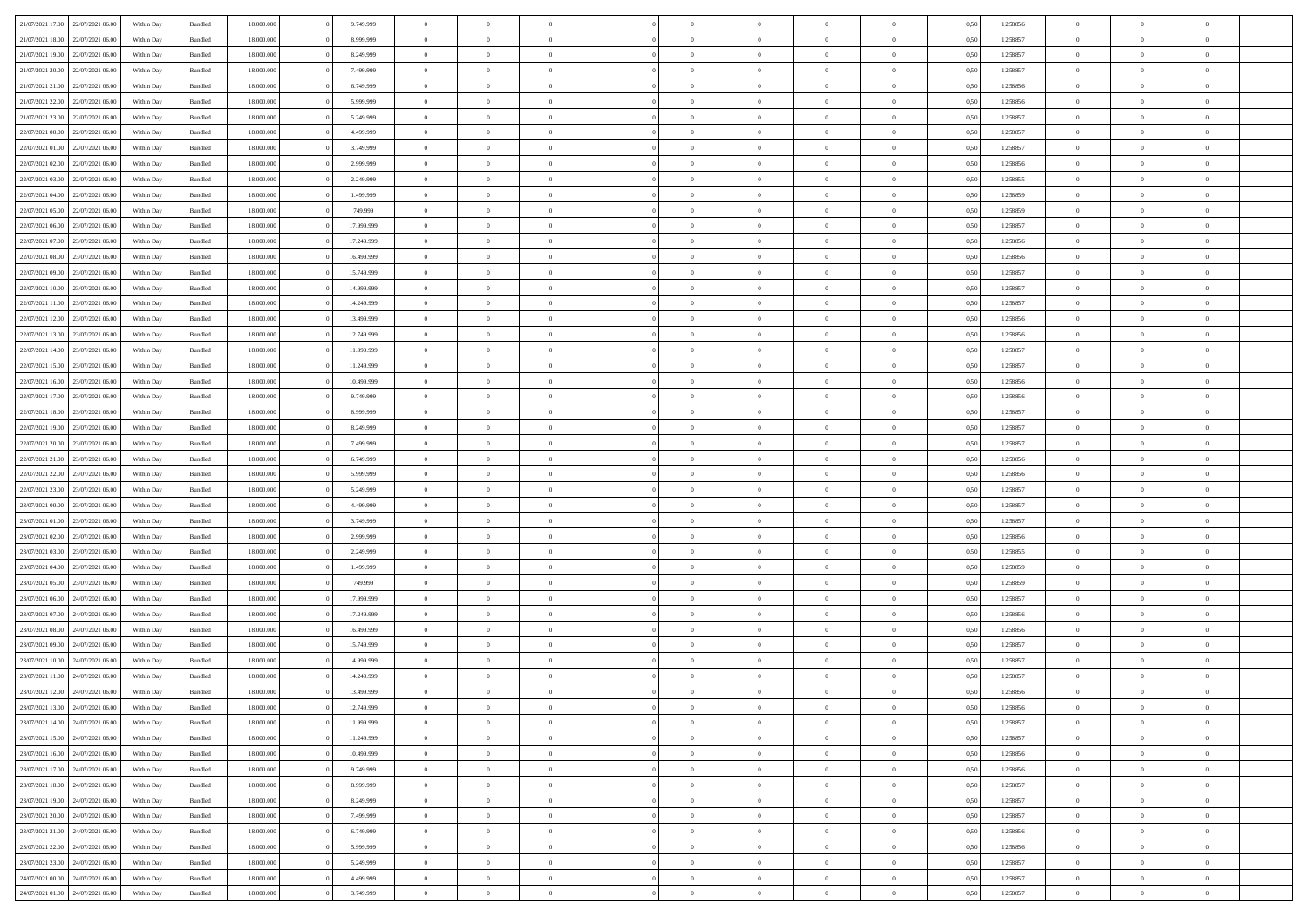| 24/07/2021 02:00                  | 24/07/2021 06:00 | Within Day | Bundled | 18,000,000 |            | 2.999.999  | $\overline{0}$ | $\theta$       |                |                | $\Omega$       | $\Omega$       | $\overline{0}$ | 0,50 | 1,258856 | $\theta$       | $\theta$       | $\theta$       |  |
|-----------------------------------|------------------|------------|---------|------------|------------|------------|----------------|----------------|----------------|----------------|----------------|----------------|----------------|------|----------|----------------|----------------|----------------|--|
| 24/07/2021 03:00                  | 24/07/2021 06.00 | Within Dav | Bundled | 18.000.000 |            | 2.249.999  | $\overline{0}$ | $\Omega$       |                | $\Omega$       | $\Omega$       | $\theta$       | $\bf{0}$       | 0.50 | 1,258855 | $\theta$       | $\Omega$       | $\sqrt{ }$     |  |
| 24/07/2021 04:00                  | 24/07/2021 06.00 | Within Day | Bundled | 18.000.000 |            | 1.499.999  | $\overline{0}$ | $\overline{0}$ | $\overline{0}$ | $\overline{0}$ | $\,$ 0 $\,$    | $\overline{0}$ | $\,$ 0 $\,$    | 0,50 | 1,258859 | $\,$ 0 $\,$    | $\overline{0}$ | $\overline{0}$ |  |
| 24/07/2021 05:00                  | 24/07/2021 06.00 | Within Day | Bundled | 18.000.000 |            | 749.999    | $\overline{0}$ | $\overline{0}$ | $\overline{0}$ | $\overline{0}$ | $\bf{0}$       | $\overline{0}$ | $\bf{0}$       | 0,50 | 1,258859 | $\bf{0}$       | $\overline{0}$ | $\bf{0}$       |  |
|                                   |                  |            |         |            |            |            |                |                |                |                |                |                |                |      |          |                |                |                |  |
| 24/07/2021 06:00                  | 25/07/2021 06:00 | Within Day | Bundled | 18.000.000 | 3.349.577  | 14.650.422 | $\overline{0}$ | 366.220        | $^{\circ}$     | 1,496872       | $\overline{0}$ | $\Omega$       | $\overline{0}$ | 0.50 | 1,258857 | $\theta$       | $\theta$       | $\sqrt{ }$     |  |
| 24/07/2021 07:00                  | 25/07/2021 06:00 | Within Day | Bundled | 18.000.000 | 3.715.797  | 13.689.027 | $\overline{0}$ | $\overline{0}$ | $\overline{0}$ | $\overline{0}$ | $\,$ 0 $\,$    | $\overline{0}$ | $\,$ 0 $\,$    | 0,50 | 1,258856 | $\theta$       | $\overline{0}$ | $\overline{0}$ |  |
| 24/07/2021 08:00                  | 25/07/2021 06:00 | Within Day | Bundled | 18.000.000 | 3.715.797  | 13.093.852 | $\overline{0}$ | $\overline{0}$ | $\overline{0}$ | $\Omega$       | $\overline{0}$ | $\overline{0}$ | $\bf{0}$       | 0.50 | 1,258856 | $\,0\,$        | $\theta$       | $\overline{0}$ |  |
| 24/07/2021 09:00                  | 25/07/2021 06:00 | Within Dav | Bundled | 18.000.000 | 3.715.797  | 12.498.677 | $\overline{0}$ | $\theta$       | $\Omega$       | $\Omega$       | $\bf{0}$       | $\Omega$       | $\bf{0}$       | 0.50 | 1,258857 | $\theta$       | $\theta$       | $\sqrt{ }$     |  |
| 24/07/2021 10:00                  | 25/07/2021 06:00 | Within Day | Bundled | 18.000.000 | 3.715.797  | 11.903.502 | $\overline{0}$ | $\overline{0}$ | $\overline{0}$ | $\overline{0}$ | $\,$ 0 $\,$    | $\overline{0}$ | $\,$ 0 $\,$    | 0,50 | 1,258857 | $\,$ 0 $\,$    | $\overline{0}$ | $\overline{0}$ |  |
| 24/07/2021 11:00                  | 25/07/2021 06:00 | Within Day | Bundled | 18,000,000 | 3.715.797  | 11.308.327 | $\overline{0}$ | $\overline{0}$ | $\overline{0}$ | $\Omega$       | $\overline{0}$ | $\overline{0}$ | $\bf{0}$       | 0,50 | 1,258857 | $\bf{0}$       | $\overline{0}$ | $\overline{0}$ |  |
|                                   |                  |            |         |            |            |            |                |                |                |                |                |                |                |      |          |                |                |                |  |
| 24/07/2021 12:00                  | 25/07/2021 06:00 | Within Dav | Bundled | 18.000.000 | 3.715.797  | 10.713.151 | $\overline{0}$ | $\Omega$       | $^{\circ}$     | $\Omega$       | $\bf{0}$       | $\Omega$       | $\overline{0}$ | 0.50 | 1,258856 | $\theta$       | $\theta$       | $\sqrt{ }$     |  |
| 24/07/2021 13:00                  | 25/07/2021 06:00 | Within Day | Bundled | 18.000.000 | 3.715.797  | 10.117.976 | $\overline{0}$ | $\overline{0}$ | $\overline{0}$ | $\overline{0}$ | $\,$ 0 $\,$    | $\overline{0}$ | $\,$ 0 $\,$    | 0,50 | 1,258856 | $\,$ 0 $\,$    | $\overline{0}$ | $\,$ 0         |  |
| 24/07/2021 14:00                  | 25/07/2021 06:00 | Within Day | Bundled | 18.000.000 | 3.715.797  | 9.522.801  | $\bf{0}$       | $\overline{0}$ | $\overline{0}$ | $\overline{0}$ | $\bf{0}$       | $\overline{0}$ | $\bf{0}$       | 0,50 | 1,258857 | $\bf{0}$       | $\overline{0}$ | $\overline{0}$ |  |
| 24/07/2021 15:00                  | 25/07/2021 06:00 | Within Day | Bundled | 18.000.000 | 3.715.797  | 8.927.626  | $\overline{0}$ | $\theta$       | $\Omega$       | $\overline{0}$ | $\bf{0}$       | $\Omega$       | $\overline{0}$ | 0.50 | 1,258857 | $\theta$       | $\theta$       | $\sqrt{ }$     |  |
| 24/07/2021 16:00                  | 25/07/2021 06:00 | Within Day | Bundled | 18.000.000 | 3.715.797  | 8.332.451  | $\overline{0}$ | $\overline{0}$ | $\overline{0}$ | $\overline{0}$ | $\,$ 0 $\,$    | $\overline{0}$ | $\,$ 0 $\,$    | 0,50 | 1,258856 | $\theta$       | $\overline{0}$ | $\overline{0}$ |  |
| 24/07/2021 17:00                  | 25/07/2021 06:00 | Within Day | Bundled | 18.000.000 | 3.715.797  | 7.737.276  | $\overline{0}$ | $\overline{0}$ | $\overline{0}$ | $\Omega$       | $\overline{0}$ | $\overline{0}$ | $\bf{0}$       | 0.50 | 1,258856 | $\,0\,$        | $\overline{0}$ | $\overline{0}$ |  |
| 24/07/2021 18:00                  | 25/07/2021 06:00 | Within Day | Bundled | 18.000.000 | 3.715.797  | 7.142.101  | $\overline{0}$ | $\Omega$       | $^{\circ}$     | $\Omega$       | $\bf{0}$       | $\Omega$       | $\bf{0}$       | 0.50 | 1,258857 | $\theta$       | $\theta$       | $\sqrt{ }$     |  |
|                                   |                  |            |         |            |            |            |                |                |                |                |                |                |                |      |          |                |                |                |  |
| 24/07/2021 19:00                  | 25/07/2021 06:00 | Within Day | Bundled | 18.000.000 | 3.715.797  | 6.546.926  | $\overline{0}$ | $\overline{0}$ | $\overline{0}$ | $\overline{0}$ | $\,$ 0 $\,$    | $\overline{0}$ | $\,$ 0 $\,$    | 0,50 | 1,258857 | $\,$ 0 $\,$    | $\overline{0}$ | $\overline{0}$ |  |
| 24/07/2021 20:00                  | 25/07/2021 06:00 | Within Day | Bundled | 18,000,000 | 3.715.797  | 5.951.751  | $\overline{0}$ | $\overline{0}$ | $\overline{0}$ | $\Omega$       | $\overline{0}$ | $\overline{0}$ | $\bf{0}$       | 0.50 | 1,258857 | $\bf{0}$       | $\theta$       | $\overline{0}$ |  |
| 24/07/2021 21:00                  | 25/07/2021 06:00 | Within Dav | Bundled | 18.000.000 | 3.715.797  | 5.356.575  | $\overline{0}$ | 83.739         | $\Omega$       | 1,496857       | $\bf{0}$       | $\Omega$       | $\overline{0}$ | 0.50 | 1,258856 | $\theta$       | $\theta$       | $\sqrt{ }$     |  |
| 24/07/2021 22.00                  | 25/07/2021 06:00 | Within Day | Bundled | 18.000.000 | 3.799.536  | 4.686.965  | $\overline{0}$ | 74.435         | $\overline{0}$ | 1,496916       | $\,$ 0 $\,$    | $\overline{0}$ | $\,$ 0 $\,$    | 0,50 | 1,258856 | $\,$ 0 $\,$    | $\overline{0}$ | $\,$ 0         |  |
| 24/07/2021 23:00                  | 25/07/2021 06:00 | Within Day | Bundled | 18.000.000 | 3.873.971  | 4.035.964  | $\bf{0}$       | $\overline{0}$ | $\overline{0}$ | $\overline{0}$ | $\bf{0}$       | $\overline{0}$ | $\bf{0}$       | 0,50 | 1,258857 | $\,0\,$        | $\overline{0}$ | $\overline{0}$ |  |
| 25/07/2021 00:00                  | 25/07/2021 06:00 | Within Day | Bundled | 18.000.000 | 3.873.971  | 3.459.398  | $\overline{0}$ | $\theta$       | $\Omega$       | $\overline{0}$ | $\bf{0}$       | $\Omega$       | $\overline{0}$ | 0.50 | 1,258857 | $\theta$       | $\theta$       | $\sqrt{ }$     |  |
| 25/07/2021 01:00                  | 25/07/2021 06:00 | Within Day | Bundled | 18.000.000 | 3.873.971  | 2.882.831  | $\overline{0}$ | $\overline{0}$ | $\overline{0}$ | $\overline{0}$ | $\,$ 0 $\,$    | $\overline{0}$ | $\,$ 0 $\,$    | 0,50 | 1,258857 | $\theta$       | $\overline{0}$ | $\overline{0}$ |  |
|                                   |                  |            |         |            |            |            |                |                |                |                |                |                |                |      |          |                |                |                |  |
| 25/07/2021 02:00                  | 25/07/2021 06:00 | Within Day | Bundled | 18.000.000 | 3.873.971  | 2.306.265  | $\overline{0}$ | $\overline{0}$ | $\overline{0}$ | $\Omega$       | $\overline{0}$ | $\overline{0}$ | $\bf{0}$       | 0.50 | 1,258856 | $\bf{0}$       | $\overline{0}$ | $\overline{0}$ |  |
| 25/07/2021 03:00                  | 25/07/2021 06:00 | Within Dav | Bundled | 18.000.000 | 3.873.971  | 1.729.699  | $\overline{0}$ | $\theta$       | $\Omega$       | $\Omega$       | $\bf{0}$       | $\theta$       | $\overline{0}$ | 0.50 | 1,258855 | $\theta$       | $\theta$       | $\sqrt{ }$     |  |
| 25/07/2021 04:00                  | 25/07/2021 06:00 | Within Day | Bundled | 18.000.000 | 3.873.971  | 1.153.132  | $\overline{0}$ | $\overline{0}$ | $\overline{0}$ | $\overline{0}$ | $\,$ 0 $\,$    | $\overline{0}$ | $\,$ 0 $\,$    | 0,50 | 1,258859 | $\,$ 0 $\,$    | $\overline{0}$ | $\overline{0}$ |  |
| 25/07/2021 05:00                  | 25/07/2021 06:00 | Within Day | Bundled | 18,000,000 | 3.873.971  | 576.566    | $\overline{0}$ | $\overline{0}$ | $\overline{0}$ | $\Omega$       | $\overline{0}$ | $\overline{0}$ | $\bf{0}$       | 0.50 | 1,258859 | $\bf{0}$       | $\overline{0}$ | $\overline{0}$ |  |
| 25/07/2021 06:00                  | 26/07/2021 06:00 | Within Dav | Bundled | 18.000.000 | 4.897.081  | 13.102.918 | $\overline{0}$ | $\Omega$       | $^{\circ}$     | $\Omega$       | $\bf{0}$       | $\Omega$       | $\overline{0}$ | 0.50 | 1,258857 | $\theta$       | $\theta$       | $\sqrt{ }$     |  |
| 25/07/2021 07:00                  | 26/07/2021 06:00 | Within Day | Bundled | 18.000.000 | 4.897.081  | 12.556.963 | $\overline{0}$ | $\overline{0}$ | $\overline{0}$ | $\overline{0}$ | $\,$ 0 $\,$    | $\overline{0}$ | $\,$ 0 $\,$    | 0,50 | 1,258856 | $\,$ 0 $\,$    | $\overline{0}$ | $\,$ 0         |  |
| 25/07/2021 08:00                  | 26/07/2021 06:00 | Within Day | Bundled | 18.000.000 | 4.897.081  | 12.011.008 | $\overline{0}$ | $\overline{0}$ | $\bf{0}$       | $\bf{0}$       | $\bf{0}$       | $\overline{0}$ | $\bf{0}$       | 0,50 | 1,258856 | $\,$ 0 $\,$    | $\overline{0}$ | $\overline{0}$ |  |
|                                   |                  |            |         |            |            |            |                |                |                |                |                |                |                |      |          |                |                |                |  |
| 25/07/2021 09:00                  | 26/07/2021 06:00 | Within Day | Bundled | 18.000.000 | 4.897.081  | 11.465.053 | $\overline{0}$ | $\theta$       | $\Omega$       | $\overline{0}$ | $\bf{0}$       | $\Omega$       | $\overline{0}$ | 0.50 | 1,258857 | $\theta$       | $\theta$       | $\theta$       |  |
| 25/07/2021 11:00                  | 26/07/2021 06:00 | Within Day | Bundled | 18.000.000 | 4.897.081  | 10.373.143 | $\overline{0}$ | $\overline{0}$ | $\overline{0}$ | $\overline{0}$ | $\,$ 0 $\,$    | $\overline{0}$ | $\,$ 0 $\,$    | 0,50 | 1,258857 | $\theta$       | $\overline{0}$ | $\overline{0}$ |  |
| 25/07/2021 12:00                  | 26/07/2021 06.00 | Within Day | Bundled | 18.000.000 | 4.897.081  | 9.827.188  | $\overline{0}$ | $\overline{0}$ | $\overline{0}$ | $\overline{0}$ | $\,$ 0         | $\bf{0}$       | $\bf{0}$       | 0,50 | 1,258856 | $\,$ 0 $\,$    | $\overline{0}$ | $\overline{0}$ |  |
| 25/07/2021 13:00                  | 26/07/2021 06:00 | Within Day | Bundled | 18.000.000 | 4.897.081  | 9.281.233  | $\overline{0}$ | $\overline{0}$ | $^{\circ}$     | $\overline{0}$ | $\bf{0}$       | $\theta$       | $\overline{0}$ | 0.50 | 1,258856 | $\theta$       | $\theta$       | $\sqrt{ }$     |  |
| 25/07/2021 14:00                  | 26/07/2021 06:00 | Within Day | Bundled | 18.000.000 | 4.897.081  | 8.735.279  | $\overline{0}$ | 595.480        | $\overline{0}$ | 1,496850       | $\,$ 0 $\,$    | $\overline{0}$ | $\,$ 0 $\,$    | 0,50 | 1,258857 | $\,$ 0 $\,$    | $\overline{0}$ | $\overline{0}$ |  |
| 25/07/2021 15:00                  | 26/07/2021 06.00 | Within Day | Bundled | 18.000.000 | 5.492.561  | 7.631.061  | $\overline{0}$ | $\overline{0}$ | $\overline{0}$ | $\bf{0}$       | $\bf{0}$       | $\bf{0}$       | $\bf{0}$       | 0,50 | 1,258857 | $\,$ 0 $\,$    | $\overline{0}$ | $\overline{0}$ |  |
| 25/07/2021 16:00                  | 26/07/2021 06:00 | Within Dav | Bundled | 18.000.000 | 5.492.561  | 7.122.323  | $\overline{0}$ | $\overline{0}$ | $\Omega$       | $\overline{0}$ | $\bf{0}$       | $\Omega$       | $\overline{0}$ | 0.50 | 1,258856 | $\theta$       | $\theta$       | $\sqrt{ }$     |  |
|                                   |                  |            |         |            |            |            |                |                | $\overline{0}$ |                | $\,$ 0 $\,$    | $\overline{0}$ |                |      |          | $\,$ 0 $\,$    | $\overline{0}$ | $\,$ 0         |  |
| 25/07/2021 17:00                  | 26/07/2021 06:00 | Within Day | Bundled | 18.000.000 | 5.492.561  | 6.613.586  | $\overline{0}$ | 1.701.864      |                | 1,496875       |                |                | $\,$ 0 $\,$    | 0,50 | 1,258856 |                |                |                |  |
| 25/07/2021 18:00                  | 26/07/2021 06.00 | Within Day | Bundled | 18.000.000 | 7.194.425  | 4.533.897  | $\overline{0}$ | 464.475        | $\overline{0}$ | 1,496917       | $\bf{0}$       | $\bf{0}$       | $\bf{0}$       | 0,50 | 1,258857 | $\,$ 0 $\,$    | $\overline{0}$ | $\overline{0}$ |  |
| 25/07/2021 19:00                  | 26/07/2021 06:00 | Within Day | Bundled | 18.000.000 | 7.658.899  | 3.730.304  | $\overline{0}$ | 1.910.840      | $^{\circ}$     | 1,496868       | $\bf{0}$       | $\Omega$       | $\overline{0}$ | 0.50 | 1,258857 | $\theta$       | $\theta$       | $\sqrt{ }$     |  |
| 25/07/2021 20:00                  | 26/07/2021 06:00 | Within Day | Bundled | 18.000.000 | 9.569.740  | 1.654.058  | $\overline{0}$ | 521.045        | $\overline{0}$ | 1,496917       | $\bf{0}$       | $\overline{0}$ | $\,$ 0 $\,$    | 0,50 | 1,258857 | $\,$ 0 $\,$    | $\overline{0}$ | $\overline{0}$ |  |
| 25/07/2021 21.00                  | 26/07/2021 06.00 | Within Day | Bundled | 18.000.000 | 10.090.785 | 1.019.711  | $\overline{0}$ | $\theta$       | $\overline{0}$ | $\overline{0}$ | $\overline{0}$ | $\overline{0}$ | $\bf{0}$       | 0,50 | 1,258856 | $\,$ 0 $\,$    | $\overline{0}$ | $\overline{0}$ |  |
| 25/07/2021 22:00 26/07/2021 06:00 |                  | Within Day | Bundled | 18.000.000 | 10.090.785 | 906.410    | $\overline{0}$ | $\overline{0}$ | $\Omega$       | $\overline{0}$ | $\bf{0}$       | $\overline{0}$ | $\mathbf{0}$   | 0.50 | 1,258856 | $\theta$       | $\theta$       | $\overline{0}$ |  |
| 25/07/2021 23.00 26/07/2021 06.00 |                  | Within Day | Bundled | 18.000.000 | 10.090.785 | 793.109    | $\overline{0}$ | $\theta$       |                |                |                |                |                | 0,50 | 1,258857 | $\theta$       | $\theta$       |                |  |
| 26/07/2021 00:00                  | 26/07/2021 06:00 | Within Day | Bundled | 18.000.000 | 10.090.785 | 679.807    | $\overline{0}$ | 52.663         | $\bf{0}$       | 1,496917       | $\overline{0}$ | $\bf{0}$       | $\bf{0}$       | 0,50 | 1,258857 | $\bf{0}$       | $\overline{0}$ | $\bf{0}$       |  |
|                                   |                  |            |         |            |            |            |                |                |                |                |                |                |                |      |          |                | $\overline{0}$ |                |  |
| 26/07/2021 01:00                  | 26/07/2021 06:00 | Within Day | Bundled | 18.000.000 | 10.143.448 | 522.620    | $\overline{0}$ | 522.620        | $\overline{0}$ | 1,496809       | 0,010748       | $\overline{0}$ | $\overline{0}$ | 0.50 | 1,258857 | 0,005374       |                | $\overline{0}$ |  |
| 26/07/2021 06:00                  | 27/07/2021 06:00 | Within Day | Bundled | 18.000.000 |            | 17.999.999 | $\overline{0}$ | $\overline{0}$ | $\overline{0}$ | $\bf{0}$       | $\bf{0}$       | $\overline{0}$ | $\,$ 0 $\,$    | 0,50 | 1,258857 | $\overline{0}$ | $\,$ 0 $\,$    | $\,$ 0 $\,$    |  |
| 26/07/2021 07:00                  | 27/07/2021 06:00 | Within Day | Bundled | 18.000.000 |            | 17.249.999 | $\bf{0}$       | $\overline{0}$ | $\overline{0}$ | $\bf{0}$       | $\bf{0}$       | $\bf{0}$       | $\bf{0}$       | 0,50 | 1,258856 | $\bf{0}$       | $\overline{0}$ | $\overline{0}$ |  |
| 26/07/2021 08:00                  | 27/07/2021 06:00 | Within Day | Bundled | 18.000.000 |            | 16.499.999 | $\overline{0}$ | $\overline{0}$ | $\overline{0}$ | $\overline{0}$ | $\mathbf{0}$   | $\overline{0}$ | $\overline{0}$ | 0.50 | 1,258856 | $\overline{0}$ | $\overline{0}$ | $\overline{0}$ |  |
| 26/07/2021 09:00                  | 27/07/2021 06:00 | Within Day | Bundled | 18.000.000 |            | 15.749.999 | $\overline{0}$ | $\overline{0}$ | $\overline{0}$ | $\overline{0}$ | $\bf{0}$       | $\overline{0}$ | $\,$ 0 $\,$    | 0,50 | 1,258857 | $\,$ 0 $\,$    | $\overline{0}$ | $\,$ 0         |  |
| 26/07/2021 10:00                  | 27/07/2021 06:00 | Within Day | Bundled | 18.000.000 |            | 14.999.999 | $\bf{0}$       | $\overline{0}$ | $\overline{0}$ | $\bf{0}$       | $\bf{0}$       | $\bf{0}$       | $\bf{0}$       | 0,50 | 1,258857 | $\bf{0}$       | $\overline{0}$ | $\overline{0}$ |  |
| 26/07/2021 11:00                  | 27/07/2021 06:00 | Within Day | Bundled | 18.000.000 |            | 14.249.999 | $\overline{0}$ | $\overline{0}$ | $\overline{0}$ | $\overline{0}$ | $\mathbf{0}$   | $\overline{0}$ | $\overline{0}$ | 0,50 | 1,258857 | $\theta$       | $\overline{0}$ | $\overline{0}$ |  |
| 26/07/2021 12:00                  | 27/07/2021 06:00 | Within Day | Bundled | 18.000.000 |            | 13.499.999 | $\overline{0}$ | $\overline{0}$ | $\overline{0}$ | $\bf{0}$       | $\,$ 0 $\,$    | $\overline{0}$ | $\,$ 0 $\,$    | 0,50 | 1,258856 | $\overline{0}$ | $\,$ 0 $\,$    | $\,$ 0         |  |
|                                   |                  |            |         |            |            |            |                |                |                |                |                |                |                |      |          |                |                |                |  |
| 26/07/2021 13:00                  | 27/07/2021 06:00 | Within Day | Bundled | 18.000.000 |            | 12.749.999 | $\overline{0}$ | $\overline{0}$ | $\bf{0}$       | $\bf{0}$       | $\bf{0}$       | $\bf{0}$       | $\bf{0}$       | 0,50 | 1,258856 | $\bf{0}$       | $\overline{0}$ | $\overline{0}$ |  |
| 26/07/2021 14:00                  | 27/07/2021 06:00 | Within Day | Bundled | 18.000.000 |            | 11.999.999 | $\overline{0}$ | $\theta$       | $\overline{0}$ | $\overline{0}$ | $\bf{0}$       | $\overline{0}$ | $\overline{0}$ | 0.50 | 1,258857 | $\overline{0}$ | $\overline{0}$ | $\overline{0}$ |  |
| 26/07/2021 15:00 27/07/2021 06:00 |                  | Within Day | Bundled | 18.000.000 |            | 11.249.999 | $\mathbf{0}$   | $\bf{0}$       | $\overline{0}$ | $\overline{0}$ | $\,$ 0 $\,$    | $\overline{0}$ | $\,$ 0 $\,$    | 0,50 | 1,258857 | $\mathbf{0}$   | $\,$ 0 $\,$    | $\,$ 0 $\,$    |  |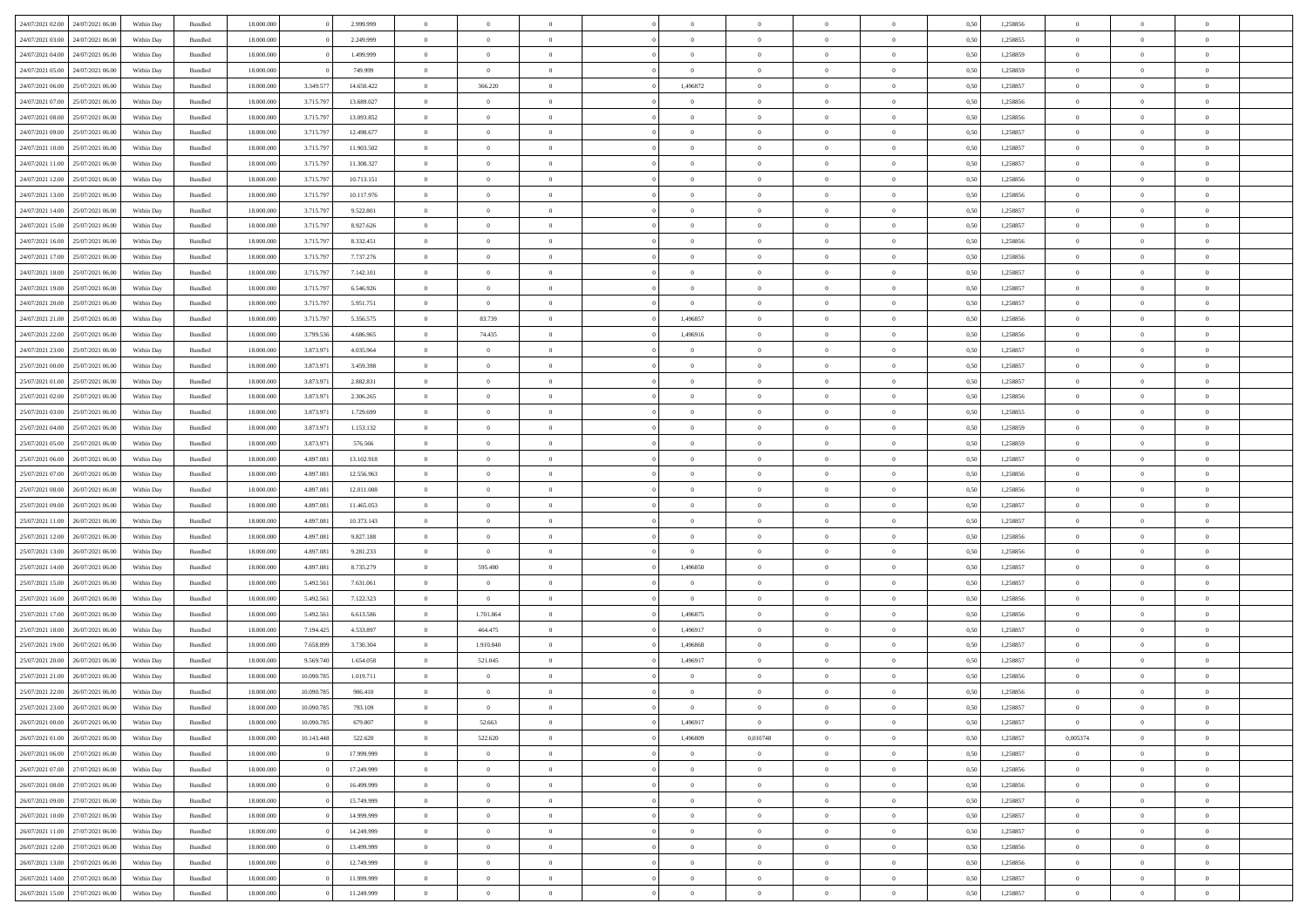|                  |                  |            |                    |            |            | $\Omega$       | $\Omega$       |                |                | $\Omega$       | $\Omega$       | $\theta$       |      |          | $\theta$       |                | $\theta$       |  |
|------------------|------------------|------------|--------------------|------------|------------|----------------|----------------|----------------|----------------|----------------|----------------|----------------|------|----------|----------------|----------------|----------------|--|
| 26/07/2021 16:00 | 27/07/2021 06:00 | Within Day | Bundled            | 18.000.000 | 10.499.999 |                |                |                | $\Omega$       |                |                |                | 0.50 | 1,258856 |                | $\theta$       |                |  |
| 26/07/2021 17:00 | 27/07/2021 06:00 | Within Day | Bundled            | 18.000.000 | 9.749.999  | $\overline{0}$ | $\theta$       | $\overline{0}$ | $\overline{0}$ | $\bf{0}$       | $\overline{0}$ | $\overline{0}$ | 0,50 | 1,258856 | $\theta$       | $\theta$       | $\overline{0}$ |  |
| 26/07/2021 18:00 | 27/07/2021 06:00 | Within Day | Bundled            | 18.000.000 | 8.999.999  | $\overline{0}$ | $\overline{0}$ | $\overline{0}$ | $\bf{0}$       | $\bf{0}$       | $\bf{0}$       | $\bf{0}$       | 0,50 | 1,258857 | $\bf{0}$       | $\overline{0}$ | $\overline{0}$ |  |
| 26/07/2021 19:00 | 27/07/2021 06:00 | Within Dav | Bundled            | 18.000.000 | 8.249.999  | $\overline{0}$ | $\theta$       | $\overline{0}$ | $\overline{0}$ | $\bf{0}$       | $\overline{0}$ | $\overline{0}$ | 0.50 | 1.258857 | $\theta$       | $\theta$       | $\overline{0}$ |  |
|                  |                  |            |                    |            |            |                |                |                |                |                |                |                |      |          |                |                |                |  |
| 26/07/2021 20:00 | 27/07/2021 06:00 | Within Day | Bundled            | 18.000.000 | 7.499.999  | $\overline{0}$ | $\theta$       | $\overline{0}$ | $\overline{0}$ | $\bf{0}$       | $\overline{0}$ | $\bf{0}$       | 0,50 | 1,258857 | $\theta$       | $\theta$       | $\overline{0}$ |  |
| 26/07/2021 21:00 | 27/07/2021 06:00 | Within Day | Bundled            | 18.000.000 | 6.749.999  | $\overline{0}$ | $\bf{0}$       | $\overline{0}$ | $\bf{0}$       | $\overline{0}$ | $\bf{0}$       | $\mathbf{0}$   | 0,50 | 1,258856 | $\bf{0}$       | $\overline{0}$ | $\bf{0}$       |  |
| 26/07/2021 22:00 | 27/07/2021 06.00 | Within Dav | Bundled            | 18.000.000 | 5.999.999  | $\overline{0}$ | $\overline{0}$ | $\overline{0}$ | $\overline{0}$ | $\bf{0}$       | $\overline{0}$ | $\overline{0}$ | 0.50 | 1.258856 | $\theta$       | $\theta$       | $\overline{0}$ |  |
| 26/07/2021 23:00 | 27/07/2021 06:00 | Within Day | Bundled            | 18.000.000 | 5.249.999  | $\overline{0}$ | $\theta$       | $\overline{0}$ | $\overline{0}$ | $\bf{0}$       | $\overline{0}$ | $\bf{0}$       | 0,50 | 1,258857 | $\theta$       | $\theta$       | $\overline{0}$ |  |
|                  |                  |            |                    |            |            |                |                |                |                |                |                |                |      |          |                |                |                |  |
| 27/07/2021 00:00 | 27/07/2021 06:00 | Within Day | Bundled            | 18.000.000 | 4.499.999  | $\overline{0}$ | $\overline{0}$ | $\overline{0}$ | $\bf{0}$       | $\bf{0}$       | $\bf{0}$       | $\bf{0}$       | 0,50 | 1,258857 | $\,0\,$        | $\overline{0}$ | $\overline{0}$ |  |
| 27/07/2021 01:00 | 27/07/2021 06.00 | Within Dav | Bundled            | 18.000.000 | 3.749.999  | $\overline{0}$ | $\overline{0}$ | $\overline{0}$ | $\overline{0}$ | $\overline{0}$ | $\overline{0}$ | $\overline{0}$ | 0.50 | 1,258857 | $\theta$       | $\overline{0}$ | $\overline{0}$ |  |
| 27/07/2021 02:00 | 27/07/2021 06:00 | Within Day | Bundled            | 18.000.000 | 2.999.999  | $\overline{0}$ | $\theta$       | $\overline{0}$ | $\overline{0}$ | $\bf{0}$       | $\overline{0}$ | $\bf{0}$       | 0,50 | 1,258856 | $\theta$       | $\theta$       | $\overline{0}$ |  |
| 27/07/2021 03:00 | 27/07/2021 06:00 | Within Day | Bundled            | 18.000.000 | 2.249.999  | $\overline{0}$ | $\overline{0}$ | $\overline{0}$ | $\bf{0}$       | $\bf{0}$       | $\bf{0}$       | $\bf{0}$       | 0,50 | 1,258855 | $\bf{0}$       | $\overline{0}$ | $\overline{0}$ |  |
| 27/07/2021 04:00 | 27/07/2021 06:00 | Within Dav | Bundled            | 18.000.000 | 1.499.999  | $\overline{0}$ | $\theta$       | $\overline{0}$ | $\overline{0}$ | $\bf{0}$       | $\overline{0}$ | $\overline{0}$ | 0.50 | 1.258859 | $\theta$       | $\theta$       | $\overline{0}$ |  |
|                  |                  |            |                    |            |            |                |                |                |                |                |                |                |      |          |                |                |                |  |
| 27/07/2021 05:00 | 27/07/2021 06:00 | Within Day | Bundled            | 18.000.000 | 749.999    | $\overline{0}$ | $\theta$       | $\overline{0}$ | $\overline{0}$ | $\bf{0}$       | $\overline{0}$ | $\overline{0}$ | 0,50 | 1,258859 | $\theta$       | $\theta$       | $\overline{0}$ |  |
| 27/07/2021 06:00 | 28/07/2021 06:00 | Within Day | Bundled            | 18.000.000 | 17.999.999 | $\overline{0}$ | $\bf{0}$       | $\overline{0}$ | $\bf{0}$       | $\overline{0}$ | $\overline{0}$ | $\mathbf{0}$   | 0,50 | 1,258857 | $\bf{0}$       | $\overline{0}$ | $\bf{0}$       |  |
| 27/07/2021 07:00 | 28/07/2021 06:00 | Within Dav | Bundled            | 18.000.000 | 17.249.999 | $\overline{0}$ | $\overline{0}$ | $\overline{0}$ | $\overline{0}$ | $\bf{0}$       | $\overline{0}$ | $\overline{0}$ | 0.50 | 1,258856 | $\theta$       | $\theta$       | $\overline{0}$ |  |
| 27/07/2021 08:00 | 28/07/2021 06:00 | Within Day | Bundled            | 18.000.000 | 16.499.999 | $\overline{0}$ | $\theta$       | $\overline{0}$ | $\overline{0}$ | $\bf{0}$       | $\overline{0}$ | $\bf{0}$       | 0,50 | 1,258856 | $\theta$       | $\theta$       | $\overline{0}$ |  |
| 27/07/2021 09:00 | 28/07/2021 06:00 | Within Day | Bundled            | 18.000.000 | 15.749.999 | $\overline{0}$ | $\overline{0}$ | $\overline{0}$ | $\bf{0}$       | $\bf{0}$       | $\bf{0}$       | $\bf{0}$       | 0,50 | 1,258857 | $\,0\,$        | $\overline{0}$ | $\overline{0}$ |  |
|                  |                  |            |                    |            |            |                |                |                |                |                |                |                |      |          |                |                |                |  |
| 27/07/2021 10:00 | 28/07/2021 06:00 | Within Dav | Bundled            | 18.000.000 | 14.999.999 | $\overline{0}$ | $\overline{0}$ | $\overline{0}$ | $\overline{0}$ | $\overline{0}$ | $\overline{0}$ | $\overline{0}$ | 0.50 | 1,258857 | $\theta$       | $\overline{0}$ | $\overline{0}$ |  |
| 27/07/2021 11:00 | 28/07/2021 06:00 | Within Day | Bundled            | 18.000.000 | 14.249.999 | $\overline{0}$ | $\theta$       | $\overline{0}$ | $\overline{0}$ | $\bf{0}$       | $\overline{0}$ | $\bf{0}$       | 0,50 | 1,258857 | $\theta$       | $\theta$       | $\overline{0}$ |  |
| 27/07/2021 12:00 | 28/07/2021 06:00 | Within Day | Bundled            | 18.000.000 | 13.499.999 | $\overline{0}$ | $\overline{0}$ | $\overline{0}$ | $\bf{0}$       | $\bf{0}$       | $\bf{0}$       | $\bf{0}$       | 0,50 | 1,258856 | $\,0\,$        | $\overline{0}$ | $\overline{0}$ |  |
| 27/07/2021 13:00 | 28/07/2021 06:00 | Within Day | Bundled            | 18.000.000 | 12.749.999 | $\overline{0}$ | $\overline{0}$ | $\overline{0}$ | $\overline{0}$ | $\bf{0}$       | $\overline{0}$ | $\overline{0}$ | 0.50 | 1.258856 | $\theta$       | $\theta$       | $\overline{0}$ |  |
|                  |                  |            |                    |            |            |                |                |                |                |                |                |                |      |          |                |                |                |  |
| 27/07/2021 14:00 | 28/07/2021 06:00 | Within Day | Bundled            | 18.000.000 | 11.999.999 | $\overline{0}$ | $\theta$       | $\overline{0}$ | $\overline{0}$ | $\bf{0}$       | $\overline{0}$ | $\bf{0}$       | 0,50 | 1,258857 | $\theta$       | $\theta$       | $\overline{0}$ |  |
| 27/07/2021 15:00 | 28/07/2021 06:00 | Within Day | Bundled            | 18.000.000 | 11.249.999 | $\overline{0}$ | $\overline{0}$ | $\overline{0}$ | $\bf{0}$       | $\overline{0}$ | $\bf{0}$       | $\mathbf{0}$   | 0,50 | 1,258857 | $\bf{0}$       | $\overline{0}$ | $\bf{0}$       |  |
| 27/07/2021 16:00 | 28/07/2021 06:00 | Within Dav | Bundled            | 18.000.000 | 10.499.999 | $\overline{0}$ | $\overline{0}$ | $\overline{0}$ | $\overline{0}$ | $\overline{0}$ | $\overline{0}$ | $\overline{0}$ | 0.50 | 1.258856 | $\theta$       | $\theta$       | $\overline{0}$ |  |
| 27/07/2021 17:00 | 28/07/2021 06:00 | Within Day | Bundled            | 18.000.000 | 9.749.999  | $\overline{0}$ | $\theta$       | $\overline{0}$ | $\overline{0}$ | $\bf{0}$       | $\overline{0}$ | $\bf{0}$       | 0,50 | 1,258856 | $\theta$       | $\theta$       | $\overline{0}$ |  |
| 27/07/2021 18:00 | 28/07/2021 06:00 | Within Day | Bundled            | 18.000.000 | 8.999.999  | $\overline{0}$ | $\overline{0}$ | $\overline{0}$ | $\bf{0}$       | $\bf{0}$       | $\bf{0}$       | $\bf{0}$       | 0,50 | 1,258857 | $\,0\,$        | $\overline{0}$ | $\overline{0}$ |  |
|                  |                  |            |                    |            |            |                |                |                |                |                |                |                |      |          |                |                |                |  |
| 27/07/2021 19:00 | 28/07/2021 06:00 | Within Day | Bundled            | 18,000,000 | 8.249.999  | $\overline{0}$ | $\overline{0}$ | $\overline{0}$ | $\overline{0}$ | $\overline{0}$ | $\overline{0}$ | $\overline{0}$ | 0.50 | 1,258857 | $\theta$       | $\theta$       | $\overline{0}$ |  |
| 27/07/2021 20:00 | 28/07/2021 06:00 | Within Day | Bundled            | 18.000.000 | 7.499.999  | $\overline{0}$ | $\theta$       | $\overline{0}$ | $\overline{0}$ | $\bf{0}$       | $\overline{0}$ | $\bf{0}$       | 0,50 | 1,258857 | $\,$ 0 $\,$    | $\theta$       | $\overline{0}$ |  |
| 27/07/2021 21.00 | 28/07/2021 06:00 | Within Day | Bundled            | 18.000.000 | 6.749.999  | $\overline{0}$ | $\overline{0}$ | $\overline{0}$ | $\bf{0}$       | $\bf{0}$       | $\bf{0}$       | $\bf{0}$       | 0,50 | 1,258856 | $\bf{0}$       | $\overline{0}$ | $\overline{0}$ |  |
| 27/07/2021 22:00 | 28/07/2021 06:00 | Within Day | Bundled            | 18.000.000 | 5.999.999  | $\overline{0}$ | $\Omega$       | $\Omega$       | $\Omega$       | $\Omega$       | $\Omega$       | $\overline{0}$ | 0.50 | 1,258856 | $\,0\,$        | $\Omega$       | $\theta$       |  |
| 27/07/2021 23:00 | 28/07/2021 06:00 |            |                    | 18.000.000 | 5.249.999  | $\overline{0}$ | $\theta$       | $\overline{0}$ | $\overline{0}$ | $\bf{0}$       | $\overline{0}$ |                |      | 1,258857 | $\theta$       | $\theta$       | $\overline{0}$ |  |
|                  |                  | Within Day | Bundled            |            |            |                |                |                |                |                |                | $\bf{0}$       | 0,50 |          |                |                |                |  |
| 28/07/2021 00:00 | 28/07/2021 06:00 | Within Day | Bundled            | 18.000.000 | 4.499.999  | $\overline{0}$ | $\overline{0}$ | $\overline{0}$ | $\bf{0}$       | $\bf{0}$       | $\overline{0}$ | $\mathbf{0}$   | 0,50 | 1,258857 | $\overline{0}$ | $\overline{0}$ | $\bf{0}$       |  |
| 28/07/2021 01:00 | 28/07/2021 06:00 | Within Day | Bundled            | 18,000,000 | 3.749.999  | $\overline{0}$ | $\Omega$       | $\Omega$       | $\Omega$       | $\Omega$       | $\Omega$       | $\overline{0}$ | 0.50 | 1,258857 | $\theta$       | $\theta$       | $\theta$       |  |
| 28/07/2021 02:00 | 28/07/2021 06:00 | Within Day | Bundled            | 18.000.000 | 2.999.999  | $\overline{0}$ | $\theta$       | $\overline{0}$ | $\overline{0}$ | $\bf{0}$       | $\overline{0}$ | $\bf{0}$       | 0,50 | 1,258856 | $\theta$       | $\theta$       | $\overline{0}$ |  |
| 28/07/2021 03:00 | 28/07/2021 06:00 | Within Day | Bundled            | 18.000.000 | 2.249.999  | $\overline{0}$ | $\overline{0}$ | $\overline{0}$ | $\bf{0}$       | $\bf{0}$       | $\bf{0}$       | $\bf{0}$       | 0,50 | 1,258855 | $\,0\,$        | $\overline{0}$ | $\overline{0}$ |  |
|                  |                  |            |                    |            |            |                |                |                |                |                |                |                |      |          |                |                |                |  |
| 28/07/2021 04:00 | 28/07/2021 06:00 | Within Day | Bundled            | 18,000,000 | 1.499.999  | $\overline{0}$ | $\Omega$       | $\Omega$       | $\Omega$       | $\Omega$       | $\Omega$       | $\overline{0}$ | 0.50 | 1,258859 | $\theta$       | $\theta$       | $\theta$       |  |
| 28/07/2021 05:00 | 28/07/2021 06:00 | Within Day | Bundled            | 18.000.000 | 749.999    | $\overline{0}$ | $\theta$       | $\overline{0}$ | $\overline{0}$ | $\bf{0}$       | $\overline{0}$ | $\bf{0}$       | 0,50 | 1,258859 | $\,$ 0 $\,$    | $\theta$       | $\overline{0}$ |  |
| 28/07/2021 06:00 | 29/07/2021 06:00 | Within Day | Bundled            | 18.000.000 | 17.999.999 | $\overline{0}$ | $\overline{0}$ | $\overline{0}$ | $\bf{0}$       | $\bf{0}$       | $\bf{0}$       | $\bf{0}$       | 0,50 | 1,258857 | $\bf{0}$       | $\overline{0}$ | $\overline{0}$ |  |
| 28/07/2021 07:00 | 29/07/2021 06:00 | Within Day | Unbundled          | 18.000.000 | 17.249.999 | $\overline{0}$ | $\Omega$       | $\Omega$       | $\Omega$       | $\Omega$       | $\Omega$       | $\overline{0}$ | 0.50 | 1,258856 | $\,0\,$        | $\Omega$       | $\theta$       |  |
| 28/07/2021 10:00 | 29/07/2021 06:00 | Within Day | Bundled            | 18.000.000 | 14.999.999 | $\overline{0}$ | $\theta$       | $\overline{0}$ | $\overline{0}$ | $\bf{0}$       | $\overline{0}$ | $\bf{0}$       | 0,50 | 1,258857 | $\,$ 0 $\,$    | $\theta$       | $\overline{0}$ |  |
|                  |                  |            |                    |            |            |                |                |                |                |                |                |                |      |          |                |                |                |  |
| 28/07/2021 11:00 | 29/07/2021 06:00 | Within Day | Bundled            | 18.000.000 | 14.249.999 | $\overline{0}$ | $\overline{0}$ | $\overline{0}$ | $\bf{0}$       | $\bf{0}$       | $\bf{0}$       | $\mathbf{0}$   | 0,50 | 1,258857 | $\overline{0}$ | $\overline{0}$ | $\bf{0}$       |  |
| 28/07/2021 12:00 | 29/07/2021 06:00 | Within Day | Bundled            | 18,000,000 | 13.499.999 | $\overline{0}$ | $\Omega$       | $\Omega$       | $\Omega$       | $\Omega$       | $\Omega$       | $\overline{0}$ | 0.50 | 1,258856 | $\theta$       | $\Omega$       | $\theta$       |  |
| 28/07/2021 13:00 | 29/07/2021 06:00 | Within Day | Bundled            | 18.000.000 | 12.749.999 | $\overline{0}$ | $\overline{0}$ | $\overline{0}$ | $\bf{0}$       | $\,$ 0         | $\bf{0}$       | $\bf{0}$       | 0,50 | 1,258856 | $\,0\,$        | $\overline{0}$ | $\overline{0}$ |  |
| 28/07/2021 14:00 | 29/07/2021 06:00 | Within Day | $\mathbf B$ undled | 18.000.000 | 11.999.999 | $\bf{0}$       | $\bf{0}$       |                |                | $\bf{0}$       |                |                | 0,50 | 1,258857 | $\bf{0}$       | $\overline{0}$ |                |  |
| 28/07/2021 15:00 | 29/07/2021 06:00 | Within Day | Bundled            | 18,000,000 | 11.249.999 | $\overline{0}$ | $\overline{0}$ | $\overline{0}$ | $\Omega$       | $\overline{0}$ | $\overline{0}$ | $\overline{0}$ | 0.50 | 1,258857 | $\theta$       | $\theta$       | $\theta$       |  |
|                  |                  |            |                    |            |            |                |                |                |                |                |                |                |      |          |                |                |                |  |
| 28/07/2021 16:00 | 29/07/2021 06.00 | Within Day | Bundled            | 18.000.000 | 10.499.999 | $\overline{0}$ | $\,$ 0         | $\overline{0}$ | $\bf{0}$       | $\,$ 0 $\,$    | $\overline{0}$ | $\mathbf{0}$   | 0,50 | 1,258856 | $\,$ 0 $\,$    | $\,$ 0 $\,$    | $\,$ 0         |  |
| 28/07/2021 17:00 | 29/07/2021 06:00 | Within Day | Bundled            | 18.000.000 | 9.749.999  | $\overline{0}$ | $\overline{0}$ | $\overline{0}$ | $\overline{0}$ | $\overline{0}$ | $\overline{0}$ | $\mathbf{0}$   | 0,50 | 1,258856 | $\overline{0}$ | $\bf{0}$       | $\bf{0}$       |  |
| 28/07/2021 18:00 | 29/07/2021 06:00 | Within Day | Bundled            | 18,000,000 | 8.999.999  | $\overline{0}$ | $\overline{0}$ | $\overline{0}$ | $\Omega$       | $\overline{0}$ | $\overline{0}$ | $\overline{0}$ | 0,50 | 1,258857 | $\overline{0}$ | $\theta$       | $\overline{0}$ |  |
| 28/07/2021 19:00 | 29/07/2021 06.00 | Within Day | Bundled            | 18.000.000 | 8.249.999  | $\overline{0}$ | $\,$ 0         | $\overline{0}$ | $\overline{0}$ | $\,$ 0 $\,$    | $\overline{0}$ | $\bf{0}$       | 0,50 | 1,258857 | $\,$ 0 $\,$    | $\overline{0}$ | $\overline{0}$ |  |
| 28/07/2021 20:00 | 29/07/2021 06:00 | Within Day | Bundled            | 18.000.000 | 7.499.999  | $\overline{0}$ | $\overline{0}$ | $\overline{0}$ | $\overline{0}$ | $\overline{0}$ | $\overline{0}$ | $\mathbf{0}$   | 0,50 | 1,258857 | $\overline{0}$ | $\overline{0}$ | $\bf{0}$       |  |
|                  |                  |            |                    |            |            |                |                |                |                |                |                |                |      |          |                |                |                |  |
| 28/07/2021 21:00 | 29/07/2021 06:00 | Within Day | Bundled            | 18,000,000 | 6.749.999  | $\overline{0}$ | $\overline{0}$ | $\overline{0}$ | $\Omega$       | $\overline{0}$ | $\overline{0}$ | $\bf{0}$       | 0.50 | 1,258856 | $\overline{0}$ | $\theta$       | $\overline{0}$ |  |
| 28/07/2021 22.00 | 29/07/2021 06.00 | Within Day | Bundled            | 18.000.000 | 5.999.999  | $\overline{0}$ | $\,$ 0         | $\overline{0}$ | $\overline{0}$ | $\bf{0}$       | $\overline{0}$ | $\bf{0}$       | 0,50 | 1,258856 | $\,$ 0 $\,$    | $\overline{0}$ | $\overline{0}$ |  |
| 28/07/2021 23:00 | 29/07/2021 06:00 | Within Day | Bundled            | 18.000.000 | 5.249.999  | $\overline{0}$ | $\bf{0}$       | $\overline{0}$ | $\overline{0}$ | $\overline{0}$ | $\overline{0}$ | $\mathbf{0}$   | 0,50 | 1,258857 | $\overline{0}$ | $\overline{0}$ | $\bf{0}$       |  |
| 29/07/2021 00:00 | 29/07/2021 06:00 | Within Day | Bundled            | 18,000,000 | 4.499.999  | $\overline{0}$ | $\overline{0}$ | $\overline{0}$ | $\Omega$       | $\overline{0}$ | $\overline{0}$ | $\overline{0}$ | 0.50 | 1,258857 | $\overline{0}$ | $\overline{0}$ | $\overline{0}$ |  |
|                  |                  |            |                    |            |            |                | $\,$ 0 $\,$    |                | $\overline{0}$ |                |                |                |      |          | $\,$ 0 $\,$    | $\,$ 0 $\,$    |                |  |
| 29/07/2021 01:00 | 29/07/2021 06:00 | Within Day | Bundled            | 18.000.000 | 3.749.999  | $\overline{0}$ |                | $\overline{0}$ |                | $\bf{0}$       | $\overline{0}$ | $\bf{0}$       | 0,50 | 1,258857 |                |                | $\bf{0}$       |  |
| 29/07/2021 02:00 | 29/07/2021 06:00 | Within Day | Bundled            | 18.000.000 | 2.999.999  | $\overline{0}$ | $\bf{0}$       | $\overline{0}$ | $\bf{0}$       | $\bf{0}$       | $\overline{0}$ | $\bf{0}$       | 0,50 | 1,258856 | $\overline{0}$ | $\overline{0}$ | $\bf{0}$       |  |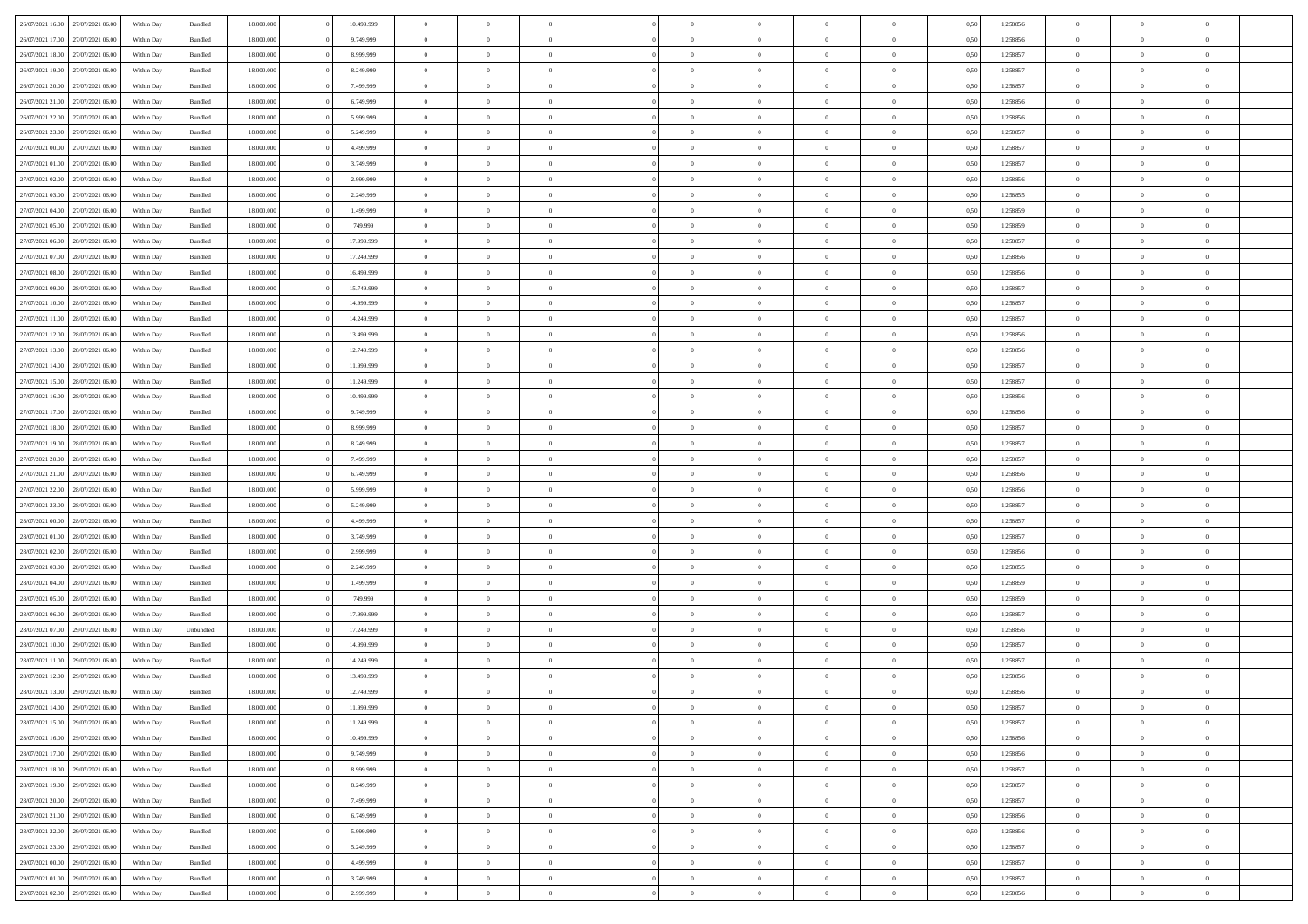| 29/07/2021 03.00 | 29/07/2021 06.00 | Within Day | Bundled            | 18.000.000 |           | 2.249.999  | $\overline{0}$    |                |                |                |                |                |                | 0,50 | 1,258855 | $\theta$       |                |                |  |
|------------------|------------------|------------|--------------------|------------|-----------|------------|-------------------|----------------|----------------|----------------|----------------|----------------|----------------|------|----------|----------------|----------------|----------------|--|
| 29/07/2021 04:00 | 29/07/2021 06.0  | Within Day | Bundled            | 18.000.000 |           | 1.499.999  | $\,$ 0 $\,$       | $\bf{0}$       | $\overline{0}$ |                | $\bf{0}$       | $\,$ 0 $\,$    |                | 0,50 | 1,258859 | $\,$ 0 $\,$    | $\overline{0}$ |                |  |
| 29/07/2021 05:00 | 29/07/2021 06.00 | Within Day | Bundled            | 18.000.000 |           | 749.999    | $\bf{0}$          | $\bf{0}$       | $\overline{0}$ | $\overline{0}$ | $\,$ 0 $\,$    | $\bf{0}$       | $\bf{0}$       | 0,50 | 1,258859 | $\overline{0}$ | $\bf{0}$       | $\overline{0}$ |  |
| 29/07/2021 06:00 | 30/07/2021 06:00 | Within Dav | <b>Bundled</b>     | 18 000 000 |           | 17 999 999 | $\overline{0}$    | $\overline{0}$ | $\theta$       | $\sqrt{2}$     | $\theta$       | $\Omega$       | $\theta$       | 0.50 | 1.258857 | $\theta$       | $\theta$       | $\sqrt{2}$     |  |
| 29/07/2021 07:00 | 30/07/2021 06:00 | Within Day | <b>Bundled</b>     | 18.000.000 |           | 17 249 999 | $\overline{0}$    | $\overline{0}$ | $\theta$       | $\Omega$       | $\mathbf{0}$   | $\theta$       | $\overline{0}$ | 0.50 | 1.258856 | $\overline{0}$ | $\theta$       | $\theta$       |  |
| 29/07/2021 08:00 | 30/07/2021 06:00 | Within Day | <b>Bundled</b>     | 18 000 000 |           | 16 499 999 | $\theta$          | $\overline{0}$ | $\theta$       | $\sqrt{2}$     | $\theta$       | $\Omega$       | $\theta$       | 0.50 | 1.258856 | $\Omega$       | $\Omega$       | $\Omega$       |  |
| 29/07/2021 09:00 | 30/07/2021 06:00 | Within Day | $\mathbf B$ undled | 18.000.000 |           | 15.749.999 | $\hspace{0.1cm}0$ | $\overline{0}$ | $\overline{0}$ | $\overline{0}$ | $\,$ 0 $\,$    | $\overline{0}$ | $\,$ 0 $\,$    | 0,50 | 1,258857 | $\overline{0}$ | $\,$ 0 $\,$    | $\,$ 0 $\,$    |  |
| 29/07/2021 10:00 | 30/07/2021 06.00 | Within Day | $\mathbf B$ undled | 18.000.000 |           | 14.999.999 | $\overline{0}$    | $\overline{0}$ | $\theta$       | $\overline{0}$ | $\overline{0}$ | $\theta$       |                | 0,50 | 1,258857 | $\overline{0}$ | $\overline{0}$ | $\overline{0}$ |  |
| 29/07/2021 11:00 | 30/07/2021 06:00 | Within Day | <b>Bundled</b>     | 18.000.000 |           | 14.249.999 | $\overline{0}$    | $\overline{0}$ | $\overline{0}$ | $\overline{0}$ | $\,$ 0 $\,$    | $\overline{0}$ | $\overline{0}$ | 0,50 | 1,258857 | $\,$ 0 $\,$    | $\overline{0}$ | $\overline{0}$ |  |
| 29/07/2021 12:00 | 30/07/2021 06:00 | Within Day | Bundled            | 18,000,000 |           | 13,499,999 | $\overline{0}$    | $\theta$       | $\theta$       | $\Omega$       | $\mathbf{0}$   | $\Omega$       | $\theta$       | 0.50 | 1.258856 | $\overline{0}$ | $\theta$       | $\theta$       |  |
| 29/07/2021 13:00 | 30/07/2021 06:00 | Within Day | Bundled            | 18,000,000 |           | 12,749.999 | $\overline{0}$    | $\overline{0}$ | $\overline{0}$ | $\overline{0}$ | $\bf{0}$       | $\overline{0}$ | $\overline{0}$ | 0.50 | 1.258856 | $\overline{0}$ | $\Omega$       | $\overline{0}$ |  |
| 29/07/2021 14:00 | 30/07/2021 06:00 | Within Day | <b>Bundled</b>     | 18 000 000 |           | 11 999 999 | $\theta$          | $\Omega$       | $\theta$       | $\Omega$       | $\theta$       | $\Omega$       | $\theta$       | 0.50 | 1.258857 | $\overline{0}$ | $\Omega$       | $\theta$       |  |
| 29/07/2021 15:00 | 30/07/2021 06:00 | Within Dav | Bundled            | 18.000.000 |           | 11.249.999 | $\overline{0}$    | $\overline{0}$ | $\overline{0}$ | $\theta$       | $\overline{0}$ | $\theta$       | $\theta$       | 0.50 | 1.258857 | $\overline{0}$ | $\Omega$       | $\theta$       |  |
| 29/07/2021 16:00 | 30/07/2021 06:00 | Within Day | Bundled            | 18.000.000 |           | 10.499.999 | $\,$ 0 $\,$       | $\overline{0}$ | $\overline{0}$ | $\Omega$       | $\overline{0}$ | $\theta$       | $\theta$       | 0,50 | 1,258856 | $\overline{0}$ | $\overline{0}$ | $\theta$       |  |
| 29/07/2021 17:00 | 30/07/2021 06:00 | Within Day | $\mathbf B$ undled | 18.000.000 |           | 9.749.999  | $\,$ 0 $\,$       | $\overline{0}$ | $\overline{0}$ |                | $\bf{0}$       | $\theta$       | $\overline{0}$ | 0,50 | 1,258856 | $\overline{0}$ | $\overline{0}$ |                |  |
| 29/07/2021 18:00 | 30/07/2021 06.0  | Within Day | Bundled            | 18.000.000 |           | 8.999.999  | $\bf{0}$          | $\bf{0}$       | $\overline{0}$ | $\overline{0}$ | $\bf{0}$       | $\,$ 0 $\,$    | $\bf{0}$       | 0,50 | 1,258857 | $\overline{0}$ | $\bf{0}$       |                |  |
| 29/07/2021 19:00 | 30/07/2021 06.0  | Within Day | $\mathbf B$ undled | 18.000.000 |           | 8.249.999  | $\bf{0}$          | $\overline{0}$ | $\overline{0}$ | $\Omega$       | $\overline{0}$ | $\theta$       | $\overline{0}$ | 0,50 | 1,258857 | $\overline{0}$ | $\Omega$       |                |  |
| 29/07/2021 20:00 | 30/07/2021 06:00 | Within Day | Bundled            | 18,000,000 |           | 7.499.999  | $\,$ 0 $\,$       | $\overline{0}$ | $\theta$       | $\Omega$       | $\mathbf{0}$   | $\theta$       | $\overline{0}$ | 0.50 | 1,258857 | $\overline{0}$ | $\theta$       | $\theta$       |  |
| 29/07/2021 21:00 | 30/07/2021 06:00 | Within Day | Bundled            | 18,000,000 |           | 6.749.999  | $\overline{0}$    | $\overline{0}$ | $\overline{0}$ | $\overline{0}$ | $\mathbf{0}$   | $\overline{0}$ | $\overline{0}$ | 0.50 | 1.258856 | $\overline{0}$ | $\overline{0}$ | $\Omega$       |  |
| 29/07/2021 22:00 | 30/07/2021 06:00 | Within Dav | Bundled            | 18,000,000 |           | 5.999.999  | $\overline{0}$    | $\overline{0}$ | $\overline{0}$ | $\overline{0}$ | $\mathbf{0}$   | $\overline{0}$ | $\overline{0}$ | 0.50 | 1.258856 | $\overline{0}$ | $\overline{0}$ | $\overline{0}$ |  |
| 29/07/2021 23:00 | 30/07/2021 06:00 | Within Dav | Bundled            | 18,000,000 |           | 5.249.999  | $\overline{0}$    | $\overline{0}$ | $\theta$       | $\Omega$       | $\overline{0}$ | $\theta$       | $\theta$       | 0.50 | 1.258857 | $\overline{0}$ | $\Omega$       | $\theta$       |  |
| 30/07/2021 00:00 | 30/07/2021 06:00 | Within Day | $\mathbf B$ undled | 18.000.000 |           | 4.499.999  | $\hspace{0.1cm}0$ | $\overline{0}$ | $\overline{0}$ | $\overline{0}$ | $\,$ 0 $\,$    | $\,$ 0         | $\overline{0}$ | 0,50 | 1,258857 | $\,$ 0 $\,$    | $\overline{0}$ | $\overline{0}$ |  |
| 30/07/2021 01:00 | 30/07/2021 06:00 | Within Day | Bundled            | 18.000.000 |           | 3.749.999  | $\,$ 0 $\,$       | $\theta$       | $\theta$       | $\overline{0}$ | $\,$ 0 $\,$    | $\,0\,$        | $\overline{0}$ | 0,50 | 1,258857 | $\overline{0}$ | $\,$ 0 $\,$    | $\overline{0}$ |  |
| 30/07/2021 02:00 | 30/07/2021 06:00 | Within Day | Bundled            | 18.000.000 |           | 2.999.999  | $\overline{0}$    | $\bf{0}$       | $\overline{0}$ | $\overline{0}$ | $\bf{0}$       | $\overline{0}$ | $\overline{0}$ | 0,50 | 1,258856 | $\overline{0}$ | $\overline{0}$ | $\mathbf{0}$   |  |
| 30/07/2021 03:00 | 30/07/2021 06:00 | Within Day | <b>Bundled</b>     | 18 000 000 |           | 2.249.999  | $\theta$          | $\Omega$       | $\theta$       | $\Omega$       | $\theta$       | $\Omega$       | $\theta$       | 0.50 | 1.258855 | $\Omega$       | $\Omega$       | $\theta$       |  |
| 30/07/2021 04:00 | 30/07/2021 06:00 | Within Day | <b>Bundled</b>     | 18 000 000 |           | 1 499 999  | $\Omega$          | $\theta$       | $\theta$       | $\Omega$       | $\theta$       | $\Omega$       | $\theta$       | 0.50 | 1.258859 | $\overline{0}$ | $\Omega$       | $\theta$       |  |
| 30/07/2021 05:00 | 30/07/2021 06:00 | Within Dav | Bundled            | 18,000,000 |           | 749,999    | $\overline{0}$    | $\overline{0}$ | $\overline{0}$ | $\sqrt{2}$     | $\bf{0}$       | $\overline{0}$ | $\mathbf{a}$   | 0.50 | 1.258859 | $\overline{0}$ | $\overline{0}$ | $\theta$       |  |
| 30/07/2021 06:00 | 31/07/2021 06:00 | Within Day | $\mathbf B$ undled | 18.000.000 |           | 17.999.999 | $\overline{0}$    | $\overline{0}$ | $\overline{0}$ |                | $\bf{0}$       | $\theta$       | $\bf{0}$       | 0,50 | 1,258857 | $\overline{0}$ | $\overline{0}$ |                |  |
| 30/07/2021 07:00 | 31/07/2021 06:00 | Within Day | Bundled            | 18.000.000 |           | 17.249.999 | $\overline{0}$    | $\overline{0}$ | $\theta$       | $\overline{0}$ | $\overline{0}$ | $\theta$       | $\overline{0}$ | 0,50 | 1,258856 | $\overline{0}$ | $\overline{0}$ | $\overline{0}$ |  |
| 30/07/2021 08:00 | 31/07/2021 06.0  | Within Day | $\mathbf B$ undled | 18.000.000 |           | 16.499.999 | $\overline{0}$    | $\overline{0}$ | $\overline{0}$ |                | $\bf{0}$       | $\theta$       | $\overline{0}$ | 0,50 | 1,258856 | $\mathbf{0}$   | $\theta$       |                |  |
| 30/07/2021 09:00 | 31/07/2021 06.00 | Within Day | Bundled            | 18.000.000 |           | 15.749.999 | $\,$ 0 $\,$       | $\bf{0}$       | $\overline{0}$ | $\overline{0}$ | $\bf{0}$       | $\,$ 0 $\,$    | $\,$ 0         | 0,50 | 1,258857 | $\,$ 0 $\,$    | $\overline{0}$ |                |  |
| 30/07/2021 10:00 | 31/07/2021 06:00 | Within Day | Bundled            | 18,000,000 |           | 14,999,999 | $\theta$          | $\theta$       | $\theta$       | $\Omega$       | $\theta$       | $\theta$       | $\theta$       | 0.50 | 1.258857 | $\overline{0}$ | $\theta$       | $\sqrt{2}$     |  |
| 30/07/2021 11:00 | 31/07/2021 06:00 | Within Day | <b>Bundled</b>     | 18.000.000 |           | 14.249.999 | $\overline{0}$    | $\overline{0}$ | $\theta$       | $\Omega$       | $\overline{0}$ | $\overline{0}$ | $\overline{0}$ | 0.50 | 1.258857 | $\overline{0}$ | $\Omega$       | $\theta$       |  |
| 30/07/2021 12:00 | 31/07/2021 06:00 | Within Day | <b>Bundled</b>     | 18.000.000 |           | 13 499 999 | $\Omega$          | $\overline{0}$ | $\theta$       | $\Omega$       | $\theta$       | $\Omega$       | $\theta$       | 0.50 | 1.258856 | $\theta$       | $\theta$       | $\theta$       |  |
| 30/07/2021 13:00 | 31/07/2021 06:00 | Within Day | $\mathbf B$ undled | 18.000.000 |           | 12.749.999 | $\overline{0}$    | $\overline{0}$ | $\overline{0}$ | $\overline{0}$ | $\,$ 0 $\,$    | $\overline{0}$ | $\,$ 0 $\,$    | 0,50 | 1,258856 | $\overline{0}$ | $\overline{0}$ | $\,$ 0 $\,$    |  |
| 30/07/2021 14:00 | 31/07/2021 06:00 | Within Day | $\mathbf B$ undled | 18.000.000 |           | 11.999.999 | $\,$ 0 $\,$       | $\overline{0}$ | $\overline{0}$ | $\overline{0}$ | $\,$ 0 $\,$    | $\overline{0}$ | $\overline{0}$ | 0,50 | 1,258857 | $\overline{0}$ | $\overline{0}$ | $\overline{0}$ |  |
| 30/07/2021 15:00 | 31/07/2021 06:00 | Within Day | Bundled            | 18.000.000 |           | 11.249.999 | $\,$ 0 $\,$       | $\theta$       | $\overline{0}$ | $\overline{0}$ | $\,$ 0 $\,$    | $\overline{0}$ | $\,$ 0 $\,$    | 0,50 | 1,258857 | $\overline{0}$ | $\overline{0}$ | $\overline{0}$ |  |
| 30/07/2021 16:00 | 31/07/2021 06:00 | Within Day | $\mathbf B$ undled | 18.000.000 |           | 10.499.999 | $\overline{0}$    | $\theta$       | $\Omega$       | $\Omega$       | $\bf{0}$       | $\theta$       | $\theta$       | 0.50 | 1,258856 | $\overline{0}$ | $\overline{0}$ | $\theta$       |  |
| 30/07/2021 17:00 | 31/07/2021 06.00 | Within Day | <b>Bundled</b>     | 18 000 000 |           | 9 749 999  | $\overline{0}$    | $\theta$       | $\overline{0}$ | $\overline{0}$ | $\mathbf 0$    | $\overline{0}$ | $\bf{0}$       | 0.50 | 1,258856 | $\overline{0}$ | $\Omega$       | $\theta$       |  |
| 30/07/2021 18:00 | 31/07/2021 06:00 | Within Day | Bundled            | 18.000.000 |           | 8 999 999  | $\theta$          | $\Omega$       | $\theta$       | $\Omega$       | $\overline{0}$ | $\Omega$       | $\theta$       | 0.50 | 1.258857 | $\overline{0}$ | $\Omega$       | $\theta$       |  |
| 30/07/2021 19:00 | 31/07/2021 06:00 | Within Dav | Bundled            | 18,000,000 |           | 8.249.999  | $\overline{0}$    | $\overline{0}$ | $\overline{0}$ | $\theta$       | $\overline{0}$ | $\theta$       | $\overline{0}$ | 0.50 | 1.258857 | $\overline{0}$ | $\overline{0}$ | $\theta$       |  |
| 30/07/2021 20:00 | 31/07/2021 06:00 | Within Dav | Bundled            | 18.000.000 |           | 7.499.999  | $\overline{0}$    | $\overline{0}$ | $\overline{0}$ | $\theta$       | $\overline{0}$ | $\overline{0}$ | $\theta$       | 0.50 | 1,258857 | $\overline{0}$ | $\overline{0}$ | $\theta$       |  |
| 30/07/2021 21:00 | 31/07/2021 06:00 | Within Day | $\mathbf B$ undled | 18.000.000 |           | 6.749.999  | $\,$ 0 $\,$       | $\bf{0}$       | $\overline{0}$ | $\Omega$       | $\,$ 0 $\,$    | $\,$ 0 $\,$    | $\mathbf{0}$   | 0,50 | 1,258856 | $\overline{0}$ | $^{\circ}$     |                |  |
| 30/07/2021 22.00 | 31/07/2021 06.00 | Within Day | Bundled            | 18.000.000 |           | 5.999.999  | $\,$ 0 $\,$       | $\theta$       | $\overline{0}$ | $\overline{0}$ | $\bf{0}$       | $\,$ 0 $\,$    | $\,$ 0         | 0,50 | 1,258856 | $\,$ 0 $\,$    | $\,$ 0 $\,$    |                |  |
| 30/07/2021 23:00 | 31/07/2021 06.0  | Within Day | Bundled            | 18.000.000 |           | 5.249.999  | $\bf{0}$          | $\overline{0}$ | $\overline{0}$ | $\Omega$       | $\bf{0}$       | $\theta$       | $\theta$       | 0,50 | 1,258857 | $\overline{0}$ | $\Omega$       |                |  |
| 31/07/2021 00:00 | 31/07/2021 06.00 | Within Day | Bundled            | 18.000.000 |           | 4.499.999  | $\overline{0}$    | 669.915        | $\overline{0}$ | 1,496917       | $\,$ 0 $\,$    | $\theta$       | $\overline{0}$ | 0.50 | 1,258857 | $\overline{0}$ | $\overline{0}$ | $\theta$       |  |
| 31/07/2021 01:00 | 31/07/2021 06:00 | Within Day | <b>Bundled</b>     | 18.000.000 | 669.91    | 3 191 737  | $\theta$          | $\overline{0}$ | $\theta$       | $\Omega$       | $\theta$       | $\overline{0}$ | $\theta$       | 0.50 | 1.258857 | $\theta$       | $\theta$       | $\theta$       |  |
| 31/07/2021 02.00 | 31/07/2021 06:00 | Within Day | Bundled            | 18,000,000 | 669.91    | 2.553.389  | $\overline{0}$    | $\overline{0}$ | $\overline{0}$ | $\overline{0}$ | $\mathbf{0}$   | $\overline{0}$ | $\overline{0}$ | 0.50 | 1.258856 | $\overline{0}$ | $\overline{0}$ | $\overline{0}$ |  |
| 31/07/2021 03:00 | 31/07/2021 06:00 | Within Dav | Bundled            | 18,000,000 | 669.91    | 1.915.042  | $\overline{0}$    | $\overline{0}$ | $\Omega$       | $\theta$       | $\overline{0}$ | $\Omega$       | $\theta$       | 0.50 | 1.258855 | $\overline{0}$ | $\overline{0}$ | $\theta$       |  |
| 31/07/2021 04:00 | 31/07/2021 06:00 | Within Day | Bundled            | 18.000.000 | 669.91    | 1.276.694  | $\,$ 0 $\,$       | $\theta$       | $\overline{0}$ | $\overline{0}$ | $\,$ 0 $\,$    | $\overline{0}$ | $\overline{0}$ | 0,50 | 1,258859 | $\overline{0}$ | $\overline{0}$ | $\overline{0}$ |  |
| 31/07/2021 06:00 | 01/08/2021 06:00 | Within Day | Bundled            | 18.000.000 | 7.080.261 | 10.919.738 | $\,$ 0 $\,$       | $\overline{0}$ | $\Omega$       | $\overline{0}$ | $\mathbf{0}$   | $\theta$       |                | 0,50 | 1,258857 | $\overline{0}$ | $\overline{0}$ | $\overline{0}$ |  |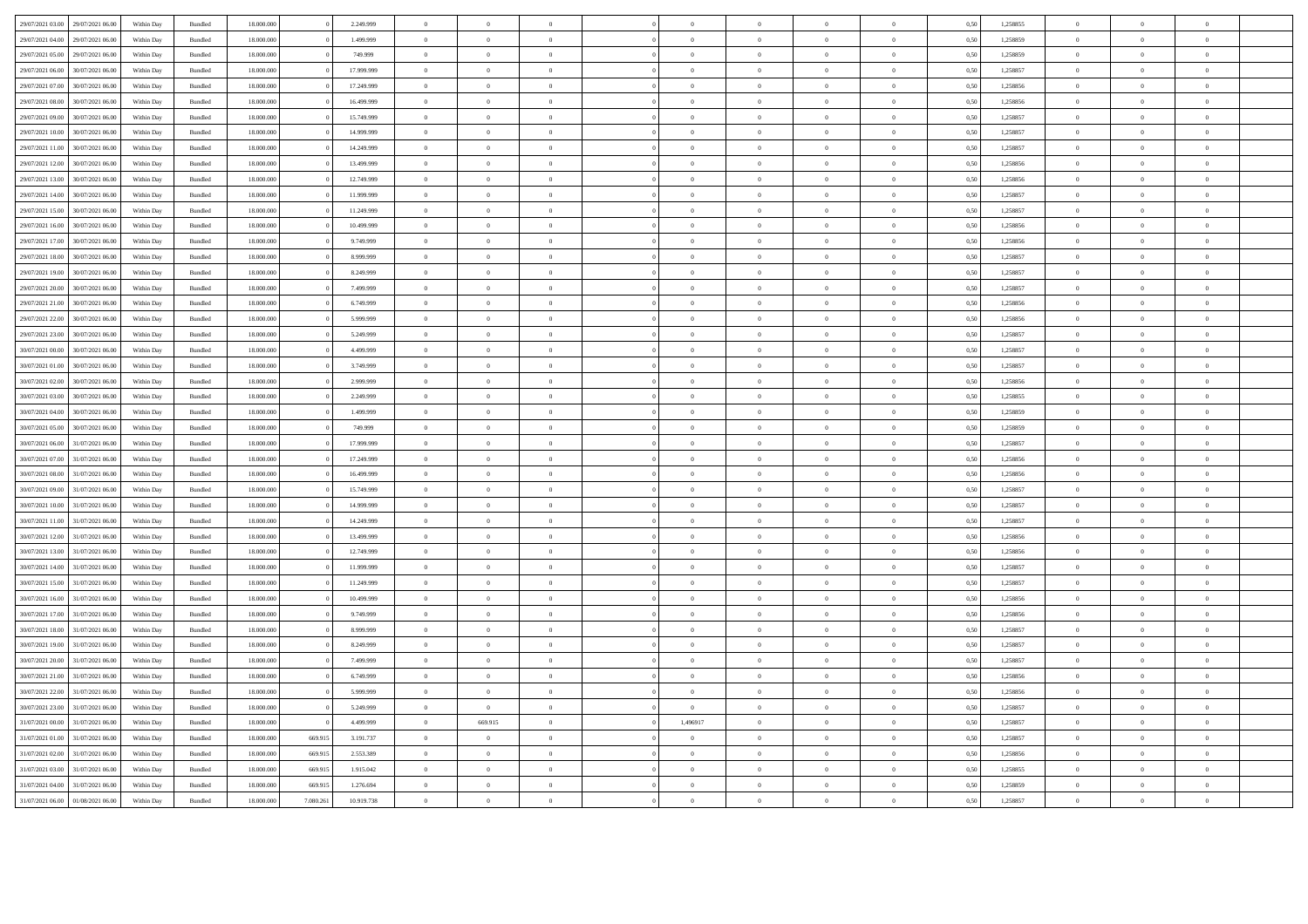## **SNAM RETE GAS**

**Transportation capacity at Exit Point interconnected with foreign pipelines**

**Update to 30/07/2021 of offered and assigned capacity in auction day-ahead and within-day**

**Thermal Year 2020/2021**

(Values in Ncm/day (0° C; 1,01325 bar) - 1 Scm=0,94794378 Ncm; Prices in c/Ncm)

**Exit Point**

**TARVISIO**

|                  | Timeframe        |                     |                |              |                             |                | Offered capacity |                | Assigned capacity | Day-Ahead               |                         | <b>Total Prices</b>              |                                  |                                           |                     |                         | <b>SRG Prices</b>                |                                  |                            |             |
|------------------|------------------|---------------------|----------------|--------------|-----------------------------|----------------|------------------|----------------|-------------------|-------------------------|-------------------------|----------------------------------|----------------------------------|-------------------------------------------|---------------------|-------------------------|----------------------------------|----------------------------------|----------------------------|-------------|
|                  |                  | <b>Auction type</b> | <b>Offered</b> | Transportati | <b>Assigned</b><br>capacity |                |                  |                |                   | Interrupted<br>Capacity |                         |                                  |                                  |                                           | <b>Split factor</b> |                         |                                  |                                  | <b>Auction</b>             | <b>Note</b> |
| From             | To               |                     | capacity type  | on capacity  | (before<br>auction)         | Firm           | Interruptible    | Firm           | Interruptible     | Interruptible           | Reserve price -<br>Firm | <b>Auction premium</b><br>- Firm | Reserve price -<br>Interruptible | <b>Auction premiun</b><br>- Interruptible |                     | Reserve price -<br>Firm | <b>Auction</b><br>premium - Firm | Reserve price -<br>Interruptible | premium -<br>Interruptible |             |
| 01/07/2021 06:00 | 02/07/2021 06:00 | Day Ahead           | Bundled        | 18.988.468   |                             | 18,988,468     | $\overline{0}$   | $\overline{0}$ | $\overline{0}$    |                         | $\Omega$                | $\theta$                         | $\overline{0}$                   | $\theta$                                  | 0.50                | 0,011933                | $\theta$                         | 0,011933                         | $\Omega$                   |             |
| 01/07/2021 06:00 | 02/07/2021 06:00 | Day Ahead           | Unbundled      | 18.988.468   |                             | $\theta$       | $\overline{0}$   | $\theta$       | $\Omega$          |                         | $\Omega$                | $\theta$                         | $\Omega$                         | $\Omega$                                  | 0,50                | 0,011933                | $\overline{0}$                   | 0,011933                         | $\theta$                   |             |
| 02/07/2021 06:00 | 03/07/2021 06:00 | Day Ahead           | Bundled        | 18.988.468   |                             | 18.988.468     | $\overline{0}$   | $\theta$       | $\Omega$          |                         | $\Omega$                | $\theta$                         | $\Omega$                         | $\Omega$                                  | 0,50                | 0,011933                | $\overline{0}$                   | 0,011933                         | $\Omega$                   |             |
| 02/07/2021 06:00 | 03/07/2021 06:00 | Day Ahead           | Unbundled      | 18.988.468   |                             | $\theta$       | $\overline{0}$   | $\overline{0}$ | $\overline{0}$    |                         | $\Omega$                | $\theta$                         | $\Omega$                         | $\Omega$                                  | 0,50                | 0,011933                | $\overline{0}$                   | 0,011933                         | $\Omega$                   |             |
| 03/07/2021 06:00 | 04/07/2021 06:00 | Day Ahead           | Bundled        | 18.988.468   |                             | 18.988.468     | $\overline{0}$   | 1.802.096      | $\Omega$          |                         | 1,362533                | $\theta$                         | $\overline{0}$                   | $\mathbf{0}$                              | 0,50                | 0,011933                | $\overline{0}$                   | 0,011933                         | $\Omega$                   |             |
| 03/07/2021 06:00 | 04/07/2021 06:00 | Day Ahead           | Unbundled      | 18,988,468   |                             | $\theta$       | $\overline{0}$   | $\overline{0}$ | $\overline{0}$    |                         | $\overline{0}$          | $\theta$                         | $\overline{0}$                   | $\overline{0}$                            | 0.50                | 0.011933                | $\overline{0}$                   | 0.011933                         | $\theta$                   |             |
| 04/07/2021 06:00 | 05/07/2021 06:00 | Day Ahead           | Bundled        | 18.988.468   |                             | 18.988.468     | $\overline{0}$   | 2.007.041      | $\overline{0}$    |                         | 1,362533                | $\theta$                         | $\overline{0}$                   | $\overline{0}$                            | 0,50                | 0,011933                | $\overline{0}$                   | 0,011933                         | $\Omega$                   |             |
| 04/07/2021 06:00 | 05/07/2021 06:00 | Day Ahead           | Unbundled      | 18.988.468   |                             | $\theta$       | $\overline{0}$   | $\theta$       | $\overline{0}$    |                         | $\Omega$                | $\theta$                         | $\overline{0}$                   | $\Omega$                                  | 0,50                | 0,011933                | $\overline{0}$                   | 0,011933                         | $\Omega$                   |             |
| 05/07/2021 06:00 | 06/07/2021 06:00 | Day Ahead           | Bundled        | 18,988,468   |                             | 18,988,468     | $\overline{0}$   | $\Omega$       | $\Omega$          |                         | $\Omega$                | $\theta$                         | $\Omega$                         | $\Omega$                                  | 0.50                | 0,011933                | $\overline{0}$                   | 0.011933                         | $\theta$                   |             |
| 05/07/2021 06:00 | 06/07/2021 06:00 | Day Ahead           | Unbundled      | 18.988.468   |                             | $\overline{0}$ | $\overline{0}$   | $\overline{0}$ | $\overline{0}$    |                         | $\theta$                |                                  | $\overline{0}$                   | $\theta$                                  | 0,50                | 0,011933                | $\theta$                         | 0,011933                         | $\bf{0}$                   |             |
| 06/07/2021 06:00 | 07/07/2021 06:00 | Day Ahead           | Unbundled      | 18.988.468   |                             | $\overline{0}$ | $\overline{0}$   | $\overline{0}$ | $\overline{0}$    |                         | $\overline{0}$          | $\theta$                         | $\overline{0}$                   | $\overline{0}$                            | 0,50                | 0,011933                | $\overline{0}$                   | 0,011933                         | $\Omega$                   |             |
| 06/07/2021 06:00 | 07/07/2021 06:00 | Day Ahead           | Bundled        | 18,988,468   |                             | 18,988,468     | $\overline{0}$   | $\Omega$       | $\overline{0}$    |                         | $\overline{0}$          | $\mathbf{a}$                     | $\overline{0}$                   | $\overline{0}$                            | 0.50                | 0.011933                | $\overline{0}$                   | 0.011933                         | $\Omega$                   |             |
| 07/07/2021 06:00 | 08/07/2021 06:00 | Day Ahead           | Bundled        | 18.988.468   |                             | 18.988.468     | $\overline{0}$   | $\overline{0}$ | $\Omega$          |                         | $\Omega$                | $\theta$                         | $\overline{0}$                   | $\theta$                                  | 0.50                | 0,011933                | $\overline{0}$                   | 0,011933                         | $\theta$                   |             |
| 07/07/2021 06:00 | 08/07/2021 06:00 | Day Ahead           | Unbundled      | 18.988.468   |                             | $\overline{0}$ | $\overline{0}$   | $\overline{0}$ | $\overline{0}$    |                         | $\overline{0}$          | $\theta$                         | $\overline{0}$                   | $\overline{0}$                            | 0,50                | 0,011933                | $\overline{0}$                   | 0,011933                         | $\bf{0}$                   |             |
| 08/07/2021 06:00 | 09/07/2021 06:00 | Day Ahead           | Bundled        | 18.988.468   |                             | 18.988.468     | $\overline{0}$   | $\theta$       | $\Omega$          |                         | $\Omega$                | $\theta$                         | $\overline{0}$                   | $\Omega$                                  | 0,50                | 0,011933                | $\overline{0}$                   | 0,011933                         | $\Omega$                   |             |
| 08/07/2021 06:00 | 09/07/2021 06:00 | Day Ahead           | Unbundled      | 18.988.468   |                             | $\theta$       | $\theta$         | $\Omega$       | $\Omega$          |                         | $\Omega$                |                                  | $\Omega$                         | $\theta$                                  | 0,50                | 0,011933                | $\Omega$                         | 0,011933                         | $\Omega$                   |             |
| 09/07/2021 06:00 | 10/07/2021 06:00 | Day Ahead           | Bundled        | 18.988.468   |                             | 18.988.468     | $\overline{0}$   | $\overline{2}$ | $\overline{0}$    |                         | 1,362533                | $\theta$                         | $\overline{0}$                   | $\overline{0}$                            | 0,50                | 0,011933                | $\overline{0}$                   | 0,011933                         | $\bf{0}$                   |             |
| 09/07/2021 06:00 | 10/07/2021 06:00 | Day Ahead           | Unbundled      | 18.988.468   |                             | $\overline{0}$ | $\overline{0}$   | $\overline{0}$ | $\overline{0}$    |                         | $\overline{0}$          | $\mathbf{0}$                     | $\overline{0}$                   | $\overline{0}$                            | 0,50                | 0,011933                | $\overline{0}$                   | 0,011933                         | $\overline{0}$             |             |
| 10/07/2021 06:00 | 11/07/2021 06.00 | Day Ahead           | Bundled        | 18.988.468   |                             | 18.988.468     | $\overline{0}$   | 2.826.817      | $\overline{0}$    |                         | 1,362533                |                                  | $\overline{0}$                   | $\mathbf{0}$                              | 0,50                | 0,011933                | $\overline{0}$                   | 0,011933                         | $\Omega$                   |             |
| 10/07/2021 06:00 | 11/07/2021 06:00 | Day Ahead           | Unbundled      | 18,988,468   |                             | $\overline{0}$ | $\overline{0}$   | $\overline{0}$ | $\overline{0}$    |                         | $\overline{0}$          | $\theta$                         | $\overline{0}$                   | $\overline{0}$                            | 0.50                | 0.011933                | $\overline{0}$                   | 0.011933                         | $\bf{0}$                   |             |
| 11/07/2021 06:00 | 12/07/2021 06.00 | Day Ahead           | Bundled        | 18.988.468   |                             | 18.988.468     | $\overline{0}$   | 6.395.670      | $\overline{0}$    |                         | 1,362533                | $\theta$                         | $\overline{0}$                   | $\mathbf{0}$                              | 0,50                | 0,011933                | $\overline{0}$                   | 0,011933                         | $\Omega$                   |             |
| 11/07/2021 06:00 | 12/07/2021 06:00 | Day Ahead           | Unbundled      | 18.988.468   |                             | $\theta$       | $\overline{0}$   | $\Omega$       | $\Omega$          |                         | $\Omega$                |                                  | $\Omega$                         | $\theta$                                  | 0,50                | 0,011933                | $\theta$                         | 0,011933                         | $\theta$                   |             |
| 12/07/2021 06:00 | 13/07/2021 06:00 | Day Ahead           | Unbundled      | 18,988,468   |                             | $\theta$       | $\overline{0}$   | $\Omega$       | $\Omega$          |                         | $\Omega$                | $\Omega$                         | $\theta$                         | $\theta$                                  | 0,50                | 0,011933                | $\overline{0}$                   | 0.011933                         | $\theta$                   |             |
| 12/07/2021 06:00 | 13/07/2021 06:00 | Day Ahead           | Bundled        | 18.988.468   |                             | 18.988.468     | $\overline{0}$   | $\overline{0}$ | $\overline{0}$    |                         | $\overline{0}$          | $\overline{0}$                   | $\overline{0}$                   | $\bf{0}$                                  | 0,50                | 0,011933                | $\overline{0}$                   | 0,011933                         | $\bf{0}$                   |             |
| 13/07/2021 06:00 | 14/07/2021 06.00 | Day Ahead           | Bundled        | 18.988.468   |                             | 18.988.468     | $\overline{0}$   | $\overline{0}$ | $\overline{0}$    |                         | $\Omega$                |                                  | $\overline{0}$                   | $\mathbf{0}$                              | 0,50                | 0,011933                | $\overline{0}$                   | 0,011933                         | $\Omega$                   |             |
| 13/07/2021 06:00 | 14/07/2021 06:00 | Day Ahead           | Unbundled      | 18,988,468   |                             | $\theta$       | $\overline{0}$   | $\overline{0}$ | $\Omega$          |                         | $\Omega$                | $\theta$                         | $\overline{0}$                   | $\theta$                                  | 0.50                | 0.011933                | $\overline{0}$                   | 0.011933                         | $\theta$                   |             |
| 14/07/2021 06:00 | 15/07/2021 06:00 | Day Ahead           | Bundled        | 18.988.468   |                             | 18.988.468     | $\overline{0}$   | $\theta$       | $\Omega$          |                         | $\Omega$                | $\theta$                         | $\overline{0}$                   | $\Omega$                                  | 0,50                | 0,011933                | $\overline{0}$                   | 0,011933                         | $\Omega$                   |             |
| 14/07/2021 06:00 | 15/07/2021 06:00 | Day Ahead           | Unbundled      | 18.988.468   |                             | $\theta$       | $\overline{0}$   | $\Omega$       | $\Omega$          |                         | $\Omega$                |                                  | $\theta$                         | $\theta$                                  | 0,50                | 0,011933                | $\overline{0}$                   | 0,011933                         | $\theta$                   |             |
| 15/07/2021 06:00 | 16/07/2021 06:00 | Day Ahead           | Bundled        | 18.988.468   |                             | 18.988.468     | $\overline{0}$   | $\overline{0}$ | $\overline{0}$    |                         | $\overline{0}$          | $\theta$                         | $\overline{0}$                   | $\overline{0}$                            | 0,50                | 0,011933                | $\overline{0}$                   | 0,011933                         | $\theta$                   |             |
| 15/07/2021 06:00 | 16/07/2021 06:00 | Day Ahead           | Unbundled      | 18.988.468   |                             | $\overline{0}$ | $\overline{0}$   | $\overline{0}$ | $\overline{0}$    |                         | $\overline{0}$          | $\theta$                         | $\overline{0}$                   | $\mathbf{0}$                              | 0,50                | 0,011933                | $\overline{0}$                   | 0,011933                         | $\bf{0}$                   |             |
| 16/07/2021 06:00 | 17/07/2021 06:00 | Day Ahead           | Bundled        | 18,988,468   |                             | 18,988,468     | $\overline{0}$   | $\overline{0}$ | $\overline{0}$    |                         | $\theta$                |                                  | $\overline{0}$                   | $\mathbf{0}$                              | 0.50                | 0.011933                | $\overline{0}$                   | 0.011933                         | $\theta$                   |             |
| 16/07/2021 06:00 | 17/07/2021 06:00 | Day Ahead           | Unbundled      | 18,988,468   |                             | $\theta$       | $\overline{0}$   | $\overline{0}$ | $\Omega$          |                         | $\Omega$                | $\theta$                         | $\overline{0}$                   | $\theta$                                  | 0.50                | 0,011933                | $\overline{0}$                   | 0.011933                         | $\Omega$                   |             |
| 17/07/2021 06:00 | 18/07/2021 06:00 | Day Ahead           | Bundled        | 18.988.468   |                             | 18.988.468     | $\overline{0}$   | $\overline{0}$ | $\overline{0}$    |                         | $\Omega$                | $\theta$                         | $\overline{0}$                   | $\Omega$                                  | 0,50                | 0,011933                | $\overline{0}$                   | 0,011933                         | $\Omega$                   |             |
| 17/07/2021 06:00 | 18/07/2021 06:00 | Day Ahead           | Unbundled      | 18,988,468   |                             | $\theta$       | $\overline{0}$   | $\Omega$       | $\Omega$          |                         | $\theta$                |                                  | $\Omega$                         | $\theta$                                  | 0.50                | 0.011933                | $\Omega$                         | 0.011933                         | $\theta$                   |             |
| 18/07/2021 06:00 | 19/07/2021 06:00 | Day Ahead           | Unbundled      | 18.988.468   |                             | $\overline{0}$ | $\overline{0}$   | $\overline{0}$ | $\overline{0}$    |                         | $\overline{0}$          | $\theta$                         | $\overline{0}$                   | $\overline{0}$                            | 0,50                | 0,011933                | $\overline{0}$                   | 0,011933                         | $\bf{0}$                   |             |
| 18/07/2021 06:00 | 19/07/2021 06:00 | Day Ahead           | Bundled        | 18.988.468   |                             | 18.988.468     | $\overline{0}$   | 188.454        | $\overline{0}$    |                         | 1,362533                | $\theta$                         | $\overline{0}$                   | $\mathbf{0}$                              | 0,50                | 0,011933                | $\overline{0}$                   | 0,011933                         | $\bf{0}$                   |             |
| 19/07/2021 06:00 | 20/07/2021 06:00 | Day Ahead           | Bundled        | 18,988,468   |                             | 18,988,468     | $\theta$         | $\Omega$       | $\Omega$          |                         | $\Omega$                |                                  | $\Omega$                         | $\Omega$                                  | 0,50                | 0.011933                | $\Omega$                         | 0.011933                         | $\theta$                   |             |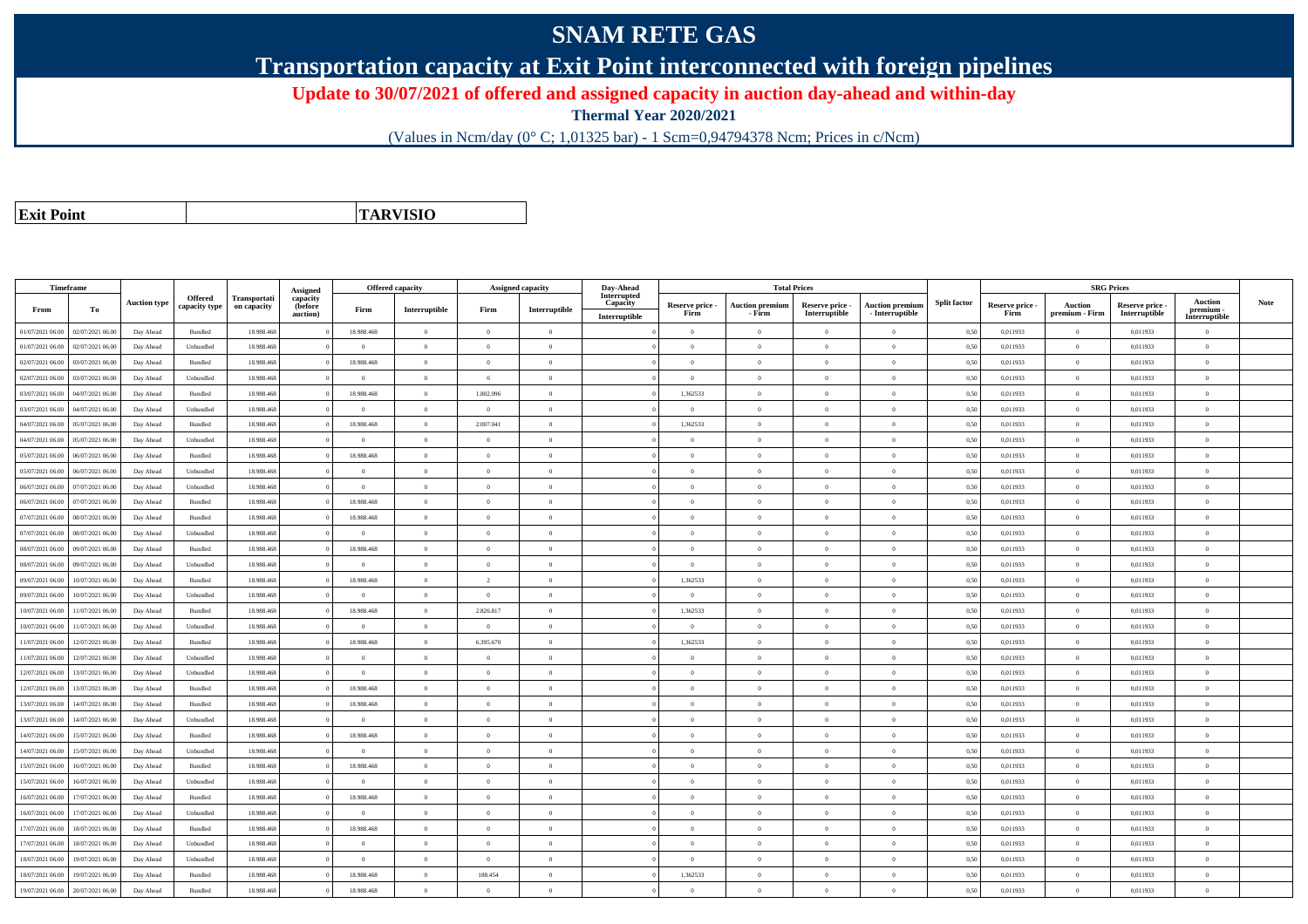| 19/07/2021 06:00 20/07/2021 06:00    | Day Ahead  | Unbundled | 18.988.468 | $\overline{0}$ | $\overline{0}$ | $\overline{0}$             | $\Omega$       | $\Omega$       | $\theta$                         | $\Omega$       | $\overline{0}$ | 0,50 | 0,011933 | $\theta$                   | 0,011933       | $\theta$                         |  |
|--------------------------------------|------------|-----------|------------|----------------|----------------|----------------------------|----------------|----------------|----------------------------------|----------------|----------------|------|----------|----------------------------|----------------|----------------------------------|--|
| 20/07/2021 06:00<br>21/07/2021 06:00 | Day Ahead  | Bundled   | 18.988.46  | 18.988.468     | $\overline{0}$ | $\theta$                   | $\overline{0}$ | $\overline{0}$ | $\theta$                         | $\overline{0}$ | $\bf{0}$       | 0,50 | 0,011933 | $\theta$                   | 0,011933       | $\overline{0}$                   |  |
| 20/07/2021 06:00<br>21/07/2021 06:00 | Day Ahead  | Unbundled | 18.988.468 | $\overline{0}$ | $\overline{0}$ | $\bf{0}$                   | $\overline{0}$ | $\overline{0}$ | $\overline{0}$                   | $\overline{0}$ | $\bf{0}$       | 0,50 | 0,011933 | $\overline{0}$             | 0,011933       | $\overline{0}$                   |  |
| 21/07/2021 06:00<br>22/07/2021 06:00 | Day Ahead  | Bundled   | 18.988.468 | 18.988.468     | $\overline{0}$ | $\overline{0}$             | $\overline{0}$ | $\overline{0}$ | $\theta$                         | $\overline{0}$ | $\overline{0}$ | 0.50 | 0,011933 | $\overline{0}$             | 0,011933       | $\overline{0}$                   |  |
| 21/07/2021 06:00<br>22/07/2021 06:00 | Day Ahead  | Unbundled | 18.988.468 | $\overline{0}$ | $\overline{0}$ | $\overline{0}$             | $\overline{0}$ | $\overline{0}$ | $\theta$                         | $\overline{0}$ | $\bf{0}$       | 0,50 | 0,011933 | $\theta$                   | 0,011933       | $\overline{0}$                   |  |
| 22/07/2021 06:00<br>23/07/2021 06:00 | Day Ahead  | Bundled   | 18.988.468 | 18.988.468     | $\overline{0}$ | $\bf{0}$                   | $\overline{0}$ | $\overline{0}$ | $\overline{0}$                   | $\overline{0}$ | $\bf{0}$       | 0,50 | 0,011933 | $\bf{0}$                   | 0,011933       | $\bf{0}$                         |  |
| 22/07/2021 06:00<br>23/07/2021 06:00 | Day Ahead  | Unbundled | 18.988.468 | $\bf{0}$       | $\overline{0}$ | $\overline{0}$             | $\overline{0}$ | $\overline{0}$ | $\overline{0}$                   | $\overline{0}$ | $\overline{0}$ | 0.5( | 0,011933 | $\theta$                   | 0,011933       | $\overline{0}$                   |  |
| 23/07/2021 06:00<br>24/07/2021 06:00 | Day Ahead  | Bundled   | 18.988.468 | 18.988.468     | $\overline{0}$ | $\overline{0}$             | $\overline{0}$ | $\overline{0}$ | $\theta$                         | $\overline{0}$ | $\bf{0}$       | 0,50 | 0,011933 | $\theta$                   | 0,011933       | $\overline{0}$                   |  |
|                                      |            |           |            |                |                |                            |                |                |                                  |                |                |      |          |                            |                |                                  |  |
| 23/07/2021 06:00<br>24/07/2021 06.00 | Day Ahead  | Unbundled | 18.988.468 | $\overline{0}$ | $\overline{0}$ | $\bf{0}$<br>$\overline{0}$ | $\overline{0}$ | $\overline{0}$ | $\overline{0}$<br>$\overline{0}$ | $\bf{0}$       | $\bf{0}$       | 0,50 | 0,011933 | $\bf{0}$<br>$\overline{0}$ | 0,011933       | $\overline{0}$<br>$\overline{0}$ |  |
| 24/07/2021 06:00<br>25/07/2021 06:00 | Day Ahead  | Unbundled | 18.988.468 | $\bf{0}$       | $\overline{0}$ |                            | $\overline{0}$ | $\overline{0}$ |                                  | $\overline{0}$ | $\overline{0}$ | 0.5( | 0,011933 |                            | 0,011933       |                                  |  |
| 24/07/2021 06:00<br>25/07/2021 06:00 | Day Ahead  | Bundled   | 18.988.468 | 18.988.468     | $\bf{0}$       | 3.533.519                  | $\overline{0}$ | 1,362533       | $\theta$                         | $\overline{0}$ | $\bf{0}$       | 0,50 | 0,011933 | $\theta$                   | 0,011933       | $\overline{0}$                   |  |
| 25/07/2021 06:00<br>26/07/2021 06:00 | Day Ahead  | Bundled   | 18.988.468 | 18.988.468     | $\overline{0}$ | 5.166.004                  | $\overline{0}$ | 1,362533       | $\overline{0}$                   | $\overline{0}$ | $\bf{0}$       | 0,50 | 0,011933 | $\bf{0}$                   | 0,011933       | $\overline{0}$                   |  |
| 25/07/2021 06:00<br>26/07/2021 06:00 | Day Ahead  | Unbundled | 18.988.468 | $\overline{0}$ | $\overline{0}$ | $\overline{0}$             | $\overline{0}$ | $\overline{0}$ | $\overline{0}$                   | $\overline{0}$ | $\overline{0}$ | 0.5( | 0,011933 | $\overline{0}$             | 0.011933       | $\overline{0}$                   |  |
| 26/07/2021 06:00<br>27/07/2021 06:00 | Day Ahead  | Bundled   | 18.988.468 | 18.988.468     | $\overline{0}$ | $\overline{0}$             | $\overline{0}$ | $\overline{0}$ | $\theta$                         | $\overline{0}$ | $\bf{0}$       | 0,50 | 0,011933 | $\,$ 0 $\,$                | 0,011933       | $\overline{0}$                   |  |
| 26/07/2021 06:00<br>27/07/2021 06:00 | Day Ahead  | Unbundled | 18.988.468 | $\bf{0}$       | $\overline{0}$ | $\bf{0}$                   | $\overline{0}$ | $\overline{0}$ | $\bf{0}$                         | $\overline{0}$ | $\bf{0}$       | 0,50 | 0,011933 | $\overline{0}$             | 0,011933       | $\bf{0}$                         |  |
| 27/07/2021 06:00<br>28/07/2021 06:00 | Day Ahead  | Bundled   | 18.988.468 | 18.988.468     | $\overline{0}$ | $\overline{0}$             | $\overline{0}$ | $\overline{0}$ | $\overline{0}$                   | $\overline{0}$ | $\overline{0}$ | 0.5( | 0,011933 | $\overline{0}$             | 0,011933       | $\overline{0}$                   |  |
| 27/07/2021 06:00<br>28/07/2021 06:00 | Day Ahead  | Unbundled | 18.988.468 | $\overline{0}$ | $\overline{0}$ | $\overline{0}$             | $\overline{0}$ | $\overline{0}$ | $\theta$                         | $\overline{0}$ | $\bf{0}$       | 0,50 | 0,011933 | $\theta$                   | 0,011933       | $\overline{0}$                   |  |
| 28/07/2021 06:00<br>29/07/2021 06.00 | Day Ahead  | Bundled   | 18.988.468 | 18.988.468     | $\overline{0}$ | $\bf{0}$                   | $\overline{0}$ | $\overline{0}$ | $\overline{0}$                   | $\overline{0}$ | $\bf{0}$       | 0,50 | 0,011933 | $\bf{0}$                   | 0,011933       | $\overline{0}$                   |  |
| 28/07/2021 06:00<br>29/07/2021 06:00 | Day Ahead  | Unbundled | 18.988.468 | $\bf{0}$       | $\overline{0}$ | $\overline{0}$             | $\overline{0}$ | $\overline{0}$ | $\overline{0}$                   | $\overline{0}$ | $\overline{0}$ | 0.5( | 0,011933 | $\overline{0}$             | 0,011933       | $\overline{0}$                   |  |
| 29/07/2021 06:00<br>30/07/2021 06:00 | Day Ahead  | Bundled   | 18.988.468 | 18.988.468     | $\bf{0}$       | $\overline{0}$             | $\overline{0}$ | $\overline{0}$ | $\theta$                         | $\overline{0}$ | $\bf{0}$       | 0,50 | 0,011933 | $\,$ 0 $\,$                | 0,011933       | $\overline{0}$                   |  |
| 29/07/2021 06:00<br>30/07/2021 06:00 | Day Ahead  | Unbundled | 18.988.468 | $\overline{0}$ | $\overline{0}$ | $\bf{0}$                   | $\overline{0}$ | $\overline{0}$ | $\overline{0}$                   | $\overline{0}$ | $\bf{0}$       | 0,50 | 0,011933 | $\bf{0}$                   | 0,011933       | $\overline{0}$                   |  |
| 30/07/2021 06:00<br>31/07/2021 06:00 | Day Ahead  | Unbundled | 18.988.468 | $\overline{0}$ | $\overline{0}$ | $\overline{0}$             | $\overline{0}$ | $\overline{0}$ | $\overline{0}$                   | $\overline{0}$ | $\overline{0}$ | 0.5( | 0,011933 | $\overline{0}$             | 0,011933       | $\overline{0}$                   |  |
| 30/07/2021 06:00<br>31/07/2021 06:00 | Day Ahead  | Bundled   | 18.988.468 | 18.988.468     | $\overline{0}$ | $\overline{0}$             | $\overline{0}$ | $\overline{0}$ | $\theta$                         | $\overline{0}$ | $\bf{0}$       | 0,50 | 0,011933 | $\theta$                   | 0,011933       | $\overline{0}$                   |  |
| 31/07/2021 06:00<br>01/08/2021 06:00 | Day Ahead  | Bundled   | 18.988.468 | 18.988.468     | $\overline{0}$ | 7.469.073                  | $\overline{0}$ | 1,362533       | $\bf{0}$                         | $\overline{0}$ | $\bf{0}$       | 0,50 | 0,011933 | $\bf{0}$                   | 0,011933       | $\bf{0}$                         |  |
| 31/07/2021 06:00<br>01/08/2021 06:00 | Day Ahead  | Unbundled | 18.988.468 | $\bf{0}$       | $\overline{0}$ | $\overline{0}$             | $\overline{0}$ | $\overline{0}$ | $\overline{0}$                   | $\overline{0}$ | $\overline{0}$ | 0.5( | 0,011933 | $\overline{0}$             | 0,011933       | $\overline{0}$                   |  |
| 01/07/2021 06:00<br>02/07/2021 06:00 | Within Day | Bundled   | 18.988.468 | 18.988.467     | $\bf{0}$       | $\overline{0}$             | $\overline{0}$ | $\overline{0}$ | $\theta$                         | $\overline{0}$ | $\bf{0}$       | 0,50 | 1,193325 | $\theta$                   | $\theta$       | $\overline{0}$                   |  |
| 01/07/2021 07:00<br>02/07/2021 06:00 | Within Day | Bundled   | 18.988.468 | 18.197.281     | $\overline{0}$ | $\bf{0}$                   | $\overline{0}$ | $\overline{0}$ | $\overline{0}$                   | $\bf{0}$       | $\bf{0}$       | 0,50 | 1,193325 | $\bf{0}$                   | $\overline{0}$ | $\overline{0}$                   |  |
| 01/07/2021 08:00<br>02/07/2021 06:00 | Within Day | Bundled   | 18.988.468 | 17.406.094     | $\overline{0}$ | $\overline{0}$             | $\overline{0}$ | $\overline{0}$ | $\overline{0}$                   | $\overline{0}$ | $\overline{0}$ | 0.5( | 1,193325 | $\theta$                   | $\theta$       | $\overline{0}$                   |  |
| 01/07/2021 09:00<br>02/07/2021 06:00 | Within Day | Bundled   | 18.988.468 | 16.614.908     | $\bf{0}$       | $\overline{0}$             | $\overline{0}$ | $\overline{0}$ | $\theta$                         | $\overline{0}$ | $\bf{0}$       | 0,50 | 1,193325 | $\theta$                   | $\theta$       | $\overline{0}$                   |  |
| 01/07/2021 10:00<br>02/07/2021 06:00 | Within Day | Bundled   | 18.988.468 | 15.823.722     | $\overline{0}$ | $\bf{0}$                   | $\overline{0}$ | $\overline{0}$ | $\bf{0}$                         | $\overline{0}$ | $\bf{0}$       | 0,50 | 1,193325 | $\bf{0}$                   | $\overline{0}$ | $\bf{0}$                         |  |
| 01/07/2021 11:00<br>02/07/2021 06.00 | Within Day | Bundled   | 18,988,46  | 15.032.536     | $\overline{0}$ | $\overline{0}$             | $\Omega$       | $\Omega$       | $\Omega$                         | $\theta$       | $\overline{0}$ | 0.50 | 1,193325 | $\bf{0}$                   | $\Omega$       | $\theta$                         |  |
| 01/07/2021 12:00<br>02/07/2021 06:00 | Within Day | Bundled   | 18.988.468 | 14.241.350     | $\bf{0}$       | $\overline{0}$             | $\overline{0}$ | $\overline{0}$ | $\theta$                         | $\overline{0}$ | $\bf{0}$       | 0,50 | 1,193325 | $\theta$                   | $\theta$       | $\overline{0}$                   |  |
| 01/07/2021 13:00<br>02/07/2021 06:00 | Within Day | Bundled   | 18.988.468 | 13.450.164     | $\overline{0}$ | $\bf{0}$                   | $\overline{0}$ | $\overline{0}$ | $\overline{0}$                   | $\overline{0}$ | $\bf{0}$       | 0,50 | 1,193325 | $\overline{0}$             | $\overline{0}$ | $\bf{0}$                         |  |
| 01/07/2021 14:00<br>02/07/2021 06:00 | Within Day | Bundled   | 18,988,468 | 12.658.978     | $\overline{0}$ | $\overline{0}$             | $\Omega$       | $\Omega$       | $\overline{0}$                   | $\Omega$       | $\overline{0}$ | 0.50 | 1,193325 | $\bf{0}$                   | $\Omega$       | $\theta$                         |  |
| 01/07/2021 15:00<br>02/07/2021 06:00 | Within Day | Bundled   | 18.988.468 | 11.867.791     | $\bf{0}$       | $\overline{0}$             | $\overline{0}$ | $\overline{0}$ | $\theta$                         | $\overline{0}$ | $\bf{0}$       | 0,50 | 1,193325 | $\theta$                   | $\theta$       | $\overline{0}$                   |  |
| 01/07/2021 16:00<br>02/07/2021 06:00 | Within Day | Bundled   | 18.988.468 | 11.076.605     | $\overline{0}$ | $\bf{0}$                   | $\overline{0}$ | $\overline{0}$ | $\overline{0}$                   | $\bf{0}$       | $\bf{0}$       | 0,50 | 1,193325 | $\bf{0}$                   | $\overline{0}$ | $\overline{0}$                   |  |
| 01/07/2021 17:00<br>02/07/2021 06:00 | Within Day | Bundled   | 18,988,46  | 10.285.419     | $\overline{0}$ | $\theta$                   | $\Omega$       | $\Omega$       | $\Omega$                         | $\Omega$       | $\overline{0}$ | 0.50 | 1,193325 | $\overline{0}$             | $\Omega$       | $\theta$                         |  |
| 01/07/2021 18:00<br>02/07/2021 06:00 | Within Day | Bundled   | 18.988.468 | 9.494.233      | $\bf{0}$       | $\overline{0}$             | $\overline{0}$ | $\overline{0}$ | $\theta$                         | $\overline{0}$ | $\bf{0}$       | 0,50 | 1,193326 | $\,$ 0 $\,$                | $\theta$       | $\overline{0}$                   |  |
| 01/07/2021 19:00<br>02/07/2021 06:00 | Within Day | Bundled   | 18.988.468 | 8.703.047      | $\overline{0}$ | $\bf{0}$                   | $\overline{0}$ | $\overline{0}$ | $\overline{0}$                   | $\overline{0}$ | $\bf{0}$       | 0,50 | 1,193326 | $\bf{0}$                   | $\overline{0}$ | $\bf{0}$                         |  |
| 01/07/2021 20:00<br>02/07/2021 06.00 | Within Day | Bundled   | 18,988,46  | 7.911.861      | $\overline{0}$ | $\overline{0}$             | $\Omega$       | $\Omega$       | $\theta$                         | $\Omega$       | $\overline{0}$ | 0.50 | 1,193325 | $\bf{0}$                   | $\Omega$       | $\theta$                         |  |
| 01/07/2021 21:00<br>02/07/2021 06:00 | Within Day | Bundled   | 18.988.46  | 7.120.674      | $\bf{0}$       | $\overline{0}$             | $\overline{0}$ | $\overline{0}$ | $\theta$                         | $\overline{0}$ | $\bf{0}$       | 0,50 | 1,193325 | $\theta$                   | $\theta$       | $\overline{0}$                   |  |
| 01/07/2021 22.00<br>02/07/2021 06:00 | Within Day | Bundled   | 18.988.468 | 6.329.488      | $\overline{0}$ | $\bf{0}$                   | $\overline{0}$ | $\overline{0}$ | $\bf{0}$                         | $\overline{0}$ | $\bf{0}$       | 0,50 | 1,193325 | $\overline{0}$             | $\overline{0}$ | $\bf{0}$                         |  |
| 01/07/2021 23:00<br>02/07/2021 06:00 | Within Day | Bundled   | 18,988,46  | 5.538.302      | $\overline{0}$ | $\Omega$                   | $\Omega$       | $\Omega$       | $\Omega$                         | $\theta$       | $\overline{0}$ | 0.50 | 1,193326 | $\theta$                   | $\Omega$       | $\theta$                         |  |
| 02/07/2021 00:00 02/07/2021 06:00    | Within Day | Bundled   | 18.988.468 | 4.747.116      | $\bf{0}$       | $\bf{0}$                   | $\overline{0}$ | $\overline{0}$ | $\overline{0}$                   | $\overline{0}$ | $\bf{0}$       | 0,50 | 1,193326 | $\bf{0}$                   | $\,0\,$        | $\overline{0}$                   |  |
| 02/07/2021 01:00 02/07/2021 06:00    | Within Day | Bundled   | 18.988.468 | 3.955.930      | $\bf{0}$       |                            |                |                |                                  |                |                | 0,50 | 1,193325 | $\bf{0}$                   | $\bf{0}$       |                                  |  |
| 02/07/2021 02:00 02/07/2021 06:00    | Within Day | Bundled   | 18,988,468 | 3.164.744      | $\Omega$       | $\overline{0}$             | $\Omega$       | $\theta$       | $\Omega$                         | $\theta$       | $\overline{0}$ | 0.50 | 1,193325 | $\theta$                   | $\theta$       | $\theta$                         |  |
| 02/07/2021 03:00<br>02/07/2021 06:00 | Within Day | Bundled   | 18.988.468 | 2.373.557      | $\bf{0}$       | $\,$ 0                     | $\overline{0}$ | $\overline{0}$ | $\overline{0}$                   | $\bf{0}$       | $\bf{0}$       | 0,50 | 1,193324 | $\,$ 0 $\,$                | $\,$ 0 $\,$    | $\overline{0}$                   |  |
| 02/07/2021 06:00<br>02/07/2021 04:00 | Within Day | Bundled   | 18.988.468 | 1.582.371      | $\overline{0}$ | $\overline{0}$             | $\overline{0}$ | $\overline{0}$ | $\overline{0}$                   | $\overline{0}$ | $\bf{0}$       | 0,50 | 1,193327 | $\overline{0}$             | $\bf{0}$       | $\overline{0}$                   |  |
| 02/07/2021 05:00<br>02/07/2021 06:00 | Within Day | Bundled   | 18,988,468 | 791.185        | $\overline{0}$ | $\overline{0}$             | $\overline{0}$ | $\overline{0}$ | $\overline{0}$                   | $\overline{0}$ | $\bf{0}$       | 0,50 | 1,193327 | $\bf{0}$                   | $\theta$       | $\overline{0}$                   |  |
| 02/07/2021 06:00<br>03/07/2021 06:00 | Within Day | Bundled   | 18.988.468 | 18.988.467     | $\overline{0}$ | $\overline{0}$             | $\overline{0}$ | $\overline{0}$ | $\overline{0}$                   | $\overline{0}$ | $\bf{0}$       | 0,50 | 1,193325 | $\,$ 0 $\,$                | $\,$ 0 $\,$    | $\overline{0}$                   |  |
| 03/07/2021 06:00<br>02/07/2021 07:00 | Within Day | Bundled   | 18.988.468 | 18.197.281     | $\overline{0}$ | $\overline{0}$             | $\overline{0}$ | $\overline{0}$ | $\overline{0}$                   | $\overline{0}$ | $\bf{0}$       | 0,50 | 1,193325 | $\overline{0}$             | $\overline{0}$ | $\overline{0}$                   |  |
| 03/07/2021 06:00<br>02/07/2021 08:00 | Within Day | Bundled   | 18.988.468 | 17.406.094     | $\overline{0}$ | $\overline{0}$             | $\overline{0}$ | $\overline{0}$ | $\overline{0}$                   | $\overline{0}$ | $\bf{0}$       | 0.50 | 1,193325 | $\overline{0}$             | $\theta$       | $\overline{0}$                   |  |
| 02/07/2021 09:00<br>03/07/2021 06:00 | Within Day | Bundled   | 18.988.468 | 16.614.908     | $\bf{0}$       | $\bf{0}$                   | $\overline{0}$ | $\overline{0}$ | $\overline{0}$                   | $\overline{0}$ | $\bf{0}$       | 0,50 | 1,193325 | $\,$ 0 $\,$                | $\bf{0}$       | $\overline{0}$                   |  |
| 03/07/2021 06:00<br>02/07/2021 10:00 | Within Day | Bundled   | 18.988.468 | 15.823.722     | $\overline{0}$ | $\bf{0}$                   | $\overline{0}$ | $\overline{0}$ | $\overline{0}$                   | $\overline{0}$ | $\bf{0}$       | 0,50 | 1,193325 | $\overline{0}$             | $\overline{0}$ | $\bf{0}$                         |  |
| 03/07/2021 06:00<br>02/07/2021 11:00 | Within Day | Bundled   | 18,988,468 | 15.032.536     | $\overline{0}$ | $\overline{0}$             | $\overline{0}$ | $\overline{0}$ | $\overline{0}$                   | $\overline{0}$ | $\bf{0}$       | 0.50 | 1,193325 | $\overline{0}$             | $\theta$       | $\overline{0}$                   |  |
| 02/07/2021 12:00<br>03/07/2021 06:00 | Within Day | Bundled   | 18.988.468 | 14.241.350     | $\overline{0}$ | $\,$ 0                     | $\overline{0}$ | $\overline{0}$ | $\overline{0}$                   | $\overline{0}$ | $\bf{0}$       | 0,50 | 1,193325 | $\,$ 0 $\,$                | $\,$ 0 $\,$    | $\overline{0}$                   |  |
| 02/07/2021 13:00 03/07/2021 06:00    | Within Day | Bundled   | 18.988.468 | 13.450.164     | $\overline{0}$ | $\bf{0}$                   | $\overline{0}$ | $\overline{0}$ | $\bf{0}$                         | $\overline{0}$ | $\bf{0}$       | 0,50 | 1,193325 | $\overline{0}$             | $\bf{0}$       | $\overline{0}$                   |  |
|                                      |            |           |            |                |                |                            |                |                |                                  |                |                |      |          |                            |                |                                  |  |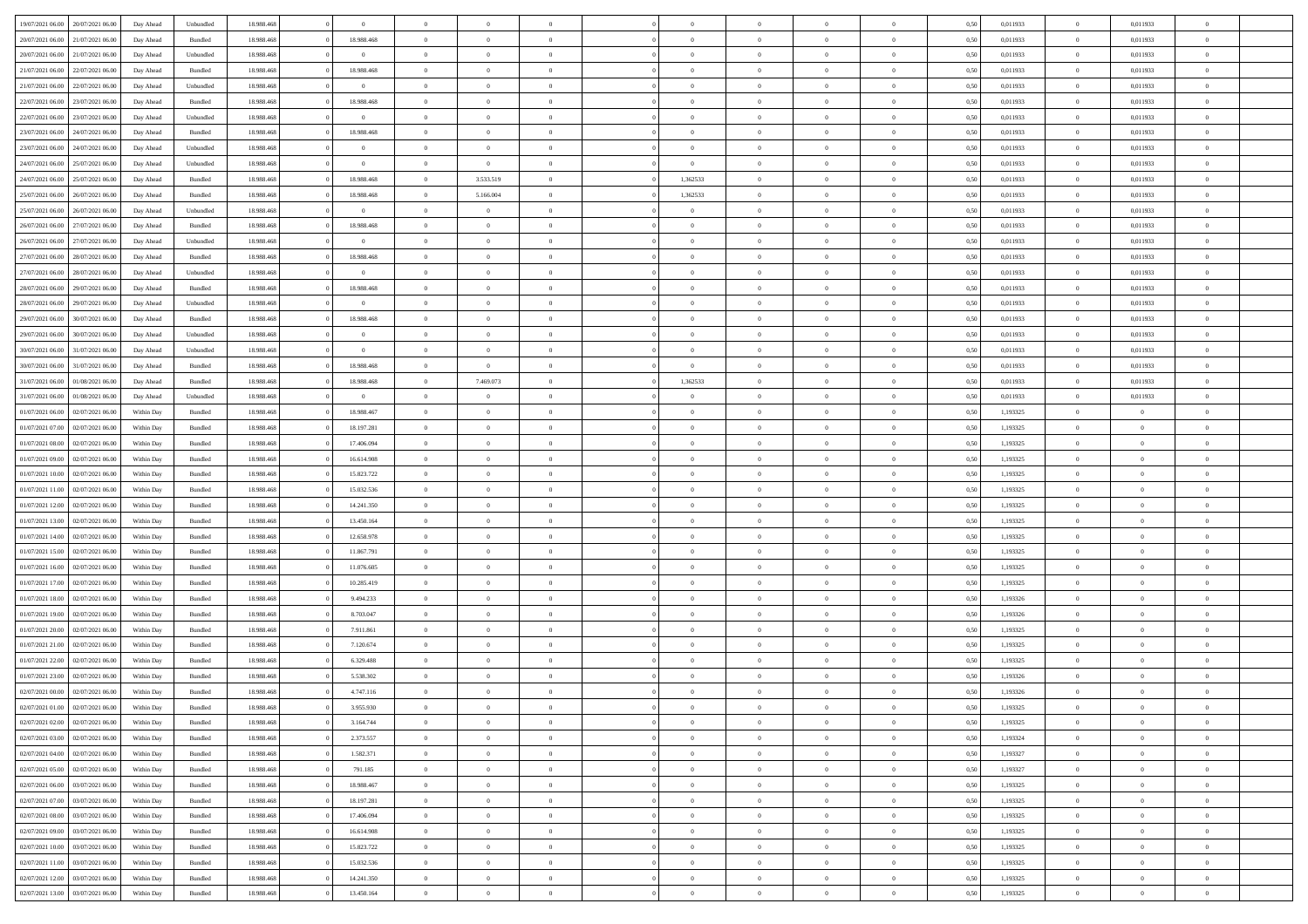| 02/07/2021 14:00                    | 03/07/2021 06:00 | Within Day | Bundled | 18.988.468 |           | 12.658.978 | $\overline{0}$ | $\theta$       |                |                | $\Omega$       | $\Omega$       | $\overline{0}$ | 0,50 | 1,193325 | $\theta$       | $\theta$       | $\theta$       |  |
|-------------------------------------|------------------|------------|---------|------------|-----------|------------|----------------|----------------|----------------|----------------|----------------|----------------|----------------|------|----------|----------------|----------------|----------------|--|
| 02/07/2021 15:00                    | 03/07/2021 06:00 | Within Dav | Bundled | 18.988.468 |           | 11.867.791 | $\overline{0}$ | $\Omega$       |                | $\Omega$       | $\Omega$       | $\Omega$       | $\mathbf{0}$   | 0.50 | 1,193325 | $\theta$       | $\Omega$       | $\sqrt{ }$     |  |
| 02/07/2021 16:00                    | 03/07/2021 06:00 | Within Day | Bundled | 18.988.468 |           | 11.076.605 | $\overline{0}$ | $\overline{0}$ | $\overline{0}$ | $\overline{0}$ | $\,$ 0 $\,$    | $\overline{0}$ | $\,$ 0 $\,$    | 0,50 | 1,193325 | $\,$ 0 $\,$    | $\overline{0}$ | $\overline{0}$ |  |
| 02/07/2021 17:00                    | 03/07/2021 06.00 | Within Day | Bundled | 18.988.468 |           | 10.285.419 | $\overline{0}$ | $\overline{0}$ | $\overline{0}$ | $\overline{0}$ | $\bf{0}$       | $\overline{0}$ | $\bf{0}$       | 0,50 | 1,193325 | $\bf{0}$       | $\overline{0}$ | $\overline{0}$ |  |
| 02/07/2021 18:00                    | 03/07/2021 06:00 | Within Day | Bundled | 18.988.468 |           | 9.494.233  | $\overline{0}$ | $\Omega$       | $^{\circ}$     | $\overline{0}$ | $\overline{0}$ | $\Omega$       | $\overline{0}$ | 0.50 | 1,193326 | $\theta$       | $\theta$       | $\sqrt{ }$     |  |
|                                     |                  |            |         |            |           |            |                |                |                |                |                |                |                |      |          |                |                |                |  |
| 02/07/2021 19:00                    | 03/07/2021 06:00 | Within Day | Bundled | 18.988.468 |           | 8.703.047  | $\overline{0}$ | $\mathbf{1}$   | $\overline{0}$ | 1,418947       | $\,$ 0 $\,$    | $\overline{0}$ | $\,$ 0 $\,$    | 0,50 | 1,193326 | $\theta$       | $\overline{0}$ | $\overline{0}$ |  |
| 02/07/2021 20:00                    | 03/07/2021 06:00 | Within Day | Bundled | 18.988.468 |           | 7.911.859  | $\overline{0}$ | $\overline{0}$ | $\overline{0}$ | $\overline{0}$ | $\overline{0}$ | $\overline{0}$ | $\bf{0}$       | 0.50 | 1,193325 | $\bf{0}$       | $\theta$       | $\overline{0}$ |  |
| 02/07/2021 21:00                    | 03/07/2021 06:00 | Within Dav | Bundled | 18.988.468 |           | 7.120.674  | $\overline{0}$ | $\Omega$       | $^{\circ}$     | $\Omega$       | $\bf{0}$       | $\Omega$       | $\bf{0}$       | 0.50 | 1,193325 | $\theta$       | $\theta$       | $\sqrt{ }$     |  |
| 02/07/2021 22.00                    | 03/07/2021 06:00 | Within Day | Bundled | 18.988.468 |           | 6.329.488  | $\overline{0}$ | $\overline{0}$ | $\overline{0}$ | $\overline{0}$ | $\overline{0}$ | $\overline{0}$ | $\,$ 0 $\,$    | 0,50 | 1,193325 | $\,$ 0 $\,$    | $\overline{0}$ | $\overline{0}$ |  |
| 02/07/2021 23.00                    | 03/07/2021 06:00 | Within Day | Bundled | 18.988.468 |           | 5.538.302  | $\overline{0}$ | $\overline{0}$ | $\overline{0}$ | $\Omega$       | $\overline{0}$ | $\overline{0}$ | $\bf{0}$       | 0,50 | 1,193326 | $\bf{0}$       | $\theta$       | $\overline{0}$ |  |
| 03/07/2021 00:00                    | 03/07/2021 06:00 | Within Dav | Bundled | 18.988.468 |           | 4.747.116  | $\overline{0}$ | $\Omega$       | $^{\circ}$     | $\Omega$       | $\bf{0}$       | $\Omega$       | $\mathbf{0}$   | 0.50 | 1,193326 | $\theta$       | $\theta$       | $\sqrt{ }$     |  |
| 03/07/2021 01:00                    | 03/07/2021 06:00 | Within Day | Bundled | 18.988.468 |           | 3.955.930  | $\overline{0}$ | $\overline{0}$ | $\overline{0}$ | $\overline{0}$ | $\,$ 0 $\,$    | $\overline{0}$ | $\,$ 0 $\,$    | 0,50 | 1,193325 | $\,$ 0 $\,$    | $\overline{0}$ | $\overline{0}$ |  |
| 03/07/2021 02.00                    | 03/07/2021 06.00 |            |         | 18.988.468 |           | 3.164.744  | $\overline{0}$ | $\bf{0}$       | $\overline{0}$ | $\overline{0}$ | $\bf{0}$       | $\overline{0}$ | $\bf{0}$       | 0,50 | 1,193325 | $\bf{0}$       | $\overline{0}$ | $\overline{0}$ |  |
|                                     |                  | Within Day | Bundled |            |           |            |                |                |                |                |                |                |                |      |          |                |                |                |  |
| 03/07/2021 03:00                    | 03/07/2021 06:00 | Within Day | Bundled | 18.988.468 |           | 2.373.557  | $\overline{0}$ | $\theta$       | $^{\circ}$     | $\overline{0}$ | $\overline{0}$ | $\Omega$       | $\bf{0}$       | 0.50 | 1,193324 | $\theta$       | $\theta$       | $\sqrt{ }$     |  |
| 03/07/2021 04:00                    | 03/07/2021 06:00 | Within Day | Bundled | 18.988.468 |           | 1.582.371  | $\overline{0}$ | $\overline{0}$ | $\overline{0}$ | $\overline{0}$ | $\,$ 0 $\,$    | $\overline{0}$ | $\,$ 0 $\,$    | 0,50 | 1,193327 | $\theta$       | $\overline{0}$ | $\overline{0}$ |  |
| 03/07/2021 05:00                    | 03/07/2021 06:00 | Within Day | Bundled | 18.988.468 |           | 791.185    | $\overline{0}$ | $\overline{0}$ | $\overline{0}$ | $\Omega$       | $\overline{0}$ | $\overline{0}$ | $\bf{0}$       | 0.50 | 1,193327 | $\theta$       | $\overline{0}$ | $\overline{0}$ |  |
| 03/07/2021 06:00                    | 04/07/2021 06:00 | Within Day | Bundled | 18.988.468 | 1.802.096 | 17.186.370 | $\overline{0}$ | $\Omega$       | $^{\circ}$     | $\Omega$       | $\overline{0}$ | $\Omega$       | $\mathbf{0}$   | 0.50 | 1,193325 | $\theta$       | $\Omega$       | -0             |  |
| 03/07/2021 07:00                    | 04/07/2021 06:00 | Within Day | Bundled | 18.988.468 | 1.802.096 | 16.470.271 | $\overline{0}$ | $\overline{0}$ | $\overline{0}$ | $\overline{0}$ | $\,$ 0 $\,$    | $\overline{0}$ | $\,$ 0 $\,$    | 0,50 | 1,193325 | $\,$ 0 $\,$    | $\overline{0}$ | $\overline{0}$ |  |
| 03/07/2021 08:00                    | 04/07/2021 06:00 | Within Day | Bundled | 18.988.468 | 1.802.096 | 15.754.173 | $\overline{0}$ | $\overline{0}$ | $\overline{0}$ | $\Omega$       | $\overline{0}$ | $\overline{0}$ | $\bf{0}$       | 0,50 | 1,193325 | $\bf{0}$       | $\theta$       | $\overline{0}$ |  |
| 03/07/2021 09:00                    | 04/07/2021 06:00 | Within Dav | Bundled | 18.988.468 | 1.802.096 | 15.038.074 | $\overline{0}$ | $\Omega$       | $\Omega$       | $\Omega$       | $\bf{0}$       | $\Omega$       | $\overline{0}$ | 0.50 | 1,193325 | $\theta$       | $\theta$       | $\sqrt{ }$     |  |
| 03/07/2021 10:00                    | 04/07/2021 06:00 | Within Day | Bundled | 18.988.468 | 1.802.096 | 14.321.975 | $\overline{0}$ | $\overline{0}$ | $\overline{0}$ | $\overline{0}$ | $\,$ 0 $\,$    | $\overline{0}$ | $\,$ 0 $\,$    | 0,50 | 1,193325 | $\,$ 0 $\,$    | $\overline{0}$ | $\overline{0}$ |  |
|                                     |                  |            |         |            |           |            |                |                |                |                |                |                |                |      |          |                |                |                |  |
| 03/07/2021 11:00                    | 04/07/2021 06.00 | Within Day | Bundled | 18.988.468 | 1.802.096 | 13.605.877 | $\overline{0}$ | $\overline{0}$ | $\overline{0}$ | $\overline{0}$ | $\bf{0}$       | $\overline{0}$ | $\bf{0}$       | 0,50 | 1,193325 | $\bf{0}$       | $\overline{0}$ | $\bf{0}$       |  |
| 03/07/2021 12:00                    | 04/07/2021 06:00 | Within Day | Bundled | 18.988.468 | 1.802.096 | 12.889.777 | $\overline{0}$ | $\Omega$       | $^{\circ}$     | $\overline{0}$ | $\bf{0}$       | $\Omega$       | $\overline{0}$ | 0.50 | 1,193325 | $\theta$       | $\theta$       | $\sqrt{ }$     |  |
| 03/07/2021 13:00                    | 04/07/2021 06:00 | Within Day | Bundled | 18.988.468 | 1.802.096 | 12.173.679 | $\overline{0}$ | $\overline{0}$ | $\overline{0}$ | $\overline{0}$ | $\,$ 0 $\,$    | $\overline{0}$ | $\,$ 0 $\,$    | 0,50 | 1,193325 | $\theta$       | $\overline{0}$ | $\overline{0}$ |  |
| 03/07/2021 14:00                    | 04/07/2021 06:00 | Within Day | Bundled | 18.988.468 | 1.802.09  | 11.457.580 | $\overline{0}$ | $\overline{0}$ | $\overline{0}$ | $\Omega$       | $\overline{0}$ | $\overline{0}$ | $\bf{0}$       | 0.50 | 1,193325 | $\bf{0}$       | $\theta$       | $\overline{0}$ |  |
| 03/07/2021 15:00                    | 04/07/2021 06:00 | Within Dav | Bundled | 18.988.468 | 1.802.096 | 10.741.481 | $\overline{0}$ | $\Omega$       | $\Omega$       | $\Omega$       | $\bf{0}$       | $\Omega$       | $\bf{0}$       | 0.50 | 1,193325 | $\theta$       | $\theta$       | $\sqrt{ }$     |  |
| 03/07/2021 16:00                    | 04/07/2021 06:00 | Within Day | Bundled | 18.988.468 | 1.802.096 | 10.025.383 | $\overline{0}$ | $\overline{0}$ | $\overline{0}$ | $\overline{0}$ | $\overline{0}$ | $\overline{0}$ | $\,$ 0 $\,$    | 0,50 | 1,193325 | $\,$ 0 $\,$    | $\overline{0}$ | $\overline{0}$ |  |
| 03/07/2021 17:00                    | 04/07/2021 06:00 | Within Day | Bundled | 18.988.468 | 1.802.096 | 9.309.284  | $\overline{0}$ | $\overline{0}$ | $\overline{0}$ | $\Omega$       | $\overline{0}$ | $\overline{0}$ | $\bf{0}$       | 0.50 | 1,193325 | $\bf{0}$       | $\theta$       | $\overline{0}$ |  |
| 03/07/2021 18:00                    | 04/07/2021 06:00 | Within Dav | Bundled | 18.988.468 | 1.802.096 | 8.593.185  | $\overline{0}$ | $\overline{0}$ | $^{\circ}$     | $\overline{0}$ | $\bf{0}$       | $\Omega$       | $\overline{0}$ | 0.50 | 1,193326 | $\theta$       | $\theta$       | $\sqrt{ }$     |  |
| 03/07/2021 19:00                    | 04/07/2021 06:00 | Within Day | Bundled | 18.988.468 | 1.802.096 | 7.877.086  | $\overline{0}$ | 431.875        | $\overline{0}$ | 1,418947       | $\,$ 0 $\,$    | $\overline{0}$ | $\,$ 0 $\,$    | 0,50 | 1,193326 | $\,$ 0 $\,$    | $\overline{0}$ | $\overline{0}$ |  |
|                                     |                  |            |         |            |           |            |                |                |                |                |                |                |                |      |          |                |                |                |  |
| 03/07/2021 20.00                    | 04/07/2021 06.00 | Within Day | Bundled | 18.988.468 | 2.233.970 | 6.768.374  | $\bf{0}$       | $\overline{0}$ | $\bf{0}$       | $\bf{0}$       | $\bf{0}$       | $\overline{0}$ | $\bf{0}$       | 0,50 | 1,193325 | $\,$ 0 $\,$    | $\overline{0}$ | $\overline{0}$ |  |
| 03/07/2021 21:00                    | 04/07/2021 06:00 | Within Day | Bundled | 18.988.468 | 2.233.970 | 6.091.536  | $\overline{0}$ | $\overline{0}$ | $\Omega$       | $\overline{0}$ | $\bf{0}$       | $\Omega$       | $\bf{0}$       | 0.50 | 1,193325 | $\theta$       | $\theta$       | $\sqrt{ }$     |  |
| 03/07/2021 22.00                    | 04/07/2021 06:00 | Within Day | Bundled | 18.988.468 | 2.233.970 | 5.414.699  | $\overline{0}$ | 1.061.626      | $\overline{0}$ | 1,418992       | $\overline{0}$ | $\overline{0}$ | $\,$ 0 $\,$    | 0,50 | 1,193325 | $\theta$       | $\overline{0}$ | $\overline{0}$ |  |
| 03/07/2021 23.00                    | 04/07/2021 06.00 | Within Day | Bundled | 18.988.468 | 3.295.596 | 3.808.939  | $\bf{0}$       | 39.262         | $\overline{0}$ | 1,418921       | $\,$ 0         | $\overline{0}$ | $\bf{0}$       | 0,50 | 1,193326 | $\,$ 0 $\,$    | $\overline{0}$ | $\overline{0}$ |  |
| 04/07/2021 00:00                    | 04/07/2021 06:00 | Within Day | Bundled | 18.988.468 | 3.334.858 | 3.231.153  | $\overline{0}$ | 46.132         | $^{\circ}$     | 1,418993       | $\Omega$       | $\Omega$       | $\overline{0}$ | 0.50 | 1,193326 | $\theta$       | $\theta$       | $\sqrt{ }$     |  |
| 04/07/2021 01:00                    | 04/07/2021 06:00 | Within Day | Bundled | 18.988.468 | 3.380.990 | 2.654.183  | $\overline{0}$ | $\theta$       | $\overline{0}$ | $\overline{0}$ | $\,$ 0 $\,$    | $\overline{0}$ | $\,$ 0 $\,$    | 0,50 | 1,193325 | $\,$ 0 $\,$    | $\overline{0}$ | $\overline{0}$ |  |
| 04/07/2021 02:00                    | 04/07/2021 06.00 | Within Day | Bundled | 18.988.468 | 3.380.990 | 2.123.346  | $\bf{0}$       | $\overline{0}$ | $\overline{0}$ | $\bf{0}$       | $\,$ 0         | $\overline{0}$ | $\bf{0}$       | 0,50 | 1,193325 | $\,$ 0 $\,$    | $\overline{0}$ | $\overline{0}$ |  |
| 04/07/2021 03:00                    | 04/07/2021 06:00 | Within Dav | Bundled | 18.988.468 | 3.380.990 | 1.592.510  | $\overline{0}$ | $\theta$       | $^{\circ}$     | $\Omega$       | $\overline{0}$ | $\Omega$       | $\bf{0}$       | 0.50 | 1,193324 | $\theta$       | $\theta$       | $\sqrt{ }$     |  |
| 04/07/2021 04:00                    | 04/07/2021 06:00 | Within Day | Bundled | 18.988.468 | 3.380.990 | 1.061.673  | $\overline{0}$ | $\overline{0}$ | $\overline{0}$ | $\overline{0}$ | $\,$ 0 $\,$    | $\overline{0}$ | $\,$ 0 $\,$    | 0,50 | 1,193327 | $\,$ 0 $\,$    | $\overline{0}$ | $\overline{0}$ |  |
|                                     |                  |            |         |            |           |            |                |                |                |                |                |                |                |      |          |                |                |                |  |
| 04/07/2021 05:00                    | 04/07/2021 06.00 | Within Day | Bundled | 18.988.468 | 3.380.990 | 530.836    | $\bf{0}$       | $\overline{0}$ | $\overline{0}$ | $\bf{0}$       | $\,$ 0         | $\overline{0}$ | $\bf{0}$       | 0,50 | 1,193327 | $\,$ 0 $\,$    | $\overline{0}$ | $\overline{0}$ |  |
| 04/07/2021 06:00                    | 05/07/2021 06:00 | Within Day | Bundled | 18.988.468 | 2.007.041 | 16.981.426 | $\overline{0}$ | $\theta$       | $\Omega$       | $\Omega$       | $\bf{0}$       | $\Omega$       | $\overline{0}$ | 0.50 | 1,193325 | $\theta$       | $\theta$       | $\sqrt{ }$     |  |
| 04/07/2021 07:00                    | 05/07/2021 06:00 | Within Day | Bundled | 18.988.468 | 2.007.041 | 16.273.867 | $\overline{0}$ | $\theta$       | $\overline{0}$ | $\overline{0}$ | $\,$ 0 $\,$    | $\overline{0}$ | $\,$ 0 $\,$    | 0,50 | 1,193325 | $\theta$       | $\overline{0}$ | $\overline{0}$ |  |
| 04/07/2021 08:00                    | 05/07/2021 06.00 | Within Day | Bundled | 18.988.468 | 2.007.04  | 15.566.307 | $\overline{0}$ | $\theta$       | $\overline{0}$ | $\overline{0}$ | $\overline{0}$ | $\overline{0}$ | $\bf{0}$       | 0,50 | 1,193325 | $\,$ 0 $\,$    | $\overline{0}$ | $\overline{0}$ |  |
| 04/07/2021 09:00                    | 05/07/2021 06:00 | Within Day | Bundled | 18.988.468 | 2.007.041 | 14.858.748 | $\overline{0}$ | $\overline{0}$ | $\Omega$       | $\overline{0}$ | $\bf{0}$       | $\overline{0}$ | $\bf{0}$       | 0.50 | 1,193325 | $\theta$       | $\theta$       | $\overline{0}$ |  |
| 04/07/2021 11:00   05/07/2021 06:00 |                  | Within Day | Bundled | 18.988.468 | 2.007.041 | 13.443.628 | $\overline{0}$ | $\theta$       |                |                |                |                |                | 0,50 | 1,193325 | $\theta$       | $\theta$       |                |  |
| 04/07/2021 12:00                    | 05/07/2021 06:00 | Within Day | Bundled | 18.988.468 | 2.007.041 | 12.736.070 | $\bf{0}$       | $\bf{0}$       | $\bf{0}$       | $\bf{0}$       | $\bf{0}$       | $\overline{0}$ | $\bf{0}$       | 0,50 | 1,193325 | $\,0\,$        | $\overline{0}$ | $\bf{0}$       |  |
| 04/07/2021 13:00                    | 05/07/2021 06:00 | Within Day | Bundled | 18.988.468 | 2.007.041 | 12.028.510 | $\overline{0}$ | $\overline{0}$ | $\overline{0}$ | $\overline{0}$ | $\overline{0}$ | $\overline{0}$ | $\overline{0}$ | 0,50 | 1,193325 | $\overline{0}$ | $\theta$       | $\overline{0}$ |  |
| 04/07/2021 14:00                    | 05/07/2021 06:00 | Within Day | Bundled | 18.988.468 | 2.007.041 | 11.320.951 | $\overline{0}$ | $\bf{0}$       | $\overline{0}$ | $\overline{0}$ | $\bf{0}$       | $\overline{0}$ | $\,$ 0 $\,$    | 0,50 | 1,193325 | $\mathbf{0}$   | $\,$ 0 $\,$    | $\bf{0}$       |  |
|                                     |                  |            |         |            |           |            |                |                |                |                |                |                |                |      |          |                |                |                |  |
| 04/07/2021 15:00                    | 05/07/2021 06:00 | Within Day | Bundled | 18.988.468 | 2.007.041 | 10.613.391 | $\overline{0}$ | $\overline{0}$ | $\overline{0}$ | $\bf{0}$       | $\bf{0}$       | $\overline{0}$ | $\bf{0}$       | 0,50 | 1,193325 | $\bf{0}$       | $\overline{0}$ | $\bf{0}$       |  |
| 04/07/2021 16:00                    | 05/07/2021 06:00 | Within Day | Bundled | 18.988.468 | 2.007.041 | 9.905.832  | $\overline{0}$ | $\overline{0}$ | $\overline{0}$ | $\overline{0}$ | $\overline{0}$ | $\overline{0}$ | $\overline{0}$ | 0,50 | 1,193325 | $\overline{0}$ | $\overline{0}$ | $\overline{0}$ |  |
| 04/07/2021 17:00                    | 05/07/2021 06:00 | Within Day | Bundled | 18.988.468 | 2.007.041 | 9.198.272  | $\overline{0}$ | $\overline{0}$ | $\overline{0}$ | $\overline{0}$ | $\bf{0}$       | $\overline{0}$ | $\,$ 0 $\,$    | 0,50 | 1,193325 | $\,$ 0 $\,$    | $\,$ 0 $\,$    | $\,$ 0         |  |
| 04/07/2021 18:00                    | 05/07/2021 06:00 | Within Day | Bundled | 18.988.468 | 2.007.041 | 8.490.712  | $\overline{0}$ | 588.920        | $\overline{0}$ | 1,418993       | $\bf{0}$       | $\bf{0}$       | $\bf{0}$       | 0,50 | 1,193326 | $\bf{0}$       | $\overline{0}$ | $\overline{0}$ |  |
| 04/07/2021 19:00                    | 05/07/2021 06:00 | Within Day | Bundled | 18.988.468 | 2.595.960 | 7.243.310  | $\overline{0}$ | $\overline{0}$ | $\overline{0}$ | $\overline{0}$ | $\overline{0}$ | $\overline{0}$ | $\overline{0}$ | 0,50 | 1,193326 | $\theta$       | $\overline{0}$ | $\overline{0}$ |  |
| 04/07/2021 20.00                    | 05/07/2021 06:00 | Within Day | Bundled | 18.988.468 | 2.595.960 | 6.584.827  | $\overline{0}$ | $\bf{0}$       | $\overline{0}$ | $\bf{0}$       | $\,$ 0 $\,$    | $\overline{0}$ | $\,$ 0 $\,$    | 0,50 | 1,193325 | $\overline{0}$ | $\,$ 0 $\,$    | $\,$ 0         |  |
| 04/07/2021 21.00                    | 05/07/2021 06:00 | Within Day | Bundled | 18.988.468 | 2.595.960 | 5.926.345  | $\overline{0}$ | $\overline{0}$ | $\overline{0}$ | $\bf{0}$       | $\bf{0}$       | $\bf{0}$       | $\bf{0}$       | 0,50 | 1,193325 | $\bf{0}$       | $\overline{0}$ | $\overline{0}$ |  |
| 04/07/2021 22:00                    | 05/07/2021 06:00 | Within Day | Bundled | 18.988.468 | 2.595.960 | 5.267.862  | $\overline{0}$ | $\overline{0}$ | $\overline{0}$ | $\overline{0}$ | $\theta$       | $\overline{0}$ | $\overline{0}$ | 0.50 | 1,193325 | $\overline{0}$ | $\theta$       | $\overline{0}$ |  |
|                                     |                  |            |         |            |           |            |                |                |                |                |                |                |                |      |          |                |                |                |  |
| 04/07/2021 23.00 05/07/2021 06:00   |                  | Within Day | Bundled | 18.988.468 | 2.595.960 | 4.609.379  | $\mathbf{0}$   | $\bf{0}$       | $\overline{0}$ | $\overline{0}$ | $\,$ 0 $\,$    | $\overline{0}$ | $\,$ 0 $\,$    | 0,50 | 1,193326 | $\mathbf{0}$   | $\,$ 0 $\,$    | $\,$ 0 $\,$    |  |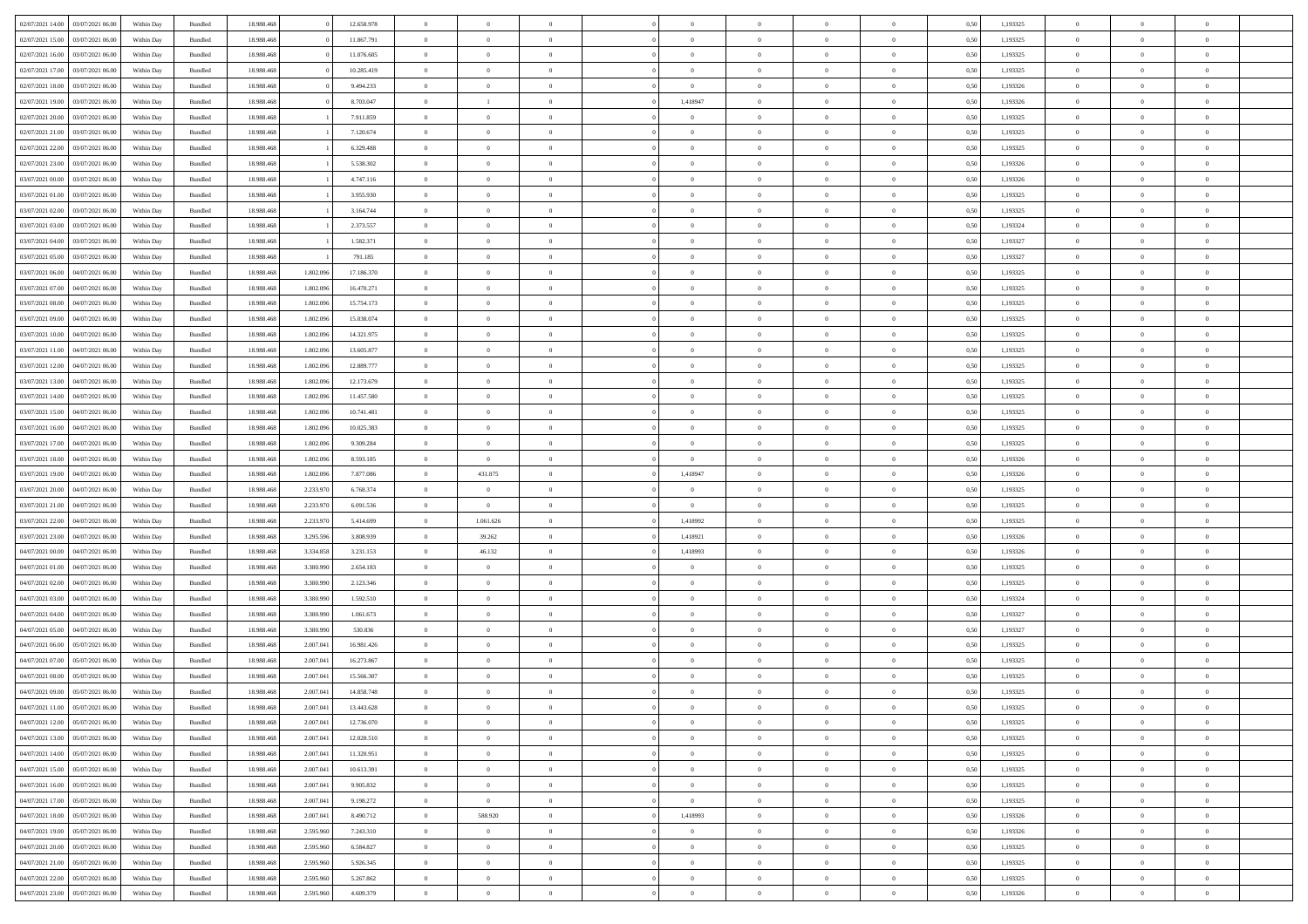| 05/07/2021 00:00                  | 05/07/2021 06:00 | Within Day | Bundled            | 18.988.468 | 2.595.960 | 3.950.897  | $\overline{0}$ | 196.287        |                | 1,418993       | $\Omega$       | $\Omega$       | $\theta$       | 0.50 | 1,193326 | $\theta$       | $\theta$       | $\theta$       |  |
|-----------------------------------|------------------|------------|--------------------|------------|-----------|------------|----------------|----------------|----------------|----------------|----------------|----------------|----------------|------|----------|----------------|----------------|----------------|--|
|                                   |                  |            |                    |            |           |            |                |                |                |                |                |                |                |      |          |                |                |                |  |
| 05/07/2021 01:00                  | 05/07/2021 06:00 | Within Day | Bundled            | 18.988.468 | 2.792.247 | 3.128.841  | $\overline{0}$ | $\overline{0}$ | $\overline{0}$ | $\overline{0}$ | $\bf{0}$       | $\overline{0}$ | $\overline{0}$ | 0,50 | 1,193325 | $\theta$       | $\theta$       | $\overline{0}$ |  |
| 05/07/2021 02:00                  | 05/07/2021 06:00 | Within Day | Bundled            | 18.988.468 | 2.792.247 | 2.503.072  | $\overline{0}$ | 1.832.326      | $\overline{0}$ | 1,418992       | $\bf{0}$       | $\overline{0}$ | $\bf{0}$       | 0,50 | 1,193325 | $\bf{0}$       | $\overline{0}$ | $\overline{0}$ |  |
| 05/07/2021 03:00                  | 05/07/2021 06:00 | Within Dav | Bundled            | 18.988.468 | 4.624.57  | 503,060    | $\overline{0}$ | 68.020         | $\Omega$       | 1,418822       | $\bf{0}$       | $\overline{0}$ | $\overline{0}$ | 0.50 | 1,193324 | $\theta$       | $\theta$       | $\overline{0}$ |  |
| 05/07/2021 04:00                  | 05/07/2021 06:00 | Within Day | Bundled            | 18.988.468 | 4.692.593 | 290.027    | $\overline{0}$ | $\theta$       | $\overline{0}$ | $\overline{0}$ | $\bf{0}$       | $\overline{0}$ | $\bf{0}$       | 0,50 | 1,193327 | $\theta$       | $\theta$       | $\overline{0}$ |  |
| 05/07/2021 05:00                  | 05/07/2021 06:00 | Within Day | Bundled            | 18.988.468 | 4.692.593 | 145.013    | $\overline{0}$ | $\bf{0}$       | $\overline{0}$ | $\overline{0}$ | $\overline{0}$ | $\overline{0}$ | $\mathbf{0}$   | 0,50 | 1,193327 | $\bf{0}$       | $\overline{0}$ | $\bf{0}$       |  |
|                                   |                  |            |                    |            |           |            |                |                |                |                | $\bf{0}$       |                |                |      |          | $\theta$       | $\overline{0}$ | $\overline{0}$ |  |
| 05/07/2021 06:00                  | 06/07/2021 06:00 | Within Dav | Bundled            | 18.988.468 |           | 18.988.467 | $\overline{0}$ | $\overline{0}$ | $\overline{0}$ | $\overline{0}$ |                | $\overline{0}$ | $\overline{0}$ | 0.50 | 1,193325 |                |                |                |  |
| 05/07/2021 07:00                  | 06/07/2021 06:00 | Within Day | Bundled            | 18.988.468 |           | 18.197.281 | $\overline{0}$ | $\theta$       | $\overline{0}$ | $\overline{0}$ | $\bf{0}$       | $\overline{0}$ | $\bf{0}$       | 0,50 | 1,193325 | $\theta$       | $\theta$       | $\overline{0}$ |  |
| 05/07/2021 08:00                  | 06/07/2021 06:00 | Within Day | Bundled            | 18.988.468 |           | 17.406.094 | $\overline{0}$ | $\overline{0}$ | $\overline{0}$ | $\overline{0}$ | $\bf{0}$       | $\overline{0}$ | $\bf{0}$       | 0,50 | 1,193325 | $\,0\,$        | $\overline{0}$ | $\overline{0}$ |  |
| 05/07/2021 09:00                  | 06/07/2021 06:00 | Within Dav | Bundled            | 18.988.468 |           | 16.614.908 | $\overline{0}$ | $\overline{0}$ | $\overline{0}$ | $\overline{0}$ | $\overline{0}$ | $\overline{0}$ | $\overline{0}$ | 0.50 | 1,193325 | $\theta$       | $\overline{0}$ | $\overline{0}$ |  |
| 05/07/2021 10:00                  | 06/07/2021 06:00 | Within Day | Bundled            | 18.988.468 |           | 15.823.722 | $\overline{0}$ | $\theta$       | $\overline{0}$ | $\overline{0}$ | $\bf{0}$       | $\overline{0}$ | $\bf{0}$       | 0,50 | 1,193325 | $\theta$       | $\theta$       | $\overline{0}$ |  |
| 05/07/2021 11:00                  | 06/07/2021 06:00 | Within Day | Bundled            | 18.988.468 |           | 15.032.536 | $\overline{0}$ | $\overline{0}$ | $\overline{0}$ | $\bf{0}$       | $\bf{0}$       | $\bf{0}$       | $\bf{0}$       | 0,50 | 1,193325 | $\,0\,$        | $\overline{0}$ | $\overline{0}$ |  |
| 05/07/2021 12:00                  | 06/07/2021 06:00 | Within Dav | Bundled            | 18.988.468 |           | 14.241.350 | $\overline{0}$ | $\overline{0}$ | $\overline{0}$ | $\overline{0}$ | $\bf{0}$       | $\overline{0}$ | $\overline{0}$ | 0.50 | 1,193325 | $\theta$       | $\theta$       | $\overline{0}$ |  |
|                                   |                  |            |                    |            |           |            | $\overline{0}$ | $\theta$       | $\overline{0}$ |                | $\bf{0}$       | $\overline{0}$ | $\overline{0}$ |      |          | $\theta$       | $\theta$       | $\overline{0}$ |  |
| 05/07/2021 13:00                  | 06/07/2021 06:00 | Within Day | Bundled            | 18.988.468 |           | 13.450.164 |                |                |                | $\overline{0}$ |                |                |                | 0,50 | 1,193325 |                |                |                |  |
| 05/07/2021 14:00                  | 06/07/2021 06:00 | Within Day | Bundled            | 18.988.468 |           | 12.658.978 | $\overline{0}$ | $\overline{0}$ | $\overline{0}$ | $\bf{0}$       | $\bf{0}$       | $\overline{0}$ | $\mathbf{0}$   | 0,50 | 1,193325 | $\overline{0}$ | $\overline{0}$ | $\bf{0}$       |  |
| 05/07/2021 15:00                  | 06/07/2021 06:00 | Within Dav | Bundled            | 18.988.468 |           | 11.867.791 | $\overline{0}$ | $\overline{0}$ | $\overline{0}$ | $\overline{0}$ | $\overline{0}$ | $\overline{0}$ | $\overline{0}$ | 0.50 | 1,193325 | $\theta$       | $\overline{0}$ | $\overline{0}$ |  |
| 05/07/2021 16:00                  | 06/07/2021 06:00 | Within Day | Bundled            | 18.988.468 |           | 11.076.605 | $\overline{0}$ | 1.371.398      | $\overline{0}$ | 1,418920       | $\bf{0}$       | $\overline{0}$ | $\bf{0}$       | 0,50 | 1,193325 | $\theta$       | $\theta$       | $\overline{0}$ |  |
| 05/07/2021 17:00                  | 06/07/2021 06:00 | Within Day | Bundled            | 18.988.468 | 1.371.397 | 9.011.979  | $\overline{0}$ | $\overline{0}$ | $\overline{0}$ | $\bf{0}$       | $\bf{0}$       | $\bf{0}$       | $\bf{0}$       | 0,50 | 1,193325 | $\,0\,$        | $\overline{0}$ | $\overline{0}$ |  |
| 05/07/2021 18:00                  | 06/07/2021 06:00 | Within Dav | Bundled            | 18.988.468 | 1.371.397 | 8.318.750  | $\overline{0}$ | $\overline{0}$ | $\overline{0}$ | $\overline{0}$ | $\overline{0}$ | $\overline{0}$ | $\overline{0}$ | 0.50 | 1,193326 | $\theta$       | $\overline{0}$ | $\overline{0}$ |  |
| 05/07/2021 19:00                  | 06/07/2021 06:00 | Within Day | Bundled            | 18.988.468 | 1.371.397 | 7.625.521  | $\overline{0}$ | $\theta$       | $\overline{0}$ | $\overline{0}$ | $\bf{0}$       | $\overline{0}$ | $\bf{0}$       | 0,50 | 1,193326 | $\theta$       | $\theta$       | $\overline{0}$ |  |
|                                   |                  |            |                    |            |           |            |                |                |                |                |                |                |                |      |          |                |                |                |  |
| 05/07/2021 20.00                  | 06/07/2021 06:00 | Within Day | Bundled            | 18.988.468 | 1.371.397 | 6.932.291  | $\overline{0}$ | $\overline{0}$ | $\overline{0}$ | $\bf{0}$       | $\bf{0}$       | $\bf{0}$       | $\bf{0}$       | 0,50 | 1,193325 | $\,0\,$        | $\overline{0}$ | $\overline{0}$ |  |
| 05/07/2021 21:00                  | 06/07/2021 06:00 | Within Day | Bundled            | 18.988.468 | 1.371.397 | 6.239.062  | $\overline{0}$ | $\overline{0}$ | $\overline{0}$ | $\overline{0}$ | $\bf{0}$       | $\overline{0}$ | $\overline{0}$ | 0.50 | 1,193325 | $\theta$       | $\theta$       | $\overline{0}$ |  |
| 05/07/2021 22.00                  | 06/07/2021 06:00 | Within Day | Bundled            | 18.988.468 | 1.371.397 | 5.545.833  | $\overline{0}$ | $\theta$       | $\overline{0}$ | $\overline{0}$ | $\bf{0}$       | $\overline{0}$ | $\bf{0}$       | 0,50 | 1,193325 | $\theta$       | $\overline{0}$ | $\overline{0}$ |  |
| 05/07/2021 23.00                  | 06/07/2021 06:00 | Within Day | Bundled            | 18.988.468 | 1.371.397 | 4.852.603  | $\overline{0}$ | $\bf{0}$       | $\overline{0}$ | $\bf{0}$       | $\overline{0}$ | $\overline{0}$ | $\mathbf{0}$   | 0,50 | 1,193326 | $\overline{0}$ | $\overline{0}$ | $\bf{0}$       |  |
| 06/07/2021 00:00                  | 06/07/2021 06:00 | Within Dav | Bundled            | 18.988.468 | 1.371.397 | 4.159.374  | $\overline{0}$ | $\overline{0}$ | $\overline{0}$ | $\overline{0}$ | $\overline{0}$ | $\overline{0}$ | $\overline{0}$ | 0.50 | 1,193326 | $\theta$       | $\overline{0}$ | $\overline{0}$ |  |
| 06/07/2021 01:00                  | 06/07/2021 06:00 | Within Day | Bundled            | 18.988.468 | 1.371.397 | 3.466.145  | $\overline{0}$ | $\theta$       | $\overline{0}$ | $\overline{0}$ | $\bf{0}$       | $\overline{0}$ | $\bf{0}$       | 0,50 | 1,193325 | $\theta$       | $\theta$       | $\overline{0}$ |  |
| 06/07/2021 02:00                  | 06/07/2021 06:00 | Within Day | Bundled            | 18.988.468 | 1.371.397 | 2.772.917  | $\overline{0}$ | $\overline{0}$ | $\overline{0}$ | $\bf{0}$       | $\bf{0}$       | $\bf{0}$       | $\bf{0}$       | 0,50 | 1,193325 | $\,0\,$        | $\overline{0}$ | $\overline{0}$ |  |
| 06/07/2021 03:00                  | 06/07/2021 06:00 |            | Bundled            | 18.988.468 | 1.371.397 | 2.079.687  | $\overline{0}$ | $\overline{0}$ | $\overline{0}$ | $\overline{0}$ | $\overline{0}$ | $\overline{0}$ | $\overline{0}$ | 0.50 | 1,193324 | $\theta$       | $\overline{0}$ | $\overline{0}$ |  |
|                                   |                  | Within Day |                    |            |           |            |                |                |                |                |                |                |                |      |          |                |                |                |  |
| 06/07/2021 04:00                  | 06/07/2021 06:00 | Within Day | Bundled            | 18.988.468 | 1.371.397 | 1.386.458  | $\overline{0}$ | $\theta$       | $\overline{0}$ | $\overline{0}$ | $\bf{0}$       | $\overline{0}$ | $\bf{0}$       | 0,50 | 1,193327 | $\theta$       | $\theta$       | $\overline{0}$ |  |
| 06/07/2021 05:00                  | 06/07/2021 06:00 | Within Day | Bundled            | 18.988.468 | 1.371.397 | 693.229    | $\overline{0}$ | $\overline{0}$ | $\overline{0}$ | $\bf{0}$       | $\bf{0}$       | $\bf{0}$       | $\bf{0}$       | 0,50 | 1,193327 | $\,0\,$        | $\overline{0}$ | $\overline{0}$ |  |
| 06/07/2021 06:00                  | 07/07/2021 06:00 | Within Day | Bundled            | 18.988.468 |           | 18,988,467 | $\overline{0}$ | $\Omega$       | $\Omega$       | $\Omega$       | $\Omega$       | $\overline{0}$ | $\overline{0}$ | 0,50 | 1,193325 | $\,0\,$        | $\theta$       | $\theta$       |  |
| 06/07/2021 07:00                  | 07/07/2021 06.00 | Within Day | Bundled            | 18.988.468 |           | 18.197.281 | $\overline{0}$ | $\theta$       | $\overline{0}$ | $\overline{0}$ | $\bf{0}$       | $\overline{0}$ | $\bf{0}$       | 0,50 | 1,193325 | $\theta$       | $\theta$       | $\overline{0}$ |  |
| 06/07/2021 08:00                  | 07/07/2021 06:00 | Within Day | Bundled            | 18.988.468 |           | 17.406.094 | $\overline{0}$ | $\overline{0}$ | $\overline{0}$ | $\bf{0}$       | $\bf{0}$       | $\overline{0}$ | $\mathbf{0}$   | 0,50 | 1,193325 | $\overline{0}$ | $\overline{0}$ | $\bf{0}$       |  |
| 06/07/2021 09:00                  | 07/07/2021 06:00 | Within Day | Bundled            | 18.988.468 |           | 16.614.908 | $\overline{0}$ | $\Omega$       | $\Omega$       | $\Omega$       | $\bf{0}$       | $\overline{0}$ | $\overline{0}$ | 0.50 | 1,193325 | $\,0\,$        | $\theta$       | $\theta$       |  |
| 06/07/2021 10:00                  | 07/07/2021 06:00 | Within Day | Bundled            | 18.988.468 |           | 15.823.722 | $\overline{0}$ | $\theta$       | $\overline{0}$ | $\overline{0}$ | $\bf{0}$       | $\overline{0}$ | $\bf{0}$       | 0,50 | 1,193325 | $\theta$       | $\theta$       | $\overline{0}$ |  |
|                                   |                  |            |                    |            |           |            |                |                |                |                |                |                |                |      |          |                |                |                |  |
| 06/07/2021 11:00                  | 07/07/2021 06:00 | Within Day | Bundled            | 18.988.468 |           | 15.032.536 | $\overline{0}$ | $\overline{0}$ | $\overline{0}$ | $\bf{0}$       | $\bf{0}$       | $\bf{0}$       | $\bf{0}$       | 0,50 | 1,193325 | $\,0\,$        | $\overline{0}$ | $\overline{0}$ |  |
| 06/07/2021 12:00                  | 07/07/2021 06:00 | Within Day | Bundled            | 18.988.468 |           | 14.241.350 | $\overline{0}$ | $\Omega$       | $\Omega$       | $\Omega$       | $\Omega$       | $\theta$       | $\overline{0}$ | 0.50 | 1,193325 | $\theta$       | $\theta$       | $\theta$       |  |
| 06/07/2021 13:00                  | 07/07/2021 06:00 | Within Day | Bundled            | 18.988.468 |           | 13.450.164 | $\overline{0}$ | $\theta$       | $\overline{0}$ | $\overline{0}$ | $\bf{0}$       | $\overline{0}$ | $\bf{0}$       | 0,50 | 1,193325 | $\theta$       | $\theta$       | $\overline{0}$ |  |
| 06/07/2021 14:00                  | 07/07/2021 06:00 | Within Day | Bundled            | 18.988.468 |           | 12.658.978 | $\overline{0}$ | $\overline{0}$ | $\overline{0}$ | $\bf{0}$       | $\bf{0}$       | $\bf{0}$       | $\bf{0}$       | 0,50 | 1,193325 | $\,0\,$        | $\overline{0}$ | $\overline{0}$ |  |
| 06/07/2021 15:00                  | 07/07/2021 06:00 | Within Day | Bundled            | 18.988.468 |           | 11.867.791 | $\overline{0}$ | $\Omega$       | $\Omega$       | $\Omega$       | $\overline{0}$ | $\overline{0}$ | $\overline{0}$ | 0,50 | 1,193325 | $\,0\,$        | $\theta$       | $\theta$       |  |
| 06/07/2021 16:00                  | 07/07/2021 06:00 | Within Day | Bundled            | 18.988.468 |           | 11.076.605 | $\overline{0}$ | $\theta$       | $\overline{0}$ | $\overline{0}$ | $\bf{0}$       | $\overline{0}$ | $\bf{0}$       | 0,50 | 1,193325 | $\theta$       | $\overline{0}$ | $\overline{0}$ |  |
| 06/07/2021 17:00                  | 07/07/2021 06:00 | Within Day | Bundled            | 18.988.468 |           | 10.285.419 | $\overline{0}$ | $\overline{0}$ | $\overline{0}$ | $\bf{0}$       | $\bf{0}$       | $\bf{0}$       | $\mathbf{0}$   | 0,50 | 1,193325 | $\overline{0}$ | $\overline{0}$ | $\bf{0}$       |  |
| 06/07/2021 18:00                  | 07/07/2021 06:00 |            | Bundled            | 18.988.468 |           | 9.494.233  | $\overline{0}$ | $\Omega$       | $\Omega$       | $\Omega$       | $\Omega$       | $\Omega$       | $\overline{0}$ | 0.50 | 1,193326 | $\theta$       | $\theta$       | $\theta$       |  |
|                                   |                  | Within Day |                    |            |           |            |                |                |                |                |                |                |                |      |          |                |                |                |  |
| 06/07/2021 19:00                  | 07/07/2021 06:00 | Within Day | Bundled            | 18.988.468 |           | 8.703.047  | $\overline{0}$ | $\overline{0}$ | $\overline{0}$ | $\bf{0}$       | $\,$ 0         | $\bf{0}$       | $\bf{0}$       | 0,50 | 1,193326 | $\,0\,$        | $\overline{0}$ | $\overline{0}$ |  |
| 06/07/2021 20:00 07/07/2021 06:00 |                  | Within Day | $\mathbf B$ undled | 18.988.468 |           | 7.911.861  | $\bf{0}$       | $\bf{0}$       |                |                |                |                |                | 0,50 | 1,193325 | $\bf{0}$       | $\overline{0}$ |                |  |
| 06/07/2021 21:00                  | 07/07/2021 06:00 | Within Day | Bundled            | 18,988,468 |           | 7.120.674  | $\overline{0}$ | $\Omega$       | $\overline{0}$ | $\Omega$       | $\overline{0}$ | $\overline{0}$ | $\overline{0}$ | 0.50 | 1,193325 | $\theta$       | $\theta$       | $\theta$       |  |
| 06/07/2021 22.00                  | 07/07/2021 06:00 | Within Day | Bundled            | 18.988.468 |           | 6.329.488  | $\overline{0}$ | $\,$ 0         | $\overline{0}$ | $\bf{0}$       | $\,$ 0 $\,$    | $\overline{0}$ | $\mathbf{0}$   | 0,50 | 1,193325 | $\,$ 0 $\,$    | $\,$ 0 $\,$    | $\,$ 0         |  |
| 06/07/2021 23:00                  | 07/07/2021 06:00 | Within Day | Bundled            | 18.988.468 |           | 5.538.302  | $\overline{0}$ | $\overline{0}$ | $\overline{0}$ | $\overline{0}$ | $\overline{0}$ | $\overline{0}$ | $\mathbf{0}$   | 0,50 | 1,193326 | $\overline{0}$ | $\bf{0}$       | $\bf{0}$       |  |
| 07/07/2021 00:00                  | 07/07/202106.00  | Within Day | Bundled            | 18.988.468 |           | 4.747.116  | $\overline{0}$ | $\overline{0}$ | $\overline{0}$ | $\Omega$       | $\overline{0}$ | $\overline{0}$ | $\bf{0}$       | 0,50 | 1,193326 | $\overline{0}$ | $\theta$       | $\overline{0}$ |  |
| 07/07/2021 01:00                  | 07/07/2021 06:00 | Within Day | Bundled            | 18.988.468 |           | 3.955.930  | $\overline{0}$ | $\,$ 0         | $\overline{0}$ | $\overline{0}$ | $\overline{0}$ | $\overline{0}$ | $\bf{0}$       | 0,50 | 1,193325 | $\,$ 0 $\,$    | $\overline{0}$ | $\overline{0}$ |  |
|                                   |                  |            |                    |            |           |            |                |                |                |                |                |                |                |      |          |                |                |                |  |
| 07/07/2021 02:00                  | 07/07/2021 06:00 | Within Day | Bundled            | 18.988.468 |           | 3.164.744  | $\overline{0}$ | $\overline{0}$ | $\overline{0}$ | $\overline{0}$ | $\overline{0}$ | $\overline{0}$ | $\mathbf{0}$   | 0,50 | 1,193325 | $\overline{0}$ | $\bf{0}$       | $\bf{0}$       |  |
| 07/07/2021 03:00                  | 07/07/2021 06:00 | Within Day | Bundled            | 18.988.468 |           | 2.373.557  | $\overline{0}$ | $\overline{0}$ | $\overline{0}$ | $\Omega$       | $\overline{0}$ | $\overline{0}$ | $\bf{0}$       | 0.50 | 1,193324 | $\overline{0}$ | $\theta$       | $\overline{0}$ |  |
| 07/07/2021 04:00                  | 07/07/2021 06:00 | Within Day | Bundled            | 18.988.468 |           | 1.582.371  | $\overline{0}$ | $\,$ 0         | $\overline{0}$ | $\bf{0}$       | $\bf{0}$       | $\bf{0}$       | $\bf{0}$       | 0,50 | 1,193327 | $\,$ 0 $\,$    | $\overline{0}$ | $\overline{0}$ |  |
| 07/07/2021 05:00                  | 07/07/2021 06:00 | Within Day | Bundled            | 18.988.468 |           | 791.185    | $\overline{0}$ | $\bf{0}$       | $\overline{0}$ | $\overline{0}$ | $\overline{0}$ | $\overline{0}$ | $\mathbf{0}$   | 0,50 | 1,193327 | $\overline{0}$ | $\overline{0}$ | $\bf{0}$       |  |
| 07/07/2021 06:00                  | 08/07/2021 06:00 | Within Day | Bundled            | 18,988,468 |           | 18.988.467 | $\overline{0}$ | $\overline{0}$ | $\overline{0}$ | $\Omega$       | $\overline{0}$ | $\overline{0}$ | $\bf{0}$       | 0.50 | 1,193325 | $\overline{0}$ | $\theta$       | $\overline{0}$ |  |
| 07/07/2021 07:00                  | 08/07/2021 06:00 | Within Day | Bundled            | 18.988.468 |           | 18.197.281 | $\overline{0}$ | $\bf{0}$       | $\overline{0}$ | $\overline{0}$ | $\bf{0}$       | $\bf{0}$       | $\mathbf{0}$   | 0,50 | 1,193325 | $\,$ 0 $\,$    | $\,$ 0 $\,$    | $\bf{0}$       |  |
| 07/07/2021 08:00                  | 08/07/2021 06:00 | Within Day | Bundled            | 18.988.468 |           | 17.406.094 | $\overline{0}$ | $\overline{0}$ | $\overline{0}$ | $\overline{0}$ | $\bf{0}$       | $\bf{0}$       | $\mathbf{0}$   | 0,50 | 1,193325 | $\overline{0}$ | $\bf{0}$       | $\bf{0}$       |  |
|                                   |                  |            |                    |            |           |            |                |                |                |                |                |                |                |      |          |                |                |                |  |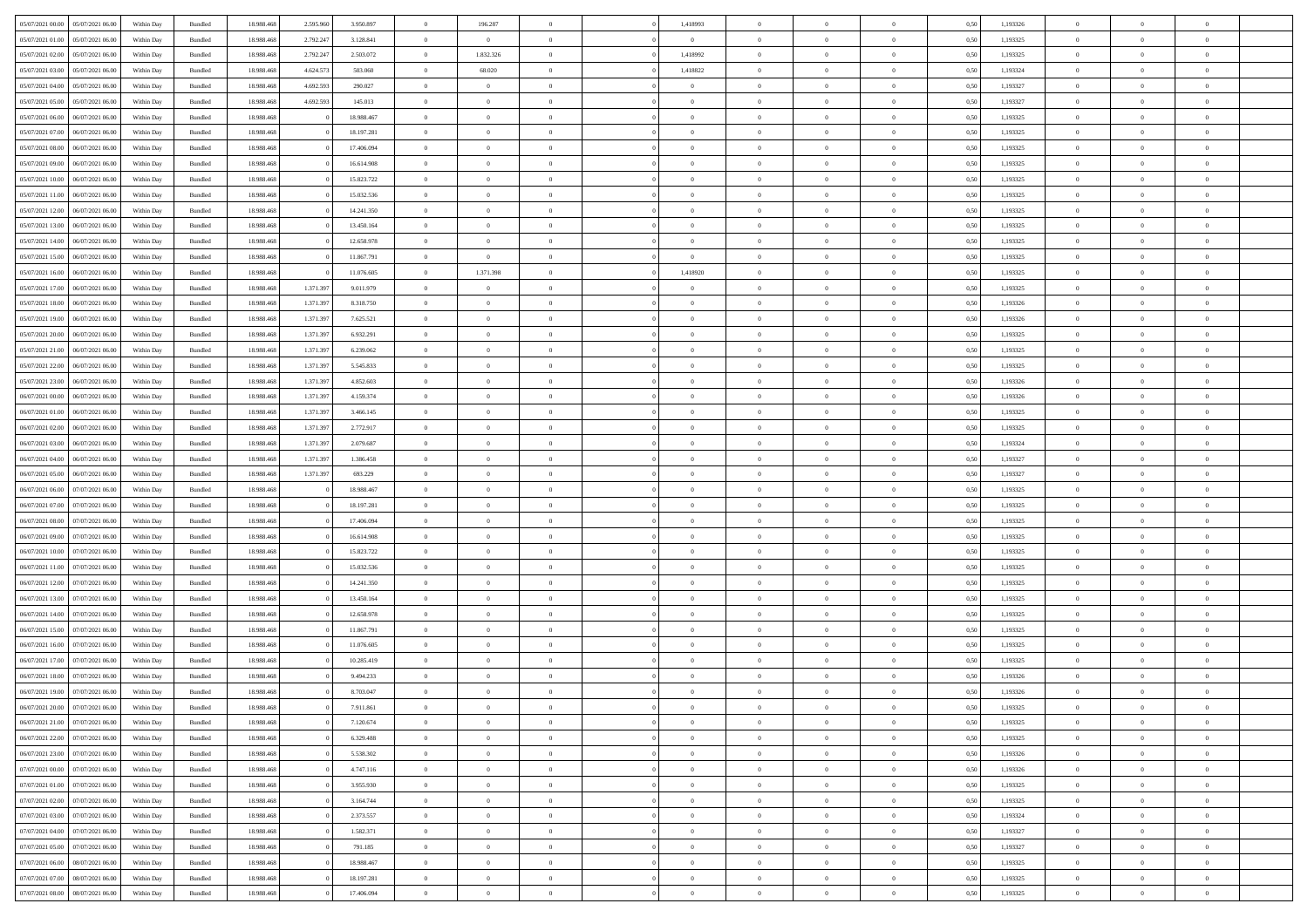| 07/07/2021 09:00                  | 08/07/2021 06:00 | Within Day | Bundled            | 18.988.468 | 16.614.908 | $\overline{0}$ | $\theta$       |                | $\Omega$       | $\Omega$       | $\Omega$       | $\theta$       | 0.50 | 1,193325 | $\theta$       | $\overline{0}$ | $\theta$       |  |
|-----------------------------------|------------------|------------|--------------------|------------|------------|----------------|----------------|----------------|----------------|----------------|----------------|----------------|------|----------|----------------|----------------|----------------|--|
| 07/07/2021 10:00                  | 08/07/2021 06:00 | Within Day | Bundled            | 18.988.468 | 15.823.722 | $\overline{0}$ | $\theta$       | $\overline{0}$ | $\overline{0}$ | $\bf{0}$       | $\overline{0}$ | $\overline{0}$ | 0,50 | 1,193325 | $\theta$       | $\overline{0}$ | $\overline{0}$ |  |
| 07/07/2021 11:00                  | 08/07/2021 06:00 | Within Day | Bundled            | 18.988.468 | 15.032.536 | $\overline{0}$ | $\overline{0}$ | $\overline{0}$ | $\bf{0}$       | $\bf{0}$       | $\bf{0}$       | $\bf{0}$       | 0,50 | 1,193325 | $\bf{0}$       | $\overline{0}$ | $\overline{0}$ |  |
|                                   |                  |            |                    |            |            |                |                |                |                |                |                |                |      |          | $\theta$       |                |                |  |
| 07/07/2021 12:00                  | 08/07/2021 06:00 | Within Dav | Bundled            | 18.988.468 | 14.241.350 | $\overline{0}$ | $\overline{0}$ | $\overline{0}$ | $\overline{0}$ | $\bf{0}$       | $\overline{0}$ | $\overline{0}$ | 0.50 | 1,193325 |                | $\theta$       | $\overline{0}$ |  |
| 07/07/2021 13:00                  | 08/07/2021 06:00 | Within Day | Bundled            | 18.988.468 | 13.450.164 | $\overline{0}$ | $\theta$       | $\overline{0}$ | $\overline{0}$ | $\bf{0}$       | $\overline{0}$ | $\bf{0}$       | 0,50 | 1,193325 | $\theta$       | $\theta$       | $\overline{0}$ |  |
| 07/07/2021 14:00                  | 08/07/2021 06:00 | Within Day | Bundled            | 18.988.468 | 12.658.978 | $\overline{0}$ | $\bf{0}$       | $\overline{0}$ | $\bf{0}$       | $\overline{0}$ | $\overline{0}$ | $\mathbf{0}$   | 0,50 | 1,193325 | $\bf{0}$       | $\overline{0}$ | $\bf{0}$       |  |
| 07/07/2021 15:00                  | 08/07/2021 06:00 | Within Dav | Bundled            | 18.988.468 | 11.867.791 | $\overline{0}$ | $\overline{0}$ | $\overline{0}$ | $\overline{0}$ | $\bf{0}$       | $\overline{0}$ | $\overline{0}$ | 0.50 | 1,193325 | $\theta$       | $\overline{0}$ | $\overline{0}$ |  |
|                                   |                  |            |                    |            |            |                |                |                |                |                |                |                |      |          |                |                |                |  |
| 07/07/2021 16:00                  | 08/07/2021 06:00 | Within Day | Bundled            | 18.988.468 | 11.076.605 | $\overline{0}$ | $\theta$       | $\overline{0}$ | $\overline{0}$ | $\bf{0}$       | $\overline{0}$ | $\bf{0}$       | 0,50 | 1,193325 | $\theta$       | $\theta$       | $\overline{0}$ |  |
| 07/07/2021 17:00                  | 08/07/2021 06:00 | Within Day | Bundled            | 18.988.468 | 10.285.419 | $\overline{0}$ | $\overline{0}$ | $\overline{0}$ | $\bf{0}$       | $\bf{0}$       | $\bf{0}$       | $\bf{0}$       | 0,50 | 1,193325 | $\,0\,$        | $\overline{0}$ | $\overline{0}$ |  |
| 07/07/2021 18:00                  | 08/07/2021 06:00 | Within Dav | Bundled            | 18.988.468 | 9.494.233  | $\overline{0}$ | $\overline{0}$ | $\overline{0}$ | $\overline{0}$ | $\overline{0}$ | $\overline{0}$ | $\overline{0}$ | 0.50 | 1,193326 | $\theta$       | $\overline{0}$ | $\overline{0}$ |  |
| 07/07/2021 19:00                  | 08/07/2021 06:00 |            | Bundled            | 18.988.468 | 8.703.047  | $\overline{0}$ | $\theta$       | $\overline{0}$ | $\overline{0}$ | $\bf{0}$       | $\overline{0}$ |                |      | 1,193326 | $\theta$       | $\theta$       | $\overline{0}$ |  |
|                                   |                  | Within Day |                    |            |            |                |                |                |                |                |                | $\bf{0}$       | 0,50 |          |                |                |                |  |
| 07/07/2021 20.00                  | 08/07/2021 06:00 | Within Day | Bundled            | 18.988.468 | 7.911.861  | $\overline{0}$ | $\overline{0}$ | $\overline{0}$ | $\bf{0}$       | $\bf{0}$       | $\bf{0}$       | $\bf{0}$       | 0,50 | 1,193325 | $\bf{0}$       | $\overline{0}$ | $\overline{0}$ |  |
| 07/07/2021 21:00                  | 08/07/2021 06:00 | Within Dav | Bundled            | 18.988.468 | 7.120.674  | $\overline{0}$ | $\theta$       | $\overline{0}$ | $\overline{0}$ | $\bf{0}$       | $\overline{0}$ | $\overline{0}$ | 0.50 | 1,193325 | $\theta$       | $\theta$       | $\overline{0}$ |  |
| 07/07/2021 22.00                  | 08/07/2021 06:00 | Within Day | Bundled            | 18.988.468 | 6.329.488  | $\overline{0}$ | $\theta$       | $\overline{0}$ | $\overline{0}$ | $\bf{0}$       | $\overline{0}$ | $\overline{0}$ | 0,50 | 1,193325 | $\theta$       | $\theta$       | $\overline{0}$ |  |
|                                   |                  |            |                    |            |            |                |                |                |                |                |                |                |      |          |                |                |                |  |
| 07/07/2021 23.00                  | 08/07/2021 06:00 | Within Day | Bundled            | 18.988.468 | 5.538.302  | $\overline{0}$ | $\overline{0}$ | $\overline{0}$ | $\bf{0}$       | $\overline{0}$ | $\overline{0}$ | $\mathbf{0}$   | 0,50 | 1,193326 | $\bf{0}$       | $\overline{0}$ | $\bf{0}$       |  |
| 08/07/2021 00:00                  | 08/07/2021 06:00 | Within Dav | Bundled            | 18.988.468 | 4.747.116  | $\overline{0}$ | $\overline{0}$ | $\overline{0}$ | $\overline{0}$ | $\bf{0}$       | $\overline{0}$ | $\overline{0}$ | 0.50 | 1,193326 | $\theta$       | $\overline{0}$ | $\overline{0}$ |  |
| 08/07/2021 01:00                  | 08/07/2021 06:00 | Within Day | Bundled            | 18.988.468 | 3.955.930  | $\overline{0}$ | $\theta$       | $\overline{0}$ | $\overline{0}$ | $\bf{0}$       | $\overline{0}$ | $\bf{0}$       | 0,50 | 1,193325 | $\theta$       | $\theta$       | $\overline{0}$ |  |
| 08/07/2021 02:00                  | 08/07/2021 06:00 | Within Day | Bundled            | 18.988.468 | 3.164.744  | $\overline{0}$ | $\overline{0}$ | $\overline{0}$ | $\bf{0}$       | $\bf{0}$       | $\bf{0}$       | $\bf{0}$       | 0,50 | 1,193325 | $\,0\,$        | $\overline{0}$ | $\overline{0}$ |  |
|                                   |                  |            |                    |            |            |                |                |                |                |                |                |                |      |          |                |                |                |  |
| 08/07/2021 03:00                  | 08/07/2021 06:00 | Within Dav | Bundled            | 18.988.468 | 2.373.557  | $\overline{0}$ | $\overline{0}$ | $\overline{0}$ | $\overline{0}$ | $\overline{0}$ | $\overline{0}$ | $\overline{0}$ | 0.50 | 1,193324 | $\theta$       | $\overline{0}$ | $\overline{0}$ |  |
| 08/07/2021 04:00                  | 08/07/2021 06:00 | Within Day | Bundled            | 18.988.468 | 1.582.371  | $\overline{0}$ | $\theta$       | $\overline{0}$ | $\overline{0}$ | $\bf{0}$       | $\overline{0}$ | $\bf{0}$       | 0,50 | 1,193327 | $\theta$       | $\theta$       | $\overline{0}$ |  |
| 08/07/2021 05:00                  | 08/07/2021 06:00 | Within Day | Bundled            | 18.988.468 | 791.185    | $\overline{0}$ | $\overline{0}$ | $\overline{0}$ | $\bf{0}$       | $\bf{0}$       | $\bf{0}$       | $\bf{0}$       | 0,50 | 1,193327 | $\,0\,$        | $\overline{0}$ | $\overline{0}$ |  |
| 08/07/2021 06:00                  | 09/07/2021 06:00 | Within Day | Bundled            | 18.988.468 | 18.988.467 | $\overline{0}$ | $\overline{0}$ | $\overline{0}$ | $\overline{0}$ | $\bf{0}$       | $\overline{0}$ | $\overline{0}$ | 0.50 | 1,193325 | $\theta$       | $\theta$       | $\overline{0}$ |  |
|                                   |                  |            |                    |            |            | $\overline{0}$ | $\theta$       | $\overline{0}$ | $\overline{0}$ | $\bf{0}$       | $\overline{0}$ |                |      |          | $\theta$       | $\overline{0}$ | $\overline{0}$ |  |
| 08/07/2021 07:00                  | 09/07/2021 06:00 | Within Day | Bundled            | 18.988.468 | 18.197.281 |                |                |                |                |                |                | $\bf{0}$       | 0,50 | 1,193325 |                |                |                |  |
| 08/07/2021 08:00                  | 09/07/2021 06:00 | Within Day | Bundled            | 18.988.468 | 17.406.094 | $\overline{0}$ | $\overline{0}$ | $\overline{0}$ | $\bf{0}$       | $\overline{0}$ | $\overline{0}$ | $\mathbf{0}$   | 0,50 | 1,193325 | $\bf{0}$       | $\overline{0}$ | $\bf{0}$       |  |
| 08/07/2021 09:00                  | 09/07/2021 06:00 | Within Dav | Bundled            | 18.988.468 | 16.614.908 | $\overline{0}$ | $\overline{0}$ | $\overline{0}$ | $\overline{0}$ | $\overline{0}$ | $\overline{0}$ | $\overline{0}$ | 0.50 | 1,193325 | $\theta$       | $\theta$       | $\overline{0}$ |  |
| 08/07/2021 10:00                  | 09/07/2021 06:00 | Within Day | Bundled            | 18.988.468 | 15.823.722 | $\overline{0}$ | $\theta$       | $\overline{0}$ | $\overline{0}$ | $\bf{0}$       | $\overline{0}$ | $\bf{0}$       | 0,50 | 1,193325 | $\theta$       | $\theta$       | $\overline{0}$ |  |
|                                   |                  |            |                    |            |            |                |                |                |                |                |                |                |      |          |                |                |                |  |
| 08/07/2021 11:00                  | 09/07/2021 06:00 | Within Day | Bundled            | 18.988.468 | 15.032.536 | $\overline{0}$ | $\overline{0}$ | $\overline{0}$ | $\bf{0}$       | $\bf{0}$       | $\bf{0}$       | $\bf{0}$       | 0,50 | 1,193325 | $\,0\,$        | $\overline{0}$ | $\overline{0}$ |  |
| 08/07/2021 12:00                  | 09/07/2021 06:00 | Within Day | Bundled            | 18.988.468 | 14.241.350 | $\overline{0}$ | $\overline{0}$ | $\overline{0}$ | $\overline{0}$ | $\overline{0}$ | $\overline{0}$ | $\overline{0}$ | 0.50 | 1,193325 | $\theta$       | $\overline{0}$ | $\overline{0}$ |  |
| 08/07/2021 13:00                  | 09/07/2021 06:00 | Within Day | Bundled            | 18.988.468 | 13.450.164 | $\overline{0}$ | $\theta$       | $\overline{0}$ | $\overline{0}$ | $\bf{0}$       | $\overline{0}$ | $\bf{0}$       | 0,50 | 1,193325 | $\theta$       | $\theta$       | $\overline{0}$ |  |
| 08/07/2021 14:00                  | 09/07/2021 06:00 | Within Day | Bundled            | 18.988.468 | 12.658.978 | $\overline{0}$ | $\overline{0}$ | $\overline{0}$ | $\bf{0}$       | $\bf{0}$       | $\bf{0}$       | $\bf{0}$       | 0,50 | 1,193325 | $\bf{0}$       | $\overline{0}$ | $\overline{0}$ |  |
|                                   |                  |            |                    |            |            | $\overline{0}$ | $\Omega$       | $\Omega$       | $\Omega$       | $\Omega$       | $\Omega$       |                |      |          |                | $\Omega$       | $\theta$       |  |
| 08/07/2021 15:00                  | 09/07/2021 06:00 | Within Day | Bundled            | 18.988.468 | 11.867.791 |                |                |                |                |                |                | $\overline{0}$ | 0.50 | 1,193325 | $\,0\,$        |                |                |  |
| 08/07/2021 16:00                  | 09/07/2021 06:00 | Within Day | Bundled            | 18.988.468 | 11.076.605 | $\overline{0}$ | $\theta$       | $\overline{0}$ | $\overline{0}$ | $\bf{0}$       | $\overline{0}$ | $\bf{0}$       | 0,50 | 1,193325 | $\theta$       | $\theta$       | $\overline{0}$ |  |
| 08/07/2021 17:00                  | 09/07/2021 06:00 | Within Day | Bundled            | 18.988.468 | 10.285.419 | $\overline{0}$ | $\bf{0}$       | $\overline{0}$ | $\bf{0}$       | $\bf{0}$       | $\overline{0}$ | $\mathbf{0}$   | 0,50 | 1,193325 | $\overline{0}$ | $\overline{0}$ | $\bf{0}$       |  |
| 08/07/2021 18:00                  | 09/07/2021 06:00 | Within Day | Bundled            | 18.988.468 | 9.494.233  | $\overline{0}$ | $\Omega$       | $\Omega$       | $\Omega$       | $\Omega$       | $\Omega$       | $\overline{0}$ | 0.50 | 1,193326 | $\theta$       | $\theta$       | $\theta$       |  |
| 08/07/2021 19:00                  | 09/07/2021 06:00 |            |                    | 18.988.468 | 8.703.047  | $\overline{0}$ | $\theta$       | $\overline{0}$ | $\overline{0}$ | $\bf{0}$       | $\overline{0}$ |                |      | 1,193326 | $\theta$       | $\theta$       | $\overline{0}$ |  |
|                                   |                  | Within Day | Bundled            |            |            |                |                |                |                |                |                | $\bf{0}$       | 0,50 |          |                |                |                |  |
| 08/07/2021 20:00                  | 09/07/2021 06:00 | Within Day | Bundled            | 18.988.468 | 7.911.861  | $\overline{0}$ | $\overline{0}$ | $\overline{0}$ | $\bf{0}$       | $\bf{0}$       | $\bf{0}$       | $\bf{0}$       | 0,50 | 1,193325 | $\,0\,$        | $\overline{0}$ | $\overline{0}$ |  |
| 08/07/2021 21:00                  | 09/07/2021 06:00 | Within Day | Bundled            | 18.988.468 | 7.120.674  | $\overline{0}$ | $\Omega$       | $\Omega$       | $\Omega$       | $\Omega$       | $\theta$       | $\overline{0}$ | 0.50 | 1,193325 | $\theta$       | $\theta$       | $\theta$       |  |
| 08/07/2021 22:00                  | 09/07/2021 06:00 | Within Day | Bundled            | 18.988.468 | 6.329.488  | $\overline{0}$ | $\theta$       | $\overline{0}$ | $\overline{0}$ | $\bf{0}$       | $\overline{0}$ | $\bf{0}$       | 0,50 | 1,193325 | $\theta$       | $\theta$       | $\overline{0}$ |  |
|                                   |                  |            |                    |            |            |                |                |                |                |                |                |                |      |          |                |                |                |  |
| 08/07/2021 23.00                  | 09/07/2021 06:00 | Within Day | Bundled            | 18.988.468 | 5.538.302  | $\overline{0}$ | $\overline{0}$ | $\overline{0}$ | $\bf{0}$       | $\bf{0}$       | $\bf{0}$       | $\bf{0}$       | 0,50 | 1,193326 | $\bf{0}$       | $\overline{0}$ | $\overline{0}$ |  |
| 09/07/2021 00:00                  | 09/07/2021 06:00 | Within Day | Bundled            | 18.988.468 | 4.747.116  | $\overline{0}$ | $\Omega$       | $\Omega$       | $\Omega$       | $\Omega$       | $\overline{0}$ | $\overline{0}$ | 0.50 | 1,193326 | $\,0\,$        | $\theta$       | $\theta$       |  |
| 09/07/2021 01:00                  | 09/07/2021 06:00 | Within Day | Bundled            | 18.988.468 | 3.955.930  | $\overline{0}$ | $\theta$       | $\overline{0}$ | $\overline{0}$ | $\bf{0}$       | $\overline{0}$ | $\bf{0}$       | 0,50 | 1,193325 | $\theta$       | $\theta$       | $\overline{0}$ |  |
| 09/07/2021 02:00                  | 09/07/2021 06:00 | Within Day | Bundled            | 18.988.468 | 3.164.744  | $\overline{0}$ | $\overline{0}$ | $\overline{0}$ | $\bf{0}$       | $\bf{0}$       | $\bf{0}$       | $\mathbf{0}$   | 0,50 | 1,193325 | $\overline{0}$ | $\overline{0}$ | $\bf{0}$       |  |
| 09/07/2021 03:00                  | 09/07/2021 06:00 |            | Bundled            | 18.988.468 | 2.373.557  | $\overline{0}$ | $\Omega$       | $\Omega$       | $\Omega$       | $\Omega$       | $\Omega$       | $\overline{0}$ | 0.50 | 1,193324 | $\theta$       | $\theta$       | $\theta$       |  |
|                                   |                  | Within Day |                    |            |            |                |                |                |                |                |                |                |      |          |                |                |                |  |
| 09/07/2021 04:00                  | 09/07/2021 06:00 | Within Day | Bundled            | 18.988.468 | 1.582.371  | $\overline{0}$ | $\overline{0}$ | $\overline{0}$ | $\bf{0}$       | $\,$ 0         | $\bf{0}$       | $\bf{0}$       | 0,50 | 1,193327 | $\,0\,$        | $\overline{0}$ | $\overline{0}$ |  |
| 09/07/2021 05:00 09/07/2021 06:00 |                  | Within Day | $\mathbf B$ undled | 18.988.468 | 791.185    | $\bf{0}$       | $\bf{0}$       |                |                | $\bf{0}$       |                |                | 0,50 | 1,193327 | $\bf{0}$       | $\overline{0}$ |                |  |
| 09/07/2021 06:00                  | 10/07/2021 06:00 | Within Day | Bundled            | 18,988,468 | 18.988.465 | $\overline{0}$ | $\Omega$       | $\overline{0}$ | $\Omega$       | $\theta$       | $\overline{0}$ | $\overline{0}$ | 0.50 | 1,193325 | $\theta$       | $\theta$       | $\theta$       |  |
| 09/07/2021 07:00                  | 10/07/2021 06:00 | Within Day | Bundled            | 18.988.468 | 18.197.279 | $\overline{0}$ | $\,$ 0         | $\overline{0}$ | $\overline{0}$ | $\,$ 0 $\,$    | $\overline{0}$ | $\mathbf{0}$   | 0,50 | 1,193325 | $\,$ 0 $\,$    | $\overline{0}$ | $\,$ 0         |  |
|                                   |                  |            |                    |            |            |                |                |                |                |                |                |                |      |          |                |                |                |  |
| 09/07/2021 08:00                  | 10/07/2021 06:00 | Within Day | Bundled            | 18.988.468 | 17.406.092 | $\overline{0}$ | $\overline{0}$ | $\overline{0}$ | $\overline{0}$ | $\overline{0}$ | $\overline{0}$ | $\mathbf{0}$   | 0,50 | 1,193325 | $\overline{0}$ | $\bf{0}$       | $\bf{0}$       |  |
| 09/07/2021 09:00                  | 10/07/2021 06:00 | Within Day | Bundled            | 18.988.468 | 16.614.906 | $\overline{0}$ | $\theta$       | $\overline{0}$ | $\Omega$       | $\overline{0}$ | $\overline{0}$ | $\bf{0}$       | 0,50 | 1,193325 | $\overline{0}$ | $\theta$       | $\overline{0}$ |  |
| 09/07/2021 10:00                  | 10/07/2021 06:00 | Within Day | Bundled            | 18.988.468 | 15.823.720 | $\overline{0}$ | $\,$ 0         | $\overline{0}$ | $\overline{0}$ | $\overline{0}$ | $\overline{0}$ | $\bf{0}$       | 0,50 | 1,193325 | $\,$ 0 $\,$    | $\overline{0}$ | $\overline{0}$ |  |
| 09/07/2021 11:00                  | 10/07/2021 06:00 | Within Day | Bundled            | 18.988.468 | 15.032.534 | $\overline{0}$ | $\overline{0}$ | $\overline{0}$ | $\overline{0}$ | $\overline{0}$ | $\overline{0}$ | $\mathbf{0}$   | 0,50 | 1,193325 | $\overline{0}$ | $\overline{0}$ | $\bf{0}$       |  |
|                                   |                  |            |                    |            |            |                |                |                |                |                |                |                |      |          |                |                |                |  |
| 09/07/2021 12:00                  | 10/07/2021 06:00 | Within Day | Bundled            | 18.988.468 | 14.241.349 | $\overline{0}$ | $\overline{0}$ | $\overline{0}$ | $\Omega$       | $\overline{0}$ | $\overline{0}$ | $\bf{0}$       | 0.50 | 1,193325 | $\overline{0}$ | $\theta$       | $\overline{0}$ |  |
| 09/07/2021 13:00                  | 10/07/2021 06:00 | Within Day | Bundled            | 18.988.468 | 13.450.163 | $\overline{0}$ | $\,$ 0 $\,$    | $\overline{0}$ | $\overline{0}$ | $\bf{0}$       | $\overline{0}$ | $\bf{0}$       | 0,50 | 1,193325 | $\,$ 0 $\,$    | $\overline{0}$ | $\overline{0}$ |  |
| 09/07/2021 14:00                  | 10/07/2021 06:00 | Within Day | Bundled            | 18.988.468 | 12.658.976 | $\overline{0}$ | $\bf{0}$       | $\overline{0}$ | $\overline{0}$ | $\overline{0}$ | $\overline{0}$ | $\mathbf{0}$   | 0,50 | 1,193325 | $\overline{0}$ | $\overline{0}$ | $\bf{0}$       |  |
| 09/07/2021 15:00                  | 10/07/2021 06:00 | Within Day | Bundled            | 18,988,468 | 11.867.790 | $\overline{0}$ | $\overline{0}$ | $\overline{0}$ | $\Omega$       | $\overline{0}$ | $\overline{0}$ | $\overline{0}$ | 0.50 | 1,193325 | $\overline{0}$ | $\theta$       | $\overline{0}$ |  |
|                                   |                  |            |                    |            |            |                |                |                |                |                |                |                |      |          |                |                |                |  |
| 09/07/2021 16:00                  | 10/07/2021 06:00 | Within Day | Bundled            | 18.988.468 | 11.076.604 | $\overline{0}$ | $\,$ 0 $\,$    | $\overline{0}$ | $\overline{0}$ | $\bf{0}$       | $\overline{0}$ | $\bf{0}$       | 0,50 | 1,193325 | $\,$ 0 $\,$    | $\,$ 0 $\,$    | $\overline{0}$ |  |
| 09/07/2021 17:00                  | 10/07/2021 06:00 | Within Day | Bundled            | 18.988.468 | 10.285.418 | $\overline{0}$ | $\overline{0}$ | $\overline{0}$ | $\overline{0}$ | $\bf{0}$       | $\overline{0}$ | $\mathbf{0}$   | 0,50 | 1,193325 | $\overline{0}$ | $\bf{0}$       | $\bf{0}$       |  |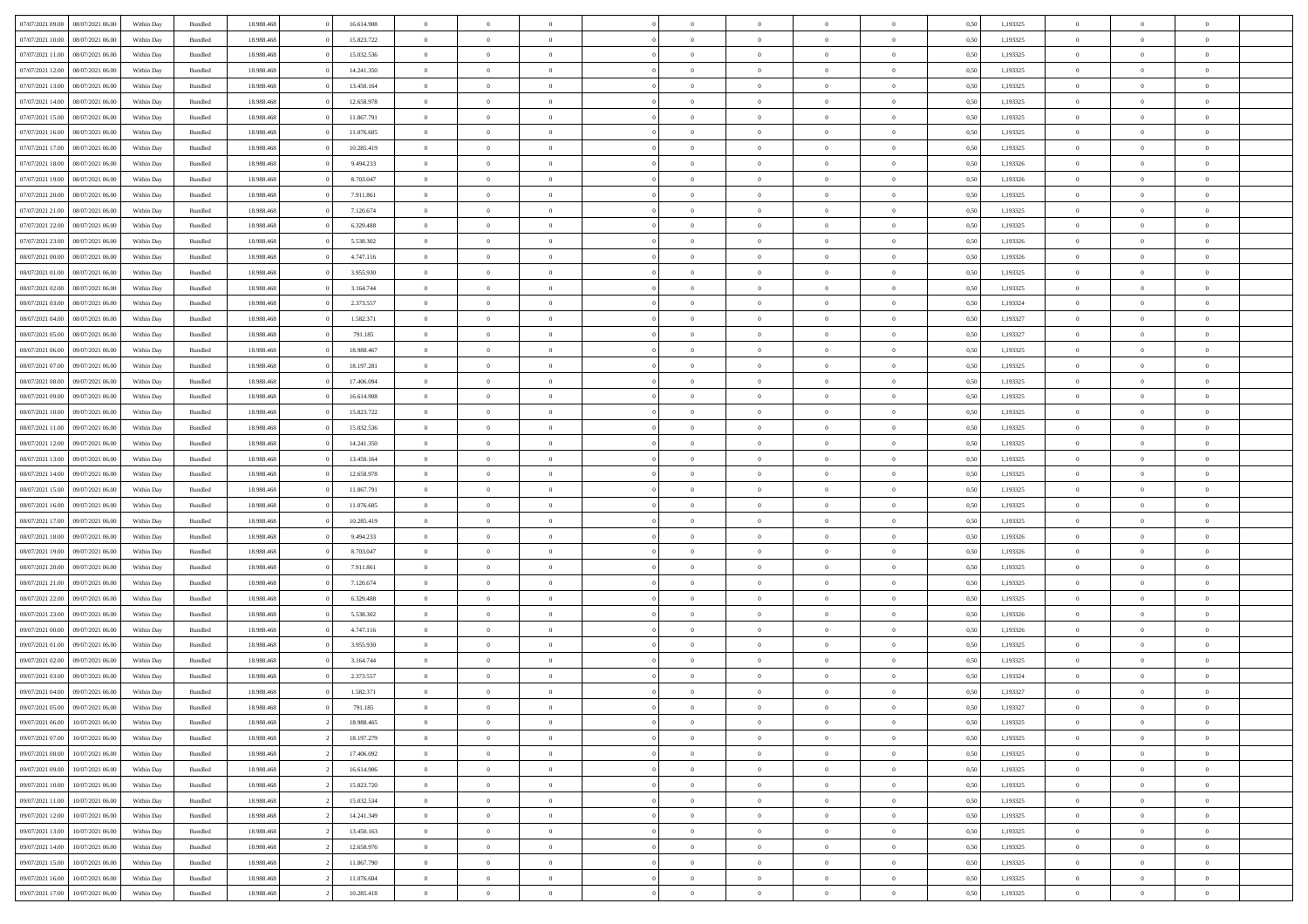| 09/07/2021 18:00                  | 10/07/2021 06:00                     | Within Day               | Bundled            | 18.988.468               |                        | 9.494.232              | $\overline{0}$             | $\theta$           |                                  |                      | $\Omega$       | $\Omega$                         | $\overline{0}$             | 0,50         | 1,193326             | $\theta$       | $\theta$       | $\theta$       |  |
|-----------------------------------|--------------------------------------|--------------------------|--------------------|--------------------------|------------------------|------------------------|----------------------------|--------------------|----------------------------------|----------------------|----------------|----------------------------------|----------------------------|--------------|----------------------|----------------|----------------|----------------|--|
| 09/07/2021 19:00                  | 10/07/2021 06:00                     | Within Dav               | Bundled            | 18.988.468               |                        | 8.703.046              | $\overline{0}$             | $\Omega$           |                                  | $\Omega$             | $\Omega$       | $\Omega$                         | $\bf{0}$                   | 0.50         | 1,193326             | $\theta$       | $\Omega$       | $\sqrt{ }$     |  |
| 09/07/2021 20:00                  | 10/07/2021 06:00                     | Within Day               | Bundled            | 18.988.468               |                        | 7.911.859              | $\overline{0}$             | $\overline{0}$     | $\overline{0}$                   | $\overline{0}$       | $\,$ 0 $\,$    | $\overline{0}$                   | $\,$ 0 $\,$                | 0,50         | 1,193325             | $\,$ 0 $\,$    | $\overline{0}$ | $\overline{0}$ |  |
| 09/07/2021 21:00                  | 10/07/2021 06:00                     | Within Day               | Bundled            | 18.988.468               |                        | 7.120.674              | $\overline{0}$             | $\overline{0}$     | $\overline{0}$                   | $\overline{0}$       | $\bf{0}$       | $\overline{0}$                   | $\bf{0}$                   | 0,50         | 1,193325             | $\bf{0}$       | $\overline{0}$ | $\overline{0}$ |  |
| 09/07/2021 22.00                  | 10/07/2021 06:00                     | Within Day               | Bundled            | 18.988.468               |                        | 6.329.488              | $\overline{0}$             | $\Omega$           | $^{\circ}$                       | $\Omega$             | $\overline{0}$ | $\Omega$                         | $\overline{0}$             | 0.50         | 1,193325             | $\theta$       | $\theta$       | $\sqrt{ }$     |  |
| 09/07/2021 23:00                  | 10/07/2021 06:00                     | Within Day               | Bundled            | 18.988.468               |                        | 5.538.302              | $\overline{0}$             | $\overline{0}$     | $\overline{0}$                   | $\overline{0}$       | $\,$ 0 $\,$    | $\overline{0}$                   | $\,$ 0 $\,$                | 0,50         | 1,193326             | $\theta$       | $\overline{0}$ | $\overline{0}$ |  |
| 10/07/2021 00:00                  | 10/07/2021 06:00                     | Within Day               | Bundled            | 18.988.468               |                        | 4.747.116              | $\overline{0}$             | $\overline{0}$     | $\overline{0}$                   | $\Omega$             | $\overline{0}$ | $\overline{0}$                   | $\bf{0}$                   | 0.50         | 1,193326             | $\bf{0}$       | $\theta$       | $\overline{0}$ |  |
| 10/07/2021 01:00                  | 10/07/2021 06:00                     | Within Dav               | Bundled            | 18.988.468               |                        | 3.955.930              | $\overline{0}$             | $\Omega$           |                                  |                      | $\bf{0}$       | $\Omega$                         |                            | 0.50         | 1,193325             |                |                | $\sqrt{ }$     |  |
|                                   |                                      |                          |                    |                          |                        |                        |                            |                    | $^{\circ}$                       | $\Omega$             |                |                                  | $\bf{0}$                   |              |                      | $\theta$       | $\theta$       |                |  |
| 10/07/2021 02:00                  | 10/07/2021 06:00                     | Within Day               | Bundled            | 18.988.468               |                        | 3.164.744              | $\overline{0}$             | $\overline{0}$     | $\overline{0}$                   | $\overline{0}$       | $\,$ 0 $\,$    | $\overline{0}$                   | $\,$ 0 $\,$                | 0,50         | 1,193325             | $\,$ 0 $\,$    | $\overline{0}$ | $\overline{0}$ |  |
| 10/07/2021 03:00                  | 10/07/2021 06:00                     | Within Day               | Bundled            | 18.988.468               |                        | 2.373.557              | $\overline{0}$             | $\overline{0}$     | $\overline{0}$                   | $\Omega$             | $\overline{0}$ | $\overline{0}$                   | $\bf{0}$                   | 0.50         | 1,193324             | $\bf{0}$       | $\overline{0}$ | $\overline{0}$ |  |
| 10/07/2021 04:00                  | 10/07/2021 06:00                     | Within Dav               | Bundled            | 18.988.468               |                        | 1.582.371              | $\overline{0}$             | $\Omega$           | $^{\circ}$                       | $\Omega$             | $\bf{0}$       | $\Omega$                         | $\overline{0}$             | 0.50         | 1,193327             | $\theta$       | $\theta$       | $\sqrt{ }$     |  |
| 10/07/2021 05:00                  | 10/07/2021 06:00                     | Within Day               | Bundled            | 18.988.468               |                        | 791.185                | $\overline{0}$             | $\overline{0}$     | $\overline{0}$                   | $\overline{0}$       | $\,$ 0 $\,$    | $\overline{0}$                   | $\,$ 0 $\,$                | 0,50         | 1,193327             | $\,$ 0 $\,$    | $\overline{0}$ | $\overline{0}$ |  |
| 10/07/2021 06:00                  | 11/07/2021 06.00                     | Within Day               | Bundled            | 18.988.468               | 2.826.817              | 16.161.650             | $\overline{0}$             | 991.741            | $\overline{0}$                   | 1,418950             | $\bf{0}$       | $\overline{0}$                   | $\bf{0}$                   | 0,50         | 1,193325             | $\bf{0}$       | $\overline{0}$ | $\overline{0}$ |  |
| 10/07/2021 07:00                  | 11/07/2021 06:00                     | Within Day               | Bundled            | 18.988.468               | 3.818.558              | 14.537.829             | $\overline{0}$             | $\theta$           | $^{\circ}$                       | $\Omega$             | $\bf{0}$       | $\Omega$                         | $\bf{0}$                   | 0.50         | 1,193325             | $\theta$       | $\theta$       | $\sqrt{ }$     |  |
| 10/07/2021 08:00                  | 11/07/2021 06:00                     | Within Day               | Bundled            | 18.988.468               | 3.818.558              | 13.905.750             | $\overline{0}$             | $\theta$           | $\overline{0}$                   | $\overline{0}$       | $\,$ 0 $\,$    | $\overline{0}$                   | $\,$ 0 $\,$                | 0,50         | 1,193325             | $\theta$       | $\overline{0}$ | $\overline{0}$ |  |
| 10/07/2021 09:00                  | 11/07/2021 06:00                     | Within Day               | Bundled            | 18.988.468               | 3.818.558              | 13.273.670             | $\overline{0}$             | $\overline{0}$     | $\overline{0}$                   | $\Omega$             | $\overline{0}$ | $\overline{0}$                   | $\bf{0}$                   | 0.50         | 1,193325             | $\theta$       | $\overline{0}$ | $\overline{0}$ |  |
| 10/07/2021 10:00                  | 11/07/2021 06:00                     | Within Day               | Bundled            | 18.988.468               | 3.818.558              | 12.641.590             | $\overline{0}$             | $\Omega$           | $^{\circ}$                       | $\Omega$             | $\overline{0}$ | $\Omega$                         | $\bf{0}$                   | 0.50         | 1,193325             | $\theta$       | $\Omega$       | $\sqrt{ }$     |  |
| 10/07/2021 11:00                  | 11/07/2021 06:00                     | Within Day               | Bundled            | 18.988.468               | 3.818.558              | 12.009.512             | $\overline{0}$             | $\overline{0}$     | $\overline{0}$                   | $\overline{0}$       | $\,$ 0 $\,$    | $\overline{0}$                   | $\,$ 0 $\,$                | 0,50         | 1,193325             | $\,$ 0 $\,$    | $\overline{0}$ | $\overline{0}$ |  |
| 10/07/2021 12:00                  | 11/07/2021 06:00                     | Within Day               | Bundled            | 18.988.468               | 3.818.558              | 11.377.432             | $\overline{0}$             | $\overline{0}$     | $\overline{0}$                   | $\Omega$             | $\overline{0}$ | $\overline{0}$                   | $\bf{0}$                   | 0.50         | 1,193325             | $\bf{0}$       | $\theta$       | $\overline{0}$ |  |
| 10/07/2021 13:00                  | 11/07/2021 06:00                     | Within Dav               | Bundled            | 18.988.468               | 3.818.558              | 10.745.352             | $\overline{0}$             | $\Omega$           | $\Omega$                         | $\Omega$             | $\bf{0}$       | $\Omega$                         | $\overline{0}$             | 0.50         | 1,193325             | $\theta$       | $\theta$       | $\sqrt{ }$     |  |
|                                   |                                      |                          |                    |                          |                        |                        |                            |                    |                                  |                      |                |                                  |                            |              |                      |                |                |                |  |
| 10/07/2021 14:00                  | 11/07/2021 06:00                     | Within Day               | Bundled            | 18.988.468               | 3.818.558              | 10.113.273             | $\overline{0}$             | $\overline{0}$     | $\overline{0}$                   | $\overline{0}$       | $\,$ 0 $\,$    | $\overline{0}$                   | $\,$ 0 $\,$                | 0,50         | 1,193325             | $\,$ 0 $\,$    | $\overline{0}$ | $\overline{0}$ |  |
| 10/07/2021 15:00                  | 11/07/2021 06.00                     | Within Day               | Bundled            | 18.988.468               | 3.818.558              | 9.481.193              | $\overline{0}$             | $\bf{0}$           | $\overline{0}$                   | $\overline{0}$       | $\bf{0}$       | $\overline{0}$                   | $\bf{0}$                   | 0,50         | 1,193325             | $\bf{0}$       | $\overline{0}$ | $\bf{0}$       |  |
| 10/07/2021 16:00                  | 11/07/2021 06:00                     | Within Day               | Bundled            | 18.988.468               | 3.818.558              | 8.849.113              | $\overline{0}$             | $\Omega$           | $\Omega$                         | $\overline{0}$       | $\bf{0}$       | $\Omega$                         | $\overline{0}$             | 0.50         | 1,193325             | $\theta$       | $\theta$       | $\sqrt{ }$     |  |
| 10/07/2021 17:00                  | 11/07/2021 06:00                     | Within Day               | Bundled            | 18.988.468               | 3.818.558              | 8.217.034              | $\overline{0}$             | $\overline{0}$     | $\overline{0}$                   | $\overline{0}$       | $\,$ 0 $\,$    | $\overline{0}$                   | $\,$ 0 $\,$                | 0,50         | 1,193325             | $\theta$       | $\overline{0}$ | $\overline{0}$ |  |
| 10/07/2021 18:00                  | 11/07/2021 06:00                     | Within Day               | Bundled            | 18.988.468               | 3.818.558              | 7.584.954              | $\overline{0}$             | $\overline{0}$     | $\overline{0}$                   | $\Omega$             | $\overline{0}$ | $\overline{0}$                   | $\bf{0}$                   | 0.50         | 1,193326             | $\bf{0}$       | $\theta$       | $\overline{0}$ |  |
| 10/07/2021 19:00                  | 11/07/2021 06:00                     | Within Dav               | Bundled            | 18.988.468               | 3.818.558              | 6.952.874              | $\overline{0}$             | $\overline{0}$     | $\Omega$                         | $\overline{0}$       | $\bf{0}$       | $\Omega$                         | $\bf{0}$                   | 0.50         | 1,193326             | $\theta$       | $\theta$       | $\sqrt{ }$     |  |
| 10/07/2021 20:00                  | 11/07/2021 06:00                     | Within Day               | Bundled            | 18.988.468               | 3.818.558              | 6.320.795              | $\overline{0}$             | 127.599            | $\overline{0}$                   | 1,418993             | $\overline{0}$ | $\overline{0}$                   | $\,$ 0 $\,$                | 0,50         | 1,193325             | $\,$ 0 $\,$    | $\overline{0}$ | $\overline{0}$ |  |
| 10/07/2021 21:00                  | 11/07/2021 06:00                     | Within Day               | Bundled            | 18.988.468               | 3.946.157              | 5.573.876              | $\overline{0}$             | $\overline{0}$     | $\overline{0}$                   | $\overline{0}$       | $\overline{0}$ | $\overline{0}$                   | $\bf{0}$                   | 0.50         | 1,193325             | $\bf{0}$       | $\overline{0}$ | $\overline{0}$ |  |
| 10/07/2021 22:00                  | 11/07/2021 06:00                     | Within Dav               | Bundled            | 18.988.468               | 3.946.157              | 4.954.556              | $\overline{0}$             | 121.710            | $^{\circ}$                       | 1,418992             | $\overline{0}$ | $\Omega$                         | $\overline{0}$             | 0.50         | 1,193325             | $\theta$       | $\theta$       | $\sqrt{ }$     |  |
| 10/07/2021 23:00                  | 11/07/2021 06:00                     | Within Day               | Bundled            | 18.988.468               | 4.067.867              | 4.228.740              | $\overline{0}$             | $\overline{0}$     | $\overline{0}$                   | $\overline{0}$       | $\,$ 0 $\,$    | $\overline{0}$                   | $\,$ 0 $\,$                | 0,50         | 1,193326             | $\,$ 0 $\,$    | $\overline{0}$ | $\,$ 0         |  |
| 11/07/2021 00:00                  | 11/07/2021 06.00                     | Within Day               | Bundled            | 18.988.468               | 4.067.867              | 3.624.635              | $\bf{0}$                   | 58.892             | $\bf{0}$                         | 1,418993             | $\bf{0}$       | $\overline{0}$                   | $\bf{0}$                   | 0,50         | 1,193326             | $\,$ 0 $\,$    | $\overline{0}$ | $\overline{0}$ |  |
| 11/07/2021 01:00                  | 11/07/2021 06:00                     | Within Day               | Bundled            | 18.988.468               | 4.126.760              | 2.971.453              | $\overline{0}$             | 665.479            | $\Omega$                         | 1,418891             | $\bf{0}$       | $\Omega$                         | $\overline{0}$             | 0.50         | 1,193325             | $\theta$       | $\theta$       | $\sqrt{ }$     |  |
| 11/07/2021 02:00                  | 11/07/2021 06:00                     |                          |                    | 18.988.468               | 4.792.238              | 1.844.778              | $\overline{0}$             | $\theta$           | $\overline{0}$                   | $\overline{0}$       | $\overline{0}$ | $\overline{0}$                   | $\,$ 0 $\,$                |              | 1,193325             | $\theta$       | $\overline{0}$ | $\overline{0}$ |  |
|                                   |                                      | Within Day               | Bundled            |                          |                        |                        |                            |                    |                                  |                      |                |                                  |                            | 0,50         |                      |                |                |                |  |
| 11/07/2021 03:00                  | 1/07/2021 06.00                      | Within Day               | Bundled            | 18.988.468               | 4.792.238              | 1.383.583              | $\bf{0}$                   | $\overline{0}$     | $\overline{0}$                   | $\overline{0}$       | $\,$ 0         | $\overline{0}$                   | $\bf{0}$                   | 0,50         | 1,193324             | $\,$ 0 $\,$    | $\overline{0}$ | $\overline{0}$ |  |
| 11/07/2021 04:00                  | 11/07/2021 06:00                     | Within Day               | Bundled            | 18.988.468               | 4.792.238              | 922.389                | $\overline{0}$             | $\Omega$           | $^{\circ}$                       | $\Omega$             | $\overline{0}$ | $\Omega$                         | $\overline{0}$             | 0.50         | 1,193327             | $\theta$       | $\Omega$       | $\sqrt{ }$     |  |
| 11/07/2021 05:00                  | 11/07/2021 06:00                     | Within Day               | Bundled            | 18.988.468               | 4.792.238              | 461.194                | $\overline{0}$             | $\overline{0}$     | $\overline{0}$                   | $\overline{0}$       | $\,$ 0 $\,$    | $\overline{0}$                   | $\,$ 0 $\,$                | 0,50         | 1,193327             | $\,$ 0 $\,$    | $\overline{0}$ | $\overline{0}$ |  |
| 11/07/2021 06.00                  | 12/07/2021 06:00                     | Within Day               | Bundled            | 18.988.468               | 6.395.670              | 12.592.796             | $\bf{0}$                   | $\overline{0}$     | $\overline{0}$                   | $\bf{0}$             | $\bf{0}$       | $\overline{0}$                   | $\bf{0}$                   | 0,50         | 1,193325             | $\,$ 0 $\,$    | $\overline{0}$ | $\overline{0}$ |  |
| 11/07/2021 07:00                  | 12/07/2021 06:00                     | Within Dav               | Bundled            | 18.988.468               | 6.395.670              | 12.068.096             | $\overline{0}$             | $\Omega$           | $\Omega$                         | $\Omega$             | $\bf{0}$       | $\Omega$                         | $\overline{0}$             | 0.50         | 1,193325             | $\theta$       | $\theta$       | $\sqrt{ }$     |  |
| 11/07/2021 08:00                  | 12/07/2021 06:00                     | Within Day               | Bundled            | 18.988.468               | 6.395.670              | 11.543.397             | $\overline{0}$             | $\overline{0}$     | $\overline{0}$                   | $\overline{0}$       | $\,$ 0 $\,$    | $\overline{0}$                   | $\,$ 0 $\,$                | 0,50         | 1,193325             | $\,$ 0 $\,$    | $\overline{0}$ | $\overline{0}$ |  |
| 11/07/2021 09:00                  | 12/07/2021 06:00                     | Within Day               | Bundled            | 18.988.468               | 6.395.670              | 11.018.697             | $\bf{0}$                   | $\overline{0}$     | $\overline{0}$                   | $\bf{0}$             | $\,$ 0         | $\overline{0}$                   | $\bf{0}$                   | 0,50         | 1,193325             | $\,$ 0 $\,$    | $\overline{0}$ | $\overline{0}$ |  |
| 11/07/2021 11:00                  | 12/07/2021 06:00                     | Within Day               | Bundled            | 18.988.468               | 6.395.670              | 9.969.297              | $\overline{0}$             | $\theta$           | $\Omega$                         | $\Omega$             | $\bf{0}$       | $\Omega$                         | $\overline{0}$             | 0.50         | 1,193325             | $\theta$       | $\theta$       | $\sqrt{ }$     |  |
| 11/07/2021 12:00                  | 12/07/2021 06:00                     | Within Day               | Bundled            | 18.988.468               | 6.395.670              | 9.444.597              | $\overline{0}$             | $\theta$           | $\overline{0}$                   | $\overline{0}$       | $\,0\,$        | $\overline{0}$                   | $\,$ 0 $\,$                | 0,50         | 1,193325             | $\theta$       | $\overline{0}$ | $\overline{0}$ |  |
| 11/07/2021 13:00                  | 12/07/2021 06.00                     | Within Day               | Bundled            | 18.988.468               | 6.395.670              | 8.919.897              | $\overline{0}$             | $\theta$           | $\overline{0}$                   | $\overline{0}$       | $\bf{0}$       | $\overline{0}$                   | $\bf{0}$                   | 0,50         | 1,193325             | $\,$ 0 $\,$    | $\overline{0}$ | $\overline{0}$ |  |
| 11/07/2021 14:00                  | 12/07/2021 06:00                     | Within Day               | Bundled            | 18.988.468               | 6.395.670              | 8.395.197              | $\overline{0}$             | $\overline{0}$     | $\Omega$                         | $\overline{0}$       | $\bf{0}$       | $\overline{0}$                   | $\bf{0}$                   | 0.50         | 1,193325             | $\theta$       | $\theta$       | $\overline{0}$ |  |
|                                   | 11/07/2021 15:00 12/07/2021 06:00    | Within Day               | Bundled            | 18.988.468               | 6.395.670              | 7.870.497              | $\overline{0}$             | 809.764            |                                  | 1.418959             |                |                                  |                            | 0,50         | 1,193325             | $\theta$       | $\theta$       |                |  |
| 11/07/2021 16:00                  |                                      |                          |                    |                          |                        |                        |                            |                    |                                  |                      | $\bf{0}$       |                                  |                            |              |                      | $\,0\,$        | $\overline{0}$ | $\bf{0}$       |  |
| 11/07/2021 17:00                  | 12/07/2021 06:00<br>12/07/2021 06:00 | Within Day<br>Within Day | Bundled<br>Bundled | 18.988.468<br>18.988.468 | 7.205.435<br>7.357.965 | 6.590.017<br>5.977.667 | $\bf{0}$<br>$\overline{0}$ | 152.530<br>205.435 | $\overline{0}$<br>$\overline{0}$ | 1,418920<br>1,418953 | $\theta$       | $\overline{0}$<br>$\overline{0}$ | $\bf{0}$<br>$\overline{0}$ | 0,50<br>0,50 | 1,193325<br>1,193325 | $\overline{0}$ | $\theta$       | $\overline{0}$ |  |
|                                   |                                      |                          |                    |                          |                        |                        |                            |                    |                                  |                      |                |                                  |                            |              |                      |                |                |                |  |
| 11/07/2021 18:00                  | 12/07/2021 06:00                     | Within Day               | Bundled            | 18.988.468               | 7.563.400              | 5.328.214              | $\overline{0}$             | 2.287.365          | $\overline{0}$                   | 1,418993             | $\bf{0}$       | $\overline{0}$                   | $\,$ 0 $\,$                | 0,50         | 1,193326             | $\mathbf{0}$   | $\,$ 0 $\,$    | $\bf{0}$       |  |
| 11/07/2021 19:00                  | 12/07/2021 06:00                     | Within Day               | Bundled            | 18.988.468               | 9.850.764              | 2.787.446              | $\bf{0}$                   | 117.794            | $\overline{0}$                   | 1,418947             | $\bf{0}$       | $\bf{0}$                         | $\bf{0}$                   | 0,50         | 1,193326             | $\bf{0}$       | $\overline{0}$ | $\bf{0}$       |  |
| 11/07/2021 20:00                  | 12/07/2021 06:00                     | Within Day               | Bundled            | 18.988.468               | 9.968.557              | 2.426.956              | $\overline{0}$             | $\overline{0}$     | $\overline{0}$                   | $\overline{0}$       | $\overline{0}$ | $\overline{0}$                   | $\overline{0}$             | 0.50         | 1,193325             | $\overline{0}$ | $\overline{0}$ | $\overline{0}$ |  |
| 11/07/2021 21:00                  | 12/07/2021 06:00                     | Within Day               | Bundled            | 18.988.468               | 9.968.557              | 2.184.260              | $\overline{0}$             | $\overline{0}$     | $\overline{0}$                   | $\overline{0}$       | $\bf{0}$       | $\overline{0}$                   | $\,$ 0 $\,$                | 0,50         | 1,193325             | $\,$ 0 $\,$    | $\theta$       | $\,$ 0         |  |
| 11/07/2021 22:00                  | 12/07/2021 06:00                     | Within Day               | Bundled            | 18.988.468               | 9.968.557              | 1.941.565              | $\bf{0}$                   | $\overline{0}$     | $\overline{0}$                   | $\bf{0}$             | $\bf{0}$       | $\bf{0}$                         | $\bf{0}$                   | 0,50         | 1,193325             | $\bf{0}$       | $\overline{0}$ | $\overline{0}$ |  |
| 11/07/2021 23:00                  | 12/07/2021 06:00                     | Within Day               | Bundled            | 18.988.468               | 9.968.557              | 1.698.869              | $\overline{0}$             | $\overline{0}$     | $\overline{0}$                   | $\overline{0}$       | $\overline{0}$ | $\overline{0}$                   | $\overline{0}$             | 0,50         | 1,193326             | $\theta$       | $\overline{0}$ | $\overline{0}$ |  |
| 12/07/2021 00:00                  | 12/07/2021 06:00                     | Within Day               | Bundled            | 18.988.468               | 9.968.557              | 1.456.174              | $\overline{0}$             | $\bf{0}$           | $\overline{0}$                   | $\overline{0}$       | $\,$ 0 $\,$    | $\overline{0}$                   | $\,$ 0 $\,$                | 0,50         | 1,193326             | $\overline{0}$ | $\,$ 0 $\,$    | $\,$ 0         |  |
| 12/07/2021 01:00                  | 12/07/2021 06:00                     | Within Day               | Bundled            | 18.988.468               | 9.968.557              | 1.213.478              | $\overline{0}$             | 39.262             | $\overline{0}$                   | 1,418891             | $\bf{0}$       | $\bf{0}$                         | $\bf{0}$                   | 0,50         | 1,193325             | $\bf{0}$       | $\overline{0}$ | $\overline{0}$ |  |
| 12/07/2021 02:00                  | 12/07/2021 06:00                     | Within Day               | Bundled            | 18.988.468               | 10.007.819             | 939.373                | $\overline{0}$             | $\overline{0}$     | $\overline{0}$                   | $\overline{0}$       | $\theta$       | $\overline{0}$                   | $\overline{0}$             | 0.50         | 1,193325             | $\overline{0}$ | $\overline{0}$ | $\overline{0}$ |  |
| 12/07/2021 03:00 12/07/2021 06:00 |                                      | Within Day               | Bundled            | 18.988.468               | 10.007.819             | 704.530                | $\mathbf{0}$               | $\bf{0}$           | $\overline{0}$                   | $\overline{0}$       | $\,$ 0 $\,$    | $\overline{0}$                   | $\,$ 0 $\,$                | 0,50         | 1,193324             | $\mathbf{0}$   | $\,$ 0 $\,$    | $\,$ 0 $\,$    |  |
|                                   |                                      |                          |                    |                          |                        |                        |                            |                    |                                  |                      |                |                                  |                            |              |                      |                |                |                |  |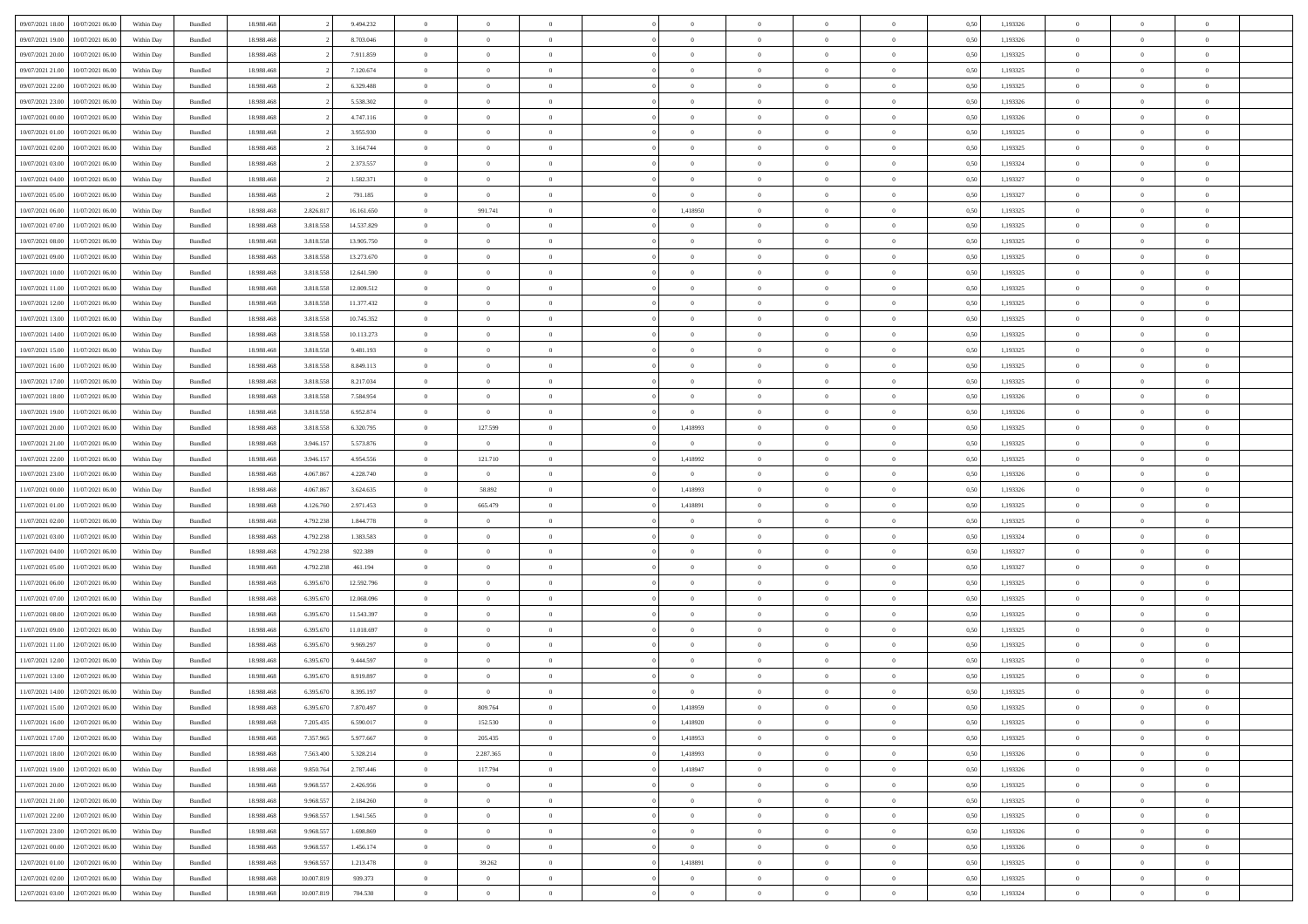| 12/07/2021 04:00 | 12/07/2021 06:00 | Within Day | Bundled            | 18.988.468 | 10.007.819 | 469.686    | $\overline{0}$ | $\Omega$       |                | $\Omega$       | $\Omega$       | $\Omega$       | $\theta$       | 0.50 | 1,193327 | $\theta$       | $\theta$       | $\theta$       |  |
|------------------|------------------|------------|--------------------|------------|------------|------------|----------------|----------------|----------------|----------------|----------------|----------------|----------------|------|----------|----------------|----------------|----------------|--|
|                  |                  |            |                    |            |            |            |                |                |                |                |                |                |                |      |          |                |                |                |  |
| 12/07/2021 05:00 | 12/07/2021 06:00 | Within Day | Bundled            | 18.988.468 | 10.007.819 | 234.843    | $\overline{0}$ | $\theta$       | $\overline{0}$ | $\overline{0}$ | $\bf{0}$       | $\overline{0}$ | $\overline{0}$ | 0,50 | 1,193327 | $\theta$       | $\theta$       | $\overline{0}$ |  |
| 12/07/2021 06:00 | 13/07/2021 06:00 | Within Day | Bundled            | 18.988.468 |            | 18.988.467 | $\overline{0}$ | $\overline{0}$ | $\overline{0}$ | $\bf{0}$       | $\bf{0}$       | $\overline{0}$ | $\bf{0}$       | 0,50 | 1,193325 | $\bf{0}$       | $\overline{0}$ | $\overline{0}$ |  |
| 12/07/2021 07:00 | 13/07/2021 06:00 | Within Dav | Bundled            | 18.988.468 |            | 18.197.281 | $\overline{0}$ | $\theta$       | $\overline{0}$ | $\overline{0}$ | $\bf{0}$       | $\overline{0}$ | $\overline{0}$ | 0.50 | 1,193325 | $\theta$       | $\theta$       | $\overline{0}$ |  |
| 12/07/2021 08:00 | 13/07/2021 06:00 | Within Day | Bundled            | 18.988.468 |            | 17.406.094 | $\overline{0}$ | $\theta$       | $\overline{0}$ | $\overline{0}$ | $\bf{0}$       | $\overline{0}$ | $\bf{0}$       | 0,50 | 1,193325 | $\theta$       | $\theta$       | $\overline{0}$ |  |
| 12/07/2021 09:00 | 13/07/2021 06:00 | Within Day | Bundled            | 18.988.468 |            | 16.614.908 | $\overline{0}$ | $\bf{0}$       | $\overline{0}$ | $\overline{0}$ | $\overline{0}$ | $\overline{0}$ | $\mathbf{0}$   | 0,50 | 1,193325 | $\bf{0}$       | $\overline{0}$ | $\bf{0}$       |  |
| 12/07/2021 10:00 | 13/07/2021 06:00 | Within Dav | Bundled            | 18.988.468 |            | 15.823.722 | $\overline{0}$ | $\overline{0}$ | $\overline{0}$ | $\overline{0}$ | $\bf{0}$       | $\overline{0}$ | $\overline{0}$ | 0.50 | 1,193325 | $\theta$       | $\overline{0}$ | $\overline{0}$ |  |
|                  |                  |            |                    |            |            |            |                |                |                |                |                |                |                |      |          |                |                |                |  |
| 12/07/2021 11:00 | 13/07/2021 06:00 | Within Day | Bundled            | 18.988.468 |            | 15.032.536 | $\overline{0}$ | $\theta$       | $\overline{0}$ | $\overline{0}$ | $\bf{0}$       | $\overline{0}$ | $\bf{0}$       | 0,50 | 1,193325 | $\theta$       | $\theta$       | $\overline{0}$ |  |
| 12/07/2021 12:00 | 13/07/2021 06:00 | Within Day | Bundled            | 18.988.468 |            | 14.241.350 | $\overline{0}$ | $\overline{0}$ | $\overline{0}$ | $\overline{0}$ | $\bf{0}$       | $\overline{0}$ | $\bf{0}$       | 0,50 | 1,193325 | $\,0\,$        | $\overline{0}$ | $\overline{0}$ |  |
| 12/07/2021 13:00 | 13/07/2021 06:00 | Within Dav | Bundled            | 18.988.468 |            | 13.450.164 | $\overline{0}$ | $\overline{0}$ | $\overline{0}$ | $\overline{0}$ | $\overline{0}$ | $\overline{0}$ | $\overline{0}$ | 0.50 | 1,193325 | $\theta$       | $\overline{0}$ | $\overline{0}$ |  |
| 12/07/2021 14:00 | 13/07/2021 06:00 | Within Day | Bundled            | 18.988.468 |            | 12.658.978 | $\overline{0}$ | $\theta$       | $\overline{0}$ | $\overline{0}$ | $\bf{0}$       | $\overline{0}$ | $\bf{0}$       | 0,50 | 1,193325 | $\theta$       | $\theta$       | $\overline{0}$ |  |
| 12/07/2021 15:00 | 13/07/2021 06:00 | Within Day | Bundled            | 18.988.468 |            | 11.867.791 | $\overline{0}$ | $\overline{0}$ | $\overline{0}$ | $\overline{0}$ | $\bf{0}$       | $\overline{0}$ | $\bf{0}$       | 0,50 | 1,193325 | $\bf{0}$       | $\overline{0}$ | $\overline{0}$ |  |
| 12/07/2021 16:00 | 13/07/2021 06:00 | Within Day | Bundled            | 18.988.468 |            | 11.076.605 | $\overline{0}$ | $\theta$       | $\overline{0}$ | $\overline{0}$ | $\bf{0}$       | $\overline{0}$ | $\overline{0}$ | 0.50 | 1,193325 | $\theta$       | $\theta$       | $\overline{0}$ |  |
|                  |                  |            |                    |            |            |            |                |                |                |                |                |                |                |      |          |                |                |                |  |
| 12/07/2021 17:00 | 13/07/2021 06:00 | Within Day | Bundled            | 18.988.468 |            | 10.285.419 | $\overline{0}$ | $\theta$       | $\overline{0}$ | $\overline{0}$ | $\bf{0}$       | $\overline{0}$ | $\overline{0}$ | 0,50 | 1,193325 | $\theta$       | $\theta$       | $\overline{0}$ |  |
| 12/07/2021 18:00 | 13/07/2021 06:00 | Within Day | Bundled            | 18.988.468 |            | 9.494.233  | $\overline{0}$ | $\overline{0}$ | $\overline{0}$ | $\overline{0}$ | $\overline{0}$ | $\overline{0}$ | $\mathbf{0}$   | 0,50 | 1,193326 | $\bf{0}$       | $\overline{0}$ | $\bf{0}$       |  |
| 12/07/2021 19:00 | 13/07/2021 06:00 | Within Dav | Bundled            | 18.988.468 |            | 8.703.047  | $\overline{0}$ | $\overline{0}$ | $\overline{0}$ | $\overline{0}$ | $\bf{0}$       | $\overline{0}$ | $\overline{0}$ | 0.50 | 1,193326 | $\theta$       | $\overline{0}$ | $\overline{0}$ |  |
| 12/07/2021 20:00 | 13/07/2021 06:00 | Within Day | Bundled            | 18.988.468 |            | 7.911.861  | $\overline{0}$ | $\theta$       | $\overline{0}$ | $\overline{0}$ | $\bf{0}$       | $\overline{0}$ | $\bf{0}$       | 0,50 | 1,193325 | $\theta$       | $\theta$       | $\overline{0}$ |  |
| 12/07/2021 21.00 | 13/07/2021 06:00 | Within Day | Bundled            | 18.988.468 |            | 7.120.674  | $\overline{0}$ | $\overline{0}$ | $\overline{0}$ | $\overline{0}$ | $\bf{0}$       | $\overline{0}$ | $\bf{0}$       | 0,50 | 1,193325 | $\,0\,$        | $\overline{0}$ | $\overline{0}$ |  |
| 12/07/2021 22:00 | 13/07/2021 06:00 | Within Day | Bundled            | 18.988.468 |            | 6.329.488  | $\overline{0}$ | $\overline{0}$ | $\overline{0}$ | $\overline{0}$ | $\overline{0}$ | $\overline{0}$ | $\overline{0}$ | 0.50 | 1,193325 | $\theta$       | $\overline{0}$ | $\overline{0}$ |  |
| 12/07/2021 23:00 | 13/07/2021 06:00 | Within Day | Bundled            | 18.988.468 |            | 5.538.302  | $\overline{0}$ | $\theta$       | $\overline{0}$ | $\overline{0}$ | $\bf{0}$       | $\overline{0}$ | $\bf{0}$       | 0,50 | 1,193326 | $\theta$       | $\theta$       | $\overline{0}$ |  |
|                  |                  |            |                    |            |            |            |                |                |                |                |                |                |                |      |          |                |                |                |  |
| 13/07/2021 00:00 | 13/07/2021 06:00 | Within Day | Bundled            | 18.988.468 |            | 4.747.116  | $\overline{0}$ | $\overline{0}$ | $\overline{0}$ | $\bf{0}$       | $\bf{0}$       | $\overline{0}$ | $\bf{0}$       | 0,50 | 1,193326 | $\,0\,$        | $\overline{0}$ | $\overline{0}$ |  |
| 13/07/2021 01:00 | 13/07/2021 06:00 | Within Day | Bundled            | 18.988.468 |            | 3.955.930  | $\overline{0}$ | $\overline{0}$ | $\overline{0}$ | $\overline{0}$ | $\bf{0}$       | $\overline{0}$ | $\overline{0}$ | 0.50 | 1,193325 | $\theta$       | $\theta$       | $\overline{0}$ |  |
| 13/07/2021 02:00 | 13/07/2021 06:00 | Within Day | Bundled            | 18.988.468 |            | 3.164.744  | $\overline{0}$ | $\theta$       | $\overline{0}$ | $\overline{0}$ | $\bf{0}$       | $\overline{0}$ | $\bf{0}$       | 0,50 | 1,193325 | $\theta$       | $\overline{0}$ | $\overline{0}$ |  |
| 13/07/2021 03:00 | 13/07/2021 06:00 | Within Day | Bundled            | 18.988.468 |            | 2.373.557  | $\overline{0}$ | $\bf{0}$       | $\overline{0}$ | $\bf{0}$       | $\overline{0}$ | $\overline{0}$ | $\mathbf{0}$   | 0,50 | 1,193324 | $\overline{0}$ | $\overline{0}$ | $\bf{0}$       |  |
| 13/07/2021 04:00 | 13/07/2021 06:00 | Within Dav | Bundled            | 18.988.468 |            | 1.582.371  | $\overline{0}$ | $\overline{0}$ | $\overline{0}$ | $\overline{0}$ | $\overline{0}$ | $\overline{0}$ | $\overline{0}$ | 0.50 | 1,193327 | $\theta$       | $\overline{0}$ | $\overline{0}$ |  |
| 13/07/2021 05:00 | 13/07/2021 06:00 | Within Day | Bundled            | 18.988.468 |            | 791.185    | $\overline{0}$ | $\theta$       | $\overline{0}$ | $\overline{0}$ | $\bf{0}$       | $\overline{0}$ | $\bf{0}$       | 0,50 | 1,193327 | $\theta$       | $\theta$       | $\overline{0}$ |  |
|                  |                  |            |                    |            |            |            |                |                |                |                |                |                |                |      |          |                |                |                |  |
| 13/07/2021 06:00 | 14/07/2021 06:00 | Within Day | Bundled            | 18.988.468 |            | 18.988.467 | $\overline{0}$ | $\overline{0}$ | $\overline{0}$ | $\bf{0}$       | $\bf{0}$       | $\bf{0}$       | $\bf{0}$       | 0,50 | 1,193325 | $\,0\,$        | $\overline{0}$ | $\overline{0}$ |  |
| 13/07/2021 07:00 | 14/07/2021 06:00 | Within Day | Bundled            | 18.988.468 |            | 18.197.281 | $\overline{0}$ | $\overline{0}$ | $\overline{0}$ | $\overline{0}$ | $\overline{0}$ | $\overline{0}$ | $\overline{0}$ | 0.50 | 1,193325 | $\theta$       | $\overline{0}$ | $\overline{0}$ |  |
| 13/07/2021 08:00 | 14/07/2021 06:00 | Within Day | Bundled            | 18.988.468 |            | 17.406.094 | $\overline{0}$ | $\theta$       | $\overline{0}$ | $\overline{0}$ | $\bf{0}$       | $\overline{0}$ | $\bf{0}$       | 0,50 | 1,193325 | $\,$ 0 $\,$    | $\theta$       | $\overline{0}$ |  |
| 13/07/2021 09:00 | 14/07/2021 06:00 | Within Day | Bundled            | 18.988.468 |            | 16.614.908 | $\overline{0}$ | $\overline{0}$ | $\overline{0}$ | $\bf{0}$       | $\bf{0}$       | $\bf{0}$       | $\bf{0}$       | 0,50 | 1,193325 | $\bf{0}$       | $\overline{0}$ | $\overline{0}$ |  |
| 13/07/2021 10:00 | 14/07/2021 06:00 | Within Day | Bundled            | 18.988.468 |            | 15.823.722 | $\overline{0}$ | $\Omega$       | $\Omega$       | $\Omega$       | $\Omega$       | $\overline{0}$ | $\overline{0}$ | 0.50 | 1,193325 | $\,0\,$        | $\theta$       | $\theta$       |  |
| 13/07/2021 11:00 | 14/07/2021 06:00 | Within Day | Bundled            | 18.988.468 |            | 15.032.536 | $\overline{0}$ | $\theta$       | $\overline{0}$ | $\overline{0}$ | $\bf{0}$       | $\overline{0}$ | $\bf{0}$       | 0,50 | 1,193325 | $\theta$       | $\theta$       | $\overline{0}$ |  |
| 13/07/2021 12:00 | 14/07/2021 06:00 | Within Day | Bundled            | 18.988.468 |            | 14.241.350 | $\overline{0}$ | $\bf{0}$       | $\overline{0}$ | $\bf{0}$       | $\bf{0}$       | $\overline{0}$ | $\mathbf{0}$   | 0,50 | 1,193325 | $\overline{0}$ | $\overline{0}$ | $\bf{0}$       |  |
|                  | 14/07/2021 06:00 |            |                    |            |            |            | $\overline{0}$ | $\Omega$       | $\Omega$       | $\Omega$       | $\bf{0}$       | $\Omega$       |                |      |          | $\theta$       | $\theta$       | $\theta$       |  |
| 13/07/2021 13:00 |                  | Within Day | Bundled            | 18.988.468 |            | 13.450.164 |                |                |                |                |                |                | $\overline{0}$ | 0.50 | 1,193325 |                |                |                |  |
| 13/07/2021 14:00 | 14/07/2021 06:00 | Within Day | Bundled            | 18.988.468 |            | 12.658.978 | $\overline{0}$ | $\theta$       | $\overline{0}$ | $\overline{0}$ | $\bf{0}$       | $\overline{0}$ | $\bf{0}$       | 0,50 | 1,193325 | $\theta$       | $\theta$       | $\overline{0}$ |  |
| 13/07/2021 15:00 | 14/07/2021 06:00 | Within Day | Bundled            | 18.988.468 |            | 11.867.791 | $\overline{0}$ | $\overline{0}$ | $\overline{0}$ | $\bf{0}$       | $\bf{0}$       | $\bf{0}$       | $\bf{0}$       | 0,50 | 1,193325 | $\,0\,$        | $\overline{0}$ | $\overline{0}$ |  |
| 13/07/2021 16:00 | 14/07/2021 06:00 | Within Day | Bundled            | 18.988.468 |            | 11.076.605 | $\overline{0}$ | $\Omega$       | $\Omega$       | $\Omega$       | $\Omega$       | $\theta$       | $\overline{0}$ | 0.50 | 1,193325 | $\theta$       | $\theta$       | $\theta$       |  |
| 13/07/2021 17:00 | 14/07/2021 06:00 | Within Day | Bundled            | 18.988.468 |            | 10.285.419 | $\overline{0}$ | $\theta$       | $\overline{0}$ | $\overline{0}$ | $\bf{0}$       | $\overline{0}$ | $\bf{0}$       | 0,50 | 1,193325 | $\theta$       | $\theta$       | $\overline{0}$ |  |
| 13/07/2021 18:00 | 14/07/2021 06:00 | Within Day | Bundled            | 18.988.468 |            | 9.494.233  | $\overline{0}$ | $\overline{0}$ | $\overline{0}$ | $\bf{0}$       | $\bf{0}$       | $\bf{0}$       | $\bf{0}$       | 0,50 | 1,193326 | $\bf{0}$       | $\overline{0}$ | $\overline{0}$ |  |
| 13/07/2021 19:00 | 14/07/2021 06:00 | Within Day | Bundled            | 18.988.468 |            | 8,703,047  | $\overline{0}$ | $\Omega$       | $\Omega$       | $\Omega$       | $\Omega$       | $\overline{0}$ | $\overline{0}$ | 0.50 | 1,193326 | $\,0\,$        | $\theta$       | $\theta$       |  |
| 13/07/2021 20:00 | 14/07/2021 06:00 |            |                    | 18.988.468 |            | 7.911.861  | $\overline{0}$ | $\theta$       | $\overline{0}$ | $\overline{0}$ | $\bf{0}$       | $\overline{0}$ |                |      | 1,193325 | $\theta$       | $\theta$       | $\overline{0}$ |  |
|                  |                  | Within Day | Bundled            |            |            |            |                |                |                |                |                |                | $\bf{0}$       | 0,50 |          |                |                |                |  |
| 13/07/2021 21.00 | 14/07/2021 06:00 | Within Day | Bundled            | 18.988.468 |            | 7.120.674  | $\overline{0}$ | $\overline{0}$ | $\overline{0}$ | $\bf{0}$       | $\bf{0}$       | $\bf{0}$       | $\mathbf{0}$   | 0,50 | 1,193325 | $\bf{0}$       | $\overline{0}$ | $\bf{0}$       |  |
| 13/07/2021 22.00 | 14/07/2021 06:00 | Within Day | Bundled            | 18.988.468 |            | 6.329.488  | $\overline{0}$ | $\Omega$       | $\Omega$       | $\Omega$       | $\Omega$       | $\Omega$       | $\overline{0}$ | 0.50 | 1,193325 | $\theta$       | $\theta$       | $\theta$       |  |
| 13/07/2021 23:00 | 14/07/2021 06:00 | Within Day | Bundled            | 18.988.468 |            | 5.538.302  | $\overline{0}$ | $\overline{0}$ | $\overline{0}$ | $\bf{0}$       | $\,$ 0         | $\bf{0}$       | $\bf{0}$       | 0,50 | 1,193326 | $\,0\,$        | $\overline{0}$ | $\overline{0}$ |  |
| 14/07/2021 00:00 | 14/07/2021 06:00 | Within Day | $\mathbf B$ undled | 18.988.468 |            | 4.747.116  | $\bf{0}$       | $\bf{0}$       |                |                |                |                |                | 0,50 | 1,193326 | $\bf{0}$       | $\overline{0}$ |                |  |
| 14/07/2021 01:00 | 14/07/2021 06:00 | Within Day | Bundled            | 18,988,468 |            | 3.955.930  | $\overline{0}$ | $\Omega$       | $\overline{0}$ | $\Omega$       | $\theta$       | $\overline{0}$ | $\overline{0}$ | 0.50 | 1,193325 | $\theta$       | $\theta$       | $\theta$       |  |
| 14/07/2021 02:00 | 14/07/2021 06:00 | Within Day | Bundled            | 18.988.468 |            | 3.164.744  | $\overline{0}$ | $\,$ 0         | $\overline{0}$ | $\bf{0}$       | $\,$ 0 $\,$    | $\overline{0}$ | $\mathbf{0}$   | 0,50 | 1,193325 | $\,$ 0 $\,$    | $\,$ 0 $\,$    | $\,$ 0         |  |
|                  |                  |            |                    |            |            |            |                |                |                |                |                |                |                |      |          |                |                |                |  |
| 14/07/2021 03:00 | 14/07/2021 06:00 | Within Day | Bundled            | 18.988.468 |            | 2.373.557  | $\overline{0}$ | $\overline{0}$ | $\overline{0}$ | $\overline{0}$ | $\overline{0}$ | $\overline{0}$ | $\mathbf{0}$   | 0,50 | 1,193324 | $\overline{0}$ | $\bf{0}$       | $\bf{0}$       |  |
| 14/07/2021 04:00 | 14/07/2021 06:00 | Within Day | Bundled            | 18.988.468 |            | 1.582.371  | $\overline{0}$ | $\theta$       | $\overline{0}$ | $\Omega$       | $\overline{0}$ | $\overline{0}$ | $\bf{0}$       | 0,50 | 1,193327 | $\overline{0}$ | $\theta$       | $\overline{0}$ |  |
| 14/07/2021 05:00 | 14/07/2021 06:00 | Within Day | Bundled            | 18.988.468 |            | 791.185    | $\overline{0}$ | $\,$ 0         | $\overline{0}$ | $\overline{0}$ | $\overline{0}$ | $\overline{0}$ | $\bf{0}$       | 0,50 | 1,193327 | $\,$ 0 $\,$    | $\overline{0}$ | $\overline{0}$ |  |
| 14/07/2021 06:00 | 15/07/2021 06:00 | Within Day | Bundled            | 18.988.468 |            | 18.988.467 | $\overline{0}$ | $\overline{0}$ | $\overline{0}$ | $\overline{0}$ | $\overline{0}$ | $\overline{0}$ | $\mathbf{0}$   | 0,50 | 1,193325 | $\overline{0}$ | $\bf{0}$       | $\bf{0}$       |  |
| 14/07/2021 07:00 | 15/07/2021 06:00 | Within Day | Bundled            | 18.988.468 |            | 18.197.281 | $\overline{0}$ | $\overline{0}$ | $\overline{0}$ | $\Omega$       | $\overline{0}$ | $\overline{0}$ | $\bf{0}$       | 0.50 | 1,193325 | $\overline{0}$ | $\theta$       | $\overline{0}$ |  |
| 14/07/2021 08:00 | 15/07/2021 06:00 | Within Day | Bundled            | 18.988.468 |            | 17.406.094 | $\overline{0}$ | $\,$ 0         | $\overline{0}$ | $\bf{0}$       | $\bf{0}$       | $\bf{0}$       | $\bf{0}$       | 0,50 | 1,193325 | $\,$ 0 $\,$    | $\overline{0}$ | $\overline{0}$ |  |
| 14/07/2021 09:00 | 15/07/2021 06:00 | Within Day | Bundled            | 18.988.468 |            | 16.614.908 | $\overline{0}$ | $\bf{0}$       | $\overline{0}$ | $\overline{0}$ | $\overline{0}$ | $\bf{0}$       | $\mathbf{0}$   | 0,50 | 1,193325 | $\overline{0}$ | $\overline{0}$ | $\bf{0}$       |  |
|                  |                  |            |                    |            |            |            |                |                |                |                |                |                |                |      |          |                |                |                |  |
| 14/07/2021 10:00 | 15/07/2021 06:00 | Within Day | Bundled            | 18,988,468 |            | 15.823.722 | $\overline{0}$ | $\overline{0}$ | $\overline{0}$ | $\Omega$       | $\overline{0}$ | $\overline{0}$ | $\bf{0}$       | 0.50 | 1,193325 | $\overline{0}$ | $\overline{0}$ | $\overline{0}$ |  |
| 14/07/2021 11:00 | 15/07/2021 06:00 | Within Day | Bundled            | 18.988.468 |            | 15.032.536 | $\overline{0}$ | $\bf{0}$       | $\overline{0}$ | $\overline{0}$ | $\bf{0}$       | $\bf{0}$       | $\mathbf{0}$   | 0,50 | 1,193325 | $\,$ 0 $\,$    | $\,$ 0 $\,$    | $\bf{0}$       |  |
| 14/07/2021 12:00 | 15/07/2021 06:00 | Within Day | Bundled            | 18.988.468 |            | 14.241.350 | $\overline{0}$ | $\overline{0}$ | $\overline{0}$ | $\overline{0}$ | $\bf{0}$       | $\bf{0}$       | $\mathbf{0}$   | 0,50 | 1,193325 | $\overline{0}$ | $\bf{0}$       | $\bf{0}$       |  |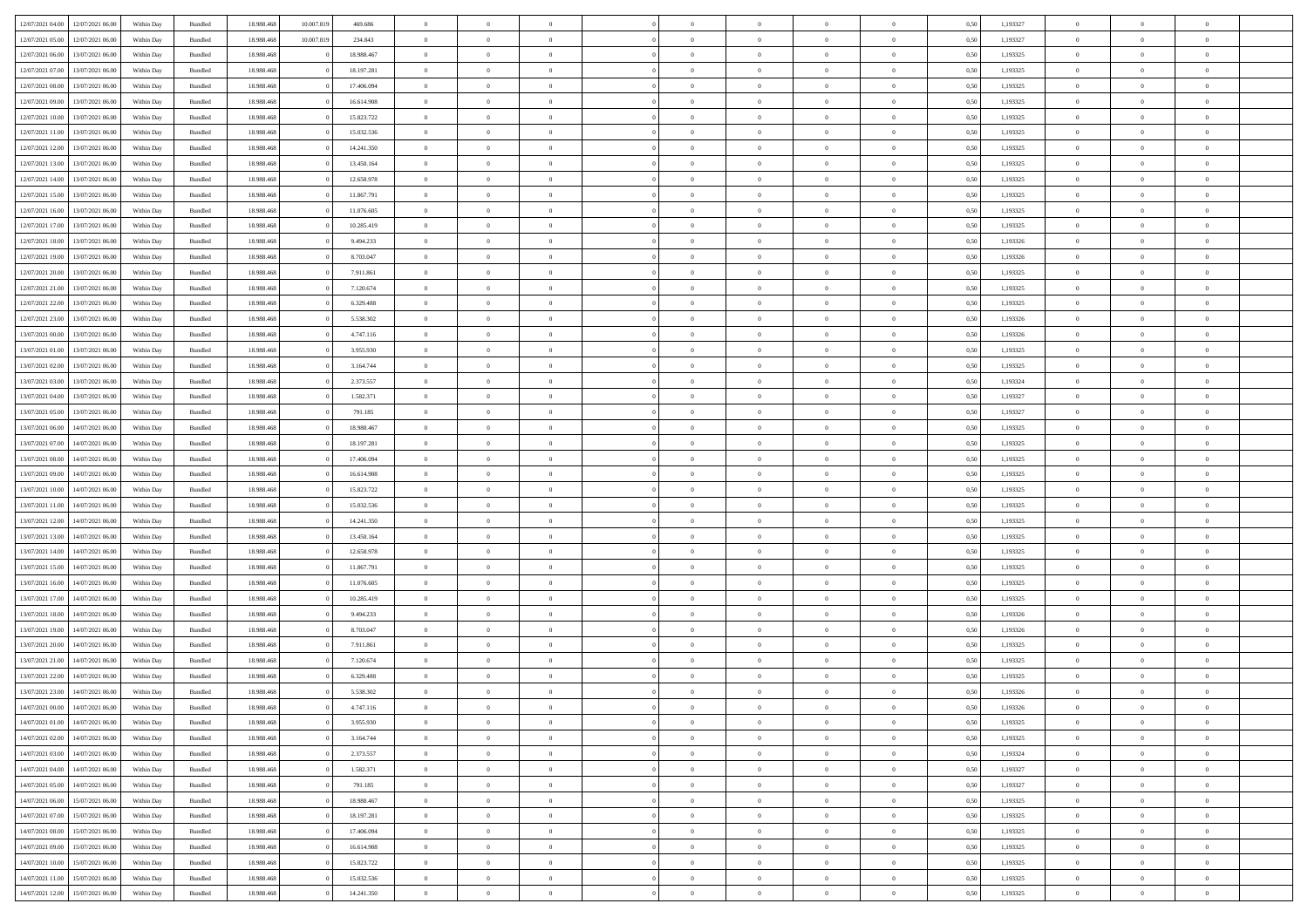| 14/07/2021 13:00 | 15/07/2021 06:00 | Within Day | Bundled            | 18.988.468 | 13.450.164 | $\overline{0}$ | $\theta$       |                | $\Omega$       | $\Omega$       | $\Omega$       | $\theta$       | 0.50 | 1,193325 | $\theta$       | $\overline{0}$ | $\theta$       |  |
|------------------|------------------|------------|--------------------|------------|------------|----------------|----------------|----------------|----------------|----------------|----------------|----------------|------|----------|----------------|----------------|----------------|--|
| 14/07/2021 14:00 | 15/07/2021 06:00 | Within Day | Bundled            | 18.988.468 | 12.658.978 | $\overline{0}$ | $\theta$       | $\overline{0}$ | $\overline{0}$ | $\bf{0}$       | $\overline{0}$ | $\overline{0}$ | 0,50 | 1,193325 | $\theta$       | $\overline{0}$ | $\overline{0}$ |  |
| 14/07/2021 15:00 | 15/07/2021 06:00 | Within Day | Bundled            | 18.988.468 | 11.867.791 | $\overline{0}$ | $\overline{0}$ | $\overline{0}$ | $\bf{0}$       | $\bf{0}$       | $\bf{0}$       | $\bf{0}$       | 0,50 | 1,193325 | $\bf{0}$       | $\overline{0}$ | $\overline{0}$ |  |
|                  |                  |            |                    |            |            |                |                |                |                |                |                |                |      |          | $\theta$       |                |                |  |
| 14/07/2021 16:00 | 15/07/2021 06:00 | Within Dav | Bundled            | 18.988.468 | 11.076.605 | $\overline{0}$ | $\theta$       | $\overline{0}$ | $\overline{0}$ | $\bf{0}$       | $\overline{0}$ | $\overline{0}$ | 0.50 | 1,193325 |                | $\theta$       | $\overline{0}$ |  |
| 14/07/2021 17:00 | 15/07/2021 06:00 | Within Day | Bundled            | 18.988.468 | 10.285.419 | $\overline{0}$ | $\theta$       | $\overline{0}$ | $\overline{0}$ | $\bf{0}$       | $\overline{0}$ | $\bf{0}$       | 0,50 | 1,193325 | $\theta$       | $\theta$       | $\overline{0}$ |  |
| 14/07/2021 18:00 | 15/07/2021 06:00 | Within Day | Bundled            | 18.988.468 | 9.494.233  | $\overline{0}$ | $\bf{0}$       | $\overline{0}$ | $\bf{0}$       | $\overline{0}$ | $\overline{0}$ | $\mathbf{0}$   | 0,50 | 1,193326 | $\overline{0}$ | $\overline{0}$ | $\bf{0}$       |  |
| 14/07/2021 19:00 | 15/07/2021 06:00 | Within Dav | Bundled            | 18.988.468 | 8.703.047  | $\overline{0}$ | $\overline{0}$ | $\overline{0}$ | $\overline{0}$ | $\bf{0}$       | $\overline{0}$ | $\overline{0}$ | 0.50 | 1,193326 | $\theta$       | $\overline{0}$ | $\overline{0}$ |  |
|                  |                  |            |                    |            |            |                |                |                |                |                |                |                |      |          |                |                |                |  |
| 14/07/2021 20:00 | 15/07/2021 06:00 | Within Day | Bundled            | 18.988.468 | 7.911.861  | $\overline{0}$ | $\theta$       | $\overline{0}$ | $\overline{0}$ | $\bf{0}$       | $\overline{0}$ | $\bf{0}$       | 0,50 | 1,193325 | $\theta$       | $\theta$       | $\overline{0}$ |  |
| 14/07/2021 21.00 | 15/07/2021 06:00 | Within Day | Bundled            | 18.988.468 | 7.120.674  | $\overline{0}$ | $\overline{0}$ | $\overline{0}$ | $\bf{0}$       | $\bf{0}$       | $\bf{0}$       | $\bf{0}$       | 0,50 | 1,193325 | $\,0\,$        | $\overline{0}$ | $\overline{0}$ |  |
| 14/07/2021 22:00 | 15/07/2021 06:00 | Within Dav | Bundled            | 18.988.468 | 6.329.488  | $\overline{0}$ | $\overline{0}$ | $\overline{0}$ | $\overline{0}$ | $\overline{0}$ | $\overline{0}$ | $\overline{0}$ | 0.50 | 1,193325 | $\theta$       | $\overline{0}$ | $\overline{0}$ |  |
| 14/07/2021 23:00 | 15/07/2021 06:00 |            | Bundled            | 18.988.468 | 5.538.302  | $\overline{0}$ | $\theta$       | $\overline{0}$ | $\overline{0}$ | $\bf{0}$       | $\overline{0}$ |                |      | 1,193326 | $\theta$       | $\theta$       | $\overline{0}$ |  |
|                  |                  | Within Day |                    |            |            |                |                |                |                |                |                | $\bf{0}$       | 0,50 |          |                |                |                |  |
| 15/07/2021 00:00 | 15/07/2021 06:00 | Within Day | Bundled            | 18.988.468 | 4.747.116  | $\overline{0}$ | $\overline{0}$ | $\overline{0}$ | $\bf{0}$       | $\bf{0}$       | $\bf{0}$       | $\bf{0}$       | 0,50 | 1,193326 | $\bf{0}$       | $\overline{0}$ | $\overline{0}$ |  |
| 15/07/2021 01:00 | 15/07/2021 06:00 | Within Day | Bundled            | 18.988.468 | 3.955.930  | $\overline{0}$ | $\overline{0}$ | $\overline{0}$ | $\overline{0}$ | $\bf{0}$       | $\overline{0}$ | $\overline{0}$ | 0.50 | 1,193325 | $\theta$       | $\theta$       | $\overline{0}$ |  |
| 15/07/2021 02:00 | 15/07/2021 06:00 | Within Day | Bundled            | 18.988.468 | 3.164.744  | $\overline{0}$ | $\theta$       | $\overline{0}$ | $\overline{0}$ | $\bf{0}$       | $\overline{0}$ | $\overline{0}$ | 0,50 | 1,193325 | $\theta$       | $\theta$       | $\overline{0}$ |  |
|                  |                  |            |                    |            |            |                |                |                |                |                |                |                |      |          |                |                |                |  |
| 15/07/2021 03:00 | 15/07/2021 06:00 | Within Day | Bundled            | 18.988.468 | 2.373.557  | $\overline{0}$ | $\bf{0}$       | $\overline{0}$ | $\bf{0}$       | $\overline{0}$ | $\overline{0}$ | $\mathbf{0}$   | 0,50 | 1,193324 | $\overline{0}$ | $\overline{0}$ | $\bf{0}$       |  |
| 15/07/2021 04:00 | 15/07/2021 06:00 | Within Dav | Bundled            | 18.988.468 | 1.582.371  | $\overline{0}$ | $\overline{0}$ | $\overline{0}$ | $\overline{0}$ | $\bf{0}$       | $\overline{0}$ | $\overline{0}$ | 0.50 | 1,193327 | $\theta$       | $\overline{0}$ | $\overline{0}$ |  |
| 15/07/2021 05:00 | 15/07/2021 06:00 | Within Day | Bundled            | 18.988.468 | 791.185    | $\overline{0}$ | $\theta$       | $\overline{0}$ | $\overline{0}$ | $\bf{0}$       | $\overline{0}$ | $\bf{0}$       | 0,50 | 1,193327 | $\theta$       | $\theta$       | $\overline{0}$ |  |
| 15/07/2021 06:00 | 16/07/2021 06:00 | Within Day | Bundled            | 18.988.468 | 18.988.467 | $\overline{0}$ | $\overline{0}$ | $\overline{0}$ | $\bf{0}$       | $\bf{0}$       | $\bf{0}$       | $\bf{0}$       | 0,50 | 1,193325 | $\,0\,$        | $\overline{0}$ | $\overline{0}$ |  |
|                  |                  |            |                    |            |            |                | $\overline{0}$ |                |                | $\overline{0}$ |                |                |      |          | $\theta$       | $\overline{0}$ | $\overline{0}$ |  |
| 15/07/2021 07:00 | 16/07/2021 06:00 | Within Day | Bundled            | 18.988.468 | 18.197.281 | $\overline{0}$ |                | $\overline{0}$ | $\overline{0}$ |                | $\overline{0}$ | $\overline{0}$ | 0.50 | 1,193325 |                |                |                |  |
| 15/07/2021 08:00 | 16/07/2021 06:00 | Within Day | Bundled            | 18.988.468 | 17.406.094 | $\overline{0}$ | $\theta$       | $\overline{0}$ | $\overline{0}$ | $\bf{0}$       | $\overline{0}$ | $\bf{0}$       | 0,50 | 1,193325 | $\theta$       | $\theta$       | $\overline{0}$ |  |
| 15/07/2021 09:00 | 16/07/2021 06:00 | Within Day | Bundled            | 18.988.468 | 16.614.908 | $\overline{0}$ | $\overline{0}$ | $\overline{0}$ | $\bf{0}$       | $\bf{0}$       | $\overline{0}$ | $\bf{0}$       | 0,50 | 1,193325 | $\,0\,$        | $\overline{0}$ | $\overline{0}$ |  |
| 15/07/2021 10:00 | 16/07/2021 06:00 | Within Day | Bundled            | 18.988.468 | 15.823.722 | $\overline{0}$ | $\overline{0}$ | $\overline{0}$ | $\overline{0}$ | $\bf{0}$       | $\overline{0}$ | $\overline{0}$ | 0.50 | 1,193325 | $\theta$       | $\theta$       | $\overline{0}$ |  |
|                  |                  |            |                    |            |            |                |                |                |                |                |                |                |      |          |                |                |                |  |
| 15/07/2021 11:00 | 16/07/2021 06:00 | Within Day | Bundled            | 18.988.468 | 15.032.536 | $\overline{0}$ | $\theta$       | $\overline{0}$ | $\overline{0}$ | $\bf{0}$       | $\overline{0}$ | $\bf{0}$       | 0,50 | 1,193325 | $\theta$       | $\overline{0}$ | $\overline{0}$ |  |
| 15/07/2021 12:00 | 16/07/2021 06:00 | Within Day | Bundled            | 18.988.468 | 14.241.350 | $\overline{0}$ | $\overline{0}$ | $\overline{0}$ | $\overline{0}$ | $\overline{0}$ | $\overline{0}$ | $\mathbf{0}$   | 0,50 | 1,193325 | $\bf{0}$       | $\overline{0}$ | $\bf{0}$       |  |
| 15/07/2021 13:00 | 16/07/2021 06:00 | Within Dav | Bundled            | 18.988.468 | 13.450.164 | $\overline{0}$ | $\overline{0}$ | $\overline{0}$ | $\overline{0}$ | $\overline{0}$ | $\overline{0}$ | $\overline{0}$ | 0.50 | 1,193325 | $\theta$       | $\overline{0}$ | $\overline{0}$ |  |
| 15/07/2021 14:00 | 16/07/2021 06:00 | Within Day | Bundled            | 18.988.468 | 12.658.978 | $\overline{0}$ | $\theta$       | $\overline{0}$ | $\overline{0}$ | $\bf{0}$       | $\overline{0}$ | $\bf{0}$       | 0,50 | 1,193325 | $\theta$       | $\theta$       | $\overline{0}$ |  |
|                  |                  |            |                    |            |            |                |                |                |                |                |                |                |      |          |                |                |                |  |
| 15/07/2021 15:00 | 16/07/2021 06:00 | Within Day | Bundled            | 18.988.468 | 11.867.791 | $\overline{0}$ | $\overline{0}$ | $\overline{0}$ | $\overline{0}$ | $\bf{0}$       | $\overline{0}$ | $\bf{0}$       | 0,50 | 1,193325 | $\,0\,$        | $\overline{0}$ | $\overline{0}$ |  |
| 15/07/2021 16:00 | 16/07/2021 06:00 | Within Day | Bundled            | 18.988.468 | 11.076.605 | $\overline{0}$ | $\overline{0}$ | $\overline{0}$ | $\overline{0}$ | $\overline{0}$ | $\overline{0}$ | $\overline{0}$ | 0.50 | 1,193325 | $\theta$       | $\overline{0}$ | $\overline{0}$ |  |
| 15/07/2021 17:00 | 16/07/2021 06:00 | Within Day | Bundled            | 18.988.468 | 10.285.419 | $\overline{0}$ | $\theta$       | $\overline{0}$ | $\overline{0}$ | $\bf{0}$       | $\overline{0}$ | $\bf{0}$       | 0,50 | 1,193325 | $\,$ 0 $\,$    | $\theta$       | $\overline{0}$ |  |
| 15/07/2021 18:00 | 16/07/2021 06:00 | Within Day | Bundled            | 18.988.468 | 9.494.233  | $\overline{0}$ | $\overline{0}$ | $\overline{0}$ | $\overline{0}$ | $\bf{0}$       | $\overline{0}$ | $\bf{0}$       | 0,50 | 1,193326 | $\bf{0}$       | $\overline{0}$ | $\overline{0}$ |  |
|                  |                  |            |                    |            |            | $\overline{0}$ | $\Omega$       | $\Omega$       | $\Omega$       | $\Omega$       |                |                |      | 1,193326 |                | $\Omega$       | $\theta$       |  |
| 15/07/2021 19:00 | 16/07/2021 06:00 | Within Day | Bundled            | 18.988.468 | 8.703.047  |                |                |                |                |                | $\overline{0}$ | $\overline{0}$ | 0.50 |          | $\,0\,$        |                |                |  |
| 15/07/2021 20:00 | 16/07/2021 06:00 | Within Day | Bundled            | 18.988.468 | 7.911.861  | $\overline{0}$ | $\theta$       | $\overline{0}$ | $\overline{0}$ | $\bf{0}$       | $\overline{0}$ | $\bf{0}$       | 0,50 | 1,193325 | $\theta$       | $\theta$       | $\overline{0}$ |  |
| 15/07/2021 21.00 | 16/07/2021 06:00 | Within Day | Bundled            | 18.988.468 | 7.120.674  | $\overline{0}$ | $\overline{0}$ | $\overline{0}$ | $\overline{0}$ | $\bf{0}$       | $\overline{0}$ | $\mathbf{0}$   | 0,50 | 1,193325 | $\bf{0}$       | $\overline{0}$ | $\bf{0}$       |  |
| 15/07/2021 22.00 | 16/07/2021 06:00 | Within Day | Bundled            | 18.988.468 | 6.329.488  | $\overline{0}$ | $\Omega$       | $\Omega$       | $\Omega$       | $\Omega$       | $\Omega$       | $\overline{0}$ | 0.50 | 1,193325 | $\theta$       | $\theta$       | $\theta$       |  |
| 15/07/2021 23:00 | 16/07/2021 06:00 |            |                    | 18.988.468 | 5.538.302  | $\overline{0}$ | $\theta$       | $\overline{0}$ | $\overline{0}$ | $\bf{0}$       | $\overline{0}$ |                |      | 1,193326 | $\theta$       | $\theta$       | $\overline{0}$ |  |
|                  |                  | Within Day | Bundled            |            |            |                |                |                |                |                |                | $\bf{0}$       | 0,50 |          |                |                |                |  |
| 16/07/2021 00:00 | 16/07/2021 06:00 | Within Day | Bundled            | 18.988.468 | 4.747.116  | $\overline{0}$ | $\overline{0}$ | $\overline{0}$ | $\overline{0}$ | $\bf{0}$       | $\overline{0}$ | $\bf{0}$       | 0,50 | 1,193326 | $\,0\,$        | $\overline{0}$ | $\overline{0}$ |  |
| 16/07/2021 01:00 | 16/07/2021 06:00 | Within Day | Bundled            | 18.988.468 | 3.955.930  | $\overline{0}$ | $\Omega$       | $\Omega$       | $\Omega$       | $\Omega$       | $\theta$       | $\overline{0}$ | 0.50 | 1,193325 | $\theta$       | $\theta$       | $\theta$       |  |
| 16/07/2021 02:00 | 16/07/2021 06:00 | Within Day | Bundled            | 18.988.468 | 3.164.744  | $\overline{0}$ | $\theta$       | $\overline{0}$ | $\overline{0}$ | $\bf{0}$       | $\overline{0}$ | $\bf{0}$       | 0,50 | 1,193325 | $\,$ 0 $\,$    | $\theta$       | $\overline{0}$ |  |
|                  |                  |            |                    |            |            |                |                |                |                |                |                |                |      |          |                |                |                |  |
| 16/07/2021 03:00 | 16/07/2021 06:00 | Within Day | Bundled            | 18.988.468 | 2.373.557  | $\overline{0}$ | $\overline{0}$ | $\overline{0}$ | $\overline{0}$ | $\bf{0}$       | $\overline{0}$ | $\bf{0}$       | 0,50 | 1,193324 | $\bf{0}$       | $\overline{0}$ | $\overline{0}$ |  |
| 16/07/2021 04:00 | 16/07/2021 06:00 | Within Day | Bundled            | 18.988.468 | 1.582.371  | $\overline{0}$ | $\Omega$       | $\Omega$       | $\Omega$       | $\Omega$       | $\overline{0}$ | $\overline{0}$ | 0.50 | 1,193327 | $\,0\,$        | $\theta$       | $\theta$       |  |
| 16/07/2021 05:00 | 16/07/2021 06:00 | Within Day | Bundled            | 18.988.468 | 791.185    | $\overline{0}$ | $\theta$       | $\overline{0}$ | $\overline{0}$ | $\bf{0}$       | $\overline{0}$ | $\bf{0}$       | 0,50 | 1,193327 | $\,$ 0 $\,$    | $\theta$       | $\overline{0}$ |  |
| 16/07/2021 06:00 | 17/07/2021 06:00 | Within Day | Bundled            | 18.988.468 | 18.988.467 | $\overline{0}$ | $\overline{0}$ | $\overline{0}$ | $\overline{0}$ | $\bf{0}$       | $\overline{0}$ | $\mathbf{0}$   | 0,50 | 1,193325 | $\bf{0}$       | $\overline{0}$ | $\bf{0}$       |  |
| 16/07/2021 07:00 | 17/07/2021 06:00 |            |                    | 18.988.468 |            | $\overline{0}$ | $\Omega$       | $\Omega$       | $\Omega$       | $\Omega$       | $\Omega$       | $\overline{0}$ | 0.50 |          | $\theta$       | $\theta$       | $\theta$       |  |
|                  |                  | Within Day | Bundled            |            | 18.197.281 |                |                |                |                |                |                |                |      | 1,193325 |                |                |                |  |
| 16/07/2021 08:00 | 17/07/2021 06:00 | Within Day | Bundled            | 18.988.468 | 17.406.094 | $\overline{0}$ | $\overline{0}$ | $\overline{0}$ | $\bf{0}$       | $\,$ 0         | $\overline{0}$ | $\bf{0}$       | 0,50 | 1,193325 | $\,0\,$        | $\overline{0}$ | $\overline{0}$ |  |
| 16/07/2021 09:00 | 17/07/2021 06:00 | Within Day | $\mathbf B$ undled | 18.988.468 | 16.614.908 | $\bf{0}$       | $\bf{0}$       |                |                |                |                |                | 0,50 | 1,193325 | $\bf{0}$       | $\overline{0}$ |                |  |
| 16/07/2021 10:00 | 17/07/2021 06:00 | Within Day | Bundled            | 18.988.468 | 15.823.722 | $\overline{0}$ | $\Omega$       | $\overline{0}$ | $\Omega$       | $\theta$       | $\overline{0}$ | $\overline{0}$ | 0.50 | 1,193325 | $\theta$       | $\theta$       | $\theta$       |  |
| 16/07/2021 11:00 | 17/07/2021 06:00 | Within Day | Bundled            | 18.988.468 | 15.032.536 | $\overline{0}$ | $\,$ 0         | $\overline{0}$ | $\overline{0}$ | $\,$ 0 $\,$    | $\overline{0}$ | $\mathbf{0}$   | 0,50 | 1,193325 | $\,$ 0 $\,$    | $\overline{0}$ | $\,$ 0         |  |
|                  |                  |            |                    |            |            |                |                |                |                |                |                |                |      |          |                |                |                |  |
| 16/07/2021 12:00 | 17/07/2021 06:00 | Within Day | Bundled            | 18.988.468 | 14.241.350 | $\overline{0}$ | $\overline{0}$ | $\overline{0}$ | $\overline{0}$ | $\overline{0}$ | $\overline{0}$ | $\mathbf{0}$   | 0,50 | 1,193325 | $\overline{0}$ | $\bf{0}$       | $\bf{0}$       |  |
| 16/07/2021 13:00 | 17/07/2021 06:00 | Within Day | Bundled            | 18.988.468 | 13.450.164 | $\overline{0}$ | $\theta$       | $\overline{0}$ | $\Omega$       | $\overline{0}$ | $\overline{0}$ | $\bf{0}$       | 0,50 | 1,193325 | $\overline{0}$ | $\theta$       | $\overline{0}$ |  |
| 16/07/2021 14:00 | 17/07/2021 06:00 | Within Day | Bundled            | 18.988.468 | 12.658.978 | $\overline{0}$ | $\,$ 0         | $\overline{0}$ | $\overline{0}$ | $\overline{0}$ | $\overline{0}$ | $\bf{0}$       | 0,50 | 1,193325 | $\,$ 0 $\,$    | $\overline{0}$ | $\overline{0}$ |  |
| 16/07/2021 15:00 | 17/07/2021 06:00 | Within Day | Bundled            | 18.988.468 | 11.867.791 | $\overline{0}$ | $\overline{0}$ | $\overline{0}$ | $\overline{0}$ | $\overline{0}$ | $\overline{0}$ | $\mathbf{0}$   | 0,50 | 1,193325 | $\overline{0}$ | $\bf{0}$       | $\bf{0}$       |  |
|                  |                  |            |                    |            |            |                |                |                |                |                |                |                |      |          |                |                |                |  |
| 16/07/2021 16:00 | 17/07/2021 06:00 | Within Day | Bundled            | 18.988.468 | 11.076.605 | $\overline{0}$ | $\overline{0}$ | $\overline{0}$ | $\Omega$       | $\overline{0}$ | $\overline{0}$ | $\bf{0}$       | 0.50 | 1,193325 | $\overline{0}$ | $\theta$       | $\overline{0}$ |  |
| 16/07/2021 17:00 | 17/07/2021 06:00 | Within Day | Bundled            | 18.988.468 | 10.285.419 | $\overline{0}$ | $\,$ 0 $\,$    | $\overline{0}$ | $\bf{0}$       | $\bf{0}$       | $\bf{0}$       | $\bf{0}$       | 0,50 | 1,193325 | $\,$ 0 $\,$    | $\overline{0}$ | $\overline{0}$ |  |
| 16/07/2021 18:00 | 17/07/2021 06:00 | Within Day | Bundled            | 18.988.468 | 9.494.233  | $\overline{0}$ | $\bf{0}$       | $\overline{0}$ | $\overline{0}$ | $\overline{0}$ | $\bf{0}$       | $\mathbf{0}$   | 0,50 | 1,193326 | $\overline{0}$ | $\overline{0}$ | $\bf{0}$       |  |
| 16/07/2021 19:00 | 17/07/2021 06:00 | Within Day | Bundled            | 18,988,468 | 8.703.047  | $\overline{0}$ | $\overline{0}$ | $\overline{0}$ | $\Omega$       | $\overline{0}$ | $\overline{0}$ | $\overline{0}$ | 0.50 | 1,193326 | $\overline{0}$ | $\theta$       | $\overline{0}$ |  |
|                  |                  |            |                    |            |            |                |                |                |                |                |                |                |      |          |                |                |                |  |
| 16/07/2021 20:00 | 17/07/2021 06:00 | Within Day | Bundled            | 18.988.468 | 7.911.861  | $\overline{0}$ | $\,$ 0 $\,$    | $\overline{0}$ | $\overline{0}$ | $\bf{0}$       | $\bf{0}$       | $\bf{0}$       | 0,50 | 1,193325 | $\,$ 0 $\,$    | $\,$ 0 $\,$    | $\overline{0}$ |  |
| 16/07/2021 21:00 | 17/07/2021 06:00 | Within Day | Bundled            | 18.988.468 | 7.120.674  | $\overline{0}$ | $\overline{0}$ | $\overline{0}$ | $\overline{0}$ | $\bf{0}$       | $\bf{0}$       | $\mathbf{0}$   | 0,50 | 1,193325 | $\overline{0}$ | $\bf{0}$       | $\bf{0}$       |  |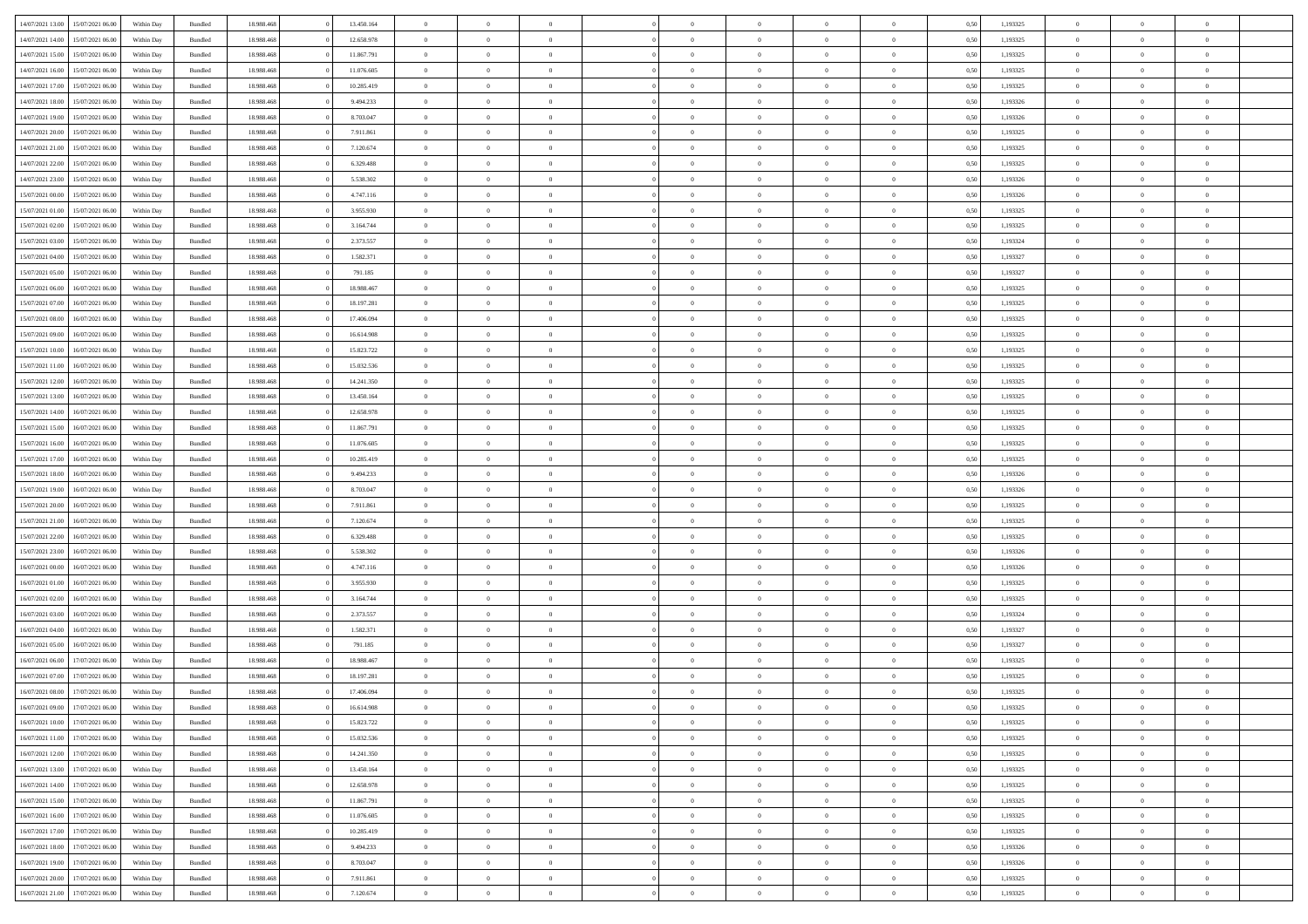| 16/07/2021 22:00 | 17/07/2021 06:00 | Within Day | Bundled            | 18.988.468 |           | 6.329.488  | $\overline{0}$ | $\Omega$       |                | $\Omega$       | $\Omega$       | $\Omega$       | $\theta$       | 0.50 | 1,193325 | $\theta$       | $\theta$       | $\theta$       |  |
|------------------|------------------|------------|--------------------|------------|-----------|------------|----------------|----------------|----------------|----------------|----------------|----------------|----------------|------|----------|----------------|----------------|----------------|--|
| 16/07/2021 23:00 | 17/07/2021 06:00 | Within Day | Bundled            | 18.988.468 |           | 5.538.302  | $\overline{0}$ | $\theta$       | $\overline{0}$ | $\overline{0}$ | $\bf{0}$       | $\overline{0}$ | $\overline{0}$ | 0,50 | 1,193326 | $\theta$       | $\theta$       | $\overline{0}$ |  |
| 17/07/2021 00:00 | 17/07/2021 06:00 | Within Day | Bundled            | 18.988.468 |           | 4.747.116  | $\overline{0}$ | $\overline{0}$ | $\overline{0}$ | $\bf{0}$       | $\bf{0}$       | $\bf{0}$       | $\bf{0}$       | 0,50 | 1,193326 | $\bf{0}$       | $\overline{0}$ | $\overline{0}$ |  |
| 17/07/2021 01:00 | 17/07/2021 06:00 | Within Dav | Bundled            | 18.988.468 |           | 3.955.930  | $\overline{0}$ | $\theta$       | $\Omega$       | $\overline{0}$ | $\bf{0}$       | $\overline{0}$ | $\overline{0}$ | 0.50 | 1,193325 | $\theta$       | $\theta$       | $\overline{0}$ |  |
| 17/07/2021 02:00 | 17/07/2021 06:00 | Within Day | Bundled            | 18.988.468 |           | 3.164.744  | $\overline{0}$ | $\theta$       | $\overline{0}$ | $\overline{0}$ | $\bf{0}$       | $\overline{0}$ | $\overline{0}$ | 0,50 | 1,193325 | $\theta$       | $\theta$       | $\overline{0}$ |  |
|                  |                  |            |                    |            |           |            |                |                |                |                |                |                |                |      |          |                |                |                |  |
| 17/07/2021 03:00 | 17/07/2021 06:00 | Within Day | Bundled            | 18.988.468 |           | 2.373.557  | $\overline{0}$ | $\bf{0}$       | $\overline{0}$ | $\bf{0}$       | $\overline{0}$ | $\overline{0}$ | $\mathbf{0}$   | 0,50 | 1,193324 | $\overline{0}$ | $\overline{0}$ | $\bf{0}$       |  |
| 17/07/2021 04:00 | 17/07/2021 06:00 | Within Dav | Bundled            | 18.988.468 |           | 1.582.371  | $\overline{0}$ | $\overline{0}$ | $\overline{0}$ | $\overline{0}$ | $\bf{0}$       | $\overline{0}$ | $\overline{0}$ | 0.50 | 1,193327 | $\theta$       | $\overline{0}$ | $\overline{0}$ |  |
| 17/07/2021 05:00 | 17/07/2021 06:00 | Within Day | Bundled            | 18.988.468 |           | 791.185    | $\overline{0}$ | $\theta$       | $\overline{0}$ | $\overline{0}$ | $\bf{0}$       | $\overline{0}$ | $\overline{0}$ | 0,50 | 1,193327 | $\theta$       | $\theta$       | $\overline{0}$ |  |
| 17/07/2021 06:00 | 18/07/2021 06:00 | Within Day | Bundled            | 18.988.468 |           | 18.988.467 | $\overline{0}$ | $\overline{0}$ | $\overline{0}$ | $\bf{0}$       | $\bf{0}$       | $\bf{0}$       | $\bf{0}$       | 0,50 | 1,193325 | $\,0\,$        | $\overline{0}$ | $\overline{0}$ |  |
| 17/07/2021 07:00 | 18/07/2021 06:00 | Within Dav | Bundled            | 18.988.468 |           | 18.197.281 | $\overline{0}$ | $\overline{0}$ | $\overline{0}$ | $\overline{0}$ | $\overline{0}$ | $\overline{0}$ | $\overline{0}$ | 0.50 | 1,193325 | $\theta$       | $\overline{0}$ | $\overline{0}$ |  |
| 17/07/2021 08:00 | 18/07/2021 06:00 | Within Day | Bundled            | 18.988.468 |           | 17.406.094 | $\overline{0}$ | $\theta$       | $\overline{0}$ | $\overline{0}$ | $\bf{0}$       | $\overline{0}$ | $\bf{0}$       | 0,50 | 1,193325 | $\theta$       | $\theta$       | $\overline{0}$ |  |
| 17/07/2021 09:00 | 18/07/2021 06:00 | Within Day | Bundled            | 18.988.468 |           | 16.614.908 | $\overline{0}$ | $\overline{0}$ | $\overline{0}$ | $\bf{0}$       | $\bf{0}$       | $\bf{0}$       | $\bf{0}$       | 0,50 | 1,193325 | $\,0\,$        | $\overline{0}$ | $\overline{0}$ |  |
|                  |                  |            |                    |            |           |            |                |                |                |                |                |                |                |      |          | $\theta$       |                |                |  |
| 17/07/2021 10:00 | 18/07/2021 06:00 | Within Dav | Bundled            | 18.988.468 |           | 15.823.722 | $\overline{0}$ | $\theta$       | $\overline{0}$ | $\overline{0}$ | $\bf{0}$       | $\overline{0}$ | $\overline{0}$ | 0.50 | 1,193325 |                | $\theta$       | $\overline{0}$ |  |
| 17/07/2021 11:00 | 18/07/2021 06:00 | Within Day | Bundled            | 18.988.468 |           | 15.032.536 | $\overline{0}$ | $\theta$       | $\overline{0}$ | $\overline{0}$ | $\bf{0}$       | $\overline{0}$ | $\overline{0}$ | 0,50 | 1,193325 | $\theta$       | $\theta$       | $\overline{0}$ |  |
| 17/07/2021 12:00 | 18/07/2021 06:00 | Within Day | Bundled            | 18.988.468 |           | 14.241.350 | $\overline{0}$ | $\overline{0}$ | $\overline{0}$ | $\bf{0}$       | $\bf{0}$       | $\overline{0}$ | $\mathbf{0}$   | 0,50 | 1,193325 | $\overline{0}$ | $\overline{0}$ | $\bf{0}$       |  |
| 17/07/2021 13:00 | 18/07/2021 06:00 | Within Dav | Bundled            | 18.988.468 |           | 13.450.164 | $\overline{0}$ | $\overline{0}$ | $\overline{0}$ | $\overline{0}$ | $\bf{0}$       | $\overline{0}$ | $\overline{0}$ | 0.50 | 1,193325 | $\theta$       | $\overline{0}$ | $\overline{0}$ |  |
| 17/07/2021 14:00 | 18/07/2021 06:00 | Within Day | Bundled            | 18.988.468 |           | 12.658.978 | $\overline{0}$ | $\theta$       | $\overline{0}$ | $\overline{0}$ | $\bf{0}$       | $\overline{0}$ | $\bf{0}$       | 0,50 | 1,193325 | $\theta$       | $\theta$       | $\overline{0}$ |  |
| 17/07/2021 15:00 | 18/07/2021 06:00 | Within Day | Bundled            | 18.988.468 |           | 11.867.791 | $\overline{0}$ | $\overline{0}$ | $\overline{0}$ | $\overline{0}$ | $\bf{0}$       | $\overline{0}$ | $\bf{0}$       | 0,50 | 1,193325 | $\,0\,$        | $\overline{0}$ | $\overline{0}$ |  |
| 17/07/2021 16:00 | 18/07/2021 06:00 | Within Dav | Bundled            | 18.988.468 |           | 11.076.605 | $\overline{0}$ | 274.830        | $\overline{0}$ | 1,418920       | $\bf{0}$       | $\overline{0}$ | $\overline{0}$ | 0.50 | 1,193325 | $\theta$       | $\overline{0}$ | $\overline{0}$ |  |
|                  |                  |            |                    |            |           |            |                |                |                |                |                |                |                |      |          |                |                |                |  |
| 17/07/2021 17:00 | 18/07/2021 06:00 | Within Day | Bundled            | 18.988.468 | 274.829   | 10.030.220 | $\overline{0}$ | $\theta$       | $\overline{0}$ | $\overline{0}$ | $\bf{0}$       | $\overline{0}$ | $\bf{0}$       | 0,50 | 1,193325 | $\theta$       | $\theta$       | $\overline{0}$ |  |
| 17/07/2021 18:00 | 18/07/2021 06:00 | Within Day | Bundled            | 18.988.468 | 274.829   | 9.258.665  | $\overline{0}$ | $\bf{0}$       | $\overline{0}$ | $\overline{0}$ | $\bf{0}$       | $\overline{0}$ | $\bf{0}$       | 0,50 | 1,193326 | $\,0\,$        | $\overline{0}$ | $\overline{0}$ |  |
| 17/07/2021 19:00 | 18/07/2021 06:00 | Within Dav | Bundled            | 18.988.468 | 274.829   | 8.487.110  | $\overline{0}$ | 809.764        | $\overline{0}$ | 1,418947       | $\bf{0}$       | $\overline{0}$ | $\overline{0}$ | 0.50 | 1,193326 | $\theta$       | $\theta$       | $\overline{0}$ |  |
| 17/07/2021 20:00 | 18/07/2021 06:00 | Within Day | Bundled            | 18.988.468 | 1.084.593 | 6.979.404  | $\overline{0}$ | 441.690        | $\overline{0}$ | 1,418993       | $\bf{0}$       | $\overline{0}$ | $\bf{0}$       | 0,50 | 1,193325 | $\theta$       | $\overline{0}$ | $\overline{0}$ |  |
| 17/07/2021 21.00 | 18/07/2021 06:00 | Within Day | Bundled            | 18.988.468 | 1.526.284 | 5.883.944  | $\overline{0}$ | $\bf{0}$       | $\overline{0}$ | $\overline{0}$ | $\bf{0}$       | $\overline{0}$ | $\mathbf{0}$   | 0,50 | 1,193325 | $\bf{0}$       | $\overline{0}$ | $\bf{0}$       |  |
| 17/07/2021 22.00 | 18/07/2021 06:00 | Within Dav | Bundled            | 18.988.468 | 1.526.284 | 5.230.172  | $\overline{0}$ | 40.243         | $\overline{0}$ | 1,418992       | $\overline{0}$ | $\overline{0}$ | $\overline{0}$ | 0.50 | 1,193325 | $\theta$       | $\overline{0}$ | $\overline{0}$ |  |
| 17/07/2021 23:00 | 18/07/2021 06:00 | Within Day | Bundled            | 18.988.468 | 1.566.525 | 4.541.188  | $\overline{0}$ | $\theta$       | $\overline{0}$ | $\overline{0}$ | $\bf{0}$       | $\overline{0}$ | $\bf{0}$       | 0,50 | 1,193326 | $\theta$       | $\theta$       | $\overline{0}$ |  |
|                  |                  |            |                    |            |           |            |                |                |                |                |                |                |                |      |          |                |                |                |  |
| 18/07/2021 00:00 | 18/07/2021 06:00 | Within Day | Bundled            | 18.988.468 | 1.566.525 | 3.892.447  | $\overline{0}$ | $\overline{0}$ | $\overline{0}$ | $\bf{0}$       | $\bf{0}$       | $\overline{0}$ | $\bf{0}$       | 0,50 | 1,193326 | $\,0\,$        | $\overline{0}$ | $\overline{0}$ |  |
| 18/07/2021 01:00 | 18/07/2021 06:00 | Within Dav | Bundled            | 18.988.468 | 1.566.525 | 3.243.705  | $\overline{0}$ | $\overline{0}$ | $\overline{0}$ | $\overline{0}$ | $\bf{0}$       | $\overline{0}$ | $\overline{0}$ | 0.50 | 1,193325 | $\theta$       | $\overline{0}$ | $\overline{0}$ |  |
| 18/07/2021 02:00 | 18/07/2021 06:00 | Within Day | Bundled            | 18.988.468 | 1.566.525 | 2.594.964  | $\overline{0}$ | $\theta$       | $\overline{0}$ | $\overline{0}$ | $\bf{0}$       | $\overline{0}$ | $\bf{0}$       | 0,50 | 1,193325 | $\,$ 0 $\,$    | $\theta$       | $\overline{0}$ |  |
| 18/07/2021 03:00 | 18/07/2021 06:00 | Within Day | Bundled            | 18.988.468 | 1.566.525 | 1.946.223  | $\overline{0}$ | $\overline{0}$ | $\overline{0}$ | $\overline{0}$ | $\bf{0}$       | $\overline{0}$ | $\bf{0}$       | 0,50 | 1,193324 | $\bf{0}$       | $\overline{0}$ | $\overline{0}$ |  |
| 18/07/2021 04:00 | 18/07/2021 06:00 | Within Day | Bundled            | 18.988.468 | 1.566.525 | 1.297.482  | $\overline{0}$ | $\Omega$       | $\Omega$       | $\Omega$       | $\Omega$       | $\Omega$       | $\overline{0}$ | 0.50 | 1,193327 | $\,0\,$        | $\theta$       | $\theta$       |  |
| 18/07/2021 05:00 | 18/07/2021 06:00 | Within Day | Bundled            | 18.988.468 | 1.566.525 | 648.741    | $\overline{0}$ | $\theta$       | $\overline{0}$ | $\overline{0}$ | $\bf{0}$       | $\overline{0}$ | $\overline{0}$ | 0,50 | 1,193327 | $\theta$       | $\theta$       | $\overline{0}$ |  |
| 18/07/2021 06:00 | 19/07/2021 06:00 | Within Day | Bundled            | 18.988.468 | 188.454   | 18.800.013 | $\overline{0}$ | $\overline{0}$ | $\overline{0}$ | $\overline{0}$ | $\bf{0}$       | $\overline{0}$ | $\mathbf{0}$   | 0,50 | 1,193325 | $\bf{0}$       | $\overline{0}$ | $\bf{0}$       |  |
| 18/07/2021 07:00 | 19/07/2021 06:00 |            | Bundled            | 18.988.468 | 188.454   | 18.016.679 | $\overline{0}$ | $\Omega$       | $\Omega$       | $\Omega$       | $\bf{0}$       | $\Omega$       | $\overline{0}$ | 0.50 | 1,193325 | $\theta$       | $\theta$       | $\theta$       |  |
|                  |                  | Within Day |                    |            |           |            |                |                |                |                |                |                |                |      |          |                |                |                |  |
| 18/07/2021 08:00 | 19/07/2021 06:00 | Within Day | Bundled            | 18.988.468 | 188.454   | 17.233.345 | $\overline{0}$ | $\theta$       | $\overline{0}$ | $\overline{0}$ | $\bf{0}$       | $\overline{0}$ | $\bf{0}$       | 0,50 | 1,193325 | $\theta$       | $\theta$       | $\overline{0}$ |  |
| 18/07/2021 09:00 | 19/07/2021 06:00 | Within Day | Bundled            | 18.988.468 | 188.454   | 16.450.011 | $\overline{0}$ | $\overline{0}$ | $\overline{0}$ | $\overline{0}$ | $\bf{0}$       | $\overline{0}$ | $\bf{0}$       | 0,50 | 1,193325 | $\,0\,$        | $\overline{0}$ | $\overline{0}$ |  |
| 18/07/2021 11:00 | 19/07/2021 06:00 | Within Day | Bundled            | 18.988.468 | 188.454   | 14.883.344 | $\overline{0}$ | $\overline{0}$ | $\Omega$       | $\Omega$       | $\Omega$       | $\theta$       | $\overline{0}$ | 0.50 | 1,193325 | $\theta$       | $\theta$       | $\theta$       |  |
| 18/07/2021 12:00 | 19/07/2021 06:00 | Within Day | Bundled            | 18.988.468 | 188.454   | 14.100.009 | $\overline{0}$ | 1.495.857      | $\overline{0}$ | 1,418936       | $\bf{0}$       | $\overline{0}$ | $\bf{0}$       | 0,50 | 1,193325 | $\theta$       | $\theta$       | $\overline{0}$ |  |
| 18/07/2021 13:00 | 19/07/2021 06:00 | Within Day | Bundled            | 18.988.468 | 1.684.311 | 11.903.922 | $\overline{0}$ | $\overline{0}$ | $\overline{0}$ | $\overline{0}$ | $\bf{0}$       | $\overline{0}$ | $\bf{0}$       | 0,50 | 1,193325 | $\bf{0}$       | $\overline{0}$ | $\overline{0}$ |  |
| 18/07/2021 14:00 | 19/07/2021 06:00 | Within Day | Bundled            | 18.988.468 | 1.684.311 | 11.203.691 | $\overline{0}$ | $\Omega$       | $\Omega$       | $\Omega$       | $\Omega$       | $\overline{0}$ | $\overline{0}$ | 0.50 | 1,193325 | $\,0\,$        | $\theta$       | $\theta$       |  |
| 18/07/2021 15:00 | 19/07/2021 06:00 | Within Day | Bundled            | 18.988.468 | 1.684.311 | 10.503.460 | $\overline{0}$ | $\theta$       | $\overline{0}$ | $\overline{0}$ | $\bf{0}$       | $\overline{0}$ | $\bf{0}$       | 0,50 | 1,193325 | $\theta$       | $\theta$       | $\overline{0}$ |  |
| 18/07/2021 16:00 | 19/07/2021 06:00 | Within Day | Bundled            | 18.988.468 | 1.684.311 | 9.803.230  | $\overline{0}$ | $\overline{0}$ | $\overline{0}$ | $\bf{0}$       | $\bf{0}$       | $\bf{0}$       | $\mathbf{0}$   | 0,50 | 1,193325 | $\overline{0}$ | $\overline{0}$ | $\bf{0}$       |  |
|                  |                  |            |                    |            |           |            |                |                |                |                |                |                |                |      |          |                |                |                |  |
| 18/07/2021 17:00 | 19/07/2021 06:00 | Within Day | Bundled            | 18.988.468 | 1.684.31  | 9.102.999  | $\overline{0}$ | $\Omega$       | $\Omega$       | $\Omega$       | $\Omega$       | $\Omega$       | $\overline{0}$ | 0.50 | 1,193325 | $\theta$       | $\theta$       | $\theta$       |  |
| 18/07/2021 18:00 | 19/07/2021 06:00 | Within Day | Bundled            | 18.988.468 | 1.684.311 | 8.402.768  | $\overline{0}$ | $\,$ 0 $\,$    | $\overline{0}$ | $\bf{0}$       | $\,$ 0         | $\bf{0}$       | $\bf{0}$       | 0,50 | 1,193326 | $\,0\,$        | $\overline{0}$ | $\overline{0}$ |  |
| 18/07/2021 19:00 | 19/07/2021 06:00 | Within Day | $\mathbf B$ undled | 18.988.468 | 1.684.311 | 7.702.538  | $\bf{0}$       | $\bf{0}$       |                |                |                |                |                | 0,50 | 1,193326 | $\bf{0}$       | $\bf{0}$       |                |  |
| 18/07/2021 20:00 | 19/07/2021 06:00 | Within Day | Bundled            | 18.988.468 | 1.684.311 | 7.002.307  | $\overline{0}$ | $\overline{0}$ | $\Omega$       | $\Omega$       | $\overline{0}$ | $\overline{0}$ | $\overline{0}$ | 0.50 | 1,193325 | $\theta$       | $\theta$       | $\theta$       |  |
| 18/07/2021 21:00 | 19/07/2021 06:00 | Within Day | Bundled            | 18.988.468 | 1.684.311 | 6.302.076  | $\overline{0}$ | $\,$ 0         | $\overline{0}$ | $\bf{0}$       | $\,$ 0 $\,$    | $\overline{0}$ | $\mathbf{0}$   | 0,50 | 1,193325 | $\,$ 0 $\,$    | $\,$ 0 $\,$    | $\bf{0}$       |  |
| 18/07/2021 22:00 | 19/07/2021 06:00 | Within Day | Bundled            | 18.988.468 | 1.684.311 | 5.601.845  | $\overline{0}$ | $\overline{0}$ | $\overline{0}$ | $\overline{0}$ | $\overline{0}$ | $\overline{0}$ | $\mathbf{0}$   | 0,50 | 1,193325 | $\overline{0}$ | $\bf{0}$       | $\bf{0}$       |  |
| 18/07/2021 23:00 | 19/07/2021 06:00 | Within Day | Bundled            | 18.988.468 | 1.684.311 | 4.901.615  | $\overline{0}$ | $\overline{0}$ | $\overline{0}$ | $\Omega$       | $\overline{0}$ | $\overline{0}$ | $\overline{0}$ | 0,50 | 1,193326 | $\overline{0}$ | $\theta$       | $\overline{0}$ |  |
| 19/07/2021 00:00 | 19/07/2021 06:00 | Within Day | Bundled            | 18.988.468 | 1.684.311 | 4.201.384  | $\overline{0}$ | $\,$ 0         | $\overline{0}$ | $\overline{0}$ | $\,$ 0 $\,$    | $\overline{0}$ | $\mathbf{0}$   | 0,50 | 1,193326 | $\,$ 0 $\,$    | $\overline{0}$ | $\overline{0}$ |  |
|                  |                  |            |                    |            |           |            |                |                |                |                |                |                |                |      |          |                |                |                |  |
| 19/07/2021 01:00 | 19/07/2021 06:00 | Within Day | Bundled            | 18.988.468 | 1.684.311 | 3.501.153  | $\overline{0}$ | $\overline{0}$ | $\overline{0}$ | $\overline{0}$ | $\overline{0}$ | $\overline{0}$ | $\mathbf{0}$   | 0,50 | 1,193325 | $\overline{0}$ | $\overline{0}$ | $\bf{0}$       |  |
| 19/07/2021 02:00 | 19/07/2021 06:00 | Within Day | Bundled            | 18.988.468 | 1.684.311 | 2.800.922  | $\overline{0}$ | $\overline{0}$ | $\overline{0}$ | $\Omega$       | $\overline{0}$ | $\overline{0}$ | $\bf{0}$       | 0.50 | 1,193325 | $\overline{0}$ | $\theta$       | $\overline{0}$ |  |
| 19/07/2021 03:00 | 19/07/2021 06:00 | Within Day | Bundled            | 18.988.468 | 1.684.311 | 2.100.692  | $\overline{0}$ | $\,$ 0         | $\overline{0}$ | $\bf{0}$       | $\bf{0}$       | $\bf{0}$       | $\bf{0}$       | 0,50 | 1,193324 | $\,$ 0 $\,$    | $\overline{0}$ | $\overline{0}$ |  |
| 19/07/2021 04:00 | 19/07/2021 06:00 | Within Day | Bundled            | 18.988.468 | 1.684.311 | 1.400.461  | $\overline{0}$ | $\bf{0}$       | $\overline{0}$ | $\overline{0}$ | $\overline{0}$ | $\overline{0}$ | $\mathbf{0}$   | 0,50 | 1,193327 | $\overline{0}$ | $\overline{0}$ | $\bf{0}$       |  |
| 19/07/2021 05:00 | 19/07/2021 06:00 | Within Day | Bundled            | 18.988.468 | 1.684.311 | 700.230    | $\overline{0}$ | $\overline{0}$ | $\overline{0}$ | $\Omega$       | $\overline{0}$ | $\overline{0}$ | $\bf{0}$       | 0.50 | 1,193327 | $\overline{0}$ | $\theta$       | $\overline{0}$ |  |
| 19/07/2021 06:00 | 20/07/2021 06:00 | Within Day | Bundled            | 18.988.468 |           | 18.988.467 | $\overline{0}$ | $\bf{0}$       | $\overline{0}$ | $\overline{0}$ | $\bf{0}$       | $\bf{0}$       | $\bf{0}$       | 0,50 | 1,193325 | $\,$ 0 $\,$    | $\,$ 0 $\,$    | $\bf{0}$       |  |
|                  |                  |            |                    |            |           |            |                | $\bf{0}$       | $\overline{0}$ | $\bf{0}$       | $\bf{0}$       |                |                |      |          |                | $\overline{0}$ |                |  |
| 19/07/2021 07:00 | 20/07/2021 06:00 | Within Day | Bundled            | 18.988.468 |           | 18.197.281 | $\overline{0}$ |                |                |                |                | $\bf{0}$       | $\bf{0}$       | 0,50 | 1,193325 | $\overline{0}$ |                | $\bf{0}$       |  |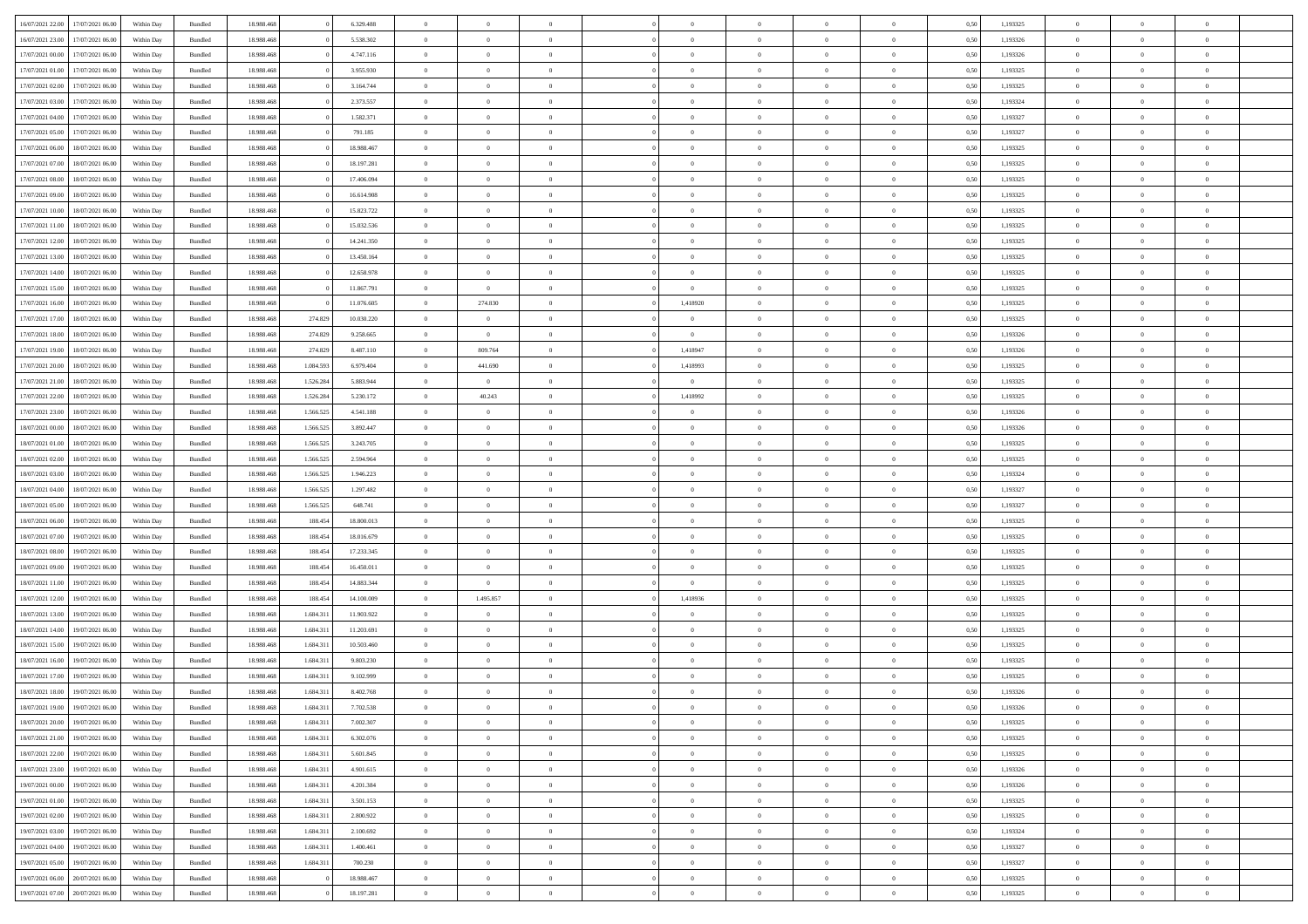| 19/07/2021 08:00                  | 20/07/2021 06:00 | Within Day | Bundled            | 18.988.468 | 17.406.094 | $\overline{0}$ | $\Omega$       |                | $\Omega$       | $\Omega$       | $\Omega$       | $\theta$       | 0.50 | 1,193325 | $\theta$       | $\theta$       | $\theta$       |  |
|-----------------------------------|------------------|------------|--------------------|------------|------------|----------------|----------------|----------------|----------------|----------------|----------------|----------------|------|----------|----------------|----------------|----------------|--|
|                                   |                  |            |                    |            |            |                |                |                |                |                |                |                |      |          |                |                |                |  |
| 19/07/2021 09:00                  | 20/07/2021 06:00 | Within Day | Bundled            | 18.988.468 | 16.614.908 | $\overline{0}$ | $\theta$       | $\overline{0}$ | $\overline{0}$ | $\bf{0}$       | $\overline{0}$ | $\overline{0}$ | 0,50 | 1,193325 | $\theta$       | $\overline{0}$ | $\overline{0}$ |  |
| 19/07/2021 10:00                  | 20/07/2021 06:00 | Within Day | Bundled            | 18.988.468 | 15.823.722 | $\overline{0}$ | $\overline{0}$ | $\overline{0}$ | $\bf{0}$       | $\bf{0}$       | $\bf{0}$       | $\bf{0}$       | 0,50 | 1,193325 | $\bf{0}$       | $\overline{0}$ | $\overline{0}$ |  |
| 19/07/2021 11:00                  | 20/07/2021 06:00 | Within Dav | Bundled            | 18.988.468 | 15.032.536 | $\overline{0}$ | $\theta$       | $\overline{0}$ | $\overline{0}$ | $\bf{0}$       | $\overline{0}$ | $\overline{0}$ | 0.50 | 1,193325 | $\theta$       | $\theta$       | $\overline{0}$ |  |
|                                   |                  |            |                    |            |            |                |                |                |                |                |                |                |      |          |                |                |                |  |
| 19/07/2021 12:00                  | 20/07/2021 06:00 | Within Day | Bundled            | 18.988.468 | 14.241.350 | $\overline{0}$ | $\theta$       | $\overline{0}$ | $\overline{0}$ | $\bf{0}$       | $\overline{0}$ | $\bf{0}$       | 0,50 | 1,193325 | $\theta$       | $\theta$       | $\overline{0}$ |  |
| 19/07/2021 13:00                  | 20/07/2021 06:00 | Within Day | Bundled            | 18.988.468 | 13.450.164 | $\overline{0}$ | $\bf{0}$       | $\overline{0}$ | $\bf{0}$       | $\overline{0}$ | $\bf{0}$       | $\mathbf{0}$   | 0,50 | 1,193325 | $\overline{0}$ | $\overline{0}$ | $\bf{0}$       |  |
| 19/07/2021 14:00                  | 20/07/2021 06:00 | Within Dav | Bundled            | 18.988.468 | 12.658.978 | $\overline{0}$ | $\theta$       | $\overline{0}$ | $\overline{0}$ | $\bf{0}$       | $\overline{0}$ | $\overline{0}$ | 0.50 | 1,193325 | $\theta$       | $\overline{0}$ | $\overline{0}$ |  |
| 19/07/2021 15:00                  | 20/07/2021 06:00 | Within Day | Bundled            | 18.988.468 | 11.867.791 | $\overline{0}$ | $\theta$       | $\overline{0}$ | $\overline{0}$ | $\bf{0}$       | $\overline{0}$ | $\bf{0}$       | 0,50 | 1,193325 | $\theta$       | $\theta$       | $\overline{0}$ |  |
| 19/07/2021 16:00                  | 20/07/2021 06:00 | Within Day | Bundled            | 18.988.468 | 11.076.605 | $\overline{0}$ | $\overline{0}$ | $\overline{0}$ | $\bf{0}$       | $\bf{0}$       | $\bf{0}$       | $\bf{0}$       | 0,50 | 1,193325 | $\,0\,$        | $\overline{0}$ | $\overline{0}$ |  |
|                                   |                  |            |                    |            |            |                |                |                |                |                |                |                |      |          |                |                |                |  |
| 19/07/2021 17:00                  | 20/07/2021 06:00 | Within Dav | Bundled            | 18.988.468 | 10.285.419 | $\overline{0}$ | $\overline{0}$ | $\overline{0}$ | $\overline{0}$ | $\overline{0}$ | $\overline{0}$ | $\overline{0}$ | 0.50 | 1,193325 | $\theta$       | $\overline{0}$ | $\overline{0}$ |  |
| 19/07/2021 18:00                  | 20/07/2021 06:00 | Within Day | Bundled            | 18.988.468 | 9.494.233  | $\overline{0}$ | $\theta$       | $\overline{0}$ | $\overline{0}$ | $\bf{0}$       | $\overline{0}$ | $\bf{0}$       | 0,50 | 1,193326 | $\theta$       | $\theta$       | $\overline{0}$ |  |
| 19/07/2021 19:00                  | 20/07/2021 06:00 | Within Day | Bundled            | 18.988.468 | 8.703.047  | $\overline{0}$ | $\overline{0}$ | $\overline{0}$ | $\bf{0}$       | $\bf{0}$       | $\bf{0}$       | $\bf{0}$       | 0,50 | 1,193326 | $\bf{0}$       | $\overline{0}$ | $\overline{0}$ |  |
| 19/07/2021 20:00                  | 20/07/2021 06:00 | Within Dav | Bundled            | 18.988.468 | 7.911.861  | $\overline{0}$ | $\theta$       | $\overline{0}$ | $\overline{0}$ | $\bf{0}$       | $\overline{0}$ | $\overline{0}$ | 0.50 | 1,193325 | $\theta$       | $\theta$       | $\overline{0}$ |  |
| 19/07/2021 21:00                  | 20/07/2021 06:00 | Within Day | Bundled            | 18.988.468 | 7.120.674  | $\overline{0}$ | $\theta$       | $\overline{0}$ | $\overline{0}$ | $\bf{0}$       | $\overline{0}$ | $\overline{0}$ | 0,50 | 1,193325 | $\theta$       | $\theta$       | $\overline{0}$ |  |
|                                   |                  |            |                    |            |            |                |                |                |                |                |                |                |      |          |                |                |                |  |
| 19/07/2021 22.00                  | 20/07/2021 06:00 | Within Day | Bundled            | 18.988.468 | 6.329.488  | $\overline{0}$ | $\overline{0}$ | $\overline{0}$ | $\bf{0}$       | $\overline{0}$ | $\bf{0}$       | $\mathbf{0}$   | 0,50 | 1,193325 | $\bf{0}$       | $\overline{0}$ | $\bf{0}$       |  |
| 19/07/2021 23:00                  | 20/07/2021 06:00 | Within Dav | Bundled            | 18.988.468 | 5.538.302  | $\overline{0}$ | $\overline{0}$ | $\overline{0}$ | $\overline{0}$ | $\bf{0}$       | $\overline{0}$ | $\overline{0}$ | 0.50 | 1,193326 | $\theta$       | $\overline{0}$ | $\overline{0}$ |  |
| 20/07/2021 00:00                  | 20/07/2021 06:00 | Within Day | Bundled            | 18.988.468 | 4.747.116  | $\overline{0}$ | $\theta$       | $\overline{0}$ | $\overline{0}$ | $\bf{0}$       | $\overline{0}$ | $\bf{0}$       | 0,50 | 1,193326 | $\theta$       | $\theta$       | $\overline{0}$ |  |
| 20/07/2021 01:00                  | 20/07/2021 06:00 | Within Day | Bundled            | 18.988.468 | 3.955.930  | $\overline{0}$ | $\overline{0}$ | $\overline{0}$ | $\bf{0}$       | $\bf{0}$       | $\bf{0}$       | $\bf{0}$       | 0,50 | 1,193325 | $\,0\,$        | $\overline{0}$ | $\overline{0}$ |  |
| 20/07/2021 02:00                  | 20/07/2021 06:00 | Within Dav | Bundled            | 18.988.468 | 3.164.744  | $\overline{0}$ | $\overline{0}$ | $\overline{0}$ | $\overline{0}$ | $\overline{0}$ | $\overline{0}$ | $\overline{0}$ | 0.50 | 1,193325 | $\theta$       | $\overline{0}$ | $\overline{0}$ |  |
|                                   |                  |            |                    |            |            |                |                |                |                |                |                |                |      |          |                |                |                |  |
| 20/07/2021 03:00                  | 20/07/2021 06:00 | Within Day | Bundled            | 18.988.468 | 2.373.557  | $\overline{0}$ | $\theta$       | $\overline{0}$ | $\overline{0}$ | $\bf{0}$       | $\overline{0}$ | $\bf{0}$       | 0,50 | 1,193324 | $\theta$       | $\theta$       | $\overline{0}$ |  |
| 20/07/2021 04:00                  | 20/07/2021 06:00 | Within Day | Bundled            | 18.988.468 | 1.582.371  | $\overline{0}$ | $\overline{0}$ | $\overline{0}$ | $\bf{0}$       | $\bf{0}$       | $\bf{0}$       | $\bf{0}$       | 0,50 | 1,193327 | $\,0\,$        | $\overline{0}$ | $\overline{0}$ |  |
| 20/07/2021 05:00                  | 20/07/2021 06:00 | Within Day | Bundled            | 18.988.468 | 791.185    | $\overline{0}$ | $\overline{0}$ | $\overline{0}$ | $\overline{0}$ | $\bf{0}$       | $\overline{0}$ | $\overline{0}$ | 0.50 | 1,193327 | $\theta$       | $\theta$       | $\overline{0}$ |  |
| 20/07/2021 06:00                  | 21/07/2021 06:00 | Within Day | Bundled            | 18.988.468 | 18.988.467 | $\overline{0}$ | $\theta$       | $\overline{0}$ | $\overline{0}$ | $\bf{0}$       | $\overline{0}$ | $\bf{0}$       | 0,50 | 1,193325 | $\theta$       | $\overline{0}$ | $\overline{0}$ |  |
| 20/07/2021 07:00                  | 21/07/2021 06:00 | Within Day | Bundled            | 18.988.468 | 18.197.281 | $\overline{0}$ | $\overline{0}$ | $\overline{0}$ | $\bf{0}$       | $\overline{0}$ | $\bf{0}$       | $\mathbf{0}$   | 0,50 | 1,193325 | $\overline{0}$ | $\overline{0}$ | $\bf{0}$       |  |
|                                   |                  |            |                    |            |            |                |                |                |                |                |                |                |      |          |                |                |                |  |
| 20/07/2021 08:00                  | 21/07/2021 06:00 | Within Dav | Bundled            | 18.988.468 | 17.406.094 | $\overline{0}$ | $\overline{0}$ | $\overline{0}$ | $\overline{0}$ | $\overline{0}$ | $\overline{0}$ | $\overline{0}$ | 0.50 | 1,193325 | $\theta$       | $\theta$       | $\overline{0}$ |  |
| 20/07/2021 09:00                  | 21/07/2021 06:00 | Within Day | Bundled            | 18.988.468 | 16.614.908 | $\overline{0}$ | $\theta$       | $\overline{0}$ | $\overline{0}$ | $\bf{0}$       | $\overline{0}$ | $\bf{0}$       | 0,50 | 1,193325 | $\theta$       | $\theta$       | $\overline{0}$ |  |
| 20/07/2021 10:00                  | 21/07/2021 06:00 | Within Day | Bundled            | 18.988.468 | 15.823.722 | $\overline{0}$ | $\overline{0}$ | $\overline{0}$ | $\bf{0}$       | $\bf{0}$       | $\bf{0}$       | $\bf{0}$       | 0,50 | 1,193325 | $\,0\,$        | $\overline{0}$ | $\overline{0}$ |  |
| 20/07/2021 11:00                  | 21/07/2021 06:00 | Within Day | Bundled            | 18.988.468 | 15.032.536 | $\overline{0}$ | $\overline{0}$ | $\overline{0}$ | $\overline{0}$ | $\bf{0}$       | $\overline{0}$ | $\overline{0}$ | 0.50 | 1,193325 | $\theta$       | $\overline{0}$ | $\overline{0}$ |  |
| 20/07/2021 12:00                  | 21/07/2021 06:00 | Within Day | Bundled            | 18.988.468 | 14.241.350 | $\overline{0}$ | $\theta$       | $\overline{0}$ | $\overline{0}$ | $\bf{0}$       | $\overline{0}$ | $\bf{0}$       | 0,50 | 1,193325 | $\theta$       | $\theta$       | $\overline{0}$ |  |
| 20/07/2021 13:00                  | 21/07/2021 06:00 | Within Day | Bundled            | 18.988.468 | 13.450.164 | $\overline{0}$ | $\overline{0}$ | $\overline{0}$ | $\bf{0}$       | $\bf{0}$       | $\bf{0}$       | $\bf{0}$       | 0,50 | 1,193325 | $\bf{0}$       | $\overline{0}$ | $\overline{0}$ |  |
| 20/07/2021 14:00                  |                  |            |                    |            |            | $\overline{0}$ | $\Omega$       | $\Omega$       | $\Omega$       | $\Omega$       | $\Omega$       | $\overline{0}$ | 0.50 | 1,193325 | $\,0\,$        | $\Omega$       | $\theta$       |  |
|                                   | 21/07/2021 06:00 | Within Day | Bundled            | 18.988.468 | 12.658.978 |                |                |                |                |                |                |                |      |          |                |                |                |  |
| 20/07/2021 15:00                  | 21/07/2021 06:00 | Within Day | Bundled            | 18.988.468 | 11.867.791 | $\overline{0}$ | $\theta$       | $\overline{0}$ | $\overline{0}$ | $\bf{0}$       | $\overline{0}$ | $\bf{0}$       | 0,50 | 1,193325 | $\theta$       | $\theta$       | $\overline{0}$ |  |
| 20/07/2021 16:00                  | 21/07/2021 06:00 | Within Day | Bundled            | 18.988.468 | 11.076.605 | $\overline{0}$ | $\bf{0}$       | $\overline{0}$ | $\bf{0}$       | $\bf{0}$       | $\bf{0}$       | $\mathbf{0}$   | 0,50 | 1,193325 | $\overline{0}$ | $\overline{0}$ | $\bf{0}$       |  |
| 20/07/2021 17:00                  | 21/07/2021 06:00 | Within Day | Bundled            | 18.988.468 | 10.285.419 | $\overline{0}$ | $\Omega$       | $\Omega$       | $\Omega$       | $\Omega$       | $\Omega$       | $\overline{0}$ | 0.50 | 1,193325 | $\theta$       | $\theta$       | $\theta$       |  |
| 20/07/2021 18:00                  | 21/07/2021 06:00 | Within Day | Bundled            | 18.988.468 | 9.494.233  | $\overline{0}$ | $\theta$       | $\overline{0}$ | $\overline{0}$ | $\bf{0}$       | $\overline{0}$ | $\bf{0}$       | 0,50 | 1,193326 | $\theta$       | $\theta$       | $\overline{0}$ |  |
| 20/07/2021 19:00                  | 21/07/2021 06:00 | Within Day | Bundled            | 18.988.468 | 8.703.047  | $\overline{0}$ | $\overline{0}$ | $\overline{0}$ | $\bf{0}$       | $\bf{0}$       | $\bf{0}$       | $\bf{0}$       | 0,50 | 1,193326 | $\,0\,$        | $\overline{0}$ | $\overline{0}$ |  |
| 20/07/2021 20:00                  | 21/07/2021 06:00 |            |                    | 18.988.468 |            | $\overline{0}$ | $\Omega$       | $\Omega$       | $\Omega$       | $\Omega$       | $\theta$       | $\overline{0}$ | 0.50 |          | $\theta$       | $\theta$       | $\theta$       |  |
|                                   |                  | Within Day | Bundled            |            | 7.911.861  |                |                |                |                |                |                |                |      | 1,193325 |                |                |                |  |
| 20/07/2021 21:00                  | 21/07/2021 06:00 | Within Day | Bundled            | 18.988.468 | 7.120.674  | $\overline{0}$ | $\theta$       | $\overline{0}$ | $\overline{0}$ | $\bf{0}$       | $\overline{0}$ | $\bf{0}$       | 0,50 | 1,193325 | $\theta$       | $\theta$       | $\overline{0}$ |  |
| 20/07/2021 22.00                  | 21/07/2021 06:00 | Within Day | Bundled            | 18.988.468 | 6.329.488  | $\overline{0}$ | $\overline{0}$ | $\overline{0}$ | $\bf{0}$       | $\bf{0}$       | $\bf{0}$       | $\bf{0}$       | 0,50 | 1,193325 | $\bf{0}$       | $\overline{0}$ | $\overline{0}$ |  |
| 20/07/2021 23:00                  | 21/07/2021 06:00 | Within Day | Bundled            | 18.988.468 | 5.538.302  | $\overline{0}$ | $\Omega$       | $\Omega$       | $\Omega$       | $\Omega$       | $\overline{0}$ | $\overline{0}$ | 0.50 | 1,193326 | $\,0\,$        | $\theta$       | $\theta$       |  |
| 21/07/2021 00:00                  | 21/07/2021 06:00 | Within Day | Bundled            | 18.988.468 | 4.747.116  | $\overline{0}$ | $\theta$       | $\overline{0}$ | $\overline{0}$ | $\bf{0}$       | $\overline{0}$ | $\bf{0}$       | 0,50 | 1,193326 | $\theta$       | $\theta$       | $\overline{0}$ |  |
| 21/07/2021 01:00                  | 21/07/2021 06:00 | Within Day | Bundled            | 18.988.468 | 3.955.930  | $\overline{0}$ | $\overline{0}$ | $\overline{0}$ | $\bf{0}$       | $\bf{0}$       | $\bf{0}$       | $\mathbf{0}$   | 0,50 | 1,193325 | $\overline{0}$ | $\overline{0}$ | $\bf{0}$       |  |
|                                   |                  |            |                    |            |            |                |                |                |                |                |                |                |      |          |                |                |                |  |
| 21/07/2021 02.00                  | 21/07/2021 06:00 | Within Day | Bundled            | 18.988.468 | 3.164.744  | $\overline{0}$ | $\Omega$       | $\Omega$       | $\Omega$       | $\Omega$       | $\Omega$       | $\overline{0}$ | 0.50 | 1,193325 | $\theta$       | $\Omega$       | $\theta$       |  |
| 21/07/2021 03:00                  | 21/07/2021 06:00 | Within Day | Bundled            | 18.988.468 | 2.373.557  | $\overline{0}$ | $\,$ 0 $\,$    | $\overline{0}$ | $\bf{0}$       | $\,$ 0         | $\bf{0}$       | $\bf{0}$       | 0,50 | 1,193324 | $\,0\,$        | $\overline{0}$ | $\overline{0}$ |  |
| 21/07/2021 04:00 21/07/2021 06:00 |                  | Within Day | $\mathbf B$ undled | 18.988.468 | 1.582.371  | $\bf{0}$       | $\bf{0}$       |                |                |                |                |                | 0,50 | 1,193327 | $\bf{0}$       | $\overline{0}$ |                |  |
| 21/07/2021 05:00                  | 21/07/2021 06:00 | Within Day | Bundled            | 18,988,468 | 791.185    | $\overline{0}$ | $\overline{0}$ | $\overline{0}$ | $\Omega$       | $\theta$       | $\overline{0}$ | $\overline{0}$ | 0.50 | 1,193327 | $\theta$       | $\theta$       | $\theta$       |  |
| 21/07/2021 06:00                  | 22/07/2021 06:00 | Within Day | Bundled            | 18.988.468 | 18.988.467 | $\overline{0}$ | $\,$ 0         | $\overline{0}$ | $\bf{0}$       | $\,$ 0 $\,$    | $\overline{0}$ | $\mathbf{0}$   | 0,50 | 1,193325 | $\,$ 0 $\,$    | $\overline{0}$ | $\,$ 0         |  |
| 21/07/2021 07:00                  | 22/07/2021 06:00 | Within Day | Bundled            | 18.988.468 | 18.197.281 | $\overline{0}$ | $\overline{0}$ | $\overline{0}$ | $\overline{0}$ | $\overline{0}$ | $\overline{0}$ | $\mathbf{0}$   | 0,50 | 1,193325 | $\overline{0}$ | $\bf{0}$       | $\bf{0}$       |  |
|                                   |                  |            |                    |            | 17.406.094 | $\overline{0}$ | $\theta$       |                | $\Omega$       | $\overline{0}$ | $\overline{0}$ |                |      |          |                | $\theta$       | $\overline{0}$ |  |
| 21/07/2021 08:00                  | 22/07/2021 06:00 | Within Day | Bundled            | 18.988.468 |            |                |                | $\overline{0}$ |                |                |                | $\bf{0}$       | 0,50 | 1,193325 | $\overline{0}$ |                |                |  |
| 21/07/2021 09:00                  | 22/07/2021 06:00 | Within Day | Bundled            | 18.988.468 | 16.614.908 | $\overline{0}$ | $\,$ 0         | $\overline{0}$ | $\overline{0}$ | $\overline{0}$ | $\overline{0}$ | $\bf{0}$       | 0,50 | 1,193325 | $\,$ 0 $\,$    | $\overline{0}$ | $\overline{0}$ |  |
| 21/07/2021 10:00                  | 22/07/2021 06:00 | Within Day | Bundled            | 18.988.468 | 15.823.722 | $\overline{0}$ | $\overline{0}$ | $\overline{0}$ | $\overline{0}$ | $\overline{0}$ | $\overline{0}$ | $\mathbf{0}$   | 0,50 | 1,193325 | $\overline{0}$ | $\bf{0}$       | $\bf{0}$       |  |
| 21/07/2021 11:00                  | 22/07/2021 06:00 | Within Day | Bundled            | 18.988.468 | 15.032.536 | $\overline{0}$ | $\overline{0}$ | $\overline{0}$ | $\Omega$       | $\overline{0}$ | $\overline{0}$ | $\bf{0}$       | 0.50 | 1,193325 | $\overline{0}$ | $\theta$       | $\overline{0}$ |  |
| 21/07/2021 12:00                  | 22/07/2021 06:00 | Within Day | Bundled            | 18.988.468 | 14.241.350 | $\overline{0}$ | $\,$ 0         | $\overline{0}$ | $\overline{0}$ | $\bf{0}$       | $\overline{0}$ | $\bf{0}$       | 0,50 | 1,193325 | $\,$ 0 $\,$    | $\overline{0}$ | $\overline{0}$ |  |
| 21/07/2021 13:00                  | 22/07/2021 06:00 | Within Day | Bundled            | 18.988.468 | 13.450.164 | $\overline{0}$ | $\bf{0}$       | $\overline{0}$ | $\overline{0}$ | $\overline{0}$ | $\overline{0}$ | $\mathbf{0}$   | 0,50 | 1,193325 | $\overline{0}$ | $\overline{0}$ | $\bf{0}$       |  |
|                                   |                  |            |                    |            |            |                |                |                |                |                |                |                |      |          |                |                |                |  |
| 21/07/2021 14:00                  | 22/07/2021 06:00 | Within Day | Bundled            | 18,988,468 | 12.658.978 | $\overline{0}$ | $\overline{0}$ | $\overline{0}$ | $\Omega$       | $\overline{0}$ | $\overline{0}$ | $\bf{0}$       | 0.50 | 1,193325 | $\overline{0}$ | $\theta$       | $\overline{0}$ |  |
| 21/07/2021 15:00                  | 22/07/2021 06:00 | Within Day | Bundled            | 18.988.468 | 11.867.791 | $\overline{0}$ | $\,$ 0         | $\overline{0}$ | $\overline{0}$ | $\bf{0}$       | $\overline{0}$ | $\bf{0}$       | 0,50 | 1,193325 | $\,$ 0 $\,$    | $\,$ 0 $\,$    | $\bf{0}$       |  |
| 21/07/2021 16:00 22/07/2021 06:00 |                  | Within Day | Bundled            | 18.988.468 | 11.076.605 | $\overline{0}$ | $\overline{0}$ | $\overline{0}$ | $\overline{0}$ | $\bf{0}$       | $\overline{0}$ | $\mathbf{0}$   | 0,50 | 1,193325 | $\overline{0}$ | $\bf{0}$       | $\bf{0}$       |  |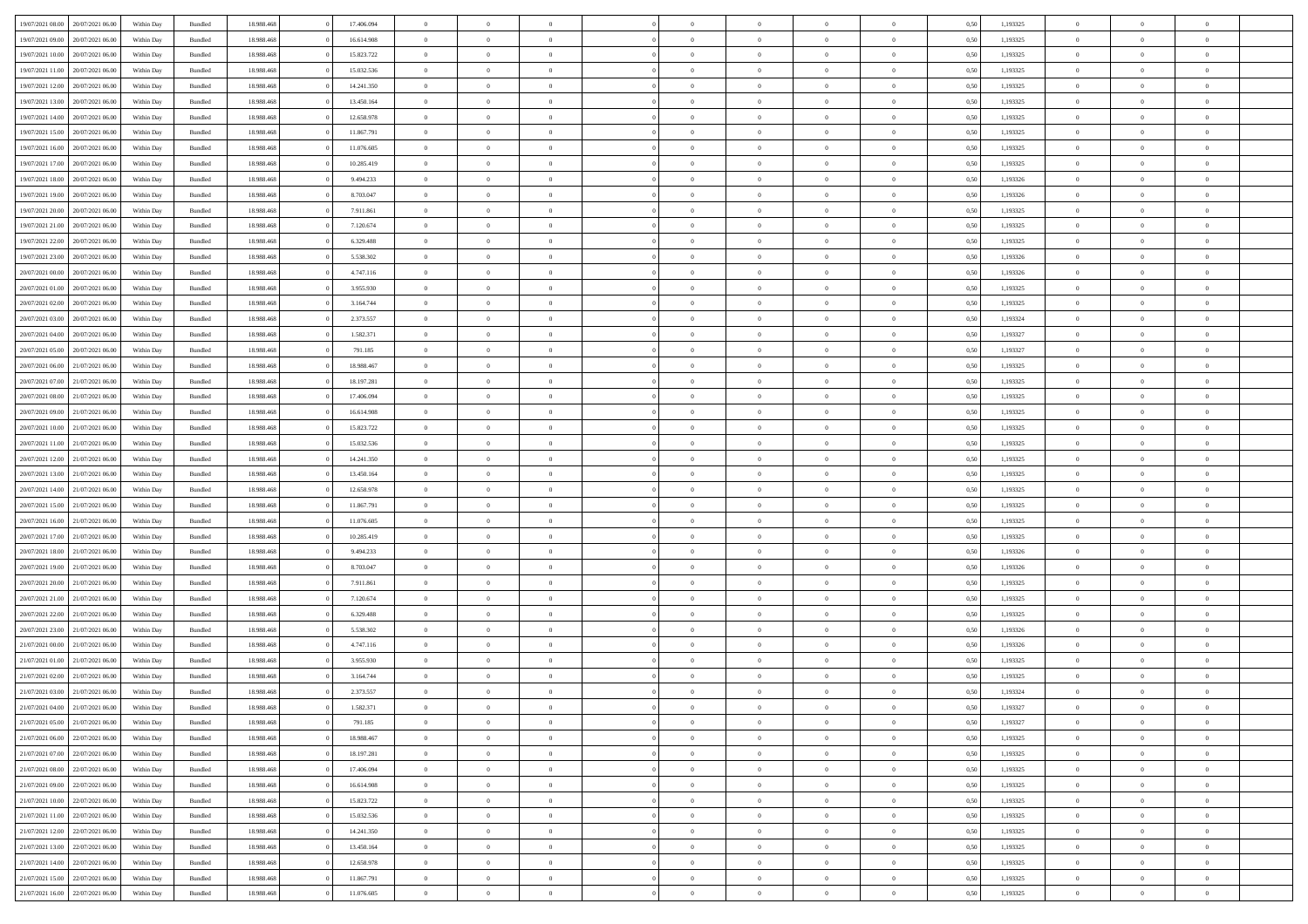| 21/07/2021 17:00 22/07/2021 06:00                        | Within Day | Bundled            | 18.988.468               | 10.285.419               | $\overline{0}$                   | $\overline{0}$ | $\Omega$       | $\Omega$                         | $\theta$                         | $\Omega$       | $\overline{0}$             | 0,50         | 1,193325             | $\theta$                   | $\theta$       | $\overline{0}$ |  |
|----------------------------------------------------------|------------|--------------------|--------------------------|--------------------------|----------------------------------|----------------|----------------|----------------------------------|----------------------------------|----------------|----------------------------|--------------|----------------------|----------------------------|----------------|----------------|--|
| 21/07/2021 18:00<br>22/07/2021 06:00                     | Within Day | Bundled            | 18.988.46                | 9.494.233                | $\overline{0}$                   | $\theta$       | $\overline{0}$ | $\overline{0}$                   | $\theta$                         | $\overline{0}$ | $\,$ 0 $\,$                | 0,50         | 1,193326             | $\theta$                   | $\theta$       | $\overline{0}$ |  |
| 21/07/2021 19:00<br>22/07/2021 06:00                     | Within Day | Bundled            | 18.988.468               | 8.703.047                | $\overline{0}$                   | $\bf{0}$       | $\overline{0}$ | $\overline{0}$                   | $\bf{0}$                         | $\overline{0}$ | $\bf{0}$                   | 0,50         | 1,193326             | $\bf{0}$                   | $\overline{0}$ | $\overline{0}$ |  |
| 21/07/2021 20:00<br>22/07/2021 06:00                     | Within Day | Bundled            | 18.988.468               | 7.911.861                | $\overline{0}$                   | $\overline{0}$ | $\overline{0}$ | $\overline{0}$                   | $\overline{0}$                   | $\overline{0}$ | $\overline{0}$             | 0.50         | 1,193325             | $\theta$                   | $\theta$       | $\overline{0}$ |  |
| 21/07/2021 21:00<br>22/07/2021 06:00                     | Within Day | Bundled            | 18.988.468               | 7.120.674                | $\overline{0}$                   | $\overline{0}$ | $\overline{0}$ | $\overline{0}$                   | $\theta$                         | $\overline{0}$ | $\bf{0}$                   | 0,50         | 1,193325             | $\theta$                   | $\theta$       | $\overline{0}$ |  |
|                                                          |            |                    |                          |                          |                                  | $\bf{0}$       |                |                                  |                                  |                |                            |              |                      |                            | $\overline{0}$ | $\bf{0}$       |  |
| 21/07/2021 22:00<br>22/07/2021 06:00                     | Within Day | Bundled            | 18.988.468               | 6.329.488                | $\overline{0}$                   | $\overline{0}$ | $\overline{0}$ | $\overline{0}$                   | $\overline{0}$<br>$\overline{0}$ | $\overline{0}$ | $\bf{0}$                   | 0,50         | 1,193325             | $\overline{0}$<br>$\theta$ | $\theta$       | $\overline{0}$ |  |
| 21/07/2021 23:00<br>22/07/2021 06:00                     | Within Day | Bundled            | 18.988.468               | 5.538.302                | $\overline{0}$                   |                | $\overline{0}$ | $\overline{0}$                   |                                  | $\overline{0}$ | $\overline{0}$             | 0.5(         | 1,193326             |                            |                |                |  |
| 22/07/2021 00:00<br>22/07/2021 06:00                     | Within Day | Bundled            | 18.988.468               | 4.747.116                | $\overline{0}$                   | $\theta$       | $\overline{0}$ | $\overline{0}$                   | $\theta$                         | $\overline{0}$ | $\bf{0}$                   | 0,50         | 1,193326             | $\theta$                   | $\theta$       | $\overline{0}$ |  |
| 22/07/2021 01:00<br>22/07/2021 06:00                     | Within Day | Bundled            | 18.988.468               | 3.955.930                | $\overline{0}$                   | $\bf{0}$       | $\overline{0}$ | $\overline{0}$                   | $\overline{0}$                   | $\overline{0}$ | $\bf{0}$                   | 0,50         | 1,193325             | $\bf{0}$                   | $\bf{0}$       | $\overline{0}$ |  |
| 22/07/2021 02:00<br>22/07/2021 06:00                     | Within Day | Bundled            | 18.988.468               | 3.164.744                | $\overline{0}$                   | $\overline{0}$ | $\overline{0}$ | $\overline{0}$                   | $\overline{0}$                   | $\overline{0}$ | $\bf{0}$                   | 0.50         | 1,193325             | $\theta$                   | $\theta$       | $\overline{0}$ |  |
| 22/07/2021 03:00<br>22/07/2021 06:00                     | Within Day | Bundled            | 18.988.468               | 2.373.557                | $\bf{0}$                         | $\overline{0}$ | $\overline{0}$ | $\overline{0}$                   | $\theta$                         | $\overline{0}$ | $\bf{0}$                   | 0,50         | 1,193324             | $\theta$                   | $\theta$       | $\overline{0}$ |  |
| 22/07/2021 04:00<br>22/07/2021 06:00                     | Within Day | Bundled            | 18.988.468               | 1.582.371                | $\overline{0}$                   | $\bf{0}$       | $\overline{0}$ | $\overline{0}$                   | $\bf{0}$                         | $\overline{0}$ | $\bf{0}$                   | 0,50         | 1,193327             | $\bf{0}$                   | $\overline{0}$ | $\bf{0}$       |  |
| 22/07/2021 05:00<br>22/07/2021 06:00                     | Within Day | Bundled            | 18.988.468               | 791.185                  | $\overline{0}$                   | $\overline{0}$ | $\overline{0}$ | $\overline{0}$                   | $\overline{0}$                   | $\overline{0}$ | $\overline{0}$             | 0.5(         | 1,193327             | $\theta$                   | $\theta$       | $\overline{0}$ |  |
| 22/07/2021 06:00<br>23/07/2021 06:00                     | Within Day | Bundled            | 18.988.468               | 18.988.467               | $\overline{0}$                   | $\theta$       | $\overline{0}$ | $\overline{0}$                   | $\theta$                         | $\overline{0}$ | $\,$ 0 $\,$                | 0,50         | 1,193325             | $\theta$                   | $\theta$       | $\overline{0}$ |  |
| 22/07/2021 07:00<br>23/07/2021 06:00                     | Within Day | Bundled            | 18.988.468               | 18.197.281               | $\overline{0}$                   | $\bf{0}$       | $\overline{0}$ | $\overline{0}$                   | $\overline{0}$                   | $\overline{0}$ | $\bf{0}$                   | 0,50         | 1,193325             | $\bf{0}$                   | $\overline{0}$ | $\overline{0}$ |  |
| 22/07/2021 08:00<br>23/07/2021 06:00                     | Within Day | Bundled            | 18.988.468               | 17.406.094               | $\overline{0}$                   | $\overline{0}$ | $\overline{0}$ | $\overline{0}$                   | $\overline{0}$                   | $\overline{0}$ | $\overline{0}$             | 0.5(         | 1,193325             | $\theta$                   | $\overline{0}$ | $\overline{0}$ |  |
| 22/07/2021 09:00<br>23/07/2021 06:00                     | Within Day | Bundled            | 18.988.468               | 16.614.908               | $\bf{0}$                         | $\overline{0}$ | $\overline{0}$ | $\overline{0}$                   | $\theta$                         | $\overline{0}$ | $\bf{0}$                   | 0,50         | 1,193325             | $\theta$                   | $\theta$       | $\overline{0}$ |  |
|                                                          |            |                    |                          |                          |                                  | $\bf{0}$       |                |                                  | $\overline{0}$                   | $\overline{0}$ |                            |              |                      | $\bf{0}$                   | $\overline{0}$ | $\overline{0}$ |  |
| 22/07/2021 10:00<br>23/07/2021 06:00<br>23/07/2021 06:00 | Within Day | Bundled<br>Bundled | 18.988.468<br>18.988.468 | 15.823.722<br>15.032.536 | $\overline{0}$<br>$\overline{0}$ | $\overline{0}$ | $\overline{0}$ | $\overline{0}$<br>$\overline{0}$ | $\overline{0}$                   | $\overline{0}$ | $\bf{0}$<br>$\overline{0}$ | 0,50<br>0.50 | 1,193325<br>1,193325 | $\theta$                   | $\theta$       | $\overline{0}$ |  |
| 22/07/2021 11:00                                         | Within Day |                    |                          |                          |                                  |                | $\overline{0}$ |                                  |                                  |                |                            |              |                      |                            |                |                |  |
| 22/07/2021 12:00<br>23/07/2021 06:00                     | Within Day | Bundled            | 18.988.468               | 14.241.350               | $\bf{0}$                         | $\overline{0}$ | $\overline{0}$ | $\overline{0}$                   | $\theta$                         | $\overline{0}$ | $\bf{0}$                   | 0,50         | 1,193325             | $\theta$                   | $\theta$       | $\overline{0}$ |  |
| 22/07/2021 13:00<br>23/07/2021 06:00                     | Within Day | Bundled            | 18.988.468               | 13.450.164               | $\overline{0}$                   | $\bf{0}$       | $\overline{0}$ | $\overline{0}$                   | $\bf{0}$                         | $\overline{0}$ | $\bf{0}$                   | 0,50         | 1,193325             | $\bf{0}$                   | $\overline{0}$ | $\bf{0}$       |  |
| 22/07/2021 14:00<br>23/07/2021 06:00                     | Within Day | Bundled            | 18.988.468               | 12.658.978               | $\overline{0}$                   | $\overline{0}$ | $\overline{0}$ | $\overline{0}$                   | $\overline{0}$                   | $\overline{0}$ | $\overline{0}$             | 0.5(         | 1,193325             | $\theta$                   | $\theta$       | $\overline{0}$ |  |
| 22/07/2021 15:00<br>23/07/2021 06:00                     | Within Day | Bundled            | 18.988.468               | 11.867.791               | $\bf{0}$                         | $\theta$       | $\overline{0}$ | $\overline{0}$                   | $\theta$                         | $\overline{0}$ | $\bf{0}$                   | 0,50         | 1,193325             | $\theta$                   | $\theta$       | $\overline{0}$ |  |
| 22/07/2021 16:00<br>23/07/2021 06:00                     | Within Day | Bundled            | 18.988.468               | 11.076.605               | $\overline{0}$                   | $\bf{0}$       | $\overline{0}$ | $\overline{0}$                   | $\overline{0}$                   | $\overline{0}$ | $\bf{0}$                   | 0,50         | 1,193325             | $\overline{0}$             | $\overline{0}$ | $\bf{0}$       |  |
| 22/07/2021 17:00<br>23/07/2021 06:00                     | Within Day | Bundled            | 18.988.468               | 10.285.419               | $\overline{0}$                   | $\overline{0}$ | $\overline{0}$ | $\overline{0}$                   | $\overline{0}$                   | $\overline{0}$ | $\overline{0}$             | 0.5(         | 1,193325             | $\overline{0}$             | $\theta$       | $\overline{0}$ |  |
| 22/07/2021 18:00<br>23/07/2021 06:00                     | Within Day | Bundled            | 18.988.468               | 9.494.233                | $\overline{0}$                   | $\overline{0}$ | $\overline{0}$ | $\overline{0}$                   | $\theta$                         | $\overline{0}$ | $\bf{0}$                   | 0,50         | 1,193326             | $\theta$                   | $\theta$       | $\overline{0}$ |  |
| 22/07/2021 19:00<br>23/07/2021 06:00                     | Within Day | Bundled            | 18.988.468               | 8.703.047                | $\overline{0}$                   | $\bf{0}$       | $\overline{0}$ | $\overline{0}$                   | $\overline{0}$                   | $\bf{0}$       | $\bf{0}$                   | 0,50         | 1,193326             | $\bf{0}$                   | $\bf{0}$       | $\overline{0}$ |  |
| 22/07/2021 20:00<br>23/07/2021 06:00                     | Within Day | Bundled            | 18.988.468               | 7.911.861                | $\overline{0}$                   | $\overline{0}$ | $\overline{0}$ | $\overline{0}$                   | $\overline{0}$                   | $\overline{0}$ | $\overline{0}$             | 0.5(         | 1,193325             | $\theta$                   | $\theta$       | $\overline{0}$ |  |
| 22/07/2021 21:00<br>23/07/2021 06:00                     | Within Day | Bundled            | 18.988.468               | 7.120.674                | $\bf{0}$                         | $\overline{0}$ | $\overline{0}$ | $\overline{0}$                   | $\theta$                         | $\overline{0}$ | $\bf{0}$                   | 0,50         | 1,193325             | $\theta$                   | $\theta$       | $\overline{0}$ |  |
| 22/07/2021 22:00<br>23/07/2021 06:00                     | Within Day | Bundled            | 18.988.468               | 6.329.488                | $\overline{0}$                   | $\bf{0}$       | $\overline{0}$ | $\overline{0}$                   | $\bf{0}$                         | $\overline{0}$ | $\bf{0}$                   | 0,50         | 1,193325             | $\bf{0}$                   | $\overline{0}$ | $\bf{0}$       |  |
| 22/07/2021 23:00<br>23/07/2021 06:00                     |            | Bundled            | 18.988.468               | 5.538.302                | $\overline{0}$                   | $\overline{0}$ | $\Omega$       | $\Omega$                         | $\Omega$                         | $\Omega$       | $\overline{0}$             | 0,50         | 1,193326             | $\,$ 0 $\,$                | $\overline{0}$ | $\theta$       |  |
| 23/07/2021 00:00<br>23/07/2021 06:00                     | Within Day |                    | 18.988.46                | 4.747.116                |                                  | $\overline{0}$ | $\overline{0}$ | $\overline{0}$                   | $\theta$                         | $\overline{0}$ | $\bf{0}$                   |              | 1,193326             | $\theta$                   | $\theta$       | $\overline{0}$ |  |
|                                                          | Within Day | Bundled            |                          |                          | $\bf{0}$                         |                |                |                                  |                                  |                |                            | 0,50         |                      |                            |                |                |  |
| 23/07/2021 01:00<br>23/07/2021 06:00                     | Within Day | Bundled            | 18.988.468               | 3.955.930                | $\overline{0}$                   | $\bf{0}$       | $\overline{0}$ | $\overline{0}$                   | $\overline{0}$                   | $\overline{0}$ | $\bf{0}$                   | 0,50         | 1,193325             | $\overline{0}$             | $\overline{0}$ | $\bf{0}$       |  |
| 23/07/2021 02:00<br>23/07/2021 06:00                     | Within Day | Bundled            | 18,988,468               | 3.164.744                | $\overline{0}$                   | $\overline{0}$ | $\Omega$       | $\Omega$                         | $\overline{0}$                   | $\Omega$       | $\overline{0}$             | 0.50         | 1,193325             | $\bf{0}$                   | $\theta$       | $\theta$       |  |
| 23/07/2021 03:00<br>23/07/2021 06:00                     | Within Day | Bundled            | 18.988.468               | 2.373.557                | $\bf{0}$                         | $\overline{0}$ | $\overline{0}$ | $\overline{0}$                   | $\theta$                         | $\overline{0}$ | $\bf{0}$                   | 0,50         | 1,193324             | $\theta$                   | $\theta$       | $\overline{0}$ |  |
| 23/07/2021 04:00<br>23/07/2021 06:00                     | Within Day | Bundled            | 18.988.468               | 1.582.371                | $\overline{0}$                   | $\bf{0}$       | $\overline{0}$ | $\overline{0}$                   | $\overline{0}$                   | $\bf{0}$       | $\bf{0}$                   | 0,50         | 1,193327             | $\bf{0}$                   | $\overline{0}$ | $\overline{0}$ |  |
| 23/07/2021 05:00<br>23/07/2021 06:00                     | Within Day | Bundled            | 18,988,46                | 791.185                  | $\overline{0}$                   | $\overline{0}$ | $\Omega$       | $\Omega$                         | $\Omega$                         | $\theta$       | $\overline{0}$             | 0.50         | 1,193327             | $\theta$                   | $\Omega$       | $\theta$       |  |
| 23/07/2021 06:00<br>24/07/2021 06:00                     | Within Day | Bundled            | 18.988.468               | 18.988.467               | $\bf{0}$                         | $\overline{0}$ | $\overline{0}$ | $\overline{0}$                   | $\theta$                         | $\overline{0}$ | $\bf{0}$                   | 0,50         | 1,193325             | $\theta$                   | $\theta$       | $\overline{0}$ |  |
| 23/07/2021 07:00<br>24/07/2021 06.00                     | Within Day | Bundled            | 18.988.468               | 18.197.281               | $\overline{0}$                   | $\bf{0}$       | $\overline{0}$ | $\overline{0}$                   | $\bf{0}$                         | $\overline{0}$ | $\bf{0}$                   | 0,50         | 1,193325             | $\bf{0}$                   | $\overline{0}$ | $\bf{0}$       |  |
| 23/07/2021 08:00<br>24/07/2021 06.00                     | Within Day | Bundled            | 18.988.468               | 17.406.094               | $\overline{0}$                   | $\overline{0}$ | $\Omega$       | $\Omega$                         | $\theta$                         | $\Omega$       | $\overline{0}$             | 0.50         | 1,193325             | $\bf{0}$                   | $\overline{0}$ | $\theta$       |  |
| 23/07/2021 09:00<br>24/07/2021 06:00                     | Within Day | Bundled            | 18.988.46                | 16.614.908               | $\bf{0}$                         | $\overline{0}$ | $\overline{0}$ | $\overline{0}$                   | $\theta$                         | $\overline{0}$ | $\bf{0}$                   | 0,50         | 1,193325             | $\theta$                   | $\theta$       | $\overline{0}$ |  |
| 23/07/2021 10:00<br>24/07/2021 06.00                     | Within Day | Bundled            | 18.988.468               | 15.823.722               | $\overline{0}$                   | $\bf{0}$       | $\overline{0}$ | $\overline{0}$                   | $\bf{0}$                         | $\overline{0}$ | $\bf{0}$                   | 0,50         | 1,193325             | $\overline{0}$             | $\overline{0}$ | $\bf{0}$       |  |
| 23/07/2021 11:00<br>24/07/2021 06:00                     | Within Day | Bundled            | 18,988,46                | 15.032.536               | $\overline{0}$                   | $\Omega$       | $\Omega$       | $\Omega$                         | $\Omega$                         | $\theta$       | $\overline{0}$             | 0.50         | 1,193325             | $\theta$                   | $\overline{0}$ | $\theta$       |  |
| 23/07/2021 12:00<br>24/07/2021 06:00                     | Within Day | Bundled            | 18.988.468               | 14.241.350               | $\bf{0}$                         | $\bf{0}$       | $\overline{0}$ | $\overline{0}$                   | $\overline{0}$                   | $\bf{0}$       | $\bf{0}$                   | 0,50         | 1,193325             | $\bf{0}$                   | $\,$ 0 $\,$    | $\overline{0}$ |  |
| 23/07/2021 13:00 24/07/2021 06:00                        | Within Day | Bundled            | 18.988.468               | 13.450.164               |                                  |                |                |                                  |                                  |                |                            | 0,50         | 1,193325             | $\bf{0}$                   | $\bf{0}$       |                |  |
| 23/07/2021 14:00 24/07/2021 06:00                        | Within Day | Bundled            | 18,988,468               |                          | $\Omega$                         | $\overline{0}$ | $\Omega$       | $\theta$                         | $\Omega$                         | $\theta$       | $\overline{0}$             | 0.50         |                      | $\theta$                   | $\theta$       | $\theta$       |  |
| 23/07/2021 15:00<br>24/07/2021 06:00                     | Within Day | Bundled            | 18.988.468               | 12.658.978<br>11.867.791 | $\bf{0}$                         | $\,$ 0         |                |                                  | $\overline{0}$                   |                | $\,$ 0 $\,$                |              | 1,193325<br>1,193325 | $\,$ 0 $\,$                | $\,$ 0 $\,$    | $\,$ 0         |  |
|                                                          |            |                    |                          |                          |                                  |                | $\overline{0}$ | $\overline{0}$                   |                                  | $\overline{0}$ |                            | 0,50         |                      |                            |                |                |  |
| 23/07/2021 16:00 24/07/2021 06:00                        | Within Day | Bundled            | 18.988.468               | 11.076.605               | $\overline{0}$                   | $\overline{0}$ | $\overline{0}$ | $\overline{0}$                   | $\overline{0}$                   | $\overline{0}$ | $\bf{0}$                   | 0,50         | 1,193325             | $\overline{0}$             | $\bf{0}$       | $\overline{0}$ |  |
| 23/07/2021 17:00<br>24/07/2021 06:00                     | Within Day | Bundled            | 18.988.468               | 10.285.419               | $\overline{0}$                   | $\overline{0}$ | $\overline{0}$ | $\overline{0}$                   | $\overline{0}$                   | $\overline{0}$ | $\bf{0}$                   | 0,50         | 1,193325             | $\bf{0}$                   | $\theta$       | $\overline{0}$ |  |
| 23/07/2021 18:00<br>24/07/2021 06:00                     | Within Day | Bundled            | 18.988.468               | 9.494.233                | $\overline{0}$                   | $\overline{0}$ | $\overline{0}$ | $\overline{0}$                   | $\overline{0}$                   | $\overline{0}$ | $\bf{0}$                   | 0,50         | 1,193326             | $\,$ 0 $\,$                | $\,$ 0 $\,$    | $\overline{0}$ |  |
| 23/07/2021 19:00<br>24/07/2021 06:00                     | Within Day | Bundled            | 18.988.468               | 8.703.047                | $\overline{0}$                   | $\overline{0}$ | $\overline{0}$ | $\overline{0}$                   | $\bf{0}$                         | $\overline{0}$ | $\bf{0}$                   | 0,50         | 1,193326             | $\overline{0}$             | $\overline{0}$ | $\overline{0}$ |  |
| 23/07/2021 20:00<br>24/07/2021 06:00                     | Within Day | Bundled            | 18,988,468               | 7.911.861                | $\overline{0}$                   | $\overline{0}$ | $\overline{0}$ | $\overline{0}$                   | $\overline{0}$                   | $\overline{0}$ | $\bf{0}$                   | 0.50         | 1,193325             | $\overline{0}$             | $\theta$       | $\overline{0}$ |  |
| 23/07/2021 21:00<br>24/07/2021 06:00                     | Within Day | Bundled            | 18.988.468               | 7.120.674                | $\overline{0}$                   | $\,$ 0         | $\overline{0}$ | $\overline{0}$                   | $\overline{0}$                   | $\overline{0}$ | $\bf{0}$                   | 0,50         | 1,193325             | $\,$ 0 $\,$                | $\bf{0}$       | $\overline{0}$ |  |
| 24/07/2021 06:00<br>23/07/2021 22:00                     | Within Day | Bundled            | 18.988.468               | 6.329.488                | $\overline{0}$                   | $\bf{0}$       | $\overline{0}$ | $\overline{0}$                   | $\overline{0}$                   | $\overline{0}$ | $\bf{0}$                   | 0,50         | 1,193325             | $\overline{0}$             | $\overline{0}$ | $\bf{0}$       |  |
| 24/07/2021 06:00<br>23/07/2021 23:00                     | Within Day | Bundled            | 18,988,468               | 5.538.302                | $\overline{0}$                   | $\overline{0}$ | $\overline{0}$ | $\overline{0}$                   | $\overline{0}$                   | $\overline{0}$ | $\bf{0}$                   | 0.50         | 1,193326             | $\overline{0}$             | $\overline{0}$ | $\overline{0}$ |  |
| 24/07/2021 00:00<br>24/07/2021 06:00                     | Within Day | Bundled            | 18.988.468               | 4.747.116                | $\overline{0}$                   | $\,$ 0         | $\overline{0}$ | $\overline{0}$                   | $\bf{0}$                         | $\bf{0}$       | $\bf{0}$                   | 0,50         | 1,193326             | $\,$ 0 $\,$                | $\,$ 0 $\,$    | $\overline{0}$ |  |
| 24/07/2021 01:00 24/07/2021 06:00                        | Within Day | Bundled            | 18.988.468               | 3.955.930                | $\overline{0}$                   | $\bf{0}$       | $\overline{0}$ | $\overline{0}$                   | $\overline{0}$                   | $\overline{0}$ | $\bf{0}$                   | 0,50         | 1,193325             | $\overline{0}$             | $\overline{0}$ | $\bf{0}$       |  |
|                                                          |            |                    |                          |                          |                                  |                |                |                                  |                                  |                |                            |              |                      |                            |                |                |  |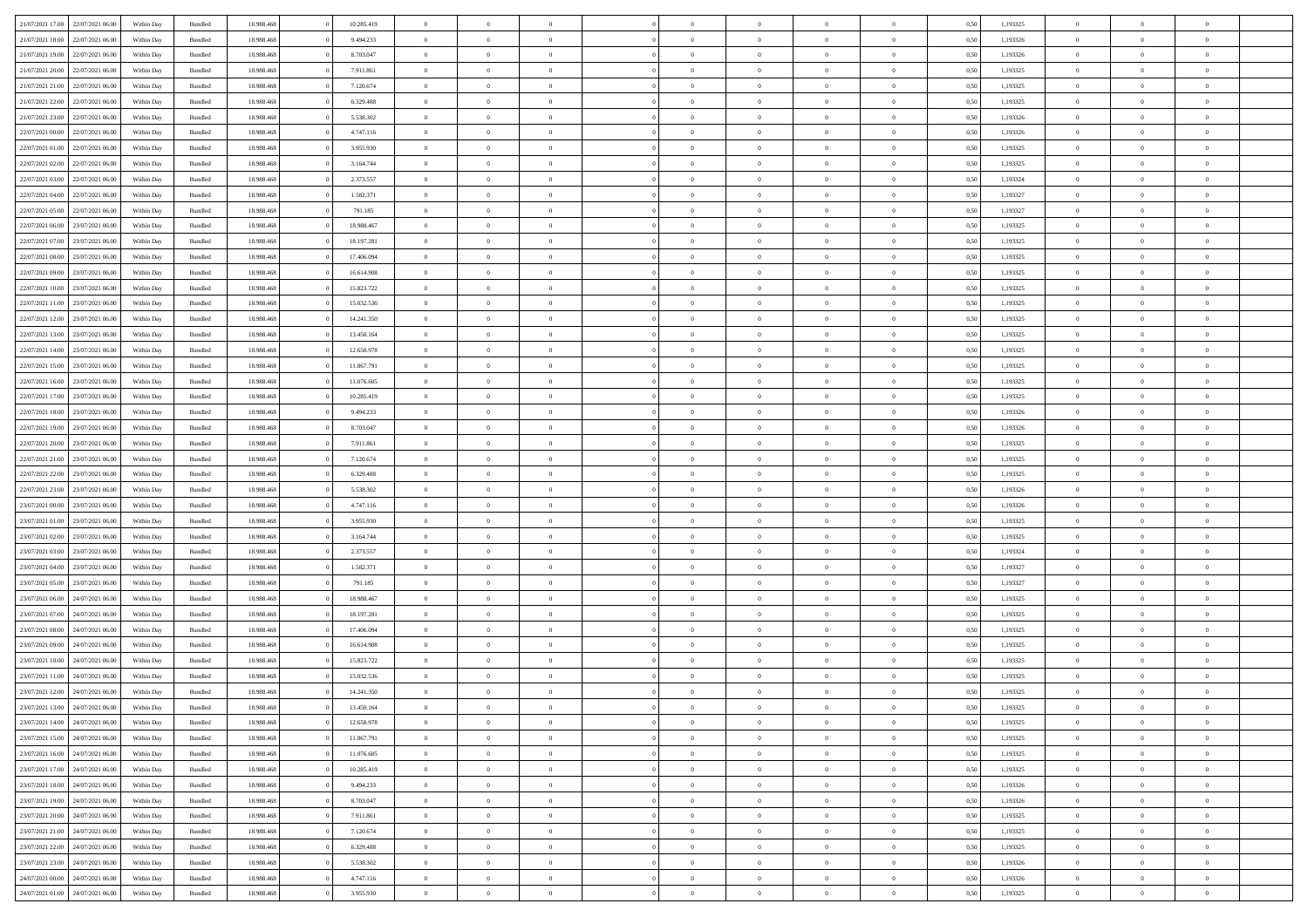| 24/07/2021 02:00 | 24/07/2021 06:00                  | Within Dav | Bundled            | 18.988.468 |            | 3.164.744  | $\overline{0}$ | $\Omega$       |                | $\Omega$       | $\Omega$       | $\theta$       | $\theta$       | 0.50 | 1,193325 | $\theta$       | $\theta$       | $\theta$       |  |
|------------------|-----------------------------------|------------|--------------------|------------|------------|------------|----------------|----------------|----------------|----------------|----------------|----------------|----------------|------|----------|----------------|----------------|----------------|--|
|                  |                                   |            |                    |            |            |            |                |                |                |                |                |                |                |      |          |                |                |                |  |
| 24/07/2021 03:00 | 24/07/2021 06.00                  | Within Day | Bundled            | 18.988.468 |            | 2.373.557  | $\overline{0}$ | $\theta$       | $\overline{0}$ | $\overline{0}$ | $\bf{0}$       | $\overline{0}$ | $\overline{0}$ | 0,50 | 1,193324 | $\theta$       | $\theta$       | $\overline{0}$ |  |
| 24/07/2021 04:00 | 24/07/2021 06:00                  | Within Day | Bundled            | 18.988.468 |            | 1.582.371  | $\overline{0}$ | $\bf{0}$       | $\overline{0}$ | $\bf{0}$       | $\bf{0}$       | $\overline{0}$ | $\mathbf{0}$   | 0,50 | 1,193327 | $\overline{0}$ | $\overline{0}$ | $\overline{0}$ |  |
| 24/07/2021 05:00 | 24/07/2021 06:00                  | Within Dav | Bundled            | 18.988.468 |            | 791.185    | $\overline{0}$ | $\overline{0}$ | $\overline{0}$ | $\overline{0}$ | $\bf{0}$       | $\overline{0}$ | $\overline{0}$ | 0.50 | 1,193327 | $\theta$       | $\theta$       | $\overline{0}$ |  |
|                  |                                   |            |                    |            |            |            |                |                |                |                |                |                |                |      |          |                |                |                |  |
| 24/07/2021 06:00 | 25/07/2021 06:00                  | Within Day | Bundled            | 18.988.468 | 3.533.519  | 15.454.948 | $\overline{0}$ | 386.331        | $\overline{0}$ | 1,418950       | $\bf{0}$       | $\overline{0}$ | $\bf{0}$       | 0,50 | 1,193325 | $\theta$       | $\overline{0}$ | $\overline{0}$ |  |
| 24/07/2021 07:00 | 25/07/2021 06:00                  | Within Day | Bundled            | 18.988.468 | 3.919.850  | 14.440.758 | $\overline{0}$ | $\overline{0}$ | $\overline{0}$ | $\overline{0}$ | $\overline{0}$ | $\overline{0}$ | $\mathbf{0}$   | 0,50 | 1,193325 | $\overline{0}$ | $\overline{0}$ | $\bf{0}$       |  |
| 24/07/2021 08:00 | 25/07/2021 06:00                  | Within Dav | Bundled            | 18.988.468 | 3.919.850  | 13.812.899 | $\overline{0}$ | $\overline{0}$ | $\overline{0}$ | $\overline{0}$ | $\overline{0}$ | $\overline{0}$ | $\overline{0}$ | 0.50 | 1,193325 | $\theta$       | $\overline{0}$ | $\overline{0}$ |  |
| 24/07/2021 09:00 | 25/07/2021 06:00                  | Within Day | Bundled            | 18.988.468 | 3.919.850  | 13.185.040 | $\overline{0}$ | $\theta$       | $\overline{0}$ | $\overline{0}$ | $\bf{0}$       | $\overline{0}$ | $\bf{0}$       | 0,50 | 1,193325 | $\theta$       | $\theta$       | $\overline{0}$ |  |
|                  |                                   |            |                    |            |            |            |                | $\overline{0}$ |                | $\bf{0}$       | $\bf{0}$       |                |                |      |          | $\,0\,$        | $\overline{0}$ | $\overline{0}$ |  |
| 24/07/2021 10:00 | 25/07/2021 06:00                  | Within Day | Bundled            | 18.988.468 | 3.919.850  | 12.557.181 | $\overline{0}$ |                | $\overline{0}$ |                |                | $\overline{0}$ | $\bf{0}$       | 0,50 | 1,193325 |                |                |                |  |
| 24/07/2021 11:00 | 25/07/2021 06:00                  | Within Dav | Bundled            | 18.988.468 | 3.919.850  | 11.929.322 | $\overline{0}$ | $\overline{0}$ | $\overline{0}$ | $\overline{0}$ | $\overline{0}$ | $\overline{0}$ | $\overline{0}$ | 0.50 | 1,193325 | $\theta$       | $\overline{0}$ | $\overline{0}$ |  |
| 24/07/2021 12:00 | 25/07/2021 06:00                  | Within Day | Bundled            | 18.988.468 | 3.919.850  | 11.301.462 | $\overline{0}$ | $\theta$       | $\overline{0}$ | $\overline{0}$ | $\bf{0}$       | $\overline{0}$ | $\bf{0}$       | 0,50 | 1,193325 | $\,$ 0 $\,$    | $\theta$       | $\overline{0}$ |  |
| 24/07/2021 13:00 | 25/07/2021 06:00                  | Within Day | Bundled            | 18.988.468 | 3.919.850  | 10.673.603 | $\overline{0}$ | $\overline{0}$ | $\overline{0}$ | $\overline{0}$ | $\bf{0}$       | $\overline{0}$ | $\mathbf{0}$   | 0,50 | 1,193325 | $\overline{0}$ | $\overline{0}$ | $\overline{0}$ |  |
| 24/07/2021 14:00 | 25/07/2021 06:00                  | Within Dav | Bundled            | 18.988.468 | 3.919.850  | 10.045.744 | $\overline{0}$ | $\overline{0}$ | $\overline{0}$ | $\overline{0}$ | $\bf{0}$       | $\overline{0}$ | $\overline{0}$ | 0.50 | 1,193325 | $\theta$       | $\theta$       | $\overline{0}$ |  |
|                  |                                   |            |                    |            |            |            |                |                |                |                |                |                |                |      |          |                |                |                |  |
| 24/07/2021 15:00 | 25/07/2021 06:00                  | Within Day | Bundled            | 18.988.468 | 3.919.850  | 9.417.886  | $\overline{0}$ | $\theta$       | $\overline{0}$ | $\overline{0}$ | $\bf{0}$       | $\overline{0}$ | $\bf{0}$       | 0,50 | 1,193325 | $\theta$       | $\overline{0}$ | $\overline{0}$ |  |
| 24/07/2021 16:00 | 25/07/2021 06:00                  | Within Day | Bundled            | 18.988.468 | 3.919.850  | 8.790.027  | $\overline{0}$ | $\overline{0}$ | $\overline{0}$ | $\overline{0}$ | $\overline{0}$ | $\overline{0}$ | $\mathbf{0}$   | 0,50 | 1,193325 | $\overline{0}$ | $\overline{0}$ | $\bf{0}$       |  |
| 24/07/2021 17:00 | 25/07/2021 06:00                  | Within Dav | Bundled            | 18.988.468 | 3.919.850  | 8.162.168  | $\overline{0}$ | $\overline{0}$ | $\overline{0}$ | $\overline{0}$ | $\overline{0}$ | $\overline{0}$ | $\overline{0}$ | 0.50 | 1,193325 | $\theta$       | $\overline{0}$ | $\overline{0}$ |  |
| 24/07/2021 18:00 | 25/07/2021 06:00                  | Within Day | Bundled            | 18.988.468 | 3.919.850  | 7.534.309  | $\overline{0}$ | $\theta$       | $\overline{0}$ | $\overline{0}$ | $\bf{0}$       | $\overline{0}$ | $\bf{0}$       | 0,50 | 1,193326 | $\theta$       | $\theta$       | $\overline{0}$ |  |
|                  |                                   |            |                    |            |            |            |                |                |                |                |                |                |                |      |          |                |                |                |  |
| 24/07/2021 19:00 | 25/07/2021 06:00                  | Within Day | Bundled            | 18.988.468 | 3.919.850  | 6.906.450  | $\overline{0}$ | $\overline{0}$ | $\overline{0}$ | $\overline{0}$ | $\bf{0}$       | $\overline{0}$ | $\mathbf{0}$   | 0,50 | 1,193326 | $\,0\,$        | $\overline{0}$ | $\overline{0}$ |  |
| 24/07/2021 20:00 | 25/07/2021 06:00                  | Within Dav | Bundled            | 18.988.468 | 3.919.850  | 6.278.591  | $\overline{0}$ | $\overline{0}$ | $\overline{0}$ | $\overline{0}$ | $\overline{0}$ | $\overline{0}$ | $\overline{0}$ | 0.50 | 1,193325 | $\theta$       | $\overline{0}$ | $\overline{0}$ |  |
| 24/07/2021 21:00 | 25/07/2021 06:00                  | Within Day | Bundled            | 18.988.468 | 3.919.850  | 5.650.731  | $\overline{0}$ | 88.338         | $\overline{0}$ | 1,418936       | $\bf{0}$       | $\overline{0}$ | $\bf{0}$       | 0,50 | 1,193325 | $\,$ 0 $\,$    | $\theta$       | $\overline{0}$ |  |
| 24/07/2021 22.00 | 25/07/2021 06:00                  | Within Day | Bundled            | 18.988.468 | 4.008.187  | 4.944.349  | $\overline{0}$ | 78.523         | $\overline{0}$ | 1,418992       | $\bf{0}$       | $\bf{0}$       | $\bf{0}$       | 0,50 | 1,193325 | $\bf{0}$       | $\overline{0}$ | $\overline{0}$ |  |
| 24/07/2021 23:00 | 25/07/2021 06:00                  | Within Dav | Bundled            | 18.988.468 | 4.086.710  | 4.257.598  | $\overline{0}$ | $\overline{0}$ | $\overline{0}$ | $\overline{0}$ | $\overline{0}$ | $\overline{0}$ | $\overline{0}$ | 0.50 | 1,193326 | $\theta$       | $\overline{0}$ | $\overline{0}$ |  |
|                  |                                   |            |                    |            |            |            |                |                |                |                |                |                |                |      |          |                |                |                |  |
| 25/07/2021 00:00 | 25/07/2021 06:00                  | Within Day | Bundled            | 18.988.468 | 4.086.710  | 3.649.370  | $\overline{0}$ | $\theta$       | $\overline{0}$ | $\overline{0}$ | $\bf{0}$       | $\overline{0}$ | $\bf{0}$       | 0,50 | 1,193326 | $\,$ 0 $\,$    | $\overline{0}$ | $\overline{0}$ |  |
| 25/07/2021 01:00 | 25/07/2021 06:00                  | Within Day | Bundled            | 18.988.468 | 4.086.710  | 3.041.141  | $\overline{0}$ | $\bf{0}$       | $\overline{0}$ | $\bf{0}$       | $\overline{0}$ | $\overline{0}$ | $\mathbf{0}$   | 0,50 | 1,193325 | $\overline{0}$ | $\overline{0}$ | $\bf{0}$       |  |
| 25/07/2021 02:00 | 25/07/2021 06:00                  | Within Dav | Bundled            | 18.988.468 | 4.086.710  | 2.432.913  | $\overline{0}$ | $\overline{0}$ | $\overline{0}$ | $\overline{0}$ | $\overline{0}$ | $\overline{0}$ | $\overline{0}$ | 0.50 | 1,193325 | $\theta$       | $\overline{0}$ | $\overline{0}$ |  |
| 25/07/2021 03:00 | 25/07/2021 06:00                  | Within Day | Bundled            | 18.988.468 | 4.086.710  | 1.824.685  | $\overline{0}$ | $\theta$       | $\overline{0}$ | $\overline{0}$ | $\bf{0}$       | $\overline{0}$ | $\bf{0}$       | 0,50 | 1,193324 | $\theta$       | $\theta$       | $\overline{0}$ |  |
|                  |                                   |            |                    |            |            |            |                |                |                |                |                |                |                |      |          |                |                |                |  |
| 25/07/2021 04:00 | 25/07/2021 06:00                  | Within Day | Bundled            | 18.988.468 | 4.086.710  | 1.216.456  | $\overline{0}$ | $\overline{0}$ | $\overline{0}$ | $\bf{0}$       | $\bf{0}$       | $\bf{0}$       | $\bf{0}$       | 0,50 | 1,193327 | $\,0\,$        | $\overline{0}$ | $\overline{0}$ |  |
| 25/07/2021 05:00 | 25/07/2021 06:00                  | Within Day | Bundled            | 18.988.468 | 4.086.710  | 608.228    | $\overline{0}$ | $\overline{0}$ | $\overline{0}$ | $\overline{0}$ | $\overline{0}$ | $\overline{0}$ | $\overline{0}$ | 0.50 | 1,193327 | $\theta$       | $\overline{0}$ | $\overline{0}$ |  |
| 25/07/2021 06:00 | 26/07/2021 06:00                  | Within Day | Bundled            | 18.988.468 | 5.166.004  | 13.822.463 | $\overline{0}$ | $\theta$       | $\overline{0}$ | $\overline{0}$ | $\bf{0}$       | $\overline{0}$ | $\bf{0}$       | 0,50 | 1,193325 | $\,$ 0 $\,$    | $\theta$       | $\overline{0}$ |  |
| 25/07/2021 07:00 | 26/07/2021 06:00                  | Within Day | Bundled            | 18.988.468 | 5.166.004  | 13.246.527 | $\overline{0}$ | $\overline{0}$ | $\overline{0}$ | $\bf{0}$       | $\bf{0}$       | $\bf{0}$       | $\bf{0}$       | 0,50 | 1,193325 | $\bf{0}$       | $\overline{0}$ | $\overline{0}$ |  |
| 25/07/2021 08:00 | 26/07/2021 06:00                  | Within Day | Bundled            | 18.988.468 | 5.166.004  | 12.670.591 | $\overline{0}$ | $\Omega$       | $\overline{0}$ | $\Omega$       | $\Omega$       | $\overline{0}$ | $\overline{0}$ | 0,50 | 1,193325 | $\,0\,$        | $\theta$       | $\theta$       |  |
|                  |                                   |            |                    |            |            |            | $\overline{0}$ | $\theta$       |                |                |                |                |                |      |          |                | $\overline{0}$ |                |  |
| 25/07/2021 09:00 | 26/07/2021 06:00                  | Within Day | Bundled            | 18.988.468 | 5.166.004  | 12.094.655 |                |                | $\overline{0}$ | $\overline{0}$ | $\bf{0}$       | $\overline{0}$ | $\bf{0}$       | 0,50 | 1,193325 | $\,$ 0 $\,$    |                | $\overline{0}$ |  |
| 25/07/2021 11:00 | 26/07/2021 06:00                  | Within Day | Bundled            | 18.988.468 | 5.166.004  | 10.942.783 | $\overline{0}$ | $\overline{0}$ | $\overline{0}$ | $\bf{0}$       | $\bf{0}$       | $\overline{0}$ | $\mathbf{0}$   | 0,50 | 1,193325 | $\overline{0}$ | $\overline{0}$ | $\bf{0}$       |  |
| 25/07/2021 12:00 | 26/07/2021 06:00                  | Within Day | Bundled            | 18.988.468 | 5.166.004  | 10.366.847 | $\overline{0}$ | $\Omega$       | $\Omega$       | $\Omega$       | $\bf{0}$       | $\overline{0}$ | $\overline{0}$ | 0.50 | 1,193325 | $\,$ 0 $\,$    | $\theta$       | $\theta$       |  |
| 25/07/2021 13:00 | 26/07/2021 06:00                  | Within Day | Bundled            | 18.988.468 | 5.166.004  | 9.790.911  | $\overline{0}$ | $\overline{0}$ | $\overline{0}$ | $\overline{0}$ | $\bf{0}$       | $\overline{0}$ | $\bf{0}$       | 0,50 | 1,193325 | $\,$ 0 $\,$    | $\theta$       | $\overline{0}$ |  |
| 25/07/2021 14:00 | 26/07/2021 06:00                  | Within Day | Bundled            | 18.988.468 | 5.166.004  | 9.214.976  | $\overline{0}$ | 628.181        | $\overline{0}$ | 1,418929       | $\bf{0}$       | $\bf{0}$       | $\bf{0}$       | 0,50 | 1,193325 | $\,0\,$        | $\overline{0}$ | $\overline{0}$ |  |
|                  |                                   |            |                    |            |            |            |                |                |                |                |                |                |                |      |          |                |                |                |  |
| 25/07/2021 15:00 | 26/07/2021 06:00                  | Within Day | Bundled            | 18.988.468 | 5.794.184  | 8.050.120  | $\overline{0}$ | $\Omega$       | $\Omega$       | $\Omega$       | $\Omega$       | $\theta$       | $\overline{0}$ | 0.50 | 1,193325 | $\,$ 0 $\,$    | $\theta$       | $\theta$       |  |
| 25/07/2021 16:00 | 26/07/2021 06:00                  | Within Day | Bundled            | 18.988.468 | 5.794.184  | 7.513.445  | $\overline{0}$ | $\,$ 0         | $\overline{0}$ | $\overline{0}$ | $\bf{0}$       | $\overline{0}$ | $\bf{0}$       | 0,50 | 1,193325 | $\,$ 0 $\,$    | $\overline{0}$ | $\overline{0}$ |  |
| 25/07/2021 17:00 | 26/07/2021 06:00                  | Within Day | Bundled            | 18.988.468 | 5.794.184  | 6.976.770  | $\overline{0}$ | 1.795.322      | $\overline{0}$ | 1,418953       | $\bf{0}$       | $\bf{0}$       | $\bf{0}$       | 0,50 | 1,193325 | $\overline{0}$ | $\overline{0}$ | $\overline{0}$ |  |
| 25/07/2021 18:00 | 26/07/2021 06:00                  | Within Day | Bundled            | 18.988.468 | 7.589.506  | 4.782.875  | $\overline{0}$ | 489.982        | $\overline{0}$ | 1,418993       | $\Omega$       | $\overline{0}$ | $\overline{0}$ | 0,50 | 1,193326 | $\,0\,$        | $\theta$       | $\theta$       |  |
|                  |                                   |            |                    |            |            |            |                |                |                |                |                |                |                |      |          |                | $\overline{0}$ |                |  |
| 25/07/2021 19:00 | 26/07/2021 06:00                  | Within Day | Bundled            | 18.988.468 | 8.079.487  | 3.935.153  | $\overline{0}$ | 2.015.774      | $\overline{0}$ | 1,418947       | $\bf{0}$       | $\overline{0}$ | $\bf{0}$       | 0,50 | 1,193326 | $\,$ 0 $\,$    |                | $\overline{0}$ |  |
| 25/07/2021 20.00 | 26/07/2021 06:00                  | Within Day | Bundled            | 18.988.468 | 10.095.261 | 1.744.890  | $\overline{0}$ | 549.658        | $\overline{0}$ | 1,418993       | $\bf{0}$       | $\bf{0}$       | $\mathbf{0}$   | 0,50 | 1,193325 | $\overline{0}$ | $\overline{0}$ | $\bf{0}$       |  |
| 25/07/2021 21:00 | 26/07/2021 06:00                  | Within Day | Bundled            | 18.988.468 | 10.644.91  | 1.075.708  | $\overline{0}$ | $\Omega$       | $\Omega$       | $\Omega$       | $\Omega$       | $\Omega$       | $\overline{0}$ | 0.50 | 1,193325 | $\theta$       | $\theta$       | $\theta$       |  |
| 25/07/2021 22:00 | 26/07/2021 06:00                  | Within Day | Bundled            | 18.988.468 | 10.644.919 | 956.185    | $\overline{0}$ | $\overline{0}$ | $\overline{0}$ | $\overline{0}$ | $\,$ 0         | $\overline{0}$ | $\bf{0}$       | 0,50 | 1,193325 | $\,0\,$        | $\,0\,$        | $\overline{0}$ |  |
|                  | 25/07/2021 23:00 26/07/2021 06:00 | Within Day | $\mathbf B$ undled | 18.988.468 | 10.644.919 | 836.662    | $\bf{0}$       | $\bf{0}$       |                |                |                |                |                | 0,50 | 1,193326 | $\bf{0}$       | $\bf{0}$       |                |  |
| 26/07/2021 00:00 | 26/07/2021 06:00                  |            |                    | 18.988.468 | 10.644.91  |            | $\overline{0}$ | 55.555         |                | 1.418993       | $\overline{0}$ | $\overline{0}$ |                | 0.50 |          | $\overline{0}$ | $\theta$       | $\theta$       |  |
|                  |                                   | Within Day | Bundled            |            |            | 717.139    |                |                | $\overline{0}$ |                |                |                | $\overline{0}$ |      | 1,193326 |                |                |                |  |
| 26/07/2021 01:00 | 26/07/2021 06:00                  | Within Day | Bundled            | 18.988.468 | 10.700.474 | 551.320    | $\overline{0}$ | 551.320        | $\overline{0}$ | 1,418891       | 0,010188       | $\overline{0}$ | $\mathbf{0}$   | 0,50 | 1,193325 | 0,005094       | $\overline{0}$ | $\overline{0}$ |  |
| 26/07/2021 06:00 | 27/07/2021 06:00                  | Within Day | Bundled            | 18.988.468 |            | 18.988.467 | $\overline{0}$ | $\overline{0}$ | $\overline{0}$ | $\overline{0}$ | $\overline{0}$ | $\overline{0}$ | $\mathbf{0}$   | 0,50 | 1,193325 | $\overline{0}$ | $\overline{0}$ | $\bf{0}$       |  |
| 26/07/2021 07:00 | 27/07/2021 06:00                  | Within Day | Bundled            | 18.988.468 |            | 18.197.281 | $\overline{0}$ | $\theta$       | $\overline{0}$ | $\Omega$       | $\bf{0}$       | $\overline{0}$ | $\bf{0}$       | 0,50 | 1,193325 | $\overline{0}$ | $\theta$       | $\overline{0}$ |  |
| 26/07/2021 08:00 | 27/07/2021 06:00                  | Within Day | Bundled            | 18.988.468 |            | 17.406.094 | $\overline{0}$ | $\,$ 0         | $\overline{0}$ | $\overline{0}$ | $\bf{0}$       | $\overline{0}$ | $\bf{0}$       | 0,50 | 1,193325 | $\,$ 0 $\,$    | $\overline{0}$ | $\overline{0}$ |  |
|                  |                                   |            |                    |            |            |            |                |                |                |                |                |                |                |      |          |                |                |                |  |
| 26/07/2021 09:00 | 27/07/2021 06:00                  | Within Day | Bundled            | 18.988.468 |            | 16.614.908 | $\overline{0}$ | $\overline{0}$ | $\overline{0}$ | $\overline{0}$ | $\overline{0}$ | $\overline{0}$ | $\mathbf{0}$   | 0,50 | 1,193325 | $\overline{0}$ | $\overline{0}$ | $\bf{0}$       |  |
| 26/07/2021 10:00 | 27/07/2021 06:00                  | Within Day | Bundled            | 18.988.468 |            | 15.823.722 | $\overline{0}$ | $\overline{0}$ | $\overline{0}$ | $\Omega$       | $\overline{0}$ | $\overline{0}$ | $\bf{0}$       | 0.50 | 1,193325 | $\overline{0}$ | $\theta$       | $\overline{0}$ |  |
| 26/07/2021 11:00 | 27/07/2021 06:00                  | Within Day | Bundled            | 18.988.468 |            | 15.032.536 | $\overline{0}$ | $\theta$       | $\overline{0}$ | $\overline{0}$ | $\bf{0}$       | $\overline{0}$ | $\bf{0}$       | 0,50 | 1,193325 | $\,$ 0 $\,$    | $\overline{0}$ | $\overline{0}$ |  |
| 26/07/2021 12:00 | 27/07/2021 06:00                  | Within Day | Bundled            | 18.988.468 |            | 14.241.350 | $\overline{0}$ | $\bf{0}$       | $\overline{0}$ | $\overline{0}$ | $\bf{0}$       | $\overline{0}$ | $\mathbf{0}$   | 0,50 | 1,193325 | $\overline{0}$ | $\overline{0}$ | $\bf{0}$       |  |
|                  |                                   |            |                    |            |            |            |                |                |                |                |                |                |                |      |          |                |                |                |  |
| 26/07/2021 13:00 | 27/07/2021 06:00                  | Within Day | Bundled            | 18,988,468 |            | 13.450.164 | $\overline{0}$ | $\overline{0}$ | $\overline{0}$ | $\Omega$       | $\overline{0}$ | $\overline{0}$ | $\overline{0}$ | 0.50 | 1,193325 | $\overline{0}$ | $\theta$       | $\overline{0}$ |  |
| 26/07/2021 14:00 | 27/07/2021 06:00                  | Within Day | Bundled            | 18.988.468 |            | 12.658.978 | $\overline{0}$ | $\,$ 0 $\,$    | $\bf{0}$       | $\overline{0}$ | $\bf{0}$       | $\overline{0}$ | $\bf{0}$       | 0,50 | 1,193325 | $\,$ 0 $\,$    | $\overline{0}$ | $\overline{0}$ |  |
|                  | 26/07/2021 15:00 27/07/2021 06:00 | Within Day | Bundled            | 18.988.468 |            | 11.867.791 | $\overline{0}$ | $\bf{0}$       | $\overline{0}$ | $\overline{0}$ | $\bf{0}$       | $\overline{0}$ | $\mathbf{0}$   | 0,50 | 1,193325 | $\overline{0}$ | $\bf{0}$       | $\bf{0}$       |  |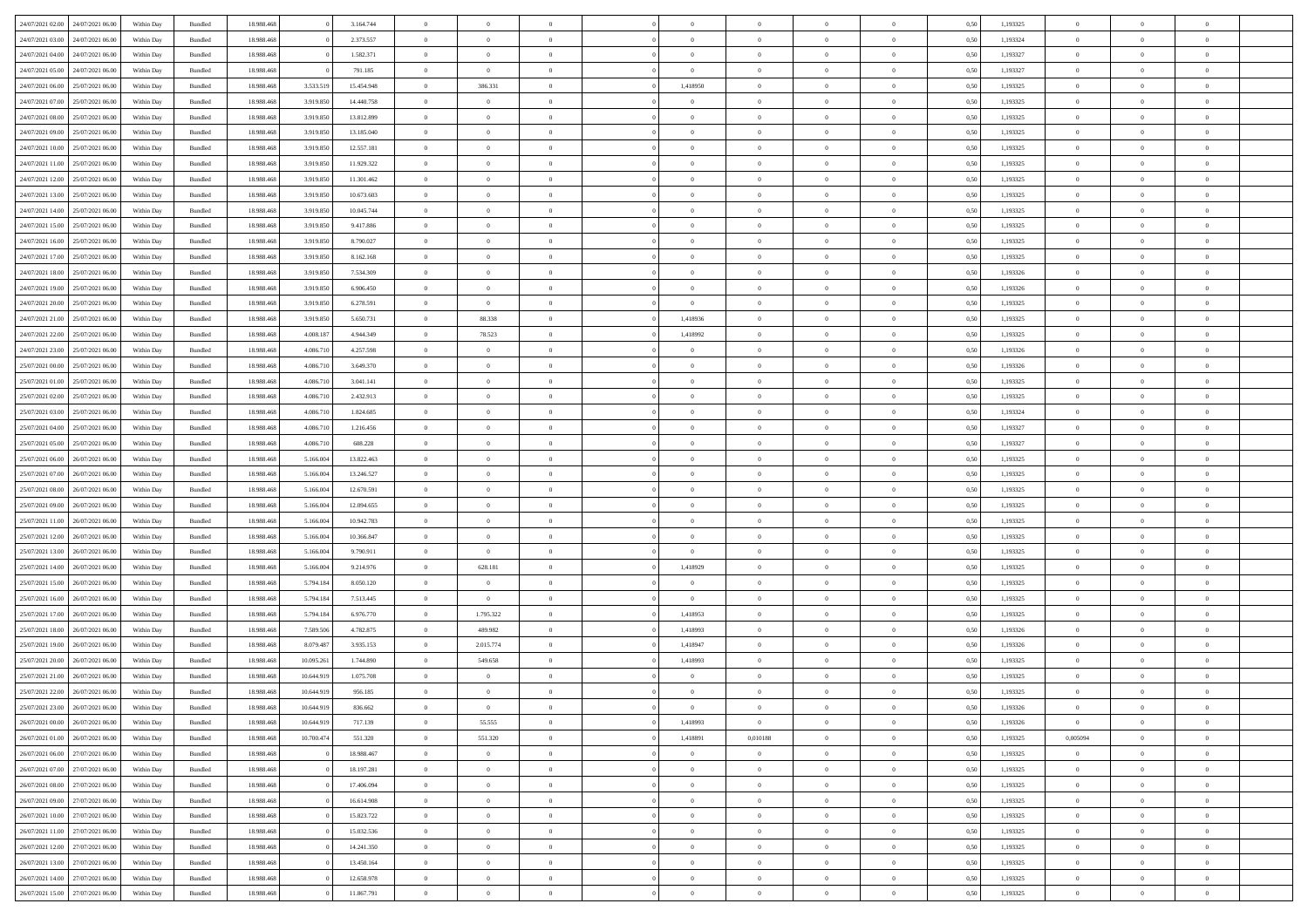| 26/07/2021 16:00 | 27/07/2021 06:00 | Within Dav | Bundled            | 18.988.468 | 11.076.605 | $\overline{0}$ | $\Omega$       |                | $\Omega$       | $\Omega$       | $\Omega$       | $\theta$       | 0.50 | 1,193325 | $\theta$       | $\overline{0}$ | $\theta$       |  |
|------------------|------------------|------------|--------------------|------------|------------|----------------|----------------|----------------|----------------|----------------|----------------|----------------|------|----------|----------------|----------------|----------------|--|
|                  |                  |            |                    |            |            |                |                |                |                |                |                |                |      |          |                |                |                |  |
| 26/07/2021 17:00 | 27/07/2021 06:00 | Within Day | Bundled            | 18.988.468 | 10.285.419 | $\overline{0}$ | $\theta$       | $\overline{0}$ | $\overline{0}$ | $\bf{0}$       | $\overline{0}$ | $\overline{0}$ | 0,50 | 1,193325 | $\theta$       | $\theta$       | $\overline{0}$ |  |
| 26/07/2021 18:00 | 27/07/2021 06:00 | Within Day | Bundled            | 18.988.468 | 9.494.233  | $\overline{0}$ | $\overline{0}$ | $\overline{0}$ | $\bf{0}$       | $\bf{0}$       | $\overline{0}$ | $\bf{0}$       | 0,50 | 1,193326 | $\bf{0}$       | $\overline{0}$ | $\overline{0}$ |  |
| 26/07/2021 19:00 | 27/07/2021 06:00 | Within Dav | Bundled            | 18.988.468 | 8.703.047  | $\overline{0}$ | $\theta$       | $\overline{0}$ | $\overline{0}$ | $\bf{0}$       | $\overline{0}$ | $\overline{0}$ | 0.50 | 1,193326 | $\theta$       | $\theta$       | $\overline{0}$ |  |
|                  |                  |            |                    |            |            |                |                |                |                |                |                |                |      |          |                |                |                |  |
| 26/07/2021 20:00 | 27/07/2021 06:00 | Within Day | Bundled            | 18.988.468 | 7.911.861  | $\overline{0}$ | $\theta$       | $\overline{0}$ | $\overline{0}$ | $\bf{0}$       | $\overline{0}$ | $\bf{0}$       | 0,50 | 1,193325 | $\theta$       | $\theta$       | $\overline{0}$ |  |
| 26/07/2021 21:00 | 27/07/2021 06:00 | Within Day | Bundled            | 18.988.468 | 7.120.674  | $\overline{0}$ | $\bf{0}$       | $\overline{0}$ | $\overline{0}$ | $\overline{0}$ | $\overline{0}$ | $\mathbf{0}$   | 0,50 | 1,193325 | $\overline{0}$ | $\overline{0}$ | $\bf{0}$       |  |
| 26/07/2021 22:00 | 27/07/2021 06.00 | Within Dav | Bundled            | 18.988.468 | 6.329.488  | $\overline{0}$ | $\overline{0}$ | $\overline{0}$ | $\overline{0}$ | $\bf{0}$       | $\overline{0}$ | $\overline{0}$ | 0.50 | 1,193325 | $\theta$       | $\overline{0}$ | $\overline{0}$ |  |
| 26/07/2021 23:00 | 27/07/2021 06:00 | Within Day | Bundled            | 18.988.468 | 5.538.302  | $\overline{0}$ | $\theta$       | $\overline{0}$ | $\overline{0}$ | $\bf{0}$       | $\overline{0}$ | $\bf{0}$       | 0,50 | 1,193326 | $\theta$       | $\theta$       | $\overline{0}$ |  |
| 27/07/2021 00:00 | 27/07/2021 06:00 | Within Day | Bundled            | 18.988.468 | 4.747.116  | $\overline{0}$ | $\overline{0}$ | $\overline{0}$ | $\bf{0}$       | $\bf{0}$       | $\bf{0}$       | $\bf{0}$       | 0,50 | 1,193326 | $\,0\,$        | $\overline{0}$ | $\overline{0}$ |  |
|                  |                  |            |                    |            |            |                |                |                |                |                |                |                |      |          |                |                |                |  |
| 27/07/2021 01:00 | 27/07/2021 06.00 | Within Dav | Bundled            | 18.988.468 | 3.955.930  | $\overline{0}$ | $\overline{0}$ | $\overline{0}$ | $\overline{0}$ | $\overline{0}$ | $\overline{0}$ | $\overline{0}$ | 0.50 | 1,193325 | $\theta$       | $\overline{0}$ | $\overline{0}$ |  |
| 27/07/2021 02:00 | 27/07/2021 06:00 | Within Day | Bundled            | 18.988.468 | 3.164.744  | $\overline{0}$ | $\theta$       | $\overline{0}$ | $\overline{0}$ | $\bf{0}$       | $\overline{0}$ | $\bf{0}$       | 0,50 | 1,193325 | $\theta$       | $\theta$       | $\overline{0}$ |  |
| 27/07/2021 03:00 | 27/07/2021 06:00 | Within Day | Bundled            | 18.988.468 | 2.373.557  | $\overline{0}$ | $\overline{0}$ | $\overline{0}$ | $\bf{0}$       | $\bf{0}$       | $\bf{0}$       | $\bf{0}$       | 0,50 | 1,193324 | $\bf{0}$       | $\overline{0}$ | $\overline{0}$ |  |
| 27/07/2021 04:00 | 27/07/2021 06:00 | Within Dav | Bundled            | 18.988.468 | 1.582.371  | $\overline{0}$ | $\theta$       | $\overline{0}$ | $\overline{0}$ | $\bf{0}$       | $\overline{0}$ | $\overline{0}$ | 0.50 | 1,193327 | $\theta$       | $\theta$       | $\overline{0}$ |  |
| 27/07/2021 05:00 | 27/07/2021 06:00 | Within Day | Bundled            | 18.988.468 | 791.185    | $\overline{0}$ | $\theta$       | $\overline{0}$ | $\overline{0}$ | $\bf{0}$       | $\overline{0}$ | $\overline{0}$ | 0,50 | 1,193327 | $\theta$       | $\theta$       | $\overline{0}$ |  |
|                  |                  |            |                    |            |            |                |                |                |                |                |                |                |      |          |                |                |                |  |
| 27/07/2021 06:00 | 28/07/2021 06:00 | Within Day | Bundled            | 18.988.468 | 18.988.467 | $\overline{0}$ | $\bf{0}$       | $\overline{0}$ | $\bf{0}$       | $\overline{0}$ | $\overline{0}$ | $\mathbf{0}$   | 0,50 | 1,193325 | $\overline{0}$ | $\overline{0}$ | $\bf{0}$       |  |
| 27/07/2021 07:00 | 28/07/2021 06:00 | Within Dav | Bundled            | 18.988.468 | 18.197.281 | $\overline{0}$ | $\overline{0}$ | $\overline{0}$ | $\overline{0}$ | $\bf{0}$       | $\overline{0}$ | $\overline{0}$ | 0.50 | 1,193325 | $\theta$       | $\overline{0}$ | $\overline{0}$ |  |
| 27/07/2021 08:00 | 28/07/2021 06:00 | Within Day | Bundled            | 18.988.468 | 17.406.094 | $\overline{0}$ | $\theta$       | $\overline{0}$ | $\overline{0}$ | $\bf{0}$       | $\overline{0}$ | $\bf{0}$       | 0,50 | 1,193325 | $\theta$       | $\theta$       | $\overline{0}$ |  |
| 27/07/2021 09:00 | 28/07/2021 06:00 | Within Day | Bundled            | 18.988.468 | 16.614.908 | $\overline{0}$ | $\overline{0}$ | $\overline{0}$ | $\bf{0}$       | $\bf{0}$       | $\bf{0}$       | $\bf{0}$       | 0,50 | 1,193325 | $\,0\,$        | $\overline{0}$ | $\overline{0}$ |  |
| 27/07/2021 10:00 | 28/07/2021 06:00 | Within Day | Bundled            | 18.988.468 | 15.823.722 | $\overline{0}$ | $\overline{0}$ | $\overline{0}$ | $\overline{0}$ | $\overline{0}$ | $\overline{0}$ | $\overline{0}$ | 0.50 | 1,193325 | $\theta$       | $\overline{0}$ | $\overline{0}$ |  |
|                  |                  |            |                    |            |            |                |                |                |                |                |                |                |      |          |                |                |                |  |
| 27/07/2021 11:00 | 28/07/2021 06:00 | Within Day | Bundled            | 18.988.468 | 15.032.536 | $\overline{0}$ | $\theta$       | $\overline{0}$ | $\overline{0}$ | $\bf{0}$       | $\overline{0}$ | $\bf{0}$       | 0,50 | 1,193325 | $\theta$       | $\theta$       | $\overline{0}$ |  |
| 27/07/2021 12:00 | 28/07/2021 06:00 | Within Day | Bundled            | 18.988.468 | 14.241.350 | $\overline{0}$ | $\overline{0}$ | $\overline{0}$ | $\bf{0}$       | $\bf{0}$       | $\bf{0}$       | $\bf{0}$       | 0,50 | 1,193325 | $\,0\,$        | $\overline{0}$ | $\overline{0}$ |  |
| 27/07/2021 13:00 | 28/07/2021 06:00 | Within Day | Bundled            | 18.988.468 | 13.450.164 | $\overline{0}$ | $\overline{0}$ | $\overline{0}$ | $\overline{0}$ | $\bf{0}$       | $\overline{0}$ | $\overline{0}$ | 0.50 | 1,193325 | $\theta$       | $\theta$       | $\overline{0}$ |  |
| 27/07/2021 14:00 | 28/07/2021 06:00 | Within Day | Bundled            | 18.988.468 | 12.658.978 | $\overline{0}$ | $\theta$       | $\overline{0}$ | $\overline{0}$ | $\bf{0}$       | $\overline{0}$ | $\bf{0}$       | 0,50 | 1,193325 | $\theta$       | $\overline{0}$ | $\overline{0}$ |  |
| 27/07/2021 15:00 | 28/07/2021 06:00 | Within Day | Bundled            | 18.988.468 | 11.867.791 | $\overline{0}$ | $\overline{0}$ | $\overline{0}$ | $\bf{0}$       | $\overline{0}$ | $\bf{0}$       | $\mathbf{0}$   | 0,50 | 1,193325 | $\overline{0}$ | $\overline{0}$ | $\bf{0}$       |  |
|                  |                  |            |                    |            |            |                |                |                |                |                |                |                |      |          |                |                |                |  |
| 27/07/2021 16:00 | 28/07/2021 06:00 | Within Dav | Bundled            | 18.988.468 | 11.076.605 | $\overline{0}$ | $\overline{0}$ | $\overline{0}$ | $\overline{0}$ | $\overline{0}$ | $\overline{0}$ | $\overline{0}$ | 0.50 | 1,193325 | $\theta$       | $\theta$       | $\overline{0}$ |  |
| 27/07/2021 17:00 | 28/07/2021 06:00 | Within Day | Bundled            | 18.988.468 | 10.285.419 | $\overline{0}$ | $\theta$       | $\overline{0}$ | $\overline{0}$ | $\bf{0}$       | $\overline{0}$ | $\bf{0}$       | 0,50 | 1,193325 | $\theta$       | $\theta$       | $\overline{0}$ |  |
| 27/07/2021 18:00 | 28/07/2021 06:00 | Within Day | Bundled            | 18.988.468 | 9.494.233  | $\overline{0}$ | $\overline{0}$ | $\overline{0}$ | $\bf{0}$       | $\bf{0}$       | $\bf{0}$       | $\bf{0}$       | 0,50 | 1,193326 | $\,0\,$        | $\overline{0}$ | $\overline{0}$ |  |
| 27/07/2021 19:00 | 28/07/2021 06:00 | Within Day | Bundled            | 18.988.468 | 8.703.047  | $\overline{0}$ | $\overline{0}$ | $\overline{0}$ | $\overline{0}$ | $\bf{0}$       | $\overline{0}$ | $\overline{0}$ | 0.50 | 1,193326 | $\theta$       | $\overline{0}$ | $\overline{0}$ |  |
| 27/07/2021 20:00 | 28/07/2021 06:00 | Within Day | Bundled            | 18.988.468 | 7.911.861  | $\overline{0}$ | $\theta$       | $\overline{0}$ | $\overline{0}$ | $\bf{0}$       | $\overline{0}$ | $\bf{0}$       | 0,50 | 1,193325 | $\,$ 0 $\,$    | $\theta$       | $\overline{0}$ |  |
|                  |                  |            |                    |            |            |                |                |                |                |                |                |                |      |          |                |                |                |  |
| 27/07/2021 21.00 | 28/07/2021 06:00 | Within Day | Bundled            | 18.988.468 | 7.120.674  | $\overline{0}$ | $\overline{0}$ | $\overline{0}$ | $\bf{0}$       | $\bf{0}$       | $\bf{0}$       | $\bf{0}$       | 0,50 | 1,193325 | $\bf{0}$       | $\overline{0}$ | $\overline{0}$ |  |
| 27/07/2021 22:00 | 28/07/2021 06:00 | Within Day | Bundled            | 18.988.468 | 6.329.488  | $\overline{0}$ | $\Omega$       | $\Omega$       | $\Omega$       | $\Omega$       | $\Omega$       | $\overline{0}$ | 0.50 | 1,193325 | $\,0\,$        | $\Omega$       | $\theta$       |  |
| 27/07/2021 23:00 | 28/07/2021 06:00 | Within Day | Bundled            | 18.988.468 | 5.538.302  | $\overline{0}$ | $\theta$       | $\overline{0}$ | $\overline{0}$ | $\bf{0}$       | $\overline{0}$ | $\bf{0}$       | 0,50 | 1,193326 | $\theta$       | $\theta$       | $\overline{0}$ |  |
| 28/07/2021 00:00 | 28/07/2021 06:00 | Within Day | Bundled            | 18.988.468 | 4.747.116  | $\overline{0}$ | $\bf{0}$       | $\overline{0}$ | $\overline{0}$ | $\bf{0}$       | $\overline{0}$ | $\mathbf{0}$   | 0,50 | 1,193326 | $\overline{0}$ | $\overline{0}$ | $\bf{0}$       |  |
| 28/07/2021 01:00 | 28/07/2021 06:00 | Within Day | Bundled            | 18.988.468 | 3.955.930  | $\overline{0}$ | $\Omega$       | $\Omega$       | $\Omega$       | $\Omega$       | $\Omega$       | $\overline{0}$ | 0.50 | 1,193325 | $\theta$       | $\theta$       | $\theta$       |  |
|                  |                  |            |                    |            |            |                |                |                |                |                |                |                |      |          |                |                |                |  |
| 28/07/2021 02:00 | 28/07/2021 06:00 | Within Day | Bundled            | 18.988.468 | 3.164.744  | $\overline{0}$ | $\theta$       | $\overline{0}$ | $\overline{0}$ | $\bf{0}$       | $\overline{0}$ | $\bf{0}$       | 0,50 | 1,193325 | $\theta$       | $\theta$       | $\overline{0}$ |  |
| 28/07/2021 03:00 | 28/07/2021 06:00 | Within Day | Bundled            | 18.988.468 | 2.373.557  | $\overline{0}$ | $\overline{0}$ | $\overline{0}$ | $\overline{0}$ | $\bf{0}$       | $\overline{0}$ | $\bf{0}$       | 0,50 | 1,193324 | $\,0\,$        | $\overline{0}$ | $\overline{0}$ |  |
| 28/07/2021 04:00 | 28/07/2021 06:00 | Within Day | Bundled            | 18.988.468 | 1.582.371  | $\overline{0}$ | $\Omega$       | $\Omega$       | $\Omega$       | $\Omega$       | $\theta$       | $\overline{0}$ | 0.50 | 1,193327 | $\theta$       | $\theta$       | $\theta$       |  |
| 28/07/2021 05:00 | 28/07/2021 06:00 | Within Day | Bundled            | 18.988.468 | 791.185    | $\overline{0}$ | $\theta$       | $\overline{0}$ | $\overline{0}$ | $\bf{0}$       | $\overline{0}$ | $\bf{0}$       | 0,50 | 1,193327 | $\theta$       | $\theta$       | $\overline{0}$ |  |
| 28/07/2021 06:00 | 29/07/2021 06:00 | Within Day | Bundled            | 18.988.468 | 18.988.467 | $\overline{0}$ | $\overline{0}$ | $\overline{0}$ | $\overline{0}$ | $\bf{0}$       | $\overline{0}$ | $\bf{0}$       | 0,50 | 1,193325 | $\bf{0}$       | $\overline{0}$ | $\overline{0}$ |  |
| 28/07/2021 07:00 |                  |            |                    |            |            | $\overline{0}$ | $\Omega$       | $\Omega$       | $\Omega$       | $\Omega$       | $\overline{0}$ | $\overline{0}$ | 0.50 |          | $\,0\,$        | $\theta$       | $\theta$       |  |
|                  | 29/07/2021 06:00 | Within Day | Unbundled          | 18.988.468 | 18.197.281 |                |                |                |                |                |                |                |      | 1,193325 |                |                |                |  |
| 28/07/2021 10:00 | 29/07/2021 06:00 | Within Day | Bundled            | 18.988.468 | 15.823.722 | $\overline{0}$ | $\theta$       | $\overline{0}$ | $\overline{0}$ | $\bf{0}$       | $\overline{0}$ | $\bf{0}$       | 0,50 | 1,193325 | $\,$ 0 $\,$    | $\theta$       | $\overline{0}$ |  |
| 28/07/2021 11:00 | 29/07/2021 06:00 | Within Day | Bundled            | 18.988.468 | 15.032.536 | $\overline{0}$ | $\overline{0}$ | $\overline{0}$ | $\overline{0}$ | $\bf{0}$       | $\overline{0}$ | $\mathbf{0}$   | 0,50 | 1,193325 | $\overline{0}$ | $\overline{0}$ | $\bf{0}$       |  |
| 28/07/2021 12:00 | 29/07/2021 06:00 | Within Day | Bundled            | 18.988.468 | 14.241.350 | $\overline{0}$ | $\Omega$       | $\Omega$       | $\Omega$       | $\Omega$       | $\Omega$       | $\overline{0}$ | 0.50 | 1,193325 | $\theta$       | $\Omega$       | $\theta$       |  |
| 28/07/2021 13:00 | 29/07/2021 06:00 | Within Day | Bundled            | 18.988.468 | 13.450.164 | $\overline{0}$ | $\,$ 0 $\,$    | $\overline{0}$ | $\bf{0}$       | $\,$ 0         | $\overline{0}$ | $\bf{0}$       | 0,50 | 1,193325 | $\,0\,$        | $\overline{0}$ | $\overline{0}$ |  |
| 28/07/2021 14:00 | 29/07/2021 06:00 | Within Day | $\mathbf B$ undled | 18.988.468 | 12.658.978 | $\bf{0}$       | $\bf{0}$       |                |                |                |                |                | 0,50 | 1,193325 | $\bf{0}$       | $\overline{0}$ |                |  |
|                  |                  |            |                    |            |            |                |                |                |                |                |                |                |      |          |                |                |                |  |
| 28/07/2021 15:00 | 29/07/2021 06:00 | Within Day | Bundled            | 18,988,468 | 11.867.791 | $\overline{0}$ | $\Omega$       | $\overline{0}$ | $\Omega$       | $\theta$       | $\overline{0}$ | $\overline{0}$ | 0.50 | 1,193325 | $\theta$       | $\theta$       | $\theta$       |  |
| 28/07/2021 16:00 | 29/07/2021 06.00 | Within Day | Bundled            | 18.988.468 | 11.076.605 | $\overline{0}$ | $\,$ 0         | $\overline{0}$ | $\overline{0}$ | $\,$ 0 $\,$    | $\overline{0}$ | $\mathbf{0}$   | 0,50 | 1,193325 | $\,$ 0 $\,$    | $\,$ 0 $\,$    | $\,$ 0         |  |
| 28/07/2021 17:00 | 29/07/2021 06:00 | Within Day | Bundled            | 18.988.468 | 10.285.419 | $\overline{0}$ | $\overline{0}$ | $\overline{0}$ | $\overline{0}$ | $\overline{0}$ | $\overline{0}$ | $\mathbf{0}$   | 0,50 | 1,193325 | $\overline{0}$ | $\bf{0}$       | $\bf{0}$       |  |
| 28/07/2021 18:00 | 29/07/2021 06:00 | Within Day | Bundled            | 18.988.468 | 9.494.233  | $\overline{0}$ | $\theta$       | $\overline{0}$ | $\Omega$       | $\overline{0}$ | $\overline{0}$ | $\bf{0}$       | 0,50 | 1,193326 | $\overline{0}$ | $\theta$       | $\overline{0}$ |  |
| 28/07/2021 19:00 | 29/07/2021 06.00 | Within Day | Bundled            | 18.988.468 | 8.703.047  | $\overline{0}$ | $\,$ 0         | $\overline{0}$ | $\overline{0}$ | $\overline{0}$ | $\overline{0}$ | $\bf{0}$       | 0,50 | 1,193326 | $\,$ 0 $\,$    | $\overline{0}$ | $\overline{0}$ |  |
|                  |                  |            |                    |            |            |                |                |                |                |                |                |                |      |          |                |                |                |  |
| 28/07/2021 20:00 | 29/07/2021 06:00 | Within Day | Bundled            | 18.988.468 | 7.911.861  | $\overline{0}$ | $\overline{0}$ | $\overline{0}$ | $\overline{0}$ | $\overline{0}$ | $\overline{0}$ | $\mathbf{0}$   | 0,50 | 1,193325 | $\overline{0}$ | $\overline{0}$ | $\bf{0}$       |  |
| 28/07/2021 21:00 | 29/07/2021 06:00 | Within Day | Bundled            | 18.988.468 | 7.120.674  | $\overline{0}$ | $\overline{0}$ | $\overline{0}$ | $\Omega$       | $\overline{0}$ | $\overline{0}$ | $\bf{0}$       | 0.50 | 1,193325 | $\overline{0}$ | $\theta$       | $\overline{0}$ |  |
| 28/07/2021 22.00 | 29/07/2021 06.00 | Within Day | Bundled            | 18.988.468 | 6.329.488  | $\overline{0}$ | $\,$ 0         | $\overline{0}$ | $\bf{0}$       | $\bf{0}$       | $\bf{0}$       | $\bf{0}$       | 0,50 | 1,193325 | $\,$ 0 $\,$    | $\overline{0}$ | $\overline{0}$ |  |
| 28/07/2021 23:00 | 29/07/2021 06:00 | Within Day | Bundled            | 18.988.468 | 5.538.302  | $\overline{0}$ | $\bf{0}$       | $\overline{0}$ | $\overline{0}$ | $\overline{0}$ | $\overline{0}$ | $\mathbf{0}$   | 0,50 | 1,193326 | $\overline{0}$ | $\overline{0}$ | $\bf{0}$       |  |
| 29/07/2021 00:00 | 29/07/2021 06:00 | Within Day | Bundled            | 18,988,468 | 4.747.116  | $\overline{0}$ | $\overline{0}$ | $\overline{0}$ | $\Omega$       | $\overline{0}$ | $\overline{0}$ | $\bf{0}$       | 0.50 | 1,193326 | $\overline{0}$ | $\overline{0}$ | $\overline{0}$ |  |
| 29/07/2021 01:00 | 29/07/2021 06.00 | Within Day | Bundled            | 18.988.468 | 3.955.930  | $\overline{0}$ | $\bf{0}$       | $\overline{0}$ | $\overline{0}$ | $\bf{0}$       | $\bf{0}$       | $\mathbf{0}$   | 0,50 | 1,193325 | $\,$ 0 $\,$    | $\,$ 0 $\,$    | $\bf{0}$       |  |
|                  |                  |            |                    |            |            |                |                |                |                |                |                |                |      |          |                |                |                |  |
| 29/07/2021 02:00 | 29/07/2021 06:00 | Within Day | Bundled            | 18.988.468 | 3.164.744  | $\overline{0}$ | $\overline{0}$ | $\overline{0}$ | $\overline{0}$ | $\bf{0}$       | $\bf{0}$       | $\mathbf{0}$   | 0,50 | 1,193325 | $\overline{0}$ | $\bf{0}$       | $\bf{0}$       |  |